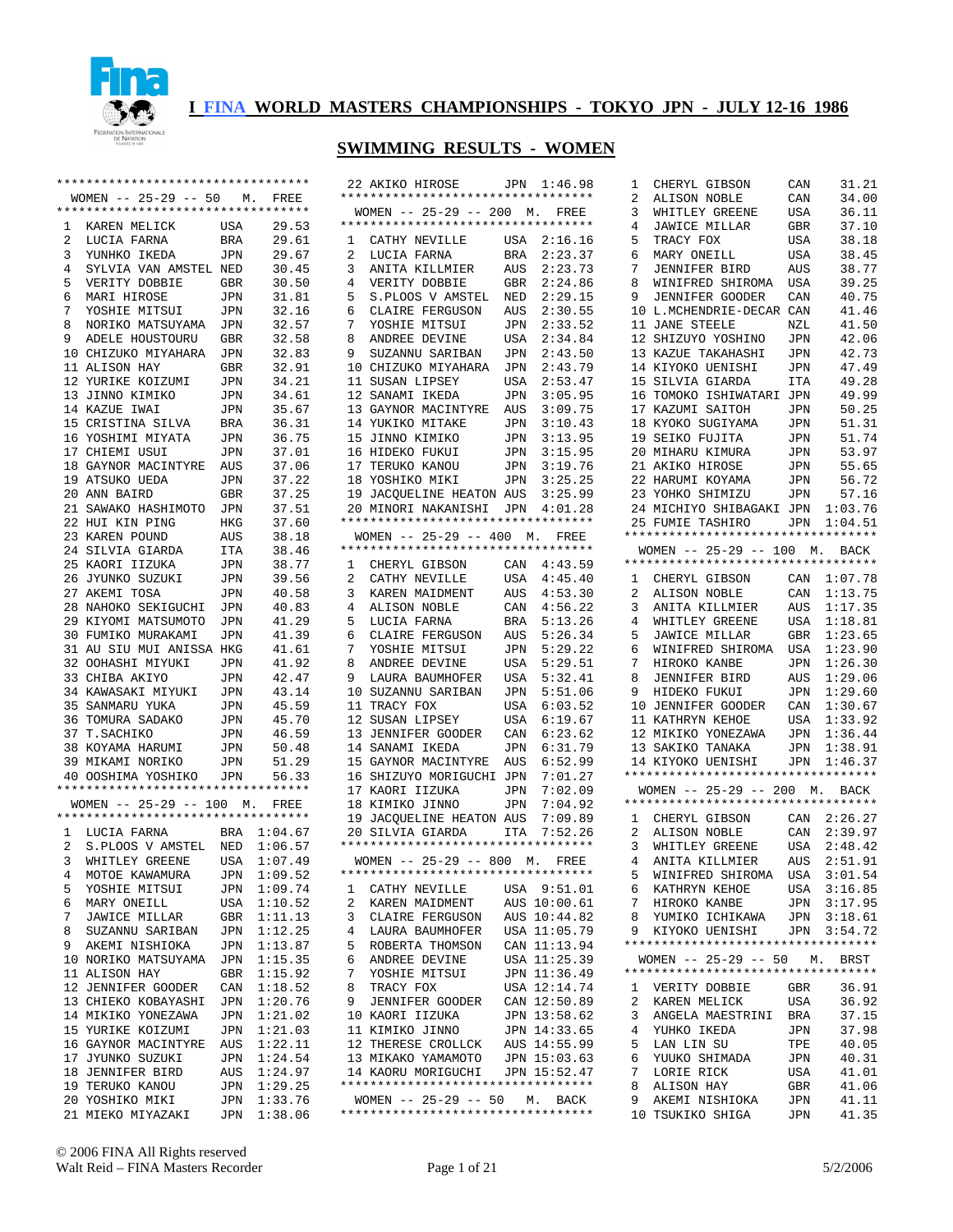

|              | 11 RIE YAMAMOTO                    | JPN        | 41.45       | 3:26.99<br>11 JANE STEELE<br>NZL                   |
|--------------|------------------------------------|------------|-------------|----------------------------------------------------|
|              | 12 ADELE HOUSTOURU                 | GBR        | 41.54       | 3:28.81<br>12 ADELE HOUSTOURU<br>GBR               |
|              | 13 L.MCHENDRIE-DECAR CAN           |            | 41.65       | 13 KATHRYN KEHOE<br>USA<br>3:30.76                 |
|              |                                    |            |             |                                                    |
|              | 14 MARI HIROSE                     | JPN        | 42.60       | 14 KAREN POUND<br>AUS<br>3:40.91                   |
|              | 15 HIROKO HAYASHI                  | JPN        | 43.85       | 15 JACQUELINE HEATON AUS<br>3:46.61                |
|              | 16 JANE STEELE                     | NZL        | 44.56       | 3:48.89<br>16 HIROKO HAYASHI<br>JPN                |
|              | 17 YUKIKO WASHIMI                  | JPN        | 44.69       | 17 THERESE CROLLCK<br>4:03.47<br>AUS               |
|              |                                    |            |             |                                                    |
|              | 18 KAREN POUND                     | AUS        | 45.00       | 18 CHIYOKO OOKUSA<br>JPN<br>4:21.86                |
|              | 19 JENNIFER BIRD                   | AUS        | 45.60       | *********************************                  |
|              | 20 KAORI IIZUKA                    | JPN        | 45.85       | WOMEN $-- 25-29 -- 50$<br>FLY<br>М.                |
|              | 21 JYUNKO YAMADA                   | JPN        | 46.00       | **********************************                 |
|              |                                    |            |             | WHITLEY GREENE<br>32.22                            |
|              | 22 SHIZUYO MORIGUCHI JPN           |            | 46.10       | 1<br>USA                                           |
|              | 23 KEIKO SATOH                     | JPN        | 47.14       | 2<br>32.34<br>KAREN MELICK<br>USA                  |
|              | 24 JACOUELINE HEATON AUS           |            | 47.21       | 3<br>AKEMI TOSA<br>32.89<br>JPN                    |
|              | 25 MAMI KITAMURA                   | JPN        | 47.36       | 4<br>S.PLOOS V AMSTEL<br>33.36<br>NED              |
|              |                                    |            |             |                                                    |
|              | 26 MICHIKO YOKOTA                  | JPN        | 47.54       | 5<br>33.71<br>ROBERTA THOMSON<br>CAN               |
|              | 27 YOSHIMI MIYATA                  | JPN        | 48.19       | 33.85<br>MOTOKO MIURA<br>6<br>JPN                  |
|              | 28 KAZUE TAKAHASHI                 | JPN        | 48.74       | 7<br>34.50<br>JAWICE MILLAR<br>GBR                 |
|              | 29 TERUKO KANOU                    | JPN        | 49.14       | 34.63<br>8<br>MARY ONEILL<br>USA                   |
|              |                                    |            |             |                                                    |
|              | 30 YUMI MATSUMOTO                  | JPN        | 49.16       | 34.71<br>LORIE RICK<br>9<br>USA                    |
|              | 31 SILVIA GIARDA                   | ITA        | 49.39       | 35.75<br>10 L.MCHENDRIE-DECAR CAN                  |
|              | 32 CHIYOKO OOKUSA                  | JPN        | 50.50       | 36.29<br>11 YUKIE IKEDA<br>JPN                     |
|              | 33 AKIKO HOSHINO                   | JPN        | 50.84       | 36.34<br>12 CHIZUKO MIYAHARA<br>JPN                |
|              |                                    |            |             |                                                    |
|              | 34 HIROMI TAKIGAHIRA JPN           |            | 52.94       | 36.79<br>13 WINIFRED SHIROMA<br>USA                |
|              | 35 AKIKO HIROSE                    | JPN        | 53.22       | 37.20<br>14 ALISON HAY<br>GBR                      |
|              | 36 YASUKO MIYATA                   | <b>JPN</b> | 54.89       | 37.59<br>15 SUZANNU SARIBAN<br>JPN                 |
|              | 37 KUMIKO TANAKA                   | <b>JPN</b> | 56.27       | 38.37<br>16 THERESE CROLLCK<br>AUS                 |
|              |                                    |            |             |                                                    |
|              | 38 MASAKO OOTOMI                   | JPN        | 56.56       | 17 TRACY FOX<br>39.13<br>USA                       |
|              | 39 YUKA SANMARU                    | JPN        | 59.21       | 40.03<br>18 ADELE HOUSTOURU<br>GBR                 |
|              | 40 KAZUE TAKAHARA                  | JPN        | 1:03.86     | 19 CHIEMI USUI<br>41.35<br>JPN                     |
|              | *********************************  |            |             | 20 KATHRYN KEHOE<br>41.38<br>USA                   |
|              |                                    |            |             |                                                    |
|              | WOMEN $-- 25-29 -- 100$ M.         |            | BRST        | 42.16<br>21 SAKIKO SAKAMAKI<br>JPN                 |
|              | *********************************  |            |             | 44.30<br>22 ETSUKO NAKANISHI<br>JPN                |
| 1            | ANGELA MAESTRINI                   | BRA        | 1:20.67     | 23 GAYNOR MACINTYRE<br>53.42<br>AUS                |
| 2            |                                    |            |             |                                                    |
|              |                                    |            |             |                                                    |
|              | VERITY DOBBIE                      | GBR        | 1:20.78     | *********************************                  |
| 3            | KAREN MELICK                       | USA        | 1:23.40     | $WOMEN$ -- 25-29 -- 100<br>М.<br>FLY               |
| 4            | LAN LIN SU                         | TPE        | 1:29.67     | **********************************                 |
|              |                                    |            |             | ı.                                                 |
| 5            | AKEMI NISHIOKA                     | JPN        | 1:30.78     | 1:09.25<br>CATHY NEVILLE<br>USA                    |
| 6            | LORIE RICK                         | USA        | 1:31.19     | 2<br>KAREN MAIDMENT<br>1:11.20<br>AUS              |
| 7            | ADELE HOUSTOURU                    | GBR        | 1:31.66     | 3<br>ANITA KILLMIER<br>AUS<br>1:14.62              |
| 8            | ALISON HAY                         | GBR        | 1:32.74     | 1:15.38<br>4<br>LAURA BAUMHOFER<br>USA             |
|              |                                    |            |             |                                                    |
| 9            | RIE YAMAMOTO                       | JPN        | 1:32.93     | 1:18.10<br>5<br>ROBERTA THOMSON<br>CAN             |
|              | 10 L.MCHENDRIE-DECAR CAN           |            | 1:33.51     | MARY ONEILL<br>1:19.16<br>6<br>USA                 |
|              | 11 JANE STEELE                     | NZL        | 1:33.98     | 1:21.20<br>7<br>LORIE RICK<br>USA                  |
|              | 12 KUMIKO KIMURA                   | JPN        | 1:34.24     | 1:25.94<br>8<br>YUKIE IKEDA<br>JPN                 |
|              |                                    |            | 1:41.44     | 1:47.62<br>9                                       |
|              | 13 KAREN POUND                     | AUS        |             | KAORI IIZUKA<br>JPN                                |
|              | 14 JACQUELINE HEATON AUS           |            | 1:41.67     | *********************************                  |
|              | 15 JYUNKO YAMADA                   | JPN        | 1:41.97     | $WOMEN$ -- 25-29 -- 200<br>М.<br>FLY               |
|              | 16 JENNIFER BIRD                   | AUS        | 1:45.71     | **********************************                 |
|              |                                    |            |             |                                                    |
|              | 17 YUHKO OOKI                      |            | JPN 1:47.91 | $\mathbf{1}$<br>CATHY NEVILLE<br>USA<br>2:32.07    |
|              | 18 FUMIKO MURAKAMI                 | JPN        | 1:49.16     | $\overline{a}$<br>KAREN MAIDMENT<br>AUS<br>2:33.21 |
|              | 19 YOSHIKO YURI                    | JPN        | 1:55.12     | 3<br>LAURA BAUMHOFER<br>USA<br>2:44.40             |
|              | 20 CHIYOKO OOKUSA                  | JPN        | 1:55.82     | 4 ANDREE DEVINE<br>2:56.99<br>USA                  |
|              |                                    |            |             |                                                    |
|              | 21 KAORU MORIGUCHI                 | JPN        | 1:56.23     | 5<br>YUKIE IKEDA<br>3:37.74<br>JPN                 |
|              | ********************************** |            |             | 6<br>CHIEKO KOBAYASHI<br>JPN<br>3:50.57            |
|              | WOMEN -- 25-29 -- 200 M. BRST      |            |             | **********************************                 |
|              | *********************************  |            |             | WOMEN $-- 25-29 -- 200$ M.<br>I.M.                 |
| $\mathbf{1}$ | VERITY DOBBIE                      | GBR        | 2:55.91     | **********************************                 |
|              |                                    |            |             |                                                    |
| 2            | KAREN MELICK                       | USA        | 2:56.29     | CHERYL GIBSON<br>CAN<br>2:30.57<br>1               |
| 3            | ANGELA MAESTRINI                   | BRA        | 2:59.57     | 2<br>KAREN MAIDMENT<br>AUS<br>2:43.90              |
| 4            | ROBERTA THOMSON                    | CAN        | 3:09.52     | 3<br>ROBERTA THOMSON<br>CAN<br>2:48.64             |
|              |                                    |            |             | $4\overline{ }$<br>AUS                             |
| 5            | YUUKO SHIMADA                      | JPN        | 3:13.27     | CLAIRE FERGUSON<br>2:51.89                         |
| 6            | LAN LIN SU                         | TPE        | 3:15.45     | 5<br>ANDREE DEVINE<br>USA<br>2:52.66               |
| 7            | LORIE RICK                         | USA        | 3:19.03     | 2:53.58<br>6<br>S.PLOOS V AMSTEL<br>NED            |
| 8            | CLAIRE FERGUSON                    | AUS        | 3:22.73     | 7<br>LAURA BAUMHOFER<br>USA<br>2:54.40             |
| 9            | SUSAN LIPSEY                       | USA        | 3:23.93     | TRACY FOX<br>8<br>USA<br>3:11.55                   |
|              | 10 L.MCHENDRIE-DECAR CAN           |            | 3:25.52     | <b>JANE STEELE</b><br>NZL<br>3:12.34<br>9          |

|                | 12 ADELE HOUSTOURU GBR 3:28.81                                                                                                                                                                                                                   |                  |                    |
|----------------|--------------------------------------------------------------------------------------------------------------------------------------------------------------------------------------------------------------------------------------------------|------------------|--------------------|
|                | --<br>13 KATHRYN KEHOE<br>14 KAREN POUND                                                                                                                                                                                                         | USA              | 3:30.76            |
|                |                                                                                                                                                                                                                                                  |                  |                    |
|                | 15 JACOUELINE HEATON AUS                                                                                                                                                                                                                         |                  | 3:46.61            |
|                |                                                                                                                                                                                                                                                  |                  |                    |
|                |                                                                                                                                                                                                                                                  |                  |                    |
|                | 16 HIROKO HAYASHI JPN 3:48.89<br>17 THERESE CROLLCK AUS 4:03.47<br>18 CHIYOKO OOKUSA JPN 4:21.86                                                                                                                                                 |                  |                    |
|                | *********************************                                                                                                                                                                                                                |                  |                    |
|                | WOMEN -- 25-29 -- 50 M. FLY                                                                                                                                                                                                                      |                  |                    |
|                | *********************************                                                                                                                                                                                                                |                  |                    |
|                | 1 WHITLEY GREENE USA                                                                                                                                                                                                                             |                  | 32.22              |
| $\overline{a}$ |                                                                                                                                                                                                                                                  | $\overline{USA}$ | 32.34              |
| 3              | KAREN MELICK<br>AKEMI TOSA                                                                                                                                                                                                                       | JPN              | 32.89              |
| $\overline{4}$ |                                                                                                                                                                                                                                                  |                  | 33.36              |
| 5              | S.PLOOS V AMSTEL NED<br>ROBERTA THOMSON CAN                                                                                                                                                                                                      |                  | 33.71              |
| 6              |                                                                                                                                                                                                                                                  | $\mathtt{JPN}$   | 33.85              |
| 7              | AN FILURA<br>JAWICE MILLAR<br>MARY ONFILIAR                                                                                                                                                                                                      | GBR              | 34.50              |
| 8              |                                                                                                                                                                                                                                                  | USA              | 34.63              |
| 9              | LORIE RICK                                                                                                                                                                                                                                       | USA              | 34.71              |
|                | 10 L.MCHENDRIE-DECAR CAN                                                                                                                                                                                                                         |                  | 35.75              |
| 11             | YUKIE IKEDA                                                                                                                                                                                                                                      | JPN              | 36.29              |
|                | 12 CHIZUKO MIYAHARA                                                                                                                                                                                                                              | JPN              | 36.34              |
|                | 13 WINIFRED SHIROMA                                                                                                                                                                                                                              | USA              | 36.79              |
|                | 14 ALISON HAY                                                                                                                                                                                                                                    | GBR              | 37.20              |
|                | 15 SUZANNU SARIBAN                                                                                                                                                                                                                               | JPN              | 37.59              |
|                | 16 THERESE CROLLCK                                                                                                                                                                                                                               | AUS              | 38.37              |
|                | 17 TRACY FOX                                                                                                                                                                                                                                     | USA              | 39.13              |
|                | 18 ADELE HOUSTOURU GBR                                                                                                                                                                                                                           |                  | 40.03              |
|                | 19 CHIEMI USUI                                                                                                                                                                                                                                   | JPN              | 41.35              |
|                | 20 KATHRYN KEHOE                                                                                                                                                                                                                                 |                  | 41.38              |
|                | 21 SAKIKO SAKAMAKI                                                                                                                                                                                                                               | USA<br>JPN       | 42.16              |
|                | 22 ETSUKO NAKANISHI JPN                                                                                                                                                                                                                          |                  | 44.30              |
|                | 23 GAYNOR MACINTYRE AUS                                                                                                                                                                                                                          |                  | 53.42              |
|                |                                                                                                                                                                                                                                                  |                  |                    |
|                | *********************************                                                                                                                                                                                                                |                  |                    |
|                |                                                                                                                                                                                                                                                  |                  |                    |
|                | WOMEN -- 25-29 -- 100 M. FLY                                                                                                                                                                                                                     |                  |                    |
|                | **********************************                                                                                                                                                                                                               |                  |                    |
|                | 1 CATHY NEVILLE USA 1:09.25                                                                                                                                                                                                                      |                  |                    |
| $\overline{a}$ | KAREN MAIDMENT AUS 1:11.20                                                                                                                                                                                                                       |                  |                    |
| 3              | ANITA KILLMIER                                                                                                                                                                                                                                   | AUS              | 1:14.62            |
| 4              | LAURA BAUMHOFER USA 1:15.38                                                                                                                                                                                                                      |                  |                    |
| 5              |                                                                                                                                                                                                                                                  |                  |                    |
| 6              |                                                                                                                                                                                                                                                  |                  |                    |
| 7              |                                                                                                                                                                                                                                                  |                  |                    |
| 8              | $\begin{tabular}{llllllll} \textbf{ROBERTA THOMSON} & \textbf{CAN} & 1:18.10 \\ \textbf{MARY ONEILL} & \textbf{USA} & 1:19.16 \\ \textbf{LORIE RICK} & \textbf{USA} & 1:21.20 \\ \textbf{YUKIE IKEDA} & \textbf{JPN} & 1:25.94 \\ \end{tabular}$ |                  |                    |
| 9              | KAORI IIZUKA                                                                                                                                                                                                                                     |                  | JPN 1:47.62        |
|                | *********************************                                                                                                                                                                                                                |                  |                    |
|                | WOMEN -- 25-29 -- 200 M. FLY                                                                                                                                                                                                                     |                  |                    |
|                | *********************************                                                                                                                                                                                                                |                  |                    |
|                |                                                                                                                                                                                                                                                  |                  |                    |
|                | 1 CATHY NEVILLE USA 2:32.07<br>2 KAREN MAIDMENT AUS 2:33.21                                                                                                                                                                                      |                  |                    |
| 3              | LAURA BAUMHOFER                                                                                                                                                                                                                                  | USA              | 2:44.40            |
| $\overline{4}$ | ANDREE DEVINE                                                                                                                                                                                                                                    | USA              | 2:56.99            |
| 5              | YUKIE IKEDA                                                                                                                                                                                                                                      | JPN              | 3:37.74            |
| 6              | CHIEKO KOBAYASHI JPN<br>**********************************                                                                                                                                                                                       |                  | 3:50.57            |
|                |                                                                                                                                                                                                                                                  |                  |                    |
|                | WOMEN -- 25-29 -- 200 M. I.M.                                                                                                                                                                                                                    |                  |                    |
|                | *********************************                                                                                                                                                                                                                |                  |                    |
| 1              | CHERYL GIBSON                                                                                                                                                                                                                                    | CAN              | 2:30.57            |
| 2              | KAREN MAIDMENT                                                                                                                                                                                                                                   | AUS              | 2:43.90            |
| 3              | ROBERTA THOMSON                                                                                                                                                                                                                                  | CAN              | 2:48.64            |
| 4              | CLAIRE FERGUSON                                                                                                                                                                                                                                  | AUS              | 2:51.89            |
| 5              | ANDREE DEVINE                                                                                                                                                                                                                                    | USA              | 2:52.66            |
| 6              | S.PLOOS V AMSTEL                                                                                                                                                                                                                                 | NED              | 2:53.58            |
| 7              | LAURA BAUMHOFER                                                                                                                                                                                                                                  | USA              | 2:54.40            |
| 8<br>9         | TRACY FOX<br><b>JANE STEELE</b>                                                                                                                                                                                                                  | USA<br>NZL       | 3:11.55<br>3:12.34 |

|                | 10 HIROKO KANBE                                                  | JPN            | 3:15.27 |
|----------------|------------------------------------------------------------------|----------------|---------|
|                | 11 KATHRYN KEHOE                                                 | USA            | 3:17.03 |
|                | 12 MIKIKO YONEZAWA                                               | JPN            | 3:22.25 |
|                | 13 KAZUE TAKAHASHI                                               | JPN            | 3:26.78 |
|                |                                                                  |                |         |
|                | 14 THERESE CROLLCK AUS 3:27.27<br>15 KAORU MORIGUCHI JPN 4:19.65 |                |         |
|                | **********************************                               |                |         |
|                | WOMEN -- 30-34 -- 50 M. FREE                                     |                |         |
|                | **********************************                               |                |         |
|                | 1 JACKI HIRSTY USA                                               |                | 27.45   |
| $\overline{2}$ | SALLY KARRASCH                                                   | USA            | 28.99   |
| 3              | KIMBERLY WORTHEN USA                                             |                | 29.39   |
| $\overline{4}$ | JENNIFER WOLFF                                                   |                | 29.92   |
| 5              | LORRAINE KENT                                                    | NZL            | 30.61   |
| 6              | JENNY CLIFTON                                                    | NZL<br>AUS     | 30.63   |
| 7              | JILL VANDERFLEET                                                 | USA            | 30.72   |
| 8              |                                                                  |                |         |
|                | GOHSHI EIKO                                                      | JPN            | 31.41   |
| 9              | KAREN GIBSON                                                     | AUS            | 31.47   |
| 10             | JUDITH MELICK                                                    | USA            | 31.64   |
| 11             | SANDRA BAXTER                                                    | USA            | 31.81   |
| 12             | USUI MASAKO                                                      | JPN            | 32.16   |
| 13             | LUCY LEBEAN                                                      | USA            | 32.37   |
| 14             | VANESSA CHILDS                                                   | AUS            | 32.68   |
|                | 15 DIANE MONTGOMERY                                              | USA            | 33.36   |
| 16             | NORMA LABARTHE                                                   | BRA            | 33.45   |
|                | 17 H.CHIYUUBACHI                                                 | JPN            | 33.78   |
|                | 18 KEIKO ABE                                                     | JPN            | 33.83   |
|                | 19 ANNE KRISCHOCK                                                | AUS            | 33.94   |
|                | 20 LUCIA WEAVER                                                  | BRA            | 34.19   |
| 21             | AYAKO MOMOTORI                                                   | JPN            | 34.64   |
|                | 22 KIN HUI MAN                                                   | HKG            | 34.71   |
|                | 23 MICHIKO SUZUKI                                                | JPN            | 34.78   |
| 24             | YYHKO AISO                                                       | JPN            | 35.36   |
|                | 25 MASAKO TAMAKI                                                 | JPN            | 35.53   |
| 26             | MACHIKO TANAKA                                                   | JPN            | 36.02   |
| 27             | KUMI TAKAHASHI                                                   | JPN            | 36.75   |
| 28             | YISHIKO NANAMURA                                                 | JPN            | 37.11   |
|                | 29 CHIYOMI GENBA                                                 | JPN            | 37.53   |
| 30             | JENNY IRELAND                                                    | USA            | 37.71   |
| 31             | SAWAI ATSUKO                                                     | JPN            | 37.73   |
| 32             | KOMIYA EMIKO                                                     | JPN            | 37.78   |
|                | 33 MARY WALLACE                                                  | NZL            | 38.02   |
| 34             | KITAMURA MICHIKO                                                 | JPN            | 38.41   |
| 35             | OOZEKI YOSHIKO                                                   | JPN            | 38.44   |
| 36             | MATSUGI YOUKO                                                    | JPN            | 38.76   |
| 37             | SASAKI SACHIKO                                                   | JPN            | 39.39   |
|                | 38 OKUMURA SUZUYO                                                | JPN            | 39.58   |
|                | 39 PAMELA HATHAWAY                                               | USA            | 39.67   |
|                | 40 KIRSCH LEZLI                                                  | CAN            | 40.39   |
|                | 41 NISHIDA EMIKO                                                 | JPN            | 40.41   |
|                | 42 IBUKI AKEMI                                                   | JPN            | 41.35   |
|                | 43 BARBARA SMITH                                                 | AUS            | 41.36   |
|                | 44 MATSUMOTO CHIEKO                                              | JPN            | 41.39   |
|                | 45 IIDA MICHIYO                                                  | $\mathtt{JPN}$ | 42.34   |
|                | <b>46 LYWWE BARNES</b>                                           | AUS            | 42.45   |
|                | 47 AIKOSHI KAHOMI                                                | JPN            | 43.15   |
|                | 48 LISA WILLIAMS                                                 | USA            | 43.41   |
|                | 49 ROSEANNA ALLEN                                                | USA            | 44.98   |
|                | 50 KOBAYASHI HITOMI JPN                                          |                | 45.74   |
|                | 51 SANADA EMIKO                                                  | $\mathtt{JPN}$ | 47.40   |
|                | 52 WARAGAI KEIKO                                                 | JPN            | 47.63   |
|                | 53 KAWASAKI YOSHIKO JPN                                          |                | 52.29   |
|                | 54 MUTOH MIEKO                                                   | JPN            | 53.12   |
|                | 55 TAKEDA YOHKO                                                  | JPN            | 55.76   |
|                | 56 YANO KEIKO                                                    | $JPN$ 1:02.62  |         |
|                | **********************************                               |                |         |
|                | WOMEN -- 30-34 -- 100 M. FREE                                    |                |         |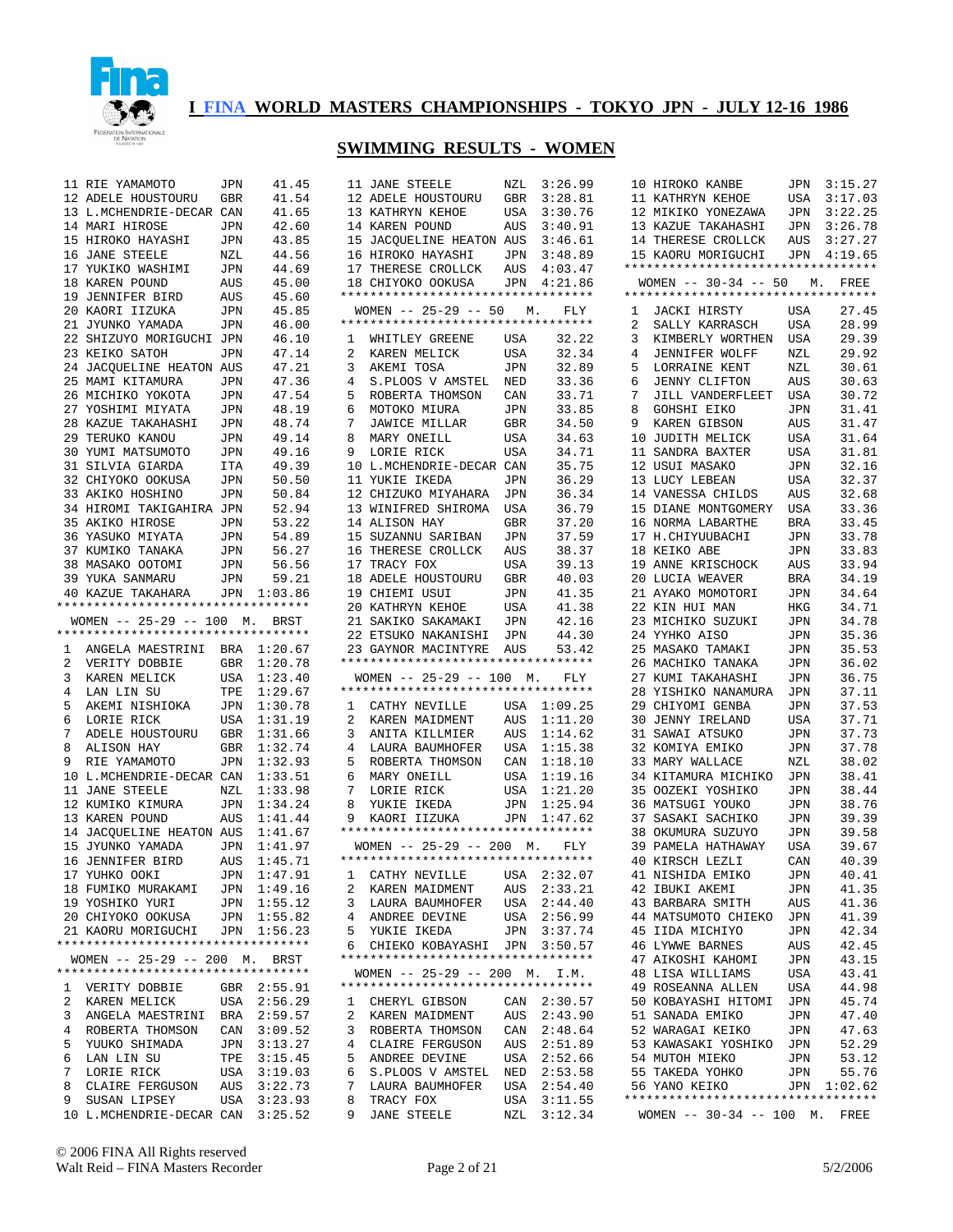

|    | *********************************  |     |                            | 26 ATSUKO OKUMURA                     | JPN        | 3:24.96        | 16 YASUKO TAMURA                                   | JPN        | 41.87       |
|----|------------------------------------|-----|----------------------------|---------------------------------------|------------|----------------|----------------------------------------------------|------------|-------------|
| 1  | JACKI HIRSTY                       |     | USA 1:00.47                | 27 MICHIKO KATOH                      | JPN        | 3:34.08        | 17 KEIKO OKADA                                     | JPN        | 42.15       |
| 2  | SALLY KARRASCH                     | USA | 1:04.00                    | 28 KEIKO MIYAZAKI                     | JPN        | 3:37.30        | 18 YASUKO HASE                                     | JPN        | 42.31       |
| 3  | KIMBERLY WORTHEN                   | USA | 1:04.12                    | 29 YACHIYO TAJIRI                     | JPN        | 3:45.98        | 19 CONNIE BROWN                                    | USA        | 42.79       |
| 4  | VERONICA STROUP                    | USA | 1:06.00                    | 30 MAYUMI SHINDOH                     | JPN        | 3:48.40        | 20 YOSHIMI EGUCHI                                  | JPN        | 43.40       |
| 5  | LORRAINE KENT                      | NZL | 1:07.78                    | 31 NAOMI TANUMA                       | JPN        | 3:53.96        | 21 MARNEY JAMES                                    | CAN        | 43.57       |
| 6  |                                    |     | 1:07.81                    |                                       |            |                |                                                    |            | 43.81       |
|    | DIANE RENNIE                       | AUS |                            | 32 KUMIE OOTOMO                       | JPN        | 4:05.46        | 22 RYUKO TAKENAKA                                  | JPN        |             |
| 7  | YOSHIMI MURAYAMA                   | JPN | 1:08.22                    | 33 YOHKO ITOH                         | JPN        | 4:10.32        | 23 ATSUKO OKUMURA                                  | JPN        | 44.04       |
| 8  | ELIZABETH HOLMES                   | GBR | 1:08.49                    | **********************************    |            |                | 24 NOELENE WALLACE                                 | NZL        | 44.16       |
| 9  | JILL VANDERFLEET                   | USA | 1:09.21                    | WOMEN $-- 30-34 -- 400$ M. FREE       |            |                | 25 HELEN MOORS                                     | NZL        | 44.38       |
| 10 | JUDITH MELICK                      | USA | 1:10.13                    | **********************************    |            |                | 26 NANCY SANDOY                                    | NZL        | 44.60       |
| 11 | SANDRA BAXTER                      | USA | 1:11.75                    | JACKI HIRSTY<br>1                     |            | USA 4:50.01    | 27 YOHKO SUZUKI                                    | JPN        | 44.61       |
| 12 | LUCY LEBEAN                        | USA | 1:12.45                    | 2<br>KIMBERLY WORTHEN                 | USA        | 4:55.78        | 28 MAKIKO KIYA                                     | JPN        | 45.15       |
|    | 13 H. CHIYUUBACHI                  | JPN | 1:14.13                    | 3<br>SHARON BERG                      | USA        | 4:57.95        | 29 HIROKO KAWAI                                    | JPN        | 45.54       |
| 14 | DIANE MONTGOMERY USA               |     | 1:15.21                    | 4<br>DIANE RENNIE                     | AUS        | 5:15.99        | 30 JENNY IRELAND                                   | <b>USA</b> | 46.09       |
|    | 15 VANESSA CHILDS                  | AUS | 1:15.37                    | 5<br>SUE ANDREW                       | AUS        | 5:21.35        | 31 ATSUKO SAWAI                                    | JPN        | 46.11       |
| 16 | MASAKO USUI                        | JPN | 1:16.43                    | 6<br>MERRY FINCH                      | USA        | 5:39.75        | 32 KYOKO TAMURA                                    | JPN        | 46.76       |
|    | 17 KEIKO ABE                       | JPN | 1:16.84                    | 7<br>KAREN WAITE                      | NZL        | 6:02.55        | 33 HIDEKO KAMATA                                   | JPN        | 48.61       |
| 18 | KAREN WAITE                        | NZL | 1:17.25                    | 8<br>H.CHIYUUBACHI                    | JPN        | 6:05.99        | 34 JYUNKO KOHNO                                    | <b>JPN</b> | 48.81       |
|    | 19 CHERIE HOGAN                    | NZL | 1:18.84                    | ANNE KRISCHOCK<br>9                   |            | 6:16.86        | 35 GILLIAR MEIKL                                   | NZL        | 49.00       |
|    |                                    |     |                            |                                       | AUS        |                |                                                    |            |             |
|    | 20 HIROKO KAWAI                    | JPN | 1:19.72                    | 10 CHERIE HOGAN                       | NZL        | 6:21.42        | 36 BARBARA SMITH                                   | AUS        | 49.41       |
|    | 21 MICHIKO SUZUKI                  | JPN | 1:20.43                    | 11 KAREN CHING                        | <b>USA</b> | 6:27.21        | 37 KAORU NAGAE                                     | JPN        | 50.23       |
|    | 22 DEBORAH ATTRILL                 | NZL | 1:21.86                    | 12 JULLIAN STAPLEDON AUS              |            | 6:28.87        | 38 LISA WILLIAMS                                   | <b>USA</b> | 50.55       |
|    | 23 KAREN CHING                     | USA | 1:23.53                    | 13 ANN RYAN                           | USA        | 6:31.38        | 39 HIROKO KATANO                                   | JPN        | 50.93       |
|    | 24 ANN RYAN                        | USA | 1:23.68                    | 14 PATRICIA BAYERS                    | USA        | 6:33.66        | 40 YOUKO MATSUGI                                   | JPN        | 51.62       |
|    | 25 MASAKO TAMAKI                   | JPN | 1:24.56                    | 15 YOSHIKO OOZEKI                     | JPN        | 6:46.67        | 41 KAZUKO WATANABE                                 | JPN        | 51.86       |
|    | 26 MAYUMI ZUSHI                    | JPN | 1:25.46                    | 16 NORIKO ENDOH                       | JPN        | 7:08.95        | 42 MIHO WADA                                       | JPN        | 52.15       |
|    | 27 YOHKO SUZUKI                    | JPN | 1:27.52                    | 17 MAYUMI ZUSHI                       | JPN        | 7:17.47        | 43 NAOMI TANUMA                                    | JPN        | 52.45       |
| 28 | PAMELA HATHAWAY                    | USA | 1:27.80                    | 18 HELEN MOORS                        | NZL        | 7:26.58        | 44 HIROKO IWANO                                    | JPN        | 52.46       |
| 29 | CHIYOMI GENBA                      | JPN | 1:28.12                    | 19 KAORU OGAWA                        | JPN        | 7:33.60        | 45 KAZUYO HOSOI                                    | JPN        | 52.67       |
|    | 30 YOUKO MATSUGI                   | JPN | 1:29.69                    | 20 KEIKO MIYAZAKI                     | JPN        | 7:38.07        | 46 MIWAKO TAKAGI                                   | JPN        | 52.89       |
|    |                                    |     |                            |                                       |            |                |                                                    |            |             |
|    | 31 MIEKO KITANI                    | JPN | 1:33.20                    | 21 KAZUMI NAKAJIMA                    | JPN        | 7:48.31        | 47 JYUNKO FUKUYAMA                                 | JPN        | 54.75       |
|    | 32 TSUYAKO KOJIMA                  | JPN | 1:34.26                    | 22 YUKAKO SEKO                        | JPN        | 8:18.13        | 48 EMIKO SANADA                                    | JPN        | 54.90       |
|    | 33 KAZUE TERAMURA                  | JPN | 1:36.29                    | **********************************    |            |                | 49 ROSEANNA ALLEN                                  | USA        | 55.00       |
|    | 34 KEIKO MIYAZAKI                  | JPN | 1:37.63                    | WOMEN $-- 30-34 -- 800$ M.            |            | FREE           | 50 LEZLI KIRSCH                                    | CAN        | 55.27       |
|    | 35 GILLIAR MEIKL                   | NZL | 1:38.83                    | **********************************    |            |                | 51 YUKAKO SEKO                                     | JPN        | 55.77       |
| 36 | JYUNKO FUKUYAMA                    | JPN | 1:39.40                    | DIANE RENNIE<br>$\mathbf{1}$          |            | AUS 10:54.06   | 52 LYWWE BARNES                                    | AUS        | 58.30       |
|    |                                    |     | 1:44.92                    | 2<br>SUE ANDREW                       |            | AUS 10:58.21   | 53 KEIKO NAKATA                                    | JPN        | 58.62       |
|    | 37 ROSEANNA ALLEN                  | USA |                            |                                       |            |                |                                                    |            |             |
|    | 38 LYWWE BARNES                    | AUS | 1:49.81                    | 3<br>MARIA CASTRO                     |            | BRA 11:17.53   | 54 YOHKO ITOH                                      | JPN        | 1:01.11     |
|    | *********************************  |     |                            | 4                                     |            |                |                                                    |            |             |
|    |                                    |     |                            | MERRY FINCH                           |            | USA 11:36.20   | 55 SAYURI NAKAYASU                                 | JPN        | 1:01.83     |
|    | WOMEN $-- 30-34 -- 200$ M. FREE    |     |                            | 5<br>KAREN WAITE                      |            | NZL 12:22.00   | 56 KYOUKO ARATA                                    | JPN        | 1:03.44     |
|    | ********************************** |     |                            | 6<br>PATRICIA BAYERS                  |            | USA 13:16.98   | **********************************                 |            |             |
| 1  | JACKI HIRSTY                       |     | USA 2:13.47                | 7<br>PAMELA HATHAWAY                  |            | USA 13:21.38   | WOMEN $--$ 30-34 $--$ 100 M.                       |            | BACK        |
| 2  | SHARON BERG                        | USA | 2:19.97                    | 8<br>ANN RYAN                         |            | USA 13:24.97   | **********************************                 |            |             |
| 3  | KIMBERLY WORTHEN USA               |     | 2:20.17                    | 9<br>NORIKO ENDOH                     |            | JPN 14:35.74   | YOSHIMI MURAYAMA JPN 1:14.28<br>1                  |            |             |
| 4  | LORRAINE KENT                      | NZL | 2:26.61                    | 10 KEIKO MIYAZAKI                     |            | JPN 15:51.26   | 2<br>SALLY KARRASCH                                | USA        | 1:15.97     |
| 5  | VERONICA STROUP                    | USA | 2:31.54                    | 11 KEIKO MUKOUGUCHI                   |            | JPN 15:59.66   | 3<br>SUE ANDREW                                    | AUS        | 1:18.02     |
| 6  | SUE ANDREW                         | AUS | 2:32.04                    | 12 MICHIKO KATOH                      |            | JPN 16:56.26   | 4<br>JILL VANDERFLEET                              | USA        | 1:18.41     |
| 7  | LUCY LEBEAN                        | USA | 2:35.36                    | 13 KEIKO TANAKA                       |            | JPN 18:35.71   | 5<br>SHARON BERG                                   |            | USA 1:18.47 |
| 7  |                                    |     |                            | **********************************    |            |                | 6 LEE HUFFMAN                                      |            |             |
|    | ELIZABETH HOLMES GBR 2:35.36       |     |                            | WOMEN -- 30-34 -- 50 M. BACK          |            |                |                                                    |            | NZL 1:18.78 |
|    | 9 H. CHIYUUBACHI                   |     | JPN 2:47.61                | **********************************    |            |                | 7<br>JENNIFER WOLFF                                |            | NZL 1:19.73 |
|    | 10 ANNE KRISCHOCK                  |     | AUS 2:51.57                |                                       |            |                | 8<br>JENNY CLIFTON                                 |            | AUS 1:19.93 |
|    | 11 MARNEY JAMES                    |     | CAN 2:56.54                | YOSHIMI MURAYAMA JPN<br>1             |            | 33.64          | 9 LUCY LEBEAN                                      |            | USA 1:27.50 |
|    | 12 KAREN WAITE                     |     | NZL 2:56.62                | 2<br>SALLY KARRASCH                   | USA        | 34.42          | 10 KEIKO OKADA                                     |            | JPN 1:33.17 |
|    | 13 CHERIE HOGAN                    |     | NZL 2:59.97                | 3<br>JENNY CLIFTON                    | AUS        | 35.54          | 11 MARNEY JAMES                                    |            | CAN 1:33.86 |
|    | 14 PATRICIA BAYERS                 |     | USA 3:02.57                | 4<br>MARIA GUERRA                     | BRA        | 35.67          | 12 H.CHIYUUBACHI                                   |            | JPN 1:34.43 |
|    | 15 KAREN CHING                     |     | USA 3:03.61                | 5<br>MARIA CASTRO                     | BRA        | 35.74          | 13 CONNIE BROWN                                    |            | USA 1:35.49 |
|    | 16 ANN RYAN                        |     | USA 3:04.68                | 6<br>JENNIFER WOLFF                   | AUS        | 36.27          | 14 YOHKO SUZUKI                                    |            | JPN 1:38.16 |
|    | 17 DEBORAH ATTRILL                 |     | NZL 3:06.22                | 7<br>JILL VANDERFLEET                 | USA        | 36.49          | 15 YUHKO OOTSUKA                                   |            | JPN 1:42.41 |
|    | 18 MASAKO USUI                     |     | JPN 3:06.91                | 8<br>DENISE PRADO                     | BRA        | 36.67          | 16 MAKIKO KIYA                                     |            | JPN 1:44.91 |
|    | 19 PAMELA HATHAWAY                 |     | USA 3:08.27                | TAEKO ITOH<br>9                       | JPN        | 36.70          | 17 SUZUYO OKUMURA                                  |            | JPN 1:49.40 |
|    |                                    |     |                            |                                       |            |                |                                                    |            |             |
|    | 20 YOSHIKO OOZEKI                  |     | JPN 3:08.67                | 10 MACHIKO WATANABE                   | JPN        | 38.75          | 18 MAMIE NAGAYO                                    |            | JPN 1:49.69 |
|    | 21 YOSHIMI EGUCHI                  | JPN | 3:14.80                    | 11 JUDY WESTON                        | NZL        | 39.27          | 19 TAMIKO SATOH                                    |            | JPN 2:05.13 |
|    | 22 HELEN MOORS                     |     | NZL 3:16.13                | 12 LUCY LEBEAN                        | USA        | 39.90          | **********************************                 |            |             |
|    | 23 HIDEKO KAMATA                   |     | JPN 3:19.71                | 13 JULIE KEAST                        | AUS        | 39.91          | WOMEN $-- 30-34 -- 200$ M. BACK                    |            |             |
|    | 24 MAYUMI ZUSHI<br>25 KAORU OGAWA  |     | JPN 3:20.84<br>JPN 3:24.79 | 14 DONNA CAMPBELL<br>15 SANDRA BAXTER | NZL<br>USA | 40.00<br>41.11 | **********************************<br>1 SUE ANDREW |            | AUS 2:42.89 |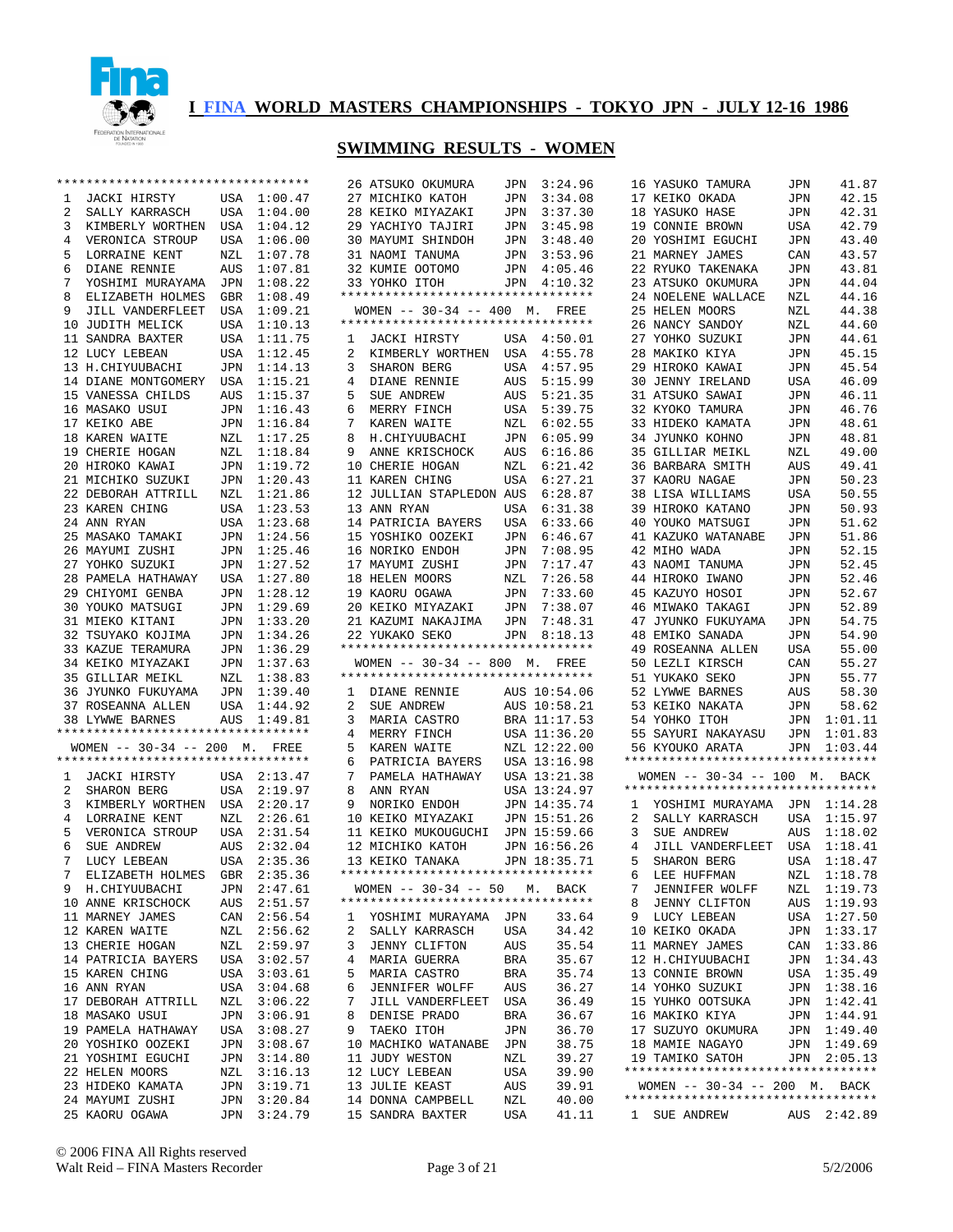

| 2 | JILL VANDERFLEET                       | USA        | 2:49.99        | 9 | YACHIYO IWASHITA                                         | JPN        | 1:35.12 |
|---|----------------------------------------|------------|----------------|---|----------------------------------------------------------|------------|---------|
| 3 | JENNIFER WOLFF                         | NZL        | 2:54.07        |   |                                                          |            | 1:36.63 |
|   |                                        |            |                |   | 10 MARTHA P DA SILVA BRA                                 |            |         |
| 4 | LEE HUFFMAN                            | NZL        | 2:55.17        |   | 11 YOHKO ARIMATSU                                        | JPN        | 1:38.15 |
| 5 | MARNEY JAMES                           | CAN        | 3:16.64        |   | 12 KATHLEEN CRAYFORD NZL                                 |            | 1:40.16 |
| 6 | DONNA CAMPBELL                         | NZL        | 3:18.07        |   | 13 NANCY SANDOY                                          | NZL        | 1:40.40 |
| 7 | CHERIE HOGAN                           | NZL        | 3:25.11        |   | 14 HITOMI NONOMURA                                       | JPN        | 1:42.23 |
| 8 | MARIA BISONI                           | BRA        | 3:27.88        |   | 15 DEBORAH ATTRILL                                       | NZL        | 1:43.14 |
| 9 | ETSUKO TSURUHASHI JPN                  |            | 3:28.31        |   | 16 YUHKO AISO                                            | JPN        | 1:43.49 |
|   | 10 CONNIE BROWN                        | USA        | 3:28.82        |   | 17 BARBARA SMITH                                         | AUS        | 1:45.04 |
|   | 11 PATRICIA BAYERS                     | USA        | 3:37.38        |   | 18 MIDORI ISHIDOH                                        | JPN        | 1:48.34 |
|   | 12 CHIZUKO UMINO                       | JPN        | 3:42.01        |   | 19 PAMELA HATHAWAY                                       | USA        | 1:49.03 |
|   | 13 YOUKO MATSUGI                       | JPN        | 4:14.65        |   | 20 LEZLI KIRSCH                                          | CAN        | 1:49.22 |
|   | 14 KEIKO NAKATA                        | JPN        | 4:52.02        |   | 21 KEIKO OGAWA                                           | JPN        | 1:56.68 |
|   | *********************************      |            |                |   | 22 CHIEKO MATSUMOTO                                      | JPN        | 1:57.01 |
|   | $WOMEN$ -- 30-34 -- 50                 | М.         | BRST           |   | 23 KEIKO MIYAZAKI                                        | JPN        | 1:58.72 |
|   | **********************************     |            |                |   |                                                          |            | 2:01.60 |
|   |                                        |            |                |   | 24 MAYUMI SHINDOH                                        | JPN        |         |
| 1 | KAREN GIBSON                           | AUS        | 35.37          |   | 25 SUMIE TAKAHASHI<br>********************************** | JPN        | 2:21.94 |
| 2 | JUDITH MELICK                          | USA        | 37.74          |   |                                                          |            |         |
| 3 | MARGARET ANDREWS                       | NZL        | 38.56          |   | $WOMEN$ -- 30-34 -- 200                                  | М.         | BRST    |
| 4 | KAZUMI KUNIMATSU                       | JPN        | 39.79          |   | **********************************                       |            |         |
| 5 | MERRY FINCH                            | USA        | 40.43          | 1 | KAREN GIBSON                                             | AUS        | 2:56.43 |
| 6 | <b>JUDY WESTON</b>                     | NZL        | 40.47          | 2 | VERONICA STROUP                                          | USA        | 3:04.35 |
| 7 | ELIZABETH HOLMES                       | GBR        | 40.95          | 3 | JUDITH MELICK                                            | USA        | 3:06.51 |
| 8 | YOSHIKO SATOU                          | JPN        | 41.47          | 4 | <b>JUDY WESTON</b>                                       | NZL        | 3:15.70 |
| 9 | <b>JENNY CLIFTON</b>                   | AUS        | 41.67          | 5 | MERRY FINCH                                              | USA        | 3:18.65 |
|   | 10 JULLIAN STAPLEDON AUS               |            | 43.15          | 6 | JULLIAN STAPLEDON AUS                                    |            | 3:20.73 |
|   | 11 LUCIA WEAVER                        | BRA        | 43.34          | 7 | YOSHIKO SATOU                                            | JPN        | 3:26.41 |
|   | 12 SANDRA BAXTER                       | USA        | 43.85          | 8 | KATHLEEN CRAYFORD NZL                                    |            | 3:33.43 |
|   | 13 YACHIYO IWASHITA                    | JPN        | 43.97          | 9 | YOHKO ARIMATSU                                           | JPN        | 3:35.70 |
|   | 14 YOHKO ARIMATSU                      | JPN        | 44.49          |   | 10 MARTHA P DA SILVA BRA                                 |            | 3:35.83 |
|   | 15 NANCY SANDOY                        | NZL        | 45.36          |   | 11 HITOMI NONOMURA                                       | JPN        | 3:39.46 |
|   |                                        | <b>JPN</b> |                |   | 12 JYUNKO YOSHIWARA                                      |            |         |
|   | 16 KIMIKO TASHIRO                      |            | 45.37          |   |                                                          | JPN        | 3:43.75 |
|   | 16 MARTHA P DA SILVA BRA               |            | 45.37          |   | 13 DONNA CAMPBELL                                        | NZL        | 3:48.27 |
|   | 18 ATSUKO OKUMURA                      | JPN        | 45.43          |   | 14 MIDORI ISHIDOH                                        | JPN        | 3:49.01 |
|   | 19 KIMIE OKADO                         | JPN        | 45.69          |   | 15 FENG LEE HUI                                          | TPE        | 3:51.22 |
|   | 20 KATHLEEN CRAYFORD NZL               |            | 45.91          |   | 16 MAMIE NAGAYO                                          | JPN        | 3:53.27 |
|   | 21 HITOMI NONOMURA                     | JPN        | 46.10          |   | 17 BARBARA SMITH                                         | AUS        | 3:53.94 |
|   | 22 NOELENE WALLACE                     | NZL        | 46.52          |   | 18 FUMIKO OOKOUCHI                                       | JPN        | 3:58.57 |
|   | 23 BARBARA SMITH                       | CAN        | 47.39          |   | 19 KEIKO MUKOUGUCHI                                      | JPN        | 4:12.57 |
|   | 24 LEZLI KIRSCH                        | CAN        | 48.53          |   | 20 MASAKO KITAMURA                                       | JPN        | 4:52.76 |
|   | 25 CHIEKO MATSUMORI                    | JPN        | 49.74          |   | **********************************                       |            |         |
|   | 26 DIANE MONTGOMERY                    | USA        | 49.86          |   | $WOMEN$ -- 30-34 -- 50                                   | М.         | FLY     |
|   | 27 CHIYOMI GENBA                       | JPN        | 50.30          |   | **********************************                       |            |         |
|   | 28 JENNY IRELAND                       | USA        | 50.40          | 1 | SALLY KARRASCH                                           | USA        | 32.59   |
|   | 29 MIYUKI UDOH                         | JPN        | 50.73          | 2 | DIANE RENNIE                                             | AUS        | 32.78   |
|   | 30 KEIKO SASAKI                        | JPN        | 51.17          | 3 | LEE HUFFMAN                                              | NZL        | 33.17   |
|   | 31 SAYOKO MATSUO                       | JPN        | 51.19          | 4 | MARIA GUERRA                                             | BRA        | 33.23   |
|   | 32 JYUNKO FUKUYAMA                     | JPN        | 51.87          | 5 | JENNY CLIFTON                                            | AUS        | 34.01   |
|   | 33 CHIZUKO UMINO                       | JPN        | 53.07          | 6 | KAREN GIBSON                                             | AUS        | 34.02   |
|   |                                        |            |                | 7 |                                                          |            | 34.19   |
|   | 34 KUMI SAKAKIBARA<br>35 HIROKO KATANO | JPN        | 54.66<br>57.48 |   | MARIA CASTRO                                             | BRA<br>BRA | 34.71   |
|   |                                        | JPN        |                | 8 | DENISE PRADO                                             |            |         |
|   | 36 ROSEANNA ALLEN                      | USA        | 57.86          | 9 | SANDRA BAXTER                                            | USA        | 35.25   |
|   | 37 YOSHIKO KAWASAKI                    | JPN        | 58.71          |   | 10 LORRAINE KENT                                         | NZL        | 35.60   |
|   | 38 MICHIKO TSUTSUMI                    | JPN        | 1:00.38        |   | 11 YOHKO ARIMATSU                                        | JPN        | 36.94   |
|   | 39 KYOUKO ARATA                        | JPN        | 1:04.46        |   | 12 JULIE KEAST                                           | AUS        | 37.13   |
|   | <b>40 LORNA MULLIKEN</b>               | USA        | 1:06.96        |   | 13 ANNE KRISCHOCK                                        | AUS        | 37.56   |
|   | **********************************     |            |                |   | 14 MACHIKO WATANABE                                      | JPN        | 38.15   |
|   | WOMEN $--$ 30-34 $--$ 100 M.           |            | BRST           |   | 15 MASAKO USUI                                           | JPN        | 38.69   |
|   | **********************************     |            |                |   | 16 YUHKO ABE                                             | JPN        | 38.97   |
| ı | KAREN GIBSON                           | AUS        | 1:18.88        |   | 17 DIANE MONTGOMERY                                      | USA        | 39.76   |
| 2 | VERONICA STROUP                        | USA        | 1:24.58        |   | 18 MICHIKO SUZUKI                                        | JPN        | 39.81   |
| 3 | JUDITH MELICK                          | USA        | 1:25.08        |   | 19 RYUKO TAKENAKA                                        | JPN        | 40.21   |
| 4 | MARGARET ANDREWS                       | NZL        | 1:28.29        |   | 20 OLIVEIRA GROBA                                        | BRA        | 40.27   |
| 5 | JUDY WESTON                            | NZL        | 1:29.10        |   | 21 VANESSA CHILDS                                        | AUS        | 41.13   |
| 6 | MERRY FINCH                            | USA        | 1:31.19        |   | 22 SANAE ITOH                                            | JPN        | 41.15   |
| 7 | ELIZABETH HOLMES                       | GBR        | 1:32.01        |   | 23 YOSHIKO IWASAKI                                       | JPN        | 41.65   |
| 8 | JULLIAN STAPLEDON AUS                  |            | 1:32.97        |   | 24 KAORU OGAWA                                           | JPN        | 42.86   |
|   |                                        |            |                |   |                                                          |            |         |

| 25                  | ATSUKO OKUMURA                                                      | JPN          | 43.24              |
|---------------------|---------------------------------------------------------------------|--------------|--------------------|
| 26                  | DEBORAH ATTRILL                                                     | NZL          | 43.28              |
| 27                  | MASAKO TAMAKI                                                       | JPN          | 43.93              |
| 28                  | EMIKO KOMIYA                                                        | JPN          | 45.02              |
| 29                  | SIRPA KOBAYASHI<br>MAYUMI ZUSHI                                     | JPN          | 45.04              |
| 30<br>31            | NORIKO ENDOH                                                        | JPN<br>JPN   | 45.83<br>47.26     |
| 32                  | YISHIKO NANAMURA                                                    | JPN          | 48.09              |
| 33                  | JYUNKO KOHNO                                                        | JPN          | 49.89              |
| 34                  | KIYOKO IKEDA                                                        | JPN          | 49.93              |
| 35                  | TAMIKO SATOH                                                        | JPN          | 52.52              |
| 36                  | MIEKO KITANI                                                        | JPN          | 53.37              |
| 37                  | YUKAKO SEKO                                                         | JPN          | 56.41              |
|                     | 38 MAYUMI SHINDOH                                                   | JPN          | 58.09              |
|                     | *********************************                                   |              |                    |
|                     | WOMEN $- - 30 - 34 - - 100$ M.<br>********************************* |              | FLY                |
| 1                   | SHARON BERG                                                         | USA          | 1:11.34            |
| $\overline{2}$      | DIANE RENNIE                                                        | AUS          | 1:12.87            |
| 3                   | LEE HUFFMAN                                                         | NZL          | 1:14.97            |
| 4                   | LORRAINE KENT                                                       | NZL          | 1:19.31            |
| 5                   | <b>JULIE KEAST</b>                                                  | AUS          | 1:26.02            |
| 6                   | KAREN CHING                                                         | USA          | 1:36.28            |
| 7                   | DONNA CAMPBELL                                                      | NZL          | 1:39.39            |
| 8                   | ANN RYAN                                                            | USA          | 1:47.84            |
| 9                   | KAORU OGAWA                                                         | JPN          | 1:50.29            |
|                     | 10 SIRPA KOBAYASHI                                                  | JPN          | 1:51.04            |
|                     | 11 NORIKO ENDOH                                                     | JPN          | 1:57.11            |
| 12                  | LESLEY KELLY<br>**********************************                  | AUS          | 2:01.69            |
|                     | WOMEN $- - 30 - 34$ $- - 200$ M.                                    |              | <b>FLY</b>         |
|                     | *********************************                                   |              |                    |
| $\mathbf{1}$        | SHARON BERG                                                         | USA          | 2:35.12            |
| $\overline{2}$      | LEE HUFFMAN                                                         | NZL          | 3:00.96            |
| 3                   | <b>JULIE KEAST</b>                                                  | AUS          | 3:15.08            |
| 4                   | PATRICIA BAYERS                                                     | USA          | 3:43.28            |
| 5                   | HITOMI NONOMURA                                                     | JPN<br>JPN   | 3:46.95            |
| 6                   | LEBEIS FERREIRA                                                     | $_{\rm BRA}$ | 4:01.98            |
| 7<br>8              | LESLEY KELLY<br>CONNIE BROWN                                        | AUS<br>USA   | 4:19.45<br>4:26.66 |
| 9                   | SIRPA KOBAYASHI                                                     |              | JPN 4:30.77        |
|                     | **********************************                                  |              |                    |
|                     | WOMEN -- 30-34 -- 200 M. I.M.                                       |              |                    |
|                     | *********************************                                   |              |                    |
| $\mathbf{1}$        | JACKI HIRSTY                                                        | USA          | 2:39.89            |
| $\overline{2}$      | VERONICA STROUP                                                     | USA          | 2:41.92            |
| 3<br>$\overline{4}$ | KIMBERLY WORTHEN                                                    | USA          | 2:43.94            |
| 5                   | YOSHIMI MURAYAMA<br>MARIA GUERRA                                    | JPN<br>BRA   | 2:48.85<br>2:54.38 |
| 6                   | JULIE KEAST                                                         | AUS          | 3:00.24            |
| 7                   | DENISE PRADO                                                        | BRA          | 3:01.07            |
| 8                   | ELIZABETH HOLMES                                                    | GBR          | 3:06.62            |
| 9                   | ANNE KRISCHOCK                                                      | AUS          | 3:12.43            |
| 10                  | MARNEY JAMES                                                        | CAN          | 3:13.37            |
|                     | 11 DONNA CAMPBELL                                                   | NZL          | 3:19.65            |
| 12                  | KAREN CHING                                                         | USA          | 3:21.95            |
|                     | 13 DEBORAH ATTRILL                                                  | NZL          | 3:32.81            |
|                     | 14 RYUKO TAKENAKA                                                   | JPN          | 3:34.98            |
|                     | 15 NANCY SANDOY                                                     | NZL          | 3:36.26            |
|                     | 16 OLIVEIRA GROBA                                                   | BRA          | 3:37.10            |
|                     | 17 HITOMI NONOMURA                                                  | JPN          | 3:39.63            |
|                     | 18 SANAE ITOH<br>19 NORIKO ENDOH                                    | JPN          | 3:57.83            |
|                     | 20 YOUKO MATSUGI                                                    | JPN<br>JPN   | 3:58.39<br>3:59.47 |
|                     | 21 LESLEY KELLY                                                     | AUS          | 4:02.56            |
|                     | **********************************                                  |              |                    |
|                     | WOMEN -- 35-39 -- 50 M. FREE                                        |              |                    |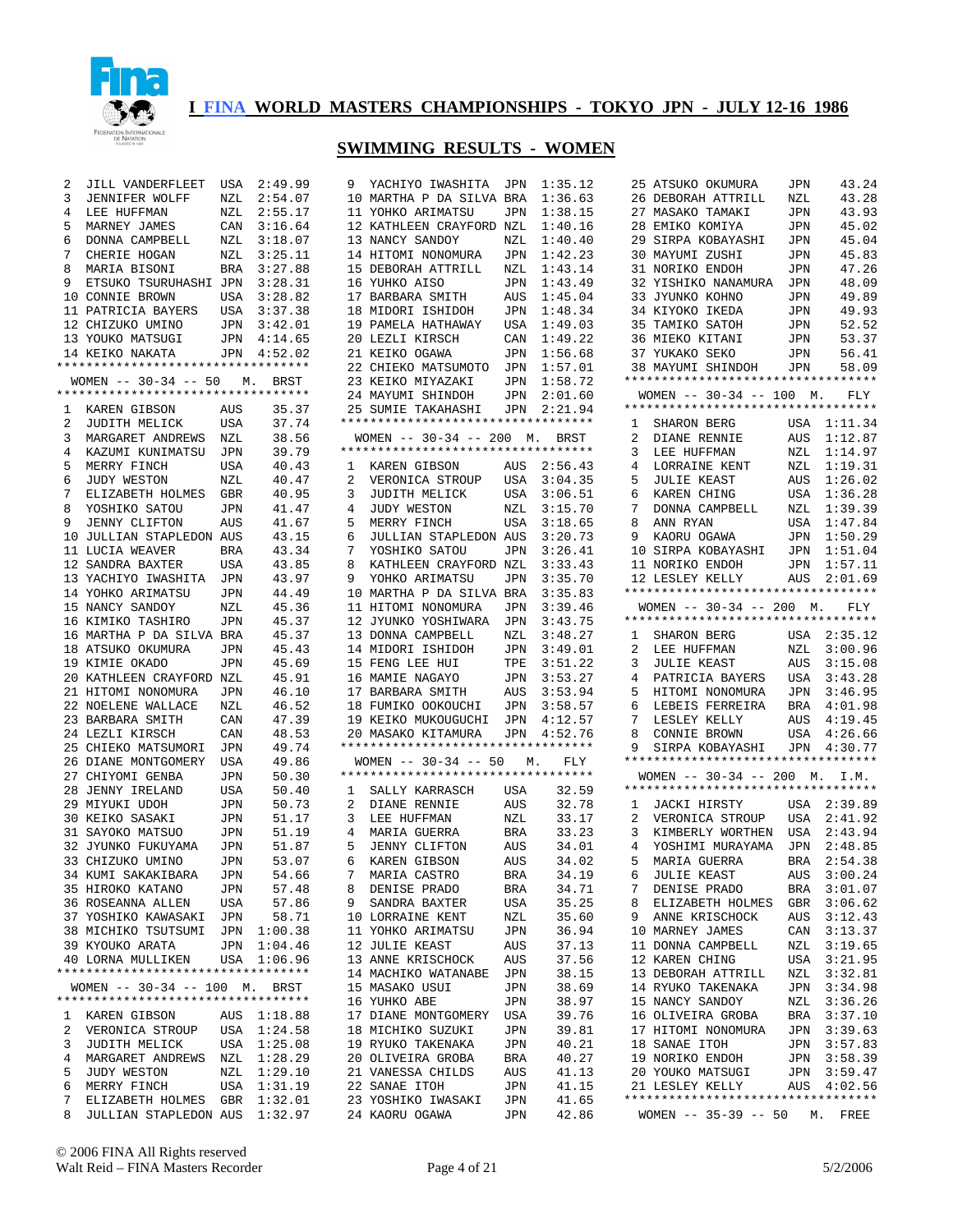

|    | **********************************    |            |                | 67 HELEN RAYNER                      | NZL        | 47.51       | 49 SUZETTE BECHARD                  | CAN        | 1:43.03      |
|----|---------------------------------------|------------|----------------|--------------------------------------|------------|-------------|-------------------------------------|------------|--------------|
| ı  | MICHIKO KIHARA                        | JPN        | 30.42          | 68 SAKURAKO EIDA                     | JPN        | 47.70       | 50 HELEN RAYNER                     | NZL        | 1:44.45      |
| 2  | JACOUE MARRIOTT                       | NZL        | 30.63          | 69 NOBUE HAYAKAWA                    | JPN        | 48.61       | 51 S.THORSTEINSON                   | CAN        | 1:46.33      |
| 3  | PAULA MARTIN                          | USA        | 30.82          | 70 MIEKO NISHIDE                     | JPN        | 48.91       | 52 MASAKO SAITOH                    | JPN        | 1:47.77      |
| 4  | ROBIN RUSSELL                         | CAN        | 30.85          | 71 ESTRELLA MAUPAY                   | CAN        | 49.10       | 53 AKIYO YOSHIDA                    | JPN        | 1:47.96      |
| 5  | COLLEEN DAVEY                         | AUS        | 31.60          | 72 EMIKO SHIMAZU                     | JPN        | 50.03       | 54 MISAKO SHIMIZU                   | JPN        | 1:49.12      |
| 6  | SANDRA BRAY                           | NZL        | 31.80          | 73 YOSHIKO KATOH                     | JPN        | 50.46       | 55 MIKIKO OKAMOTO                   | JPN        | 1:49.96      |
| 7  | JOAN MAGAT                            | USA        | 32.08          | 74 CHIZUKO HIBINO                    | JPN        | 50.71       | 56 TAEKO TAKEUCHI                   | JPN        | 1:50.00      |
| 8  | KATE FARRAR                           | USA        | 32.28          | 75 MIHOKO HASHIMOTO                  | JPN        | 51.00       | 57 ITSUKO MATSUDA                   | JPN        | 1:50.39      |
| 8  | MARGARET CONNERRY GBR                 |            | 32.28          | 76 ETSUKO MATSUYAMA                  | JPN        | 52.13       | 58 GAIL HOLDSWORTH                  | AUS        | 1:51.47      |
| 10 | YUMI KOYAMA                           | JPN        | 32.63          | 77 ETSUKO TAMURA                     | JPN        | 52.28       | 59 MACHIKO TAMURA                   | JPN        | 1:59.63      |
|    | 11 LEONOR OLIVEIRA                    | <b>BRA</b> | 32.78          | 78 MASAE INAGAKI                     | JPN        | 52.95       | **********************************  |            |              |
| 12 | MARGARET ASKEW                        | AUS        | 34.61          | 79 ATSUMI KUSAKA                     | <b>JPN</b> | 55.46       | WOMEN -- 35-39 -- 200 M. FREE       |            |              |
|    | 13 KIYOMI INOUE                       | JPN        | 34.63          | 80 KAZUKO SEINO                      | <b>JPN</b> | 56.27       | **********************************  |            |              |
|    | 14 SACHIKO KIMURA                     | JPN        | 34.79          | 81 SHIGEYO NOHARA                    | JPN        | 57.74       | LUCY JOHNSON<br>1                   | USA        | 2:29.20      |
|    | 15 LIZ CALVERT                        | NZL        | 36.01          | 82 TAKAKO ITOH                       |            | JPN 1:09.12 | 2<br>PAULA MARTIN                   | USA        | 2:29.83      |
|    | 16 JEANNE RAPER                       | AUS        | 36.35          | **********************************   |            |             | 3<br>BRENDA GRIFFITH                | NZL        | 2:32.16      |
| 17 | SETSUKO YOSHIDA                       | JPN        | 36.84          | WOMEN -- 35-39 -- 100 M. FREE        |            |             | 4<br>JACOUE MARRIOTT                | NZL        | 2:41.23      |
| 18 | BARBARA WINES                         | CAN        | 36.92          | **********************************   |            |             | 5<br>MIREILLE RICHTER               | SUI        | 2:41.73      |
|    | 19 FUNIKO ENDOH                       | JPN        | 37.15          | MICHIKO KIHARA<br>1                  | JPN        | 1:07.19     | MARGARET WILBY<br>6                 | <b>AUS</b> | 2:43.84      |
|    | 20 KYOKO OHMA                         | JPN        | 37.38          | 2<br>LUCY JOHNSON                    | USA        | 1:07.39     | 7<br>KATE FARRAR                    | USA        | 2:43.94      |
|    | 21 NAOMI YUNOKI                       | JPN        | 37.46          | 3<br>PAULA MARTIN                    | USA        | 1:09.21     | 8<br>LIZ MITCHELL                   | <b>AUS</b> | 2:46.82      |
|    | 22 REIKO SUKEGAWA                     | JPN        | 37.71          | 4<br>JACOUE MARRIOTT                 | NZL        | 1:09.77     | <b>CULLEN REYNOLDS</b><br>9         | CAN        | 2:47.36      |
|    | 23 SATOE MATSUOKA                     | JPN        | 37.87          | 5<br>ROBIN RUSSELL                   | CAN        | 1:10.45     | 10 JOAN MAGAT                       | USA        | 2:49.27      |
|    |                                       |            |                |                                      |            |             |                                     |            | 2:52.23      |
|    | 24 HIROKO SAWADA                      | JPN        | 38.14          | 6<br>SANDRA BRAY<br>7                | NZL        | 1:10.90     | 11 KUNIYO SUENAGA                   | JPN        |              |
|    | 25 KIYOKO NINOMIYA                    | JPN        | 38.46          | KATE FARRAR                          | <b>USA</b> | 1:11.14     | 12 TOSHIKO MORI                     | JPN        | 2:55.58      |
|    | 26 KIMIKO YAMADA                      | JPN        | 38.81          | 8<br>JOAN MAGAT                      | USA        | 1:13.50     | 13 GLENNIS BRUHN                    | NZL        | 2:57.98      |
|    | 27 IKUKO SAGESHIMA                    | JPN        | 38.90          | 9<br>COLLEEN DAVEY                   | AUS        | 1:13.54     | 14 LIZ CALVERT                      | NZL        | 3:01.05      |
|    | 28 HARUMI ISHIKAWA                    | JPN        | 38.96          | 10 MARGARET CONNERRY GBR             |            | 1:13.61     | 15 JYUNKO NISHIMURA                 | JPN        | 3:05.22      |
|    | 29 KAZUE TAKAI                        | JPN        | 39.00          | 11 KUNIYO SUENAGA                    | JPN        | 1:14.62     | 16 AKIKO MIZUTANI                   | JPN        | 3:05.47      |
| 30 | CYNTHIA BUTLER                        | NZL        | 39.12          | 12 LIZ MITCHELL                      | AUS        | 1:15.31     | 17 SETSUKO YOSHIDA                  | JPN        | 3:07.05      |
|    | 31 SACHIKO AOKI                       | JPN        | 39.20          | 13 MARGARET WILBY                    | AUS        | 1:16.20     | 18 JUNE KUHN                        | AUS        | 3:08.82      |
|    | 32 KYOKO TAKAMINE                     | JPN        | 39.23          | 14 LEONOR OLIVEIRA                   | BRA        | 1:17.95     | 19 MARSHA HEINIG                    | USA        | 3:10.59      |
|    | 33 NORIKO WATANABE                    | JPN        | 39.24          | 15 MARGARET ASKEW                    | AUS        | 1:18.17     | 20 MARIKO OKAMURA                   | JPN        | 3:13.11      |
|    | 34 MASAKO EZAKI                       | JPN        | 39.39          | 16 LIZ CALVERT                       | NZL        | 1:19.89     | 21 KAZUKO MITSUTAKE                 | JPN        | 3:14.75      |
| 35 | TOMOKO WATANABE                       | JPN        | 39.48          | 17 GLENNIS BRUHN                     | NZL        | 1:20.27     | 22 BARBARA WINES                    | CAN        | 3:16.72      |
|    | 36 MIWAKO KANNO                       | JPN        | 40.05          | 18 SETSUKO YOSHIDA                   | JPN        | 1:22.23     | 23 MASAKO EZAKI                     | JPN        | 3:17.16      |
|    | 37 T.HIGASHIMOTO                      | JPN        | 40.08          | 19 MIE OONO                          | <b>JPN</b> | 1:22.27     | 24 SUMIE ONODA                      | JPN        | 3:17.50      |
|    | 38 MISAKO SHIMIZU                     | JPN        | 40.20          | 20 JYUNKO NISHIMURA                  | JPN        | 1:22.58     | 25 NONIE HODGSON                    | AUS        | 3:23.10      |
|    | 39 YUKIKO FUKUI                       | JPN        | 40.27          | 21 JEANNE RAPER                      | <b>AUS</b> | 1:23.00     | 26 MIE OONO                         | JPN        | 3:24.22      |
|    | 40 REIKO OSADA                        | JPN        | 40.69          | 22 KYO YAMAZAKI                      | <b>JPN</b> | 1:23.82     | 27 MASAKO ETOH                      | JPN        | 3:25.43      |
| 41 | TOMOKO TAKAHASHI                      | JPN        | 40.85          | 23 BARBARA WINES                     | CAN        | 1:24.76     | 28 FUKIKO FUKUZAKI                  | JPN        | 3:29.50      |
|    | 42 MISAO TAKEMURA                     | JPN        | 40.86          | 24 REIKO SUKEGAWA                    | JPN        | 1:24.86     | 29 RIE TERAMURA                     | JPN        | 3:29.65      |
|    | 43 LESLEY MUROOCH                     | AUS        | 40.90          | 25 MARIKO OKAMURA                    | <b>JPN</b> | 1:26.05     | 30 YOHKO ISOBE                      | JPN        | 3:31.16      |
|    | 44 KIYOKO OOTA                        | JPN        | 41.31          | 26 KYOKO NAKAJYO                     | <b>JPN</b> | 1:29.22     | 31 LESLEY MUROOCH                   | AUS        | 3:31.31      |
|    | 45 KYOKO IKEMATSU                     | JPN        | 41.38          | 27 MASAKO EZAKI                      | <b>JPN</b> | 1:29.28     | 32 TOMOKO HASEBE                    | JPN        | 3:32.98      |
|    |                                       | CAN        |                |                                      | JPN        | 1:29.86     |                                     | JPN        | 3:33.42      |
|    | 46 S. THORSTEINSON<br>47 YAEKO OONUKI | JPN        | 41.69<br>41.72 | 28 KIYOE FUKUSHIMA                   | JPN        | 1:30.04     | 33 KIMIKO OHTA<br>34 SHURAN NAGAOKA | JPN        | 3:35.91      |
|    |                                       |            | 42.14          | 29 SHIGEMI YODA<br>30 YASUKO TSUTADA |            |             | 35 AKIKO NISHIKAWA                  |            | 3:36.31      |
|    | 48 MIYOKO KATOH                       | JPN        |                |                                      | JPN        | 1:31.31     |                                     | JPN        |              |
|    | 49 AKIKO TOKURA                       | JPN        | 42.60          | 31 LESLEY MUROOCH                    |            | AUS 1:31.65 | 36 HIROKO SHIZU                     |            | JPN 3:36.62  |
|    | 50 YOUKO GOTOH                        | JPN        | 42.85          | 32 KUMIKO KOBAYASHI JPN 1:31.70      |            |             | 37 SALLY FERGUS                     |            | NZL 3:38.60  |
|    | 51 AKIKO NISHIKAWA                    | JPN        | 42.87          | 33 KIMIJO OOTA                       |            | JPN 1:33.12 | 38 MIWAKO KANNO                     |            | JPN 3:40.62  |
|    | 52 KAZUKO NASHIRO                     | JPN        | 42.95          | 34 MASAKO ETOH                       |            | JPN 1:33.20 | 39 HELEN RAYNER                     | NZL        | 3:42.95      |
|    | 53 SUZETTE BECHARD                    | CAN        | 43.67          | 35 MIWAKO KANNO                      |            | JPN 1:34.61 | 40 J.COVACEVICH                     |            | AUS 3:47.00  |
|    | 54 M.WAKABAYASHI                      | JPN        | 43.82          | 36 TOSHIE FUJIMURA                   | JPN        | 1:35.58     | 41 SUSAN GIRARD                     |            | USA 3:47.27  |
|    | 55 J.COVACEVICH                       | AUS        | 43.87          | 37 KIYOKO OOTA                       |            | JPN 1:36.10 | 42 YOSHIE WADA                      |            | JPN 3:47.57  |
|    | 56 SACHIKO SUMIYA                     | JPN        | 44.82          | 38 KAZUYO MUROOKA                    | JPN        | 1:36.75     | 43 STELLA RILEY                     |            |              |
|    | 57 YUKIE TANAKA                       | JPN        | 44.91          | 39 TOSHIKO ABE                       | JPN        | 1:36.76     | 44 TOYOKO MURAMATSU                 |            | JPN 3:54.09  |
|    | 58 KEIKO NAKAMURA                     | JPN        | 45.07          | 40 KAZUKO HISTAKE                    | JPN        | 1:38.58     | 45 NORIKO YAMAGUCHI                 |            | JPN 3:55.38  |
|    | 59 EMIKO FUKASE                       | JPN        | 45.23          | 41 STELLA RILEY                      | AUS        | 1:40.54     | 46 CHIEKO SATOH                     |            | JPN 4:00.80  |
|    | 60 YUMI TAMAMUSHI                     | JPN        | 45.42          | 42 MIYOKO KATOH                      | JPN        | 1:40.59     | 47 KEIKO NAKAMURA                   |            | JPN 4:01.08  |
|    | 61 SUSAN GIRARD                       | USA        | 45.57          | 43 YOUKO GOTOH                       | JPN        | 1:40.68     | 48 HIROKO NANBA                     |            | JPN 4:08.75  |
|    | 62 SADAE YONEDA                       | JPN        | 45.90          | 44 REIKO KUME                        | JPN        | 1:41.30     | 49 GAIL HOLDSWORTH                  |            | AUS  4:30.31 |
|    | 63 AKIKO SUDOH                        | JPN        | 46.39          | 45 JYUNKO TAKEUCHI                   | JPN        | 1:41.54     | 50 KAZUKO SHIOKAWA                  |            | JPN 4:30.33  |
|    | 64 TOSHIKO GOUNOMAKU JPN              |            | 46.53          | 46 EIKO MAEHARA                      | JPN        | 1:41.71     | 51 ATSUKO MURATA                    |            | JPN 4:44.76  |
|    | 65 KAZUKO HATACHI                     | JPN        | 47.13          | 47 SUSAN GIRARD                      |            | USA 1:42.70 | **********************************  |            |              |
|    | 66 CHIKAKO YAMAMURA JPN               |            | 47.16          | 48 TAKAKO NEGISHI                    |            | JPN 1:42.79 | WOMEN $-- 35-39 -- 400$ M. FREE     |            |              |
|    |                                       |            |                |                                      |            |             |                                     |            |              |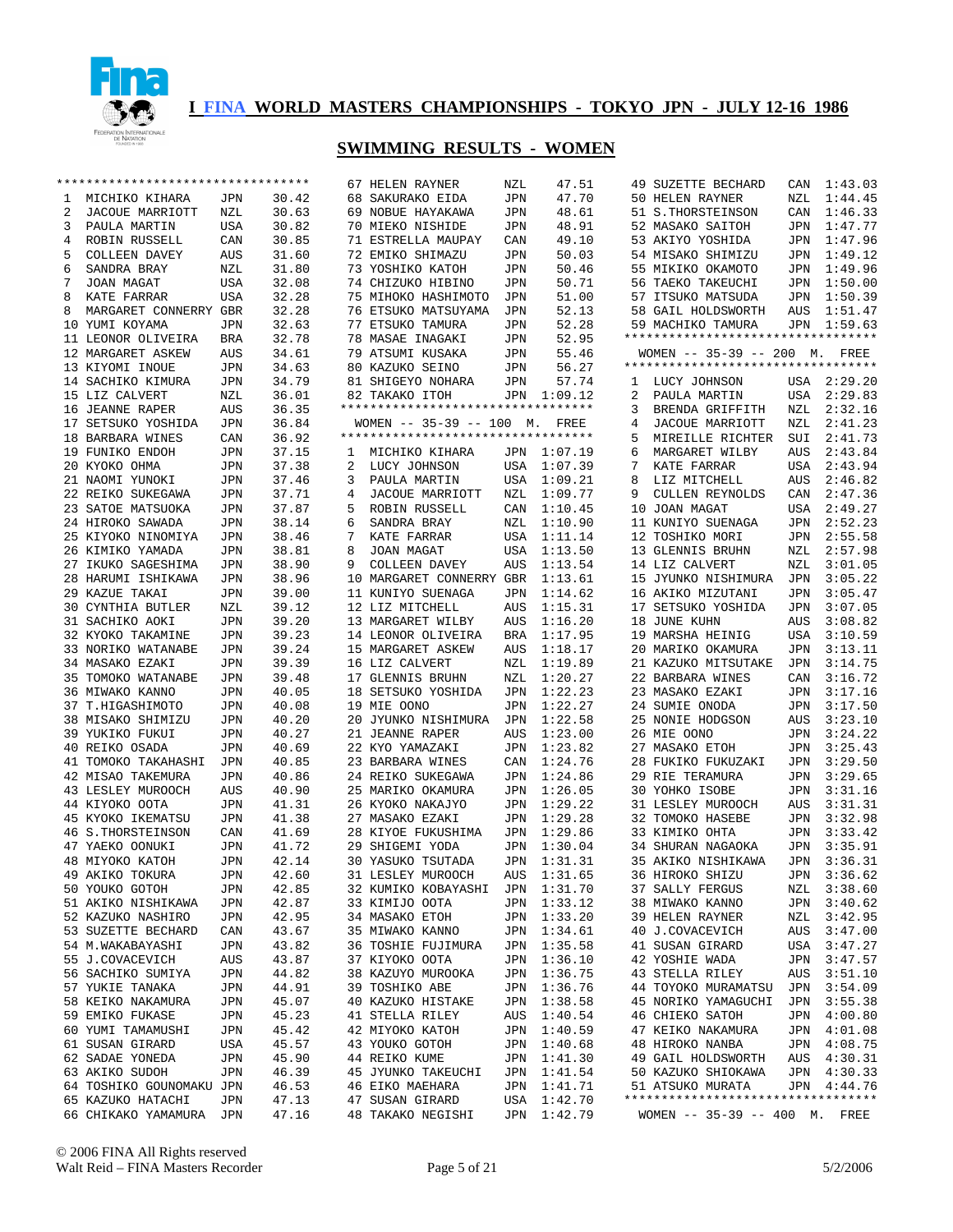

|   | ********************************** |            |              |   | 25 KIYOE FUKUSHIMA                 |            | JPN 15:13.24 |   | 51 CHIEKO KAMIMORI                 | JPN        | 54.47       |
|---|------------------------------------|------------|--------------|---|------------------------------------|------------|--------------|---|------------------------------------|------------|-------------|
| ı | BRENDA GRIFFITH                    | NZL        | 5:21.52      |   | 26 REIKO WATABIKI                  |            | JPN 15:17.77 |   | 52 MITSUE INAGAKI                  | JPN        | 55.09       |
| 2 | LUCY JOHNSON                       | USA        | 5:24.60      |   | 27 SUMIE ONODA                     |            | JPN 15:17.85 |   | 53 REIKO KUME                      | JPN        | 55.47       |
| 3 | SHIRLEY SCHMIDT                    | CAN        | 5:29.75      |   | 28 SALLY FERGUS                    |            | NZL 15:28.35 |   | 54 KINUE MAEKAWA                   | JPN        | 56.42       |
|   |                                    |            |              |   |                                    |            |              |   |                                    |            |             |
| 4 | MIREILLE RICHTER                   | SUI        | 5:40.28      |   | 29 FUKIKO FUKUZAKI                 |            | JPN 15:29.98 |   | 55 MIEKO OKUI                      | JPN        | 57.90       |
| 5 | KATE FARRAR                        | USA        | 5:42.29      |   | 30 TAMAKA KIKUHARA                 |            | JPN 16:01.51 |   | 56 KAZUYO MUROOKA                  | JPN        | 58.77       |
| 6 | CHRISTIE SLIMAK                    | USA        | 5:47.99      |   | 31 CHIEKO SHIMAZAKI                |            | JPN 16:04.25 |   | 57 YOHKO ABE                       | JPN        | 59.36       |
| 7 | MARGARET WILBY                     | AUS        | 5:50.93      |   | 32 SUSAN GIRARD                    |            | USA 16:31.99 |   | 58 TOSHIKO SUNAGAWA                | JPN        | 59.63       |
| 8 | SACHIE WAKATSUKI                   | JPN        | 5:54.77      |   | 33 KIYOKO OOTA                     |            | JPN 16:45.55 |   | 59 YUKIE SANUKI                    | JPN        | 59.66       |
| 9 | <b>CULLEN REYNOLDS</b>             | CAN        | 5:57.77      |   | 34 J.COVACEVICH                    |            | AUS 16:56.50 |   | 60 CHIKAKO YAMAMURA                | JPN        | 1:00.22     |
|   |                                    |            |              |   |                                    |            |              |   |                                    |            |             |
|   | 10 LIZ MITCHELL                    | AUS        | 5:59.26      |   | 35 REIKO SUMIGAWA                  |            | JPN 17:23.54 |   | 61 TAEKO TAKEUCHI                  | JPN        | 1:00.31     |
|   | 11 ELEANOR PINFOLD                 | CAN        | 6:00.05      |   | <b>36 SHARON FEREN</b>             |            | CAN 17:26.35 |   | 62 YOSHIE WADA                     | JPN        | 1:00.86     |
|   | 12 JOAN MAGAT                      | USA        | 6:00.39      |   | 37 HIROKO NAKATA                   |            | JPN 17:50.76 |   | 63 KYOKO OOTSUKA                   |            | JPN 1:01.20 |
|   | 13 LIZ CALVERT                     | NZL        | 6:14.35      |   | 38 CHIZUKO SHIMABARA JPN 18:17.14  |            |              |   | 64 KAZUYO MARUO                    | JPN        | 1:02.70     |
|   | 14 GLENNIS BRUHN                   | NZL        | 6:15.64      |   | ********************************** |            |              |   | 65 KAZUKO AMANO                    | JPN        | 1:04.09     |
|   | 15 CONDIT LOTZ                     | USA        | 6:22.05      |   | WOMEN $-- 35-39 -- 50$ M. BACK     |            |              |   | 66 ESTRELLA MAUPAY                 |            | CAN 1:12.67 |
|   |                                    |            |              |   | ********************************** |            |              |   | ********************************** |            |             |
|   | 16 AKIKO MIZUTANI                  | JPN        | 6:37.69      |   |                                    |            |              |   |                                    |            |             |
|   | 17 LEONOR OLIVEIRA                 | BRA        | 6:39.51      | 1 | MICHIKO KIHARA                     | JPN        | 34.58        |   | WOMEN -- 35-39 -- 100 M. BACK      |            |             |
|   | 18 SETSUKO YOSHIDA                 | JPN        | 6:53.73      | 2 | YUKIKO GOUSHI                      | JPN        | 35.97        |   | ********************************** |            |             |
|   | 19 KAZUKO MITSUTAKE                | JPN        | 6:56.52      | 3 | TAKAKO NAKAHARA                    | JPN        | 36.32        | 1 | BRENDA GRIFFITH                    |            | NZL 1:19.93 |
|   | 20 MITSUE KANBARA                  | JPN        | 6:58.56      | 4 | YOHKO NAKAMURA                     | JPN        | 36.36        | 2 | SHIRLEY SCHMIDT                    | CAN        | 1:20.37     |
|   | 21 ANNG STEEK                      | CAN        | 7:02.46      | 5 | SHIRLEY SCHMIDT                    | CAN        | 37.13        | 3 | ELEANOR PINFOLD                    | CAN        | 1:24.30     |
|   |                                    |            |              |   |                                    |            |              |   |                                    |            |             |
|   | 22 SETSUKO KOMAKI                  | JPN        | 7:05.48      | 6 | ELEANOR PINFOLD                    | CAN        | 37.61        | 4 | MARGARET CONNERRY GBR              |            | 1:27.30     |
|   | 23 MIYOKO NARITA                   | JPN        | 7:08.19      | 7 | COLLEEN DAVEY                      | <b>AUS</b> | 38.24        | 5 | ROBYN PAYNE                        | AUS        | 1:30.08     |
|   | 24 FUMIKO TANAKA                   | JPN        | 7:12.27      | 8 | MARGARET CONNERRY GBR              |            | 38.59        | 6 | UTA SCHNEIDER                      | SUI        | 1:32.35     |
|   | 25 RIE TERAMURA                    | <b>JPN</b> | 7:14.16      | 9 | JACOUE MARRIOTT                    | NZL        | 39.05        | 7 | GLENNIS BRUHN                      | NZL        | 1:34.01     |
|   | 26 KEIKO TSUCHIDA                  | JPN        | 7:28.44      |   | 10 PAULA MARTIN                    | JPN        | 39.19        | 8 | MARSHA HEINIG                      | USA        | 1:34.17     |
|   | 27 TAMAKA KIKUHARA                 |            |              |   | 11 ROBYN PAYNE                     |            |              | 9 |                                    |            |             |
|   |                                    | JPN        | 7:40.43      |   |                                    | AUS        | 40.44        |   | CONDIT LOTZ                        | USA        | 1:37.03     |
|   | 28 MASAKO SEKIWA                   | JPN        | 7:44.57      |   | 12 UTA SCHNEIDER                   | SUI        | 40.85        |   | 10 MARGARET ASKEW                  | AUS        | 1:38.05     |
|   | 29 SALLY FERGUS                    | NZL        | 7:47.60      |   | 13 ODETE TABUSO                    | <b>BRA</b> | 41.69        |   | 11 JEANNE RAPER                    | <b>AUS</b> | 1:38.31     |
|   | 30 MASAE ITOH                      | JPN        | 7:49.72      |   | 14 JEANNE RAPER                    | AUS        | 41.70        |   | 12 YOHKO KASAHARA                  | JPN        | 1:40.62     |
|   | <b>31 HELEN RAYNER</b>             | NZL        | 7:50.15      |   | 15 PAMELA ROCK                     | AUS        | 42.14        |   | 13 NOBUKO NITTA                    | JPN        | 1:40.77     |
|   | 32 KAZUYO MUROOKA                  | JPN        | 7:55.04      |   | 16 MARSHA HEINIG                   | USA        | 42.80        |   | 14 KIYOKO KUNIFUSA                 | JPN        | 1:40.85     |
|   |                                    |            |              |   |                                    |            |              |   |                                    |            |             |
|   | 33 KAZUKO SHIMADA                  | JPN        | 7:56.01      |   | 17 HISAKO ISHIDA                   | JPN        | 42.96        |   | 15 JUNE KUHN                       | AUS        | 1:41.15     |
|   | 34 SUSAN GIRARD                    | USA        | 8:00.88      |   | 18 KEIKO SAHODA                    | JPN        | 43.34        |   | 16 DOROTHIANNE HENNE USA           |            | 1:41.42     |
|   | 35 CHIEKO SHIMAZAKI                | JPN        | 8:01.12      |   | 19 MARGARET ASKEW                  | AUS        | 43.43        |   | 17 YUKI SEKIGUCHI                  | JPN        | 1:44.29     |
|   | 36 J.COVACEVICH                    | AUS        | 8:13.07      |   | 20 KIYOKO KOTANI                   | JPN        | 43.97        |   | 18 TAMAKA KIKUHARA                 | JPN        | 1:45.69     |
|   | 37 SHIZUKO FUJII                   | JPN        | 8:26.41      |   | 21 CONDIT LOTZ                     | USA        | 44.48        |   | 19 KEIKO YAMAMOTO                  | JPN        | 1:46.10     |
|   | 38 CHIZUKO SHIMABARA JPN           |            |              |   |                                    |            | 44.68        |   | 20 BARBARA WINES                   |            | 1:47.50     |
|   |                                    |            | 8:35.61      |   | 22 YOHKO KAMIMURA                  | JPN        |              |   |                                    | CAN        |             |
|   | 39 KAZUKO SHIOKAWA                 |            | JPN 9:22.64  |   | 23 MIYONOBU BESSHO                 | JPN        | 44.90        |   | 21 FUMIKO TANAKA                   | JPN        | 1:51.07     |
|   | *********************************  |            |              |   | 24 TOSHIE KANEKO                   | JPN        | 45.17        |   | 22 T.HIGASHIMOTO                   | JPN        | 1:52.80     |
|   | WOMEN -- 35-39 -- 800 M. FREE      |            |              |   | 25 KIYOKO KUNIFUSA                 | JPN        | 45.53        |   | 23 SUZETTE BECHARD                 | CAN        | 1:52.97     |
|   | ********************************** |            |              |   | 26 MIDORI OZAWA                    | JPN        | 45.62        |   | 24 YURIKO MAEDA                    | JPN        | 1:57.25     |
| 1 | BRENDA GRIFFITH                    |            | NZL 11:03.50 |   | 27 NOBUKO NITTA                    | JPN        | 45.78        |   | 25 TAEKO TAKEUCHI                  | JPN        | 2:08.56     |
|   |                                    |            |              |   | 28 TAEKO OKAMOTO                   |            |              |   |                                    |            |             |
| 2 | SHIRLEY SCHMIDT                    |            | CAN 11:23.09 |   |                                    | JPN        | 46.20        |   | 26 SATOE ISHIDA                    | JPN        | 2:11.69     |
| 3 | MIREILLE RICHTER SUI 11:24.78      |            |              |   | 29 CHIZUKO NAGANUMA                | JPN        | 46.26        |   | ********************************** |            |             |
| 4 | MARGARET WILBY                     |            | AUS 11:58.12 |   | <b>30 DOROTHIANNE HENNE USA</b>    |            | 46.29        |   | WOMEN $-- 35-39 -- 200$ M.         |            | BACK        |
| 5 | <b>CULLEN REYNOLDS</b>             |            | CAN 12:04.48 |   | 31 CYNTHIA BUTLER                  | NZL        | 46.92        |   | ********************************** |            |             |
| 6 | SACHIE WAKATSUKI                   |            | JPN 12:06.47 |   | 32 MITSUYO KUKI                    | JPN        | 46.95        |   | 1 BRENDA GRIFFITH                  |            | NZL 2:53.35 |
|   | 7 JOAN MAGAT                       |            | USA 12:15.90 |   | 33 KYOKO SAKAMOTO                  | JPN        | 47.00        |   | 2 TAKAKO NAKAHARA JPN 2:55.83      |            |             |
|   |                                    |            |              |   |                                    |            |              |   |                                    |            |             |
|   | 8 LIZ MITCHELL                     |            | AUS 12:19.29 |   | 34 BARBARA WINES                   | CAN        | 47.05        | 3 | SHIRLEY SCHMIDT                    |            | CAN 2:55.84 |
|   | 9 TAKAKO NAKAHARA                  |            | JPN 12:23.59 |   | 35 SUMIE ONODA                     | JPN        | 47.36        | 4 | MARGARET WILBY                     |            | AUS 3:05.90 |
|   | 10 LIZ CALVERT                     |            | NZL 12:37.38 |   | 36 YUKI SEKIGUCHI                  | JPN        | 47.71        | 5 | ELEANOR PINFOLD                    |            | CAN 3:06.29 |
|   | 11 ELEANOR PINFOLD                 |            | CAN 12:42.26 |   | 37 SHARON FEREN                    | CAN        | 47.72        | 6 | ROBYN PAYNE                        |            | AUS 3:19.87 |
|   | 12 GLENNIS BRUHN                   |            | NZL 12:48.01 |   | 38 YOSHIE MAJIMA                   | JPN        | 47.73        | 7 | SETSUKO KOMAKI                     |            | JPN 3:21.18 |
|   | 13 CONDIT LOTZ                     |            | USA 13:14.45 |   | 39 CHIKAKO INOUE                   | JPN        | 47.87        | 8 | CONDIT LOTZ                        |            | USA 3:27.55 |
|   |                                    |            |              |   |                                    |            |              |   |                                    |            |             |
|   | 14 ROBYN PAYNE                     |            | AUS 13:38.25 |   | 40 C.MIDORIKAWA                    | JPN        | 48.97        | 9 | NOBUKO NITTA                       |            | JPN 3:32.97 |
|   | 15 AKIKO MIZUTANI                  |            | JPN 13:49.84 |   | 41 KAZUMI HANAKI                   | JPN        | 49.14        |   | 10 JEANNE RAPER                    |            |             |
|   | 16 YORIKO ONO                      |            | JPN 13:51.88 |   | 42 KYOKO NAKAJYO                   | JPN        | 49.77        |   | 11 NONIE HODGSON                   |            |             |
|   | 17 MARSHA HEINIG                   |            | USA 14:12.93 |   | 43 SUZETTE BECHARD                 | CAN        | 49.97        |   | 12 JUNE KUHN                       |            | AUS 3:40.70 |
|   | 18 KAYOKO KOMIYAMA                 |            | JPN 14:23.85 |   | 44 HIROKO SHIZU                    | JPN        | 50.65        |   | 13 MARIKO OKAMURA                  |            | JPN 3:43.98 |
|   | 19 ANNG STEEK                      |            |              |   |                                    |            |              |   | 14 KIYOE FUKUSHIMA                 |            |             |
|   |                                    |            | CAN 14:25.13 |   | 45 YOSHIE NISHIKAWA                | JPN        | 51.72        |   |                                    |            | JPN 3:44.44 |
|   | 20 FUMIKO TANAKA                   |            | JPN 14:40.34 |   | 46 STELLA RILEY                    | AUS        | 51.89        |   | 15 MIYOKO HARI                     |            | JPN 3:46.53 |
|   | 21 MARIKO OKAMURA                  |            | JPN 14:43.64 |   | 47 ITSUKO MATSUDA                  | JPN        | 52.99        |   | 16 MIYONOBU BESSHO                 |            | JPN 3:46.74 |
|   | 22 MIYOKO NARITA                   |            | JPN 14:53.82 |   | 48 MASAKO SAITOH                   | JPN        | 53.34        |   | 17 MITSUYO KUKI                    |            | JPN 3:52.84 |
|   | 23 RIE TERAMURA                    |            | JPN 15:00.87 |   | 49 AKIKO TOKURA                    | JPN        | 53.76        |   | 18 KAZUMI HANAKI                   |            | JPN 3:58.05 |
|   | 24 NONIE HODGSON                   |            | AUS 15:10.18 |   | 50 MEGUMI TANABE                   | JPN        | 54.41        |   | 19 TOSHIE FUJIMURA                 |            | JPN 4:10.86 |
|   |                                    |            |              |   |                                    |            |              |   |                                    |            |             |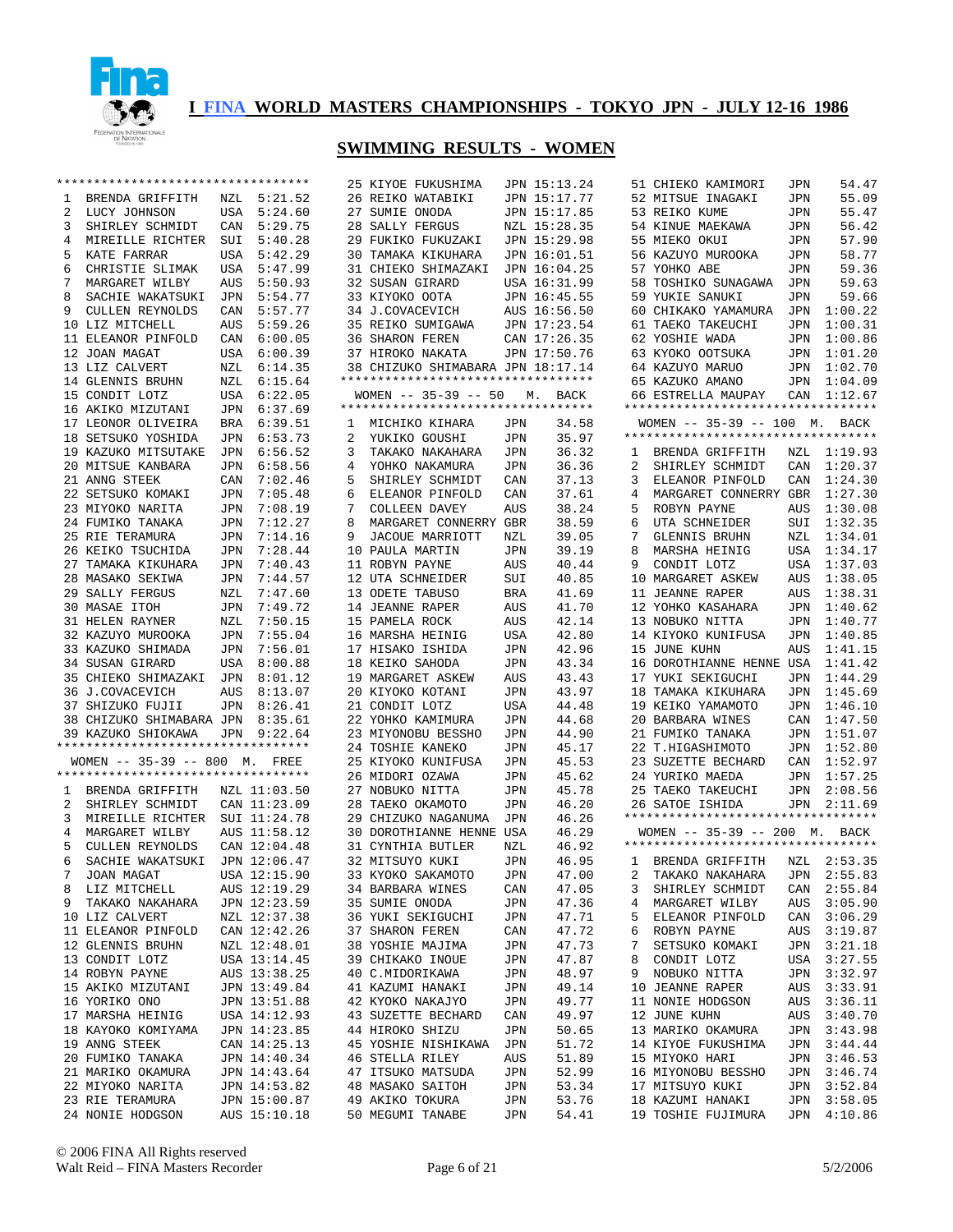

|                  | ********************************** |     |                            |        | MIREILLE RICHTER                   | SUI        | 1:33.07        |                | 10 C.KINGSBEER                     | NZL        | 36.96       |
|------------------|------------------------------------|-----|----------------------------|--------|------------------------------------|------------|----------------|----------------|------------------------------------|------------|-------------|
|                  | $WOMEN$ -- 35-39 -- 50             |     | M. BRST                    | 4      | PAMELA ROCK                        | AUS        | 1:33.52        |                | 11 JYUNKO NISHIMURA                | JPN        | 36.97       |
|                  | *********************************  |     |                            | 5      | KAZUKO IMOTO                       | JPN        | 1:36.21        |                | 12 ROBIN RUSSELL                   | CAN        | 37.57       |
| C.KINGSBEER<br>1 |                                    | NZL | 39.87                      | 6      | MASAYO KONNAI                      | JPN        | 1:37.55        |                | 13 KUNIYO SUENAGA                  | JPN        | 38.23       |
|                  |                                    |     |                            |        |                                    |            |                |                |                                    |            |             |
| 2                | CHRISTIE SLIMAK                    | USA | 40.28                      | 7      | MORNA MCFARLANE                    | NZL        | 1:38.25        |                | 14 SETSUKO KOMAKI                  | JPN        | 38.26       |
| 3                | MIEKO MORITA                       | JPN | 41.05                      | 8      | SHARON FEREN                       | CAN        | 1:41.29        |                | 15 UTA SCHNEIDER                   | SUI        | 38.39       |
| 4<br>AKEMI HIRAI |                                    | JPN | 41.24                      | 9      | TOSHIE KANEKO                      | JPN        | 1:41.82        |                | 16 V.PRIMAZZI                      | BRA        | 38.74       |
| 5                | PAMELA ROCK                        | AUS | 41.57                      |        | 10 CHIZUKO NAGANUMA                | JPN        | 1:42.38        |                | 17 SACHIKO SHIMIZU                 | <b>JPN</b> | 39.33       |
| 6                | KAZUKO IMOTO                       | JPN | 42.63                      |        | 11 MAKIKO KODAMA                   | JPN        | 1:43.57        |                | 18 MARGARET CONNERRY GBR           |            | 40.35       |
|                  |                                    |     |                            |        |                                    |            |                |                |                                    |            |             |
| 7                | MASAYO KONNAI                      | JPN | 44.37                      |        | 12 KEIKO UTSUMI                    | JPN        | 1:44.68        |                | 19 LEONOR OLIVEIRA                 | BRA        | 40.55       |
| 8                | MORNA MCFARLANE                    | NZL | 44.47                      |        | 13 NONIE HODGSON                   | AUS        | 1:47.43        |                | 20 KIYOKO KOTANI                   | JPN        | 40.74       |
| 9                | SHARON FEREN                       | CAN | 44.73                      |        | 14 MAYUMI TAKAHASHI                | JPN        | 1:47.81        |                | 21 SATOE MATSUOKA                  | JPN        | 41.04       |
| 10 KEIKO UTSUMI  |                                    | JPN | 45.32                      |        | 15 YOUKO MATUOKA                   | <b>JPN</b> | 1:47.86        |                | 22 S. SHIGEMATSU                   | <b>JPN</b> | 42.02       |
|                  |                                    |     | 46.27                      |        | 16 HIROKO SAWADA                   |            | 1:48.16        |                | 23 MORNA MCFARLANE                 |            | 42.88       |
|                  | 11 MIYONOBU BESSHO                 | JPN |                            |        |                                    | JPN        |                |                |                                    | NZL        |             |
| 12 MAKIKO KODAMA |                                    | JPN | 46.35                      |        | 17 KAREN MOSES                     | NZL        | 1:48.35        |                | 24 KYOKO OHMA                      | <b>JPN</b> | 43.06       |
|                  | 13 REIKO WATABIKI                  | JPN | 46.39                      |        | 18 KIMIKO YAMADA                   | JPN        | 1:51.64        |                | 25 MITSUYO KUKI                    | JPN        | 43.09       |
| 14 YOUKO MATUOKA |                                    | JPN | 46.40                      |        | 19 ANN STEER                       | CAN        | 1:52.34        |                | 26 MIE OONO                        | <b>JPN</b> | 43.37       |
| 15 KIYOMI INOUE  |                                    | JPN | 46.99                      |        | 20 KATSUKO KAMISHIRO JPN           |            | 1:53.09        |                | 27 YOHKO ISOBE                     | JPN        | 44.34       |
| 16 MIDORI OZAWA  |                                    |     | 47.18                      |        | 21 YOHKO KASAHARA                  | JPN        | 1:53.12        |                | 28 ETSUKO KAMIYAMA                 | <b>JPN</b> | 44.37       |
|                  |                                    | JPN |                            |        |                                    |            |                |                |                                    |            |             |
| 17 KIYONO NODA   |                                    | JPN | 47.60                      |        | 22 SHIRLEY STRANG                  | CAN        | 1:55.47        |                | 29 MISAKO SHIMIZU                  | JPN        | 44.60       |
| 18 HISAKO ISHIDA |                                    | JPN | 48.08                      |        | 23 MARIKO HOKAZONO                 | JPN        | 1:55.81        |                | 30 YORIKO ONO                      | JPN        | 45.45       |
| 19 NORIKO INAE   |                                    | JPN | 48.28                      |        | 24 MIWAKO KANNO                    | JPN        | 2:02.90        |                | 31 HISAKO ISHIDA                   | JPN        | 45.52       |
| 20 KEIKO AKASE   |                                    | JPN | 48.59                      |        | 25 CHIEKO MATSUMURA                | JPN        | 2:03.04        |                | 32 TOMOKO HASEBE                   | JPN        | 45.53       |
|                  |                                    |     |                            |        |                                    |            |                |                |                                    |            |             |
|                  | 21 ETSUKO KAMIYAMA                 | JPN | 48.62                      |        | 26 ESTRELLA MAUPAY                 | CAN        | 2:05.47        |                | 33 CHIEKO SHIMAZAKI                | JPN        | 47.36       |
|                  | 22 MITSUYO FUKUDA                  | JPN | 48.85                      |        | 27 Y.TSUBAKIHARA                   | JPN        | 2:06.23        |                | 34 FUNIKO ENDOH                    | <b>JPN</b> | 47.39       |
| 23 YUMIKO OKABE  |                                    | JPN | 49.16                      |        | 28 EMIKO SHIMAZU                   | JPN        | 2:10.12        |                | 35 KYOKO SAKAMOTO                  | JPN        | 47.65       |
| 24 KAREN MOSES   |                                    | NZL | 49.37                      |        | 29 KIYOKO OOTA                     |            | JPN 2:20.63    |                | 36 KYOKO NAKAJYO                   | <b>JPN</b> | 47.92       |
|                  | 25 MAYUMI WATANABE                 | JPN | 49.47                      |        | ********************************** |            |                |                | 37 NORIKO INAE                     | JPN        | 48.24       |
| 26 YAEKO OONUKI  |                                    | JPN | 49.86                      |        | WOMEN -- 35-39 -- 200 M. BRST      |            |                |                | 38 REIKO KUME                      | JPN        | 49.56       |
|                  |                                    |     |                            |        |                                    |            |                |                |                                    |            |             |
|                  | 27 MAYUMI TAKAHASHI                | JPN | 49.93                      |        | ********************************** |            |                |                | 39 YOSHIKO OGAWA                   | JPN        | 51.79       |
| 28 SAEKO EGAWA   |                                    | JPN | 50.96                      | 1      | CHRISTIE SLIMAK                    | USA        | 3:15.67        |                | 40 MAYUMI YOSHIMURA                | JPN        | 53.14       |
|                  | 29 TOSHIE YAMAGUCHI                | JPN | 51.01                      | 2      | C.KINGSBEER                        | NZL        | 3:18.26        |                | 41 JUNKO TANAKA                    | JPN        | 54.69       |
|                  |                                    |     |                            |        |                                    | SUI        |                |                | 42 TOSHIKO USUI                    | <b>JPN</b> | 55.90       |
|                  |                                    |     |                            |        |                                    |            |                |                |                                    |            |             |
|                  | 30 KAZUYO MARUO                    | JPN | 51.07                      | 3      | MIREILLE RICHTER                   |            | 3:19.39        |                |                                    |            |             |
|                  | 31 YOHKO KASAHARA                  | JPN | 51.09                      | 4      | PAMELA ROCK                        | AUS        | 3:21.75        |                | 43 MITSUE INAGAKI                  | JPN        | 55.93       |
|                  | 31 CYNTHIA BUTLER                  | NZL | 51.09                      | 5      | CULLEN REYNOLDS                    | CAN        | 3:33.87        |                | 44 MASAKO SAITOH                   | JPN        | 59.85       |
| 33 MIZUE SUZUKI  |                                    | JPN | 51.42                      | 6      | MORNA MCFARLANE                    | NZL        | 3:35.16        |                | 45 TOMOKO YASUDA                   | JPN        | 1:09.06     |
|                  | 34 MIEKO TAKAHASHI                 | JPN | 51.83                      | 7      | SHARON FEREN                       | CAN        | 3:42.04        |                | 46 HITOMI TAKAHASHI JPN            |            | 1:17.20     |
|                  |                                    |     |                            |        |                                    |            |                |                | ********************************** |            |             |
|                  | 35 MICHIKO TOYODA                  | JPN | 52.29                      | 8      | MIDORI OZAWA                       | JPN        | 3:48.44        |                |                                    |            |             |
|                  | 36 MIYAKO NAKAMURA                 | JPN | 52.42                      | 9      | KAREN MOSES                        | NZL        | 3:48.85        |                | $WOMEN$ -- 35-39 -- 100 M.         |            | FLY         |
| 37 ANN STEER     |                                    | CAN | 53.02                      |        | 10 ROBYN PAYNE                     | AUS        | 3:50.20        |                | ********************************** |            |             |
| 38 TERUMI OGURA  |                                    | JPN | 53.47                      |        | 11 KEIKO AKASE                     | JPN        | 3:57.26        | 1              | SANDRA BRAY                        |            | NZL 1:15.58 |
|                  | 39 KAZUKO NASHIRO                  | JPN | 53.52                      |        | 12 YOUKO MATUOKA                   | JPN        | 3:59.84        | 2              | LUCY JOHNSON                       |            | USA 1:16.17 |
| 40 J.COVACEVICH  |                                    |     |                            |        | 13 KAZUYO MARUO                    | JPN        | 4:10.80        | 3              |                                    | JPN        | 1:27.07     |
|                  |                                    | AUS | 53.88                      |        |                                    |            |                |                | YUMI KOYAMA                        |            |             |
| 41 CHIKAKO INOUE |                                    | JPN | 54.32                      |        | 14 SHIRLEY STRANG                  | CAN        | 4:12.42        | $\overline{4}$ | UTA SCHNEIDER                      | SUI        | 1:27.54     |
| 42 YURIKO OOTA   |                                    | JPN | 54.36                      |        | 15 S.SHIGEMATSU                    | JPN        | 4:12.57        | 5              | MIDORI YABUTA                      | JPN        | 1:28.68     |
|                  | 43 SUZETTE BECHARD                 | CAN | 54.46                      |        | 16 CHIEKO SATOH                    | JPN        | 4:12.86        | 6              | JYUNKO NISHIMURA                   | JPN        | 1:34.37     |
| 44 YOHKO KOICHI  |                                    | JPN | 54.93                      |        | 17 ANN STEER                       | CAN        | 4:13.52        | 7              | COLLEEN DAVEY                      | AUS        | 1:35.23     |
| 45 YOHKO ABE     |                                    | JPN | 55.26                      |        | 18 MASAKO SAITOH                   | JPN        | 4:20.36        | 8              | JUNE KUHN                          | AUS        | 1:36.29     |
|                  |                                    |     |                            |        |                                    |            |                |                |                                    |            |             |
|                  | <b>46 ESTRELLA MAUPAY</b>          | CAN | 55.45                      |        | 19 MIYAKO NAKAMURA                 | JPN        | 4:20.77        | 9              | SETSUKO KOMAKI                     |            | JPN 1:38.60 |
|                  | 47 CHIEKO MATSUMURA JPN            |     | 55.95                      |        | 20 Y.TSUBAKIHARA                   |            | JPN 4:25.03    |                | 10 KEIKO TSUCHIDA                  |            | JPN 1:40.82 |
|                  | 48 MACHIKO YAMAUCHI                | JPN | 56.28                      |        | 21 CHIEKO MATSUMURA                | JPN        | 4:26.75        |                | 11 CHIEKO SHIMAZAKI JPN 1:55.60    |            |             |
| 49 AKIKO SUDOH   |                                    | JPN | 56.33                      |        | 22 ESTRELLA MAUPAY                 | CAN        | 4:27.93        |                | 12 SHIRLEY STRANG                  |            | CAN 2:01.46 |
|                  | 50 HITOMI TAKAHASHI                | JPN | 57.24                      |        | 23 AKIKO SUDOH                     | JPN        | 4:34.16        |                | 13 YOSHIKO OGAWA                   |            | JPN 2:12.00 |
|                  |                                    |     |                            |        |                                    |            |                |                | ********************************** |            |             |
|                  | 51 HIROKO TAKAHASHI                | JPN | 57.50                      |        | 24 HITOMI TAKAHASHI                | JPN        | 4:43.14        |                |                                    |            |             |
| 52 JUNKO TANAKA  |                                    | JPN | 57.61                      |        | 25 TOSHIKO SUNAGAWA                | JPN        | 5:42.09        |                | $WOMEN$ -- 35-39 -- 200 M.         |            | FLY         |
| 53 EIKO MAEHARA  |                                    | JPN | 57.80                      |        | ********************************** |            |                |                | ********************************** |            |             |
| 54 HIROKO NANBA  |                                    | JPN | 58.26                      |        | $WOMEN$ -- 35-39 -- 50             | М.         | FLY            | $\mathbf{1}$   | SANDRA BRAY                        |            | NZL 2:56.45 |
|                  | 55 CHIZUKO HIBINO                  | JPN | 58.48                      |        | ********************************** |            |                | 2              | UTA SCHNEIDER                      |            | SUI 3:23.42 |
|                  | 56 MICHIKO HAYASHI                 | JPN | 1:00.53                    | ı.     | MICHIKO KIHARA                     | JPN        | 33.27          | 3              | LIZ MITCHELL                       | AUS        | 3:34.54     |
|                  |                                    |     |                            |        |                                    |            |                |                |                                    |            |             |
|                  | 57 KEIKO MIYAMOTO                  | JPN | 1:02.30                    | 2      | MASAKO ITOH                        | JPN        | 33.28          | 4              | KEIKO TSUCHIDA                     |            | JPN 3:50.15 |
|                  | 58 TOMOKO TAKAMATSU                | JPN | 1:06.39                    | 3      | PAULA MARTIN                       | USA        | 35.06          | 5              | AKIKO MIZUTANI                     | JPN        | 3:57.50     |
|                  | 59 ITSUKO MATSUDA                  |     | JPN 1:13.81                | 4      | SANDRA BRAY                        | NZL        | 35.41          | 6              | SHIRLEY STRANG                     |            | CAN 4:21.50 |
|                  | ********************************** |     |                            | 5      | MIDORI YABUTA                      | JPN        | 35.62          | 7              | KIYOKO OOTA                        |            | JPN 4:44.04 |
|                  | WOMEN -- 35-39 -- 100 M. BRST      |     |                            | 6      | TAKAKO NAKAHARA                    | JPN        | 35.99          |                | ********************************** |            |             |
|                  | *********************************  |     |                            | 7      |                                    | JPN        |                |                | WOMEN $-- 35-39 -- 200$ M. I.M.    |            |             |
|                  |                                    |     |                            |        | YUMI KOYAMA                        |            | 36.06          |                | ********************************** |            |             |
| 2 C.KINGSBEER    | 1 CHRISTIE SLIMAK                  |     | USA 1:28.41<br>NZL 1:29.88 | 8<br>9 | JACOUE MARRIOTT<br>COLLEEN DAVEY   | NZL<br>AUS | 36.07<br>36.70 |                | 1 LUCY JOHNSON                     |            | USA 2:55.02 |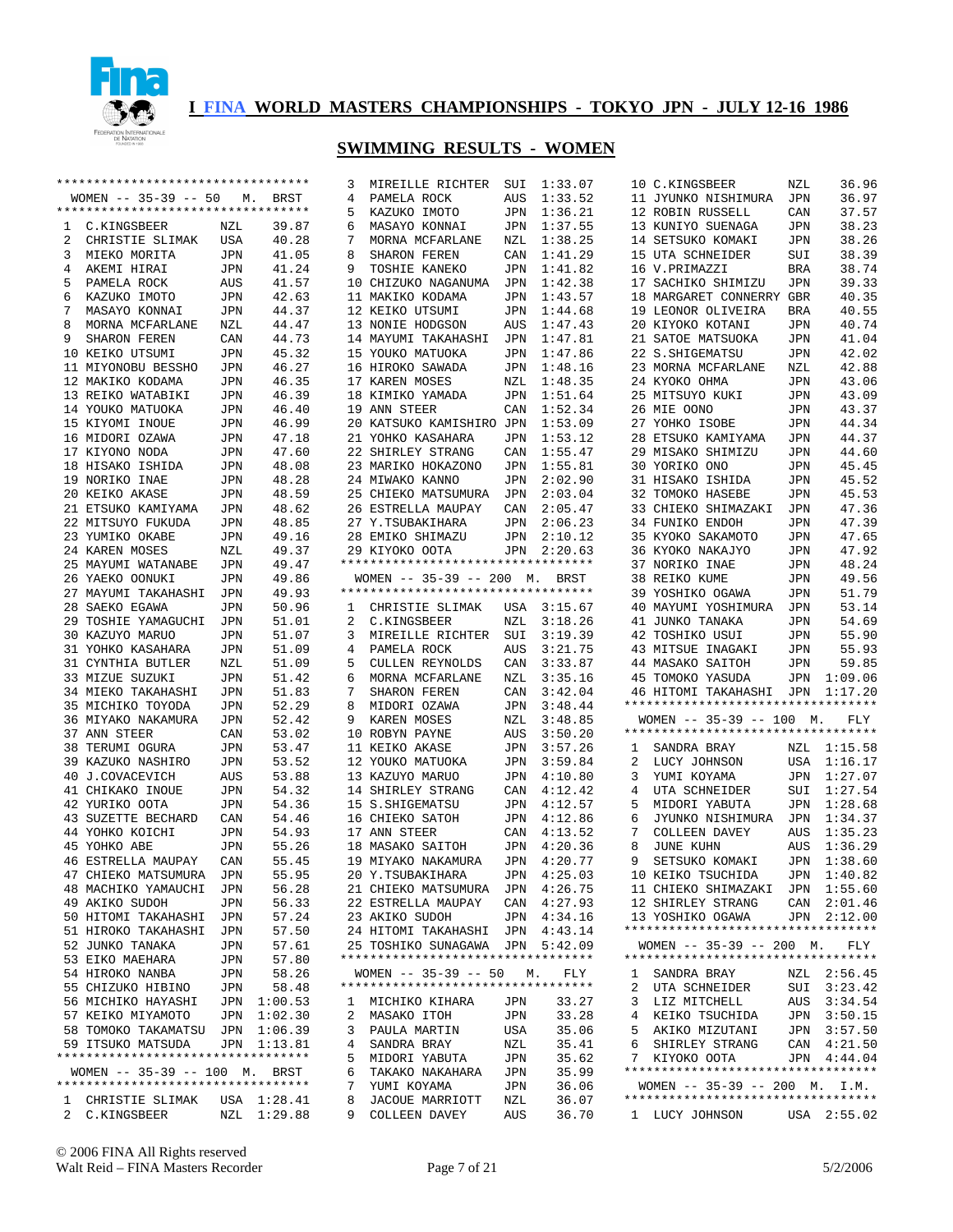

| 2            | CHRISTIE SLIMAK                    | USA        | 3:01.17 |              | 47 ATSUKO TAKEYAMA                 | JPN | 43.82       |   | 21 KATSUKO MIZUKI                  |            | JPN 1:28.37 |
|--------------|------------------------------------|------------|---------|--------------|------------------------------------|-----|-------------|---|------------------------------------|------------|-------------|
| 3            | KATE FARRAR                        | USA        | 3:09.28 |              | 48 MICHIKO TAKISHIMA JPN           |     | 44.17       |   | 22 REIKO HIROTA                    | JPN        | 1:28.89     |
| 4            | CULLEN REYNOLDS                    | CAN        | 3:16.96 |              | 49 NOBUE ISHIHARA                  | JPN | 44.39       |   | 23 IKUYO NISHIDA                   | JPN        | 1:28.93     |
| 5            | JUNE KUHN                          | AUS        | 3:24.03 |              | 49 SACHIKO SUZUKI                  | JPN | 44.39       |   | 24 TOMOYO OKADA                    | JPN        | 1:29.30     |
|              |                                    |            |         |              |                                    |     |             |   |                                    |            |             |
| 6            | MORNA MCFARLANE                    | NZL        | 3:26.24 |              | 51 HARUYO OOSHIMA                  | JPN | 44.45       |   | 24 KYOKO ITOH                      | JPN        | 1:29.30     |
| 7            | KEIKO TSUCHIDA                     | JPN        | 3:27.04 |              | 52 AKIKO MATSUURA                  | JPN | 44.98       |   | 26 MAYUMI ARAMAKI                  | JPN        | 1:29.89     |
| 8            | V.PRIMAZZI                         | BRA        | 3:28.65 |              | 53 KAZUKO FURUTA                   | JPN | 45.00       |   | 27 YOSHIKO KUMAGAYA                | JPN        | 1:31.20     |
| 9            | JYUNKO NISHIMURA                   | JPN        | 3:38.56 |              | 54 HELEN WOOD                      | NZL | 45.03       |   | 28 SYOKO INOUE                     | JPN        | 1:32.35     |
|              | 10 AKIKO MIZUTANI                  | JPN        | 3:42.24 |              | 55 TOMIKO NAGASHIMA                | JPN | 45.07       |   | 29 LYNETTE WILSON                  | AUS        | 1:33.09     |
|              | 11 NONIE HODGSON                   | AUS        | 3:42.78 |              | 56 YOSHI NAKAE                     | JPN | 45.26       |   | 30 HIROKO MISAKI                   | JPN        | 1:34.56     |
|              | 12 TAMAKA KIKUHARA                 | JPN        | 3:46.20 |              | 57 MOIRA RYDE                      | JPN | 45.38       |   | 31 ATSUKO IGUCHI                   | JPN        | 1:34.88     |
|              | 13 CYNTHIA BUTLER                  | NZL        | 3:48.09 |              | 58 NOBUKO ASHIKARI                 | JPN | 45.42       |   | 32 NORIKO IWATA                    | JPN        | 1:35.25     |
|              | 14 KAZUKO KUSABA                   | JPN        | 3:48.39 |              | 59 JUDITH WEST                     |     | 45.69       |   | 33 KIMIKO SHIMOGAITE JPN           |            | 1:35.92     |
|              |                                    |            |         |              |                                    | NZL |             |   |                                    |            |             |
|              | 15 NOBUKO NITTA                    | JPN        | 3:49.23 |              | 60 MICHIKO YOSHINO                 | JPN | 45.91       |   | 34 YASUKO YOSHIDA                  | JPN        | 1:36.79     |
|              | 16 FUMIKO TANAKA                   | JPN        | 3:50.29 |              | 61 JYUNKO KADOWAKI                 | JPN | 46.05       |   | 35 YOHKO NAKAGAWA                  | JPN        | 1:38.16     |
|              | 17 SHIRLEY STRANG                  | CAN        | 3:56.28 |              | 62 SUMIKO NAGAO                    | JPN | 46.18       |   | 36 TOMOKO HORIBE                   | JPN        | 1:38.17     |
|              | 18 SALLY FERGUS                    | NZL        | 4:21.23 |              | 63 SACHIKO NISHINO                 | JPN | 46.20       |   | 37 KEIKO ASAYAMA                   | JPN        | 1:38.98     |
|              | 19 LESLEY MUROOCH                  | AUS        | 4:44.38 |              | 64 GLENYS MCDONALD                 | AUS | 46.40       |   | 38 BARBARA PEDDIE                  | NZL        | 1:39.78     |
|              | ********************************** |            |         |              | 65 KIYOKO IWAI                     | JPN | 46.41       |   | 39 ANNE ATISINSON                  | AUS        | 1:39.85     |
|              | WOMEN $--$ 40-44 -- 50             |            | M. FREE |              | 66 NORIKO YAMAMURA                 | JPN | 46.85       |   | 40 ANN SNELLING                    | NZL        | 1:40.11     |
|              | *********************************  |            |         |              | 67 KAZUE EBINA                     | JPN | 46.95       |   | 41 HARUMI TSUCHIYA                 | JPN        | 1:40.15     |
|              |                                    |            |         |              |                                    |     |             |   |                                    |            |             |
| $\mathbf{1}$ | WILSMORE                           | AUS        | 30.00   |              | 68 SHIZUKO NAKAHAMA                | JPN | 47.08       |   | 42 YAEKO KOMAZAKI                  | JPN        | 1:42.42     |
| 2            | <b>JAN WATSON</b>                  | AUS        | 31.74   |              | 69 HIROKO YAMAMOTO                 | JPN | 47.46       |   | 43 YOSHI NAKAE                     | JPN        | 1:43.39     |
| 3            | CAROLYN FLEMING                    | AUS        | 31.80   |              | 69 EMIKO KAMIKO                    | JPN | 47.46       |   | 44 FUSAKO YAMAMOTO                 | JPN        | 1:44.51     |
| 4            | MARY WOOD                          | CAN        | 32.24   |              | 71 NAOMI UCHIDA                    | JPN | 47.58       |   | 45 MOIRA RYDE                      | JPN        | 1:45.69     |
| 5            | F GEORGINA LOPEZ                   | MEX        | 32.61   |              | 72 HISAE NISHIDA                   | JPN | 47.92       |   | 46 JYUNKO KADOWAKI                 | JPN        | 1:46.54     |
| 6            | BARBARA BUKOWSKI                   | CAN        | 33.63   |              | 73 EIKO YAGI                       | JPN | 49.05       |   | 47 REIKO MORIYAMA                  | JPN        | 1:46.82     |
| 7            | ROSA MAIKUMA                       | BRA        | 33.77   |              | 74 SHIZUE MINENO                   | JPN | 49.64       |   | <b>48 HELEN WOOD</b>               | NZL        | 1:47.73     |
| 8            | MARIA COSTA                        | BRA        | 34.48   |              | 75 YOHKO TAKEUCHI                  | JPN | 49.73       |   | 49 KEIKO AKATSU                    | JPN        | 1:48.08     |
|              |                                    |            |         |              |                                    |     |             |   |                                    |            |             |
| 9            | ADELE GOALDER                      | AUS        | 35.82   |              | 76 D LORIS KNIGHT                  | USA | 50.15       |   | 50 HIROKO FUKUMOTO                 | JPN        | 1:49.61     |
|              | 10 MISAKO KURITA                   | JPN        | 35.98   |              | 77 YUHKO TAKAHASHI                 | JPN | 50.77       |   | 51 YOUKO TOMITAKA                  | JPN        | 1:51.04     |
|              | 11 KEIKO MIYOSHI                   | JPN        | 37.14   |              | 78 SANAE KANBARA                   | JPN | 50.80       |   | 52 WENDY ANDERSON                  | NZL        | 1:53.66     |
|              | 12 TOMOYO OKADA                    | JPN        | 37.88   |              | 79 CHIZUKO YOKOYAMA                | JPN | 50.88       |   | 53 D LORIS KNIGHT                  | USA        | 1:58.02     |
|              |                                    |            |         |              |                                    |     |             |   |                                    |            |             |
|              | 13 KATSUKO KIYOHARA                | JPN        |         |              | 80 NAOKO HASEBE                    | JPN | 51.49       |   |                                    | JPN        | 2:00.46     |
|              |                                    |            | 38.20   |              |                                    |     |             |   | 54 KATSUKO TANAKA                  |            |             |
|              | 14 SATOKO UENO                     | JPN        | 38.26   |              | 81 WENDY ANDERSON                  | NZL | 51.56       |   | 55 YUKIKO SUGANO                   | JPN        | 2:16.84     |
|              | 15 TEIKO ONO                       | JPN        | 38.37   |              | 82 SHIGEKO ISHIKAWA                | JPN | 51.62       |   | ********************************** |            |             |
|              | 16 KUMIKO GOTOH                    | JPN        | 39.00   |              | 83 HAMAKO ICHIOKA                  | JPN | 52.97       |   | WOMEN $-- 40-44 -- 200$ M. FREE    |            |             |
|              | 17 LYNETTE WILSON                  | AUS        | 39.24   |              | 84 KEIKO TABEI                     | JPN | 53.95       |   | ********************************** |            |             |
|              | 18 MARGARET COOPER                 | NZL        | 39.29   |              | 85 ELIANE GONCALVES                | BRA | 55.09       | 1 | JAN WATSON                         | AUS        | 2:38.32     |
|              | 19 TAEKO NAITOH                    | JPN        | 39.34   |              | 86 SETSUKO TOMIZAWA                | JPN | 56.52       | 2 | CAROLYN FLEMING                    | NZL        | 2:42.91     |
|              | 19 JUNKO INAMI                     | JPN        | 39.34   |              | 87 SUMIE MATSUMOTO                 | JPN | 57.46       | 3 | MARCY HARLOW                       | USA        | 2:45.93     |
|              | 21 SHIMANE YAMANAKA                | JPN        | 39.45   |              | 88 FUMIKO NISHITANI                | JPN | 57.59       | 4 | BARBARA BUKOWSKI                   | CAN        | 2:46.47     |
|              |                                    |            |         |              |                                    |     |             |   |                                    |            |             |
|              | 22 JUNKO KUSHIDO                   | USA        | 39.56   |              | 89 CHIEKO FUJIHARA                 | JPN | 58.85       | 5 | AKIKO KITAMURA                     | JPN        | 2:47.72     |
|              | 23 KIYOKO FUJITA                   | JPN        | 39.60   |              | 90 MASAKO KATOH                    | JPN | 1:10.67     | 6 | TAEKO IKEDA                        | JPN        | 2:59.44     |
|              | 24 YOUKO NAKAJIMA                  | JPN        | 39.91   |              | ********************************** |     |             | 7 | HIDEKO TERASAKI                    | JPN        | 3:08.70     |
|              | 25 HIROKO MISAKI                   | JPN        | 39.96   |              | WOMEN $-- 40-44 -- 100$ M. FREE    |     |             | 8 | FUKU SARUHASHI                     | JPN        | 3:08.77     |
|              | 26 SATOKO MASUKO                   | JPN        | 40.06   |              | ********************************** |     |             | 9 | BENTLEY MARANE                     | <b>USA</b> | 3:10.78     |
|              | 27 MICHIKO WATANABE                | <b>JPN</b> | 40.20   | $\mathbf{1}$ | JAN WATSON                         | AUS | 1:09.81     |   | 10 IKUKO SEKIGUCHI                 | JPN        | 3:12.52     |
|              | 28 FUSAKO YAMAMOTO                 | JPN        | 40.21   | $\mathbf{2}$ | CAROLYN FLEMING                    | AUS | 1:10.11     |   | 11 TAMAKI SAGAWA                   | JPN        | 3:13.14     |
|              |                                    | JPN        | 40.30   |              |                                    |     |             |   | 12 HIROMI KITAICHI                 |            | JPN 3:13.93 |
|              | 29 NORIKO IWATA                    |            |         |              | 3 MARY LOU WOOD CAN 1:12.18        |     |             |   |                                    |            |             |
|              | 30 NORIKO KURASAWA                 | JPN        | 40.81   |              | 4 BARBARA BUKOWSKI CAN 1:15.41     |     |             |   | 13 TAEKO NAITOH                    |            | JPN 3:18.86 |
|              | 31 YASUKO ITOU                     | JPN        | 41.54   |              | 5 LESLEY PARKIN                    |     | NZL 1:17.38 |   | 14 TOMOYO OKADA                    |            | JPN 3:22.17 |
|              | 32 VIRGINIA MILLS                  | NZL        | 41.58   |              | 6 MARIA COSTA                      |     | BRA 1:18.79 |   | 15 S.KURIBAYASHI                   |            | JPN 3:23.35 |
|              | 33 KATSUKO SATOU                   | JPN        | 41.62   |              | 7 F GEORGINA LOPEZ MEX 1:18.80     |     |             |   | 16 MASAKO ABE                      |            | JPN 3:23.49 |
|              | 34 MICHIKO SHIRAI                  | JPN        | 41.74   | 8            | TAEKO IKEDA                        |     | JPN 1:20.62 |   | 17 YASUKO ITOU                     |            | JPN 3:26.77 |
|              | 35 CAROLL HALLIGAN                 | CAN        | 41.76   |              | 9 HIDEKO TERASAKI                  |     | JPN 1:21.28 |   | 18 MATSUKO KATAOKA                 |            | JPN 3:28.20 |
|              | 36 YOSHIE MORIYA                   | JPN        | 41.82   |              | 10 MITSUKO SEKIGUCHI JPN 1:22.08   |     |             |   | 19 MIKIKO KUWAYAMA                 |            | JPN 3:31.00 |
|              | 37 JYUNKO YAMANAKA                 | JPN        | 41.90   |              | 11 BENTLEY MARANE                  |     | USA 1:22.30 |   | 20 YOSHIKO KUMAGAYA JPN 3:31.16    |            |             |
|              | 38 ANN SNELLING                    | NZL        | 42.08   |              |                                    |     |             |   |                                    |            | CAN 3:34.24 |
|              |                                    |            |         |              | 12 TAMAKI SAGAWA                   |     | JPN 1:23.10 |   | 21 KAROLL HALLIGAN                 |            |             |
|              | 39 HATSUE HASHIMOTO                | JPN        | 42.20   |              | 13 FUKU SARUHASHI                  |     | JPN 1:25.22 |   | 22 SYOKO INOUE                     |            | JPN 3:36.14 |
|              | 40 REIKO MORIYAMA                  | JPN        | 42.46   |              | 14 SATOKO UENO                     |     | JPN 1:26.29 |   | 23 УОНКО NAITOH                    |            | JPN 3:36.68 |
|              | 41 YASUKO YOSHIDA                  | JPN        | 42.50   |              | 15 TOMOYO OKADA                    |     | JPN 1:26.50 |   | 24 NORIKO IWATA                    |            | JPN 3:40.24 |
|              | 42 SYOKO INOUE                     | JPN        | 42.55   |              | 16 ADELE GOALDER                   |     | AUS 1:26.71 |   | 25 BARBARA PEDDIE                  |            | NZL 3:40.40 |
|              | 43 FUMIKO SAKAGAMI                 | JPN        | 42.65   |              | 17 YASUKO ITOU                     |     | JPN 1:27.44 |   | 26 YOUKO NAKAJIMA                  |            | JPN 3:45.46 |
|              | 44 ANNE ATISINSON                  | AUS        | 42.67   |              | 18 KAYOKO TAKASUSUKI JPN 1:27.72   |     |             |   | 27 KIMIKO SHIMOGAITE JPN 3:48.29   |            |             |
|              | 45 AKIKO NAKAJIMA                  | JPN        | 43.52   |              | 19 ATSUKO TAKEDA                   |     | JPN 1:27.96 |   | 28 AKIKO KONDOH                    |            | JPN 4:01.85 |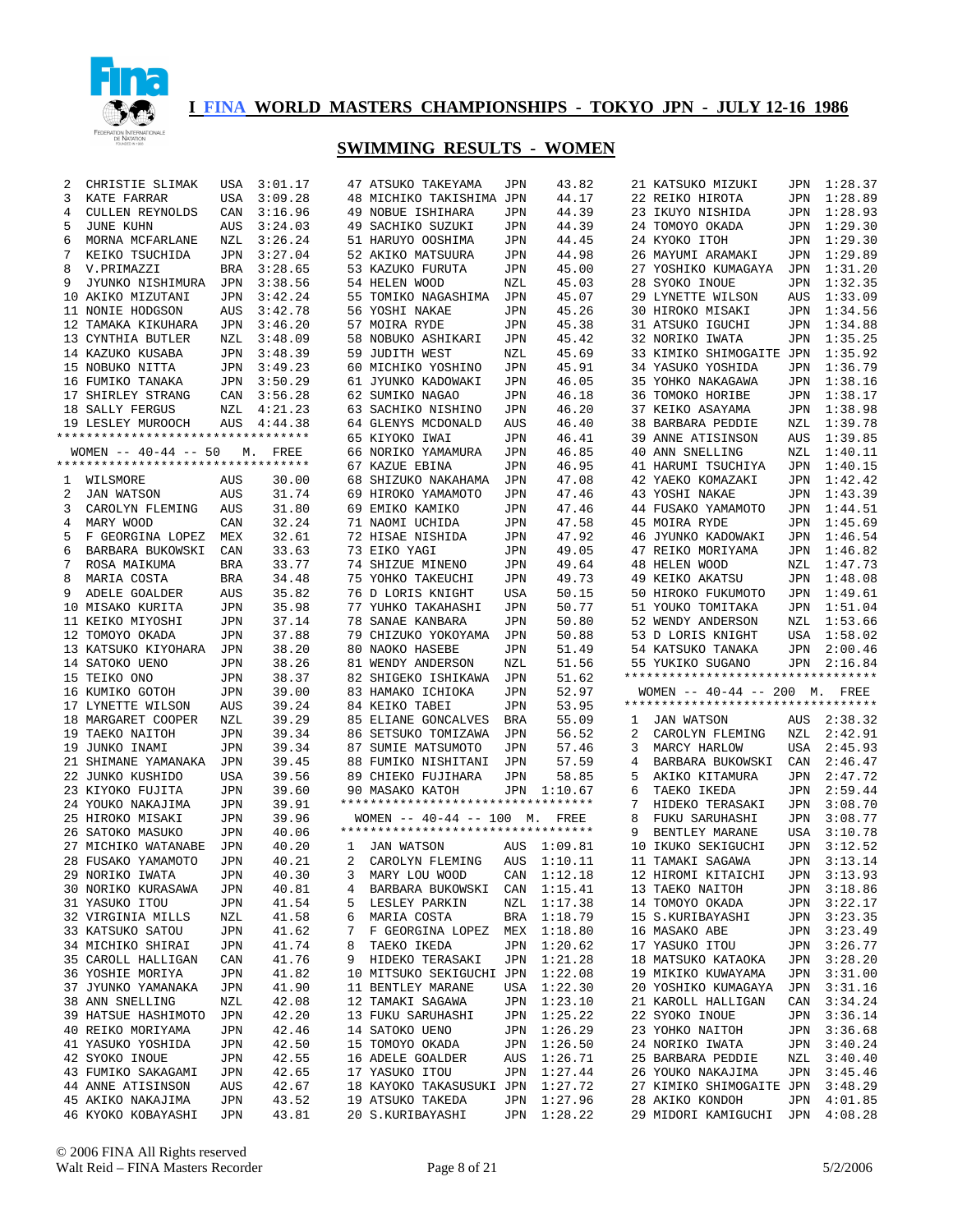

|   | 30 WENDY ANDERSON                                                   | NZL | 4:09.94      |   | 16 HIROKO SHIMADA                  |            | JPN 14:56.85 | 2            | RAE WILSMORE                          | AUS | 1:21.51                |
|---|---------------------------------------------------------------------|-----|--------------|---|------------------------------------|------------|--------------|--------------|---------------------------------------|-----|------------------------|
|   | 31 D LORIS KNIGHT                                                   | USA | 4:26.84      |   | 17 TAEKO NAITOH                    |            | JPN 15:03.28 | 3            | <b>JAN WATSON</b>                     | AUS | 1:25.65                |
|   | 32 INEKO FUJINO                                                     | JPN | 4:29.33      |   | 18 KEIKO KADOKURA                  |            | JPN 15:19.00 | 4            | BETTY BENNETT                         | USA | 1:27.31                |
|   | 33 KATSUKO TANAKA                                                   |     | JPN 4:41.67  |   | 19 ETSUKO IKEDA                    |            | JPN 15:26.10 | 5            | LYNETTE BLAIR                         | NZL | 1:31.63                |
|   | *********************************                                   |     |              |   | 20 MIKIKO KUWAYAMA                 |            | JPN 16:02.92 | 6            | LESLEY PARKIN                         | NZL | 1:31.85                |
|   | WOMEN $-- 40-44 -- 400$ M. FREE                                     |     |              |   | 21 KATSUKO SATOU                   |            | JPN 16:24.32 | 7            | LOUISE MCGONIGAL                      | CAN | 1:35.83                |
|   | **********************************                                  |     |              |   | 22 TERUYO HOSHINO                  |            | JPN 16:33.93 | 8            | F GEORGINA LOPEZ                      | MEX | 1:38.23                |
| 1 | JANE KATZ                                                           |     | USA 5:28.86  |   | 23 BARBARA PEDDIE                  |            | NZL 16:41.45 | 9            | KAORU OOTA                            | JPN | 1:39.89                |
| 2 | CAROLYN FLEMING                                                     | AUS | 5:42.35      |   | 24 NORIKO IWATA                    |            | JPN 16:46.63 |              | 10 SHOKO TSUJIMURA                    | JPN | 1:41.45                |
| 3 | BARBARA BUKOWSKI CAN                                                |     | 5:52.98      |   | 25 JILL EDWARDS                    |            | NZL 16:46.97 |              | 11 ADELE GOALDER                      | AUS | 1:44.37                |
| 4 | AKIKO KITAMURA                                                      | JPN | 5:54.16      |   | 26 HIROKO MISAKI                   |            | JPN 16:53.32 |              | 12 KATSUKO HAGIZUKA                   | JPN | 1:46.56                |
| 5 | MARCY HARLON                                                        | USA | 6:00.03      |   | 27 KAYO MATSUMURA                  |            | JPN 16:58.04 |              | 13 MARLENE PUGH                       | AUS | 1:50.17                |
| 6 | LESLEY PARKIN                                                       | NZL | 6:00.08      |   | 28 T.HIRABAYASHI                   |            | JPN 17:59.95 |              | 14 TETSUKO MATSUMOTO JPN              |     | 1:51.23                |
| 7 | TAEKO IKEDA                                                         | JPN | 6:14.89      |   | 29 SACHIKO AZUMA                   |            | JPN 18:28.35 |              | 15 SACHIKO SATOH                      | JPN | 1:51.37                |
| 8 | HISAKO WHORTENBY                                                    | JPN | 6:32.98      |   | 30 MEI YANG YU                     |            | TPE 18:35.63 |              | 16 LYNETTE WILSON                     | AUS | 1:53.69                |
| 9 | HEAD JIGINA                                                         | JPN | 6:33.72      |   | ********************************** |            |              |              | 17 JUDITH WEST                        | NZL | 1:53.82                |
|   | 10 PAM KEMPSON                                                      | AUS | 6:41.26      |   | WOMEN $--$ 40-44 $--$ 50           |            | М.<br>BACK   |              | 18 SETSUKO SAITOH                     | JPN | 1:55.58                |
|   | 11 LOUISE MCGONIGAL                                                 | CAN | 6:43.65      |   | ********************************** |            |              |              | 19 ASAKO MATSUMARU                    | JPN | 1:56.67                |
|   | 12 MASAKO KUBOIKE                                                   | JPN | 6:45.25      | 1 | HIROMI SATOH                       | JPN        | 35.74        |              | 20 HARUMI TSUCHIYA                    | JPN | 1:57.48                |
|   | 13 YUHKO MIHORI                                                     | JPN | 6:47.78      | 2 | RAE WILSMORE                       | AUS        | 36.25        |              | 21 YASUKO ITOU                        | JPN | 1:58.61                |
|   | 14 ANGELA PISTILLI                                                  | BRA | 6:48.67      | 3 | BETTY BENNETT                      | USA        | 39.06        |              | 22 KIMIKO AKATSU                      | JPN | 2:02.03                |
|   | 15 IKUKO SEKIGUCHI                                                  | JPN | 6:52.43      | 4 | GINGER PIERSON                     | USA        | 40.27        |              | 23 MASAKO KONDOH                      | JPN | 2:11.40                |
|   | 16 BENTLEY MARANE                                                   | USA | 6:53.61      | 5 | LESLEY PARKIN                      | NZL        | 40.49        |              | 24 HISAKO OGUCHI                      | JPN | 2:46.10                |
|   | 17 HIDEKO TERASAKI                                                  | JPN | 6:53.93      | 6 | MARIA COSTA                        | <b>BRA</b> | 40.92        |              | **********************************    |     |                        |
|   | 18 TAMAKI SAGAWA                                                    | JPN | 6:58.22      | 7 | LYNETTE BLAIR                      | NZL        | 40.93        |              | WOMEN $- - 40 - 44$ $- - 200$ M. BACK |     |                        |
|   | 19 MIE HOSOYA                                                       | JPN | 7:04.98      | 8 | ANNEGRET VOELCKER FRG              |            | 43.00        |              | **********************************    |     |                        |
|   | 20 TINA MARTIN                                                      |     | 7:16.31      |   |                                    |            | 43.06        |              |                                       |     |                        |
|   |                                                                     | USA |              | 9 | F GEORGINA LOPEZ                   | MEX        |              | 1            | SATOKO TAKEUJI                        |     | JPN 2:49.91<br>3:02.80 |
|   | 21 ATSUKO SHIMIZU                                                   | JPN | 7:20.72      |   | 10 KIKUKO SEKIGUCHI                | JPN        | 44.20        | 2            | JANE KATZ                             | USA |                        |
|   | 22 MATSUKO KATAOKA                                                  | JPN | 7:21.36      |   | 11 KAORU OOTA                      | JPN        | 44.46        | 3            | BETTY BENNETT                         | USA | 3:12.04                |
|   | 23 TOMOYO OKADA                                                     | JPN | 7:26.87      |   | 12 NOBUKO YASUDA                   | JPN        | 45.25        | 4            | LYNETTE BLAIR                         | NZL | 3:20.86                |
|   | 24 BLAIV LYNETTE                                                    | USA | 7:28.26      |   | 13 MASAKO KUBOIKE                  | JPN        | 45.60        | 5            | LOUISE MCGONIGAL                      | CAN | 3:23.08                |
|   | 25 KEIKO KADOKURA                                                   | JPN | 7:31.59      |   | 14 MASAKO ABE                      | JPN        | 45.62        | 6            | JUDY FORD                             | AUS | 3:25.77                |
|   | 26 KATSUKO SATOU                                                    | JPN | 7:37.11      |   | 15 HISAKO WHARTENBY                | JPN        | 46.04        | 7            | KAORU OOTA                            | JPN | 3:31.19                |
|   | 27 MASAKO ISHII                                                     | JPN | 7:38.23      |   | 16 MITSUKO SEKIGUCHI JPN           |            | 46.17        | 8            | PAM KEMPSON                           | AUS | 3:33.29                |
|   | 28 CAROLL HALLIGAN                                                  | CAN | 7:46.45      |   | 17 SHOKO TSUJIMURA                 | JPN        | 46.90        | 9            | YOHKO NAITOH                          | JPN | 3:40.93                |
|   | 29 TERUYO HOSHINO                                                   | JPN | 7:48.85      |   | 18 LYNETTE WILSON                  | AUS        | 47.12        |              | 10 MIE HOSOYA                         | JPN | 3:42.31                |
|   | 30 EMIKO KUSAMICHI                                                  | JPN | 7:57.15      |   | 19 MARIA CARNEIRO                  | BRA        | 47.48        |              | 11 SHOKO TSUJIMURA                    | JPN | 3:47.26                |
|   | 31 BARBARA PEDDIE                                                   | NZL | 7:57.42      |   | 20 ADELE GOALDER                   | AUS        | 47.60        |              | 12 YURIKO INOUE                       | JPN | 3:56.19                |
|   | 32 YAEKO KOMAZAKI                                                   | JPN | 8:02.02      |   | 21 YOHKO NAITOH                    | JPN        | 47.61        |              | 13 CAROLL HALLIGAN                    | CAN | 4:06.07                |
|   | 33 YOUKO UNOZAWA                                                    | JPN | 8:14.16      |   | 21 SATOKO UENO                     | JPN        | 47.61        |              | 14 JUDITH WEST                        | NZL | 4:16.77                |
|   | 34 YUKIKO YONEYAMA                                                  | JPN | 8:14.44      |   | 23 MARLENE PUGH                    | AUS        | 47.97        |              | 15 YOUKO TOMITAKA                     | JPN | 4:53.48                |
|   | 35 YSAUKO SUZUKI                                                    | JPN | 8:19.21      |   | 24 HIROKO MISAKI                   | JPN        | 48.03        |              | **********************************    |     |                        |
|   | 36 WENDY ANDERSON                                                   | NZL | 8:38.13      |   | 25 MARGARET COOPER                 | NZL        | 49.11        |              | WOMEN $--$ 40-44 -- 50                | М.  | BRST                   |
|   | 37 INEKO FUJINO                                                     | JPN | 8:46.26      |   | 26 JUDITH WEST                     | NZL        | 50.33        |              | **********************************    |     |                        |
|   | 38 MOIRA RYDE                                                       | JPN | 8:49.20      |   | 27 REIKO KOJIMA                    | JPN        | 50.42        | $\mathbf{1}$ | GINGER PIERSON                        | USA | 38.37                  |
|   | 39 T.HIRABAYASHI                                                    | JPN | 8:58.00      |   | 28 TAEKO MATSUO                    | JPN        | 52.09        | 2            | DIANE FORD                            | GBR | 40.49                  |
|   | 40 MIDORI KAMIGUCHI                                                 | JPN | 9:02.41      |   | 29 KEIKO NAKANO                    | JPN        | 52.47        | 3            | ANNEGRET VOELCKER FRG                 |     | 40.50                  |
|   | 41 YASUKO OZAWA                                                     | JPN | 9:09.83      |   | 30 BENTLEY MARANE                  | USA        | 53.45        | 4            | NORIKO ASAKURA                        | JPN | 40.62                  |
|   |                                                                     |     |              |   |                                    |            | 54.01        | 5            |                                       | AUS | 40.71                  |
|   | 42 D LORIS KNIGHT<br>**********************************             |     | USA 9:11.96  |   | 31 MICHIKO TAKISHIMA JPN           |            |              |              | RAE WILSMORE                          |     |                        |
|   |                                                                     |     |              |   | 32 D LORIS KNIGHT                  | USA        | 54.12        |              | 6 KAZUYO AOYAMA                       | JPN | 42.54                  |
|   | WOMEN -- 40-44 -- 800 M. FREE<br>********************************** |     |              |   | 33 AKIKO KONDOH                    | JPN        | 54.69        | 7            | MARY WOOD                             | CAN | 42.59                  |
|   |                                                                     |     |              |   | 34 SACHIKO NISHINO                 | JPN        | 55.55        |              | 8 HIROKO SOWA                         | JPN | 43.26                  |
|   | 1 JANE KATZ                                                         |     | USA 11:07.59 |   | 35 SUMIKO KOBAYASHI                | JPN        | 56.36        | 9            | HATSUE TAKADA                         | JPN | 43.50                  |
|   | 2 MARCY HARLOW                                                      |     | USA 12:01.76 |   | 36 YOSHIKO TAJIMA                  | JPN        | 56.47        |              | 10 YOUKO NAGAKI                       | JPN | 43.87                  |
| 3 | BARBARA BUKOWSKI                                                    |     | CAN 12:05.33 |   | 37 YAYOI KANDA                     | JPN        | 56.59        |              | 11 YAYOI KANDA                        | JPN | 44.30                  |
|   | 4 CAROLYN FLEMING                                                   |     | AUS 12:08.29 |   | 38 HELEN WOOD                      | NZL        | 58.20        |              | 12 ETSUKO IKEDA                       | JPN | 44.55                  |
| 5 | TAEKO IKEDA                                                         |     | JPN 13:08.10 |   | 39 YOUKO NAKAJIMA                  | JPN        | 58.46        |              | 13 NOBUKO YASUDA                      | JPN | 44.62                  |
| 6 | HISAKO WHORTENBY                                                    |     | JPN 13:22.64 |   | 40 HISAE NISHIDA                   | JPN        | 59.60        |              | 14 CHIHOKO YOSHIMURA JPN              |     | 44.73                  |
| 7 | VIRGINIA HEAD                                                       |     | AUS 13:51.94 |   | 41 MASAKO KONDOH                   | JPN        | 1:02.24      |              | 15 MASAYO NAKAFUTAMI JPN              |     | 45.15                  |
| 8 | LOUISE MCGONIGAL                                                    |     | CAN 13:57.36 |   | 42 MIYUKI SEKIAI                   | JPN        | 1:12.70      |              | 16 TAKAKO FUKUYAMA                    | JPN | 45.73                  |
| 9 | YUHKO MIHORI                                                        |     | JPN 14:04.01 |   | 43 JYUNKO SHIINA                   |            | JPN 1:14.23  |              | 17 IKUKO SEKIGUCHI                    | JPN | 46.53                  |
|   | 10 PAM KEMPSON                                                      |     | AUS 14:04.69 |   | 44 EMIKO KATOH                     |            | JPN 1:24.12  |              | 18 NOBUKO SUGINO                      | JPN | 47.10                  |
|   | 11 BENTLEY MARANE                                                   |     | USA 14:06.43 |   | 45 KAZUMI KUBO                     |            | JPN 1:32.73  |              | 19 EMIKO HOSHINO                      | JPN | 47.46                  |
|   | 12 TAKAKO KINOMOTO                                                  |     | JPN 14:18.94 |   | ********************************** |            |              |              | 20 SHIMANE YAMANAKA                   | JPN | 47.49                  |
|   | 13 TAMAKI SAGAWA                                                    |     | JPN 14:50.14 |   | WOMEN -- 40-44 -- 100 M. BACK      |            |              |              | 21 SAWAKO MORIKAWA                    | JPN | 47.63                  |
|   | 14 MATSUKO KATAOKA                                                  |     | JPN 14:51.41 |   | *********************************  |            |              |              | 21 TAEKO MATSUO                       | JPN | 47.63                  |
|   | 15 MISAKO KURITA                                                    |     | JPN 14:56.19 |   | 1 SATOKO TAKEUJI                   |            | JPN 1:15.24  |              | 23 KAYOKO OZAWA                       | JPN | 47.65                  |
|   |                                                                     |     |              |   |                                    |            |              |              |                                       |     |                        |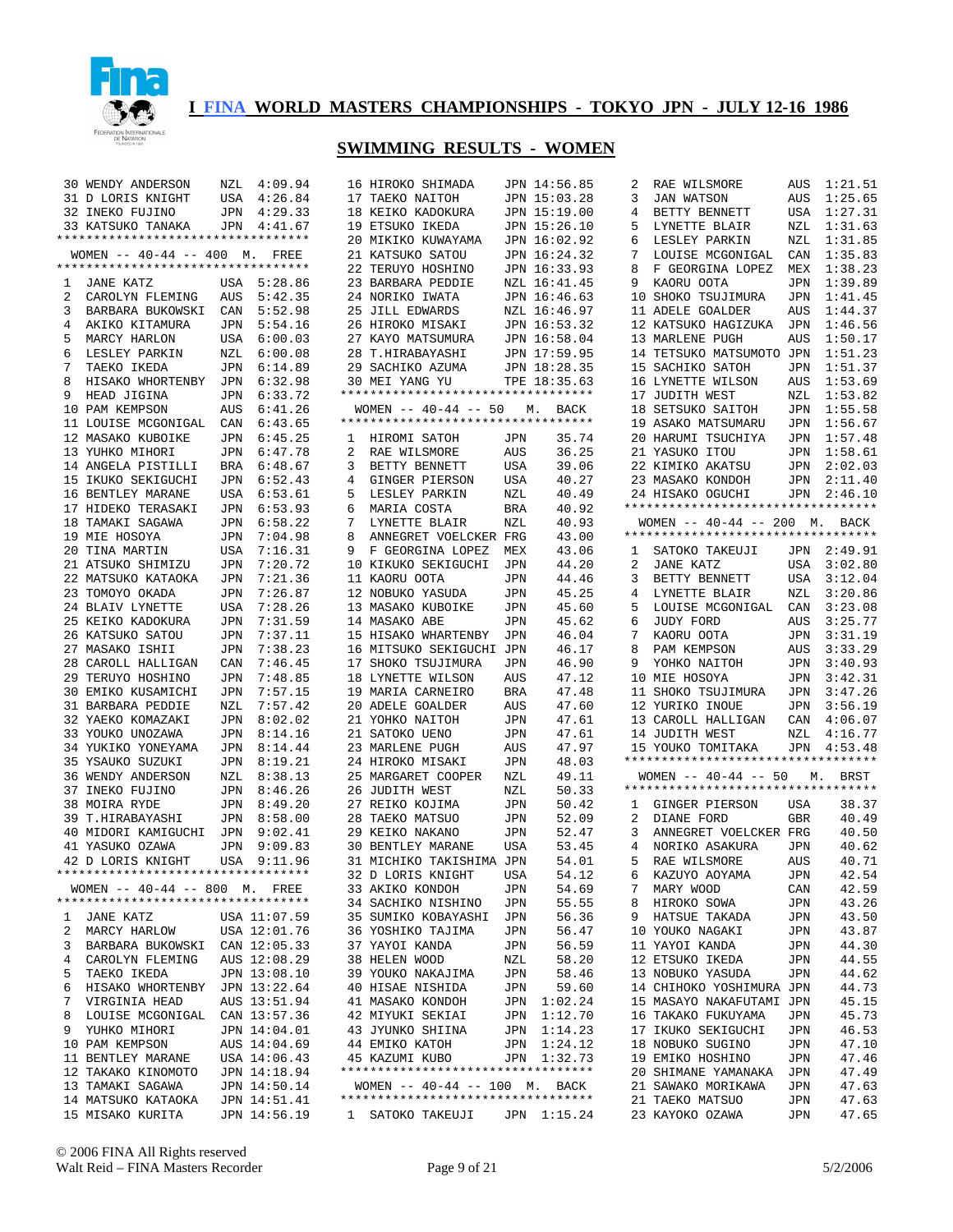

|    | 24 ATSUKO SHIMIZU                     | JPN        | 47.68       |    | 18 TAEKO MATSUO                    | JPN        | 1:45.31     |   | 14 F GEORGINA LOPEZ                | MEX        | 44.16       |
|----|---------------------------------------|------------|-------------|----|------------------------------------|------------|-------------|---|------------------------------------|------------|-------------|
|    | 25 HIDEKO TERASAKI                    | JPN        | 47.70       |    | 19 KAYO NOGAYA                     | JPN        | 1:45.50     |   | 15 LYNETTE BLAIR                   | NZL        | 44.23       |
|    | 26 AKIKO IWATA                        | JPN        | 47.89       |    | 20 NOBUKO SUGINO                   | JPN        | 1:46.12     |   | 16 MUTSUKO KAWASAKI                | JPN        | 44.46       |
|    |                                       |            |             |    |                                    |            |             |   |                                    |            |             |
|    | 27 NORIKO AWAZAWA                     | JPN        | 47.96       |    | 21 KAYOKO OZAWA                    | JPN        | 1:46.39     |   | 17 KUMIKO GOTOH                    | JPN        | 44.80       |
|    | 28 KEIKO FUJIWARA                     | JPN        | 47.98       |    | 22 REIKO HIROTA                    | JPN        | 1:46.41     |   | 18 KIYOKO FUJITA                   | JPN        | 45.08       |
|    | 29 KAYO NOGAYA                        | JPN        | 48.13       |    | 23 SHIMANE YAMANAKA                | JPN        | 1:47.06     |   | 19 TINA MARTIN                     | USA        | 45.19       |
| 30 | SUEKO KAGEI                           | JPN        | 48.40       |    | 24 MICHIKO NAITOH                  | JPN        | 1:50.05     |   | 20 TEIKO ONO                       | JPN        | 45.92       |
|    | 31 IRENE WYATT                        | AUS        | 48.43       |    | 25 SUEKO KAGEI                     | JPN        | 1:50.77     |   | 21 KAYOKO TAKASUSUKI JPN           |            | 46.86       |
|    | 32 JUNKO KUSHIDO                      | USA        | 48.74       |    | 26 TOSHIKO MURATA                  | JPN        | 1:52.85     |   | 22 KIMIKO OOTA                     | JPN        | 47.20       |
|    | 33 MIKIKO KUWAYAMA                    | JPN        | 48.86       |    | 27 JILL EDWARDS                    | NZL        | 1:53.68     |   | 23 AYAKO UEYAMA                    | JPN        | 47.98       |
|    | 34 TAKA YOSHIDA                       | JPN        | 48.88       |    | 28 AYAKO KOMODA                    | JPN        | 1:53.70     |   | 24 TETSUKO MATSUMOTO JPN           |            | 48.05       |
|    | 35 MICHIKO NAITOH                     | JPN        | 49.21       |    | 29 KEIKO KADOKURA                  | JPN        | 1:55.64     |   | 25 YURIKO INOUE                    | JPN        | 48.55       |
| 36 | MARGARET COOPER                       | NZL        | 49.42       |    | 30 YURIKO SATOH                    | JPN        | 1:55.93     |   | 26 KAYOKO INAGAKI                  | JPN        | 48.57       |
|    | 37 TOMIKO ITOH                        |            |             |    |                                    |            |             |   |                                    |            |             |
|    |                                       | JPN        | 50.07       |    | 31 TOMIKO ITOH                     | JPN        | 1:56.27     |   | 27 YOUKO UNOZAWA                   | <b>JPN</b> | 49.25       |
|    | 38 MASAKO MATSUZAKI                   | JPN        | 50.42       |    | 32 YASUKO OHIZUMI                  | JPN        | 1:56.29     |   | 28 YASUKO YOSHIDA                  | JPN        | 50.25       |
|    | 39 LYNETTE WILSON                     | AUS        | 50.75       |    | 33 YOSHIKO WAKASA                  | JPN        | 1:57.12     |   | 29 HISAKO SUNANO                   | JPN        | 50.65       |
|    | 40 YOSHIKO TAJIMA                     | JPN        | 51.15       |    | 34 NOBUKO IBUKI                    | JPN        | 2:03.52     |   | 30 REIKO SUMITOMO                  | JPN        | 50.87       |
|    | 41 YURIKO SATOH                       | JPN        | 51.35       |    | 35 ANNE ATISINSON                  | AUS        | 2:04.51     |   | 31 S.KURIBAYASHI                   | JPN        | 50.95       |
|    | 42 CHIYOKO MATSUZAWA JPN              |            | 51.42       |    | 36 FUMIKO OOMOMO                   | JPN        | 2:07.70     |   | 32 KEIKO AKATSU                    | JPN        | 51.36       |
|    | 43 KATSUKO SATOU                      | JPN        | 51.53       |    | 37 VIRGINIA MILLS                  | NZL        | 2:09.18     |   | 33 TOMIKO ITOH                     | JPN        | 51.39       |
|    | 44 EMIKO YOSIZAWA                     | JPN        | 51.55       |    | 38 SANAE KANBARA                   | JPN        | 2:10.70     |   | 34 AKIKO KONDOH                    | JPN        | 51.50       |
|    | 45 JILL EDWARDS                       | NZL        | 52.92       |    | 39 KAZUKO MOROTO                   | JPN        | 2:10.75     |   | 35 KIMIKO SHIMOGAITE JPN           |            | 52.18       |
| 46 | SATOKO MASUKO                         |            | 53.88       |    | 40 YUKIKO OKUTSU                   | JPN        | 2:15.10     |   | 36 KYOKO ITOH                      | JPN        | 53.92       |
|    |                                       | JPN        |             |    | ********************************** |            |             |   |                                    |            |             |
|    | 47 REIKO ISHIGAKI                     | JPN        | 54.02       |    |                                    |            |             |   | 37 KEIKO OKAMOTO                   | JPN        | 55.36       |
|    | 48 FUMIKO SAKAGAMI                    | JPN        | 54.64       |    | WOMEN $-- 40-44 -- 200$ M. BRST    |            |             |   | 38 YUKIE NAKAJIMA                  | JPN        | 55.46       |
|    | 49 YOSHIE KOIDE                       | JPN        | 54.84       |    | ********************************** |            |             |   | 39 YASUKO SUZUKI                   | JPN        | 55.79       |
|    | 50 VIRGINIA MILLS                     | NZL        | 54.88       | 1  | GINGER PIERSON                     | USA        | 3:07.35     |   | 40 MARLENE PUGH                    | AUS        | 57.89       |
|    | 51 ANN SNELLING                       | NZL        | 54.95       | 2  | ANNEGRET VOELCKER FRG              |            | 3:11.72     |   | 41 KATSUKO TANAKA                  | JPN        | 1:02.41     |
|    | 52 YOHKO NAKAGAWA                     | JPN        | 55.47       | 3  | DIANE FORD                         | GBR        | 3:12.26     |   | 42 TATSUKO KATAYAMA                | JPN        | 1:03.85     |
|    | 53 MIYAKO HOKUTOH                     | JPN        | 55.96       | 4  | MARY WOOD                          | CAN        | 3:27.99     |   | 43 YOUKO TOMITAKA                  | JPN        | 1:06.64     |
|    | 54 SANAE KANBARA                      | JPN        | 56.22       | 5  | ETSUKO IKEDA                       | JPN        | 3:28.65     |   | 44 KAZUMI KUBO                     | JPN        | 1:39.25     |
|    | 55 ANNE ATISINSON                     | AUS        | 56.35       | 6  | TAKAKO KINOMOTO                    | JPN        | 3:29.14     |   | ********************************** |            |             |
|    | 56 YASUKO TAKAHASHI                   | JPN        | 56.40       | 7  | KAZUYO AOYAMA                      | JPN        | 3:29.44     |   | WOMEN $-- 40-44 -- 100$ M.         |            | FLY         |
|    |                                       |            | 56.96       | 8  |                                    |            | 3:36.77     |   | ********************************** |            |             |
|    | 57 SHIGEKO ISHIKAWA                   | JPN        |             |    | HATSUE TAKADA                      | JPN        |             |   |                                    |            |             |
|    | 58 KAYO MATSUMURA                     | JPN        | 57.29       | 9  | EIKO MIYACHI                       | JPN        | 3:38.49     | ı | DIANE FORD                         | GBR        | 1:31.04     |
|    | 59 KATSUKO TANAKA                     | JPN        | 57.75       | 10 | IRENE WYATT                        | AUS        | 3:41.72     | 2 | ROSA MAIKUMA                       | <b>BRA</b> | 1:32.80     |
|    | 60 KIYOKO IWAI                        | JPN        | 59.13       |    | 11 MASAYO NAKAFUTAMI JPN           |            | 3:47.95     | 3 | TAEKO IKEDA                        | JPN        | 1:39.27     |
|    | 61 MUNEKO HIRAIWA                     | JPN        | 1:01.01     |    | 12 JUDY FORD                       | AUS        | 3:48.45     | 4 | VIRGINIA HEAD                      | AUS        | 1:41.43     |
|    | 62 SACHIKO AZUMA                      | JPN        | 1:01.05     |    | 13 KAYO NOGAYA                     | JPN        | 3:49.97     | 5 | KAZUKO YAMADA                      | JPN        | 1:45.02     |
|    | 63 KAZUKO KURAMOCHI                   | JPN        | 1:01.47     |    | 14 MOTOKO KONDOH                   | JPN        | 3:54.66     | 6 | LOUISE MCGONIGAL                   | CAN        | 1:45.28     |
|    | 64 MOIRA RYDE                         | JPN        | 1:02.17     |    | 15 KEIKO FUJIWARA                  | JPN        | 3:55.94     | 7 | KAZUYO AOYAMA                      | JPN        | 1:46.64     |
|    | 65 JUDITH WEST                        | <b>NZL</b> | 1:02.87     |    | 16 KAYOKO OZAWA                    | <b>JPN</b> | 3:56.94     | 8 | TEIKO ONO                          | JPN        | 1:48.39     |
|    | 66 TAMIKO SHIRAISHI                   | JPN        | 1:03.09     |    | 17 MARGARET COOPER                 | NZL        | 3:58.47     | 9 | TINA MARTIN                        | USA        | 1:52.30     |
|    | 67 MASAE KUROKAWA                     | JPN        | 1:05.06     |    | 18 SATOKO HIRAKUBO                 | JPN        | 4:00.79     |   | ********************************** |            |             |
|    | 68 SHIZUE MINENO                      | JPN        | 1:06.15     |    | 19 YUKIKO YONEYAMA                 | JPN        | 4:08.91     |   | WOMEN $-- 40-44 -- 200$ M.         |            | FLY         |
|    | 69 PATRICIA MAY                       | USA        | 1:16.38     |    | 20 MITSUE ITOU                     | JPN        | 4:11.64     |   | ********************************** |            |             |
|    |                                       |            |             |    |                                    |            |             |   |                                    |            |             |
|    | 70 KAZUMI KUBO                        | JPN        | 1:42.58     |    | 21 JILL EDWARDS                    | NZL        | 4:16.91     | 1 | JANE KATZ                          | USA        | 3:10.57     |
|    | **********************************    |            |             |    | 22 MEI YANG YU                     | TPE        | 4:21.08     | 2 | BETTY BENNETT                      | USA        | 3:33.80     |
|    | WOMEN $- - 40 - 44$ $- - 100$ M. BRST |            |             |    | 23 KEIKO YAMAMOTO                  | JPN        | 4:37.78     | 3 | VIRGINIA HEAD                      | AUS        | 4:06.39     |
|    | *********************************     |            |             |    | 24 YUMI MANABE                     |            | JPN 5:14.81 |   | TAMAKI SAGAWA                      |            | JPN 4:10.70 |
| ı. | GINGER PIERSON                        |            | USA 1:26.31 |    | 25 TOKUKO ARITA                    |            | JPN 5:38.03 |   | 5 PAM KEMPSON                      |            | AUS 4:12.89 |
| 2  | DIANE FORD                            | GBR        | 1:26.77     |    | ********************************** |            |             |   | ********************************** |            |             |
| 3  | ANNEGRET VOELCKER FRG                 |            | 1:27.37     |    | WOMEN $--$ 40-44 $--$ 50 M.        |            | FLY         |   | WOMEN $-- 40-44 -- 200$ M. I.M.    |            |             |
| 4  | NORIKO ASAKURA                        | JPN        | 1:31.30     |    | ********************************** |            |             |   | ********************************** |            |             |
| 5  | MARY WOOD                             | CAN        | 1:32.65     |    | 1 RAE WILSMORE                     | AUS        | 33.47       | 1 | JANE KATZ                          |            | USA 3:03.91 |
| 6  | KAZUYO AOYAMA                         | JPN        | 1:34.66     | 2  | GINGER PIERSON                     | USA        | 35.63       | 2 | BETTY BENNETT                      |            | USA 3:10.76 |
|    |                                       |            |             |    |                                    |            |             |   |                                    |            |             |
| 7  | CHIHOKO YOSHIMURA JPN                 |            | 1:35.66     |    | 2 ROSA MAIKUMA                     | BRA        | 35.63       | 3 | LESLEY PARKIN                      |            | NZL 3:15.90 |
| 8  | ETSUKO IKEDA                          | JPN        | 1:37.50     | 4  | MARCY HARLON                       | USA        | 36.57       | 4 | JUDY FORD                          |            | AUS 3:26.44 |
| 9  | TAKAKO KINOMOTO                       | JPN        | 1:38.47     | 5  | DIANE FORD                         | GBR        | 38.34       | 5 | SHOKO TSUJIMURA                    |            | JPN 3:35.48 |
|    | 10 HATSUE TAKADA                      | JPN        | 1:38.71     | 6  | KATSUKO KIYOHARA                   | JPN        | 38.65       | 6 | HATSUE TAKADA                      |            | JPN 3:38.41 |
|    | 11 YOUKO NAGAKI                       | JPN        | 1:39.46     | 7  | MARIA COSTA                        | BRA        | 39.06       | 7 | PAM KEMPSON                        | AUS        | 3:39.16     |
|    | 12 MASAYO NAKAFUTAMI JPN              |            | 1:40.88     | 8  | JUDY FORD                          | AUS        | 40.09       | 8 | VIRGINIA HEAD                      | AUS        | 3:41.84     |
|    | 13 IKUKO SEKIGUCHI                    | JPN        | 1:42.74     | 9  | MASAYO NAKAFUTAMI JPN              |            | 40.48       | 9 | MAYUMI ARAMAKI                     |            | JPN 3:48.09 |
|    | 14 YAYOI KANDA                        | JPN        | 1:42.95     |    | 10 KAZUE HARA                      | JPN        | 42.16       |   | 10 ATSUKO SHIMIZU                  | JPN        | 3:49.80     |
|    | 15 IRENE WYATT                        | AUS        | 1:44.07     |    | 11 SHOKO TSUJIMURA                 | JPN        | 42.26       |   | 11 EMIKO KUSAMICHI                 | JPN        | 3:57.17     |
|    | 16 MIKIKO KUWAYAMA                    | JPN        | 1:44.58     |    | 12 YOHKO NAITOH                    | JPN        | 43.88       |   | 12 AKIKO KANEMOTO                  | JPN        | 4:12.60     |
|    |                                       |            | 1:45.06     |    | 13 YURIKO SUZUKI                   | JPN        | 44.05       |   | 13 MARLENE PUGH                    |            |             |
|    | 17 JUDY FORD                          | AUS        |             |    |                                    |            |             |   |                                    | AUS        | 4:14.40     |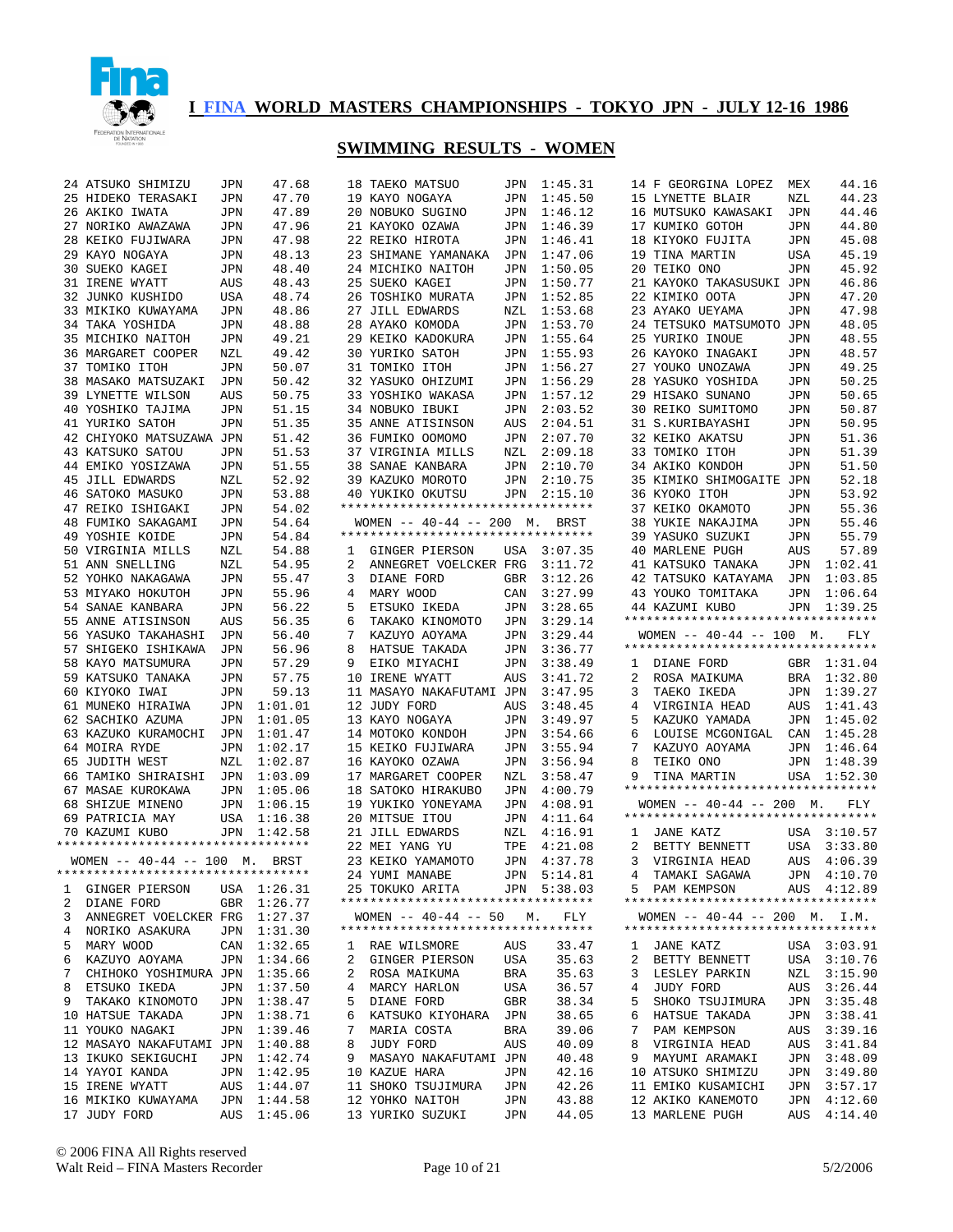

| **********************************<br>65 KAZUKO ASAO<br>50.40<br>JPN<br>WOMEN $-- 45-49 -- 50$<br>66 JEAN WILD<br>50.55<br>AUS<br>М.<br>FREE<br>**********************************<br>67 TOMIKO HAYASHI<br>51.01<br>JPN<br>68 JUDY MCCURDY<br>51.28<br>YOSHIKO OOSAKI<br>31.97<br>USA<br>1<br>JPN<br>2<br>32.08<br>69 TEIKO ARAKI<br>JPN<br>51.70<br>DAWN FRASER<br>AUS<br>3<br>MIWA SHAMOTO<br>33.00<br>70 TOMOKO YASUKAWA<br>52.15<br>JPN<br>JPN<br>4<br>SYLVIA BRAMHAM<br>GBR<br>33.47<br>71 YASUKO MIKAMI<br>52.20<br>JPN<br>5<br>SPERRY RADEMAKER<br>33.86<br>72 JYUNKO AOYAGI<br>53.05<br>USA<br>JPN<br>6<br><b>JEANNE LITTLE</b><br>USA<br>34.22<br>73 AKIKO IIDA<br>54.10<br>JPN<br>7<br>DORIS WRIGHT<br>NZL<br>35.43<br>74 TOMIE KIKUCHI<br>54.39<br>JPN<br>8<br>GLORIA ROBINSON<br>35.56<br>75 YOSHIKO OOSE<br>54.73<br>AUS<br>JPN<br>9<br>76 NOBUKO SASAKI<br>54.97<br>ETSUKO HIRAMATSU<br>35.62<br>JPN<br>JPN<br>10 N.TSUCHIHASHI<br>35.72<br>77 MARIKO SHINOHARA<br>55.87<br>JPN<br>JPN<br>35.73<br>11 FUMIKO NAKAMURA<br>78 TONI MIHAILOF<br>56.52<br>JPN<br>NZL<br>12 LORRETTA SCHMIDT<br>36.42<br>79 MASAKO YAMAGUCHI<br>57.32<br>USA<br>JPN<br>13 AKIKO MAEDA<br>36.79<br>80 WENDY WOODS<br>58.81<br>JPN<br>NZL<br>14 SEIKO IWATA<br>36.86<br>81 YUMI INAGAKI<br>58.92<br>JPN<br>JPN<br>59.43<br>15 TIZU SATO<br>37.16<br>82 NAOKO HIRANO<br>BRA<br>JPN<br>1:00.29<br>16 YOSHIKO SHIMIZU<br>37.72<br>83 KIYOKO UEDA<br>JPN<br>JPN<br>17 PAULINE WINGATE<br>38.06<br>84 MITSUKO NAKAMURA<br>1:03.81<br>AUS<br>JPN<br>1:05.67<br>18 YUKIKO NANJYO<br>38.21<br>85 YOSHIE KUSAKA<br>JPN<br>JPN<br>19 MIYOKO MATSUMOTO<br>38.89<br>1:16.58<br>JPN<br>86 CHIYOKO OKUMURA<br>JPN<br>**********************************<br>20 YUKIKO SHIMOI<br>39.16<br>JPN<br>21 KANAE FUJIKURA<br>39.26<br>WOMEN -- 45-49 -- 100 M. FREE<br>JPN<br>**********************************<br>22 SHOKO YAMAZAKI<br>39.31<br>JPN<br>23 ERNESTINE BEATTIE USA<br>39.77<br>1:09.60<br>YOSHIKO OOSAKI<br>JPN<br>1<br>24 TOMOKO SHIBATA<br>39.78<br>2<br>1:11.24<br>JPN<br>LINNE WEIR<br>USA<br>25 PAULA GIBBS<br>40.29<br>$\mathbf{3}$<br>DAWN FRASER<br>1:12.51<br>AUS<br>AUS<br>26 PATRICIA MCKNIGHT NZL<br>40.53<br>$\overline{4}$<br>MIWA SHAMOTO<br>1:19.84<br>JPN<br>5<br>1:21.75<br>27 SHIZUKO ASADA<br>40.79<br>EMIKO TSUJIMOTO<br>JPN<br>JPN<br>28 SAYO TAKEUCHI<br>40.87<br>6<br>DORIS WRIGHT<br>1:21.84<br>JPN<br>NZL<br>$7^{\circ}$<br>29 TOMOKO ENDOH<br>41.01<br><b>JEANNE LITTLE</b><br>1:22.41<br>JPN<br>USA<br>30 YOSHIE HASEGAWA<br>41.06<br>8<br>PAULINE WINGATE<br>1:23.92<br>JPN<br>AUS<br>31 AIKO TAKENOBU<br>41.50<br>9<br>SEIKO YAMASAKI<br>JPN<br>1:25.13<br>JPN<br>32 HATSU ARATAKE<br>41.86<br>10 TAKEKO MIZUNO<br>1:26.49<br>JPN<br>JPN<br>41.99<br>11 KATHRYN RATTRAY<br>1:26.60<br>33 HISA MAEKAWA<br>CAN<br>JPN<br>42.07<br>1:26.72<br>34 HISAKO SANNO<br>12 KEIKO SEO<br>JPN<br>JPN<br>42.10<br>13 TERUKO MURANO<br>35 YUMIKO SHIMAZU<br>1:30.00<br>JPN<br>JPN<br>36 MITSUKO NOMURA<br>42.53<br>14 SUSAN DEARBORN<br>1:31.06<br>JPN<br>USA<br>37 MARION JENSEN<br>42.80<br>15 KYOKO NIMURA<br>1:31.42<br>AUS<br>JPN<br>38 TAKAE GOTOU<br>43.02<br>1:31.59<br>16 SHOKO YAMAZAKI<br>JPN<br>JPN<br>43.21<br>17 SUSAN DEARBORN<br>1:31.60<br>39 SEIKO SUGIYAMA<br>USA<br>JPN<br>40 SACHIKO KATOH<br>43.66<br>18 AKIKO MAEDA<br>1:32.69<br>JPN<br>JPN<br>41 CHIYOKO KIRIHARA<br>43.68<br>18 TOMOKO SHIBATA<br>1:32.69<br>JPN<br>JPN<br>42 CHIEKO TOKUDA<br>43.79<br>20 JOAN MCLEOD<br>1:33.10<br>JPN<br>AUS<br>43 HSIANG CHUN<br>TPE<br>43.85<br>21 HIROKO FUJIMOTO<br>1:33.53<br>JPN<br>44 KIYOKO IKEUCHI<br>43.88<br>22 PAULA GIBBS<br>1:33.65<br>JPN<br>AUS<br>23 F.MCKILLIGAN<br>45 SAGAMI KAMIJYO<br>44.10<br>CAN<br>1:34.89<br>JPN<br>46 KAZUKO MASUYAMA<br>45.00<br>24 KIYOKO NISHIO<br>JPN<br>1:35.09<br>JPN<br>47 MIYA ANDOU<br>JPN<br>45.14<br>25 FUMIKA HARANO<br>JPN<br>1:36.46<br>48 AYAKO HAYASHI<br>45.62<br>26 NORIKO MORI<br>1:36.73<br>JPN<br>JPN<br>49 YUKIKO WADA<br>27 KIYOKO IKEUCHI<br>JPN<br>45.67<br>JPN<br>1:37.13<br>50 CLAUDIA FOORD<br>45.77<br>28 HISA MAEKAWA<br>JPN<br>1:40.36<br>AUS<br>51 HARUE SATOH<br>45.99<br>29 PATRICIA MCKNIGHT NZL<br>1:40.37<br>JPN<br>52 HIROKO ITOU<br>46.13<br>30 HATSU ARATAKE<br>1:40.55<br>JPN<br>JPN<br>53 YOUKO SUZUKI<br>31 KIMIKO FUJIMOTO<br>46.34<br>JPN<br>1:41.60<br>JPN<br>54 REIKO KATOH<br>46.52<br>32 CHIEKO TOKUDA<br>1:42.10<br>JPN<br>JPN<br>55 KIMIKO FUJIMOTO<br>47.23<br>33 TAKAKO MATSUMOTO<br>1:43.85<br>JPN<br>JPN<br>56 YOSHIKO AIDA<br>47.24<br>34 HSIANG CHUN<br>1:44.15<br>JPN<br>TPE<br>57 MIKIKO ITOH<br>35 CLAUDIA FOORD<br>47.47<br>AUS<br>1:44.23<br>JPN<br>58 YURI YAGISHITA<br>47.50<br>36 EIKO KATSUMATA<br>1:45.12<br>JPN<br>JPN<br>59 TOSHIE HOSHINO<br>47.80<br>37 MASAKO MORINO<br>JPN<br>1:47.57<br>JPN<br>60 MASAKO MORINO<br>48.15<br>38 TERUKO WADA<br>1:51.69<br>JPN<br>JPN<br>61 E.WILLIAMSON<br>48.44<br>39 YURI YAGISHITA<br>NZL<br>JPN<br>1:52.37<br>62 MICHIKO SAKATANI JPN<br>48.88<br>40 JEAN WILD<br>AUS<br>1:52.51<br>63 NORIKO KABANO<br>49.38<br>41 EMIKO GOTOH<br>JPN<br>1:52.57<br>JPN | 14 BARBARA PEDDIE | NZL | 4:22.83 | 64 HARUKO TAKEYAMA | JPN | 49.74 |
|-----------------------------------------------------------------------------------------------------------------------------------------------------------------------------------------------------------------------------------------------------------------------------------------------------------------------------------------------------------------------------------------------------------------------------------------------------------------------------------------------------------------------------------------------------------------------------------------------------------------------------------------------------------------------------------------------------------------------------------------------------------------------------------------------------------------------------------------------------------------------------------------------------------------------------------------------------------------------------------------------------------------------------------------------------------------------------------------------------------------------------------------------------------------------------------------------------------------------------------------------------------------------------------------------------------------------------------------------------------------------------------------------------------------------------------------------------------------------------------------------------------------------------------------------------------------------------------------------------------------------------------------------------------------------------------------------------------------------------------------------------------------------------------------------------------------------------------------------------------------------------------------------------------------------------------------------------------------------------------------------------------------------------------------------------------------------------------------------------------------------------------------------------------------------------------------------------------------------------------------------------------------------------------------------------------------------------------------------------------------------------------------------------------------------------------------------------------------------------------------------------------------------------------------------------------------------------------------------------------------------------------------------------------------------------------------------------------------------------------------------------------------------------------------------------------------------------------------------------------------------------------------------------------------------------------------------------------------------------------------------------------------------------------------------------------------------------------------------------------------------------------------------------------------------------------------------------------------------------------------------------------------------------------------------------------------------------------------------------------------------------------------------------------------------------------------------------------------------------------------------------------------------------------------------------------------------------------------------------------------------------------------------------------------------------------------------------------------------------------------------------------------------------------------------------------------------------------------------------------------------------------------------------------------------------------------------------------------------------------------------------------------------------------------------------------------------------------------------------------------------------------------------------------------------------------------------------------------------------------------------------------------------------------------------------------------------------------------------------------------------------------------------------------------------------------------------------------------------------------------------------------------------------------------------------------------------------------------------------------------------------------------------------------------------------------------------------------------------------------------------------------------------------------------------------------------------------------------------------------------------------------------------------------------------------------------------------------------------------------------------------------------------------------------------------------------------------------------------------------------------------|-------------------|-----|---------|--------------------|-----|-------|
|                                                                                                                                                                                                                                                                                                                                                                                                                                                                                                                                                                                                                                                                                                                                                                                                                                                                                                                                                                                                                                                                                                                                                                                                                                                                                                                                                                                                                                                                                                                                                                                                                                                                                                                                                                                                                                                                                                                                                                                                                                                                                                                                                                                                                                                                                                                                                                                                                                                                                                                                                                                                                                                                                                                                                                                                                                                                                                                                                                                                                                                                                                                                                                                                                                                                                                                                                                                                                                                                                                                                                                                                                                                                                                                                                                                                                                                                                                                                                                                                                                                                                                                                                                                                                                                                                                                                                                                                                                                                                                                                                                                                                                                                                                                                                                                                                                                                                                                                                                                                                                                                                                                             |                   |     |         |                    |     |       |
|                                                                                                                                                                                                                                                                                                                                                                                                                                                                                                                                                                                                                                                                                                                                                                                                                                                                                                                                                                                                                                                                                                                                                                                                                                                                                                                                                                                                                                                                                                                                                                                                                                                                                                                                                                                                                                                                                                                                                                                                                                                                                                                                                                                                                                                                                                                                                                                                                                                                                                                                                                                                                                                                                                                                                                                                                                                                                                                                                                                                                                                                                                                                                                                                                                                                                                                                                                                                                                                                                                                                                                                                                                                                                                                                                                                                                                                                                                                                                                                                                                                                                                                                                                                                                                                                                                                                                                                                                                                                                                                                                                                                                                                                                                                                                                                                                                                                                                                                                                                                                                                                                                                             |                   |     |         |                    |     |       |
|                                                                                                                                                                                                                                                                                                                                                                                                                                                                                                                                                                                                                                                                                                                                                                                                                                                                                                                                                                                                                                                                                                                                                                                                                                                                                                                                                                                                                                                                                                                                                                                                                                                                                                                                                                                                                                                                                                                                                                                                                                                                                                                                                                                                                                                                                                                                                                                                                                                                                                                                                                                                                                                                                                                                                                                                                                                                                                                                                                                                                                                                                                                                                                                                                                                                                                                                                                                                                                                                                                                                                                                                                                                                                                                                                                                                                                                                                                                                                                                                                                                                                                                                                                                                                                                                                                                                                                                                                                                                                                                                                                                                                                                                                                                                                                                                                                                                                                                                                                                                                                                                                                                             |                   |     |         |                    |     |       |
|                                                                                                                                                                                                                                                                                                                                                                                                                                                                                                                                                                                                                                                                                                                                                                                                                                                                                                                                                                                                                                                                                                                                                                                                                                                                                                                                                                                                                                                                                                                                                                                                                                                                                                                                                                                                                                                                                                                                                                                                                                                                                                                                                                                                                                                                                                                                                                                                                                                                                                                                                                                                                                                                                                                                                                                                                                                                                                                                                                                                                                                                                                                                                                                                                                                                                                                                                                                                                                                                                                                                                                                                                                                                                                                                                                                                                                                                                                                                                                                                                                                                                                                                                                                                                                                                                                                                                                                                                                                                                                                                                                                                                                                                                                                                                                                                                                                                                                                                                                                                                                                                                                                             |                   |     |         |                    |     |       |
|                                                                                                                                                                                                                                                                                                                                                                                                                                                                                                                                                                                                                                                                                                                                                                                                                                                                                                                                                                                                                                                                                                                                                                                                                                                                                                                                                                                                                                                                                                                                                                                                                                                                                                                                                                                                                                                                                                                                                                                                                                                                                                                                                                                                                                                                                                                                                                                                                                                                                                                                                                                                                                                                                                                                                                                                                                                                                                                                                                                                                                                                                                                                                                                                                                                                                                                                                                                                                                                                                                                                                                                                                                                                                                                                                                                                                                                                                                                                                                                                                                                                                                                                                                                                                                                                                                                                                                                                                                                                                                                                                                                                                                                                                                                                                                                                                                                                                                                                                                                                                                                                                                                             |                   |     |         |                    |     |       |
|                                                                                                                                                                                                                                                                                                                                                                                                                                                                                                                                                                                                                                                                                                                                                                                                                                                                                                                                                                                                                                                                                                                                                                                                                                                                                                                                                                                                                                                                                                                                                                                                                                                                                                                                                                                                                                                                                                                                                                                                                                                                                                                                                                                                                                                                                                                                                                                                                                                                                                                                                                                                                                                                                                                                                                                                                                                                                                                                                                                                                                                                                                                                                                                                                                                                                                                                                                                                                                                                                                                                                                                                                                                                                                                                                                                                                                                                                                                                                                                                                                                                                                                                                                                                                                                                                                                                                                                                                                                                                                                                                                                                                                                                                                                                                                                                                                                                                                                                                                                                                                                                                                                             |                   |     |         |                    |     |       |
|                                                                                                                                                                                                                                                                                                                                                                                                                                                                                                                                                                                                                                                                                                                                                                                                                                                                                                                                                                                                                                                                                                                                                                                                                                                                                                                                                                                                                                                                                                                                                                                                                                                                                                                                                                                                                                                                                                                                                                                                                                                                                                                                                                                                                                                                                                                                                                                                                                                                                                                                                                                                                                                                                                                                                                                                                                                                                                                                                                                                                                                                                                                                                                                                                                                                                                                                                                                                                                                                                                                                                                                                                                                                                                                                                                                                                                                                                                                                                                                                                                                                                                                                                                                                                                                                                                                                                                                                                                                                                                                                                                                                                                                                                                                                                                                                                                                                                                                                                                                                                                                                                                                             |                   |     |         |                    |     |       |
|                                                                                                                                                                                                                                                                                                                                                                                                                                                                                                                                                                                                                                                                                                                                                                                                                                                                                                                                                                                                                                                                                                                                                                                                                                                                                                                                                                                                                                                                                                                                                                                                                                                                                                                                                                                                                                                                                                                                                                                                                                                                                                                                                                                                                                                                                                                                                                                                                                                                                                                                                                                                                                                                                                                                                                                                                                                                                                                                                                                                                                                                                                                                                                                                                                                                                                                                                                                                                                                                                                                                                                                                                                                                                                                                                                                                                                                                                                                                                                                                                                                                                                                                                                                                                                                                                                                                                                                                                                                                                                                                                                                                                                                                                                                                                                                                                                                                                                                                                                                                                                                                                                                             |                   |     |         |                    |     |       |
|                                                                                                                                                                                                                                                                                                                                                                                                                                                                                                                                                                                                                                                                                                                                                                                                                                                                                                                                                                                                                                                                                                                                                                                                                                                                                                                                                                                                                                                                                                                                                                                                                                                                                                                                                                                                                                                                                                                                                                                                                                                                                                                                                                                                                                                                                                                                                                                                                                                                                                                                                                                                                                                                                                                                                                                                                                                                                                                                                                                                                                                                                                                                                                                                                                                                                                                                                                                                                                                                                                                                                                                                                                                                                                                                                                                                                                                                                                                                                                                                                                                                                                                                                                                                                                                                                                                                                                                                                                                                                                                                                                                                                                                                                                                                                                                                                                                                                                                                                                                                                                                                                                                             |                   |     |         |                    |     |       |
|                                                                                                                                                                                                                                                                                                                                                                                                                                                                                                                                                                                                                                                                                                                                                                                                                                                                                                                                                                                                                                                                                                                                                                                                                                                                                                                                                                                                                                                                                                                                                                                                                                                                                                                                                                                                                                                                                                                                                                                                                                                                                                                                                                                                                                                                                                                                                                                                                                                                                                                                                                                                                                                                                                                                                                                                                                                                                                                                                                                                                                                                                                                                                                                                                                                                                                                                                                                                                                                                                                                                                                                                                                                                                                                                                                                                                                                                                                                                                                                                                                                                                                                                                                                                                                                                                                                                                                                                                                                                                                                                                                                                                                                                                                                                                                                                                                                                                                                                                                                                                                                                                                                             |                   |     |         |                    |     |       |
|                                                                                                                                                                                                                                                                                                                                                                                                                                                                                                                                                                                                                                                                                                                                                                                                                                                                                                                                                                                                                                                                                                                                                                                                                                                                                                                                                                                                                                                                                                                                                                                                                                                                                                                                                                                                                                                                                                                                                                                                                                                                                                                                                                                                                                                                                                                                                                                                                                                                                                                                                                                                                                                                                                                                                                                                                                                                                                                                                                                                                                                                                                                                                                                                                                                                                                                                                                                                                                                                                                                                                                                                                                                                                                                                                                                                                                                                                                                                                                                                                                                                                                                                                                                                                                                                                                                                                                                                                                                                                                                                                                                                                                                                                                                                                                                                                                                                                                                                                                                                                                                                                                                             |                   |     |         |                    |     |       |
|                                                                                                                                                                                                                                                                                                                                                                                                                                                                                                                                                                                                                                                                                                                                                                                                                                                                                                                                                                                                                                                                                                                                                                                                                                                                                                                                                                                                                                                                                                                                                                                                                                                                                                                                                                                                                                                                                                                                                                                                                                                                                                                                                                                                                                                                                                                                                                                                                                                                                                                                                                                                                                                                                                                                                                                                                                                                                                                                                                                                                                                                                                                                                                                                                                                                                                                                                                                                                                                                                                                                                                                                                                                                                                                                                                                                                                                                                                                                                                                                                                                                                                                                                                                                                                                                                                                                                                                                                                                                                                                                                                                                                                                                                                                                                                                                                                                                                                                                                                                                                                                                                                                             |                   |     |         |                    |     |       |
|                                                                                                                                                                                                                                                                                                                                                                                                                                                                                                                                                                                                                                                                                                                                                                                                                                                                                                                                                                                                                                                                                                                                                                                                                                                                                                                                                                                                                                                                                                                                                                                                                                                                                                                                                                                                                                                                                                                                                                                                                                                                                                                                                                                                                                                                                                                                                                                                                                                                                                                                                                                                                                                                                                                                                                                                                                                                                                                                                                                                                                                                                                                                                                                                                                                                                                                                                                                                                                                                                                                                                                                                                                                                                                                                                                                                                                                                                                                                                                                                                                                                                                                                                                                                                                                                                                                                                                                                                                                                                                                                                                                                                                                                                                                                                                                                                                                                                                                                                                                                                                                                                                                             |                   |     |         |                    |     |       |
|                                                                                                                                                                                                                                                                                                                                                                                                                                                                                                                                                                                                                                                                                                                                                                                                                                                                                                                                                                                                                                                                                                                                                                                                                                                                                                                                                                                                                                                                                                                                                                                                                                                                                                                                                                                                                                                                                                                                                                                                                                                                                                                                                                                                                                                                                                                                                                                                                                                                                                                                                                                                                                                                                                                                                                                                                                                                                                                                                                                                                                                                                                                                                                                                                                                                                                                                                                                                                                                                                                                                                                                                                                                                                                                                                                                                                                                                                                                                                                                                                                                                                                                                                                                                                                                                                                                                                                                                                                                                                                                                                                                                                                                                                                                                                                                                                                                                                                                                                                                                                                                                                                                             |                   |     |         |                    |     |       |
|                                                                                                                                                                                                                                                                                                                                                                                                                                                                                                                                                                                                                                                                                                                                                                                                                                                                                                                                                                                                                                                                                                                                                                                                                                                                                                                                                                                                                                                                                                                                                                                                                                                                                                                                                                                                                                                                                                                                                                                                                                                                                                                                                                                                                                                                                                                                                                                                                                                                                                                                                                                                                                                                                                                                                                                                                                                                                                                                                                                                                                                                                                                                                                                                                                                                                                                                                                                                                                                                                                                                                                                                                                                                                                                                                                                                                                                                                                                                                                                                                                                                                                                                                                                                                                                                                                                                                                                                                                                                                                                                                                                                                                                                                                                                                                                                                                                                                                                                                                                                                                                                                                                             |                   |     |         |                    |     |       |
|                                                                                                                                                                                                                                                                                                                                                                                                                                                                                                                                                                                                                                                                                                                                                                                                                                                                                                                                                                                                                                                                                                                                                                                                                                                                                                                                                                                                                                                                                                                                                                                                                                                                                                                                                                                                                                                                                                                                                                                                                                                                                                                                                                                                                                                                                                                                                                                                                                                                                                                                                                                                                                                                                                                                                                                                                                                                                                                                                                                                                                                                                                                                                                                                                                                                                                                                                                                                                                                                                                                                                                                                                                                                                                                                                                                                                                                                                                                                                                                                                                                                                                                                                                                                                                                                                                                                                                                                                                                                                                                                                                                                                                                                                                                                                                                                                                                                                                                                                                                                                                                                                                                             |                   |     |         |                    |     |       |
|                                                                                                                                                                                                                                                                                                                                                                                                                                                                                                                                                                                                                                                                                                                                                                                                                                                                                                                                                                                                                                                                                                                                                                                                                                                                                                                                                                                                                                                                                                                                                                                                                                                                                                                                                                                                                                                                                                                                                                                                                                                                                                                                                                                                                                                                                                                                                                                                                                                                                                                                                                                                                                                                                                                                                                                                                                                                                                                                                                                                                                                                                                                                                                                                                                                                                                                                                                                                                                                                                                                                                                                                                                                                                                                                                                                                                                                                                                                                                                                                                                                                                                                                                                                                                                                                                                                                                                                                                                                                                                                                                                                                                                                                                                                                                                                                                                                                                                                                                                                                                                                                                                                             |                   |     |         |                    |     |       |
|                                                                                                                                                                                                                                                                                                                                                                                                                                                                                                                                                                                                                                                                                                                                                                                                                                                                                                                                                                                                                                                                                                                                                                                                                                                                                                                                                                                                                                                                                                                                                                                                                                                                                                                                                                                                                                                                                                                                                                                                                                                                                                                                                                                                                                                                                                                                                                                                                                                                                                                                                                                                                                                                                                                                                                                                                                                                                                                                                                                                                                                                                                                                                                                                                                                                                                                                                                                                                                                                                                                                                                                                                                                                                                                                                                                                                                                                                                                                                                                                                                                                                                                                                                                                                                                                                                                                                                                                                                                                                                                                                                                                                                                                                                                                                                                                                                                                                                                                                                                                                                                                                                                             |                   |     |         |                    |     |       |
|                                                                                                                                                                                                                                                                                                                                                                                                                                                                                                                                                                                                                                                                                                                                                                                                                                                                                                                                                                                                                                                                                                                                                                                                                                                                                                                                                                                                                                                                                                                                                                                                                                                                                                                                                                                                                                                                                                                                                                                                                                                                                                                                                                                                                                                                                                                                                                                                                                                                                                                                                                                                                                                                                                                                                                                                                                                                                                                                                                                                                                                                                                                                                                                                                                                                                                                                                                                                                                                                                                                                                                                                                                                                                                                                                                                                                                                                                                                                                                                                                                                                                                                                                                                                                                                                                                                                                                                                                                                                                                                                                                                                                                                                                                                                                                                                                                                                                                                                                                                                                                                                                                                             |                   |     |         |                    |     |       |
|                                                                                                                                                                                                                                                                                                                                                                                                                                                                                                                                                                                                                                                                                                                                                                                                                                                                                                                                                                                                                                                                                                                                                                                                                                                                                                                                                                                                                                                                                                                                                                                                                                                                                                                                                                                                                                                                                                                                                                                                                                                                                                                                                                                                                                                                                                                                                                                                                                                                                                                                                                                                                                                                                                                                                                                                                                                                                                                                                                                                                                                                                                                                                                                                                                                                                                                                                                                                                                                                                                                                                                                                                                                                                                                                                                                                                                                                                                                                                                                                                                                                                                                                                                                                                                                                                                                                                                                                                                                                                                                                                                                                                                                                                                                                                                                                                                                                                                                                                                                                                                                                                                                             |                   |     |         |                    |     |       |
|                                                                                                                                                                                                                                                                                                                                                                                                                                                                                                                                                                                                                                                                                                                                                                                                                                                                                                                                                                                                                                                                                                                                                                                                                                                                                                                                                                                                                                                                                                                                                                                                                                                                                                                                                                                                                                                                                                                                                                                                                                                                                                                                                                                                                                                                                                                                                                                                                                                                                                                                                                                                                                                                                                                                                                                                                                                                                                                                                                                                                                                                                                                                                                                                                                                                                                                                                                                                                                                                                                                                                                                                                                                                                                                                                                                                                                                                                                                                                                                                                                                                                                                                                                                                                                                                                                                                                                                                                                                                                                                                                                                                                                                                                                                                                                                                                                                                                                                                                                                                                                                                                                                             |                   |     |         |                    |     |       |
|                                                                                                                                                                                                                                                                                                                                                                                                                                                                                                                                                                                                                                                                                                                                                                                                                                                                                                                                                                                                                                                                                                                                                                                                                                                                                                                                                                                                                                                                                                                                                                                                                                                                                                                                                                                                                                                                                                                                                                                                                                                                                                                                                                                                                                                                                                                                                                                                                                                                                                                                                                                                                                                                                                                                                                                                                                                                                                                                                                                                                                                                                                                                                                                                                                                                                                                                                                                                                                                                                                                                                                                                                                                                                                                                                                                                                                                                                                                                                                                                                                                                                                                                                                                                                                                                                                                                                                                                                                                                                                                                                                                                                                                                                                                                                                                                                                                                                                                                                                                                                                                                                                                             |                   |     |         |                    |     |       |
|                                                                                                                                                                                                                                                                                                                                                                                                                                                                                                                                                                                                                                                                                                                                                                                                                                                                                                                                                                                                                                                                                                                                                                                                                                                                                                                                                                                                                                                                                                                                                                                                                                                                                                                                                                                                                                                                                                                                                                                                                                                                                                                                                                                                                                                                                                                                                                                                                                                                                                                                                                                                                                                                                                                                                                                                                                                                                                                                                                                                                                                                                                                                                                                                                                                                                                                                                                                                                                                                                                                                                                                                                                                                                                                                                                                                                                                                                                                                                                                                                                                                                                                                                                                                                                                                                                                                                                                                                                                                                                                                                                                                                                                                                                                                                                                                                                                                                                                                                                                                                                                                                                                             |                   |     |         |                    |     |       |
|                                                                                                                                                                                                                                                                                                                                                                                                                                                                                                                                                                                                                                                                                                                                                                                                                                                                                                                                                                                                                                                                                                                                                                                                                                                                                                                                                                                                                                                                                                                                                                                                                                                                                                                                                                                                                                                                                                                                                                                                                                                                                                                                                                                                                                                                                                                                                                                                                                                                                                                                                                                                                                                                                                                                                                                                                                                                                                                                                                                                                                                                                                                                                                                                                                                                                                                                                                                                                                                                                                                                                                                                                                                                                                                                                                                                                                                                                                                                                                                                                                                                                                                                                                                                                                                                                                                                                                                                                                                                                                                                                                                                                                                                                                                                                                                                                                                                                                                                                                                                                                                                                                                             |                   |     |         |                    |     |       |
|                                                                                                                                                                                                                                                                                                                                                                                                                                                                                                                                                                                                                                                                                                                                                                                                                                                                                                                                                                                                                                                                                                                                                                                                                                                                                                                                                                                                                                                                                                                                                                                                                                                                                                                                                                                                                                                                                                                                                                                                                                                                                                                                                                                                                                                                                                                                                                                                                                                                                                                                                                                                                                                                                                                                                                                                                                                                                                                                                                                                                                                                                                                                                                                                                                                                                                                                                                                                                                                                                                                                                                                                                                                                                                                                                                                                                                                                                                                                                                                                                                                                                                                                                                                                                                                                                                                                                                                                                                                                                                                                                                                                                                                                                                                                                                                                                                                                                                                                                                                                                                                                                                                             |                   |     |         |                    |     |       |
|                                                                                                                                                                                                                                                                                                                                                                                                                                                                                                                                                                                                                                                                                                                                                                                                                                                                                                                                                                                                                                                                                                                                                                                                                                                                                                                                                                                                                                                                                                                                                                                                                                                                                                                                                                                                                                                                                                                                                                                                                                                                                                                                                                                                                                                                                                                                                                                                                                                                                                                                                                                                                                                                                                                                                                                                                                                                                                                                                                                                                                                                                                                                                                                                                                                                                                                                                                                                                                                                                                                                                                                                                                                                                                                                                                                                                                                                                                                                                                                                                                                                                                                                                                                                                                                                                                                                                                                                                                                                                                                                                                                                                                                                                                                                                                                                                                                                                                                                                                                                                                                                                                                             |                   |     |         |                    |     |       |
|                                                                                                                                                                                                                                                                                                                                                                                                                                                                                                                                                                                                                                                                                                                                                                                                                                                                                                                                                                                                                                                                                                                                                                                                                                                                                                                                                                                                                                                                                                                                                                                                                                                                                                                                                                                                                                                                                                                                                                                                                                                                                                                                                                                                                                                                                                                                                                                                                                                                                                                                                                                                                                                                                                                                                                                                                                                                                                                                                                                                                                                                                                                                                                                                                                                                                                                                                                                                                                                                                                                                                                                                                                                                                                                                                                                                                                                                                                                                                                                                                                                                                                                                                                                                                                                                                                                                                                                                                                                                                                                                                                                                                                                                                                                                                                                                                                                                                                                                                                                                                                                                                                                             |                   |     |         |                    |     |       |
|                                                                                                                                                                                                                                                                                                                                                                                                                                                                                                                                                                                                                                                                                                                                                                                                                                                                                                                                                                                                                                                                                                                                                                                                                                                                                                                                                                                                                                                                                                                                                                                                                                                                                                                                                                                                                                                                                                                                                                                                                                                                                                                                                                                                                                                                                                                                                                                                                                                                                                                                                                                                                                                                                                                                                                                                                                                                                                                                                                                                                                                                                                                                                                                                                                                                                                                                                                                                                                                                                                                                                                                                                                                                                                                                                                                                                                                                                                                                                                                                                                                                                                                                                                                                                                                                                                                                                                                                                                                                                                                                                                                                                                                                                                                                                                                                                                                                                                                                                                                                                                                                                                                             |                   |     |         |                    |     |       |
|                                                                                                                                                                                                                                                                                                                                                                                                                                                                                                                                                                                                                                                                                                                                                                                                                                                                                                                                                                                                                                                                                                                                                                                                                                                                                                                                                                                                                                                                                                                                                                                                                                                                                                                                                                                                                                                                                                                                                                                                                                                                                                                                                                                                                                                                                                                                                                                                                                                                                                                                                                                                                                                                                                                                                                                                                                                                                                                                                                                                                                                                                                                                                                                                                                                                                                                                                                                                                                                                                                                                                                                                                                                                                                                                                                                                                                                                                                                                                                                                                                                                                                                                                                                                                                                                                                                                                                                                                                                                                                                                                                                                                                                                                                                                                                                                                                                                                                                                                                                                                                                                                                                             |                   |     |         |                    |     |       |
|                                                                                                                                                                                                                                                                                                                                                                                                                                                                                                                                                                                                                                                                                                                                                                                                                                                                                                                                                                                                                                                                                                                                                                                                                                                                                                                                                                                                                                                                                                                                                                                                                                                                                                                                                                                                                                                                                                                                                                                                                                                                                                                                                                                                                                                                                                                                                                                                                                                                                                                                                                                                                                                                                                                                                                                                                                                                                                                                                                                                                                                                                                                                                                                                                                                                                                                                                                                                                                                                                                                                                                                                                                                                                                                                                                                                                                                                                                                                                                                                                                                                                                                                                                                                                                                                                                                                                                                                                                                                                                                                                                                                                                                                                                                                                                                                                                                                                                                                                                                                                                                                                                                             |                   |     |         |                    |     |       |
|                                                                                                                                                                                                                                                                                                                                                                                                                                                                                                                                                                                                                                                                                                                                                                                                                                                                                                                                                                                                                                                                                                                                                                                                                                                                                                                                                                                                                                                                                                                                                                                                                                                                                                                                                                                                                                                                                                                                                                                                                                                                                                                                                                                                                                                                                                                                                                                                                                                                                                                                                                                                                                                                                                                                                                                                                                                                                                                                                                                                                                                                                                                                                                                                                                                                                                                                                                                                                                                                                                                                                                                                                                                                                                                                                                                                                                                                                                                                                                                                                                                                                                                                                                                                                                                                                                                                                                                                                                                                                                                                                                                                                                                                                                                                                                                                                                                                                                                                                                                                                                                                                                                             |                   |     |         |                    |     |       |
|                                                                                                                                                                                                                                                                                                                                                                                                                                                                                                                                                                                                                                                                                                                                                                                                                                                                                                                                                                                                                                                                                                                                                                                                                                                                                                                                                                                                                                                                                                                                                                                                                                                                                                                                                                                                                                                                                                                                                                                                                                                                                                                                                                                                                                                                                                                                                                                                                                                                                                                                                                                                                                                                                                                                                                                                                                                                                                                                                                                                                                                                                                                                                                                                                                                                                                                                                                                                                                                                                                                                                                                                                                                                                                                                                                                                                                                                                                                                                                                                                                                                                                                                                                                                                                                                                                                                                                                                                                                                                                                                                                                                                                                                                                                                                                                                                                                                                                                                                                                                                                                                                                                             |                   |     |         |                    |     |       |
|                                                                                                                                                                                                                                                                                                                                                                                                                                                                                                                                                                                                                                                                                                                                                                                                                                                                                                                                                                                                                                                                                                                                                                                                                                                                                                                                                                                                                                                                                                                                                                                                                                                                                                                                                                                                                                                                                                                                                                                                                                                                                                                                                                                                                                                                                                                                                                                                                                                                                                                                                                                                                                                                                                                                                                                                                                                                                                                                                                                                                                                                                                                                                                                                                                                                                                                                                                                                                                                                                                                                                                                                                                                                                                                                                                                                                                                                                                                                                                                                                                                                                                                                                                                                                                                                                                                                                                                                                                                                                                                                                                                                                                                                                                                                                                                                                                                                                                                                                                                                                                                                                                                             |                   |     |         |                    |     |       |
|                                                                                                                                                                                                                                                                                                                                                                                                                                                                                                                                                                                                                                                                                                                                                                                                                                                                                                                                                                                                                                                                                                                                                                                                                                                                                                                                                                                                                                                                                                                                                                                                                                                                                                                                                                                                                                                                                                                                                                                                                                                                                                                                                                                                                                                                                                                                                                                                                                                                                                                                                                                                                                                                                                                                                                                                                                                                                                                                                                                                                                                                                                                                                                                                                                                                                                                                                                                                                                                                                                                                                                                                                                                                                                                                                                                                                                                                                                                                                                                                                                                                                                                                                                                                                                                                                                                                                                                                                                                                                                                                                                                                                                                                                                                                                                                                                                                                                                                                                                                                                                                                                                                             |                   |     |         |                    |     |       |
|                                                                                                                                                                                                                                                                                                                                                                                                                                                                                                                                                                                                                                                                                                                                                                                                                                                                                                                                                                                                                                                                                                                                                                                                                                                                                                                                                                                                                                                                                                                                                                                                                                                                                                                                                                                                                                                                                                                                                                                                                                                                                                                                                                                                                                                                                                                                                                                                                                                                                                                                                                                                                                                                                                                                                                                                                                                                                                                                                                                                                                                                                                                                                                                                                                                                                                                                                                                                                                                                                                                                                                                                                                                                                                                                                                                                                                                                                                                                                                                                                                                                                                                                                                                                                                                                                                                                                                                                                                                                                                                                                                                                                                                                                                                                                                                                                                                                                                                                                                                                                                                                                                                             |                   |     |         |                    |     |       |
|                                                                                                                                                                                                                                                                                                                                                                                                                                                                                                                                                                                                                                                                                                                                                                                                                                                                                                                                                                                                                                                                                                                                                                                                                                                                                                                                                                                                                                                                                                                                                                                                                                                                                                                                                                                                                                                                                                                                                                                                                                                                                                                                                                                                                                                                                                                                                                                                                                                                                                                                                                                                                                                                                                                                                                                                                                                                                                                                                                                                                                                                                                                                                                                                                                                                                                                                                                                                                                                                                                                                                                                                                                                                                                                                                                                                                                                                                                                                                                                                                                                                                                                                                                                                                                                                                                                                                                                                                                                                                                                                                                                                                                                                                                                                                                                                                                                                                                                                                                                                                                                                                                                             |                   |     |         |                    |     |       |
|                                                                                                                                                                                                                                                                                                                                                                                                                                                                                                                                                                                                                                                                                                                                                                                                                                                                                                                                                                                                                                                                                                                                                                                                                                                                                                                                                                                                                                                                                                                                                                                                                                                                                                                                                                                                                                                                                                                                                                                                                                                                                                                                                                                                                                                                                                                                                                                                                                                                                                                                                                                                                                                                                                                                                                                                                                                                                                                                                                                                                                                                                                                                                                                                                                                                                                                                                                                                                                                                                                                                                                                                                                                                                                                                                                                                                                                                                                                                                                                                                                                                                                                                                                                                                                                                                                                                                                                                                                                                                                                                                                                                                                                                                                                                                                                                                                                                                                                                                                                                                                                                                                                             |                   |     |         |                    |     |       |
|                                                                                                                                                                                                                                                                                                                                                                                                                                                                                                                                                                                                                                                                                                                                                                                                                                                                                                                                                                                                                                                                                                                                                                                                                                                                                                                                                                                                                                                                                                                                                                                                                                                                                                                                                                                                                                                                                                                                                                                                                                                                                                                                                                                                                                                                                                                                                                                                                                                                                                                                                                                                                                                                                                                                                                                                                                                                                                                                                                                                                                                                                                                                                                                                                                                                                                                                                                                                                                                                                                                                                                                                                                                                                                                                                                                                                                                                                                                                                                                                                                                                                                                                                                                                                                                                                                                                                                                                                                                                                                                                                                                                                                                                                                                                                                                                                                                                                                                                                                                                                                                                                                                             |                   |     |         |                    |     |       |
|                                                                                                                                                                                                                                                                                                                                                                                                                                                                                                                                                                                                                                                                                                                                                                                                                                                                                                                                                                                                                                                                                                                                                                                                                                                                                                                                                                                                                                                                                                                                                                                                                                                                                                                                                                                                                                                                                                                                                                                                                                                                                                                                                                                                                                                                                                                                                                                                                                                                                                                                                                                                                                                                                                                                                                                                                                                                                                                                                                                                                                                                                                                                                                                                                                                                                                                                                                                                                                                                                                                                                                                                                                                                                                                                                                                                                                                                                                                                                                                                                                                                                                                                                                                                                                                                                                                                                                                                                                                                                                                                                                                                                                                                                                                                                                                                                                                                                                                                                                                                                                                                                                                             |                   |     |         |                    |     |       |
|                                                                                                                                                                                                                                                                                                                                                                                                                                                                                                                                                                                                                                                                                                                                                                                                                                                                                                                                                                                                                                                                                                                                                                                                                                                                                                                                                                                                                                                                                                                                                                                                                                                                                                                                                                                                                                                                                                                                                                                                                                                                                                                                                                                                                                                                                                                                                                                                                                                                                                                                                                                                                                                                                                                                                                                                                                                                                                                                                                                                                                                                                                                                                                                                                                                                                                                                                                                                                                                                                                                                                                                                                                                                                                                                                                                                                                                                                                                                                                                                                                                                                                                                                                                                                                                                                                                                                                                                                                                                                                                                                                                                                                                                                                                                                                                                                                                                                                                                                                                                                                                                                                                             |                   |     |         |                    |     |       |
|                                                                                                                                                                                                                                                                                                                                                                                                                                                                                                                                                                                                                                                                                                                                                                                                                                                                                                                                                                                                                                                                                                                                                                                                                                                                                                                                                                                                                                                                                                                                                                                                                                                                                                                                                                                                                                                                                                                                                                                                                                                                                                                                                                                                                                                                                                                                                                                                                                                                                                                                                                                                                                                                                                                                                                                                                                                                                                                                                                                                                                                                                                                                                                                                                                                                                                                                                                                                                                                                                                                                                                                                                                                                                                                                                                                                                                                                                                                                                                                                                                                                                                                                                                                                                                                                                                                                                                                                                                                                                                                                                                                                                                                                                                                                                                                                                                                                                                                                                                                                                                                                                                                             |                   |     |         |                    |     |       |
|                                                                                                                                                                                                                                                                                                                                                                                                                                                                                                                                                                                                                                                                                                                                                                                                                                                                                                                                                                                                                                                                                                                                                                                                                                                                                                                                                                                                                                                                                                                                                                                                                                                                                                                                                                                                                                                                                                                                                                                                                                                                                                                                                                                                                                                                                                                                                                                                                                                                                                                                                                                                                                                                                                                                                                                                                                                                                                                                                                                                                                                                                                                                                                                                                                                                                                                                                                                                                                                                                                                                                                                                                                                                                                                                                                                                                                                                                                                                                                                                                                                                                                                                                                                                                                                                                                                                                                                                                                                                                                                                                                                                                                                                                                                                                                                                                                                                                                                                                                                                                                                                                                                             |                   |     |         |                    |     |       |
|                                                                                                                                                                                                                                                                                                                                                                                                                                                                                                                                                                                                                                                                                                                                                                                                                                                                                                                                                                                                                                                                                                                                                                                                                                                                                                                                                                                                                                                                                                                                                                                                                                                                                                                                                                                                                                                                                                                                                                                                                                                                                                                                                                                                                                                                                                                                                                                                                                                                                                                                                                                                                                                                                                                                                                                                                                                                                                                                                                                                                                                                                                                                                                                                                                                                                                                                                                                                                                                                                                                                                                                                                                                                                                                                                                                                                                                                                                                                                                                                                                                                                                                                                                                                                                                                                                                                                                                                                                                                                                                                                                                                                                                                                                                                                                                                                                                                                                                                                                                                                                                                                                                             |                   |     |         |                    |     |       |
|                                                                                                                                                                                                                                                                                                                                                                                                                                                                                                                                                                                                                                                                                                                                                                                                                                                                                                                                                                                                                                                                                                                                                                                                                                                                                                                                                                                                                                                                                                                                                                                                                                                                                                                                                                                                                                                                                                                                                                                                                                                                                                                                                                                                                                                                                                                                                                                                                                                                                                                                                                                                                                                                                                                                                                                                                                                                                                                                                                                                                                                                                                                                                                                                                                                                                                                                                                                                                                                                                                                                                                                                                                                                                                                                                                                                                                                                                                                                                                                                                                                                                                                                                                                                                                                                                                                                                                                                                                                                                                                                                                                                                                                                                                                                                                                                                                                                                                                                                                                                                                                                                                                             |                   |     |         |                    |     |       |
|                                                                                                                                                                                                                                                                                                                                                                                                                                                                                                                                                                                                                                                                                                                                                                                                                                                                                                                                                                                                                                                                                                                                                                                                                                                                                                                                                                                                                                                                                                                                                                                                                                                                                                                                                                                                                                                                                                                                                                                                                                                                                                                                                                                                                                                                                                                                                                                                                                                                                                                                                                                                                                                                                                                                                                                                                                                                                                                                                                                                                                                                                                                                                                                                                                                                                                                                                                                                                                                                                                                                                                                                                                                                                                                                                                                                                                                                                                                                                                                                                                                                                                                                                                                                                                                                                                                                                                                                                                                                                                                                                                                                                                                                                                                                                                                                                                                                                                                                                                                                                                                                                                                             |                   |     |         |                    |     |       |
|                                                                                                                                                                                                                                                                                                                                                                                                                                                                                                                                                                                                                                                                                                                                                                                                                                                                                                                                                                                                                                                                                                                                                                                                                                                                                                                                                                                                                                                                                                                                                                                                                                                                                                                                                                                                                                                                                                                                                                                                                                                                                                                                                                                                                                                                                                                                                                                                                                                                                                                                                                                                                                                                                                                                                                                                                                                                                                                                                                                                                                                                                                                                                                                                                                                                                                                                                                                                                                                                                                                                                                                                                                                                                                                                                                                                                                                                                                                                                                                                                                                                                                                                                                                                                                                                                                                                                                                                                                                                                                                                                                                                                                                                                                                                                                                                                                                                                                                                                                                                                                                                                                                             |                   |     |         |                    |     |       |
|                                                                                                                                                                                                                                                                                                                                                                                                                                                                                                                                                                                                                                                                                                                                                                                                                                                                                                                                                                                                                                                                                                                                                                                                                                                                                                                                                                                                                                                                                                                                                                                                                                                                                                                                                                                                                                                                                                                                                                                                                                                                                                                                                                                                                                                                                                                                                                                                                                                                                                                                                                                                                                                                                                                                                                                                                                                                                                                                                                                                                                                                                                                                                                                                                                                                                                                                                                                                                                                                                                                                                                                                                                                                                                                                                                                                                                                                                                                                                                                                                                                                                                                                                                                                                                                                                                                                                                                                                                                                                                                                                                                                                                                                                                                                                                                                                                                                                                                                                                                                                                                                                                                             |                   |     |         |                    |     |       |
|                                                                                                                                                                                                                                                                                                                                                                                                                                                                                                                                                                                                                                                                                                                                                                                                                                                                                                                                                                                                                                                                                                                                                                                                                                                                                                                                                                                                                                                                                                                                                                                                                                                                                                                                                                                                                                                                                                                                                                                                                                                                                                                                                                                                                                                                                                                                                                                                                                                                                                                                                                                                                                                                                                                                                                                                                                                                                                                                                                                                                                                                                                                                                                                                                                                                                                                                                                                                                                                                                                                                                                                                                                                                                                                                                                                                                                                                                                                                                                                                                                                                                                                                                                                                                                                                                                                                                                                                                                                                                                                                                                                                                                                                                                                                                                                                                                                                                                                                                                                                                                                                                                                             |                   |     |         |                    |     |       |
|                                                                                                                                                                                                                                                                                                                                                                                                                                                                                                                                                                                                                                                                                                                                                                                                                                                                                                                                                                                                                                                                                                                                                                                                                                                                                                                                                                                                                                                                                                                                                                                                                                                                                                                                                                                                                                                                                                                                                                                                                                                                                                                                                                                                                                                                                                                                                                                                                                                                                                                                                                                                                                                                                                                                                                                                                                                                                                                                                                                                                                                                                                                                                                                                                                                                                                                                                                                                                                                                                                                                                                                                                                                                                                                                                                                                                                                                                                                                                                                                                                                                                                                                                                                                                                                                                                                                                                                                                                                                                                                                                                                                                                                                                                                                                                                                                                                                                                                                                                                                                                                                                                                             |                   |     |         |                    |     |       |
|                                                                                                                                                                                                                                                                                                                                                                                                                                                                                                                                                                                                                                                                                                                                                                                                                                                                                                                                                                                                                                                                                                                                                                                                                                                                                                                                                                                                                                                                                                                                                                                                                                                                                                                                                                                                                                                                                                                                                                                                                                                                                                                                                                                                                                                                                                                                                                                                                                                                                                                                                                                                                                                                                                                                                                                                                                                                                                                                                                                                                                                                                                                                                                                                                                                                                                                                                                                                                                                                                                                                                                                                                                                                                                                                                                                                                                                                                                                                                                                                                                                                                                                                                                                                                                                                                                                                                                                                                                                                                                                                                                                                                                                                                                                                                                                                                                                                                                                                                                                                                                                                                                                             |                   |     |         |                    |     |       |
|                                                                                                                                                                                                                                                                                                                                                                                                                                                                                                                                                                                                                                                                                                                                                                                                                                                                                                                                                                                                                                                                                                                                                                                                                                                                                                                                                                                                                                                                                                                                                                                                                                                                                                                                                                                                                                                                                                                                                                                                                                                                                                                                                                                                                                                                                                                                                                                                                                                                                                                                                                                                                                                                                                                                                                                                                                                                                                                                                                                                                                                                                                                                                                                                                                                                                                                                                                                                                                                                                                                                                                                                                                                                                                                                                                                                                                                                                                                                                                                                                                                                                                                                                                                                                                                                                                                                                                                                                                                                                                                                                                                                                                                                                                                                                                                                                                                                                                                                                                                                                                                                                                                             |                   |     |         |                    |     |       |
|                                                                                                                                                                                                                                                                                                                                                                                                                                                                                                                                                                                                                                                                                                                                                                                                                                                                                                                                                                                                                                                                                                                                                                                                                                                                                                                                                                                                                                                                                                                                                                                                                                                                                                                                                                                                                                                                                                                                                                                                                                                                                                                                                                                                                                                                                                                                                                                                                                                                                                                                                                                                                                                                                                                                                                                                                                                                                                                                                                                                                                                                                                                                                                                                                                                                                                                                                                                                                                                                                                                                                                                                                                                                                                                                                                                                                                                                                                                                                                                                                                                                                                                                                                                                                                                                                                                                                                                                                                                                                                                                                                                                                                                                                                                                                                                                                                                                                                                                                                                                                                                                                                                             |                   |     |         |                    |     |       |
|                                                                                                                                                                                                                                                                                                                                                                                                                                                                                                                                                                                                                                                                                                                                                                                                                                                                                                                                                                                                                                                                                                                                                                                                                                                                                                                                                                                                                                                                                                                                                                                                                                                                                                                                                                                                                                                                                                                                                                                                                                                                                                                                                                                                                                                                                                                                                                                                                                                                                                                                                                                                                                                                                                                                                                                                                                                                                                                                                                                                                                                                                                                                                                                                                                                                                                                                                                                                                                                                                                                                                                                                                                                                                                                                                                                                                                                                                                                                                                                                                                                                                                                                                                                                                                                                                                                                                                                                                                                                                                                                                                                                                                                                                                                                                                                                                                                                                                                                                                                                                                                                                                                             |                   |     |         |                    |     |       |
|                                                                                                                                                                                                                                                                                                                                                                                                                                                                                                                                                                                                                                                                                                                                                                                                                                                                                                                                                                                                                                                                                                                                                                                                                                                                                                                                                                                                                                                                                                                                                                                                                                                                                                                                                                                                                                                                                                                                                                                                                                                                                                                                                                                                                                                                                                                                                                                                                                                                                                                                                                                                                                                                                                                                                                                                                                                                                                                                                                                                                                                                                                                                                                                                                                                                                                                                                                                                                                                                                                                                                                                                                                                                                                                                                                                                                                                                                                                                                                                                                                                                                                                                                                                                                                                                                                                                                                                                                                                                                                                                                                                                                                                                                                                                                                                                                                                                                                                                                                                                                                                                                                                             |                   |     |         |                    |     |       |
|                                                                                                                                                                                                                                                                                                                                                                                                                                                                                                                                                                                                                                                                                                                                                                                                                                                                                                                                                                                                                                                                                                                                                                                                                                                                                                                                                                                                                                                                                                                                                                                                                                                                                                                                                                                                                                                                                                                                                                                                                                                                                                                                                                                                                                                                                                                                                                                                                                                                                                                                                                                                                                                                                                                                                                                                                                                                                                                                                                                                                                                                                                                                                                                                                                                                                                                                                                                                                                                                                                                                                                                                                                                                                                                                                                                                                                                                                                                                                                                                                                                                                                                                                                                                                                                                                                                                                                                                                                                                                                                                                                                                                                                                                                                                                                                                                                                                                                                                                                                                                                                                                                                             |                   |     |         |                    |     |       |
|                                                                                                                                                                                                                                                                                                                                                                                                                                                                                                                                                                                                                                                                                                                                                                                                                                                                                                                                                                                                                                                                                                                                                                                                                                                                                                                                                                                                                                                                                                                                                                                                                                                                                                                                                                                                                                                                                                                                                                                                                                                                                                                                                                                                                                                                                                                                                                                                                                                                                                                                                                                                                                                                                                                                                                                                                                                                                                                                                                                                                                                                                                                                                                                                                                                                                                                                                                                                                                                                                                                                                                                                                                                                                                                                                                                                                                                                                                                                                                                                                                                                                                                                                                                                                                                                                                                                                                                                                                                                                                                                                                                                                                                                                                                                                                                                                                                                                                                                                                                                                                                                                                                             |                   |     |         |                    |     |       |
|                                                                                                                                                                                                                                                                                                                                                                                                                                                                                                                                                                                                                                                                                                                                                                                                                                                                                                                                                                                                                                                                                                                                                                                                                                                                                                                                                                                                                                                                                                                                                                                                                                                                                                                                                                                                                                                                                                                                                                                                                                                                                                                                                                                                                                                                                                                                                                                                                                                                                                                                                                                                                                                                                                                                                                                                                                                                                                                                                                                                                                                                                                                                                                                                                                                                                                                                                                                                                                                                                                                                                                                                                                                                                                                                                                                                                                                                                                                                                                                                                                                                                                                                                                                                                                                                                                                                                                                                                                                                                                                                                                                                                                                                                                                                                                                                                                                                                                                                                                                                                                                                                                                             |                   |     |         |                    |     |       |
|                                                                                                                                                                                                                                                                                                                                                                                                                                                                                                                                                                                                                                                                                                                                                                                                                                                                                                                                                                                                                                                                                                                                                                                                                                                                                                                                                                                                                                                                                                                                                                                                                                                                                                                                                                                                                                                                                                                                                                                                                                                                                                                                                                                                                                                                                                                                                                                                                                                                                                                                                                                                                                                                                                                                                                                                                                                                                                                                                                                                                                                                                                                                                                                                                                                                                                                                                                                                                                                                                                                                                                                                                                                                                                                                                                                                                                                                                                                                                                                                                                                                                                                                                                                                                                                                                                                                                                                                                                                                                                                                                                                                                                                                                                                                                                                                                                                                                                                                                                                                                                                                                                                             |                   |     |         |                    |     |       |
|                                                                                                                                                                                                                                                                                                                                                                                                                                                                                                                                                                                                                                                                                                                                                                                                                                                                                                                                                                                                                                                                                                                                                                                                                                                                                                                                                                                                                                                                                                                                                                                                                                                                                                                                                                                                                                                                                                                                                                                                                                                                                                                                                                                                                                                                                                                                                                                                                                                                                                                                                                                                                                                                                                                                                                                                                                                                                                                                                                                                                                                                                                                                                                                                                                                                                                                                                                                                                                                                                                                                                                                                                                                                                                                                                                                                                                                                                                                                                                                                                                                                                                                                                                                                                                                                                                                                                                                                                                                                                                                                                                                                                                                                                                                                                                                                                                                                                                                                                                                                                                                                                                                             |                   |     |         |                    |     |       |
|                                                                                                                                                                                                                                                                                                                                                                                                                                                                                                                                                                                                                                                                                                                                                                                                                                                                                                                                                                                                                                                                                                                                                                                                                                                                                                                                                                                                                                                                                                                                                                                                                                                                                                                                                                                                                                                                                                                                                                                                                                                                                                                                                                                                                                                                                                                                                                                                                                                                                                                                                                                                                                                                                                                                                                                                                                                                                                                                                                                                                                                                                                                                                                                                                                                                                                                                                                                                                                                                                                                                                                                                                                                                                                                                                                                                                                                                                                                                                                                                                                                                                                                                                                                                                                                                                                                                                                                                                                                                                                                                                                                                                                                                                                                                                                                                                                                                                                                                                                                                                                                                                                                             |                   |     |         |                    |     |       |
|                                                                                                                                                                                                                                                                                                                                                                                                                                                                                                                                                                                                                                                                                                                                                                                                                                                                                                                                                                                                                                                                                                                                                                                                                                                                                                                                                                                                                                                                                                                                                                                                                                                                                                                                                                                                                                                                                                                                                                                                                                                                                                                                                                                                                                                                                                                                                                                                                                                                                                                                                                                                                                                                                                                                                                                                                                                                                                                                                                                                                                                                                                                                                                                                                                                                                                                                                                                                                                                                                                                                                                                                                                                                                                                                                                                                                                                                                                                                                                                                                                                                                                                                                                                                                                                                                                                                                                                                                                                                                                                                                                                                                                                                                                                                                                                                                                                                                                                                                                                                                                                                                                                             |                   |     |         |                    |     |       |
|                                                                                                                                                                                                                                                                                                                                                                                                                                                                                                                                                                                                                                                                                                                                                                                                                                                                                                                                                                                                                                                                                                                                                                                                                                                                                                                                                                                                                                                                                                                                                                                                                                                                                                                                                                                                                                                                                                                                                                                                                                                                                                                                                                                                                                                                                                                                                                                                                                                                                                                                                                                                                                                                                                                                                                                                                                                                                                                                                                                                                                                                                                                                                                                                                                                                                                                                                                                                                                                                                                                                                                                                                                                                                                                                                                                                                                                                                                                                                                                                                                                                                                                                                                                                                                                                                                                                                                                                                                                                                                                                                                                                                                                                                                                                                                                                                                                                                                                                                                                                                                                                                                                             |                   |     |         |                    |     |       |
|                                                                                                                                                                                                                                                                                                                                                                                                                                                                                                                                                                                                                                                                                                                                                                                                                                                                                                                                                                                                                                                                                                                                                                                                                                                                                                                                                                                                                                                                                                                                                                                                                                                                                                                                                                                                                                                                                                                                                                                                                                                                                                                                                                                                                                                                                                                                                                                                                                                                                                                                                                                                                                                                                                                                                                                                                                                                                                                                                                                                                                                                                                                                                                                                                                                                                                                                                                                                                                                                                                                                                                                                                                                                                                                                                                                                                                                                                                                                                                                                                                                                                                                                                                                                                                                                                                                                                                                                                                                                                                                                                                                                                                                                                                                                                                                                                                                                                                                                                                                                                                                                                                                             |                   |     |         |                    |     |       |
|                                                                                                                                                                                                                                                                                                                                                                                                                                                                                                                                                                                                                                                                                                                                                                                                                                                                                                                                                                                                                                                                                                                                                                                                                                                                                                                                                                                                                                                                                                                                                                                                                                                                                                                                                                                                                                                                                                                                                                                                                                                                                                                                                                                                                                                                                                                                                                                                                                                                                                                                                                                                                                                                                                                                                                                                                                                                                                                                                                                                                                                                                                                                                                                                                                                                                                                                                                                                                                                                                                                                                                                                                                                                                                                                                                                                                                                                                                                                                                                                                                                                                                                                                                                                                                                                                                                                                                                                                                                                                                                                                                                                                                                                                                                                                                                                                                                                                                                                                                                                                                                                                                                             |                   |     |         |                    |     |       |
|                                                                                                                                                                                                                                                                                                                                                                                                                                                                                                                                                                                                                                                                                                                                                                                                                                                                                                                                                                                                                                                                                                                                                                                                                                                                                                                                                                                                                                                                                                                                                                                                                                                                                                                                                                                                                                                                                                                                                                                                                                                                                                                                                                                                                                                                                                                                                                                                                                                                                                                                                                                                                                                                                                                                                                                                                                                                                                                                                                                                                                                                                                                                                                                                                                                                                                                                                                                                                                                                                                                                                                                                                                                                                                                                                                                                                                                                                                                                                                                                                                                                                                                                                                                                                                                                                                                                                                                                                                                                                                                                                                                                                                                                                                                                                                                                                                                                                                                                                                                                                                                                                                                             |                   |     |         |                    |     |       |
|                                                                                                                                                                                                                                                                                                                                                                                                                                                                                                                                                                                                                                                                                                                                                                                                                                                                                                                                                                                                                                                                                                                                                                                                                                                                                                                                                                                                                                                                                                                                                                                                                                                                                                                                                                                                                                                                                                                                                                                                                                                                                                                                                                                                                                                                                                                                                                                                                                                                                                                                                                                                                                                                                                                                                                                                                                                                                                                                                                                                                                                                                                                                                                                                                                                                                                                                                                                                                                                                                                                                                                                                                                                                                                                                                                                                                                                                                                                                                                                                                                                                                                                                                                                                                                                                                                                                                                                                                                                                                                                                                                                                                                                                                                                                                                                                                                                                                                                                                                                                                                                                                                                             |                   |     |         |                    |     |       |
|                                                                                                                                                                                                                                                                                                                                                                                                                                                                                                                                                                                                                                                                                                                                                                                                                                                                                                                                                                                                                                                                                                                                                                                                                                                                                                                                                                                                                                                                                                                                                                                                                                                                                                                                                                                                                                                                                                                                                                                                                                                                                                                                                                                                                                                                                                                                                                                                                                                                                                                                                                                                                                                                                                                                                                                                                                                                                                                                                                                                                                                                                                                                                                                                                                                                                                                                                                                                                                                                                                                                                                                                                                                                                                                                                                                                                                                                                                                                                                                                                                                                                                                                                                                                                                                                                                                                                                                                                                                                                                                                                                                                                                                                                                                                                                                                                                                                                                                                                                                                                                                                                                                             |                   |     |         |                    |     |       |
|                                                                                                                                                                                                                                                                                                                                                                                                                                                                                                                                                                                                                                                                                                                                                                                                                                                                                                                                                                                                                                                                                                                                                                                                                                                                                                                                                                                                                                                                                                                                                                                                                                                                                                                                                                                                                                                                                                                                                                                                                                                                                                                                                                                                                                                                                                                                                                                                                                                                                                                                                                                                                                                                                                                                                                                                                                                                                                                                                                                                                                                                                                                                                                                                                                                                                                                                                                                                                                                                                                                                                                                                                                                                                                                                                                                                                                                                                                                                                                                                                                                                                                                                                                                                                                                                                                                                                                                                                                                                                                                                                                                                                                                                                                                                                                                                                                                                                                                                                                                                                                                                                                                             |                   |     |         |                    |     |       |
|                                                                                                                                                                                                                                                                                                                                                                                                                                                                                                                                                                                                                                                                                                                                                                                                                                                                                                                                                                                                                                                                                                                                                                                                                                                                                                                                                                                                                                                                                                                                                                                                                                                                                                                                                                                                                                                                                                                                                                                                                                                                                                                                                                                                                                                                                                                                                                                                                                                                                                                                                                                                                                                                                                                                                                                                                                                                                                                                                                                                                                                                                                                                                                                                                                                                                                                                                                                                                                                                                                                                                                                                                                                                                                                                                                                                                                                                                                                                                                                                                                                                                                                                                                                                                                                                                                                                                                                                                                                                                                                                                                                                                                                                                                                                                                                                                                                                                                                                                                                                                                                                                                                             |                   |     |         |                    |     |       |
|                                                                                                                                                                                                                                                                                                                                                                                                                                                                                                                                                                                                                                                                                                                                                                                                                                                                                                                                                                                                                                                                                                                                                                                                                                                                                                                                                                                                                                                                                                                                                                                                                                                                                                                                                                                                                                                                                                                                                                                                                                                                                                                                                                                                                                                                                                                                                                                                                                                                                                                                                                                                                                                                                                                                                                                                                                                                                                                                                                                                                                                                                                                                                                                                                                                                                                                                                                                                                                                                                                                                                                                                                                                                                                                                                                                                                                                                                                                                                                                                                                                                                                                                                                                                                                                                                                                                                                                                                                                                                                                                                                                                                                                                                                                                                                                                                                                                                                                                                                                                                                                                                                                             |                   |     |         |                    |     |       |
|                                                                                                                                                                                                                                                                                                                                                                                                                                                                                                                                                                                                                                                                                                                                                                                                                                                                                                                                                                                                                                                                                                                                                                                                                                                                                                                                                                                                                                                                                                                                                                                                                                                                                                                                                                                                                                                                                                                                                                                                                                                                                                                                                                                                                                                                                                                                                                                                                                                                                                                                                                                                                                                                                                                                                                                                                                                                                                                                                                                                                                                                                                                                                                                                                                                                                                                                                                                                                                                                                                                                                                                                                                                                                                                                                                                                                                                                                                                                                                                                                                                                                                                                                                                                                                                                                                                                                                                                                                                                                                                                                                                                                                                                                                                                                                                                                                                                                                                                                                                                                                                                                                                             |                   |     |         |                    |     |       |
|                                                                                                                                                                                                                                                                                                                                                                                                                                                                                                                                                                                                                                                                                                                                                                                                                                                                                                                                                                                                                                                                                                                                                                                                                                                                                                                                                                                                                                                                                                                                                                                                                                                                                                                                                                                                                                                                                                                                                                                                                                                                                                                                                                                                                                                                                                                                                                                                                                                                                                                                                                                                                                                                                                                                                                                                                                                                                                                                                                                                                                                                                                                                                                                                                                                                                                                                                                                                                                                                                                                                                                                                                                                                                                                                                                                                                                                                                                                                                                                                                                                                                                                                                                                                                                                                                                                                                                                                                                                                                                                                                                                                                                                                                                                                                                                                                                                                                                                                                                                                                                                                                                                             |                   |     |         |                    |     |       |

|                 | 42 FUMIKO MINESHIMA JPN 1:58.34    |     |             |
|-----------------|------------------------------------|-----|-------------|
|                 | 43 KAZUKO TOMITA                   | JPN | 1:59.87     |
|                 |                                    |     |             |
|                 | 44 BETTY CAMERON                   |     | AUS 2:08.99 |
|                 | ********************************** |     |             |
|                 |                                    |     |             |
|                 | WOMEN $-- 45-49 -- 200$ M. FREE    |     |             |
|                 | ********************************** |     |             |
|                 |                                    |     |             |
| $\mathbf{1}$    | YOSHIKO OOSAKI JPN                 |     | 2:36.06     |
| 2               | LINNE WEIR                         | USA | 2:38.00     |
|                 |                                    |     |             |
| 3               | DAWN FRASER                        | AUS | 2:42.98     |
| 4               | ALISON LEACH                       | NZL | 3:01.76     |
| 5               | ETSUKO HIRAMATSU                   | JPN | 3:12.50     |
|                 |                                    |     |             |
| б.              | PAULINE WINGATE                    | AUS | 3:13.34     |
| 7               | EMIKO TSUJIMOTO                    | JPN | 3:16.20     |
|                 |                                    |     |             |
| 8               | SANAE ABE                          | JPN | 3:17.16     |
| 9               | LYN EDEBONE                        | AUS | 3:18.43     |
|                 |                                    |     |             |
| 10              | SUSAN DEARBORN                     | USA | 3:23.98     |
| 11              | SHIZUE TANAKA                      | JPN | 3:24.70     |
|                 |                                    |     |             |
|                 | 12 YOSHIKO OKUTOMI                 | JPN | 3:25.20     |
| 13              | SATOKO SUZUKI                      | JPN | 3:28.21     |
|                 |                                    |     |             |
|                 | 14 F.MCKILLIGAN                    | CAN | 3:31.97     |
|                 | 15 TAKAKO ANDOH                    | JPN | 3:32.70     |
|                 | 16 KIYOKO IKEUCHI                  | JPN | 3:34.11     |
|                 |                                    |     |             |
| 17              | SETSUKO YAMAZAKI                   | JPN | 3:37.21     |
|                 | 18 MARION JENSEN                   | AUS | 3:42.52     |
|                 |                                    |     |             |
|                 | 19 YOSHIKO MIYAMOTO                | JPN | 3:45.75     |
|                 | 20 KIMIKO ASAKURA                  | JPN | 3:46.36     |
|                 |                                    |     |             |
|                 | 21 YOSHIKO AIDA                    | JPN | 3:49.89     |
| 22              | YORIKO MATSUMOTO                   | JPN | 3:52.39     |
|                 |                                    |     |             |
|                 | 23 JEAN WILD                       | AUS | 3:58.74     |
|                 | 24 MIYA ANDOU                      | JPN | 4:00.13     |
|                 |                                    |     | 4:01.36     |
|                 | 25 YUKIKO KUMAGAI                  | JPN |             |
|                 | 26 PATRICIA MCKNIGHT NZL           |     | 4:07.08     |
|                 | 27 CLAUDIA FOORD                   | AUS | 4:12.96     |
|                 |                                    |     |             |
|                 | 28 KIYOKO SUSUKIDA JPN             |     | 4:20.66     |
|                 |                                    |     |             |
|                 |                                    |     |             |
|                 | 29 TOSHIKO FUKUI                   | JPN | 4:35.17     |
|                 | ********************************** |     |             |
|                 |                                    |     |             |
|                 | WOMEN -- 45-49 -- 400 M. FREE      |     |             |
|                 | ********************************** |     |             |
| $\mathbf{1}$    | LINNE WEIR                         |     |             |
|                 |                                    |     | USA 5:29.64 |
| $\overline{a}$  | DAWN FRASER                        | AUS | 5:42.15     |
| 3               | ALISON LEACH                       | NZL | 6:28.88     |
|                 |                                    |     |             |
| $4\overline{ }$ | GLORIA ROBINSON                    | AUS | 6:36.53     |
| 5               | LYN EDEBONE                        | AUS | 6:48.76     |
|                 |                                    |     |             |
| б.              | YAEKO YAMAGUCHI                    | JPN | 6:50.90     |
| 7               | SANAE ABE                          | JPN | 6:58.03     |
| 8               |                                    |     |             |
|                 | ETSUKO HIRAMATSU                   |     | JPN 6:59.98 |
| 9               | SHIZUE TANAKA                      | JPN | 7:08.80     |
| 10              | TIZU SATO                          |     |             |
|                 |                                    |     | BRA 7:12.48 |
| 11              | SUSAN DEARBORN                     | USA | 7:13.04     |
| 12              | JOAN MCLEOD                        | AUS | 7:25.26     |
|                 |                                    |     |             |
| 13              | F.MCKILLIGAN                       | CAN | 7:27.24     |
| 14              | SACHIKO TAKADA                     | JPN | 7:31.30     |
| 15              | SETSUKO YAMAZAKI                   |     | 7:36.48     |
|                 |                                    | JPN |             |
| 16              | YOUKO TAMURA                       | JPN | 7:39.98     |
| 17              | KIYOKO IKEUCHI                     | JPN | 7:42.15     |
|                 |                                    |     |             |
| 18              | KATHRYN RATTRAY                    | CAN | 7:47.18     |
| 19              | ICHIKO SAKAMOTO                    | JPN | 7:52.38     |
|                 |                                    |     |             |
| 20              | HIROKO YAMABE                      | JPN | 7:53.51     |
| 21              | SEIKO SUGIYAMA                     | JPN | 7:56.03     |
| 22              | <b>MARIA FERNANDES</b>             | BRA |             |
|                 |                                    |     | 8:00.09     |
| 23              | YOSHIKO MIYAMOTO                   | JPN | 8:04.33     |
| 24              | <b>JEAN WILD</b>                   | AUS | 8:04.70     |
|                 |                                    |     |             |
| 25              | FUMIKA HARANO                      | JPN | 8:06.22     |
| 26              | KIMIKO ASAKURA                     | JPN | 8:06.50     |
|                 |                                    |     |             |
| 27              | YOSHIKO SHIMIZU                    | JPN | 8:18.36     |
| 28              | MICHIKO TSUNODA                    | JPN | 8:31.65     |
| 29              | YUKIKO KUMAGAI                     | JPN | 8:33.43     |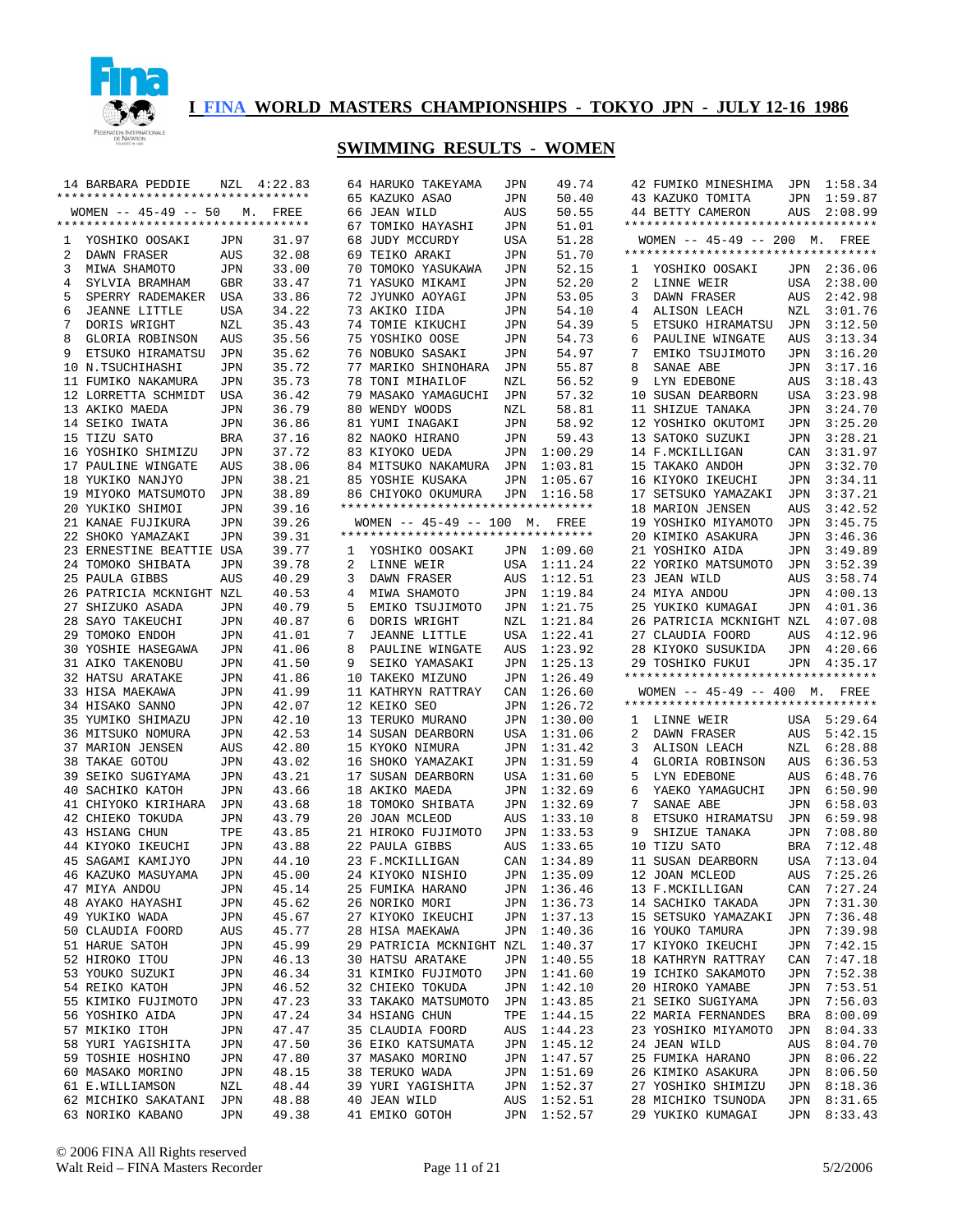

|    | 30 KIYOKO USUDA                         |            | JPN 9:23.24    |              | 34 YURIKO SUZUKI                                    | JPN        | 53.07                      |   | 13 F.MCKILLIGAN                           |            | CAN 4:00.82                |
|----|-----------------------------------------|------------|----------------|--------------|-----------------------------------------------------|------------|----------------------------|---|-------------------------------------------|------------|----------------------------|
|    | 31 JOYCE MITCHELL                       |            | AUS 10:46.15   |              | 35 TAKAKO ANDOH                                     | JPN        | 53.14                      |   | 14 LYN EDEBONE                            | AUS        | 4:05.62                    |
|    | *********************************       |            |                |              | 36 EIKO KATSUMATA                                   | JPN        | 53.45                      |   | 15 ICHIKO SAKAMOTO                        | JPN        | 4:12.66                    |
|    | WOMEN -- 45-49 -- 800 M. FREE           |            |                |              | 37 CHIEKO TOKUDA                                    | JPN        | 54.10                      |   | 16 TOMIYO KAWAKAMI                        | JPN        | 4:36.90                    |
|    | **********************************      |            |                |              | 38 CHIYOKO KIRIHARA                                 | JPN        | 54.31                      |   | 17 JOYCE MITCHELL                         | AUS        | 5:52.62                    |
| 1  | LINNE WEIR                              |            | USA 11:21.32   |              | 39 YURI SHIMIZU                                     | JPN        | 54.51                      |   | **********************************        |            |                            |
| 2  | DAWN FRASER                             |            | AUS 12:01.92   |              | 40 TOSHIE HOSHINO                                   | JPN        | 55.15                      |   | WOMEN $-- 45-49 -- 50$                    | М.         | BRST                       |
| 3  | <b>JUTTA SEIDL</b>                      |            | FRG 12:17.24   |              | 41 KIMIYO TOMITA                                    | JPN        | 55.45                      |   | **********************************        |            |                            |
| 4  | MARGARET SMITH                          |            | AUS 12:36.93   |              | 42 HARUE SATOH                                      | JPN        | 55.65                      |   | 1 GLORIA ROBINSON                         | AUS        | 42.92                      |
| 5  | BETSY JORDAN                            |            | USA 13:06.57   |              | 43 KEIKO OKUMURA                                    | JPN        | 56.43                      | 2 | KAZUKO KAJIWARA                           | JPN        | 43.23                      |
| 6  | KAZUKO KOYAMA                           |            | JPN 13:47.54   |              | 44 MITSUKO IKEDA                                    | JPN        | 56.72                      | 3 | BARBARA DREHER                            | <b>USA</b> | 44.48                      |
| 7  | LYN EDEBONE                             |            | AUS 13:48.67   |              | 45 YORIKO MATSUMOTO                                 | JPN        | 57.37                      | 4 | VERALUCIA SILVA                           | <b>BRA</b> | 44.55                      |
| 8  | ETSUKO NAKAI                            |            | JPN 13:56.13   |              | 46 E.WILLIAMSON                                     | NZL        | 57.75                      | 5 | TOMOKO ASAHI                              | JPN        | 45.30                      |
| 9  | ALISON LEACH                            |            | NZL 14:21.11   |              | 47 NAOKO SHIMIZU                                    | <b>JPN</b> | 59.02                      | 6 | YAEKO YAMAGUCHI                           | JPN        | 45.62                      |
|    | 10 YAEKO YAMAGUCHI                      |            | JPN 14:24.00   |              | 48 JUDY MCCURDY                                     | USA        | 1:00.06                    | 7 | DORIS WRIGHT                              | NZL        | 45.66                      |
|    | 11 JOAN MCLEOD                          |            | AUS 15:04.43   |              | 49 TONI MIHAILOF                                    | NZL        | 1:00.34                    | 8 | YOSHIKO OKUTOMI                           | <b>JPN</b> | 45.83                      |
|    | 12 SACHIKO TAKADA                       |            |                |              |                                                     |            |                            |   |                                           |            | 46.14                      |
|    |                                         |            | JPN 15:33.01   |              | 50 YAYOI YASUBA                                     | JPN        | 1:00.62                    | 9 | HELEN GEOFFRION                           | <b>USA</b> |                            |
|    | 13 KIYOKO NISHIO                        |            | JPN 15:36.77   |              | 51 YASUKO SHIBUSAWA                                 | <b>JPN</b> | 1:00.93                    |   | 10 K.TATSUKOSHI                           | JPN        | 46.27                      |
|    | 14 KATHRYN RATTRAY                      |            | CAN 15:44.56   |              | 52 KUMI TANEMURA                                    | JPN        | 1:01.25                    |   | 11 SATOKO SUZUKI                          | <b>JPN</b> | 46.35                      |
|    | 15 ICHIKO SAKAMOTO                      |            | JPN 16:04.80   |              | 53 MASAKO MORINO                                    | JPN        | 1:01.85                    |   | 12 VAL LYNCH                              | <b>AUS</b> | 47.10                      |
|    | 16 YOSHIKO MIYAMOTO                     |            | JPN 16:14.32   |              | 54 TOMOKO TANAKA                                    | JPN        | 1:02.84                    |   | 13 CYNTHIA ANDRADE                        | <b>BRA</b> | 47.18                      |
|    | 17 JEAN WILD                            |            | AUS 16:18.13   |              | 55 HIDEKO ARIKAI                                    | JPN        | 1:03.81                    |   | 14 KANEKO UMEMOTO                         | JPN        | 47.51                      |
|    | 18 FUMIKA HARANO                        |            | JPN 16:23.57   |              | 56 SUMIKO TOMITA                                    | JPN        | 1:04.53                    |   | 15 YAE HASEGAWA                           | JPN        | 48.71                      |
|    | 19 HIROKO YAMABE                        |            | JPN 16:47.91   |              | 57 SHIZUKO TSUKADA                                  | JPN        | 1:04.96                    |   | 16 TSUNEKO YONEKURA                       | JPN        | 49.41                      |
|    | 20 YUKIKO KUMAGAI                       |            | JPN 17:11.15   |              | 58 KAZUKO TOMITA                                    | JPN        | 1:07.23                    |   | 17 KEIKO NARITA                           | JPN        | 49.53                      |
|    | 21 YOSHIKO NAKAJIMA                     |            | JPN 17:32.98   |              | 59 BETTY CAMERON                                    | <b>AUS</b> | 1:08.32                    |   | 18 YOHKO ICHIE                            | JPN        | 49.67                      |
|    | 22 KAZUKO TANIGAWA                      |            | JPN 17:52.75   |              | 60 MASAKO HORI                                      | JPN        | 1:09.96                    |   | 19 KEIKO NAKANO                           | <b>JPN</b> | 49.69                      |
|    | 23 YORIKO MATSUMOTO                     |            | JPN 17:58.07   |              | 61 NORIKO YOSHIMURA JPN                             |            | 1:19.32                    |   | 20 KATSUMI SASAKI                         | <b>JPN</b> | 50.02                      |
|    | 24 JUDITH WINSLADE                      |            | AUS 18:26.17   |              | **********************************                  |            |                            |   | 21 PAULINE WINGATE                        | <b>AUS</b> | 50.44                      |
|    | 25 YOSHIKO KOBAYASHI JPN 18:55.38       |            |                |              | WOMEN -- 45-49 -- 100 M. BACK                       |            |                            |   | 22 AYAKO HAYASHI                          | <b>JPN</b> | 50.48                      |
|    | 26 TEIKO ARAKI                          |            | JPN 20:20.93   |              | **********************************                  |            |                            |   | 23 SHOKO UENO                             | <b>JPN</b> | 50.57                      |
|    | **********************************      |            |                | 1            | BETSY JORDAN                                        |            | USA 1:24.61                |   | 24 KAZUKO ABE                             | <b>JPN</b> | 50.75                      |
|    | WOMEN $-- 45-49 -- 50$                  | М.         | BACK           | 2            | SYLVIA BRAMHAM                                      | GBR        | 1:27.81                    |   | 25 SETSUKO GOTOH                          | <b>JPN</b> | 50.80                      |
|    | *********************************       |            |                | 3            | SPERRY RADEMAKER                                    | USA        | 1:29.79                    |   | 26 YOUKO WATARAI                          | <b>JPN</b> | 51.11                      |
| 1  |                                         |            |                |              |                                                     |            |                            |   |                                           |            |                            |
|    |                                         |            |                |              |                                                     |            |                            |   |                                           |            |                            |
|    | BETSY JORDAN                            | USA        | 38.09          | 4            | ALICE KINNAIRD                                      | AUS        | 1:30.55                    |   | 27 ERNESTINE BEATTIE USA                  |            | 51.15                      |
| 2  | SYLVIA BRAMHAM                          | <b>GBR</b> | 39.83          | 5            | SHIGEKO TAKESHIMA JPN                               |            | 1:31.91                    |   | 28 KIMIKO ASAKURA                         | JPN        | 51.59                      |
| 3  | SHIGEKO TAKESHIMA JPN                   |            | 40.40          | 6            | EDITH MARKIE                                        | NZL        | 1:35.83                    |   | 29 MEIKO NISHIKAWA                        | JPN        | 52.38                      |
| 4  | VERALUCIA SILVA                         | <b>BRA</b> | 40.91          | 7            | JACQUELINE ODLUM                                    | CAN        | 1:38.40                    |   | 30 AYAKO SHIBUSAWA                        | JPN        | 52.55                      |
| 5  | SPERRY RADEMAKER                        | USA        | 41.12          | 8            | AKIKO KATAOKA                                       | JPN        | 1:39.37                    |   | 31 HIROKO FUJIMOTO                        | JPN        | 52.94                      |
| 6  | ALICE KINNAIRD                          | AUS        | 41.56          | 9            | ATSUKO TEGAWA                                       | <b>JPN</b> | 1:42.36                    |   | 32 YUKIKO SHIMOI                          | JPN        | 53.28                      |
| 7  | EDITH MARKIE                            | NZL        | 43.38          |              | 10 KATHRYN RATTRAY                                  | CAN        | 1:42.75                    |   | 33 KAZUKO TOMITA                          | JPN        | 53.66                      |
| 8  | JACQUELINE ODLUM                        | CAN        | 43.47          |              | 11 VAL LYNCH                                        | AUS        | 1:43.48                    |   | 34 REIKO KATOH                            | JPN        | 53.81                      |
| 9  | FUMIKO SHINDOH                          | JPN        | 44.49          |              | 12 YUKIKO SHIMOI                                    | JPN        | 1:47.17                    |   | 35 KIYOKO UEDA                            | JPN        | 53.85                      |
|    | 10 AKIKO KATAOKA                        | JPN        | 45.18          |              | 13 MIYUKI WATANABE                                  | JPN        | 1:50.22                    |   | 36 SETSUKO MORITA                         | JPN        | 54.00                      |
| 11 | TSUNEKO YONEKURA                        | JPN        | 45.98          |              | 14 F.MCKILLIGAN                                     | CAN        | 1:50.54                    |   | 37 MASAKO KANENAGA                        | JPN        | 54.27                      |
|    | 11 TERUKO MURANO                        | JPN        | 45.98          |              | 15 TAKEKO MIZUNO                                    | JPN        | 1:51.08                    |   | 38 SHIZUKO ASADA                          | JPN        | 54.31                      |
|    | 13 TIZU SATO                            | BRA        | 46.31          |              | 16 MARION JENSEN                                    | AUS        | 1:56.19                    |   | 39 MUTSUMI OKADA                          | JPN        | 55.30                      |
|    | 14 YUKIKO SHIMOI                        | JPN        | 46.40          |              | 17 PAULA GIBBS                                      | AUS        | 1:58.17                    |   | 40 NAOKO SHIMIZU                          | JPN        | 56.53                      |
|    | 15 FUMIKO OOTANI                        | JPN        | 46.59          |              | 18 KAZUKO TANIGAWA                                  | JPN        | 2:05.19                    |   | 41 HIROKO ITOU                            | JPN        | 56.68                      |
|    | 16 NOBUE KAMINISHI JPN                  |            | 46.96          |              | 19 EIKO KATSUMATA JPN 2:09.61                       |            |                            |   | 42 SAKAE BABA                             | JPN        | 57.11                      |
|    | 17 HIDEKO YOSHIKAWA JPN                 |            | 47.33          |              | 20 KAZUKO SHICHIDA JPN 2:15.64                      |            |                            |   | 43 MEIKO ENJYO                            | JPN        | 57.18                      |
|    | 18 MASAKO KANENAGA                      | JPN        | 48.21          |              | 21 TAKAKO SUGIURA JPN 2:17.53                       |            |                            |   | 44 SAE KATOH                              | JPN        | 57.37                      |
|    | 19 ERNESTINE BEATTIE USA                |            | 48.25          |              | **********************************                  |            |                            |   | 45 BETTY CAMERON                          | AUS        | 58.18                      |
|    | 20 SETSUKO KURODA                       | JPN        | 48.73          |              | WOMEN -- 45-49 -- 200 M. BACK                       |            |                            |   | 46 TOMOKO TANAKA                          | JPN        | 58.20                      |
|    | 21 MIYUKI WATANABE                      | JPN        | 48.75          |              | **********************************                  |            |                            |   | 47 JUMKO MARUYAMA                         | JPN        | 59.29                      |
|    | 22 MIYOKO MATSUMOTO                     | JPN        | 49.33          | $\mathbf{1}$ | BETSY JORDAN                                        |            | USA 3:03.34                |   | 48 KEIKO YAMAMOTO                         |            | JPN 1:00.22                |
|    | 23 PAULA GIBBS                          | AUS        |                | 2            | SPERRY RADEMAKER USA 3:15.56                        |            |                            |   | 49 YAYOI YASUBA                           |            | JPN 1:01.10                |
|    | 24 HIROKO FUJIMOTO                      |            | 51.15          |              |                                                     |            |                            |   |                                           |            |                            |
|    | 25 HIROKO MIWA                          | JPN<br>JPN | 51.18<br>51.25 |              | 3 SHIGEKO TAKESHIMA JPN 3:18.89<br>4 SYLVIA BRAMHAM |            |                            |   | 50 TOMOKO YASUKAWA<br>51 FUMIKO MINESHIMA |            | JPN 1:02.31                |
|    |                                         |            |                | 5            |                                                     |            | GBR 3:19.59                |   |                                           |            | JPN 1:02.62                |
|    | 26 MARIA FERNANDES                      | BRA        | 51.26          |              | MARGARET SMITH                                      |            | AUS 3:21.63                |   | 52 AKEMI YOSHIDA                          |            | JPN 1:03.44                |
|    | 27 HIROKO ITOU                          | JPN        | 51.62          | 6            | ALICE KINNAIRD                                      |            | AUS 3:27.51                |   | 53 TONI MIHAILOF                          |            | NZL 1:04.72                |
|    | 28 MASAKO YAMAGUCHI                     | JPN        | 51.84          | 7            | JACQUELINE ODLUM CAN 3:28.34                        |            |                            |   | 54 MASAKO MORINO                          |            | JPN 1:05.36                |
|    | 29 JYUNKO AOYAGI                        | JPN        | 51.93          | 8            | EDITH MARKIE                                        | NZL        | 3:30.73                    |   | 55 TOMIE KIKUCHI                          |            | JPN 1:05.48                |
|    | 30 MARION JENSEN                        | AUS        | 51.99          |              | 9 VAL LYNCH                                         |            | AUS 3:43.51                |   | 56 CHIYOKO OKUMURA                        |            | JPN 1:06.29                |
|    | 31 KUNIKO YAMAZAKI                      | JPN        | 52.02          |              | 10 FUMIKO SHINDOH                                   |            | JPN 3:44.29                |   | 57 MAKIKO HIRAYAMA                        |            | JPN 1:07.31                |
|    | 32 TSUNEKO YOSHIDA<br>33 SUSAN DEARBORN | JPN<br>USA | 52.54<br>52.66 |              | 11 HIROKO YAMABE<br>12 YOSHIE OOTOMO                |            | JPN 3:51.12<br>JPN 3:59.76 |   | 58 MIEKO NAKAYAMA<br>59 NORMA ANDERSEN    |            | JPN 1:08.02<br>AUS 1:08.69 |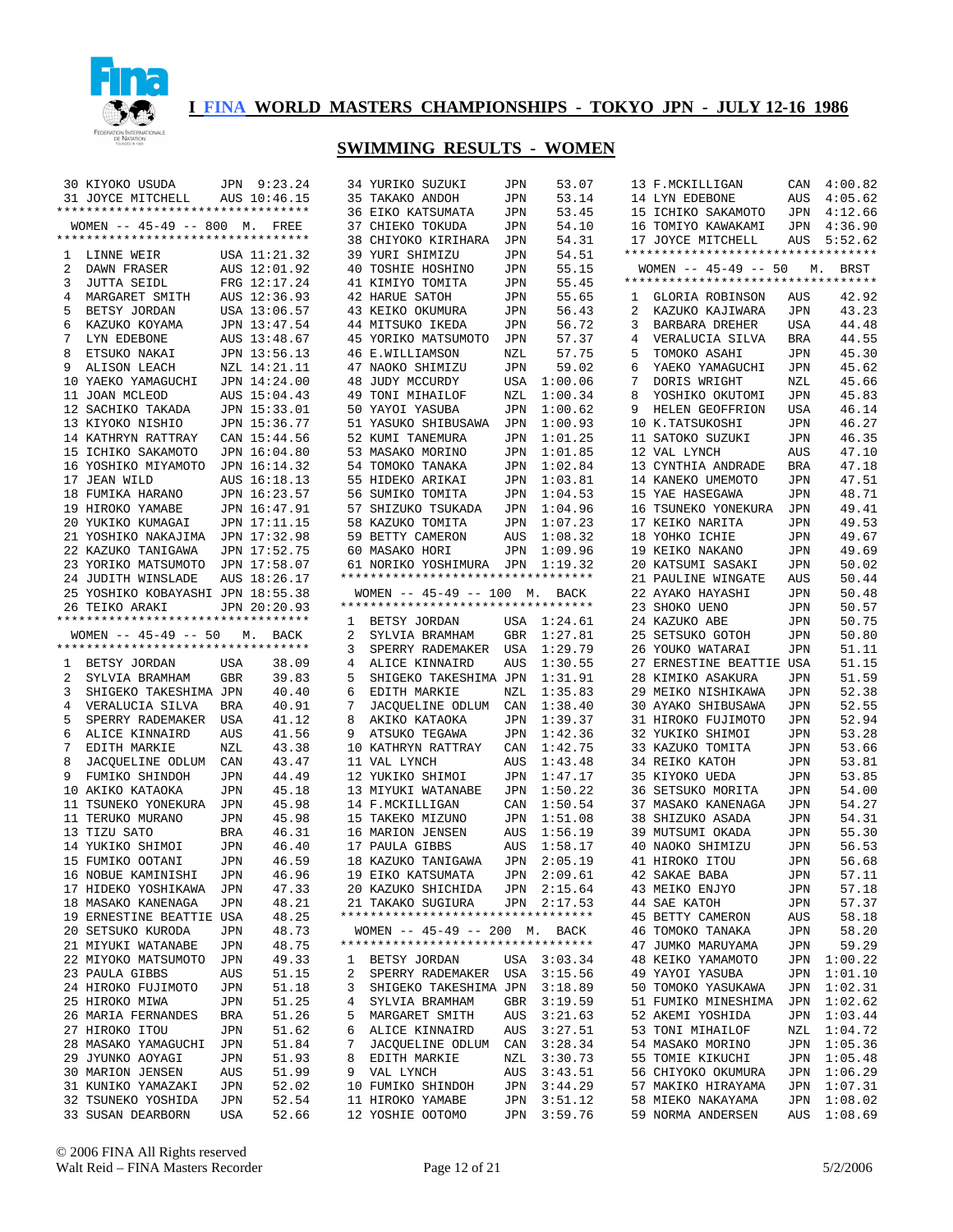

|    | 60 NAOKO HIRANO                    | JPN        | 1:11.67     | 4 | ETSUKO NAKAI                                                        | JPN        | 40.70       | 1 | LINNE WEIR                                                   | USA        | 3:07.58 |
|----|------------------------------------|------------|-------------|---|---------------------------------------------------------------------|------------|-------------|---|--------------------------------------------------------------|------------|---------|
|    | 61 JOYCE MITCHELL                  | AUS        | 1:15.15     | 5 | AYAKO TAKAKUWA                                                      | JPN        | 40.85       | 2 | <b>JUTTA SEIDL</b>                                           | FRG        | 3:09.03 |
|    | 62 HIDEKO ARIKAI                   | JPN        | 1:18.73     | 6 | KANEKO UMEMOTO                                                      | JPN        | 40.86       | 3 | BETSY JORDAN                                                 | <b>USA</b> | 3:22.28 |
|    | 63 YOSHIE KUSAKA                   | JPN        | 1:22.34     | 7 | K.TATSUKOSHI                                                        | JPN        | 41.02       | 4 | K.TATSUKOSHI                                                 | <b>JPN</b> | 3:27.01 |
|    | ********************************** |            |             | 8 | <b>JEANNE LITTLE</b>                                                | USA        | 41.71       | 5 | JACQUELINE ODLUM                                             | CAN        | 3:33.83 |
|    | WOMEN -- 45-49 -- 100 M. BRST      |            |             | 9 | TOMOKO ASAHI                                                        | <b>JPN</b> | 42.00       | 6 | <b>ALISON LEACH</b>                                          | NZL        | 3:35.49 |
|    | ********************************** |            |             |   |                                                                     |            |             |   |                                                              |            |         |
|    |                                    |            |             |   | 10 DORIS WRIGHT                                                     | NZL        | 42.62       | 7 | MARGARET SMITH                                               | <b>AUS</b> | 3:38.43 |
| 1  | GLORIA ROBINSON                    | AUS        | 1:35.28     |   | 11 HELEN GEOFFRION                                                  | USA        | 43.03       | 8 | ALICE KINNAIRD                                               | AUS        | 3:55.99 |
| 2  | TOMOKO ASAHI                       | JPN        | 1:35.81     |   | 12 TERUKO MURANO                                                    | <b>JPN</b> | 43.36       | 9 | TOMOKO MASADA                                                | JPN        | 3:57.24 |
| 3  | KAZUKO KAJIWARA                    | JPN        | 1:37.70     |   | 13 KAZUKO KOYAMA                                                    | <b>JPN</b> | 43.76       |   | 10 KEIKO NAKANO                                              | JPN        | 4:01.87 |
| 4  | DORIS WRIGHT                       | NZL        | 1:39.08     |   | 14 TIZU SATO                                                        | <b>BRA</b> | 44.45       |   | 11 EDITH MARKIE                                              | NZL        | 4:04.67 |
| 5  | BARBARA DREHER                     | <b>USA</b> | 1:39.34     |   | 15 ETSUKO HIRAMATSU                                                 | <b>JPN</b> | 44.59       |   | 12 MITSUKO NOMURA                                            | JPN        | 4:08.52 |
| 6  | CYNTHIA ANDRADE                    | BRA        | 1:41.99     |   | 16 KYOKO NIMURA                                                     | <b>JPN</b> | 45.40       |   | 13 ICHIKO SAKAMOTO                                           | JPN        | 4:11.03 |
| 7  | VAL LYNCH                          | AUS        | 1:44.48     |   | 17 ERNESTINE BEATTIE USA                                            |            | 45.46       |   | 14 HIROKO YAMABE                                             | JPN        | 4:16.84 |
| 8  | TSUNEKO YONEKURA                   | JPN        | 1:46.68     |   | 18 FUMIKO NAKAMURA                                                  | JPN        | 45.50       |   | 15 JUDITH WINSLADE                                           | AUS        | 4:32.92 |
| 9  | YAE HASEGAWA                       | JPN        | 1:48.97     |   | 19 LORRETTA SCHMIDT                                                 | USA        | 45.66       |   | 16 JANETTE PICTON                                            | AUS        | 4:55.80 |
| 10 | HELEN GEOFFRION                    | USA        | 1:49.63     |   | 20 EMIKO TSUJIMOTO                                                  | JPN        | 46.47       |   | **********************************                           |            |         |
|    |                                    |            |             |   |                                                                     |            |             |   |                                                              |            |         |
| 11 | KIMIKO ASAKURA                     | JPN        | 1:49.84     |   | 21 SETSUKO YAMANE                                                   | <b>JPN</b> | 47.00       |   | WOMEN $--$ 50-54 -- 50<br>********************************** | М.         | FREE    |
|    | 12 YOHKO ICHIE                     | JPN        | 1:50.25     |   | 22 TSUNEKO YOSHIDA                                                  | JPN        | 47.02       |   |                                                              |            |         |
|    | 13 KATSUMI SASAKI                  | JPN        | 1:50.53     |   | 23 YAYOI TORIYAMA                                                   | JPN        | 47.20       | 1 | MARJORY MOQUADE                                              | AUS        | 34.07   |
|    | 13 TERUYO OOUCHI                   | JPN        | 1:50.53     |   | 24 KATHRYN RATTRAY                                                  | CAN        | 47.45       | 2 | HISAKO SATOH                                                 | JPN        | 34.71   |
| 15 | SETSUKO MIYAUCHI                   | JPN        | 1:50.79     |   | 25 AIKO TAKENOBU                                                    | JPN        | 49.06       | 3 | KAY EASUN                                                    | CAN        | 36.35   |
|    | 16 KEIKO NAKANO                    | JPN        | 1:53.71     |   | 26 ATSUKO TEGAWA                                                    | JPN        | 49.07       | 4 | ANNE STANLEY                                                 | NZL        | 37.14   |
|    | 17 HIROMI NAKAZAWA                 | <b>JPN</b> | 1:54.41     |   | 27 LYN EDEBONE                                                      | AUS        | 49.15       | 5 | BEVERLEY STRUDLET NZL                                        |            | 37.31   |
|    | 18 MASAKO YONEKAWA                 | JPN        | 1:55.53     |   | 28 EDITH MARKIE                                                     | NZL        | 49.40       | 6 | MISAKO KIMOTO                                                | JPN        | 37.46   |
|    | 19 AYAKO HAYASHI                   | JPN        | 1:56.73     |   | 29 MASAKO KANENAGA                                                  | JPN        | 49.70       | 7 | LIRA ALVES PENHA                                             | <b>BRA</b> | 37.50   |
|    | 20 YASUKO HIRAMATSU                | JPN        | 1:57.05     |   | <b>30 SETSUKO KURODA</b>                                            | JPN        | 50.31       | 8 | KATSUKO KAGEYAMA                                             | JPN        | 37.91   |
|    | 21 MUTSUMI OKADA                   | JPN        | 1:59.23     |   | 31 ALICE KINNAIRD                                                   | AUS        | 51.09       | 9 | PATRICIA REES                                                | AUS        | 38.68   |
|    | 22 TAKAKO MATSUMOTO                | JPN        | 1:59.46     |   | 32 YOSHIE HASEGAWA                                                  | JPN        | 51.17       |   | 10 KUNIE YAMAMOTO                                            | JPN        | 38.81   |
|    |                                    |            |             |   |                                                                     |            |             |   |                                                              |            |         |
|    | 23 KAZUKO TANIGAWA                 | JPN        | 2:00.62     |   | 33 JANETTE PICTON                                                   | JPN        | 53.05       |   | 11 AKIKO SHIONO                                              | JPN        | 38.84   |
|    | 24 REIKO KATOH                     | JPN        | 2:01.15     |   | 34 YOSHIKO FUKUTOMI                                                 | <b>JPN</b> | 53.20       |   | 12 YOUKO HIYAKKOKU                                           | JPN        | 39.38   |
|    | 25 TEIKO ARAKI                     | JPN        | 2:02.94     |   | 35 KAZUKO SHICHIDA                                                  | JPN        | 56.07       |   | 13 JEANETTE BARKER                                           | NZL        | 39.43   |
|    | 26 TERUKO ICHIKI                   | JPN        | 2:21.63     |   | 36 KAZUKO KAICHI                                                    | <b>JPN</b> | 56.27       |   | 14 TOKIKO FUKUMOTO                                           | JPN        | 41.01   |
|    | 27 MIEKO KANEKO                    | JPN        | 2:34.58     |   | 37 MIYA ANDOU                                                       | <b>JPN</b> | 56.83       |   | 15 KYOKO HIGURASHI                                           | JPN        | 41.03   |
|    | 28 YAYOI YASUBA                    | JPN        | 2:41.65     |   | 38 KAZUKO MASUYAMA                                                  | JPN        | 58.28       |   | 16 KEIKO UEKI                                                | JPN        | 41.06   |
|    | *********************************  |            |             |   | 39 HISA MAEKAWA                                                     | JPN        | 58.39       |   | 17 YASUKO NAKANISHI                                          | JPN        | 41.21   |
|    | WOMEN -- 45-49 -- 200 M. BRST      |            |             |   | 40 KATSUKO IWAKI                                                    | JPN        | 58.40       |   | 18 TOSHIE ENDOH                                              | JPN        | 41.28   |
|    | *********************************  |            |             |   | 41 JUDITH WINSLADE                                                  | AUS        | 1:04.58     |   | 19 KYOKO KITAGAWA                                            | JPN        | 41.35   |
| ı  | GLORIA ROBINSON                    | AUS        | 3:27.12     |   | 42 YOUKO MARUYAMA                                                   | JPN        | 1:13.06     |   | 20 FUSAKO TAKASHITA                                          | JPN        | 41.63   |
| 2  | TOMOKO ASAHI                       | JPN        | 3:28.36     |   | **********************************                                  |            |             |   | 21 KAZUKO OKAGAWA                                            | JPN        | 42.39   |
|    |                                    |            |             |   |                                                                     |            |             |   |                                                              |            | 42.39   |
| 3  | BARBARA DREHER                     | USA        | 3:35.88     |   | WOMEN -- 45-49 -- 100 M.                                            |            | FLY         |   | 21 HERNANDEZ ROSAURA MEX                                     |            |         |
| 4  | KAZUKO KAJIWARA                    | JPN        | 3:35.99     |   | **********************************                                  |            |             |   | 23 TERUKO UEDA                                               | JPN        | 43.04   |
| 5  | CYNTHIA ANDRADE                    | BRA        | 3:42.14     | 1 | <b>JUTTA SEIDL</b>                                                  | FRG        | 1:25.95     |   | 24 YOSHIKO YOSHIDA                                           | JPN        | 43.34   |
| 6  | VAL LYNCH                          | AUS        | 3:43.86     | 2 | TOMOKO ASAHI                                                        | JPN        | 1:34.27     |   | 25 NOBUKO MIGITA                                             | JPN        | 43.48   |
| 7  | TERUYO OOUCHI                      | JPN        | 3:55.92     | 3 | BARBARA DREHER                                                      | <b>USA</b> | 1:39.66     |   | 26 YOSHIKO OGATA                                             | JPN        | 43.68   |
| 8  | SACHIKO TAKADA                     | JPN        | 3:58.04     | 4 | <b>JEANNE LITTLE</b>                                                | USA        | 1:42.99     |   | 27 MACHIKO ATSUTA                                            | JPN        | 43.70   |
| 9  | C. TATEBAYASHI                     | <b>JPN</b> | 3:58.92     | 5 | MARGARET SMITH                                                      | <b>AUS</b> | 1:47.57     |   | 28 YOUKO SHIYAKUMOTO JPN                                     |            | 44.05   |
|    | 10 KEIKO SEO                       | JPN        | 3:59.11     | 6 | YURI SHIMIZU                                                        | JPN        | 1:53.50     |   | 29 MIHOKO EMURA                                              | <b>JPN</b> | 44.21   |
|    | 11 KIMIKO ASAKURA                  | JPN        | 4:09.03     | 7 | HELEN GEOFFRION                                                     | <b>USA</b> | 1:54.24     |   | 30 TOSHIKO KATOH                                             | <b>JPN</b> | 44.35   |
|    | 12 YAE HASEGAWA                    |            | JPN 4:09.45 |   | 8 KAZUKO ABE JPN 2:07.92                                            |            |             |   | 31 TATSUKO YAMAMOTO                                          | JPN        | 44.62   |
|    |                                    |            |             |   | 9 YOSHIKO FUKUTOMI JPN 2:08.78                                      |            |             |   | 32 MIWAKO TAKEUCHI                                           | JPN        | 44.81   |
|    |                                    |            |             |   |                                                                     |            |             |   |                                                              |            | 45.93   |
|    | 13 SUSAN DEARBORN                  |            | USA 4:10.21 |   |                                                                     |            |             |   |                                                              |            |         |
|    | 14 ICHIKO SAKAMOTO                 |            | JPN 4:16.80 |   | 10 HIROKO YAMABE                                                    |            | JPN 2:13.38 |   | 33 KANEKO YOSHIKAWA                                          | JPN        |         |
|    | 15 KAZUKO TOMITA                   |            | JPN 4:20.86 |   | 11 JANETTE PICTON                                                   |            | JPN 2:25.86 |   | 34 SHIYUKO YAMASHITA JPN                                     |            | 46.18   |
|    | 16 MICHIKO OGIWARA                 |            | JPN 4:25.32 |   | *********************************                                   |            |             |   | 35 SHIGEMI MIZUNO                                            | JPN        | 46.36   |
|    | 17 JUDITH WINSLADE                 |            | AUS 4:26.66 |   | $WOMEN$ -- 45-49 -- 200 M.                                          |            | FLY         |   | 36 YUKIE KAWASHITA                                           | JPN        | 46.42   |
|    | 18 MASAKO YONEKAWA                 |            | JPN 4:29.02 |   | **********************************                                  |            |             |   | 37 KATSUYO FURIHARA                                          | JPN        | 46.60   |
|    | 19 BETTY CAMERON                   |            |             |   |                                                                     |            |             |   |                                                              |            |         |
|    |                                    |            | AUS 4:53.65 | 2 | 1 JUTTA SEIDL                                                       |            | FRG 3:19.65 |   | 38 SACHIKO HAYASHI                                           | JPN        | 46.72   |
|    | 20 SETSUKO YAMANE                  |            | JPN 4:55.94 |   | BARBARA DREHER                                                      |            | USA 3:49.07 |   | 38 YASUKO NAKANO                                             | JPN        | 46.72   |
|    | 21 SUMIE OOMURA                    |            | JPN 5:00.62 |   | 3 JACQUELINE ODLUM CAN 3:49.69                                      |            |             |   | 40 MARGARET NEPIA                                            | NZL        | 48.16   |
|    | 22 KAZUKO KOUNO                    |            | JPN 5:01.74 |   | 4 MARGARET SMITH                                                    |            | AUS 4:00.42 |   | 41 FUSAKO MORIYAMA                                           | JPN        | 48.29   |
|    | 23 JOYCE MITCHELL                  |            | AUS 5:36.60 | 5 | ALISON LEACH                                                        |            | NZL 4:03.48 |   | 42 REIKO UKAI                                                | JPN        | 48.38   |
|    | ********************************** |            |             | 6 | JEANNE LITTLE                                                       |            | USA 4:06.98 |   | 43 KAZUKO ARAKAWA                                            | JPN        | 48.84   |
|    | WOMEN $-- 45-49 -- 50$ M.          |            | FLY         |   | 7 KAZUKO ABE                                                        |            | JPN 4:53.61 |   | 44 MASAKO SUDA                                               | JPN        | 48.85   |
|    | ********************************** |            |             | 8 | JANETTE PICTON                                                      |            | JPN 5:59.96 |   | 45 REIKO KATAYAMA                                            | JPN        | 49.05   |
|    | 1 JUTTA SEIDL                      | FRG        | 36.85       |   | **********************************                                  |            |             |   | 46 KAORUKO IMASATO                                           | JPN        | 49.23   |
|    | 2 SPERRY RADEMAKER USA             |            | 37.88       |   | WOMEN -- 45-49 -- 200 M. I.M.<br>********************************** |            |             |   | 47 FUSAKO KONDOH<br>48 KAHORU NAKAMURA                       | JPN        | 49.36   |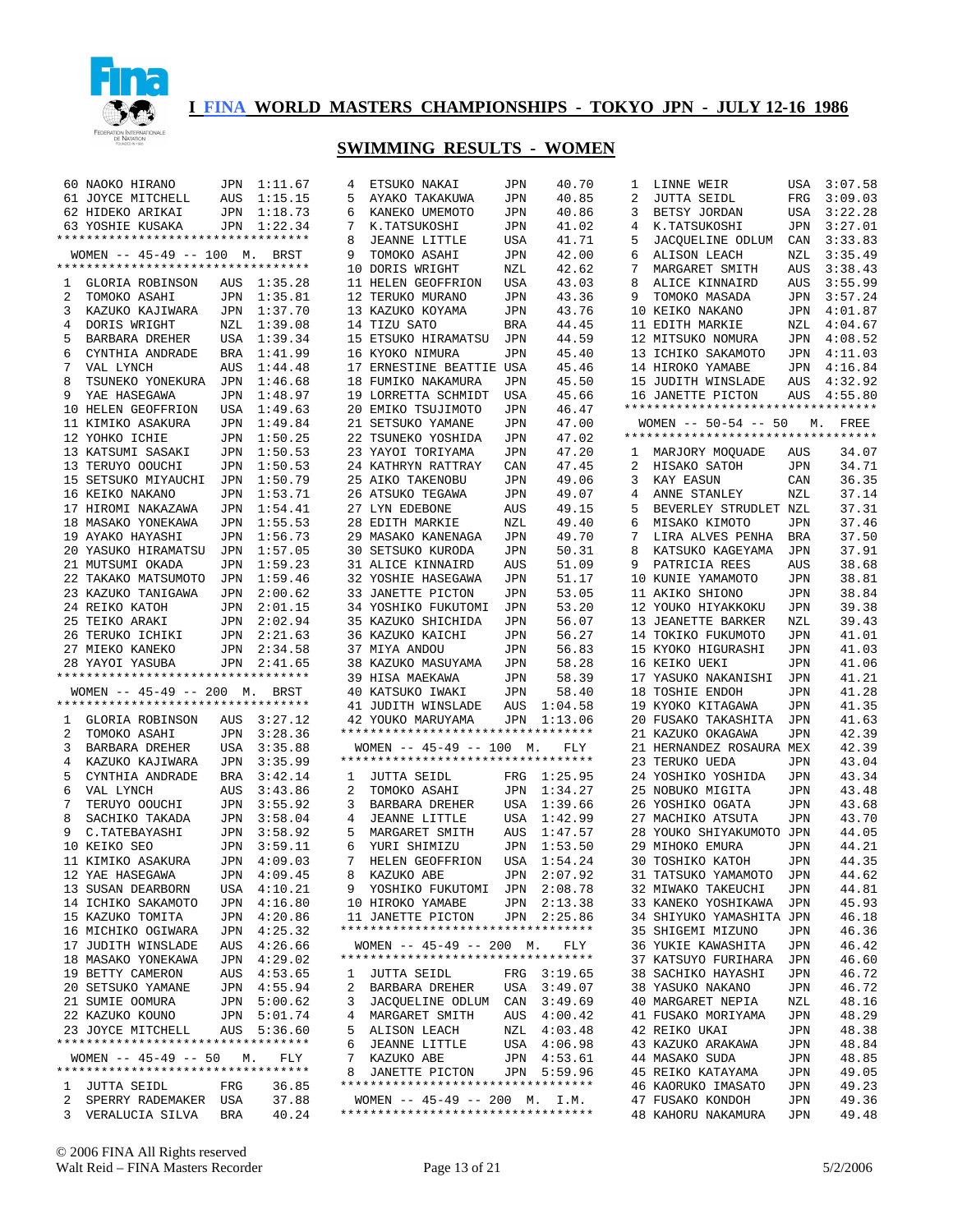

|    | 49 FUSAKO SAITOH                                     | JPN        | 49.77       |        | 41 KIYOKO MATSUMOTO JPN 2:04.81             |            |              |   | 10 NGAIRE PRENTICE                      |            | NZL 15:26.72               |
|----|------------------------------------------------------|------------|-------------|--------|---------------------------------------------|------------|--------------|---|-----------------------------------------|------------|----------------------------|
|    | 50 SUMAKO YOSHINO                                    | JPN        | 50.00       |        | *********************************           |            |              |   | 11 MIHOKO EMURA                         |            | JPN 15:37.63               |
|    | 51 KEIKO BABA                                        | JPN        | 50.04       |        | WOMEN -- 50-54 -- 200 M. FREE               |            |              |   | 12 MOTO IMANISHI                        |            | JPN 15:39.63               |
|    |                                                      |            |             |        |                                             |            |              |   |                                         |            |                            |
|    | 52 YASUKO FUJITA                                     | JPN        | 50.32       |        | *********************************           |            |              |   | 13 SETSUKO TSUMURA                      |            | JPN 15:40.59               |
|    | 53 KIWAKO FUJITA                                     | JPN        | 50.39       | 1      | BARBARA WILSON                              | AUS        | 2:54.61      |   | 14 TOSHIE AMEMIYA                       |            | JPN 15:48.56               |
|    | 54 KIYOKO MATSUMOTO                                  | JPN        | 50.54       | 2      | HISAKO SATOH                                | JPN        | 2:58.09      |   | 15 AUDREY ROSBERG                       |            | USA 15:59.30               |
|    | 55 TOMOKO NEREI                                      | JPN        | 50.80       | 3      |                                             | USA        | 3:06.36      |   | 16 KASUMI ISHIKAWA                      |            | JPN 16:29.08               |
|    |                                                      |            |             |        | ADRIENNE PIPES                              |            |              |   |                                         |            |                            |
|    | 56 SHOKO KAMIBAYASHI JPN                             |            | 51.96       | 4      | KAY EASUN                                   | CAN        | 3:06.71      |   | 17 TAKAKO MAEDA                         |            | JPN 16:33.70               |
|    | 57 FUSAKO YAMAGUCHI                                  | JPN        | 52.33       | 5      | MARLENE MENDES                              | BRA        | 3:10.18      |   | 18 CARRUSA COARAZA                      |            | MEX 17:14.18               |
|    | 58 JYUNKO HASHIMOTO                                  | JPN        | 52.61       | 6      | KEIKO FUJIMOTO                              | JPN        | 3:15.51      |   | 19 FUSAKO MORIYAMA                      |            | JPN 17:57.09               |
|    | 59 KYOKO MATSUMOTO                                   |            | 53.18       | 7      |                                             | <b>JPN</b> | 3:17.49      |   | **********************************      |            |                            |
|    |                                                      | JPN        |             |        | CHIE NAMIKI                                 |            |              |   |                                         |            |                            |
|    | 60 HIROKO KATOH                                      | JPN        | 53.33       | 8      | BEVERLEY STRUDLEY NZL                       |            | 3:19.26      |   | WOMEN $-- 50-54 -- 50$                  | М.         | BACK                       |
|    | 61 ITSUKO YOSHIDA                                    | JPN        | 54.45       | 9      | SHIGEKO IMOTO                               | JPN        | 3:25.79      |   | **********************************      |            |                            |
|    | 62 UMEKO KANASASHI                                   | JPN        | 54.52       |        | 10 FRANCES MCINTOSH                         | CAN        | 3:33.19      | 1 | WALDIE GRAY                             | CAN        | 40.27                      |
|    |                                                      |            |             |        |                                             |            |              |   |                                         |            |                            |
|    | 63 KIYOKO NAKASONE                                   | JPN        | 55.87       |        | 11 HERNANDEZ ROSAURA GBR                    |            | 3:33.85      | 2 | MARJORY MOOUADE                         | AUS        | 42.09                      |
|    | 64 KINUKO ODA                                        | JPN        | 56.27       |        | 12 KIMIKO YOSHINAGA                         | JPN        | 3:34.23      | 3 | MARCIA RIBEIRO                          | BRA        | 42.93                      |
|    | 65 MITSUE OOWADA                                     | JPN        | 56.46       |        | 13 KAZUKO UEDA                              | JPN        | 3:37.62      | 4 | MISAKO KIMOTO                           | JPN        | 44.27                      |
|    |                                                      | USA        | 57.94       |        | 14 MIHOKO EMURA                             | JPN        | 3:37.70      | 5 |                                         | AUS        | 46.15                      |
|    | 66 VIREINIA CLARK                                    |            |             |        |                                             |            |              |   | PATRICIA REES                           |            |                            |
|    | 67 KEIKO TATEUMA                                     | JPN        | 59.39       |        | 15 YOSHI OGAWA                              | JPN        | 3:39.41      | 6 | KUNIE YAMAMOTO                          | JPN        | 48.25                      |
|    | <b>68 TESS RUSHTON</b>                               | NZL        | 1:01.46     |        | 16 MINATO KIMURA                            | JPN        | 3:41.44      | 7 | MISUKO KIKUCHI                          | JPN        | 48.80                      |
|    | 69 YOHKO INOUE                                       | JPN        | 1:06.31     |        | 17 WEZ SHADRICK                             | USA        | 3:52.45      | 8 | KATSUKO KAGEYAMA                        | JPN        | 49.09                      |
|    |                                                      |            |             |        |                                             |            |              |   |                                         |            |                            |
|    | 70 KYOKO IWAI                                        | JPN        | 1:12.77     |        | 18 YOHKO UCHIDA                             | JPN        | 3:55.03      | 9 | RITSUKO KATOH                           | JPN        | 49.53                      |
|    | 71 JYUNKO OKUDA                                      | JPN        | 1:13.45     |        | 19 TOSHIE YOSHIDA                           | JPN        | 4:03.75      |   | 10 YOSHIKO YOSHIDA                      | JPN        | 50.07                      |
|    | 72 EIKO MORITA                                       | JPN        | 1:16.98     |        | 20 TOSHIE ASAHI                             | JPN        | 4:21.24      |   | 11 ILSE KAISER                          | FRG        | 50.19                      |
|    | *********************************                    |            |             |        | 21 MAVIS MORRISON                           | AUS        | 4:35.62      |   | 12 CARRUSA COARAZA                      | MEX        | 50.46                      |
|    |                                                      |            |             |        | *********************************           |            |              |   |                                         |            |                            |
|    | WOMEN -- 50-54 -- 100 M. FREE                        |            |             |        |                                             |            |              |   | 13 MASAKO HOSHINO                       | JPN        | 50.89                      |
|    | *********************************                    |            |             |        | WOMEN $--$ 50-54 $--$ 400 M.                |            | FREE         |   | 14 KAZUKO UEDA                          | JPN        | 51.17                      |
| 1  | <b>JAYNE BRUNER</b>                                  |            | USA 1:11.24 |        | **********************************          |            |              |   | 15 ITSUKO KATSUBE                       | JPN        | 51.95                      |
| 2  | MARJORY MOQUADE                                      | AUS        | 1:18.54     | 1      | BARBARA WILSON                              |            | 6:03.14      |   | 16 TOSHIKO KATOH                        | JPN        | 52.43                      |
|    |                                                      |            |             |        |                                             | AUS        |              |   |                                         |            |                            |
| 3  | HISAKO SATOH                                         | JPN        | 1:18.94     | 2      | HISAKO SATOH                                | JPN        | 6:22.30      |   | 17 NOBUKO TANDOH                        | JPN        | 52.97                      |
| 4  | BARBARA WILSON                                       | AUS        | 1:20.00     | 3      | ADRIENNE PIPES                              | USA        | 6:45.38      |   | 18 YOSHI OGAWA                          | <b>JPN</b> | 53.08                      |
| 5  | <b>KAY EASUN</b>                                     | CAN        | 1:24.22     | 4      | KAY EASUN                                   | CAN        | 6:45.89      |   | 19 SHIZUYO TAKEMATSU JPN                |            | 53.26                      |
|    |                                                      |            |             |        |                                             |            |              |   |                                         |            |                            |
| 6  | ANNE STANLEY                                         | NZL        | 1:24.85     | 5      | KEIKO FUJIMOTO                              | JPN        | 6:49.33      |   | 20 KEIKO SAIKI                          | JPN        | 53.86                      |
| 7  |                                                      |            |             |        |                                             |            |              |   |                                         |            |                            |
|    | AKIKO SHIONO                                         | JPN        | 1:27.08     | 6      | MARLENE MENDES                              | BRA        | 6:50.51      |   | 21 HERNANDEZ ROSAURA GBR                |            | 54.09                      |
|    |                                                      |            |             |        |                                             |            |              |   |                                         |            |                            |
| 8  | BEVERLEY STRUDLET NZL                                |            | 1:27.32     | 7      | MARCIA RIBEIRO                              | BRA        | 6:54.28      |   | 22 YASUKO NAKANISHI                     | JPN        | 54.24                      |
| 9  | KEIKO FUJIMOTO                                       | JPN        | 1:29.67     | 8      | BEVERLEY STRUDLEY NZL                       |            | 6:58.09      |   | 23 YASUKO ISHIZEKI                      | JPN        | 57.13                      |
| 10 | SHIGEKO IMOTO                                        | JPN        | 1:31.31     | 9      | CHIE NAMIKI                                 | JPN        | 7:00.28      |   | 24 MINATO KIMURA                        | JPN        | 57.30                      |
|    | 11 HIROKO SHIGETOMI                                  | JPN        | 1:31.88     |        | 10 IKUE OGATA                               | JPN        | 7:10.59      |   | 25 M.PICKERING                          | CAN        | 57.67                      |
|    |                                                      |            |             |        |                                             |            |              |   |                                         |            |                            |
|    | 12 CHIE NAMIKI                                       | JPN        | 1:33.84     |        | 11 HIROKO TAKANO                            | JPN        | 7:18.93      |   | 26 FUSAKO YAMAGUCHI                     | JPN        | 58.01                      |
|    | 13 KATSUKO KAGEYAMA                                  | JPN        | 1:34.40     |        | 12 LIRA ALVES PENHA                         | BRA        | 7:23.32      |   | 27 SUMAKO YOSHINO                       | JPN        | 59.34                      |
|    | 14 YOSHI OGAWA                                       | JPN        | 1:35.22     |        | 13 PATRICIA REES                            | AUS        | 7:23.82      |   | 28 SUEKO KITA                           | JPN        | 1:00.18                    |
|    |                                                      |            |             |        |                                             |            |              |   |                                         |            |                            |
|    | 15 YOUKO HIYAKKOKU                                   | JPN        | 1:35.91     |        | 14 MOTO IMANISHI                            | JPN        | 7:24.71      |   | 29 KATSUYO FURIHARA                     | JPN        | 1:00.40                    |
|    | 16 YOSHIKO SHIMIZU                                   | JPN        | 1:36.05     |        | 15 FRANCES MCINTOSH                         | CAN        | 7:25.70      |   | 30 SACHIKO MORI                         | JPN        | 1:01.89                    |
|    | 17 FUSAKO TAKASHITA                                  | JPN        | 1:36.72     |        | 16 SETSUKO TSUMURA                          | JPN        | 7:30.23      |   | 31 TOMIKO OOHASHI                       | JPN        | 1:01.95                    |
|    | 18 HERNANDEZ ROSAURA MEX                             |            | 1:36.79     |        | 17 TOSHIE AMEMIYA                           | JPN        | 7:36.31      |   | 32 KOUKO MOROOKA                        | JPN        | 1:03.05                    |
|    |                                                      |            |             |        |                                             |            |              |   |                                         |            |                            |
|    | 19 REIKO ISOBE                                       | JPN        | 1:37.20     |        | 18 JEANETTE BARKER                          | NZL        | 7:37.73      |   | 33 KINUKO ODA                           | JPN        | 1:03.29                    |
|    | 20 TOSHIE ENDOH                                      | JPN        | 1:37.39     |        | 19 MIHOKO EMURA                             | JPN        | 7:38.42      |   | 34 KAYOKO KAWAZOE                       | JPN        | 1:06.26                    |
|    | 21 NOBUKO MIGITA                                     | <b>JPN</b> | 1:38.68     |        | 20 KIMIKO YOSHINAGA                         | <b>JPN</b> | 7:39.00      |   | 35 MARGARET NEPIA                       | NZL        | 1:06.30                    |
|    | 22 MIHOKO EMURA                                      | JPN        | 1:39.35     |        | 21 HERNANDEZ ROSAURA MEX                    |            | 7:39.93      |   | 36 JYUNKO HASHIMOTO                     | JPN        | 1:08.44                    |
|    |                                                      |            |             |        |                                             |            |              |   |                                         |            |                            |
|    | 23 YASUKO NAKANISHI JPN 1:39.41                      |            |             |        | 22 TAKAKO MAEDA                             | JPN        | 7:52.79      |   | 37 CHIEKO HAYAKAWA                      |            | JPN 1:09.19                |
|    | 24 MARIETTA KAHL                                     |            | USA 1:39.46 |        | 23 YOHKO UCHIDA                             |            | JPN 8:16.16  |   | 38 MICHIKO ASAKURA                      |            | JPN 1:11.48                |
|    | 25 KAZUKO UEDA                                       |            | JPN 1:39.59 |        | 24 YOSHIKO TSUCHIDA JPN 8:21.14             |            |              |   | 39 TOSHIKO FUKUOKS                      |            | JPN 1:17.37                |
|    |                                                      |            |             |        |                                             |            |              |   | **********************************      |            |                            |
|    | 26 YOUKO SHIYAKUMOTO JPN 1:41.07                     |            |             |        | 25 CARRUSA COARAZA                          |            | MEX 8:28.57  |   |                                         |            |                            |
|    | 27 YOSHIKO OGATA                                     |            | JPN 1:41.38 |        | 26 KAHORU NAKAMURA                          |            | JPN 8:39.64  |   | WOMEN -- 50-54 -- 100 M. BACK           |            |                            |
|    | 28 WEZ SHADRICK                                      | USA        | 1:42.81     |        | 27 TOSHIE ASAHI                             |            | JPN 9:17.86  |   | **********************************      |            |                            |
|    | 29 HIROKO MOROSHIMA                                  |            | JPN 1:46.92 |        | **********************************          |            |              |   | 1 WALDIE GRAY                           |            | CAN 1:31.81                |
|    |                                                      |            |             |        |                                             |            |              |   |                                         |            |                            |
|    | 30 YOHKO UCHIDA                                      | JPN        | 1:47.82     |        | WOMEN -- 50-54 -- 800 M. FREE               |            |              |   | 2 MARCIA RIBEIRO                        |            | BRA 1:35.83                |
|    | 31 KASUMI ISHIKAWA                                   |            | JPN 1:49.66 |        | **********************************          |            |              | 3 | MARLENE MENDES                          |            | BRA 1:37.49                |
|    | 32 YOSHIKO KONDOH                                    | JPN        | 1:52.24     | 1      | BARBARA WILSON                              |            | AUS 12:31.94 | 4 | MISAKO KIMOTO                           |            | JPN 1:42.56                |
|    | 33 REIKO KATAYAMA                                    |            |             |        | 2 HISAKO SATOH                              |            |              | 5 | RITSUKO KATOH                           |            |                            |
|    |                                                      |            | JPN 1:53.48 |        |                                             |            | JPN 13:00.35 |   |                                         |            | JPN 1:48.20                |
|    | 34 TERUKO ISHIKAWA                                   | JPN        | 1:53.57     | 3      | ADRIENNE PIPES                              |            | USA 13:37.50 | 6 | KIMIKO YOSHINAGA                        |            | JPN 1:50.40                |
|    | 35 FUSAKO KONDOH                                     | JPN        | 1:54.20     |        | 4 KAY EASUN                                 |            | CAN 13:57.57 | 7 | PATRICIA REES                           |            | AUS 1:50.77                |
|    | 36 SUMAKO YOSHINO                                    | JPN        | 1:56.18     | 5      | MARLENE MENDES                              |            | BRA 14:14.31 | 8 | FRANCES MCINTOSH CAN 1:56.06            |            |                            |
|    |                                                      |            |             |        |                                             |            |              |   |                                         |            |                            |
|    | 37 TAEKO AOKI                                        | JPN        | 1:59.56     | 6      | KEIKO FUJIMOTO                              |            | JPN 14:15.62 |   | 9 KEIKO SAIKI                           |            | JPN 1:56.40                |
|    | 38 YOUKO MIURA                                       | JPN        | 1:59.97     | 7      | CHIE NAMIKI                                 |            | JPN 14:20.32 |   | 10 MACHIKO ATSUTA                       |            | JPN 1:57.57                |
|    | 39 CHIEKO MIZUNO<br>40 SHIZUYO TAKEMATSU JPN 2:03.78 | JPN        | 2:00.05     | 8<br>9 | IKUE OGATA<br>FRANCES MCINTOSH CAN 15:20.42 |            | JPN 14:26.53 |   | 11 NOBUKO SAKAGUCHI<br>12 NOBUKO TANDOH |            | JPN 1:57.96<br>JPN 1:58.98 |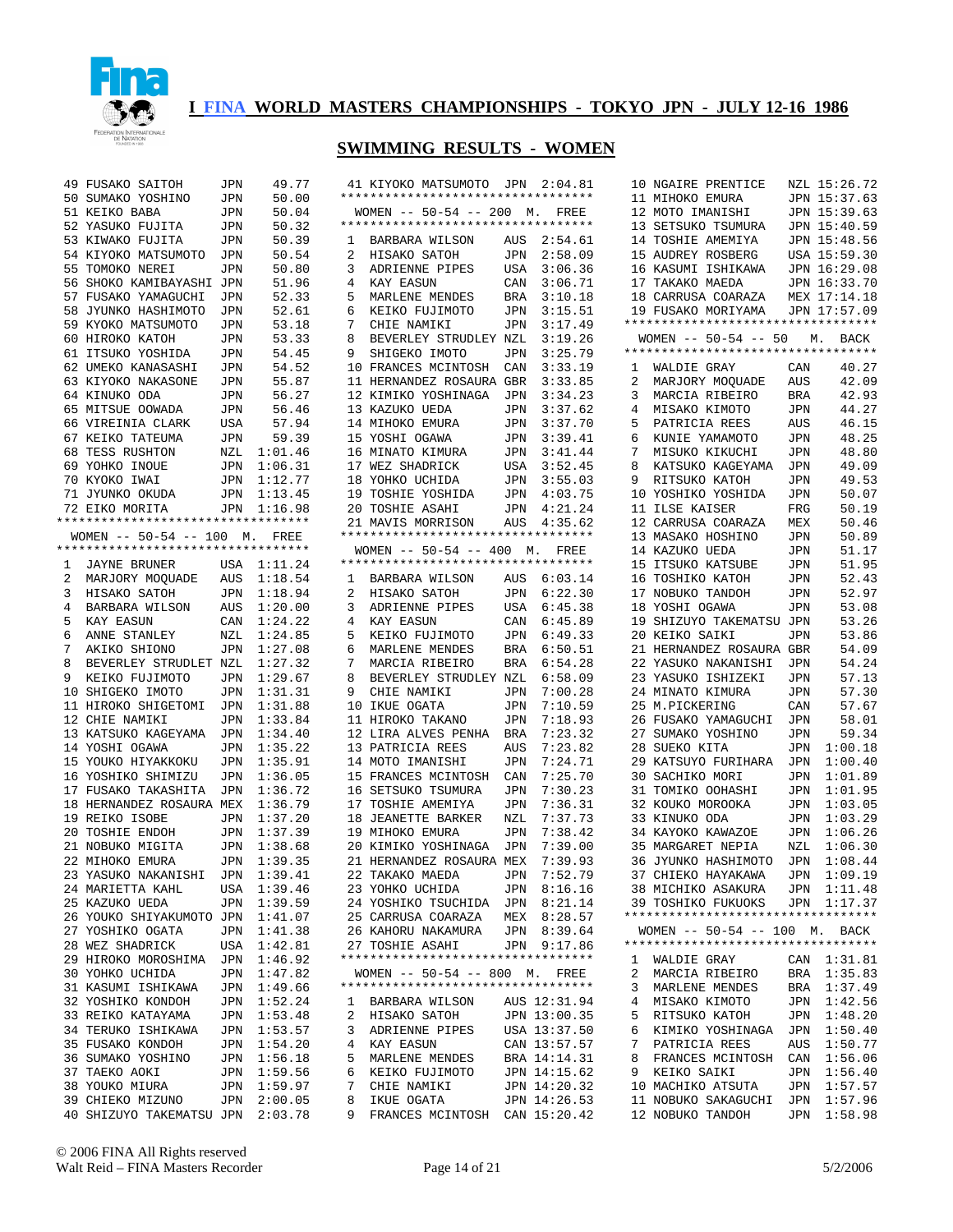

|                 | 13 ТОЅНІКО КАТОН                   |     | JPN 1:59.52 | W)             |
|-----------------|------------------------------------|-----|-------------|----------------|
|                 | 14 KAZUKO FUJITA                   | JPN | 2:03.91     | $***$          |
|                 |                                    |     |             |                |
|                 | 15 MAVIS MORRISON                  |     | AUS 2:35.88 | 1              |
|                 | *********************************  |     |             | 2              |
|                 | WOMEN -- 50-54 -- 200 M. BACK      |     |             | 3              |
|                 | ********************************** |     |             | $\overline{4}$ |
|                 |                                    |     | 3:17.41     | 5              |
|                 | 1 WALDIE GRAY                      | CAN |             |                |
| $\overline{2}$  | MARLENE MENDES                     | BRA | 3:27.03     | 6              |
| $\mathbf{3}$    | MARCIA RIBEIRO                     | BRA | 3:34.39     | 7              |
| $\overline{4}$  | MISAKO KIMOTO                      | JPN | 3:50.57     | 8              |
| 5               | CARRUSA COARAZA                    |     | MEX 3:59.31 | 9              |
|                 |                                    |     |             |                |
| 6               | KEIKO FUJIMOTO                     | JPN | 4:01.66     | 10             |
| 7               | FRANCES MCINTOSH CAN 4:07.53       |     |             | 11             |
| 8               | PATRICIA REES                      | AUS | 4:08.77     | 12             |
| 9               | TOSHIKO KATOH                      |     | JPN 4:10.68 | 13             |
|                 | 10 REIKO ISOBE                     | JPN | 4:23.76     | 14             |
|                 |                                    |     |             |                |
|                 | 11 MARIETTA KAHL                   |     | USA 4:31.16 | 15             |
|                 | 12 KAYOKO KAWAZOE                  |     | JPN 6:06.80 | 16             |
|                 | ********************************** |     |             | 17             |
|                 | $WOMEN$ -- 50-54 -- 50 M.          |     | BRST        | 18             |
|                 | *********************************  |     |             | 19             |
|                 |                                    |     |             |                |
|                 | 1 JAYNE BRUNER                     | USA | 40.22       | 20             |
| $\overline{a}$  | WALDIE GRAY                        | CAN | 46.99       | 21             |
| 3               | ANNE STANLEY                       | NZL | 48.51       | $***$          |
| $4\overline{ }$ | YASUKO TSUCHIYA                    | JPN | 48.60       | W)             |
|                 |                                    |     |             |                |
| 5               | EIKO SUZUKI                        | JPN | 48.93       | $***$          |
| 6               | MARCIA RIBEIRO                     | BRA | 49.01       | 1              |
| 7               | JENNIE MACK                        | AUS | 49.08       | 2              |
| 8               | HIROKO TAKANO                      | JPN | 50.39       | 3              |
|                 |                                    |     |             |                |
| 9               | TOMOKO NEREI                       | JPN | 50.71       | $\overline{4}$ |
|                 | 10 KIYOMI KATOH                    | JPN | 50.89       | 5              |
|                 | 11 RITSUKO KATOH                   | JPN | 51.23       | 6              |
|                 | 12 JOAN LAVARIS                    | NZL | 51.31       | 7              |
|                 | 13 JEANETTE BARKER                 | NZL | 51.72       | 8              |
|                 |                                    |     |             |                |
|                 | 14 NOBUKO SAKAGUCHI                | JPN | 54.55       | 9              |
|                 | 15 YASUKO ISHIZEKI                 | JPN | 54.69       | 10             |
|                 | 16 TOSHIE AMEMIYA                  | JPN | 54.77       | 11             |
|                 | 17 YOSHIKO SHIMIZU                 | JPN | 55.00       | 12             |
|                 |                                    |     |             |                |
|                 | 18 YOSHI OGAWA                     | JPN | 55.02       | 13             |
|                 | 19 ТОЅНІКО КАТОН                   | JPN | 55.47       | 14             |
|                 | 20 KOUKO MOROOKA                   | JPN | 55.85       | 15             |
|                 | 21 KANEKO YOSHIKAWA                | JPN | 56.47       | 16             |
|                 | 22 JANETTE PATERSON                | GBR | 56.64       | 17             |
|                 |                                    |     |             |                |
|                 | 23 SAYURI WADA                     | JPN | 56.66       | 18             |
|                 | 24 MINAKO SAWAI                    | JPN | 56.86       | 19             |
|                 | 25 MASAKO SUDA                     | JPN | 57.09       | 20             |
|                 | 26 CHIRAKO SUZUKI                  | JPN | 57.41       | 21             |
|                 | 27 FUMIKO IIJIMA                   | JPN | 58.14       | 22             |
|                 |                                    |     |             |                |
|                 | 28 KEIKO KANATANI                  | JPN | 58.68       | 23             |
|                 | 29 CHIEKO HAYAKAWA                 | JPN | 1:00.00     | ****           |
|                 | 30 KIWAKO FUJITA                   | JPN | 1:00.56     | W.             |
| 31              | KEIKO HASHIMOTO                    | JPN | 1:00.71     | ***:           |
|                 |                                    |     |             |                |
|                 | 32 MARGARET MCCLURE                | NZL | 1:02.49     | 1              |
| 33              | TAEKO AOKI                         | JPN | 1:03.38     | 2              |
|                 | 34 ETSUKO DOI                      | JPN | 1:03.83     | 3              |
|                 | 35 KAORUKO IMASATO                 | JPN | 1:05.16     | 4              |
| 36              | KAZUKO SHUZUI                      | JPN | 1:05.59     | 5              |
|                 |                                    |     |             |                |
|                 | 37 MARGARET NEPIA                  | NZL | 1:06.16     | 6              |
| 38              | TESS RUSHTON                       | NZL | 1:06.70     | 7              |
|                 | 39 MITSUKO SHINKAWA                | JPN | 1:07.73     | 8              |
|                 | 40 FUSAKO KONDOH                   | JPN | 1:12.85     | 9              |
|                 |                                    |     |             |                |
|                 | 41 HIROKO YAMADA                   |     | JPN 1:13.30 | 10             |
|                 | 42 ETSUKO TANIGAWA                 | JPN | 1:13.94     | 11             |
|                 | 43 VIREINIA CLARK                  |     | USA 1:14.60 | 12             |
|                 | 44 CHIKAKO MINOGUCHI JPN           |     | 1:21.72     | 13             |
|                 | 45 EIKO MORITA                     |     | JPN 1:38.97 | 14             |
|                 |                                    |     |             |                |
|                 | *********************************  |     |             | 15             |

|                                | 50-54 -- 100 M.<br>WOMEN --<br>**********************************   |            | BRST               |
|--------------------------------|---------------------------------------------------------------------|------------|--------------------|
| 1                              | JAYNE BRUNER                                                        | USA        | 1:32.18            |
| 2                              | JUDIE OLIVER                                                        | CAN        | 1:44.22            |
| 3                              | WALDIE GRAY                                                         | CAN        | 1:44.62            |
| 4                              | YASUKO TSUCHIYA                                                     | JPN        | 1:45.35            |
| 5                              | JENNIE MACK                                                         | AUS        | 1:47.35            |
| 6                              | ANNE STANLEY                                                        | NZL        | 1:49.08            |
| 7                              | RITSUKO IWATSUKI                                                    | JPN        | 1:49.78            |
| 8                              | SETSUKO<br>TSUMURA                                                  | JPN        | 1:52.48            |
| 9                              | JEANETTE BARKER                                                     | NZL        | 1:54.25            |
| 10                             | TOMOKO NEREI                                                        | JPN        | 1:54.70            |
| 11                             | JOAN LAVARIS                                                        | NZL        | 1:55.26            |
| 12                             | YASUKO ISHIZEKI                                                     | JPN        | 2:00.76            |
| 13                             | FUMIKO IIJIMA                                                       | JPN        | 2:04.34            |
| 14                             | KIKUKO NAGASAWA                                                     | JPN        | 2:06.04            |
| 15                             | KOUKO MOROOKA                                                       | JPN        | 2:07.36            |
| 16                             | KIYOKO KITANO                                                       | JPN        | 2:08.94            |
|                                | 17 MARGARET MCCLURE                                                 | NZL        | 2:13.03            |
|                                | 18 MASAKO SUDA                                                      | JPN        | 2:13.47            |
|                                | 19 KEIKO HASHIMOTO                                                  | JPN        | 2:13.54            |
| 20                             | YASUKO NOMURA                                                       | JPN        | 2:15.50            |
| 21                             | MAVIS MORRISON                                                      | AUS        | 2:29.46            |
|                                | **********************************                                  |            |                    |
|                                | WOMEN -- 50-54 -- 200 M. BRST<br>********************************** |            |                    |
|                                |                                                                     |            |                    |
| 1                              | YASUKO TSUCHIYA JPN                                                 |            | 3:46.65            |
| 2<br>3                         | RITSUKO IWATSUKI<br>SETSUKO TSUMURA                                 | JPN        | 3:54.68<br>3:58.41 |
| 4                              | ANNE STANLEY                                                        | JPN        | 4:00.80            |
| 5                              | <b>JENNIE MACK</b>                                                  | NZL<br>AUS | 4:01.29            |
| 6                              | NGAIRE<br>PRENTICE                                                  | NZL        | 4:01.84            |
| 7                              | TERU YOSHIKAWA                                                      | JPN        | 4:02.18            |
| 8                              | <b>JEANETTE BARKER</b>                                              | NZL        | 4:03.54            |
| 9                              | <b>JOAN LAVARIS</b>                                                 | NZL        | 4:11.62            |
| 10                             | YOSHIKO SHIMIZU                                                     | JPN        | 4:24.55            |
| 11                             | CHIYOKO YOSHIMURA                                                   | JPN        | 4:27.06            |
| 12                             | MEIKA OOHARA                                                        | JPN        | 4:27.09            |
| 13                             | IKUKO KIMURA                                                        | JPN        | 4:28.01            |
| 14                             | KOUKO MOROOKA                                                       | JPN        | 4:28.86            |
| 15                             | ISHIZEKI<br>YASUKO                                                  | JPN        | 4:29.10            |
| 16                             | FUMIKO<br>IIJIMA                                                    | JPN        | 4:30.09            |
| 17                             | TOSHIE<br>YOSHIDA                                                   | JPN        | 4:31.87            |
| 18                             | MARGARET MCCLURE                                                    | NZL        | 4:38.14            |
| 19                             | YASUKO NOMURA                                                       | JPN        | 4:44.91            |
| 20                             | CHIRAKO SUZUKI                                                      | JPN        | 4:45.24            |
| 21                             | YOSHIKO YOSHIDA                                                     | JPN        | 4:48.62            |
|                                | 22 KAZUKO YAMAMOTO                                                  | JPN        | 5:11.33            |
| 23                             | ELINOR MACKENZIE                                                    | AUS        | 5:20.35            |
|                                |                                                                     |            |                    |
|                                | WOMEN $-- 50-54 -- 50$ M.<br>*********************************      |            | FLY                |
|                                |                                                                     |            |                    |
| $\mathbf{1}$<br>$\overline{a}$ | JUDIE OLIVER                                                        | CAN        | 40.16              |
| 3                              | MISAKO KIMOTO<br>ADRIENNE PIPES                                     | JPN<br>USA | 40.73<br>44.92     |
| 4                              | KYOKO HIGURASHI                                                     | JPN        | 45.63              |
| 5                              | KATSUKO KAGEYAMA                                                    | JPN        | 46.24              |
| 6                              | MISUKO KIKUCHI                                                      | JPN        | 46.93              |
| 7                              | FUSAKO TAKASHITA                                                    | JPN        | 47.63              |
| 8                              | SHIGEKO IMOTO                                                       | JPN        | 49.51              |
| 9                              | TERUKO ISHIKAWA                                                     | JPN        | 50.02              |
| 10                             | YASUKO ISHIZEKI                                                     | JPN        | 51.86              |
|                                | 11 KIYOMI KATOH                                                     | JPN        | 52.01              |
|                                | 12 RITSUKO KATOH                                                    | JPN        | 53.21              |
|                                | 13 YOUKO HIYAKKOKU                                                  | JPN        | 53.44              |
|                                | 14 WEZ SHADRICK                                                     | USA        | 54.07              |
|                                | 15 YOSHIKO SHIMIZU                                                  | JPN        | 55.34              |

| 16                  | SHIGE AYUKAWA                                                                                                                                                                               | JPN        | 55.69              |
|---------------------|---------------------------------------------------------------------------------------------------------------------------------------------------------------------------------------------|------------|--------------------|
| 17                  | MIWAKO TAKEUCHI                                                                                                                                                                             | JPN        | 58.28              |
| 18                  | KAZUKO OKAGAWA                                                                                                                                                                              | JPN        | 59.80              |
| 19                  | AUDREY ROSBERG                                                                                                                                                                              | USA        | 1:00.01            |
|                     | 20 YOSHIKO OGATA<br>21 SAYURI WADA<br>22 KIYOKO FUSE<br>23 KAZUKO IWATA                                                                                                                     | JPN        | 1:02.52            |
|                     |                                                                                                                                                                                             | JPN        | 1:03.63            |
|                     |                                                                                                                                                                                             | JPN        | 1:04.79            |
|                     |                                                                                                                                                                                             | JPN        | 1:05.52            |
| 24                  | AKIKO KOYA<br>**********************************                                                                                                                                            | JPN        | 1:09.23            |
|                     | WOMEN -- 50-54 -- 100 M. FLY                                                                                                                                                                |            |                    |
|                     | *********************************                                                                                                                                                           |            |                    |
| 1                   |                                                                                                                                                                                             | USA        | 1:29.55            |
| $\overline{2}$      | JAYNE BRUNER<br>JUDIE OLIVER                                                                                                                                                                | CAN        | 1:35.66            |
| 3                   | ADRIENNE PIPES                                                                                                                                                                              | USA        | 1:50.57            |
| $\overline{4}$      | NGAIRE PRENTICE                                                                                                                                                                             | NZL        | 1:51.42            |
| 5                   | MOTO TATALLE MOTO                                                                                                                                                                           | USA        | 1:59.97            |
| б                   |                                                                                                                                                                                             | JPN        | 2:00.80            |
| 7                   | MOTO IMANISHI                                                                                                                                                                               | <b>JPN</b> | 2:06.04            |
|                     | $\begin{tabular}{llllll} 8 & TAKAKO MAEDA & JPN & 2:07.34 \\ 9 & AUDREY ROSBERG & USA & 2:17.06 \\ 10 & JENNIE MACK & AUS & 2:19.83 \\ 11 & YASUKO NOMURA & JPN & 2:45.29 \\ \end{tabular}$ |            | 2:07.34            |
|                     |                                                                                                                                                                                             |            |                    |
|                     |                                                                                                                                                                                             |            |                    |
|                     | **********************************                                                                                                                                                          |            |                    |
|                     | WOMEN $-- 50-54 -- 200$ M. FLY                                                                                                                                                              |            |                    |
|                     | **********************************                                                                                                                                                          |            |                    |
|                     |                                                                                                                                                                                             |            |                    |
|                     | 1 JUDIE OLIVER CAN 3:42.41<br>2 BARBARA WILSON AUS 3:50.43                                                                                                                                  |            |                    |
| 3                   |                                                                                                                                                                                             |            |                    |
| $\overline{4}$      | NGAIRE PRENTICE NZL 4:01.98<br>TAKAKO MAEDA JPN 5:03.90<br>JENNIE MACK AUS 5:14.15<br>MOTO IMANISHI JPN 5:19.81                                                                             |            |                    |
| 5                   |                                                                                                                                                                                             |            |                    |
| 6                   |                                                                                                                                                                                             |            |                    |
| $7^{\circ}$         | YASUKO NOMURA JPN 5:59.33                                                                                                                                                                   |            |                    |
|                     | **********************************                                                                                                                                                          |            |                    |
|                     |                                                                                                                                                                                             |            |                    |
|                     | WOMEN -- 50-54 -- 200 M. I.M.                                                                                                                                                               |            |                    |
|                     | *********************************                                                                                                                                                           |            |                    |
| 1<br>$\overline{2}$ |                                                                                                                                                                                             |            | 3:08.94<br>3:30.72 |
| 3                   | JAYNE BRUNER USA<br>JUDIE OLIVER CAN                                                                                                                                                        |            | 3:54.54            |
| 4                   | NGAIRE PRENTICE NZL<br>NOBUKO SAKAGUCHI JPN                                                                                                                                                 |            | 4:10.42            |
| 5                   |                                                                                                                                                                                             | USA        | 4:22.40            |
| 6                   | AUDREY ROSBERG                                                                                                                                                                              | JPN        | 4:24.38            |
| 7                   | NOBUKO TANDOH<br>WEZ SHADRICK                                                                                                                                                               | USA        | 4:31.29            |
| 8                   |                                                                                                                                                                                             | JPN        | 4:31.62            |
| 9                   | MOTO IMANISHI<br>YASUKO NOMURA                                                                                                                                                              |            | JPN 4:47.14        |
|                     | 10 TAKAKO MAEDA                                                                                                                                                                             |            | JPN 5:01.10        |
|                     | *********************************                                                                                                                                                           |            |                    |
|                     | WOMEN -- 55-59 -- 50 M. FREE<br>**********************************                                                                                                                          |            |                    |
|                     |                                                                                                                                                                                             |            |                    |
| ı,<br>2             | AKIKO SHIMIZU                                                                                                                                                                               | JPN        | 33.65              |
| 3                   | MIEKO INOBE<br>REIKO NAWADA                                                                                                                                                                 | JPN<br>JPN | 37.64<br>38.34     |
| 4                   | CHISE IBE                                                                                                                                                                                   | JPN        | 40.02              |
| 5                   | MYRA LARCOMBE                                                                                                                                                                               | NZL        | 40.55              |
| 6                   | JILL COOK                                                                                                                                                                                   | AUS        | 40.73              |
| 7                   | HEDWIG GROSS                                                                                                                                                                                | FRG        | 41.36              |
| 8                   | YOHKO KOBAYASHI                                                                                                                                                                             | JPN        | 41.61              |
| 9                   | KIMIKO RI                                                                                                                                                                                   | JPN        | 42.73              |
| 10                  | KAZUKO NAKAYAMA                                                                                                                                                                             | JPN        | 43.63              |
| 11                  | YOUKO TAKAHASHI                                                                                                                                                                             | JPN        | 43.82              |
|                     | 12 SACHIKO SAITOH                                                                                                                                                                           | JPN        | 44.40              |
|                     | 13 MICKEY SHOCKIEY                                                                                                                                                                          | USA        | 44.46              |
|                     | 14 AKIKO KITAJIMA                                                                                                                                                                           | JPN        | 44.81              |
|                     | 15 KAZUKO KAKIMI                                                                                                                                                                            | JPN        | 45.26              |
|                     | 16 MICHIKO UMETSU<br>17 YOSHIKO OOTA                                                                                                                                                        | JPN<br>JPN | 45.51<br>46.08     |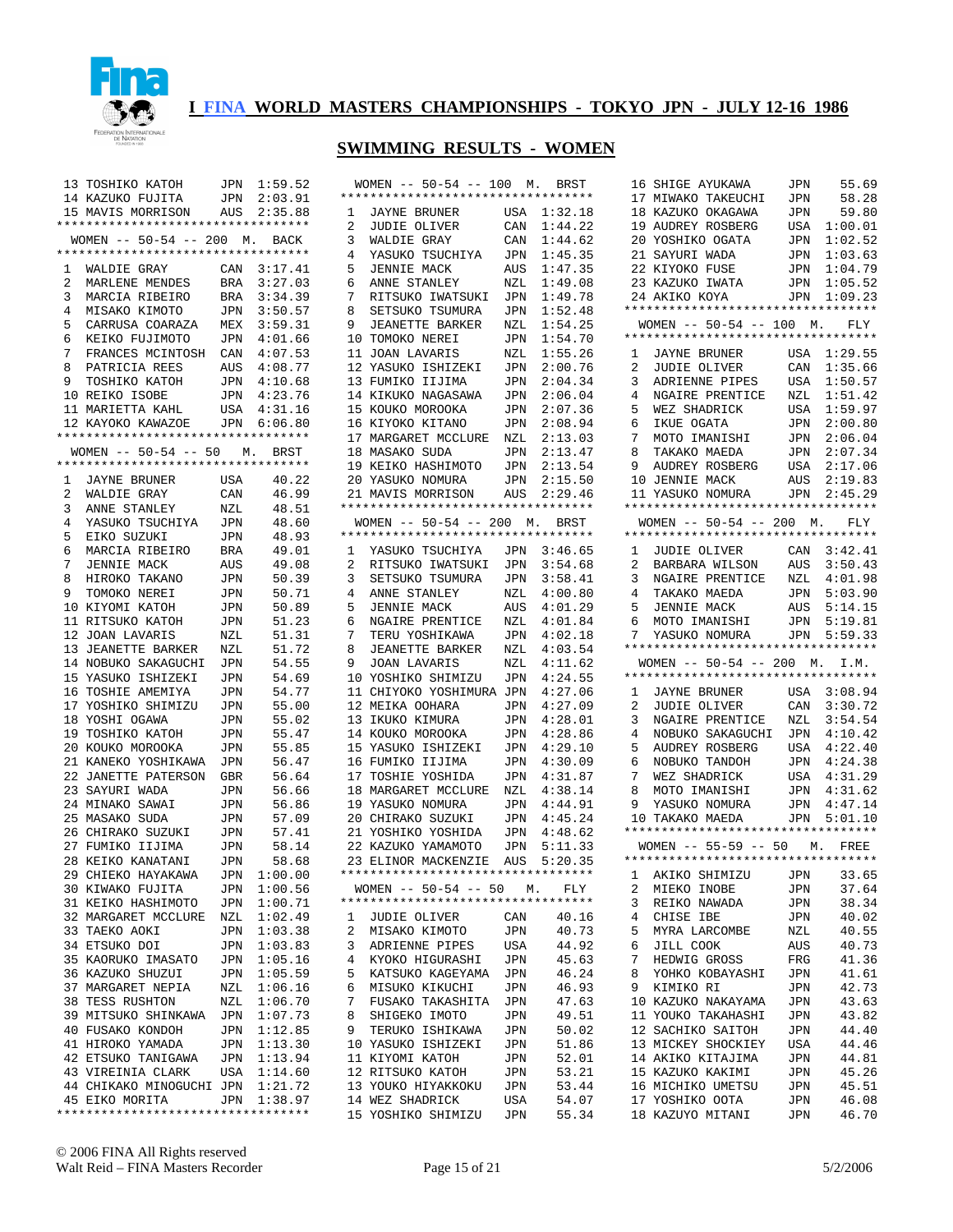

#### **SWIMMING RESULTS - WOMEN**

29 ZOE SHAND AUS 1:58.52

|                | 19 CHIZUKO TSUCHIDA JPN                                                                   |                | 46.76                      |
|----------------|-------------------------------------------------------------------------------------------|----------------|----------------------------|
|                | 20 YOSHIMI SAIGUSA                                                                        | JPN            | 46.99                      |
|                | 21 GWENDOLYN MURRAY AUS                                                                   |                | 47.05                      |
|                | 22 YUKIKO WATANABE                                                                        |                | 47.16                      |
|                | 23 AKIE ASANO                                                                             | JPN<br>JPN     | 47.42                      |
|                |                                                                                           | JPN            | 47.44                      |
|                | 24 MAYUMI OGAWAII<br>25 SADAKO KUWAZURU                                                   | JPN            | 47.48                      |
|                | 26 YURIKO INOUE                                                                           |                | 47.57                      |
|                | AIKO KITAGAWA<br>MIESILE                                                                  | JPN<br>JPN     |                            |
| 27             |                                                                                           |                | 47.69                      |
|                | 28 MITSUE YOSHIDA<br>29 PHIL MARSHALL                                                     | JPN            | 47.86                      |
|                |                                                                                           | AUS            | 48.62                      |
|                | 30 KIKUKO AKIBA                                                                           | JPN            | 49.17                      |
| 31             | YASUE YAMAZAKI                                                                            | JPN            | 49.62                      |
|                | 32 MIYOKO NUMATA                                                                          | $\mathtt{JPN}$ | 50.21                      |
|                | 33 SETSU OOGATA                                                                           | JPN            | 50.73                      |
| 34             | TOSHIKO SATOH                                                                             | $\mathtt{JPN}$ | 51.26                      |
|                | 35 NATALIE NIELSEN                                                                        | USA            | 51.49                      |
|                | 36 YAEKO SUMIDA                                                                           | $\mathtt{JPN}$ | 51.93                      |
| 37             | ZOE SHAND                                                                                 | AUS            | 51.99                      |
|                | 38 YOSHI ISHIMARU                                                                         | $\rm JPN$      | 52.15                      |
|                | 39 RITSUKO KATOH                                                                          | JPN            | 52.73                      |
|                |                                                                                           | $\rm JPN$      | 53.43                      |
|                | 40 MEIKO KUWAHARA<br>41 KIMIKO OOKUPO<br>41 KIMIKO OOKUBO                                 | JPN            | 53.70                      |
|                |                                                                                           |                | 54.93                      |
|                | 42 COLLEEN WATT                                                                           | ${\tt NZL}$    |                            |
|                | 43 ASAKO KIUCHI                                                                           | JPN            | 55.64                      |
|                | 44 SACHIKO YOKOYAMA JPN                                                                   |                | 56.89                      |
|                | 45 TOYOKO KITAMURA                                                                        | JPN            | 58.34                      |
|                |                                                                                           | AUS            |                            |
|                | 46 MERLE MUURILLE<br>47 KAZUE WAKASHIMA JPN 55.30<br>48 PATRICIA FARR NZL 59.53<br>100.29 |                |                            |
|                |                                                                                           |                |                            |
|                | 49 MARGARET SCOTT CAN 1:00.29<br>50 ISHI YOSHIOKA JPN 1:01.05                             |                |                            |
|                |                                                                                           |                |                            |
|                | 51 SACHIE MAEJIMA                                                                         | JPN            | 1:03.19                    |
|                | 52 ELSIE JOHNSON AUS 1:03.21                                                              |                |                            |
|                |                                                                                           |                |                            |
|                |                                                                                           |                |                            |
|                | 53 INAKO SUZUKI                                                                           |                | JPN 1:05.07                |
|                | 54 TATSUKO SAITOH JPN 1:06.77<br>**********************************                       |                |                            |
|                |                                                                                           |                |                            |
|                | WOMEN -- 55-59 -- 100 M. FREE<br>**********************************                       |                |                            |
|                |                                                                                           |                |                            |
|                | 1 AKIKO SHIMIZU JPN 1:15.08                                                               |                |                            |
| $\overline{2}$ | HELEW EUAWS                                                                               | AUS            | 1:22.02                    |
|                | 3 REIKO NAWADA                                                                            |                | JPN 1:27.82                |
| $\overline{4}$ |                                                                                           | AUS            | 1:32.99                    |
| 5              | SHIRLEY MALCOLM<br>MIEKO INOBE                                                            |                | JPN 1:33.26                |
| 6              |                                                                                           | NZL            | 1:36.27                    |
|                | MIEKO INUBE<br>MYRA LARCOMBE<br>7 CHISE IBE                                               |                | JPN 1:36.66                |
| 8              | HEDWIG GROSS                                                                              |                |                            |
| 9              | SAKAE OOYAMA                                                                              |                | FRG 1:37.11<br>JPN 1:37.76 |
|                | 10 YUKIKO SAKAI                                                                           | JPN            | 1:38.67                    |
| 11             | JILL COOK                                                                                 | AUS            | 1:38.81                    |
| 12             | KIYOKO KOUZU                                                                              | JPN            | 1:39.06                    |
| 13             | MIKIKO HONMA                                                                              | JPN            | 1:40.85                    |
|                | 14 MICKEY SHOCKIEY                                                                        | USA            | 1:41.29                    |
| 15             | KAYOKO MIZUUCHI                                                                           | JPN            | 1:42.74                    |
|                |                                                                                           |                | 1:44.66                    |
| 16             | HARUKO HAYASHI                                                                            | JPN            |                            |
| 17             | YOSHIKO TANIWA                                                                            | JPN            | 1:45.11                    |
| 18             | MAYUKO OZAWA                                                                              | JPN            | 1:45.48                    |
| 19             | MICHIKO UMETSU                                                                            | JPN            | 1:46.39                    |
| 20             | DOROTHY DICKEY                                                                            | AUS            | 1:47.69                    |
| 21             | MICHIKO NISHIOKA                                                                          | JPN            | 1:47.74                    |
|                | 22 CHIZUKO TSUCHIDA                                                                       | JPN            | 1:49.83                    |
| 23             | MARIE CAREY                                                                               | AUS            | 1:50.36                    |
|                | 24 SADAKO KUWAZURU                                                                        | JPN            | 1:52.04                    |
| 25             | KIMIKO YAMAGUCHI                                                                          | JPN            | 1:55.49                    |
| 26             | HIDEKO NISHIKAWA                                                                          | JPN            | 1:56.03                    |
| 27<br>28       | MAYUMI OGAWAJI<br>HIDEKO KITAJIMA                                                         | JPN<br>JPN     | 1:56.77<br>1:57.92         |

| 30              | MOTOME MAEJIMA                                                                                                                              | JPN                | 1:59.32                    |
|-----------------|---------------------------------------------------------------------------------------------------------------------------------------------|--------------------|----------------------------|
| 31              | PHIL MARSHALL                                                                                                                               | AUS                | 1:59.70                    |
|                 | 32 BETTY GARWOOD                                                                                                                            | USA                | 2:02.08                    |
|                 | 33 AKIKO ATSUMI                                                                                                                             | JPN                | 2:10.76                    |
|                 | 34 PATRICIA FARR                                                                                                                            | NZL                | 2:11.76                    |
|                 | 3: 1::::---<br>35 YOSHIKO TANIYAMA JPN<br>36 MERLE MOORHEAD AUS                                                                             |                    | 2:18.41                    |
|                 | 36 MERLE MOORHEAD                                                                                                                           |                    | 2:20.30                    |
|                 |                                                                                                                                             |                    |                            |
|                 | 37 IKUKO OOGATA JPN 2:34.10<br>38 JOAN GREGOR AUS 3:03.83                                                                                   |                    |                            |
|                 | **********************************                                                                                                          |                    |                            |
|                 | WOMEN -- 55-59 -- 200 M. FREE                                                                                                               |                    |                            |
|                 | **********************************                                                                                                          |                    |                            |
|                 | 1 GAIL ROPER                                                                                                                                |                    |                            |
| $\overline{2}$  |                                                                                                                                             |                    | USA 2:50.75                |
|                 | AKIKO SHIMIZU                                                                                                                               | JPN                | 2:51.23                    |
| 3               | <b>HELEW EUAWS</b>                                                                                                                          | AUS                | 3:05.12                    |
|                 | 4 PATRICIA DOTSON<br>5 SHIRLEY MALCOLM                                                                                                      | USA<br>AUS         | 3:11.15                    |
|                 |                                                                                                                                             |                    | 3:23.42                    |
|                 | 6 MYRA LARCOMBE<br>7 BEVERLY DIRKSEN                                                                                                        | NZL<br>USA         | 3:33.73                    |
|                 |                                                                                                                                             |                    | 3:38.63                    |
| 8               | KAYOKO MIZUUCHI                                                                                                                             | JPN                | 3:43.87                    |
| 9               | DOROTHY DICKEY                                                                                                                              | AUS                | 3:54.54                    |
|                 | 10 SADAKO UNUI                                                                                                                              | <br>JPN            | 3:54.81                    |
|                 | 11 KIYOKO KOUZU                                                                                                                             | JPN                | 3:57.92                    |
|                 | 12 TAEKO SHIMURA                                                                                                                            |                    | JPN 4:00.78                |
|                 | 13 MIEKO MIKURIYA<br>14 MARIE CAREY<br>15 ZOE SHAND<br>16 BETTY GARWOOD<br>17 COLLEEN WATT                                                  | JPN                | 4:10.79                    |
|                 |                                                                                                                                             | $\mathop{\rm AUS}$ | 4:11.01                    |
|                 |                                                                                                                                             | AUS                | 4:20.95                    |
|                 |                                                                                                                                             |                    |                            |
|                 |                                                                                                                                             |                    | USA 4:24.32<br>NZL 4:53.77 |
|                 | *********************************                                                                                                           |                    |                            |
|                 | WOMEN -- 55-59 -- 400 M. FREE                                                                                                               |                    |                            |
|                 | *********************************                                                                                                           |                    |                            |
|                 |                                                                                                                                             |                    |                            |
|                 | 1 ANNE ADAMS                                                                                                                                |                    | USA 6:19.31                |
|                 | $\begin{minipage}{0.9\linewidth} \textbf{2} & \textbf{HELEM} & \textbf{EUANS} \\ \textbf{3} & \textbf{CUTT} & \textbf{SUTT} \end{minipage}$ | AUS                | 6:32.80                    |
| $\overline{3}$  | SHIRLEY MALCOLM                                                                                                                             | AUS                | 7:08.22                    |
| $4\overline{ }$ | BEVERLY DIRKSEN                                                                                                                             | USA                | 7:40.81                    |
| 5               | CHIYO INOUE                                                                                                                                 | JPN                | 7:40.95                    |
|                 | 6 KAYOKO MIZUUCHI                                                                                                                           | JPN                | 7:45.26                    |
| 7               | TAEKO SHIMURA                                                                                                                               | JPN                | 8:13.87                    |
| 8               | DOROTHY DICKEY                                                                                                                              | AUS                | 8:18.68                    |
| 9               | EIKO MIWA                                                                                                                                   | JPN                | 8:19.02                    |
|                 | 10 JILL COOK                                                                                                                                | AUS                | 8:19.37                    |
| 11              | DAHLEN NOELINE                                                                                                                              | AUS                | 8:31.33                    |
|                 | 12 MARIE CAREY                                                                                                                              | AUS                | 8:43.39                    |
|                 | 13 KAZUKO ISHIDA                                                                                                                            | JPN                | 8:45.03                    |
|                 | 14 AKIKO WATANABE                                                                                                                           | JPN                | 9:19.28                    |
|                 | 15 ZOE SHAND<br>16 REIKO ODAKA<br>17 COLLEEN WATT                                                                                           | AUS                | 9:19.97                    |
|                 |                                                                                                                                             |                    | JPN 10:02.76               |
|                 |                                                                                                                                             |                    | NZL 10:04.34               |
|                 | *********************************                                                                                                           |                    |                            |
|                 | $WOMEN$ -- 55-59 -- 800 M.                                                                                                                  |                    | FREE                       |
|                 | **********************************                                                                                                          |                    |                            |
| 1               | <b>GAIL ROPER</b>                                                                                                                           |                    | USA 12:46.42               |
| $\overline{2}$  | HELEW EUAWS                                                                                                                                 |                    | AUS 13:07.28               |
| 3               | EDIE GRUENDER                                                                                                                               |                    | USA 14:16.23               |
| 4               |                                                                                                                                             |                    | AUS 15:01.23               |
|                 |                                                                                                                                             |                    |                            |
| 5               | SHIRLEY MALCOLM                                                                                                                             |                    |                            |
|                 | KAYOKO MIZUUCHI                                                                                                                             |                    | JPN 15:23.59               |
| 6               | CHIYO INOUE                                                                                                                                 |                    | JPN 15:33.26               |
| 7               | BEVERLY DIRKSEN                                                                                                                             |                    | USA 15:41.60               |
| 8               | UTAYO KIMURA                                                                                                                                |                    | JPN 17:03.20               |
| 9               | MIEKO MIKURIYA                                                                                                                              |                    | JPN 17:07.94               |
| 10              | MICHIKO NIAHIOKA                                                                                                                            |                    | JPN 17:29.85               |
| 11              | EIKO MIWA                                                                                                                                   |                    | JPN 17:31.95               |
|                 | 12 AKIKO WATANABE                                                                                                                           |                    | JPN 17:41.03               |
|                 | 13 KIMIKO YAMAMOTO                                                                                                                          |                    | JPN 19:03.70               |
| 14              | SEIKO ISHIKAWA                                                                                                                              | JPN                | 19:09.61                   |

| 16 NATALIE NIELSEN<br>USA 21:28.70<br>**********************************<br>WOMEN -- 55-59 -- 50 M. BACK<br>*********************************<br>41.15<br>$\mathbf{1}$<br>AKIKO SHIMIZU<br>JPN<br>2<br>41.37<br>USA<br>ANNE ADAMS<br>JOAN PARNELL<br>3<br>42.26<br>CAN<br>4<br>43.73<br>EDITH BOEHM<br>FRG<br>5<br>44.04<br>KIMIKO OOOKA<br>JPN<br>6<br>PRISCILLA LOGAN<br>49.02<br>NZL<br>7<br>YOSHIKO NISHIMURA<br>49.17<br>JPN<br>FRG<br>49.50<br>8<br>HEDWIG GROSS<br>9<br>JILL COOK<br>AUS<br>50.91<br>10<br>IKUKO NAGIRA<br>52.89<br>JPN<br>11<br>YOSHIKO TANIWA<br>53.24<br>JPN<br>12 KIMIKO HORIIKE<br>53.83<br>JPN<br>13<br>LYLA GALVIN<br>53.87<br>CAN<br>53.95<br>14<br>SAKAE OOYAMA<br>JPN<br>54.51<br>15<br>ITOKO KOUNO<br>JPN<br>54.77<br>16<br>EIKO MIWA<br>JPN<br>17<br>MOTOKO UEHIRA<br>JPN<br>55.30<br>18 GWENDOLYN MURRAY<br>AUS<br>55.58<br>19<br>KAZUKO YOSHIMOTO<br>JPN<br>56.18<br>20<br>YOUKO TAKAHASHI<br>JPN<br>56.27<br>21<br>ELIZABETH CAPTEIN<br>NZL<br>56.28<br>22<br>YOSHIKO YAMAUCHI<br>57.09<br>JPN<br>57.40<br>23<br>KIMIKO RI<br>JPN<br>24<br>BEVERLY DIRKSEN<br>USA<br>58.08<br>25<br>58.57<br>HIDEKO KITAJIMA<br>JPN<br>25<br>58.57<br>KIKUKO AKIBA<br>JPN<br>27<br>1:00.01<br>CHIZUKO TSUCHIDA<br>JPN<br>28<br>1:00.15<br>COLLEEN WATT<br>NZL<br>29<br>1:00.59<br>KIMIKO OOKUBO<br>JPN<br>30<br>1:00.65<br>MAYUKO OZAWA<br>JPN<br>1:02.95<br>31<br>NATALIE NIELSEN<br>USA<br>1:03.03<br>32<br>KIMIKO YAMAMOTO<br>JPN<br>1:03.04<br>33<br>ASAKO KIUCHI<br>JPN<br>MARGARET SCOTT<br>34<br>CAN<br>1:03.41<br>35<br>TOMOKO ASHIZAWA<br>1:04.27<br>JPN<br>36<br>YOHKO SUGIYAMA<br>1:09.03<br>JPN<br>37<br>1:09.33<br><b>JOAN GREGOR</b><br>AUS<br>38<br>1:10.10<br>SACHIKO YOKOYAMA<br>JPN<br>39<br>PATRICIA FARR<br>NZL<br>1:12.33<br>40<br>MERLE MOORHEAD<br>AUS<br>1:12.58<br>41<br>J SYBIL KILLMIER<br>AUS<br>1:13.27<br>JPN<br>42<br>1:13.85<br>IKUKO OOGATA<br>43<br>SYNVIA ROBINSON<br>AUS<br>1:32.35<br>**********************************<br>WOMEN -- 55-59 -- 100 M. BACK<br>**********************************<br>USA 1:32.28<br>1 ANNE ADAMS<br>2 AKIKO SHIMIZU<br>JPN 1:34.00<br>3<br>CAN 1:34.39<br>JOAN PARNELL<br>KIMIKO OOOKA<br>JPN 1:35.89<br>$\overline{4}$<br>5<br>FRG<br>1:40.00<br>EDITH BOEHM<br>PRISCILLA LOGAN NZL 1:48.93<br>6<br>7<br>PRIBULLET<br>GROOT CORRIE<br>1:51.95<br>AUS<br>JPN 1:59.67<br>8 EIKO MIWA<br>9 ELIZABETH CAPTEIN NZL<br>2:03.49<br>10 MARIE CAREY AUS 2:09.17<br>11 HIDEKO KITAJIMA JPN 2:14.51<br>JPN 2:14.51<br>AUS 2:19.72<br>12 DOROTHY DICKEY<br>13 HIDEKO KURATA JPN 2:22.70<br>14 MERLE MOORHEAD AUS 2:41.11<br>**********************************<br>WOMEN -- 55-59 -- 200 M. BACK | 15 HIROKO OOTA | JPN 20:34.66 |
|-------------------------------------------------------------------------------------------------------------------------------------------------------------------------------------------------------------------------------------------------------------------------------------------------------------------------------------------------------------------------------------------------------------------------------------------------------------------------------------------------------------------------------------------------------------------------------------------------------------------------------------------------------------------------------------------------------------------------------------------------------------------------------------------------------------------------------------------------------------------------------------------------------------------------------------------------------------------------------------------------------------------------------------------------------------------------------------------------------------------------------------------------------------------------------------------------------------------------------------------------------------------------------------------------------------------------------------------------------------------------------------------------------------------------------------------------------------------------------------------------------------------------------------------------------------------------------------------------------------------------------------------------------------------------------------------------------------------------------------------------------------------------------------------------------------------------------------------------------------------------------------------------------------------------------------------------------------------------------------------------------------------------------------------------------------------------------------------------------------------------------------------------------------------------------------------------------------------------------------------------------------------------------------------------------------------------------------------------------------------------------------------------------------------------------------------------------------------------------------------------------------------------------------------------------------------------------------------------------------------------------------------------------------------------------|----------------|--------------|
|                                                                                                                                                                                                                                                                                                                                                                                                                                                                                                                                                                                                                                                                                                                                                                                                                                                                                                                                                                                                                                                                                                                                                                                                                                                                                                                                                                                                                                                                                                                                                                                                                                                                                                                                                                                                                                                                                                                                                                                                                                                                                                                                                                                                                                                                                                                                                                                                                                                                                                                                                                                                                                                                               |                |              |
|                                                                                                                                                                                                                                                                                                                                                                                                                                                                                                                                                                                                                                                                                                                                                                                                                                                                                                                                                                                                                                                                                                                                                                                                                                                                                                                                                                                                                                                                                                                                                                                                                                                                                                                                                                                                                                                                                                                                                                                                                                                                                                                                                                                                                                                                                                                                                                                                                                                                                                                                                                                                                                                                               |                |              |
|                                                                                                                                                                                                                                                                                                                                                                                                                                                                                                                                                                                                                                                                                                                                                                                                                                                                                                                                                                                                                                                                                                                                                                                                                                                                                                                                                                                                                                                                                                                                                                                                                                                                                                                                                                                                                                                                                                                                                                                                                                                                                                                                                                                                                                                                                                                                                                                                                                                                                                                                                                                                                                                                               |                |              |
|                                                                                                                                                                                                                                                                                                                                                                                                                                                                                                                                                                                                                                                                                                                                                                                                                                                                                                                                                                                                                                                                                                                                                                                                                                                                                                                                                                                                                                                                                                                                                                                                                                                                                                                                                                                                                                                                                                                                                                                                                                                                                                                                                                                                                                                                                                                                                                                                                                                                                                                                                                                                                                                                               |                |              |
|                                                                                                                                                                                                                                                                                                                                                                                                                                                                                                                                                                                                                                                                                                                                                                                                                                                                                                                                                                                                                                                                                                                                                                                                                                                                                                                                                                                                                                                                                                                                                                                                                                                                                                                                                                                                                                                                                                                                                                                                                                                                                                                                                                                                                                                                                                                                                                                                                                                                                                                                                                                                                                                                               |                |              |
|                                                                                                                                                                                                                                                                                                                                                                                                                                                                                                                                                                                                                                                                                                                                                                                                                                                                                                                                                                                                                                                                                                                                                                                                                                                                                                                                                                                                                                                                                                                                                                                                                                                                                                                                                                                                                                                                                                                                                                                                                                                                                                                                                                                                                                                                                                                                                                                                                                                                                                                                                                                                                                                                               |                |              |
|                                                                                                                                                                                                                                                                                                                                                                                                                                                                                                                                                                                                                                                                                                                                                                                                                                                                                                                                                                                                                                                                                                                                                                                                                                                                                                                                                                                                                                                                                                                                                                                                                                                                                                                                                                                                                                                                                                                                                                                                                                                                                                                                                                                                                                                                                                                                                                                                                                                                                                                                                                                                                                                                               |                |              |
|                                                                                                                                                                                                                                                                                                                                                                                                                                                                                                                                                                                                                                                                                                                                                                                                                                                                                                                                                                                                                                                                                                                                                                                                                                                                                                                                                                                                                                                                                                                                                                                                                                                                                                                                                                                                                                                                                                                                                                                                                                                                                                                                                                                                                                                                                                                                                                                                                                                                                                                                                                                                                                                                               |                |              |
|                                                                                                                                                                                                                                                                                                                                                                                                                                                                                                                                                                                                                                                                                                                                                                                                                                                                                                                                                                                                                                                                                                                                                                                                                                                                                                                                                                                                                                                                                                                                                                                                                                                                                                                                                                                                                                                                                                                                                                                                                                                                                                                                                                                                                                                                                                                                                                                                                                                                                                                                                                                                                                                                               |                |              |
|                                                                                                                                                                                                                                                                                                                                                                                                                                                                                                                                                                                                                                                                                                                                                                                                                                                                                                                                                                                                                                                                                                                                                                                                                                                                                                                                                                                                                                                                                                                                                                                                                                                                                                                                                                                                                                                                                                                                                                                                                                                                                                                                                                                                                                                                                                                                                                                                                                                                                                                                                                                                                                                                               |                |              |
|                                                                                                                                                                                                                                                                                                                                                                                                                                                                                                                                                                                                                                                                                                                                                                                                                                                                                                                                                                                                                                                                                                                                                                                                                                                                                                                                                                                                                                                                                                                                                                                                                                                                                                                                                                                                                                                                                                                                                                                                                                                                                                                                                                                                                                                                                                                                                                                                                                                                                                                                                                                                                                                                               |                |              |
|                                                                                                                                                                                                                                                                                                                                                                                                                                                                                                                                                                                                                                                                                                                                                                                                                                                                                                                                                                                                                                                                                                                                                                                                                                                                                                                                                                                                                                                                                                                                                                                                                                                                                                                                                                                                                                                                                                                                                                                                                                                                                                                                                                                                                                                                                                                                                                                                                                                                                                                                                                                                                                                                               |                |              |
|                                                                                                                                                                                                                                                                                                                                                                                                                                                                                                                                                                                                                                                                                                                                                                                                                                                                                                                                                                                                                                                                                                                                                                                                                                                                                                                                                                                                                                                                                                                                                                                                                                                                                                                                                                                                                                                                                                                                                                                                                                                                                                                                                                                                                                                                                                                                                                                                                                                                                                                                                                                                                                                                               |                |              |
|                                                                                                                                                                                                                                                                                                                                                                                                                                                                                                                                                                                                                                                                                                                                                                                                                                                                                                                                                                                                                                                                                                                                                                                                                                                                                                                                                                                                                                                                                                                                                                                                                                                                                                                                                                                                                                                                                                                                                                                                                                                                                                                                                                                                                                                                                                                                                                                                                                                                                                                                                                                                                                                                               |                |              |
|                                                                                                                                                                                                                                                                                                                                                                                                                                                                                                                                                                                                                                                                                                                                                                                                                                                                                                                                                                                                                                                                                                                                                                                                                                                                                                                                                                                                                                                                                                                                                                                                                                                                                                                                                                                                                                                                                                                                                                                                                                                                                                                                                                                                                                                                                                                                                                                                                                                                                                                                                                                                                                                                               |                |              |
|                                                                                                                                                                                                                                                                                                                                                                                                                                                                                                                                                                                                                                                                                                                                                                                                                                                                                                                                                                                                                                                                                                                                                                                                                                                                                                                                                                                                                                                                                                                                                                                                                                                                                                                                                                                                                                                                                                                                                                                                                                                                                                                                                                                                                                                                                                                                                                                                                                                                                                                                                                                                                                                                               |                |              |
|                                                                                                                                                                                                                                                                                                                                                                                                                                                                                                                                                                                                                                                                                                                                                                                                                                                                                                                                                                                                                                                                                                                                                                                                                                                                                                                                                                                                                                                                                                                                                                                                                                                                                                                                                                                                                                                                                                                                                                                                                                                                                                                                                                                                                                                                                                                                                                                                                                                                                                                                                                                                                                                                               |                |              |
|                                                                                                                                                                                                                                                                                                                                                                                                                                                                                                                                                                                                                                                                                                                                                                                                                                                                                                                                                                                                                                                                                                                                                                                                                                                                                                                                                                                                                                                                                                                                                                                                                                                                                                                                                                                                                                                                                                                                                                                                                                                                                                                                                                                                                                                                                                                                                                                                                                                                                                                                                                                                                                                                               |                |              |
|                                                                                                                                                                                                                                                                                                                                                                                                                                                                                                                                                                                                                                                                                                                                                                                                                                                                                                                                                                                                                                                                                                                                                                                                                                                                                                                                                                                                                                                                                                                                                                                                                                                                                                                                                                                                                                                                                                                                                                                                                                                                                                                                                                                                                                                                                                                                                                                                                                                                                                                                                                                                                                                                               |                |              |
|                                                                                                                                                                                                                                                                                                                                                                                                                                                                                                                                                                                                                                                                                                                                                                                                                                                                                                                                                                                                                                                                                                                                                                                                                                                                                                                                                                                                                                                                                                                                                                                                                                                                                                                                                                                                                                                                                                                                                                                                                                                                                                                                                                                                                                                                                                                                                                                                                                                                                                                                                                                                                                                                               |                |              |
|                                                                                                                                                                                                                                                                                                                                                                                                                                                                                                                                                                                                                                                                                                                                                                                                                                                                                                                                                                                                                                                                                                                                                                                                                                                                                                                                                                                                                                                                                                                                                                                                                                                                                                                                                                                                                                                                                                                                                                                                                                                                                                                                                                                                                                                                                                                                                                                                                                                                                                                                                                                                                                                                               |                |              |
|                                                                                                                                                                                                                                                                                                                                                                                                                                                                                                                                                                                                                                                                                                                                                                                                                                                                                                                                                                                                                                                                                                                                                                                                                                                                                                                                                                                                                                                                                                                                                                                                                                                                                                                                                                                                                                                                                                                                                                                                                                                                                                                                                                                                                                                                                                                                                                                                                                                                                                                                                                                                                                                                               |                |              |
|                                                                                                                                                                                                                                                                                                                                                                                                                                                                                                                                                                                                                                                                                                                                                                                                                                                                                                                                                                                                                                                                                                                                                                                                                                                                                                                                                                                                                                                                                                                                                                                                                                                                                                                                                                                                                                                                                                                                                                                                                                                                                                                                                                                                                                                                                                                                                                                                                                                                                                                                                                                                                                                                               |                |              |
|                                                                                                                                                                                                                                                                                                                                                                                                                                                                                                                                                                                                                                                                                                                                                                                                                                                                                                                                                                                                                                                                                                                                                                                                                                                                                                                                                                                                                                                                                                                                                                                                                                                                                                                                                                                                                                                                                                                                                                                                                                                                                                                                                                                                                                                                                                                                                                                                                                                                                                                                                                                                                                                                               |                |              |
|                                                                                                                                                                                                                                                                                                                                                                                                                                                                                                                                                                                                                                                                                                                                                                                                                                                                                                                                                                                                                                                                                                                                                                                                                                                                                                                                                                                                                                                                                                                                                                                                                                                                                                                                                                                                                                                                                                                                                                                                                                                                                                                                                                                                                                                                                                                                                                                                                                                                                                                                                                                                                                                                               |                |              |
|                                                                                                                                                                                                                                                                                                                                                                                                                                                                                                                                                                                                                                                                                                                                                                                                                                                                                                                                                                                                                                                                                                                                                                                                                                                                                                                                                                                                                                                                                                                                                                                                                                                                                                                                                                                                                                                                                                                                                                                                                                                                                                                                                                                                                                                                                                                                                                                                                                                                                                                                                                                                                                                                               |                |              |
|                                                                                                                                                                                                                                                                                                                                                                                                                                                                                                                                                                                                                                                                                                                                                                                                                                                                                                                                                                                                                                                                                                                                                                                                                                                                                                                                                                                                                                                                                                                                                                                                                                                                                                                                                                                                                                                                                                                                                                                                                                                                                                                                                                                                                                                                                                                                                                                                                                                                                                                                                                                                                                                                               |                |              |
|                                                                                                                                                                                                                                                                                                                                                                                                                                                                                                                                                                                                                                                                                                                                                                                                                                                                                                                                                                                                                                                                                                                                                                                                                                                                                                                                                                                                                                                                                                                                                                                                                                                                                                                                                                                                                                                                                                                                                                                                                                                                                                                                                                                                                                                                                                                                                                                                                                                                                                                                                                                                                                                                               |                |              |
|                                                                                                                                                                                                                                                                                                                                                                                                                                                                                                                                                                                                                                                                                                                                                                                                                                                                                                                                                                                                                                                                                                                                                                                                                                                                                                                                                                                                                                                                                                                                                                                                                                                                                                                                                                                                                                                                                                                                                                                                                                                                                                                                                                                                                                                                                                                                                                                                                                                                                                                                                                                                                                                                               |                |              |
|                                                                                                                                                                                                                                                                                                                                                                                                                                                                                                                                                                                                                                                                                                                                                                                                                                                                                                                                                                                                                                                                                                                                                                                                                                                                                                                                                                                                                                                                                                                                                                                                                                                                                                                                                                                                                                                                                                                                                                                                                                                                                                                                                                                                                                                                                                                                                                                                                                                                                                                                                                                                                                                                               |                |              |
|                                                                                                                                                                                                                                                                                                                                                                                                                                                                                                                                                                                                                                                                                                                                                                                                                                                                                                                                                                                                                                                                                                                                                                                                                                                                                                                                                                                                                                                                                                                                                                                                                                                                                                                                                                                                                                                                                                                                                                                                                                                                                                                                                                                                                                                                                                                                                                                                                                                                                                                                                                                                                                                                               |                |              |
|                                                                                                                                                                                                                                                                                                                                                                                                                                                                                                                                                                                                                                                                                                                                                                                                                                                                                                                                                                                                                                                                                                                                                                                                                                                                                                                                                                                                                                                                                                                                                                                                                                                                                                                                                                                                                                                                                                                                                                                                                                                                                                                                                                                                                                                                                                                                                                                                                                                                                                                                                                                                                                                                               |                |              |
|                                                                                                                                                                                                                                                                                                                                                                                                                                                                                                                                                                                                                                                                                                                                                                                                                                                                                                                                                                                                                                                                                                                                                                                                                                                                                                                                                                                                                                                                                                                                                                                                                                                                                                                                                                                                                                                                                                                                                                                                                                                                                                                                                                                                                                                                                                                                                                                                                                                                                                                                                                                                                                                                               |                |              |
|                                                                                                                                                                                                                                                                                                                                                                                                                                                                                                                                                                                                                                                                                                                                                                                                                                                                                                                                                                                                                                                                                                                                                                                                                                                                                                                                                                                                                                                                                                                                                                                                                                                                                                                                                                                                                                                                                                                                                                                                                                                                                                                                                                                                                                                                                                                                                                                                                                                                                                                                                                                                                                                                               |                |              |
|                                                                                                                                                                                                                                                                                                                                                                                                                                                                                                                                                                                                                                                                                                                                                                                                                                                                                                                                                                                                                                                                                                                                                                                                                                                                                                                                                                                                                                                                                                                                                                                                                                                                                                                                                                                                                                                                                                                                                                                                                                                                                                                                                                                                                                                                                                                                                                                                                                                                                                                                                                                                                                                                               |                |              |
|                                                                                                                                                                                                                                                                                                                                                                                                                                                                                                                                                                                                                                                                                                                                                                                                                                                                                                                                                                                                                                                                                                                                                                                                                                                                                                                                                                                                                                                                                                                                                                                                                                                                                                                                                                                                                                                                                                                                                                                                                                                                                                                                                                                                                                                                                                                                                                                                                                                                                                                                                                                                                                                                               |                |              |
|                                                                                                                                                                                                                                                                                                                                                                                                                                                                                                                                                                                                                                                                                                                                                                                                                                                                                                                                                                                                                                                                                                                                                                                                                                                                                                                                                                                                                                                                                                                                                                                                                                                                                                                                                                                                                                                                                                                                                                                                                                                                                                                                                                                                                                                                                                                                                                                                                                                                                                                                                                                                                                                                               |                |              |
|                                                                                                                                                                                                                                                                                                                                                                                                                                                                                                                                                                                                                                                                                                                                                                                                                                                                                                                                                                                                                                                                                                                                                                                                                                                                                                                                                                                                                                                                                                                                                                                                                                                                                                                                                                                                                                                                                                                                                                                                                                                                                                                                                                                                                                                                                                                                                                                                                                                                                                                                                                                                                                                                               |                |              |
|                                                                                                                                                                                                                                                                                                                                                                                                                                                                                                                                                                                                                                                                                                                                                                                                                                                                                                                                                                                                                                                                                                                                                                                                                                                                                                                                                                                                                                                                                                                                                                                                                                                                                                                                                                                                                                                                                                                                                                                                                                                                                                                                                                                                                                                                                                                                                                                                                                                                                                                                                                                                                                                                               |                |              |
|                                                                                                                                                                                                                                                                                                                                                                                                                                                                                                                                                                                                                                                                                                                                                                                                                                                                                                                                                                                                                                                                                                                                                                                                                                                                                                                                                                                                                                                                                                                                                                                                                                                                                                                                                                                                                                                                                                                                                                                                                                                                                                                                                                                                                                                                                                                                                                                                                                                                                                                                                                                                                                                                               |                |              |
|                                                                                                                                                                                                                                                                                                                                                                                                                                                                                                                                                                                                                                                                                                                                                                                                                                                                                                                                                                                                                                                                                                                                                                                                                                                                                                                                                                                                                                                                                                                                                                                                                                                                                                                                                                                                                                                                                                                                                                                                                                                                                                                                                                                                                                                                                                                                                                                                                                                                                                                                                                                                                                                                               |                |              |
|                                                                                                                                                                                                                                                                                                                                                                                                                                                                                                                                                                                                                                                                                                                                                                                                                                                                                                                                                                                                                                                                                                                                                                                                                                                                                                                                                                                                                                                                                                                                                                                                                                                                                                                                                                                                                                                                                                                                                                                                                                                                                                                                                                                                                                                                                                                                                                                                                                                                                                                                                                                                                                                                               |                |              |
|                                                                                                                                                                                                                                                                                                                                                                                                                                                                                                                                                                                                                                                                                                                                                                                                                                                                                                                                                                                                                                                                                                                                                                                                                                                                                                                                                                                                                                                                                                                                                                                                                                                                                                                                                                                                                                                                                                                                                                                                                                                                                                                                                                                                                                                                                                                                                                                                                                                                                                                                                                                                                                                                               |                |              |
|                                                                                                                                                                                                                                                                                                                                                                                                                                                                                                                                                                                                                                                                                                                                                                                                                                                                                                                                                                                                                                                                                                                                                                                                                                                                                                                                                                                                                                                                                                                                                                                                                                                                                                                                                                                                                                                                                                                                                                                                                                                                                                                                                                                                                                                                                                                                                                                                                                                                                                                                                                                                                                                                               |                |              |
|                                                                                                                                                                                                                                                                                                                                                                                                                                                                                                                                                                                                                                                                                                                                                                                                                                                                                                                                                                                                                                                                                                                                                                                                                                                                                                                                                                                                                                                                                                                                                                                                                                                                                                                                                                                                                                                                                                                                                                                                                                                                                                                                                                                                                                                                                                                                                                                                                                                                                                                                                                                                                                                                               |                |              |
|                                                                                                                                                                                                                                                                                                                                                                                                                                                                                                                                                                                                                                                                                                                                                                                                                                                                                                                                                                                                                                                                                                                                                                                                                                                                                                                                                                                                                                                                                                                                                                                                                                                                                                                                                                                                                                                                                                                                                                                                                                                                                                                                                                                                                                                                                                                                                                                                                                                                                                                                                                                                                                                                               |                |              |
|                                                                                                                                                                                                                                                                                                                                                                                                                                                                                                                                                                                                                                                                                                                                                                                                                                                                                                                                                                                                                                                                                                                                                                                                                                                                                                                                                                                                                                                                                                                                                                                                                                                                                                                                                                                                                                                                                                                                                                                                                                                                                                                                                                                                                                                                                                                                                                                                                                                                                                                                                                                                                                                                               |                |              |
|                                                                                                                                                                                                                                                                                                                                                                                                                                                                                                                                                                                                                                                                                                                                                                                                                                                                                                                                                                                                                                                                                                                                                                                                                                                                                                                                                                                                                                                                                                                                                                                                                                                                                                                                                                                                                                                                                                                                                                                                                                                                                                                                                                                                                                                                                                                                                                                                                                                                                                                                                                                                                                                                               |                |              |
|                                                                                                                                                                                                                                                                                                                                                                                                                                                                                                                                                                                                                                                                                                                                                                                                                                                                                                                                                                                                                                                                                                                                                                                                                                                                                                                                                                                                                                                                                                                                                                                                                                                                                                                                                                                                                                                                                                                                                                                                                                                                                                                                                                                                                                                                                                                                                                                                                                                                                                                                                                                                                                                                               |                |              |
|                                                                                                                                                                                                                                                                                                                                                                                                                                                                                                                                                                                                                                                                                                                                                                                                                                                                                                                                                                                                                                                                                                                                                                                                                                                                                                                                                                                                                                                                                                                                                                                                                                                                                                                                                                                                                                                                                                                                                                                                                                                                                                                                                                                                                                                                                                                                                                                                                                                                                                                                                                                                                                                                               |                |              |
|                                                                                                                                                                                                                                                                                                                                                                                                                                                                                                                                                                                                                                                                                                                                                                                                                                                                                                                                                                                                                                                                                                                                                                                                                                                                                                                                                                                                                                                                                                                                                                                                                                                                                                                                                                                                                                                                                                                                                                                                                                                                                                                                                                                                                                                                                                                                                                                                                                                                                                                                                                                                                                                                               |                |              |
|                                                                                                                                                                                                                                                                                                                                                                                                                                                                                                                                                                                                                                                                                                                                                                                                                                                                                                                                                                                                                                                                                                                                                                                                                                                                                                                                                                                                                                                                                                                                                                                                                                                                                                                                                                                                                                                                                                                                                                                                                                                                                                                                                                                                                                                                                                                                                                                                                                                                                                                                                                                                                                                                               |                |              |
|                                                                                                                                                                                                                                                                                                                                                                                                                                                                                                                                                                                                                                                                                                                                                                                                                                                                                                                                                                                                                                                                                                                                                                                                                                                                                                                                                                                                                                                                                                                                                                                                                                                                                                                                                                                                                                                                                                                                                                                                                                                                                                                                                                                                                                                                                                                                                                                                                                                                                                                                                                                                                                                                               |                |              |
|                                                                                                                                                                                                                                                                                                                                                                                                                                                                                                                                                                                                                                                                                                                                                                                                                                                                                                                                                                                                                                                                                                                                                                                                                                                                                                                                                                                                                                                                                                                                                                                                                                                                                                                                                                                                                                                                                                                                                                                                                                                                                                                                                                                                                                                                                                                                                                                                                                                                                                                                                                                                                                                                               |                |              |
|                                                                                                                                                                                                                                                                                                                                                                                                                                                                                                                                                                                                                                                                                                                                                                                                                                                                                                                                                                                                                                                                                                                                                                                                                                                                                                                                                                                                                                                                                                                                                                                                                                                                                                                                                                                                                                                                                                                                                                                                                                                                                                                                                                                                                                                                                                                                                                                                                                                                                                                                                                                                                                                                               |                |              |
|                                                                                                                                                                                                                                                                                                                                                                                                                                                                                                                                                                                                                                                                                                                                                                                                                                                                                                                                                                                                                                                                                                                                                                                                                                                                                                                                                                                                                                                                                                                                                                                                                                                                                                                                                                                                                                                                                                                                                                                                                                                                                                                                                                                                                                                                                                                                                                                                                                                                                                                                                                                                                                                                               |                |              |
|                                                                                                                                                                                                                                                                                                                                                                                                                                                                                                                                                                                                                                                                                                                                                                                                                                                                                                                                                                                                                                                                                                                                                                                                                                                                                                                                                                                                                                                                                                                                                                                                                                                                                                                                                                                                                                                                                                                                                                                                                                                                                                                                                                                                                                                                                                                                                                                                                                                                                                                                                                                                                                                                               |                |              |
|                                                                                                                                                                                                                                                                                                                                                                                                                                                                                                                                                                                                                                                                                                                                                                                                                                                                                                                                                                                                                                                                                                                                                                                                                                                                                                                                                                                                                                                                                                                                                                                                                                                                                                                                                                                                                                                                                                                                                                                                                                                                                                                                                                                                                                                                                                                                                                                                                                                                                                                                                                                                                                                                               |                |              |
|                                                                                                                                                                                                                                                                                                                                                                                                                                                                                                                                                                                                                                                                                                                                                                                                                                                                                                                                                                                                                                                                                                                                                                                                                                                                                                                                                                                                                                                                                                                                                                                                                                                                                                                                                                                                                                                                                                                                                                                                                                                                                                                                                                                                                                                                                                                                                                                                                                                                                                                                                                                                                                                                               |                |              |
|                                                                                                                                                                                                                                                                                                                                                                                                                                                                                                                                                                                                                                                                                                                                                                                                                                                                                                                                                                                                                                                                                                                                                                                                                                                                                                                                                                                                                                                                                                                                                                                                                                                                                                                                                                                                                                                                                                                                                                                                                                                                                                                                                                                                                                                                                                                                                                                                                                                                                                                                                                                                                                                                               |                |              |
|                                                                                                                                                                                                                                                                                                                                                                                                                                                                                                                                                                                                                                                                                                                                                                                                                                                                                                                                                                                                                                                                                                                                                                                                                                                                                                                                                                                                                                                                                                                                                                                                                                                                                                                                                                                                                                                                                                                                                                                                                                                                                                                                                                                                                                                                                                                                                                                                                                                                                                                                                                                                                                                                               |                |              |
|                                                                                                                                                                                                                                                                                                                                                                                                                                                                                                                                                                                                                                                                                                                                                                                                                                                                                                                                                                                                                                                                                                                                                                                                                                                                                                                                                                                                                                                                                                                                                                                                                                                                                                                                                                                                                                                                                                                                                                                                                                                                                                                                                                                                                                                                                                                                                                                                                                                                                                                                                                                                                                                                               |                |              |
|                                                                                                                                                                                                                                                                                                                                                                                                                                                                                                                                                                                                                                                                                                                                                                                                                                                                                                                                                                                                                                                                                                                                                                                                                                                                                                                                                                                                                                                                                                                                                                                                                                                                                                                                                                                                                                                                                                                                                                                                                                                                                                                                                                                                                                                                                                                                                                                                                                                                                                                                                                                                                                                                               |                |              |
|                                                                                                                                                                                                                                                                                                                                                                                                                                                                                                                                                                                                                                                                                                                                                                                                                                                                                                                                                                                                                                                                                                                                                                                                                                                                                                                                                                                                                                                                                                                                                                                                                                                                                                                                                                                                                                                                                                                                                                                                                                                                                                                                                                                                                                                                                                                                                                                                                                                                                                                                                                                                                                                                               |                |              |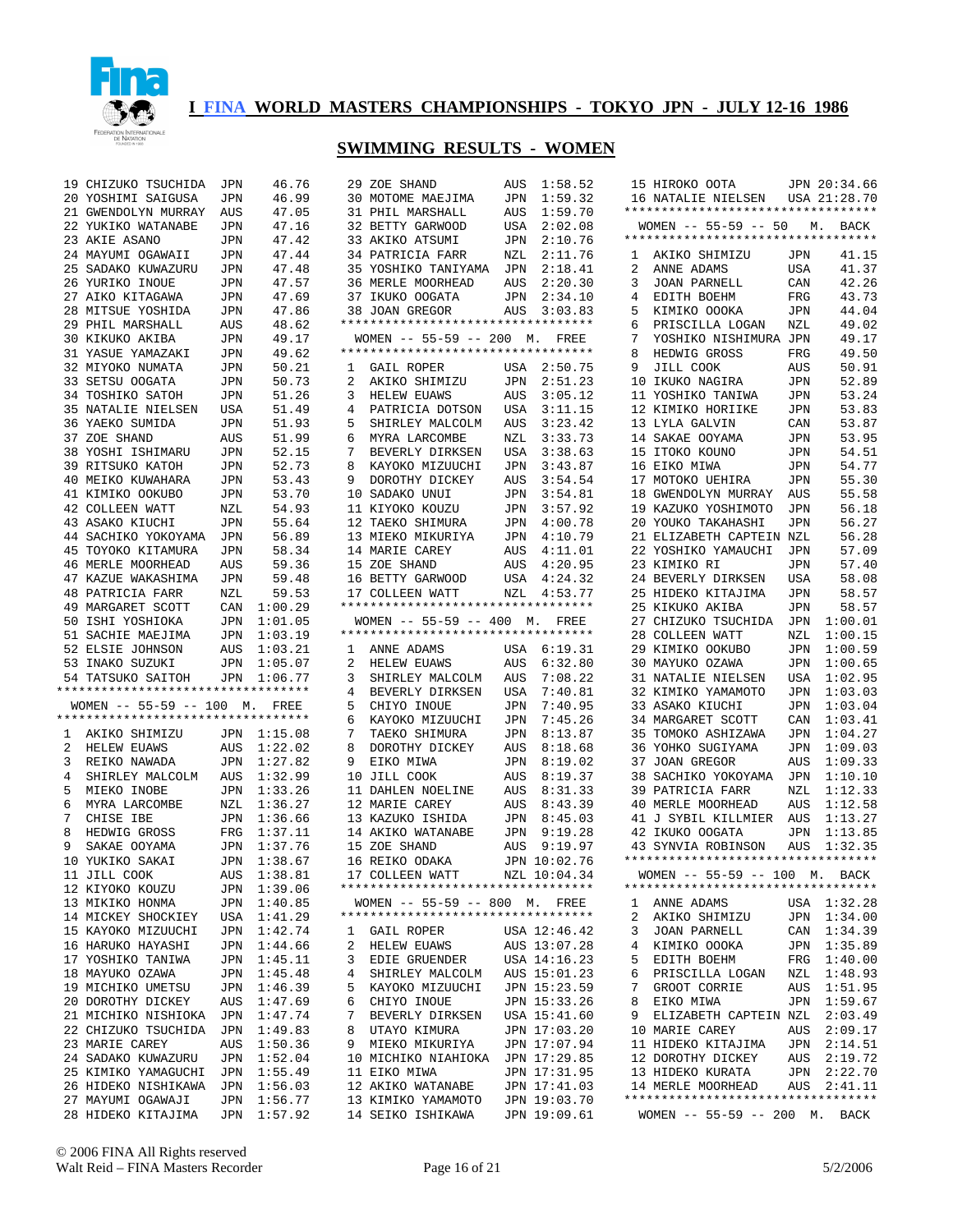

|    | ********************************** |     |             | 6              | HISAKO ONO                          | JPN | 1:54.36     | 5              |
|----|------------------------------------|-----|-------------|----------------|-------------------------------------|-----|-------------|----------------|
| 1  | ANNE ADAMS                         | USA | 3:26.41     | 7              | LYLA GALVIN                         | CAN | 1:55.59     | 6              |
| 2  | JOAN PARNELL                       | CAN | 3:28.37     | 8              | GROOT CORRIE                        | AUS | 1:56.51     | ****           |
| 3  | KIMIKO OOOKA                       | JPN | 3:34.29     | 9              | RUTH HENSCHEL                       | FRG | 1:57.31     | WС             |
| 4  | PATRICIA DOTSON                    | USA | 3:53.20     |                | 10 TERUKO TOGASHI                   | JPN | 1:59.24     | $***$ *        |
| 5  | REIKO NAWADA                       | JPN | 3:53.38     |                | 11 TERUKO ONO                       | JPN | 1:59.61     | 1              |
| 6  | GROOT CORRIE                       | AUS | 3:56.56     |                | 12 KAYOKO MIZUUCHI                  | JPN | 2:00.99     | 2              |
| 7  | PRISCILLA LOGAN                    | NZL | 3:56.62     |                | 13 ROSEMARIE KUTHER                 | JPN | 2:01.23     | 3              |
| 8  | UTAYO KIMURA                       | JPN | 4:18.66     |                | 14 MICKEY SHOCKIEY                  | USA | 2:04.20     | $\overline{4}$ |
| 9  | YOSHIKO NISHIMURA JPN              |     | 4:24.65     |                | 15 YOHKO KOBAYASHI                  | JPN | 2:05.60     | 5              |
|    | 10 EIKO MIWA                       | JPN | 4:25.50     |                | 16 TOSHIKO SAKAI                    | JPN | 2:09.06     | 6              |
|    | 11 CHIYO INOUE                     | JPN | 4:31.16     |                | 17 KAZUKO NAKAYAMA                  | JPN | 2:09.42     | $***$ *        |
|    |                                    |     |             |                | 18 MOTOKO KOMATSU                   |     |             |                |
|    | 12 MARIE CAREY                     | AUS | 4:44.82     |                |                                     | JPN | 2:10.72     | WС<br>****     |
|    | 13 DOROTHY DICKEY                  | AUS | 4:46.58     |                | 19 HARUKO HAYASHI                   | JPN | 2:11.69     |                |
|    | 14 KIMIKO YAMAMOTO                 | JPN | 4:54.36     |                | 20 A. SMEATON                       | NZL | 2:12.52     | 1              |
|    | 15 COLLEEN WATT                    | NZL | 5:14.13     |                | 21 ELIZABETH CAPTEIN NZL            |     | 2:12.63     | 2              |
|    | ********************************** |     |             |                | 22 CHRISTEL BOBETH                  | FRG | 2:14.64     | 3              |
|    | $WOMEN$ -- 55-59 -- 50             | М.  | BRST        |                | 23 RITSUKO KATOH                    | JPN | 2:17.41     | 4              |
|    | *********************************  |     |             |                | 24 KAZUYO MITANI                    | JPN | 2:20.33     | 5              |
| 1  | EDITH BOEHM                        | FRG | 42.94       |                | 25 H.MACGREGOR                      | CAN | 2:22.42     | 6              |
| 2  | JULIA GULYAS                       | CAN | 46.27       |                | 26 YASUKO MIYAOKA                   | JPN | 2:53.46     | 7              |
| 3  | JOAN PARNELL                       | CAN | 47.06       |                | *********************************** |     |             | 8              |
| 4  | AKIKO HATTORI                      | JPN | 48.96       |                | WOMEN $-- 55-59 -- 200$ M.          |     | BRST        | 9              |
| 5  | FUMIE NAGAI                        | JPN | 49.83       |                | **********************************  |     |             | 10             |
| 6  | RUTH HENSCHEL                      | FRG | 50.05       | $\mathbf{1}$   | JULIA GULYAS                        | CAN | 3:37.53     | 11             |
| 7  | TERUKO ONO                         | JPN | 51.54       | $\overline{2}$ | EDITH BOEHM                         | FRG | 3:40.08     | 12             |
| 8  | HISAKO ONO                         | JPN | 51.92       | 3              | CORRIE DE GROOT                     | AUS | 4:10.49     | ****           |
| 9  | HIROKO TANIGUCHI                   | JPN | 52.36       | 4              | HISAKO ONO                          | JPN | 4:12.71     | WС             |
|    | 10 LYLA GALVIN                     | CAN | 53.51       | 5              | TERUKO TOGASHI                      | JPN | 4:15.35     | ****           |
|    | 11 GROOT CORRIE                    | AUS | 53.60       | 6              | MICKEY SHOCKIEY                     | USA | 4:25.96     | $\mathbf{1}$   |
|    | 12 TERUKO TOGASHI                  | JPN | 53.88       | 7 <sup>7</sup> | LYLA GALVIN                         | CAN | 4:26.63     | 2              |
|    | 13 ROSEMARIE KUTHER                | JPN | 54.74       |                | 8 ANN SMEATON                       | NZL | 4:31.26     | 3              |
|    |                                    |     |             | 9              |                                     |     |             |                |
|    | 14 YOSHIKO YAMAUCHI                | JPN | 55.41       |                | YOSHIKO YAMAUCHI                    | JPN | 4:35.02     | 4              |
|    | 15 MOTOKO UEHIRA                   | JPN | 55.60       |                | 10 MYRA LARCOMBE                    | NZL | 4:40.15     | 5              |
|    | 16 JILL COOK                       | AUS | 55.65       |                | 11 ELIZABETH CAPTEIN NZL            |     | 4:42.36     | 6              |
|    | 17 RITSUKO KATOH                   | JPN | 55.69       |                | 12 BEVERLY DIRKSEN                  | USA | 4:45.49     | 7              |
|    | 18 MICKEY SHOCKIEY                 | USA | 56.83       |                | 13 YOSHIKO NISHIMURA JPN            |     | 4:55.88     | 8              |
|    | 19 CHIZUKO TSUCHIDA                | JPN | 56.87       |                | 14 MARGARET SCOTT                   | CAN | 5:18.55     | 9              |
|    | 20 MOTOKO KOMATSU                  | JPN | 58.14       |                | **********************************  |     |             | 10             |
|    | 21 CHRISTEL BOBETH                 | FRG | 58.53       |                | $WOMEN$ -- 55-59 -- 50              |     | FLY<br>М.   | 11             |
|    | 22 HIDEKO KURATA                   | JPN | 59.24       |                | **********************************  |     |             | 12             |
|    | 23 HARUKO HAYASHI                  | JPN | 59.53       | $\mathbf{1}$   | ANNE ADAMS                          | USA | 40.27       | 13             |
|    | 24 ELIZABETH CAPTEIN NZL           |     | 59.69       | $\overline{2}$ | REIKO NAWADA                        | JPN | 43.31       | 14             |
|    | 25 YOSHIKO NISHIMURA JPN           |     | 59.84       |                | 3 PATRICIA DOTSON                   | USA | 44.76       | 15             |
|    | 26 A. SMEATON                      | NZL | 1:00.81     | 4              | EDIE GRUENDER                       | USA | 45.04       | 16             |
|    | 27 MIKIKO HONMA                    | JPN | 1:02.18     | 5              | MIKIKO HONMA                        | JPN | 48.68       | 17             |
|    | 28 KAZUYO MITANI                   | JPN | 1:02.75     | 6              | CHISE IBE                           | JPN | 48.87       | 18             |
|    | 29 JOAN GREGOR                     | AUS | 1:03.08     | 7 <sup>7</sup> | MAYUKO OZAWA                        | JPN | 51.33       | 19             |
|    | 30 REIKO ISHII                     | JPN | 1:03.36     | 8              | YOSHIKO NISHIMURA JPN               |     | 55.60       | 20             |
|    | 31 BETTY GARWOOD                   |     | USA 1:04.84 |                | 9 NOELINE DAHLEN                    | AUS | 56.52       | 21             |
|    | 32 KAZUKO YARITA                   | JPN | 1:05.01     |                | 10 YOSHIKO TANIYAMA                 | JPN | 1:01.13     | 22             |
|    | 33 SETSU OOGATA                    | JPN | 1:06.00     |                | 11 KAZUKO YOSHIMOTO                 | JPN | 1:01.32     | 23             |
|    | 34 MARGARET SCOTT                  | CAN | 1:08.36     |                | 12 TERUKO TOGASHI                   | JPN | 1:01.72     | 24             |
|    | 35 KIMIKO OOKUBO                   | JPN | 1:09.74     |                | 13 H.MACGREGOR                      | CAN | 1:02.81     | 24             |
|    | 36 TATSUKO SAITOH                  | JPN | 1:14.27     |                | 14 HARUKO HAYASHI                   | JPN | 1:02.91     | 26             |
|    |                                    |     |             |                |                                     |     |             |                |
|    | 37 NATALIE NIELSEN                 | USA | 1:16.96     |                | 15 KAZUKO KAKIMI                    | JPN | 1:03.30     | 27             |
|    | 38 EMI OKAMOTO                     | JPN | 1:17.54     |                | 16 KIKUKO AKIBA                     | JPN | 1:03.39     | 28             |
|    | 39 SATOKO OOBA                     | JPN | 1:26.08     |                | 17 CHIZUKO TSUCHIDA                 | JPN | 1:06.78     | 29             |
|    | 40 YUKIE SHIMODA                   |     | JPN 1:27.41 |                | 18 KIMIKO YAMAMOTO                  | JPN | 1:08.69     | 30             |
|    | ********************************** |     |             |                | 19 ZOE SHAND                        | AUS | 1:08.73     | 31             |
|    | WOMEN -- 55-59 -- 100 M. BRST      |     |             |                | **********************************  |     |             | 32             |
|    | ********************************** |     |             |                | WOMEN $--$ 55-59 -- 100 M.          |     | FLY         | 33             |
| ı. | EDITH BOEHM                        | FRG | 1:39.29     |                | **********************************  |     |             | 34             |
| 2  | JULIA GULYAS                       | CAN | 1:40.12     | ı.             | GAIL ROPER                          | USA | 1:31.89     | 35             |
| 3  |                                    |     |             |                |                                     |     |             | 36             |
|    | JOAN PARNELL                       | CAN | 1:46.71     | 2              | PATRICIA DOTSON USA 1:44.01         |     |             |                |
| 4  | AKIKO HATTORI                      | JPN | 1:50.42     |                | 3 EDIE GRUENDER                     |     | USA 1:47.54 | 37             |

| 6              | 5 H.MACGREGOR<br>NOELINE DAHLEN AUS                                  |                | CAN 2:14.81<br>2:26.09 |
|----------------|----------------------------------------------------------------------|----------------|------------------------|
|                | **********************************<br>WOMEN $-- 55-59 -- 200$ M.     |                |                        |
|                | **********************************                                   |                | FLY                    |
| 1              | GAIL ROPER                                                           | USA            | 3:31.45                |
| 2              | <b>JULIA GULYAS</b>                                                  | CAN            | 3:59.86                |
| 3              | EDIE GRUENDER                                                        | USA            | 4:08.70                |
| $\overline{4}$ | H.MACGREGOR                                                          | $\mathtt{CAN}$ | 4:57.63                |
| 5              | NOELINE DAHLEN                                                       | AUS            | 5:26.03                |
| 6              | MYRA LARCOMBE<br>**********************************                  |                | NZL 5:35.54            |
|                | WOMEN -- 55-59 -- 200 M. I.M.                                        |                |                        |
|                | *********************************                                    |                |                        |
| 1              | GAIL ROPER                                                           | USA            | 3:19.26                |
| $\overline{2}$ | JULIA GULYAS<br>EDIE GRUENDER                                        | CAN            | 3:42.71                |
| 3              |                                                                      | USA            | 3:47.23                |
| 4<br>5         | PATRICIA DOTSON                                                      | USA            | 3:48.65<br>3:52.32     |
| 6              | KIMIKO OOOKA<br>REIKO NAWADA                                         | JPN<br>JPN     | 3:54.32                |
| 7              | PRISCILLA LOGAN                                                      | NZL            | 4:00.97                |
| 8              | CHISE IBE                                                            | JPN            | 4:05.62                |
| 9              | SHIRLEY MALCOLM                                                      | AUS            | 4:11.66                |
| 10             | CHIYO INOUE                                                          | $\mathtt{JPN}$ | 4:17.96                |
|                | 11 NOELINE DAHLEN<br>12 H.MACGPFCOR                                  | AUS            | 4:40.21                |
|                |                                                                      |                | CAN 4:43.96            |
|                | **********************************                                   |                |                        |
|                | WOMEN $-- 60-64 -- 50$ M. FREE<br>********************************** |                |                        |
|                |                                                                      |                | 35.01                  |
| 2              | 1 OLGA JOHNSON                                                       | NZL<br>AUS     | 36.12                  |
| 3              | M.CUNNINGHAM<br>MASUMI TANI                                          | JPN            | 37.16                  |
| 4              | UMEKO KUWAHARA                                                       | JPN            | 39.35                  |
| 5              | HIDEKO NAITOH                                                        | JPN            | 40.89                  |
| 6              | TSUNEKO MITA                                                         | JPN            | 41.45                  |
| 7              | SATOKO SUZUKI                                                        | JPN            | 41.83                  |
| 8              | CHIYOKO OGAWA                                                        | JPN            | 43.66                  |
| 9              | MACHIKO ITAI                                                         | JPN            | 43.73                  |
|                | 10 HIDEKO FUKUI                                                      | JPN            | 44.54                  |
| 11             | SHIZU OKA                                                            | JPN            | 45.11                  |
| 12             | YASUKO SHIMAKATA                                                     | JPN            | 45.13                  |
| 13<br>14       | MICHIKO KANEHISA<br>ETSUKO KISHIMOTO                                 | JPN            | 45.50                  |
| 15             | KAZUKO MIYAKITA                                                      | JPN<br>JPN     | 46.19<br>47.56         |
| 16             | TOYOKO KOMINAMI                                                      | JPN            | 47.78                  |
| 17             | MATSU TAKENAKA                                                       | JPN            | 49.13                  |
| 18             | TERUKO KUROSAWA                                                      | JPN            | 49.40                  |
| 19             | <b>JULIA MORRISH</b>                                                 | USA            | 49.73                  |
| 20             | KIYOKO ISHII                                                         | <b>JPN</b>     | 50.54                  |
| 21             | MAUREEN MCKENNA                                                      | AUS            | 50.61                  |
| 22             | HISAE KUSABA                                                         | JPN            | 50.86                  |
| 23             | ETSUKO SAKATA                                                        | JPN            | 51.11                  |
| 24             | MADOKA MIYAZAKI                                                      | JPN            | 51.18                  |
| 24             | NAN SUNCKELL                                                         | NZL            | 51.18                  |
| 26<br>27       | NAOKO HIGUCHI<br>HIROKO MURATA                                       | JPN<br>JPN     | 51.21<br>51.35         |
| 28             | JUNE BORTHWICK                                                       | CAN            | 52.51                  |
| 29             | MICHIKO KOMORI                                                       | JPN            | 53.87                  |
| 30             | KIMIKO SHINOHARA                                                     | JPN            | 54.49                  |
| 31             | YURIKO OOTSUKA                                                       | JPN            | 54.66                  |
| 32             | HIROKO WADA                                                          | JPN            | 55.00                  |
| 33             | HAYAKO KUMAGAI                                                       | JPN            | 55.58                  |
| 34             | TOSHIKO KAI                                                          | JPN            | 57.19                  |
| 35             | KYOKO MUROYA                                                         | JPN            | 57.66                  |
| 36             | SETSUKO MITSUI                                                       | JPN            | 57.74                  |
| 37             | MITSUE ENDOH                                                         | JPN            | 57.85                  |
| 38             | MIYOKO KATAOKA                                                       | JPN            | 58.02                  |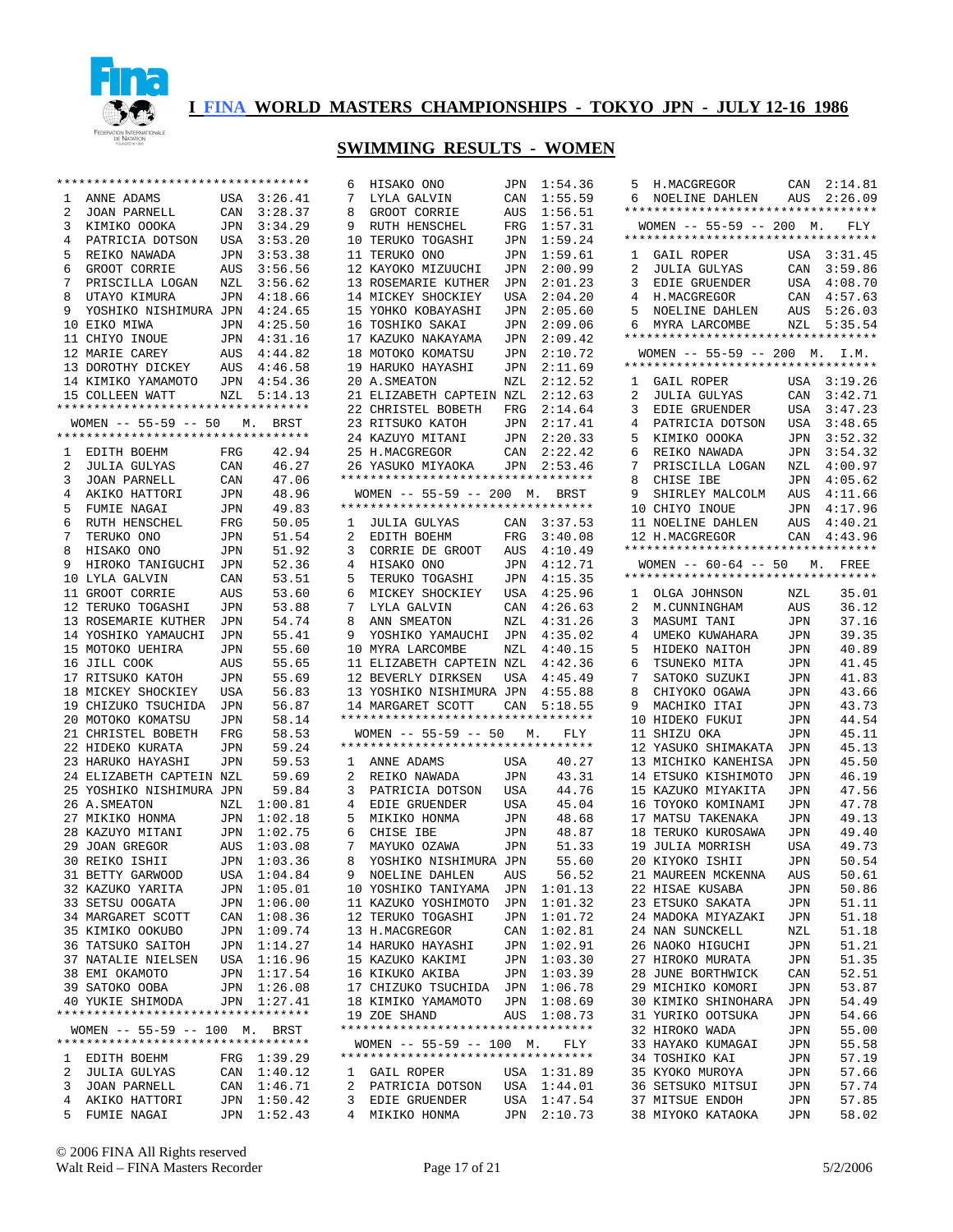

| 39           | HISAE SHINKAI                                                   | JPN | 58.47        | 22             |
|--------------|-----------------------------------------------------------------|-----|--------------|----------------|
|              | 40 KISHIE MAKI                                                  | JPN | 59.55        | 23             |
|              | 41 FUMIKO MOGI                                                  | JPN | 1:01.77      | ***            |
|              | 42 MASAKO NISHIYAMA                                             | JPN | 1:04.38      | W              |
|              | 43 MITSUKO YAMADA                                               | JPN | 1:05.55      | ***            |
|              | 44 TOSHIKO KOJIMA                                               | JPN | 1:06.71      | 1              |
|              | 45 TOYOKO SANO                                                  | JPN | 1:07.41      | 2              |
|              | 46 YOSHIKO AKIYAMA                                              |     | 1:07.53      | 3              |
|              |                                                                 | JPN |              | 4              |
|              | 47 DULCIE SPIERS                                                | AUS | 1:07.66      |                |
|              | 48 MICHIKO TEJIMA                                               | JPN | 1:08.64      | 5              |
|              | 49 TAMAE ENDOH                                                  | JPN | 1:10.25      | 6              |
|              | 50 SHINAKO FURUKAWA                                             | JPN | 1:13.62      | 7              |
|              | 51 FUMIE MARUYAMA                                               | JPN | 1:17.23      | 8              |
|              |                                                                 |     |              | 9              |
|              | WOMEN $-- 60-64 -- 100$ M.<br>********************************* |     | FREE         | 10             |
|              |                                                                 |     |              | 11             |
| $\mathbf{1}$ | OLGA JOHNSON                                                    | NZL | 1:23.69      | 12             |
| $\mathbf{2}$ | M.CUNNINGHAM                                                    | AUS | 1:25.37      | 13             |
| 3            | LOUISE HEPNER                                                   | USA | 1:25.61      | 14             |
| 4            | MASUMI TANI                                                     | JPN | 1:29.88      | 15             |
| 5.           | HIDEKO NAITOH                                                   | JPN | 1:30.81      | 16             |
| 6            | SUGAKO KUWAYAMA                                                 | JPN | 1:35.77      | 17             |
| 7            | NATSUKO OOKI                                                    | JPN | 1:37.11      | 18             |
| 8            | MACHIKO ITAI                                                    | JPN | 1:40.67      | 19             |
| 9            | SHIZU OKA                                                       | JPN | 1:46.51      | 20             |
|              | 10 TOSHIE TAKAHASHI                                             | JPN | 1:46.60      | ***            |
| 11           | SUZUE SONOKI                                                    | JPN | 1:46.71      | W              |
|              | 12 TSUNEKO MITA                                                 | JPN | 1:52.05      | ***            |
|              | 13 HIDEKO FUKUI                                                 | JPN | 1:52.56      | $\mathbf 1$    |
|              | 14 ELLA DANNENBERG                                              | FRG | 1:52.74      | 2              |
|              | 15 JUNE BORTHWICK                                               | CAN | 1:53.77      | 3              |
| 16           | L.HOSCHKE                                                       | FRG | 1:54.81      | 4              |
| 17           |                                                                 |     |              |                |
|              | NAN SUNCKELL                                                    | NZL | 1:55.89      | 5              |
| 18           | TATSUKO FURUMOTO                                                | JPN | 1:56.17      | 6              |
|              | 19 TOYOKO KOMINAMI                                              | JPN | 1:57.61      | 7              |
|              | 20 KAZUKO MIYAKITA                                              | JPN | 1:58.65      | 8              |
|              | 21 MAUREEN MCKENNA                                              | AUS | 1:59.81      | 9              |
|              | 22 MISAO KAMIKO                                                 | JPN | 2:04.51      | 10             |
|              | 23 CHIYOKO TAKIZAWA                                             | JPN | 2:07.02      | 11             |
|              | 24 HATSUE ABE                                                   | JPN | 2:08.56      | 12             |
|              | 25 MATSU TAKENAKA                                               | JPN | 2:09.05      | 13             |
|              | 26 MITSUKO TAKAHASHI                                            | JPN | 2:13.22      | ***            |
|              | 27 CHITAE TANIWAKI                                              |     | JPN 20:00.51 | W              |
|              | **********************************                              |     |              | $***$          |
|              | WOMEN -- 60-64 -- 200 M. FREE                                   |     |              | 1              |
|              | **********************************                              |     |              | $\overline{a}$ |
| 1            | LOUISE HEPNER                                                   |     | USA 3:04.69  | 3              |
| 2            | M.CUNNINGHAM                                                    | AUS | 3:15.75      | 4              |
| 3            | OLGA JOHNSON                                                    | NZL | 3:21.35      | 5              |
| 4            | HIDEKO NAITOH                                                   | JPN | 3:32.52      | 6              |
| 5            | NATSUKO OOKI                                                    | JPN | 3:39.39      | 7              |
| 6            | SUGAKO KUWAYAMA                                                 | JPN | 3:52.94      | 8              |
| 7            | SHIZU OKA                                                       | JPN | 3:53.61      | 9              |
| 8            | MICHI KANDA                                                     | JPN | 3:59.56      | 10             |
| 9            | BETTY ROBERTS                                                   | AUS | 4:00.88      | 11             |
| 10           | TSUNEKO MITA                                                    | JPN | 4:07.71      | 12             |
| 11           | L.HOSCHKE-LENGENF                                               | FRG | 4:09.77      | 13             |
| 12           | JUNE BORTHWICK                                                  | CAN | 4:12.30      | 14             |
| 13           | ANA HOTTINGER                                                   | USA | 4:15.08      | 15             |
|              | 14 SACHIKO MURATA                                               |     | 4:16.37      | 16             |
|              |                                                                 | JPN | 4:18.41      |                |
|              | 15 CHITAE TANIWAKI                                              | JPN |              | 17             |
| 16           | MIDORI KINJYO                                                   | JPN | 4:19.85      | 18             |
| 17           | HIDEKO FUKUI                                                    | JPN | 4:21.11      | 19             |
| 18           | KIYOKO ISHII                                                    | JPN | 4:24.97      | 20             |
| 19           | SUMIKO YANAGISAWA                                               | JPN | 4:36.81      | 21             |
|              | 20 MARION CHADWICK                                              | USA | 4:37.89      | 22             |
| 21           | MISAO KAMIKO                                                    | JPN | 4:40.13      | 23             |

|                | 22 MITSUKO TAKAHASHI JPN 4:43.65                    |                       |              |
|----------------|-----------------------------------------------------|-----------------------|--------------|
| 23             | HATSUE ABE                                          |                       | JPN 4:55.64  |
|                | **********************************                  |                       |              |
|                | WOMEN -- 60-64 -- 400 M. FREE                       |                       |              |
|                | **********************************                  |                       |              |
|                | 1 CLARA WALKER                                      | USA                   | 6:15.37      |
| 2              | JUNE KRAUSER                                        | USA                   | 6:39.08      |
| 3              | JOAN MONAHAN                                        | NZL                   | 6:58.71      |
| 4              | HIDEKO NAITOH                                       | JPN                   | 7:31.20      |
| 5              | BERYL GRACE                                         | AUS                   | 7:35.94      |
| б.             | BARBARA ROSE                                        | AUS                   | 7:56.66      |
| 7              | YOSHIE HASEGAWA                                     | JPN                   | 7:57.44      |
|                | SUGAKO KUWAYAMA                                     |                       | 8:09.21      |
| 8              |                                                     | JPN                   |              |
| 9              | CECILE GOSSELIN                                     | $\mathtt{CAN}$        | 8:16.02      |
|                | 10 BETTY ROBERTS                                    | AUS                   | 8:24.12      |
|                | 11 L.HOSCHKE-LENGENF FRG                            |                       | 8:25.86      |
|                | 12 NAN SUNCKELL                                     | NZL                   | 8:27.66      |
|                | 13 ANA HOTTINGER                                    | USA                   | 8:50.51      |
| 14             | JUNE BORTHWICK                                      | CAN                   | 8:54.14      |
|                | 15 TAMAKO KOMIYAMA                                  | JPN                   | 9:01.83      |
|                | 16 KIYOKO ISHII                                     | JPN                   | 9:06.35      |
|                | 17 MARION CHADWICK                                  | USA                   | 9:27.62      |
|                |                                                     | JPN                   | 9:33.64      |
|                | 18 MISAO KAMIKO<br>19 MIDORI KINJYO<br>20 UME KUZUI | JPN                   | 9:44.81      |
|                | 20 UME KUZUI                                        |                       | JPN 9:55.21  |
|                | **********************************                  |                       |              |
|                | WOMEN $-- 60-64 -- 800$ M. FREE                     |                       |              |
|                | **********************************                  |                       |              |
| $\mathbf{1}$   | JUNE KRAUSER                                        |                       | USA 13:22.26 |
| 2              | LOUISE HEPNER                                       |                       | USA 13:42.73 |
| 3              | JOAN MONAHAN                                        |                       | NZL 14:15.62 |
| 4              | BERYL GRACE                                         |                       | 15:14.66     |
|                | YOSHIE HASEGAWA JPN 16:22.54                        | AUS                   |              |
| 5              |                                                     |                       |              |
| 6              | BETTY ROBERTS<br>KIMIE KANAI                        | AUS                   | 17:27.80     |
| 7              |                                                     |                       | JPN 17:44.93 |
| 8              | NAN SUNCKELL                                        |                       | NZL 18:03.36 |
| 9              | KIYOKO ISHII                                        |                       | JPN 18:53.28 |
|                | 10 IRENE APINEE                                     |                       | JPN 19:13.09 |
|                | 11 MARION CHADWICK                                  |                       | USA 19:33.70 |
|                | 12 MISAO KAMIKO<br>13 UME KUZUT                     |                       | JPN 20:40.93 |
|                | 13 UME KUZUI                                        |                       | JPN 20:56.32 |
|                | **********************************                  |                       |              |
|                | WOMEN -- 60-64 -- 50 M. BACK                        |                       |              |
|                | **********************************                  |                       |              |
|                | 1 CLARA WALKER                                      | USA                   | 41.11        |
| $\overline{2}$ |                                                     | NZL                   | 46.79        |
| 3              | OLGA JOHNSON<br>MASUMI TANI                         | JPN                   | 47.65        |
| $\overline{4}$ |                                                     |                       |              |
| 5              |                                                     |                       |              |
| 6              | UMEKO KUWAHARA                                      | JPN                   | 48.02        |
|                | IRENE APINEE                                        | JPN                   | 49.23        |
|                | NATSUKO OOKI                                        | JPN                   | 49.31        |
| 7              | BARBARA ROSE                                        | AUS                   | 50.27        |
| 8              | CHIYOKO OGAWA                                       | JPN                   | 52.68        |
| 9              | MICHI KANDA                                         | JPN                   | 54.09        |
|                | 10 JULIA MORRISH                                    | USA                   | 54.61        |
|                | 11 SHIZUKO TACHIKAWA JPN                            |                       | 55.10        |
|                | 12 FUMIKO ITOU                                      | JPN                   | 55.52        |
|                | 13 MICHIKO MORI                                     | JPN                   | 56.20        |
|                | 14 INGEBORG TREMMEL                                 | FRG                   | 57.50        |
|                | 15 MITSU IIMURA                                     | JPN                   | 57.93        |
|                | 16 SUZUE SONOKI                                     | JPN                   | 58.33        |
|                | 17 ETSUKO KISHIMOTO                                 | JPN                   | 59.90        |
|                | 18 TATSUKO FURUMOTO                                 | JPN                   | 1:00.20      |
|                | 19 HIDEKO FUKUI                                     | $\mathtt{JPN}$        | 1:00.29      |
|                | 20 FUSAKO NAKAGAWA                                  | JPN                   | 1:00.38      |
|                | 21 JUNE BORTHWICK                                   |                       | 1:00.47      |
|                | 22 UME KUZUI                                        | $\mathtt{CAN}$<br>JPN | 1:00.67      |

| 24 | TOYOKO KOMINAMI                                                                                           | JPN                                                         | 1:02.52                    |
|----|-----------------------------------------------------------------------------------------------------------|-------------------------------------------------------------|----------------------------|
|    | 25 ETSUKO SAKATA                                                                                          | JPN                                                         | 1:02.81                    |
| 26 | FUMIKO MOGI                                                                                               | JPN                                                         | 1:04.04                    |
|    | 27 MAUREEN MCKENNA                                                                                        | AUS                                                         | 1:04.97                    |
|    | 28 SACHIKO MURATA                                                                                         | JPN                                                         | 1:05.47                    |
| 29 | HISAE IWAGUCHI JPN                                                                                        |                                                             | 1:05.94                    |
| 30 | KIYOKO ISHII<br>KIYOKO ISHII                                                                              | JPN                                                         | 1:06.41                    |
| 31 | TOSHIKO KAI                                                                                               | JPN                                                         | 1:06.94                    |
| 32 | SUMIKO TANAKA                                                                                             | JPN                                                         | 1:08.28                    |
| 33 | KAORU NAKAJIMA                                                                                            | JPN                                                         | 1:10.82                    |
|    | 34 SHINAKO FURUKAWA                                                                                       | JPN                                                         | 1:10.90                    |
| 35 | SHINANG<br>KEIKO NOZAKI<br>Tomy                                                                           | JPN                                                         | 1:16.43                    |
| 36 | JOY NARBEY<br>NAGAKO YOKOTA                                                                               | NZL                                                         | 1:17.02                    |
| 37 | 38 NOBU OGAWA                                                                                             | <b>JPN</b>                                                  | 1:17.09                    |
|    | 39 SAYOKO MORIGUCHI JPN                                                                                   | JPN                                                         | 1:17.56<br>1:21.91         |
|    | 40 MARIKO SOHMA                                                                                           |                                                             | JPN 1:30.29                |
|    | **********************************                                                                        |                                                             |                            |
|    | WOMEN -- 60-64 -- 100 M. BACK                                                                             |                                                             |                            |
|    | *********************************                                                                         |                                                             |                            |
|    |                                                                                                           |                                                             | USA 1:31.06                |
|    | 1 CLARA WALKER USA<br>2 UMEKO KUWAHARA JPN<br>2 OLGA JOHNSON NZL<br>4 IRENE APINEE JPN                    |                                                             | 1:49.59                    |
|    |                                                                                                           |                                                             | 1:49.59                    |
|    |                                                                                                           |                                                             | 1:49.82                    |
|    |                                                                                                           |                                                             | 1:52.75                    |
|    | 5 BARBARA ROSE AUS<br>6 ELLA DANNENBERG FRG                                                               |                                                             | 2:00.55                    |
| 7  | BETTY ROBERTS<br>FUMIKO ITOU<br>JUNE RALEIGE                                                              |                                                             |                            |
| 8  |                                                                                                           |                                                             | AUS 2:01.04<br>JPN 2:01.75 |
| 9  |                                                                                                           | $\begin{array}{c}\n\cup \bot \\ NZL \\ \hline\n\end{array}$ | 2:07.64                    |
|    | 10 INGEBORG TREMMEL FRG                                                                                   |                                                             | 2:08.51                    |
|    | 11 KIMIE KANAI<br>12 TOSHIKO KAI                                                                          |                                                             | JPN 2:19.05<br>JPN 2:29.00 |
|    |                                                                                                           |                                                             |                            |
|    | 13 CLAIRE FINLAY AUS 2:30.49<br>14 MISAO KAMIKO JPN 2:52.35                                               |                                                             |                            |
|    |                                                                                                           |                                                             |                            |
|    |                                                                                                           |                                                             |                            |
|    | **********************************                                                                        |                                                             |                            |
|    | WOMEN -- 60-64 -- 200 M. BACK                                                                             |                                                             |                            |
|    | *********************************                                                                         |                                                             |                            |
|    |                                                                                                           |                                                             | USA 3:16.98                |
|    |                                                                                                           | CAN                                                         | 3:57.61                    |
|    |                                                                                                           | AUS                                                         | 4:07.74                    |
|    |                                                                                                           |                                                             | JPN 4:20.45                |
|    |                                                                                                           | AUS                                                         | 4:20.54                    |
|    | CHARA WALKER<br>2 IRENE APINEE<br>3 BARBARA ROSE<br>4 NATSUKO OOKI<br>5 BETTY ROBERTS<br>6 SHIZUKO TACILE |                                                             |                            |
| 8  | 6 SHIZUKO TACHIKAWA JPN 4:32.96<br>7 INGEBORG TREMMEL FRG 4:33.96                                         |                                                             |                            |
| 9  |                                                                                                           | JPN                                                         | AUS  4:42.89<br>4:55.34    |
|    | BERYL GRACE<br>MITSU IIMURA                                                                               |                                                             |                            |
|    | 10 SUMIKO YANAGISAWA JPN 5:00.88                                                                          |                                                             |                            |
|    | 11 CLAIRE FINLAY<br>12 NOBU OGAWA<br>12 NOBU OGAWA                                                        |                                                             | AUS 5:24.42<br>JPN 5:51.04 |
|    | **********************************                                                                        |                                                             |                            |
|    | WOMEN $-- 60-64 -- 50$ M.                                                                                 |                                                             | BRST                       |
|    | **********************************                                                                        |                                                             |                            |
| 1  | C.COSTELLO                                                                                                | USA                                                         | 48.52                      |
| 2  | SATOKO SUZUKI                                                                                             | JPN                                                         | 48.54                      |
| 3  | TSUNEKO MITA                                                                                              | JPN                                                         | 50.25                      |
| 4  | MASUMI TANI                                                                                               | JPN                                                         | 51.82                      |
| 5  | KIMIE KANAI                                                                                               | JPN                                                         | 51.89                      |
| 6  | SANDY STINSON                                                                                             | USA                                                         | 51.93                      |
| 7  | JOAN MONAHAN                                                                                              | AUS                                                         | 52.53                      |
| 8  | SARAH ALLNUTT                                                                                             | USA                                                         | 53.54                      |
| 9  | AKIKO NISHINO                                                                                             | JPN                                                         | 54.76                      |
| 10 | TOSHIKO MACHIDA                                                                                           | JPN                                                         | 55.04                      |
| 11 | YASUKO SHIMAKATA                                                                                          | JPN                                                         | 55.97                      |
| 12 | NOBU OGAWA                                                                                                | JPN                                                         | 56.03                      |
| 13 | KIKU SHIGEYAMA<br>14 MICHIKO OOTA                                                                         | JPN<br>JPN                                                  | 56.79<br>57.14             |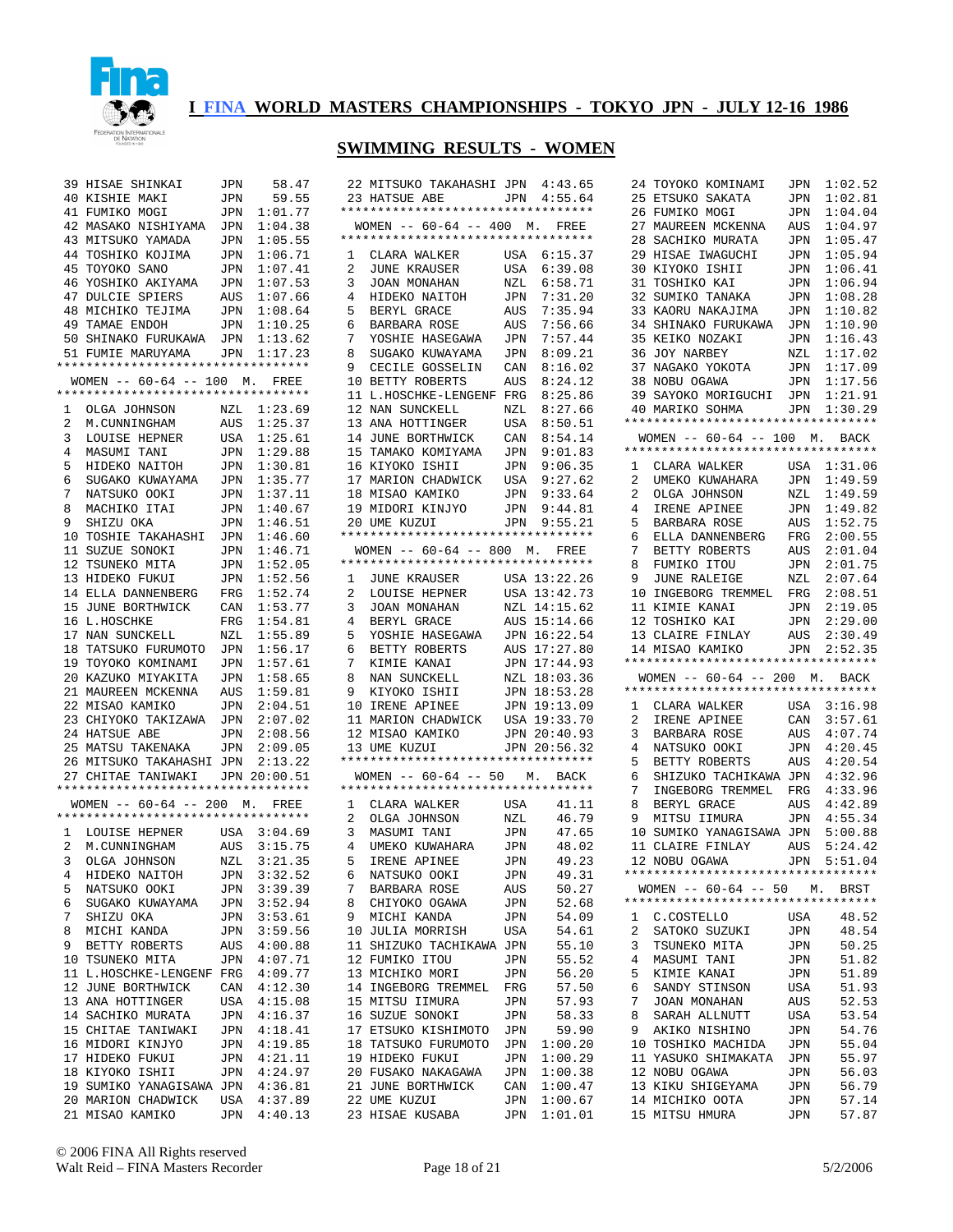

#### **SWIMMING RESULTS - WOMEN**

1 MASUMI TANI JPN 43.46

| 16              | JUNE RALEIGH                                                            | NZL            | 58.10                      |  |
|-----------------|-------------------------------------------------------------------------|----------------|----------------------------|--|
|                 | 17 BETTY DUNN                                                           | USA            | 58.43                      |  |
|                 | 18 KYOKO MUROYA                                                         | $\mathtt{JPN}$ | 59.21                      |  |
|                 | 19 ANNI LURSSEN                                                         | FRG            | 59.88                      |  |
|                 |                                                                         |                | 59.96                      |  |
|                 | 20 FUSAKO NAKAGAWA JPN<br>21 HIDEKO HANADA JPN                          |                | 59.97                      |  |
|                 | --<br>22 TOSHIE TAKAHASHI JPN 1:00.06<br>23 AKIKO HONDA     JPN 1:00.41 |                |                            |  |
|                 |                                                                         |                |                            |  |
|                 |                                                                         |                |                            |  |
| 25              | 24 YOSHIKO SUZUKI<br>25 TOSHIKO OJIMA<br>TOSHIKO OJIMA                  |                | JPN 1:00.74<br>JPN 1:03.47 |  |
| 26              |                                                                         |                |                            |  |
| 27              | TOSHIKO UEDA<br>TAMAKO KOMIYAMA                                         |                | JPN 1:03.63<br>JPN 1:04.46 |  |
|                 |                                                                         |                |                            |  |
|                 | 28 MICHIKO KANEHISA                                                     |                | JPN 1:04.74<br>AUS 1:05.81 |  |
|                 | 29 CLAIRE FINLAY                                                        |                |                            |  |
|                 | 30 PEGGY PARKER<br>31 MIYOKO KATAOKA                                    |                | NZL 1:06.37<br>JPN 1:06.82 |  |
|                 |                                                                         |                |                            |  |
|                 | 32 HISAE IWAGUCHI                                                       |                | JPN 1:07.43<br>USA 1:09.30 |  |
| 33              | JULIA MORRISH                                                           |                |                            |  |
|                 | 34 SUMIKO TANAKA                                                        |                | JPN 1:09.76                |  |
| 35              | INE UMEDA                                                               | JPN            | 1:10.31                    |  |
|                 | 35 INE UMEDA<br>36 BARBARA TAYLOR CAN 1:13.10                           |                |                            |  |
|                 | 37 KISHIE MAKI                                                          | JPN            | 1:13.81                    |  |
|                 | 38 MASAKO NISHIYAMA JPN 1:15.06                                         |                |                            |  |
|                 | 39 SETSUKO MITSUI                                                       |                | JPN 1:15.82                |  |
|                 | 40 HAYAKO KUMAGAI JPN 1:27.45                                           |                |                            |  |
|                 | 41 KEIKO NOZAKI                                                         |                | JPN 1:51.43                |  |
|                 | *********************************                                       |                |                            |  |
|                 | WOMEN -- 60-64 -- 100 M. BRST                                           |                |                            |  |
|                 | *********************************                                       |                |                            |  |
|                 |                                                                         |                | USA 1:49.53                |  |
|                 | 1 C.COSTELLO                                                            |                |                            |  |
|                 | 2 SATOKO SUZUKI                                                         |                | JPN 1:49.88                |  |
| 3               | SANDY STINSON<br>TSUNEKO MITA                                           |                | USA 1:55.23                |  |
| $4\overline{ }$ |                                                                         |                | JPN 1:56.36                |  |
| 5               | JOAN MONAHAN                                                            | AUS            | 1:57.82                    |  |
| б.              | SARAH ALLNUTT                                                           |                | USA 2:02.44                |  |
| 7               | CHIH CHANG SHAU<br>HIDEKO FUKUI<br>BETTY DUNN                           | TPE            | 2:05.63                    |  |
| 8               |                                                                         |                | $JPN$ 2:08.07              |  |
| 9               |                                                                         | USA            | 2:08.95                    |  |
|                 | 10 SUMIKO YANAGISAWA JPN 2:09.88                                        |                |                            |  |
|                 | 10 SUPILING ALBERT FREE 2:11.38<br>12 AKTKO HONDA JPN 2:11.56           |                |                            |  |
|                 |                                                                         |                |                            |  |
|                 |                                                                         |                |                            |  |
|                 | 13 YAYOI HIMURO<br>14 KYOKO MUROYA                                      |                | JPN 2:20.95<br>JPN 2:21.47 |  |
|                 |                                                                         |                |                            |  |
|                 | 15 CLAIRE FINLAY<br>16 DULCIE SPIERS                                    |                | AUS 2:33.57<br>AUS 3:00.98 |  |
|                 | 17 MITSUE ENDOH                                                         |                | JPN 3:10.31                |  |
|                 | *********************************                                       |                |                            |  |
|                 | WOMEN -- 60-64 -- 200 M. BRST                                           |                |                            |  |
|                 | **********************************                                      |                |                            |  |
|                 |                                                                         |                |                            |  |
| ı,              | LOUISE HEPNER                                                           | USA            | 4:01.10                    |  |
| $\overline{a}$  | C.COSTELLO                                                              | USA            | 4:01.64                    |  |
| 3               | JOAN MONAHAN                                                            | NZL            | 4:08.80                    |  |
| 4               | SANDY STINSON                                                           | USA            | 4:15.96                    |  |
| 5               | KIMIE KANAI                                                             | JPN            | 4:21.00                    |  |
| 6               | SARAH ALLNUTT                                                           | USA            | 4:24.83                    |  |
| 7               | CECILE GOSSELIN                                                         |                | 4:27.56                    |  |
| 8               | IRENE APINEE                                                            | CAN<br>JPN     | 4:35.65                    |  |
| 9               | CHIH CHANG SHAU TPE 4:37.65<br>SUMIKO YANAGISAWA JPN 4:38.29            |                |                            |  |
| 10              |                                                                         |                |                            |  |
|                 | 11 JUNE RALEIGE                                                         |                | 4:44.46                    |  |
|                 | 12 AKIKO HONDA                                                          | NZL<br>JPN     | 4:44.73                    |  |
|                 | 13 MATSUKO TODA                                                         |                | JPN 4:56.09                |  |
|                 | 14 MITSU HMURA                                                          | JPN            | 5:00.20                    |  |
|                 | 15 CLAIRE FINLAY                                                        |                | AUS 5:30.08                |  |
|                 |                                                                         |                |                            |  |
|                 | WOMEN -- 60-64 -- 50 M. FLY                                             |                |                            |  |
|                 | *********************************                                       |                |                            |  |
|                 |                                                                         |                |                            |  |

| 2              | C.COSTELLO                                                | USA            | 45.42          |
|----------------|-----------------------------------------------------------|----------------|----------------|
| 3              | M.CUNNINGHAM                                              | AUS            | 48.07          |
| 4              | SUGAKO KUWAYAMA                                           | JPN            | 51.29          |
| 5              | SARAH ALLNUTT                                             | USA            | 51.67          |
| 6              | UMEKO KUWAHARA                                            | JPN            | 52.41          |
| 7              | BETTY DUNN                                                | USA            | 52.88          |
| 8              | NATSUKO OOKI                                              | JPN            | 52.93          |
| 9              | AKIKO NISHINO                                             | JPN            | 55.97          |
| 10             | SHIZU OKA                                                 | JPN            | 56.86          |
| 11             | TOSHIKO AMANO                                             | JPN            | 58.47          |
| 12             | YASUKO SHIMAKATA                                          | JPN            | 1:00.88        |
|                | 13 MACHIKO ITAI                                           | JPN            | 1:01.14        |
|                | 14 UME KUZUI                                              | JPN            | 1:07.72        |
|                | 15 HISAE IWAGUCHI                                         | JPN            | 1:08.30        |
|                | 16 YOSHIKO SETA                                           | JPN            | 1:09.71        |
|                | 17 SUMIKO TANAKA                                          | JPN            | 1:12.24        |
|                | 18 NAOKO HIGUCHI                                          | JPN            | 1:12.78        |
|                | 19 ANA HOTTINGER                                          | $_{\rm USA}$   | 1:14.21        |
|                | 20 MITSUKO YAMADA                                         | JPN 1:28.17    |                |
|                | **********************************                        |                |                |
|                | WOMEN -- $60-64$ -- 100 M. FLY                            |                |                |
|                | *********************************                         |                |                |
|                |                                                           |                |                |
| $\mathbf{1}$   | JUNE KRAUSER                                              | USA            | 1:41.62        |
| $\overline{a}$ | C.COSTELLO<br>SANDY STINSON                               | USA            | 1:53.73        |
| 3              |                                                           | USA            | 2:00.43        |
| 4              | SUGAKO KUWAYAMA                                           | JPN            | 2:04.27        |
| 5              | BETTY DUNN<br>BERYL GRACE                                 | USA            | 2:05.99        |
| 6              |                                                           | AUS            | 2:15.75        |
| 7              | SHIZU OKA                                                 | JPN            | 2:18.40        |
| 8              | YOSHIE HASEGAWA                                           | JPN            | 2:20.63        |
| 9              | CECILE GOSSELIN                                           | CAN 3:27.83    |                |
|                | *********************************                         |                |                |
|                | WOMEN -- $60-64$ -- 200 M. FLY                            |                |                |
|                |                                                           |                |                |
|                | *********************************                         |                |                |
| $1 \quad$      | JUNE KRAUSER                                              | USA 3:36.15    |                |
| $\mathbf{2}$   |                                                           | USA 4:29.35    |                |
| 3              | SANDY STINSON<br>YOSHIE HASEGAWA                          | JPN            | 5:15.21        |
| $4 \quad$      | CECILE GOSSELIN CAN 5:29.04                               |                |                |
|                | **********************************                        |                |                |
|                | WOMEN -- 60-64 -- 200 M. I.M.                             |                |                |
|                | *********************************                         |                |                |
| 1              | CLARA WALKER                                              | USA            | 3:17.40        |
| $\overline{2}$ | JUNE KRAUSER                                              | USA            | 3:35.59        |
| 3              |                                                           | USA            | 3:45.77        |
| 4              | LOUISE HEPNER<br>BETTY DUNN                               | USA            | 4:13.65        |
|                | CECILE GOSSELIN                                           |                | 4:23.54        |
| 5              |                                                           | CAN            |                |
| 6              | BERYL GRACE                                               | AUS            | 4:33.27        |
| 7              | MITSU IIMURA                                              | $\mathtt{JPN}$ | 4:43.03        |
| 8              | L.HOSCHKE-LENGENF FRG                                     |                | 4:50.94        |
| 9              | TOSHIKO AMANO   JPN<br>********************************** |                | 5:02.92        |
|                |                                                           |                |                |
|                | $WOMEN$ -- 65-69 -- 50 M.                                 |                | <b>FREE</b>    |
|                | **********************************                        |                |                |
| 1              | CATHERINE KERR                                            | CAN            | 37.64          |
| 2              | J.DRAKE-BROCKMAN                                          | AUS            | 38.12          |
| 3              | <b>BILLIE BURRILL</b>                                     | USA            | 42.09          |
| 4              | RJAH HOFFMANN                                             | FRG            | 42.56          |
| 5              | AUDREY ETIENNE                                            | USA            | 42.84          |
| 6              | YASUKO HASSEGAWA                                          | JPN            | 45.20          |
| 7              | KIYOKO MITOKU                                             | JPN            | 45.46          |
| 8              | NOBUKO YOSHIDA                                            | JPN            | 46.97          |
| 9              | FUSAKO MATSUMOTO                                          | JPN            | 47.02          |
| 10             | HARUKO MATSUSHIMA                                         | JPN            | 47.17          |
| 11             | EMUKO SHIOYAMA                                            | JPN            | 48.18          |
|                | 12 KAZUKO HATTORI                                         | JPN            | 48.24<br>48.62 |

| 14                  | GIVLIA FIGARI                                                              | ITA | 49.16        |
|---------------------|----------------------------------------------------------------------------|-----|--------------|
| 15                  | LOU HEATH                                                                  | USA | 50.85        |
| 16                  | LUCIE ROSEN                                                                | FRG | 50.91        |
| 17                  | MARGOT WOLF                                                                | FRG | 52.02        |
| 18                  | CHIE ODAGIRI                                                               | JPN | 54.36        |
| 19                  | KAZUKO OOSAKI                                                              | JPN | 54.69        |
| 20                  | TAEKO HORI                                                                 | JPN | 56.71        |
| 21                  | HATSUO HATAKEYAMA                                                          | JPN | 1:01.57      |
| 22                  | MIYORI OGAWA                                                               | JPN | 1:01.61      |
|                     | 23 CHIEKO MOGAMI                                                           | JPN | 1:07.42      |
| 24                  | KAZUKO AIZAWA                                                              | JPN | 1:13.44      |
| 25                  | FLORENCE MELICK                                                            | USA | 1:17.55      |
|                     | *********************************                                          |     |              |
|                     | WOMEN -- 65-69 -- 100 M. FREE                                              |     |              |
|                     | **********************************                                         |     |              |
| $\mathbf{1}$        | CATHERINE KERR                                                             | CAN | 1:26.56      |
| 2                   | J.DRAKE-BROCKMAN                                                           | AUS | 1:30.59      |
| 3                   | BILLIE BURRILL                                                             | USA | 1:35.15      |
| 4                   |                                                                            |     | 1:40.74      |
|                     | AUDREY ETIENNE                                                             | USA |              |
| 5                   | RJAH HOFFMANN                                                              | FRG | 1:41.25      |
| 6                   | YASUKO HASEGAWA                                                            | JPN | 1:44.77      |
| 7                   | KAZUKO HATTORI                                                             | JPN | 1:54.46      |
| 8                   | LOU HEATH                                                                  | USA | 1:54.78      |
| 9                   | GIVLIA FIGARI                                                              | ITA | 1:54.98      |
| 10                  | KIYOKO MITOKU                                                              | JPN | 1:57.77      |
|                     | 11 MIYAKO WARIISHI                                                         | JPN | 2:01.64      |
| 12                  | RITSUKO HAYASHIDA                                                          | JPN | 2:08.20      |
| 13                  | YOSHIKO WATANABE                                                           | JPN | 2:09.21      |
|                     | 14 LORRAINE PETERSON USA                                                   |     | 2:21.15      |
|                     | 15 CHIEKO MOGAMI                                                           | JPN | 2:34.65      |
|                     | 16 FLORENCE MELICK                                                         | USA | 3:00.28      |
|                     | **********************************                                         |     |              |
|                     | WOMEN -- 65-69 -- 200 M. FREE                                              |     |              |
|                     |                                                                            |     |              |
|                     | *********************************                                          |     |              |
|                     |                                                                            |     |              |
| 1<br>$\overline{2}$ | CANDIDA GANDOLPHO BRA 3:32.66                                              |     | 3:37.19      |
|                     | BILLIE BURRILL                                                             | USA |              |
| 3<br>$\overline{4}$ | KAZUKO HATTORI                                                             | JPN | 4:06.62      |
|                     | SHIZUKO KIMURA                                                             | JPN | 4:09.06      |
| 5                   | YASUKO HASEGAWA                                                            | JPN | 4:10.78      |
| 6                   | NOBUKO YOSHIDA                                                             | JPN | 4:12.58      |
| 7                   | HIDEKO MORI                                                                | JPN | 4:16.60      |
| 8                   | GIVLIA FIGARI                                                              | ITA | 4:18.33      |
| 9                   | MIYAKO WARIISHI                                                            | JPN | 4:19.06      |
|                     | 10 LORRAINE PETERSON USA                                                   |     | 5:01.97      |
|                     | 11 AKIYO TANAKA                                                            |     | JPN 5:23.01  |
|                     | *********************************                                          |     |              |
|                     | WOMEN -- 65-69 -- 400 M. FREE                                              |     |              |
|                     | *********************************                                          |     |              |
| $\mathbf{1}$        | BERYL ANDERSON AUS 7:29.14                                                 |     |              |
| $\overline{a}$      | BILLIE BURRILL                                                             | USA | 7:36.81      |
| 3                   | CANDIDA GANDOLPHO BRA 7:43.53                                              |     |              |
| 4                   | HISAKO KIMOTO                                                              |     | JPN 7:54.45  |
| 5                   | KAZUKO HATTORI                                                             |     | JPN 8:34.16  |
| б.                  | YASUKO HASEGAWA                                                            | JPN | 8:45.88      |
| 7                   | MIYAKO WARIISHI JPN 8:46.05                                                |     |              |
| 8                   | HIDEKO MORI                                                                | JPN | 8:54.96      |
| 9                   | GIVLIA FIGARI                                                              |     | ITA 9:08.65  |
|                     | 10 SHIZUKO KIMURA                                                          | JPN | 9:12.75      |
|                     | 11 KIYOKO MITOKU                                                           |     | JPN 9:29.67  |
|                     | 12 ROSE STEWARD                                                            |     | USA 10:52.14 |
|                     | 13 AKIYO TANAKA JPN 11:10.79                                               |     |              |
|                     | **********************************                                         |     |              |
|                     | WOMEN -- 65-69 -- 800 M. FREE                                              |     |              |
|                     | **********************************                                         |     |              |
|                     | 1 BERYL ANDERSON AUS 15:43.06                                              |     |              |
| $\mathbf{2}$<br>3   | BILLIE BURRILL USA 16:00.59<br>HISAKO KIMOTO JPN 16:28.13<br>HISAKO KIMOTO |     |              |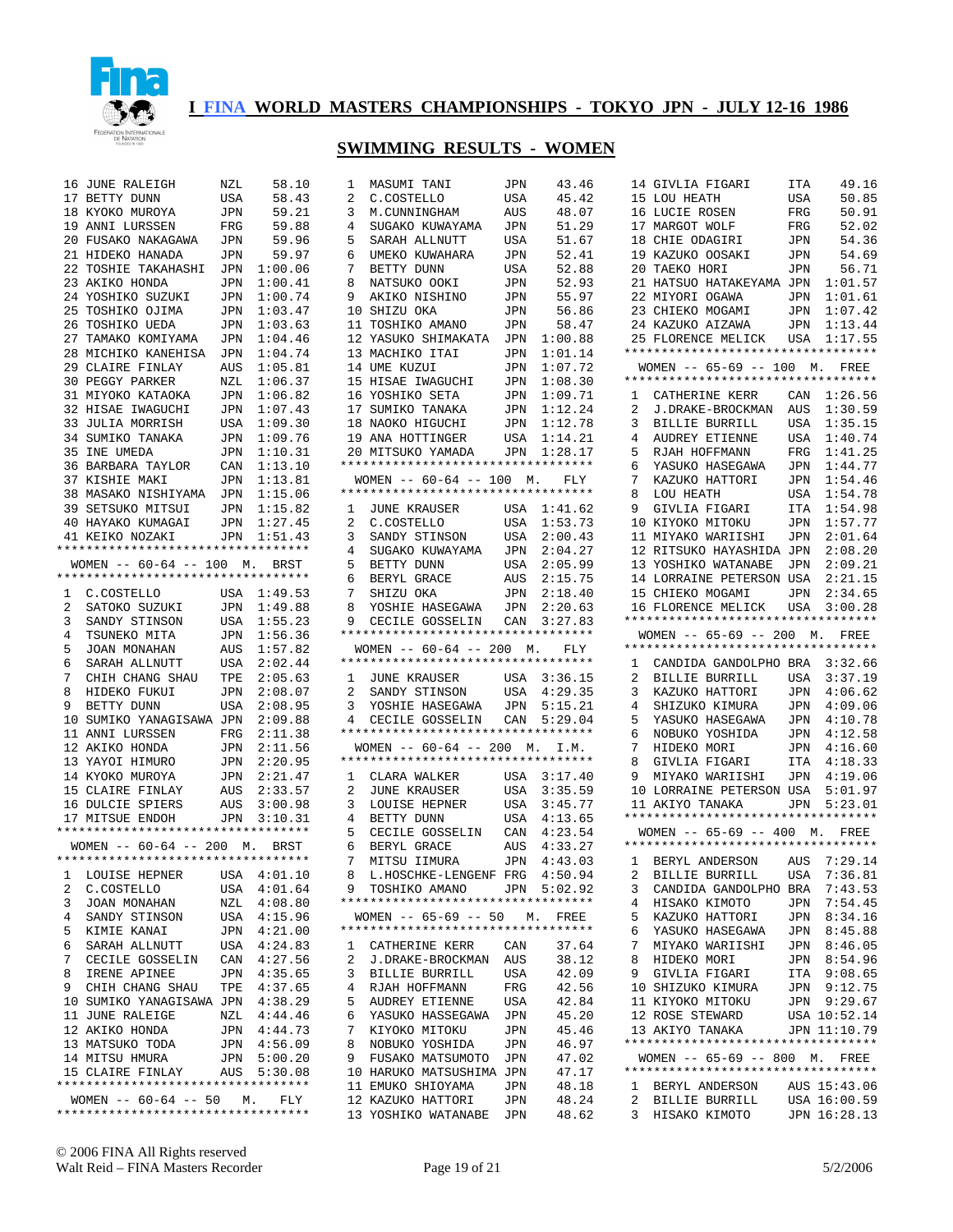

| 4<br>5<br>6<br>7<br>8<br>9 | HATSU OOTA<br>KAZUKO HATTORI<br>A.HOTTINGER<br>HIDEKO MORI<br>BARBARA GOLSETH USA 19:01.19<br>GIVLIA FIGARI<br>10 AKIYO TANAKA<br>WOMEN -- 65-69 -- 50 M. BACK |            | JPN 17:52.67<br>JPN 17:53.20<br>USA 17:56.65<br>JPN 18:13.88<br>ITA 19:18.89<br>JPN 22:16.97 |
|----------------------------|----------------------------------------------------------------------------------------------------------------------------------------------------------------|------------|----------------------------------------------------------------------------------------------|
|                            | **********************************                                                                                                                             |            |                                                                                              |
| $\mathbf{1}$               | J.DRAKE-BROCKMAN AUS                                                                                                                                           |            | 44.64                                                                                        |
| 2                          | BERYL ANDERSON                                                                                                                                                 | AUS        | 45.94                                                                                        |
| 3<br>4                     | RJAH HOFFMANN                                                                                                                                                  | FRG        | 50.28                                                                                        |
| 5                          | MECHTILDE EICKER<br>LOU HEATH                                                                                                                                  | FRG<br>USA | 51.07<br>52.61                                                                               |
| 6                          | KIYO SHIMAMURA                                                                                                                                                 | JPN        | 53.72                                                                                        |
| 7                          | HISAKO KIMOTO                                                                                                                                                  | JPN        | 55.05                                                                                        |
| 8                          | AUDREY ETIENNE                                                                                                                                                 | USA        | 55.32                                                                                        |
| 9                          | KIKUYO EBATO                                                                                                                                                   | JPN        | 55.92                                                                                        |
|                            | 10 BETH CAMERON<br>11 IKUKO AKASHI                                                                                                                             | CAN<br>JPN | 58.21<br>58.71                                                                               |
|                            | 12 MARGARET SAMSON                                                                                                                                             | USA        | 59.03                                                                                        |
|                            | 13 TOYOKO MIYAZAKI                                                                                                                                             | JPN        | 59.96                                                                                        |
|                            | 14 YURIKO TSUCHIYA                                                                                                                                             | JPN        | 1:00.71                                                                                      |
|                            | 15 LUCIE ROSEN                                                                                                                                                 | FRG        | 1:02.28                                                                                      |
|                            | 16 KAZUKO OOSAKI<br>17 RITSUKO HAYASHIDA JPN                                                                                                                   | JPN        | 1:04.03<br>1:05.00                                                                           |
|                            | 18 EIKO MOCHIDA                                                                                                                                                | JPN        | 1:05.75                                                                                      |
|                            | 19 HISAKO GOTOH                                                                                                                                                | JPN        | 1:07.93                                                                                      |
|                            | 20 SHIZUKO KUROSAWA                                                                                                                                            | JPN        | 1:08.36                                                                                      |
|                            | 21 TAEKO HORI                                                                                                                                                  | JPN        | 1:15.12                                                                                      |
|                            | 22 AKIYO TANAKA<br>23 FLORENCE MELICK                                                                                                                          | JPN<br>USA | 1:20.96<br>1:29.15                                                                           |
|                            | **********************************                                                                                                                             |            |                                                                                              |
|                            | WOMEN -- 65-69 -- 100 M. BACK                                                                                                                                  |            |                                                                                              |
|                            | **********************************                                                                                                                             |            |                                                                                              |
| 1                          | BERYL ANDERSON                                                                                                                                                 | AUS        | 1:39.37                                                                                      |
| 2<br>3                     | J.DRAKE-BROCKMAN<br>LOU HEATH                                                                                                                                  | AUS<br>USA | 1:40.43<br>1:58.26                                                                           |
| 4                          | RJAH HOFFMANN                                                                                                                                                  | FRG        | 2:02.64                                                                                      |
| 5                          | ZADA TAFT                                                                                                                                                      | USA        | 2:03.81                                                                                      |
| 6                          | BARBARA GOLSETH                                                                                                                                                | USA        | 2:08.89                                                                                      |
| 7                          | AUDREY ETIENNE                                                                                                                                                 | USA        | 2:08.99                                                                                      |
| 8<br>9                     | EILEEN PRICE<br>TOYOKO MIYAZAKI                                                                                                                                | AUS<br>JPN | 2:09.20<br>2:12.13                                                                           |
|                            | 10 HATSU OOTA                                                                                                                                                  | JPN        | 2:12.54                                                                                      |
|                            | 11 LORRAINE PETERSON USA                                                                                                                                       |            | 2:33.51                                                                                      |
|                            | 12 AUDREY MENARY                                                                                                                                               |            | CAN 2:50.23                                                                                  |
|                            | 13 FLORENCE MELICK<br>****************                                                                                                                         | USA        | 3:21.10                                                                                      |
|                            | WOMEN -- 65-69 -- 200 M. BACK                                                                                                                                  |            |                                                                                              |
|                            | **********************************                                                                                                                             |            |                                                                                              |
| 1                          | J.DRAKE-BROCKMAN AUS 3:41.61                                                                                                                                   |            |                                                                                              |
| 2                          | BERYL ANDERSON                                                                                                                                                 | AUS        | 3:46.98                                                                                      |
| 3                          | HISAKO KIMOTO                                                                                                                                                  | JPN        | 4:21.37                                                                                      |
| 4<br>5                     | LOU HEATH<br>BARBARA GOLSETH                                                                                                                                   | USA<br>USA | 4:23.23<br>4:33.11                                                                           |
| 6                          | MARGARET SAMSON                                                                                                                                                | USA        | 4:34.54                                                                                      |
| 7                          | ZADA TAFT                                                                                                                                                      | USA        | 4:37.67                                                                                      |
| 8                          | HATSU OOTA                                                                                                                                                     | JPN        | 4:41.28                                                                                      |
| 9                          | EILEEN PRICE                                                                                                                                                   | AUS        | 4:41.29                                                                                      |
| 10                         | LORRAINE PETERSON USA                                                                                                                                          |            | 5:23.82                                                                                      |
|                            | 11 AUDREY MENARY<br>12 FLORENCE MELICK USA 6:58.24                                                                                                             | CAN        | 6:12.94                                                                                      |
|                            | **********************************                                                                                                                             |            |                                                                                              |
|                            | WOMEN -- 65-69 -- 50 M. BRST                                                                                                                                   |            |                                                                                              |
|                            | **********************************                                                                                                                             |            |                                                                                              |

| 1               | EVA RAUNER                                                                                                       | FRG            | 51.19        |
|-----------------|------------------------------------------------------------------------------------------------------------------|----------------|--------------|
| 2               | CANDIDA GANDOLPHO BRA                                                                                            |                | 51.35        |
| 3               | MECHTILDE EICKER                                                                                                 | FRG            | 53.09        |
| 4               | HATSUKO SANTOH JPN                                                                                               |                | 54.87        |
| 5               | MITSUYO ASADA<br>LUCIE ROSEN                                                                                     | JPN            | 1:06.57      |
| 6               |                                                                                                                  | $_{\rm FRG}$   | 1:06.91      |
| 7               | EIKO MOCHIDA<br>KATSUE EBATO                                                                                     | JPN            | 1:08.09      |
| 8               |                                                                                                                  | JPN            | 1:09.88      |
|                 | 9 RHODA YEOMANS<br>10 CHIE ODAGIRI                                                                               | AUS            | 1:10.40      |
|                 |                                                                                                                  | JPN            | 1:13.41      |
| 11              | SHIZUKO KUROSAWA                                                                                                 | JPN            | 1:15.43      |
|                 | -- RAZUKU OOSAKI<br>13 HISAKO GOTOH<br>14 HATSUO UATILI                                                          | $\mathtt{JPN}$ | 1:15.72      |
|                 |                                                                                                                  | JPN            | 1:18.18      |
|                 | 14 HATSUO HATAKEYAMA JPN                                                                                         |                | 1:21.48      |
|                 | 15 SHIZUE HATA       JPN<br>16 AUDREY MENARY       CAN                                                           |                | 1:28.16      |
|                 |                                                                                                                  |                | 1:42.24      |
|                 | **********************************                                                                               |                |              |
|                 | WOMEN -- 65-69 -- 100 M. BRST                                                                                    |                |              |
|                 | **********************************                                                                               |                |              |
| $\mathbf{1}$    | EVA RAUNER                                                                                                       | FRG            | 1:53.57      |
| $\frac{2}{3}$   | CANDIDA GANDOLPHO BRA                                                                                            |                | 1:53.69      |
|                 |                                                                                                                  |                |              |
| $\frac{1}{4}$   |                                                                                                                  |                |              |
| 5               |                                                                                                                  |                |              |
| 6               | MECHTILDE EICKER FRG 1:56.06<br>BETH CAMERON CAN 2:02.44<br>RHODA YEOMANS AUS 2:43.19<br>RURI NOMURA JPN 3:11.47 |                |              |
|                 | **********************************                                                                               |                |              |
|                 | WOMEN -- 65-69 -- 200 M. BRST<br>**********************************                                              |                |              |
|                 |                                                                                                                  |                |              |
|                 | 1 CANDIDA GANDOLPHO BRA 4:03.82                                                                                  |                |              |
| 2               | EVA RAUNER                                                                                                       | $_{\rm FRG}$   | 4:09.75      |
| $\overline{3}$  | MECHTILDE EICKER FRG 4:26.60                                                                                     |                |              |
| 4               | BETH CAMERON CAN 4:32.42<br>EILEEN PRICE AUS 4:55.98<br>MARGARET SAMSON USA 4:59.01<br>AKIYO TANAKA JPN 5:46.61  |                |              |
| 5               |                                                                                                                  |                |              |
| 6               |                                                                                                                  |                |              |
| 7               | **********************************                                                                               |                |              |
|                 |                                                                                                                  |                |              |
|                 | WOMEN -- 65-69 -- 50 M. FLY<br>*********************************                                                 |                |              |
|                 |                                                                                                                  |                |              |
|                 | 1 CATHERINE KERR CAN<br>2 HIDEKO MORI JPN                                                                        |                | 48.89        |
| 3               | HARUKO MATSUSHIMA JPN                                                                                            |                | 56.97        |
| 4               |                                                                                                                  |                | 57.67        |
| 5               | AUDREY ETIENNE USA 1:02.50<br>SHIZUKO KIMURA JPN 1:05.89<br>MATSUKO UAVAGUT                                      |                |              |
| 6               | MATSUKO HAYASHI                                                                                                  | JPN            | 1:28.07      |
| 7               | AUDREY MENARY CAN                                                                                                |                | 1:43.02      |
|                 | **********************************                                                                               |                |              |
|                 | WOMEN -- 65-69 -- 100 M.                                                                                         |                | FLY          |
|                 | **********************************                                                                               |                |              |
|                 | 1 CATHERINE KERR CAN 1:54.60                                                                                     |                |              |
| $\overline{2}$  | HISAKO KIMOTO                                                                                                    | JPN            | 2:14.17      |
| 3               | ZADA TAFT                                                                                                        |                | USA 2:20.07  |
| 4               | HIDEKO MORI                                                                                                      | JPN            | 2:23.46      |
|                 | 5 ROSE STEWARD                                                                                                   |                | USA 4:00.65  |
|                 | **********************************                                                                               |                |              |
|                 | WOMEN -- 65-69 -- 200 M.                                                                                         |                | FLY          |
|                 | **********************************                                                                               |                |              |
|                 |                                                                                                                  |                |              |
| 2               | 1 EILEEN PRICE                                                                                                   |                | AUS  4:58.13 |
|                 | ZADA TAFT                                                                                                        | USA            | 5:27.28      |
| 3               |                                                                                                                  |                |              |
| $4\overline{ }$ | BARBARA GOLSETH USA 5:28.74<br>ROSE STEWARD                                                                      |                | USA 8:33.87  |
|                 | **********************************                                                                               |                |              |
|                 | WOMEN -- 65-69 -- 200 M. I.M.                                                                                    |                |              |
|                 | **********************************                                                                               |                |              |
| $\mathbf{1}$    | CATHERINE KERR                                                                                                   |                | CAN 3:48.85  |
| 2               | EILEEN PRICE                                                                                                     |                | AUS  4:33.70 |
| 3               | ZADA TAFT                                                                                                        |                | 4:34.65      |
| $\overline{4}$  | BARBARA GOLSETH                                                                                                  | USA<br>USA     | 4:51.95      |

| 5<br>6<br>7<br>8<br>9<br>1<br>2<br>3<br>4<br>5             | MARGARET SAMSON<br>SHIZUKO KIMURA<br>LORRAINE PETERSON USA<br>AUDREY MENARY<br>ROSE STEWARD<br>*********************************<br>WOMEN $-- 70-74 -- 50$ M.<br>*********************************<br>FRANCES VORRATH<br>NANCY CLARK<br>MASA SHIGEMITSU JPN<br>GRETE HARNISCH<br>NELLA GAMENARA | USA<br>JPN<br>CAN<br>AUS<br>USA<br>$_{\rm FRG}$<br>ITA                    | 4:54.00<br>5:01.93<br>6:08.04<br>6:27.67<br>USA 6:53.60<br>FREE<br>39.87<br>43.24<br>46.64<br>48.27<br>50.06          |
|------------------------------------------------------------|-------------------------------------------------------------------------------------------------------------------------------------------------------------------------------------------------------------------------------------------------------------------------------------------------|---------------------------------------------------------------------------|-----------------------------------------------------------------------------------------------------------------------|
| 6<br>7<br>8<br>9<br>1                                      | TEIKO WAKAMORI<br><b>JEAN CHENAUX</b><br>LIESEL NACHTIGALL FRG<br>KAZUKO MIYACHI<br>**********************************<br>$-- 70-74 -- 100 M.$<br><b>WOMEN</b><br>*********************************                                                                                             | JPN<br>BRA<br>JPN                                                         | 53.03<br>54.04<br>1:01.91<br>1:08.46<br>FREE<br>1:32.14                                                               |
| 2<br>3<br>4<br>5<br>6<br>7<br>8<br>9<br>10<br>11<br>12     | FRANCES VORRATH<br>NANCY CLARK<br>MASA SHIGEMITSU<br>NELLA GAMENARA<br>CHIYOKO BANDOH<br>HIDEKO HIRAISHI<br>TAYO ITOU<br>TAYO FURUYA<br>JEAN CHENAUX<br>LOIS ELLERT<br>MILLIE HUPP<br>MASAKO MATSUNO JPN<br>*********************************<br>WOMEN -- 70-74 -- 200 M. FREE                  | AUS<br>USA<br>JPN<br>ITA<br>JPN<br>JPN<br>JPN<br>JPN<br>BRA<br>USA<br>USA | 1:44.49<br>1:51.40<br>1:55.21<br>2:01.52<br>2:05.36<br>2:14.09<br>2:16.79<br>2:16.86<br>2:34.78<br>2:34.79<br>3:01.66 |
| 1<br>2<br>3<br>4<br>5                                      | *********************************<br>NANCY CLARK USA<br>NELLA GAMENARA ITA<br>MARALS<br>LOIS ELLERT<br>LOIS ELLERT<br>MASAKO MATSUNO JPN 6:33.08<br>**********************************                                                                                                          | USA<br>USA                                                                | 3:50.24<br>4:06.60<br>5:20.52<br>5:45.53                                                                              |
|                                                            | WOMEN -- 70-74 -- 400 M. FREE                                                                                                                                                                                                                                                                   |                                                                           |                                                                                                                       |
| $\mathbf{1}$<br>2<br>3<br>4                                | **********************************<br>MARIA LENK<br>NANCY CLARK<br>NELLA GAMENARA<br>MILLIE HUPP<br>**********************************                                                                                                                                                          | BRA<br>USA<br>ITA                                                         | 8:00.39<br>8:31.60<br>9:10.18<br>USA 12:12.30                                                                         |
|                                                            | WOMEN -- 70-74 -- 800 M. FREE                                                                                                                                                                                                                                                                   |                                                                           |                                                                                                                       |
| 1<br>$\overline{2}$<br>3<br>4                              | **********************************<br>MARIA LENK<br>NELLA GAMENARA<br>CHIYOKO BANDOH<br>TAYO FURUYA<br>**********************************                                                                                                                                                       |                                                                           | BRA 16:24.33<br>ITA 19:35.72<br>JPN 23:13.88<br>JPN 24:12.80                                                          |
|                                                            | WOMEN -- 70-74 -- 50 M. BACK                                                                                                                                                                                                                                                                    |                                                                           |                                                                                                                       |
| $\mathbf{1}$<br>2<br>3<br>4<br>5<br>6<br>7<br>8<br>9<br>10 | *********************************<br>FRANCES VORRATH AUS<br>HELENE EISFELD<br>MASA SHIGEMITSU<br>CHIYOKO BANDOH<br>ANNCHEN REILE<br>NANCY RITTSON<br>LIESEL NACHTIGALL FRG<br><b>JEAN CHENAUX</b><br>REIKO NISHIZAWA JPN<br>TOSHI KUBO                                                          | $_{\rm FRG}$<br>JPN<br>JPN<br>FRG<br>AUS<br>BRA<br>JPN                    | 48.29<br>58.38<br>59.65<br>1:01.60<br>1:03.93<br>1:04.73<br>1:06.60<br>1:08.40<br>1:15.74<br>1:17.72                  |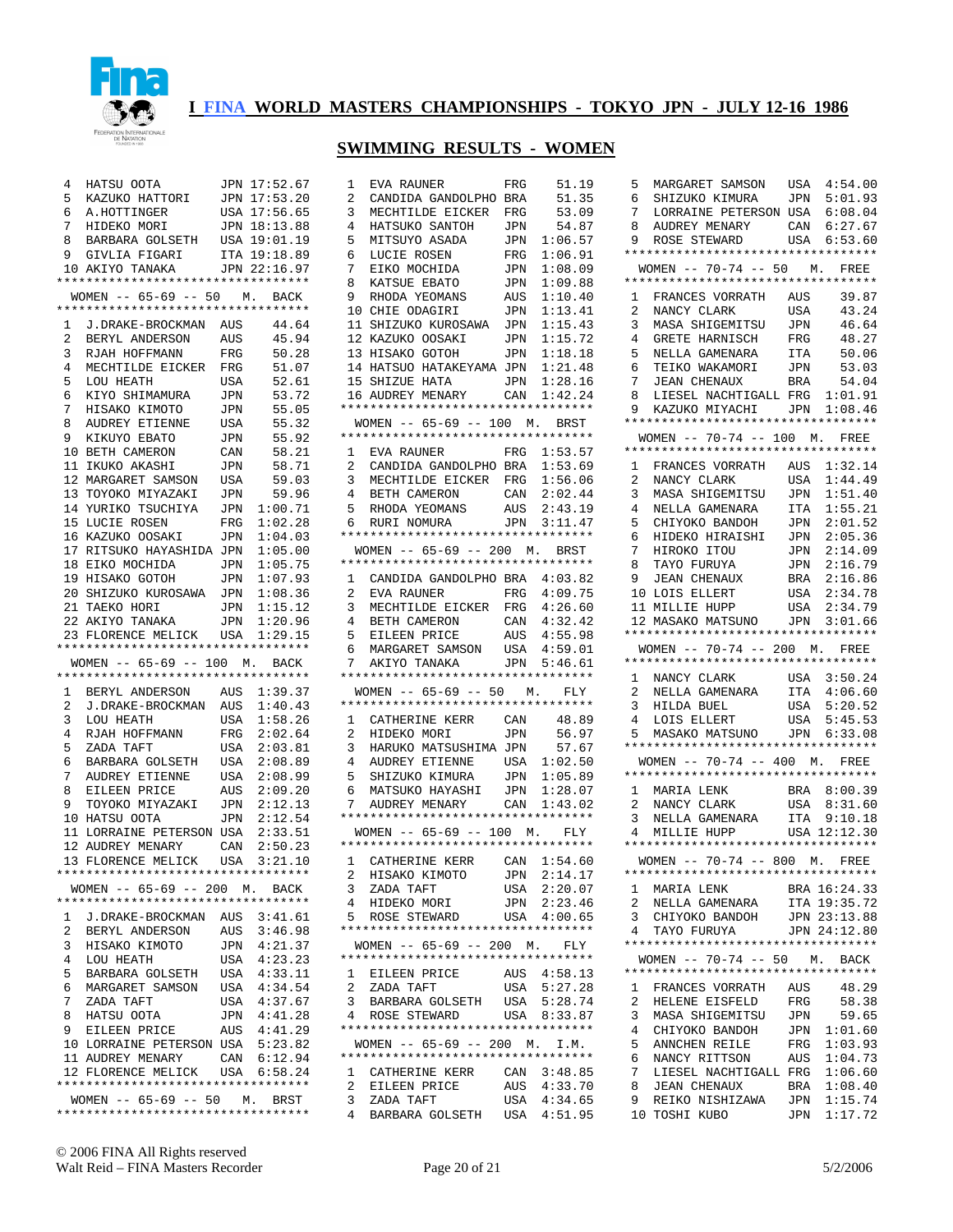

|                                   | 11 AYAKO SAEKI JPN<br>12 MITSUKO INOUE JPN<br>*********************************                                                                                                                           |                       | JPN 1:27.45<br>2:17.95     |
|-----------------------------------|-----------------------------------------------------------------------------------------------------------------------------------------------------------------------------------------------------------|-----------------------|----------------------------|
|                                   | WOMEN -- 70-74 -- 100 M. BACK<br>**********************************                                                                                                                                       |                       |                            |
|                                   | 1 HELENE EISFELD FRG 2:12.14<br>2 ANNCHEN REILE FRG 2:17.86                                                                                                                                               |                       |                            |
| 3                                 | NANCY RITTSON<br>PHYLLIS HALL                                                                                                                                                                             | AUS                   | 2:31.84                    |
| 4<br>5                            |                                                                                                                                                                                                           | USA                   | AUS 2:33.98<br>2:34.36     |
| б.                                | LOIS ELLERT<br>HIROKO ITOU                                                                                                                                                                                |                       | JPN 2:53.61                |
| 7                                 | MILLIE HUPP                                                                                                                                                                                               | USA                   | 2:57.67                    |
|                                   | *********************************                                                                                                                                                                         |                       |                            |
|                                   | WOMEN -- 70-74 -- 200 M. BACK                                                                                                                                                                             |                       |                            |
| $\mathbf{1}$                      | <b>MANCY RITTSON</b><br>NANCY RITTSON AUS<br>PIERT USA                                                                                                                                                    |                       | AUS 5:25.95                |
| $\overline{a}$                    | LOIS ELLERT                                                                                                                                                                                               |                       | 5:33.31                    |
| 3<br>$\overline{4}$               |                                                                                                                                                                                                           |                       | 5:51.00<br>6:31.26         |
|                                   | **********************************                                                                                                                                                                        |                       |                            |
|                                   | WOMEN -- 70-74 -- 50 M. BRST<br>**********************************                                                                                                                                        |                       |                            |
| $\mathbf{1}$                      | FRANCES VORRATH AUS                                                                                                                                                                                       |                       | 53.88                      |
| $\overline{a}$                    |                                                                                                                                                                                                           | FRG                   | 1:00.30                    |
| 3                                 | HELENE EISFELD<br>GRETE HARNISCH                                                                                                                                                                          | $_{\rm FRG}$          | 1:00.63                    |
| $\overline{4}$<br>5               | LIESEL NACHTIGALL FRG<br>LISELOTT LORENZ FRG                                                                                                                                                              |                       | 1:01.11<br>1:01.23         |
|                                   |                                                                                                                                                                                                           | $_{\rm FRG}$          | 1:02.01                    |
|                                   |                                                                                                                                                                                                           | USA                   | 1:10.03                    |
|                                   |                                                                                                                                                                                                           | BRA                   | 1:15.69<br>1:16.76         |
|                                   |                                                                                                                                                                                                           | AUS<br>$\mathtt{JPN}$ | 1:21.34                    |
|                                   |                                                                                                                                                                                                           | JPN                   | 1:33.84                    |
|                                   | CONNERGE AN EXECUTE THE RELEXANCE RELEXANCE PRESSURE A STRAIGHT AND TAYO FURUYA<br>11 SADAKO SHOJI<br>11 SADAKO SHOJI<br>11 SADAKO SHOJI<br>11 TATLET AN ELECTRONIA<br>********************************** | JPN                   | 1:54.28                    |
|                                   |                                                                                                                                                                                                           |                       |                            |
|                                   |                                                                                                                                                                                                           |                       |                            |
|                                   | WOMEN -- 70-74 -- 100 M. BRST<br>**********************************                                                                                                                                       |                       |                            |
| $\mathbf{1}$                      | FRANCES VORRATH AUS                                                                                                                                                                                       |                       | 2:03.81                    |
| 2                                 | HELENE EISFELD                                                                                                                                                                                            | FRG                   | 2:13.10                    |
| $\mathbf{3}$<br>4                 |                                                                                                                                                                                                           | $_{\rm FRG}$          | 2:13.96<br>2:17.84         |
| 5                                 |                                                                                                                                                                                                           | FRG<br>USA            | 2:33.68                    |
| 6                                 | GRETE HARNISCH<br>ANNCHEN REILE<br>HILDA BUEL<br>NANCY RITTSON                                                                                                                                            | AUS                   | 2:49.70                    |
|                                   | **********************************                                                                                                                                                                        |                       |                            |
|                                   | WOMEN -- 70-74 -- 200 M. BRST<br>**********************************                                                                                                                                       |                       |                            |
|                                   | 1 MAXINE MERLINO                                                                                                                                                                                          |                       | USA 4:35.56                |
| $\overline{a}$                    | HELENE EISFELD FRG 4:52.81                                                                                                                                                                                |                       |                            |
| $\overline{3}$<br>$4\overline{ }$ | ANNCHEN REILE<br>HILDA BUEL                                                                                                                                                                               | $_{\rm FRG}$          | 4:52.86                    |
| 5                                 | ANNE WILDER                                                                                                                                                                                               |                       | USA 5:35.33<br>USA 5:46.75 |
|                                   | **********************************                                                                                                                                                                        |                       |                            |
|                                   | WOMEN -- 70-74 -- 50 M. FLY<br>*********************************                                                                                                                                          |                       |                            |
| $\mathbf{1}$                      | MARIA LENK                                                                                                                                                                                                | BRA                   | 53.00                      |
| 2                                 | MAXINE MERLINO                                                                                                                                                                                            |                       | USA 1:02.12                |
| 3                                 | CHIYOKO BANDOH                                                                                                                                                                                            | JPN                   | 1:14.20                    |
| $\overline{4}$<br>5               | ANNE WILDER<br>GRETE HARNISCH                                                                                                                                                                             | FRG                   | USA 1:15.37<br>1:16.08     |
| 6                                 | TOSHI KUBO                                                                                                                                                                                                |                       | JPN 1:39.20                |
|                                   | **********************************<br>WOMEN -- 70-74 -- 100 M. FLY                                                                                                                                        |                       |                            |
|                                   | **********************************                                                                                                                                                                        |                       |                            |
| $\mathbf{1}$                      | MARIA LENK                                                                                                                                                                                                |                       | BRA 2:05.84                |
| 2<br>3                            | MAXINE MERLINO<br>PHYLLIS HALL                                                                                                                                                                            | USA                   | 2:20.00<br>AUS  4:36.53    |

| $WOMEN$ -- 70-74 -- 200 M.                                                                                                           |              | FLY                        |
|--------------------------------------------------------------------------------------------------------------------------------------|--------------|----------------------------|
| *********************************                                                                                                    |              |                            |
| 1.                                                                                                                                   |              |                            |
| MAXINE MERLINO USA 4:57.39<br>HILDA BUEL USA 6:36.34<br>ANNE WILDER USA 6:38.11<br>2                                                 |              |                            |
| 3<br>**********************************                                                                                              |              |                            |
| WOMEN -- 70-74 -- 200 M. I.M.                                                                                                        |              |                            |
| **********************************                                                                                                   |              |                            |
| MARIA LENK<br>1                                                                                                                      |              | BRA 4:11.21                |
| CHIANA CHIANA<br>CHIANA CHIANA CHIANA CHIANA CHIANA CHIANA CHIANA CHIANA CHIANA CHIANA CHIANA CHIANA CHIANA CHIANA CHIANA CHIAN<br>2 | USA          | 4:21.36                    |
| CHIYOKO BANDOH<br>3<br>4                                                                                                             | JPN<br>USA   | 5:20.15<br>5:35.02         |
| 5                                                                                                                                    | $_{\rm USA}$ | 6:04.48                    |
| 6                                                                                                                                    | AUS          | 7:49.70                    |
| ANNE WILDER<br>PHYLLIS HALL<br>**************<br>**********************************                                                  |              |                            |
| $WOMEN$ -- 75-79 -- 50 M.                                                                                                            |              | FREE                       |
| **********************************<br>1<br>UME WADA                                                                                  | JPN          | 41.88                      |
| 2                                                                                                                                    | AUS          | 46.09                      |
| MYRTLE WRIGHT<br>MYRTLE WRIGHT<br>V. CHERRIMAN GBR<br>RENE HEDGES AUS<br>DORIS HYDE AUS<br>3                                         |              | 50.25                      |
| $\overline{4}$                                                                                                                       |              | 55.09                      |
| 5<br>DORIS HYDE<br>DORIS HYDE<br>AYAKO TAKADA                                                                                        | AUS          | 1:15.47                    |
| 6                                                                                                                                    | JPN          | 1:23.99                    |
| 7<br>KIMI KATOH<br>*********************************                                                                                 |              | JPN 1:54.20                |
| WOMEN -- 75-79 -- 100 M. FREE                                                                                                        |              |                            |
| **********************************                                                                                                   |              |                            |
| $\mathbf{1}$<br>UME WADA<br>V.CHERRIMAN<br>AYAKO TAKADA                                                                              |              | JPN 1:39.28                |
| 2                                                                                                                                    | GBR          | 2:00.76<br>2:52.56         |
| 3.<br>**********************************                                                                                             | JPN          |                            |
| WOMEN -- 75-79 -- 200 M. FREE                                                                                                        |              |                            |
| **********************************                                                                                                   |              |                            |
| 1 V.CHERRIMAN GBR 4:13.49<br>2 AYAKO TAKADA JPN 6:13.90                                                                              |              |                            |
| **********************************                                                                                                   |              |                            |
| $WOMEN$ -- 75-79 -- 400 M.                                                                                                           |              | FREE                       |
| **********************************                                                                                                   |              |                            |
| 1 V.CHERRIMAN GBR 9:01.72<br>2 AYAKO TAKADA JPN 13:07.26                                                                             |              |                            |
| **********************************                                                                                                   |              |                            |
| WOMEN -- 75-79 -- 800 M. FREE                                                                                                        |              |                            |
| **********************************                                                                                                   |              |                            |
| V. CHERRIMAN GBR 18:33.40<br>AYAKO TAKADA JPN 27:20.59<br>1                                                                          |              |                            |
| 2<br>**********************************                                                                                              |              |                            |
| WOMEN -- 75-79 -- 50 M. BACK                                                                                                         |              |                            |
| *********************************                                                                                                    |              |                            |
| 1 MYRTLE WRIGHT AUS 51.07                                                                                                            |              |                            |
| $\mathbf{z}$<br>UME WADA                                                                                                             |              | JPN 54.44<br>FRG 59.29     |
| MIZZI BUTZBACH<br>3<br>$\overline{4}$<br>RENE HEDGES                                                                                 |              |                            |
| HANAE MATSUURA<br>5                                                                                                                  |              | AUS 1:03.88<br>JPN 1:06.94 |
| б.<br>M.GOTTSCHALK                                                                                                                   |              |                            |
| 7<br>DORIS HYDE                                                                                                                      |              | FRG 1:07.35<br>AUS 1:25.88 |
| *********************************<br>WOMEN -- 75-79 -- 100 M. BACK                                                                   |              |                            |
| *********************************                                                                                                    |              |                            |
| MYRTLE WRIGHT<br>$\mathbf{1}$                                                                                                        |              | AUS 1:58.40                |
| $\overline{2}$<br>RENE HEDGES AUS 2:22.95<br>HANAE MATSUURA JPN 2:40.96                                                              |              |                            |
| 3                                                                                                                                    |              |                            |
| *********************************<br>WOMEN -- 75-79 -- 200 M. BACK                                                                   |              |                            |
| **********************************                                                                                                   |              |                            |
| 1 MYRTLE WRIGHT                                                                                                                      |              | AUS  4:20.86               |
| RENE HEDGES<br>$\overline{a}$                                                                                                        |              | AUS 5:23.78                |
| 3<br>HANAE MATSUURA                                                                                                                  | JPN          | 6:35.61                    |

| **********************************                                                  |
|-------------------------------------------------------------------------------------|
| WOMEN -- 75-79 -- 50 M. BRST                                                        |
| *********************************                                                   |
| MIZZI BUTZBACH FRG 59.10<br>$\mathbf{1}$                                            |
| JPN<br>1:00.86<br>$\overline{a}$                                                    |
| UME WADA JPN<br>MYRTLE WRIGHT AUS<br>3 <sup>7</sup><br>1:02.99                      |
|                                                                                     |
| 4 M.GOTTSCHALK FRG 1:10.78<br>5 RENE HEDGES AUS 1:39.22<br>6 DORIS HYDE AUS 1:55.52 |
|                                                                                     |
| **********************************                                                  |
| WOMEN -- 75-79 -- 100 M. BRST                                                       |
| **********************************                                                  |
| 1 MIZZI BUTZBACH FRG 2:07.86                                                        |
| 2 M.GOTTSCHALK FRG 2:37.20                                                          |
| **********************************                                                  |
| WOMEN -- 75-79 -- 200 M. BRST                                                       |
| **********************************                                                  |
| 1 MIZZI BUTZBACH FRG 4:36.72                                                        |
| **********************************                                                  |
| WOMEN -- 80-84 -- 50 M. FREE                                                        |
| **********************************                                                  |
| 1 ELLA PECKHAM USA 1:14.90                                                          |
| **********************************                                                  |
| WOMEN -- 85-89 -- 50 M. BACK                                                        |
| **********************************                                                  |
| 1 ELLA PECKHAM USA 1:30.21                                                          |
| **********************************                                                  |
| WOMEN -- 85-89 -- 100 M. BACK                                                       |
| **********************************                                                  |
| 1 ELLA PECKHAM USA 3:30.10                                                          |
| **********************************                                                  |
| WOMEN -- 85-89 -- 200 M. BACK                                                       |
| **********************************                                                  |
| 1 ELLA PECKHAM USA 7:04.11                                                          |
| **********************************                                                  |
|                                                                                     |
| WOMEN -- 85-89 -- 50 M. FLY                                                         |
| **********************************<br>1 ELLA PECKHAM<br>USA 1:37.00                 |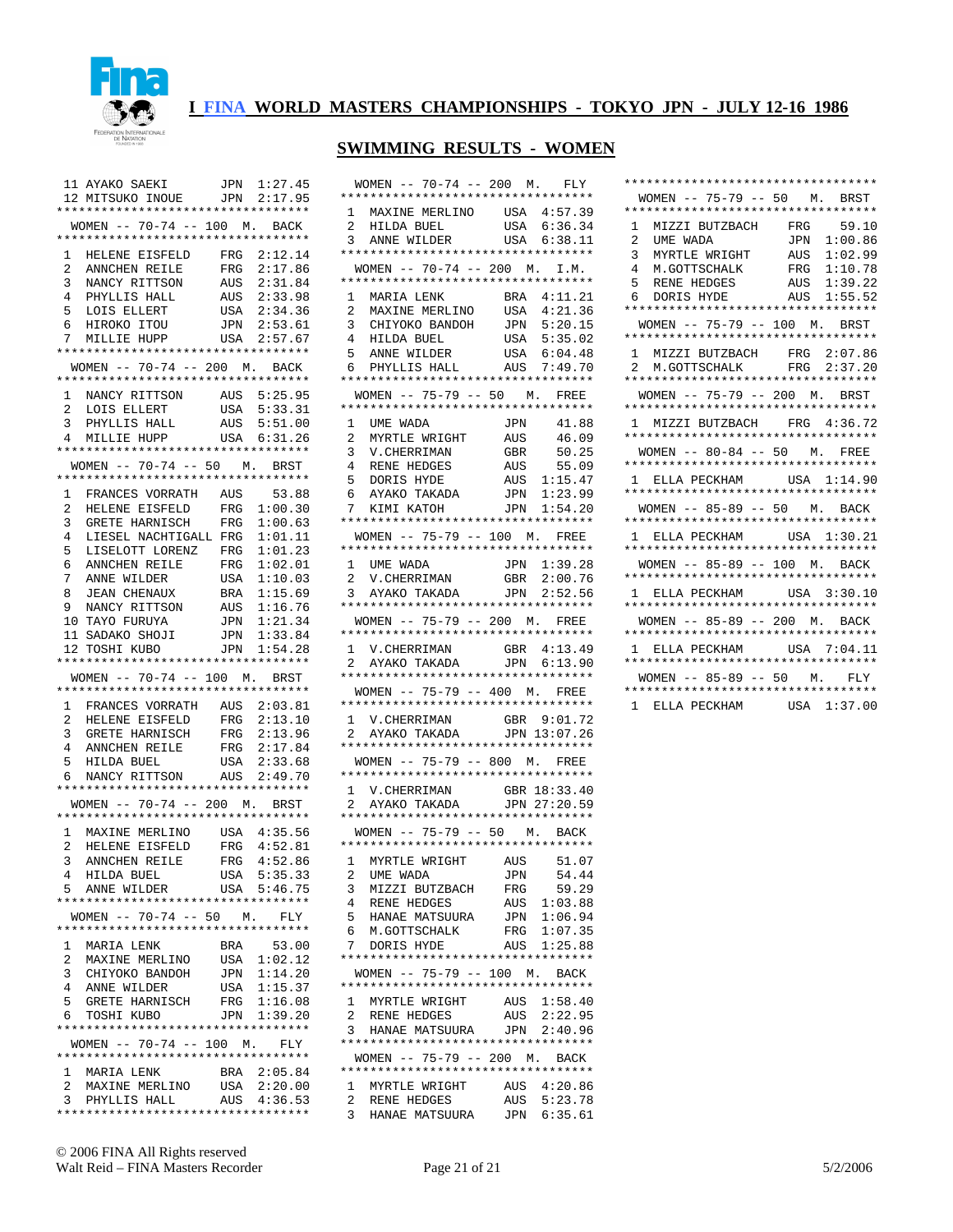

\*\*\*\*\*\*\*\*\*\*\*\*\*\*\*\*\*\*\*\*\*\*\*\*\*\*\*\*\*\*\*\*\*\* M E N -- 25-29 -- 50 M. FREE \*\*\*\*\*\*\*\*\*\*\*\*\*\*\*\*\*\*\*\*\*\*\*\*\*\*\*\*\*\*\*\*\*\*

#### **I FINA WORLD MASTERS CHAMPIONSHIPS - TOKYO JPN - JULY 12-16 1986**

### **SWIMMING RESULTS - MEN**

 65 GARRY HARDIE AUS 42.14 66 YASUTAKA SAKURAI JPN 50.79

|  | *********************************              |     | .<br>--------  |   | 00 IADOIAKA DAKOKAI 01N<br>67 TATHUROU SAKURAI JPN                                                 |     | <u>.</u><br>50.99                                     | ັ<br>رس<br>9 AI |
|--|------------------------------------------------|-----|----------------|---|----------------------------------------------------------------------------------------------------|-----|-------------------------------------------------------|-----------------|
|  |                                                |     |                |   |                                                                                                    |     |                                                       | 10 Y            |
|  |                                                |     |                |   |                                                                                                    |     |                                                       | 11 I.           |
|  | 3 MARK MORGAN                                  | AUS |                |   |                                                                                                    |     |                                                       | 12 E            |
|  | 4 GRAHAM WELBOURN                              | CAN |                |   |                                                                                                    |     |                                                       | 13 M            |
|  | 5 STUART MEARES                                | AUS |                |   |                                                                                                    |     |                                                       | 14 W            |
|  | 6 WILLIAM YOUNGER USA                          |     | 25.32          |   | 2 JOHN TUDOR                                                                                       | USA |                                                       | 15 H            |
|  | 7 WARREN POTTENGER USA                         |     | 26.55          |   | 3 GRAHAM WELBOURN CAN                                                                              |     | 53.84<br>54.01                                        | 16 K            |
|  | 8 KATSUHIRO SAKAI JPN                          |     | 26.66          |   | 4 ROBERT PLACAK USA                                                                                |     | 54.50                                                 | 17 D.           |
|  | 9 REX HARDING                                  | NZL | 26.87          |   | 5 STUART MEARES                                                                                    | AUS | 55.47                                                 | 18 M            |
|  | 10 BRADLEY ROYALL AUS                          |     | 27.17          |   | 6 KATSUHIRO SAKAI JPN                                                                              |     | 58.42                                                 | 19 M            |
|  |                                                |     |                |   |                                                                                                    |     |                                                       |                 |
|  | 11 IAN WAITE                                   | NZL | 27.41          |   | 7 SVEIN SANDOY<br>8 DAVID MAINPRIZE CAN                                                            | NZL | 59.30                                                 | 20 A            |
|  | 12 YASUNORI SUGANO                             | JPN | 27.60          |   |                                                                                                    |     | 59.47                                                 | 21 K<br>22 K    |
|  | 13 MASANORI AOKI                               | JPN | 27.99          |   | 9 MICHIO EGAMI<br>28.43 10 REX HARDING                                                             | JPN | 59.48<br>59.57                                        |                 |
|  | 14 HIROSHI KIMURA JPN                          |     |                |   |                                                                                                    | NZL |                                                       | 23 S.           |
|  | 15 RANDY FURUDERA                              | USA | 28.62          |   | 11 WARREN POTTENGER USA                                                                            |     | 59.66                                                 | 24 A            |
|  | 16 JUNICHI WATANABE                            | JPN | 28.71          |   | 12 M.MATSUMOTO                                                                                     | JPN | 1:00.09                                               | 25 K            |
|  | 17 DANNY MEISELS                               | AUS | 28.73          |   | 13 TOSHIYUKI MASUDA                                                                                | JPN | 1:00.30                                               | 26 K            |
|  | 18 ATSUSHI SUEDA                               | JPN | 28.88          |   | 14 TOORU ICHIKAWA                                                                                  | JPN | 1:00.82                                               | 27 T.           |
|  | 19 KAZUKI TOSA                                 | JPN | 28.94          |   | 15 EDWARD OPALACH<br>16 TAKAYUKI INOUE                                                             | USA | 1:01.57                                               | 28 Y.           |
|  | 20 TOSHIO NAKAMURA JPN                         |     | 29.08          |   |                                                                                                    | JPN | $1:01.86$ 29 A                                        |                 |
|  | 21 EDWARDO MACHADO BRA                         |     | 29.11          |   | 17 HAJIME YONEYAMA<br>18 SHUJI ONO                                                                 |     | JPN 1:02.00 30 I<br>JPN 1:02.63 31 SI                 |                 |
|  | 22 HIDEO AOYAGI                                | JPN | 29.19          |   |                                                                                                    |     |                                                       |                 |
|  | 23 HIROSHIGE EBISU JPN                         |     |                |   | 19 MICHAEL JOHNSON<br>29.41 19 MICHAEL JOHNSON<br>29.47 20 MICHAEL WOOD                            |     | USA 1:03.66 32 T.<br>AUS 1:03.82 33 G.<br>USA 1:03.66 |                 |
|  | 24 HIKARU MACHIDA                              | JPN |                |   |                                                                                                    |     |                                                       |                 |
|  | 25 ТАКUJI КАТАОКА                              | JPN | 29.50          |   | 21 HIROSHI KIMURA<br>22 YOHICHI NAKAMURA                                                           |     | JPN 1:05.22 34 N.<br>JPN 1:05.49 35 Y                 |                 |
|  | 26 YOSHIO SHIN                                 | JPN | 29.52          |   |                                                                                                    |     |                                                       |                 |
|  | 27 EDOARDO RUSSO                               | BRA |                |   | 29.67 23 YOSHIHIKO TOCHIO<br>29.90 24 GEORGE NOVINGER                                              |     | JPN 1:05.86 36 S<br>USA 1:06.56 37 G                  |                 |
|  | 28 EIICHIROH SHINSHI JPN                       |     | 29.67<br>29.90 |   |                                                                                                    |     |                                                       |                 |
|  | 29 KENJI TAKAYANAGI JPN                        |     | 29.97          |   | 25 RANDY FURUDERA<br>26 KAZUNORI IKEUCHI                                                           | USA | 1:06.99                                               | $***$ * * *     |
|  | 30 HIDEKAZU NAKAMURA JPN                       |     | 30.05          |   |                                                                                                    |     | JPN 1:07.19                                           | $M$ E           |
|  | 31 MASAAKI TARUSAWA JPN                        |     | 30.06          |   | 27 DANNY MEISELS<br>28 T.KOISHIKAWA                                                                | AUS | 1:07.41                                               | $***$ * * *     |
|  | 32 TAKAO OIKAWA                                | JPN | 30.08          |   |                                                                                                    |     | JPN 1:07.80 1 M                                       |                 |
|  |                                                |     | 30.08          |   | 29 YOSHIO SHIN         JPN   1:08.13      2   S'<br>30 MASAAKI TARUSAWA   JPN  1:08.96      3   D. |     |                                                       |                 |
|  | 32 SHOICHI INOUE JPN<br>34 HIROSHI OOISHI JPN  |     | 30.23          |   |                                                                                                    |     |                                                       |                 |
|  | 34 KATSUYA KAWASAKI JPN                        |     | 30.23          |   |                                                                                                    |     | JPN 1:09.41 4 D<br>JPN 1:09.50 5 R.                   |                 |
|  | 36 ATSUSHI TADA                                | JPN | 30.29          |   | 31 SHOICHI INOUE<br>32 ATSUHIKO HADA                                                               |     |                                                       |                 |
|  | 37 AKIO KUSUMI                                 | JPN | 30.36          |   |                                                                                                    |     |                                                       |                 |
|  | 38 TETSUYA MIYAHARA JPN                        |     | 30.50          |   | 33 AKIO KUSUMI<br>34 IZUMI MIYASAKA                                                                |     | JPN 1:10.44 6 E<br>JPN 1:10.47 7 M                    |                 |
|  | 39 MASAYA KAWAJI                               | JPN |                |   |                                                                                                    | JPN | 1:11.08                                               | 8<br>A          |
|  | 40 YASUNORI KAWANO JPN                         |     |                |   | 30.52 35 AKIHIRO TANAKA<br>30.55 36 WATARU HASHIMOTO                                               | JPN | 1:11.28                                               | 9 T             |
|  |                                                |     | 30.87          |   |                                                                                                    | JPN | 1:11.76                                               | 10 M            |
|  | 41 AKIHIRO TANAKA JPN<br>42 HIROMI INAMURA JPN |     | 30.88          |   | 37 KATSUYA KAWASAKI<br>38 FUMIO FUJISAWA                                                           | JPN | 1:14.46                                               | $11$ I          |
|  | 43 KAZUYOSHI ARAKI                             | JPN |                |   |                                                                                                    | JPN | 1:14.92                                               | 12 D.           |
|  | 44 KAZUO SONOBE                                | JPN |                |   | 31.04 39 TETSUJI KAGEYAMA<br>31.49 40 MASAO MIDORIKAWA                                             | JPN | 1:15.54                                               | 13 H            |
|  | 45 JOAO ALVES                                  | BRA |                |   |                                                                                                    | JPN |                                                       |                 |
|  | 46 HIROSHI KANOH                               | JPN | 31.93          |   | 31.84 41 TAKUYA SUWABE<br>31.93 42 NAOYA MATSUMOTO                                                 |     | 1:18.08 14 A<br>1:19.85 15 K.<br>JPN 1:19.85          | 15 K            |
|  | 47 SYOICHI SUGIMOTO JPN                        |     |                |   |                                                                                                    |     |                                                       | 16 Y            |
|  | 48 MINORU KANEDA                               | JPN |                |   | 32.17 43 KAZUHIKO YANO<br>32.28 44 T.KAWAMURA                                                      |     | JPN 1:22.16<br>JPN 1:24.46<br>JPN 1:24.46             | 17 H            |
|  | 49 MASAO MIDORIKAWA                            | JPN | 32.36          |   | 45 NAOKAZU KANI                                                                                    | JPN | 1:24.96                                               | 18 G.           |
|  | 50 YOSHIROH NAGAYAMA JPN                       |     | 32.48          |   | 46 GERARD UMINSKI                                                                                  | AUS | 1:25.11                                               | *****           |
|  | 51 SHINICHI NOMURA                             | JPN | 32.67          |   | 47 MASAAKI OOYAMA                                                                                  | JPN | 1:26.76                                               | M E             |
|  | 52 TOSHISABUROU MARU JPN                       |     | 33.04          |   | 48 YUHICHI FUSEDA                                                                                  | JPN | 1:30.07                                               | $***$ * * *     |
|  | 53 TAKUYA SUWABE                               | JPN | 33.53          |   | 49 KOHICHI YAMAMOTO                                                                                | JPN | 1:32.70                                               | 1<br>R(         |
|  |                                                |     |                |   | 50 GARRY HARDIE                                                                                    |     |                                                       | 2<br>M          |
|  | 53 T.KAWAMURA                                  | JPN | 33.53          |   |                                                                                                    | AUS | 1:47.00                                               |                 |
|  | 55 NOBUYUKI OONUMA                             | JPN | 34.08          |   | 51 HIROYUKI TANAKA<br>**********************************                                           | JPN | 1:59.25                                               | 3<br>D.         |
|  | 56 TAKASHI OOTSUKA                             | JPN | 34.15          |   |                                                                                                    |     |                                                       | 4<br>D          |
|  | 57 MASAAKI OOYAMA                              | JPN | 35.05          |   | M E N -- 25-29 -- 200 M.                                                                           |     | FREE                                                  | G.<br>5         |
|  | 58 HIRONORI HIROSAWA JPN                       |     | 35.17          |   | **********************************                                                                 |     |                                                       | 6<br>R.         |
|  | 59 MICHIHARU NAGOH                             | JPN | 35.36          | 1 | GRAHAM WELBOURN                                                                                    | CAN | 1:58.95                                               | 7<br>M          |
|  | 60 HIROSHI KAWAMURA                            | JPN | 35.38          | 2 | MARK HEINRICH                                                                                      | USA | 2:00.87                                               | 8<br>A          |
|  | 61 KIYOSHI MIYAIRI                             | JPN | 35.93          | 3 | JOHN TUDOR                                                                                         | USA | 2:00.96                                               | I.<br>9         |

| 8              | DAVID MAINPRIZE                                                     | CAN | 2:13.29      |
|----------------|---------------------------------------------------------------------|-----|--------------|
| 9              | AKIRA TSUHARA                                                       | JPN | 2:13.38      |
| 10             | YOSHIHIRO YAMADA                                                    | JPN | 2:15.01      |
| 11             | IAN WAITE                                                           | NZL | 2:15.59      |
|                | 12 EDWARD OPALACH                                                   | USA | 2:15.78      |
|                | 13 MICHAEL JOHNSON                                                  | USA | 2:18.20      |
|                | 14 WARREN POTTENGER                                                 | USA | 2:19.47      |
| 15             | HAJIME YOMEYAMA                                                     | JPN | 2:21.07      |
|                |                                                                     |     |              |
| 16             | KUNIMASA KASHIKI                                                    | JPN | 2:23.75      |
|                | 17 DAVID TONEY                                                      | USA | 2:24.42      |
| 18             | MARTIN MOONEY                                                       | NZL | 2:25.85      |
| 19             | MICHAEL WOOD                                                        | AUS | 2:26.40      |
| 20             | AKINORI NETSU                                                       | JPN | 2:29.04      |
| 21             | KENJI TANAKA                                                        | JPN | 2:36.73      |
|                | 22 KAZUNORI IKEUCHI                                                 | JPN | 2:37.96      |
|                | 23 SEIKI OKUTANI                                                    | JPN | 2:42.23      |
|                | 24 AKIO KONMORI                                                     | JPN | 2:42.86      |
| 25             | K.FUKUNAGA                                                          | JPN | 2:44.12      |
| 26             | KENICHI MUNAKATA                                                    | JPN | 2:44.29      |
|                | 27 TADASHI HAENO                                                    | JPN | 2:44.43      |
|                | 28 YASUHIRO IRIE                                                    | JPN | 2:50.30      |
| 29             | AKIO KUSUMI                                                         | JPN | 2:50.71      |
|                |                                                                     |     | 2:54.00      |
| 30             | IZUMI MIYASAKA                                                      | JPN |              |
|                | 31 SHINICHI KATOH                                                   | JPN | 3:00.34      |
|                | 32 TAKAFUMI SHIMADA                                                 | JPN | 3:12.36      |
|                | 33 GERARD UMINSKI                                                   | AUS | 3:14.97      |
|                | 34 NAOKAZU KANI                                                     | JPN | 3:18.34      |
|                | 35 YOSHINORI BOHSAKO JPN                                            |     | 3:19.60      |
|                | 36 SHIGEYUKI TANAKA JPN                                             |     | 3:36.82      |
|                | 37 GARRY HARDIE                                                     |     | AUS  4:14.64 |
|                | *********************************                                   |     |              |
|                |                                                                     |     |              |
|                | M E N -- 25-29 -- 400 M. FREE                                       |     |              |
|                | *********************************                                   |     |              |
|                | 1 MARK HEINRICH USA 4:19.70                                         |     |              |
| $\overline{2}$ |                                                                     | AUS | 4:26.41      |
| 3              | STUART MEARES<br>DAN GOERKE                                         | USA | 4:34.23      |
| 4              | DIAZGONZALEZ OMAR MEX                                               |     | 4:37.62      |
| 5              | REX HARDING                                                         | NZL | 4:43.28      |
| 6              | EDWARD OPALACH                                                      | USA | 4:46.74      |
| 7              | MICHIO EGAMI                                                        | JPN | 4:52.94      |
| 8              | AKIRA TSUHARA                                                       | JPN | 4:53.44      |
| 9              | TOSHIYUKI MASUDA                                                    | JPN | 4:58.68      |
| 10             | MICHAEL JOHNSON                                                     | USA | 4:59.24      |
| 11             | IAN WAITE                                                           | NZL | 5:01.70      |
| 12             | DAVID TONEY                                                         | USA | 5:08.14      |
| 13             |                                                                     |     |              |
|                | HAJIME YOMEYAMA                                                     | JPN | 5:12.41      |
| 14             | AKIO KAGAWA                                                         | JPN | 5:48.10      |
|                | 15 KAZUNORI IKEUCHI                                                 | JPN | 5:54.70      |
|                | 16 YASUHIRO IRIE                                                    | JPN | 6:33.27      |
| 17             | HIDEKAZU NAKAMURA JPN 6:41.20                                       |     |              |
|                | 18 GERARD UMINSKI                                                   |     | AUS 6:44.47  |
|                | **********************************<br>M E N -- 25-29 -- 800 M. FREE |     |              |
|                | **********************************                                  |     |              |
| $\mathbf{1}$   | ROBERT PLACAK                                                       |     | USA 8:58.95  |
| 2              |                                                                     |     | 9:08.15      |
| 3              | MARK HEINRICH<br>DAN GOERKE                                         | USA | 9:22.18      |
|                |                                                                     | USA |              |
| 4              | DIAZGONZALEZ OMAR MEX 9:35.45                                       |     |              |
| 5              | GLEN CHRISTIANSEN SWE 9:43.05                                       |     |              |
| 6              | REX HARDING                                                         |     | NZL 10:05.12 |
| 7              | MICHAEL JOHNSON                                                     |     | USA 10:22.73 |
| 8              | AKIRA TSUHARA                                                       |     | JPN 10:24.71 |
| 9              | IAN WAITE                                                           |     | NZL 10:37.97 |
| 10             | DAVID TONEY                                                         |     | USA 10:48.30 |
|                | 11 MASANORI WATANABE JPN 11:45.04<br>12 KAZUO HIWATARI              |     | JPN 13:51.98 |

7 REX HARDING NZL 2:10.97

 62 YASUSHI ISHIDA JPN 38.00 63 YOSHIHARU MINOURA JPN 38.56 64 ATSUHISA WADA JPN 41.74  4 STUART MEARES AUS 2:04.66 5 DAN GOERKE USA 2:07.74 6 DIAZGONZALEZ OMAR MEX 2:09.41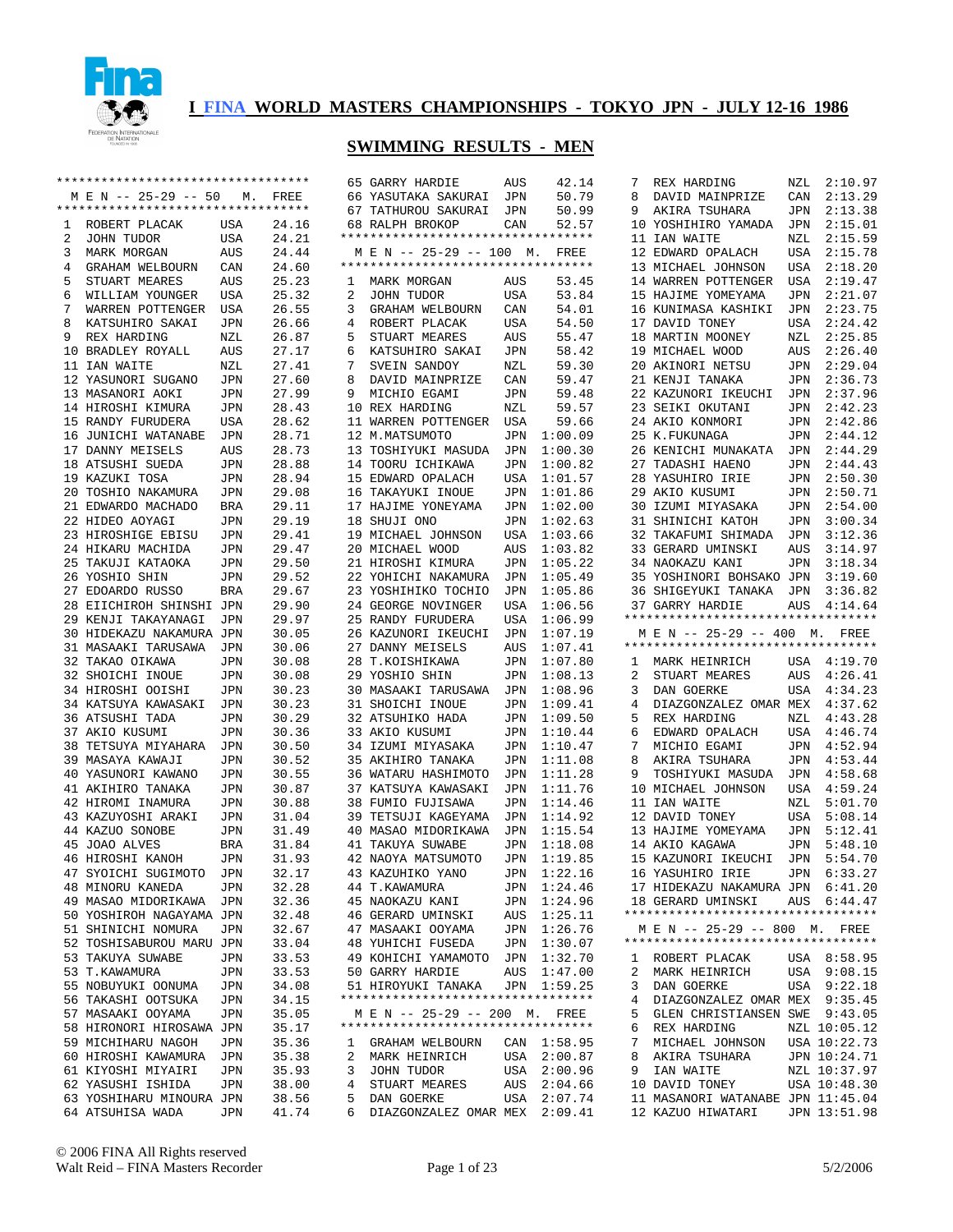

### **SWIMMING RESULTS - MEN**

10 ICHIROH UJIIE JPN 3:39.05

|                | 13 KAZUHIKO YANO JPN 14:16.57                                                                        |                |             |  |
|----------------|------------------------------------------------------------------------------------------------------|----------------|-------------|--|
|                | 13 AA2011110 1.1.0<br>14 HIROSHI KAWAMURA JPN 17:41.69<br>----- 10:17 17                             |                |             |  |
|                | 15 IKUMASA MAEDA JPN 19:17.17                                                                        |                |             |  |
|                | **********************************                                                                   |                |             |  |
|                | M E N -- 25-29 -- 50 M. BACK                                                                         |                |             |  |
|                | **********************************                                                                   |                |             |  |
| 1              | ROMULO ARANTES BRA                                                                                   |                | 27.39       |  |
| 2              | WILLIAM YOUNGER USA                                                                                  |                | 29.19       |  |
| 3              | RICHARDO MATTIOLI BRA                                                                                |                | 30.83       |  |
| 4              | DOUG DOYLEY                                                                                          | $\mathtt{CAN}$ | 31.33       |  |
| 5              | JIM RUBLE                                                                                            | USA            | 31.46       |  |
| 6              | ANDREA PRAYER                                                                                        | ITA            | 31.97       |  |
| 7              | SEIICHI YARITA                                                                                       | JPN            | 32.18       |  |
| 8              | SHIGEKI URAZUMI                                                                                      | $\mathtt{JPN}$ | 32.57       |  |
| 9              | HISAYA TANAKA                                                                                        | JPN            | 33.51       |  |
|                | 10 JUNICHI WATANABE JPN                                                                              |                | 34.60       |  |
|                | 11 EIICHIROH SHINSHI JPN                                                                             |                | 35.45       |  |
|                | 12 GARY MONTEMAYOR USA                                                                               |                | 35.64       |  |
|                | 13 ATSUSHI SUEDA                                                                                     | JPN            | 35.70       |  |
|                | 14 DON DOFFEY                                                                                        | $\mathtt{CAN}$ | 36.59       |  |
| 15             | ISAMU MATSUURA                                                                                       | JPN            | 36.61       |  |
|                | 16 EDUARDO MACHADO BRA                                                                               |                | 36.73       |  |
| 17             | ICHIROH UJIIE                                                                                        | JPN            | 37.10       |  |
|                | 18 HIROSHI KIMURA                                                                                    | JPN            | 37.11       |  |
|                | 19 TETSUYA MIYAHARA JPN                                                                              |                | 37.96       |  |
|                |                                                                                                      | JPN            | 40.17       |  |
|                | 20 SHIGEO SEKI JPN<br>21 JOAO ALVES BRA<br>22 KAZUO TSUSHIMA JPN                                     |                | 40.93       |  |
|                |                                                                                                      |                | 41.23       |  |
|                | 23 FUMIO FUJISAWA<br>24 YASUHIRO IRIE                                                                | JPN<br>JPN     | 41.31       |  |
|                |                                                                                                      |                | 42.60       |  |
|                | 25 NOBUYOSHI OKA                                                                                     | JPN<br>JPN     | 42.69       |  |
|                | 26 R.TAKAHASHI                                                                                       |                | 42.92       |  |
|                | 27 KOHJI KUROSU                                                                                      | JPN            | 43.68       |  |
|                | 28 HIRONORI IROSAWA JPN                                                                              |                | 46.00       |  |
|                |                                                                                                      |                | 46.82       |  |
|                | 29 HIROSHI YAMAZAKI JPN<br>30 M.NISHIJIMA JPN<br>30 M.NISHIJIMA<br>31 T.WAKATSUKI<br>32 EIJI KIKUCHI |                | 47.55       |  |
|                |                                                                                                      |                | 50.85       |  |
|                |                                                                                                      | JPN<br>JPN     | 51.50       |  |
|                | 33 TERUHISA OGURA                                                                                    | JPN            | 51.94       |  |
|                | 34 GARRY HARDIE                                                                                      | AUS            | 56.55       |  |
|                | 35 KOHJI SHIMODA JPN                                                                                 |                | 59.23       |  |
|                | **********************************                                                                   |                |             |  |
|                | M E N -- 25-29 -- 100 M. BACK                                                                        |                |             |  |
|                |                                                                                                      |                |             |  |
|                |                                                                                                      |                |             |  |
|                | 1 ROMULO ARANTES BRA 59.00<br>2 MARK HEINRICH USA 1:02.36                                            |                |             |  |
|                |                                                                                                      |                |             |  |
| $\overline{4}$ | 3 WILLIAM YOUNGER USA 1:05.49<br>4 ANDREA PRAYER ITA 1:08.92                                         |                |             |  |
| 5              | DAVID MAINPRIZE CAN 1:10.01                                                                          |                |             |  |
| 6              | SEIICHI YARITA                                                                                       |                | JPN 1:10.05 |  |
| 7              | GARY MONTEMAYOR USA 1:17.35                                                                          |                |             |  |
| 8              | TOSHIO NAKAGAWA                                                                                      | JPN            | 1:20.88     |  |
| 9              | TETSUYA MIYAHARA JPN 1:28.60                                                                         |                |             |  |
|                | 10 GERARD UMINSKI                                                                                    | AUS            | 1:39.50     |  |
|                | 11 NOBUYUKI HAGIWARA JPN 2:07.97                                                                     |                |             |  |
|                | **********************************                                                                   |                |             |  |
|                | M E N -- 25-29 -- 200 M. BACK                                                                        |                |             |  |
|                | **********************************                                                                   |                |             |  |
| 1              | ROMULO ARANTES BRA 2:13.56                                                                           |                |             |  |
| 2              | MARK HEINRICH                                                                                        | USA            | 2:14.25     |  |
| 3              | DOUG DOYLEY                                                                                          |                | CAN 2:26.03 |  |
| 4              | DIAZGONZALEZ OMAR MEX                                                                                |                | 2:26.59     |  |
| 5              | ANDREA PRAYER                                                                                        |                | ITA 2:29.64 |  |
| 6              | SEIICHI YARITA                                                                                       | JPN            | 2:36.78     |  |
| 7              | AKIRA TSUHARA                                                                                        |                | JPN 2:51.22 |  |
| 8              | HISAYA TANAKA                                                                                        | JPN            | 2:53.24     |  |
| 9              | GERARD UMINSKI                                                                                       |                | AUS 3:33.41 |  |
|                |                                                                                                      |                |             |  |

|                | 11 NOBUYUKI HAGIWARA JPN 4:41.29                                   |                      |                |
|----------------|--------------------------------------------------------------------|----------------------|----------------|
|                | **********************************                                 |                      |                |
|                | M E N -- 25-29 -- 50 M. BRST<br>********************************** |                      |                |
|                | 1 GLEN CHRISTIANSEN SWE                                            |                      | 30.41          |
| $\overline{2}$ | YOSHIHIDE KAGAMI JPN                                               |                      | 32.05          |
| 3              | GERARDO MAYORCA                                                    | ARG                  | 32.22          |
| 4              | DAVE PEDDER                                                        | JPN                  | 32.32          |
| 5              | BRADLEY ROYALL                                                     | AUS                  | 32.33          |
| 6              | M.KAWAKAMI                                                         | JPN                  | 32.99          |
| 7              | DAVID QUIGLEY                                                      | USA                  | 33.38          |
| 8              | DOUG DOYLEY                                                        | CAN                  | 34.07          |
| 9              | HIDEYUKI YOSHIKE<br>10 NIBUYUKI OGATA                              | JPN<br>JPN           | 34.19<br>34.29 |
|                | 11 SVEIN SANDOY                                                    | NZL                  | 34.54          |
|                | 12 NETL MUNRO                                                      | AUS                  | 35.37          |
|                | 13 YASUHUMI TSUNEOKA                                               | JPN                  | 35.61          |
|                | 14 TOSHIO NAKAGAWA                                                 | JPN                  | 35.76          |
|                | 15 K.FUKUNAGA                                                      | JPN                  | 35.82          |
|                | 16 HAJIME SASAKI                                                   | JPN                  | 35.90          |
|                | 17 MAKOTO KAWAI                                                    | JPN                  | 36.11<br>36.12 |
|                | 18 KAZUYUKI MIZUTA<br>19 DON DOFFEY                                | JPN<br>CAN           | 36.13          |
|                | 19 DON DOFFEY<br>20 KENJI TANAKA                                   | JPN                  | 36.19          |
|                | 21 KENICHI TAKADA                                                  | JPN                  | 36.22          |
|                | 22 HAJIME KONDOH                                                   | JPN                  | 36.40          |
|                | 23 Y.HOSOYA                                                        | JPN                  | 36.48          |
|                | 24 GEORGE NOVINGER                                                 | USA                  | 36.52          |
|                | 25 NOBUAKI SHIMOYAMA JPN                                           |                      | 36.55          |
|                | 26 MARTIN MOONEY                                                   | NZL                  | 36.74          |
|                | 27 MASANOBU HONJYO                                                 | JPN                  | 37.61          |
|                | 28 TOORU KAMUKI<br>29 TSUYOSHI HARA                                | JPN<br>JPN           | 37.74<br>37.77 |
|                | 30 TOSHINARI HIRAGA                                                | JPN                  | 38.28          |
|                | 30 TOSHIO MASUDA                                                   | JPN                  | 38.28          |
|                | 32 MASASHI SHIMIZU                                                 | JPN                  | 38.51          |
| 33             | MASATO IKEDA                                                       | JPN                  | 38.64          |
|                | 34 KAZUHIDE KAGAWA                                                 | JPN                  | 38.93          |
|                | 35 KENJI TAKAYANAGI                                                | JPN                  | 39.10          |
| 36             | TETSUROU TOMOTAKA                                                  | JPN                  | 39.12          |
| 37             | YOSHIMITSU SANO<br>38 YUHJI KASAGI                                 | JPN                  | 39.15<br>39.24 |
|                | 39 NAOYA MATSUMOTO                                                 | JPN<br>JPN           | 39.86          |
|                | 40 YASUAKI KANEKO                                                  | JPN                  | 40.08          |
|                | 41 HIROSHIGE EBISU                                                 | JPN                  | 40.30          |
|                | 42 MASANORI AOKI                                                   | JPN                  | 40.47          |
|                | 43 HIROMI KANDA                                                    | JPN                  | 40.68          |
|                | 44 NOBUAKI YONEYAMA                                                | JPN                  | 40.70          |
|                | 45 AKINORI YATANI                                                  | JPN                  | 40.94          |
|                | 46 SYOICHI SUGIMOTO                                                | JPN                  | 41.67          |
|                | 47 NAOKI WADA<br>48 WATARU TAKEOKA                                 | JPN<br>JPN           | 41.77<br>41.82 |
|                | 49 SHOJI MATSUMOTO JPN                                             |                      | 41.93          |
|                | 50 TOSHISABUROU MARU JPN                                           |                      | 42.31          |
|                | 51 Y.TAKAHASHI                                                     | JPN                  | 42.32          |
|                | 52 YOSHIHARU MINOURA JPN                                           |                      | 42.36          |
|                | 53 DANNY MEISELS                                                   | $\rm JPN$            | 42.86          |
|                | 54 KIYOSHI MIYAIRI                                                 | JPN                  | 44.01          |
|                | 55 TERUO WATANABE                                                  | $\mathtt{JPN}$       | 44.68          |
|                | 56 N.HOSHIKAWA                                                     | JPN                  | 44.84          |
|                | 57 ATSUHITO SUGIMOTO JPN                                           |                      | 46.08<br>46.93 |
|                | 58 KAZUHIKO YANO<br>59 HIDEKI OGAWA                                | JPN<br>$\frac{1}{2}$ | 47.01          |
|                | 60 HAJIME KANEDA                                                   | JPN                  | 51.35          |
|                | 61 GARRY HARDIE                                                    |                      | AUS 1:03.17    |
|                | *********************************                                  |                      |                |
|                |                                                                    |                      |                |

|                | M E N -- 25-29 -- 100 M. BRST      |                |                            |
|----------------|------------------------------------|----------------|----------------------------|
|                | *********************************  |                |                            |
| $\mathbf{1}$   | GLEN CHRISTIANSEN SWE              |                | 1:07.39                    |
| $\overline{2}$ | YOSHIHIDE KAGAMI JPN               |                | 1:10.86                    |
| 3              | GERARDO MAYORCA                    | ARG            | 1:12.08                    |
| 4              | BRADLEY ROYALL                     | AUS            | 1:13.36                    |
| 5              |                                    |                | 1:13.92                    |
|                | DAVE PEDDER                        | JPN            |                            |
| 6              | DAVID QUIGLEY                      | USA            | 1:14.33                    |
| 7              | DOUG DOYLEY                        | CAN            | 1:14.79                    |
| 8              | HIDEYUKI YOSHIKE                   | JPN            | 1:16.69                    |
| 9              | SVEIN SANDOY                       | NZL            | 1:17.31                    |
| 10             | GEORGE NOVINGER                    | USA            | 1:20.18                    |
| 11             | MICHAEL JOHNSON                    | USA            | 1:20.70                    |
| 12             | MARTIN MOONEY                      | NZL            | 1:23.98                    |
| 13             | YOSHIAKI YODA                      | JPN            | 1:24.16                    |
| 14             | TSUYOSHI HARA                      | JPN            | 1:26.56                    |
| 15             | TAKASHI OOTSUKA                    | JPN            | 1:26.88                    |
|                |                                    |                |                            |
| 16             | TOSHINARI HIRAGA                   | JPN            | 1:27.71                    |
| 17             | KENJI TAKAYANAGI                   | JPN            | 1:28.97                    |
| 18             | TOSHIO MASUDA                      | JPN            | 1:28.99                    |
| 19             | YOSHIMITSU SANO                    | JPN            | 1:29.60                    |
| 20             | HIROMI KANDA                       | JPN            | 1:30.52                    |
|                | 21 YASUAKI KANEKO                  | JPN            | 1:32.66                    |
| 22             | TOSHISABUROU MARU JPN              |                | 1:36.48                    |
| 23             | NOBUYUKI HAGIWARA JPN              |                | 1:40.55                    |
| 24             | KOHICHI YAMAMOTO JPN               |                | 1:43.23                    |
| 25             | YOSHIHARU MINOURA JPN              |                | 1:43.28                    |
| 26             | HIROSHI KAWAMURA                   | JPN            | 1:45.14                    |
|                | *********************************  |                |                            |
|                |                                    |                |                            |
|                | M E N -- 25-29 -- 200 M. BRST      |                |                            |
|                | ********************************** |                |                            |
| 1              | GLEN CHRISTIANSEN SWE              |                | 2:30.88                    |
| 2              | YOSHIHIDE KAGAMI                   | JPN            | 2:35.73                    |
| 3              | GERARDO MAYORCA                    | ARG            | 2:40.35                    |
| 4              | DOUG DOYLEY                        | CAN            | 2:41.20                    |
| 5              | BRADLEY ROYALL                     | AUS            | 2:45.44                    |
| 6              | DAVID QUIGLEY                      | USA            | 2:51.57                    |
| 7              | RICARDO MATTIOLO                   | ITA            | 2:54.80                    |
| 8              | SEIICHI TSUNEOKA                   | JPN            | 2:55.40                    |
| 9              | MASAO GOTOH                        | JPN            | 2:56.04                    |
| 10             | IAN WAITE                          | NZL            | 3:00.97                    |
| 11             |                                    | JPN            | 3:04.44                    |
|                | KENICHI MUNAKATA                   |                |                            |
|                | 12 Y.HOSOYA                        | JPN            | 3:04.59                    |
|                | 13 MARTIN MOONEY                   | NZL            | 3:13.01                    |
| 14             | TAKAFUMI SHIMADA                   | JPN            | 3:14.15                    |
| 15             | TSUYOSHI HARA                      | JPN            | 3:14.28                    |
|                | 16 NAOYA MATSUMOTO                 | JPN            | 3:26.75                    |
| 17             | T. WAKATSUKI                       | JPN<br>-       | 3:28.25                    |
| 18             | YUUICHI TAKANO                     | JPN            | 3:29.20                    |
|                | 19 HIROSHI KANDA                   | JPN            | 3:30.79                    |
|                | 20 KAZUAKI IMORI                   |                |                            |
|                | 21 TAKASHI YAGI                    |                | JPN 3:31.08<br>JPN 3:42.58 |
|                | 22 KOHJI KUROSU                    |                | JPN 3:51.14                |
|                | ********************************** |                |                            |
|                | M E N -- 25-29 -- 50 M. FLY        |                |                            |
|                | ********************************** |                |                            |
|                |                                    |                |                            |
| $\mathbf{1}$   | ROBERT PLACAK                      | USA            | 25.69                      |
| 2              | MARK MORGAN                        | AUS            | 25.99                      |
| 3              | WILLIAM YOUNGER                    | USA            | 26.63                      |
| 4              | ISAMU SHIBAZAKI                    | JPN            | 27.44                      |
| 5              | ROMULO ARANTES                     | JPN            | 27.52                      |
| 6              | SHIROYASU HAYATA                   | JPN            | 27.89                      |
| 7              | JIM RUBLE                          | USA            | 28.40                      |
| 8              | TOSHIYUKI MASUDA                   | $\mathtt{JPN}$ | 28.80                      |
| 9              | BRADLEY ROYALL                     | AUS            | 29.56                      |
|                | 10 NETL MUNRO                      | AUS            | 29.63                      |
|                | 11 KENICHI HARADA                  | JPN            | 29.97                      |
|                |                                    |                |                            |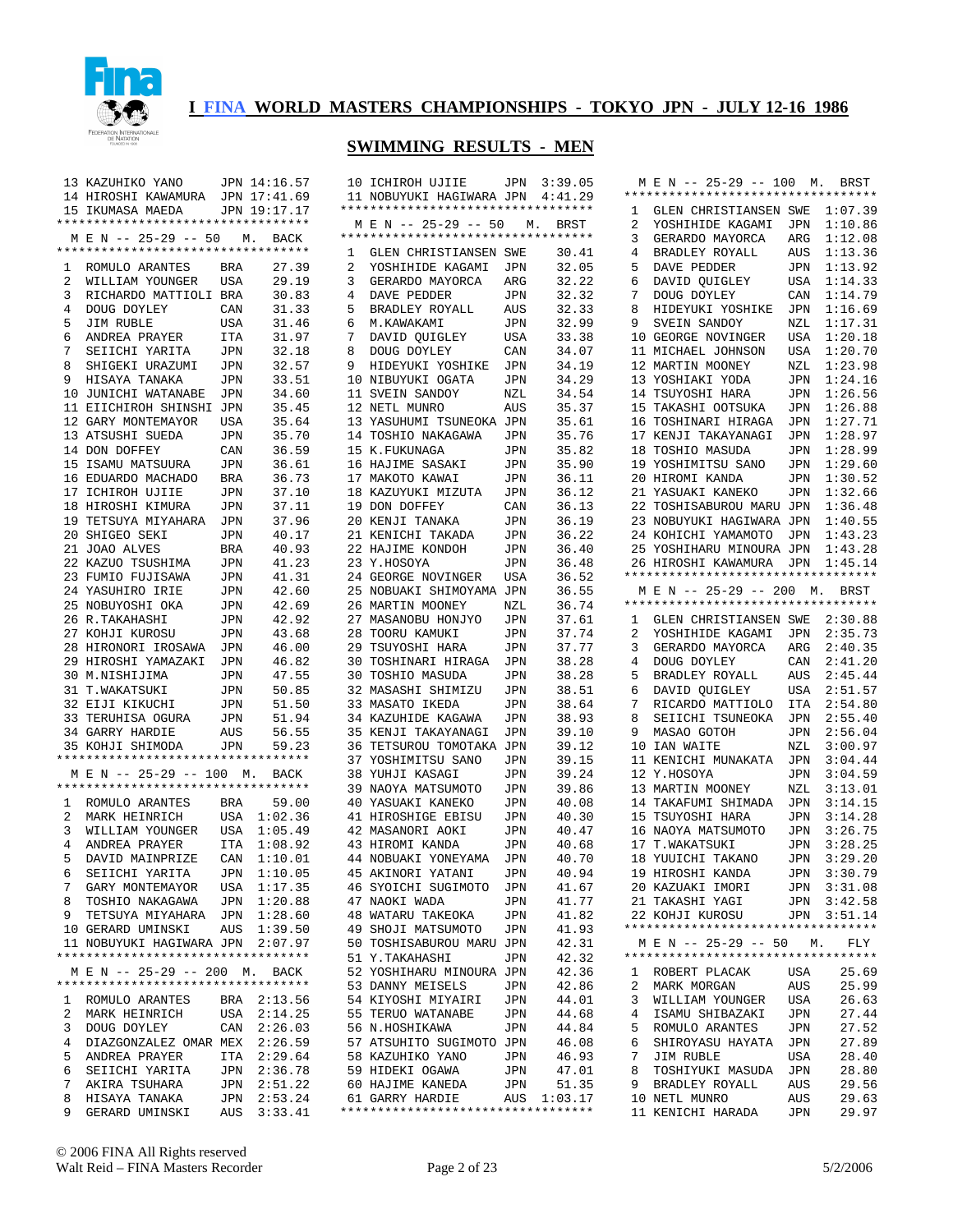

|   | 12 MIKIO FUJII                                   | JPN        | 30.14       | 4 | DAN GOERKE                               | USA        | 2:30.78        |   | 51 YOSHINARI INAMASU JPN                 |            | 32.12                      |
|---|--------------------------------------------------|------------|-------------|---|------------------------------------------|------------|----------------|---|------------------------------------------|------------|----------------------------|
|   | 13 YASUNORI SUGANO                               | JPN        | 30.29       | 5 | DAVID MAINPRIZE                          | CAN        | 2:31.43        |   | 52 FUMIHIKO KITADA                       | JPN        | 32.27                      |
|   | 14 MASUO ARAKI                                   | JPN        | 30.43       | 6 | SVEIN SANDOY                             | <b>NZL</b> | 2:32.36        |   | 53 HIDETOSHI YAMADA                      | <b>JPN</b> | 32.89                      |
|   | 15 YOHICHI NAKAMURA                              |            | 30.66       | 7 |                                          | <b>JPN</b> |                |   | 54 SHUZOH TAMURA                         | <b>JPN</b> | 32.98                      |
|   |                                                  | JPN        |             |   | TOSHIYUKI MASUDA                         |            | 2:33.40        |   |                                          |            |                            |
|   | 16 KUNIMASA KASHIKI                              | JPN        | 30.73       | 8 | AKIRA TSUHARA                            | JPN        | 2:37.17        |   | 55 WATARU MATSUMOTO                      | <b>JPN</b> | 33.44                      |
|   | 17 HIDEYUKI YOSHIKE                              | JPN        | 31.12       | 9 | TOORU ICHIKAWA                           | JPN        | 2:37.81        |   | 56 MITSUGU ICHISEKI                      | JPN        | 34.08                      |
|   | 18 YOSHIAKI YODA                                 | JPN        | 31.26       |   | 10 NETL MUNRO                            | <b>AUS</b> | 2:38.00        |   | 57 TAMI OKADA                            | JPN        | 35.03                      |
|   | 19 DAVID MAINPRIZE                               | CAN        | 31.37       |   | 11 WARREN POTTENGER                      | USA        | 2:39.48        |   | 58 TOORU UMEMOTO                         | JPN        | 35.25                      |
|   | 20 KEIZOH HASEGAWA                               | JPN        | 31.44       |   | 12 GEORGE NOVINGER                       | USA        | 2:41.43        |   | 59 NAOMI TANIGAWA                        | JPN        | 35.27                      |
|   | 21 EDUARDO MACHADO                               | BRA        | 31.72       |   | 13 YOSHIAKI YODA                         | JPN        | 2:46.59        |   | 60 TAKUJI KOTANI                         | JPN        | 35.50                      |
|   | 22 T.KOISHIKAWA                                  | JPN        | 31.91       |   | 14 MICHAEL WOOD                          | AUS        | 2:48.74        |   | 61 NARIYA WAKAYAMA                       | JPN        | 36.87                      |
|   | 23 KATSUMI INOUE                                 | JPN        | 31.96       |   | 15 DON DOFFEY                            | CAN        | 2:49.66        |   | 62 SUSUMU MITSUHASHI JPN                 |            | 36.97                      |
|   | 24 ISAMU MATSUURA                                | JPN        | 32.51       |   | 16 HIKARU MACHIDA                        | JPN        | 2:51.80        |   | 63 YUH TAKEUCHI                          | JPN        | 37.76                      |
|   |                                                  |            | 32.56       |   | 17 KENICHI HARADA                        |            | 2:59.94        |   | 64 TAKEHIKO ITOH                         |            |                            |
|   | 25 EDWARD OPALACH                                | USA        |             |   | **********************************       | JPN        |                |   |                                          | JPN        | 38.60                      |
|   | 26 DON DOFFEY                                    | CAN        | 32.99       |   |                                          |            |                |   | 65 KEIGOROH NAKANO                       | JPN        | 38.87                      |
|   | 27 DAVID TONEY                                   | USA        | 33.20       |   | M E N -- 30-34 -- 50                     |            | M. FREE        |   | 66 HIROSHI NISHIMURA JPN                 |            | 40.45                      |
|   | 28 HIDEO AOYAGI                                  | JPN        | 33.36       |   | *********************************        |            |                |   | 67 TERUYOSHI MATSUO                      | JPN        | 40.52                      |
|   | 29 KAZUKI TOSA                                   | JPN        | 33.38       | 1 | JAMES MONTGOMERY                         | USA        | 24.34          |   | 68 HIRONOBU OOSHIMA                      | JPN        | 41.00                      |
|   | 30 MASARU ISHIZUKA                               | JPN        | 33.44       | 2 | DIX OZIER                                | USA        | 24.44          |   | 69 MITSUHIKO SHIRAI                      | JPN        | 42.01                      |
|   | 31 AKIO KONMORI                                  | JPN        | 33.46       | 3 | TRIP HEDRICK                             | USA        | 24.97          |   | 70 YUHICHI NOGUCHI                       | JPN        | 43.59                      |
|   | 32 MASARU KOIKE                                  | JPN        | 35.79       | 4 | FRED HUBBELL                             | USA        | 25.00          |   | **********************************       |            |                            |
|   | 33 AKIHIRO TANAKA                                | JPN        | 36.46       | 5 | DAVID HAGUE                              | USA        | 25.18          |   | M E N -- 30-34 -- 100 M.                 |            | FREE                       |
|   |                                                  |            |             |   |                                          |            |                |   | **********************************       |            |                            |
|   | 34 HIROSHI YAMAZAKI                              | JPN        | 36.63       | 6 | JAMES GRIFFITH                           | USA        | 25.52          |   |                                          |            |                            |
|   | 35 SYOICHI SUGIMOTO                              | <b>JPN</b> | 37.42       | 7 | ANDREW HUNTER                            | AUS        | 25.54          | 1 | JAMES MONTGOMERY                         | USA        | 52.32                      |
|   | 36 YOSHIO OOTA                                   | JPN        | 37.50       | 8 | <b>BUCK SWITH</b>                        | USA        | 25.63          | 2 | <b>JAMES GRIFFITH</b>                    | USA        | 55.10                      |
|   | 37 KAZUO HIWATARI                                | JPN        | 37.66       | 9 | LUIS DA SILVA                            | <b>BRA</b> | 25.74          | 3 | TRIP HEDRICK                             | <b>USA</b> | 55.74                      |
|   | 38 NOBUYOSHI OKA                                 | JPN        | 37.72       |   | 10 C.MILTENBERGER                        | USA        | 25.84          | 4 | FRED HUBBELL                             | <b>USA</b> | 56.10                      |
|   | 39 H.MITSUHASHI                                  | JPN        | 39.70       |   | 11 HARRY KLOUZAL                         | <b>AUS</b> | 25.96          | 5 | DAVID HAGUE                              | <b>USA</b> | 56.21                      |
|   | 40 YOSHINORI BOHSAKO                             | JPN        | 39.72       |   | 12 RIC JOHNSON                           | USA        | 26.36          | 6 | ANDREW HUNTER                            | AUS        | 56.32                      |
|   | 41 MINORU KANEDA                                 | JPN        | 41.48       |   | 13 R.DOS SANTOS                          | BRA        | 26.69          | 7 | CASEY CLAFLIN                            | <b>USA</b> | 56.96                      |
|   |                                                  |            | 43.78       |   |                                          |            | 26.99          | 8 | HARRY KLOUZAL                            | <b>AUS</b> | 57.61                      |
|   | 42 KENICHI MOTOMURA                              | JPN        |             |   | 14 MIRORU OOBA                           | JPN        |                |   |                                          |            |                            |
|   | 43 TAKASHI YOSHIDA                               | JPN        | 46.52       |   | 15 MIRSUO HIRASAWA                       | JPN        | 27.22          | 9 | STEVEN PRESCOTT                          | NZL        | 58.24                      |
|   | 44 ATSUHITO SUGIMOTO JPN                         |            | 47.40       |   | 16 YOSHIYUKI URA                         | JPN        | 27.44          |   | 10 BUCK SWITH                            | <b>USA</b> | 58.78                      |
|   | 45 KOHJI SHIMODA                                 | JPN        | 59.55       |   | 17 MASATO KUROKAWA                       | JPN        | 27.51          |   | 11 RIC JOHNSON                           | USA        | 59.40                      |
|   | **********************************               |            |             |   | 18 CHEN LEE LAI                          | TPE        | 27.53          |   | 12 EDDIE RIACH                           | <b>GBR</b> | 59.43                      |
|   | M E N -- 25-29 -- 100                            | М.         | FLY         |   | 19 T.YAMASHITA                           | JPN        | 27.75          |   | 13 NOBORU MORIMOTO                       | <b>JPN</b> | 59.98                      |
|   | **********************************               |            |             |   | 20 MANABU KOGAITO                        | JPN        | 27.99          |   | 14 HIROYUKI AMAZAKI                      | JPN        | 1:00.02                    |
| 1 | ROBERT PLACAK                                    | USA        | 57.12       |   | 21 STEVEN SOKOLOW                        | USA        | 28.28          |   | 15 LUIS DA SILVA                         | BRA        | 1:00.94                    |
| 2 |                                                  |            | 57.98       |   |                                          |            | 28.32          |   | 16 MITSUO HIRASAWA                       |            | 1:01.40                    |
|   | MARK MORGAN                                      | AUS        |             |   | 22 AKIHIKO MISU                          | JPN        |                |   |                                          | JPN        |                            |
| 3 | WILLIAM YOUNGER                                  | USA        | 1:00.80     |   | 23 KOHJI SATOH                           | JPN        | 28.48          |   | 17 R.DOS SANTOS                          | BRA        | 1:01.74                    |
| 4 | JIM RUBLE                                        | USA        | 1:05.48     |   | 24 TAKASHI MIURA                         | JPN        | 28.51          |   | 18 NICK KESSLERING                       | USA        | 1:01.88                    |
| 5 | TOSHIYUKI MASUDA                                 | JPN        | 1:05.61     |   | 25 WAYNE PLIMMER                         | CAN        | 28.59          |   | 19 T.YAMASHITA                           | JPN        | 1:02.89                    |
| 6 | OSAMU YOSHIDA                                    | JPN        | 1:06.18     |   | 26 EMIL EICMENBERGER AUS                 |            | 28.96          |   | 20 STEVEN SOKOLOW                        | USA        | 1:03.07                    |
| 7 | SYUUICHI MATSUDA                                 | JPN        | 1:07.29     |   | 27 LUIZ FREITAS                          | BRA        | 29.27          |   | 21 TOORU JINBO                           | JPN        | 1:03.10                    |
| 8 | NETL MUNRO                                       | AUS        | 1:08.38     |   | 28 NORIAKI MIKI                          | JPN        | 29.52          |   | 22 PHIL VAN LOO                          | CAN        | 1:03.18                    |
| 9 | WARREN POTTENGER                                 | USA        | 1:08.39     |   | 29 SHIGEHO YONEDA                        | JPN        | 29.58          |   | 23 NOBUYUKI TANAKA                       | JPN        | 1:04.20                    |
|   | 10 KATSUMI INOUE                                 | JPN        | 1:10.73     |   | 30 AKIO SHIMIZU                          | JPN        | 29.61          |   | 24 MANABU KOGAITO                        | JPN        | 1:04.53                    |
|   | 11 MICHAEL WOOD                                  | AUS        | 1:16.43     |   | 31 AKIRA MATSUKAWA                       | JPN        | 29.65          |   | 25 K.KOBAYASHI                           | JPN        | 1:04.81                    |
|   |                                                  |            |             |   |                                          |            |                |   |                                          |            |                            |
|   | 12 ISAMU MATSUURA                                | <b>JPN</b> | 1:17.44     |   | 32 TAKAHIRO YOSHIOKA JPN                 |            | 29.77          |   | 26 MOTOFUMI OHISHI                       | JPN        | 1:04.84                    |
|   | 13 DAVID TONEY                                   |            | USA 1:20.04 |   | 33 JYUNJI SASAYAMA                       | JPN        | 29.78          |   | 27 YOUICHI OOTSUKA                       |            | JPN 1:06.08                |
|   | 14 T.KOISHIKAWA                                  |            | JPN 1:20.13 |   | 34 TATSUO KATOH                          | JPN        | 30.05          |   | 28 SHIGEHO YONEDA                        |            | JPN 1:06.30                |
|   | 15 KENICHI MUNAKATA JPN                          |            | 1:24.60     |   | 35 TAKAYUKI YUASA                        | JPN        | 30.17          |   | 29 MIZUO IWASAKI                         |            | JPN 1:06.52                |
|   | 16 SEIKI OKUTANI                                 |            | JPN 1:25.00 |   | 36 MASARU FUKUI                          | JPN        | 30.28          |   | 30 EMIL EICMENBERGER AUS 1:06.54         |            |                            |
|   | 17 Y.NISHIMURA                                   |            | JPN 1:26.33 |   | 37 IAN DEUART                            | NZL        | 30.50          |   | 31 TSUGUNORI TERADO                      |            | JPN 1:06.79                |
|   | 18 AKIHIKO TAKEI                                 |            | JPN 1:28.39 |   | 38 KESTER CONRAD                         | USA        | 30.52          |   | 32 AKIRA MATSUKAWA                       |            | JPN 1:06.91                |
|   | **********************************               |            |             |   |                                          |            |                |   | 33 NORIHIKO YAMAKAMI JPN 1:07.61         |            |                            |
|   |                                                  |            |             |   | 39 KAZUO NOGUCHI                         | JPN        | 30.74          |   |                                          |            |                            |
|   | M E N -- 25-29 -- 200 M.                         |            | FLY         |   | 40 MASAAKI NAKAMURA                      | JPN        | 30.78          |   | 34 NORIAKI MIKI                          |            | JPN 1:08.66                |
|   | **********************************               |            |             |   | 41 KIYOSHI IWATATE                       | JPN        | 30.98          |   | 35 KESTER CONRAD                         |            | USA 1:09.65                |
|   | 1 DAN GOERKE                                     |            | USA 2:28.43 |   | 42 MASAMOTO SUZUKI                       | JPN        | 31.23          |   | 36 TAKESHI YAMANOTO                      |            | JPN 1:10.27                |
|   | 2 DIAZGONZALEZ OMAR MEX 2:38.16                  |            |             |   | 43 YOSHIHARU SAITO                       | JPN        | 31.31          |   | 37 MARUCOM SARIBAN                       |            | JPN 1:10.41                |
|   | 3 NETL MUNRO                                     |            | AUS 2:54.42 |   | 44 YOSHIHIKO IMOTO                       | JPN        | 31.46          |   | 38 TOSHIYUKI EZUKA                       |            | JPN 1:10.48                |
|   | **********************************               |            |             |   | 45 SHUNSUKE ITOH                         | JPN        | 31.63          |   | 39 MASAYUKI TANI                         |            | JPN 1:10.97                |
|   | M E N -- 25-29 -- 200 M. I.M.                    |            |             |   | <b>46 KEN NAKAMURA</b>                   | JPN        | 31.66          |   | 40 SUSUMU FUJITA                         |            | JPN 1:11.08                |
|   | **********************************               |            |             |   | 47 ROBERT MEIER                          |            |                |   |                                          |            |                            |
|   |                                                  |            |             |   |                                          | BRA        | 31.74          |   | 41 IAN DEUART                            |            | NZL 1:11.59                |
|   |                                                  |            |             |   |                                          |            |                |   |                                          |            |                            |
|   | 1 JOHN TUDOR                                     |            | USA 2:16.29 |   | 48 TAKESHI SAKAO                         | JPN        | 31.91          |   | 42 TAKATOSHI ENDOH                       |            | JPN 1:11.63                |
| 2 | STUART MEARES<br>3 RICHARDO MATTIOLI BRA 2:22.63 | AUS        | 2:20.11     |   | 49 YOSHINARI ISHIDA<br>50 TAKAKAZU HONDA | JPN<br>JPN | 32.04<br>32.11 |   | 43 KIYOSHI IWATATE<br>44 MASAMOTO SUZUKI |            | JPN 1:12.42<br>JPN 1:12.51 |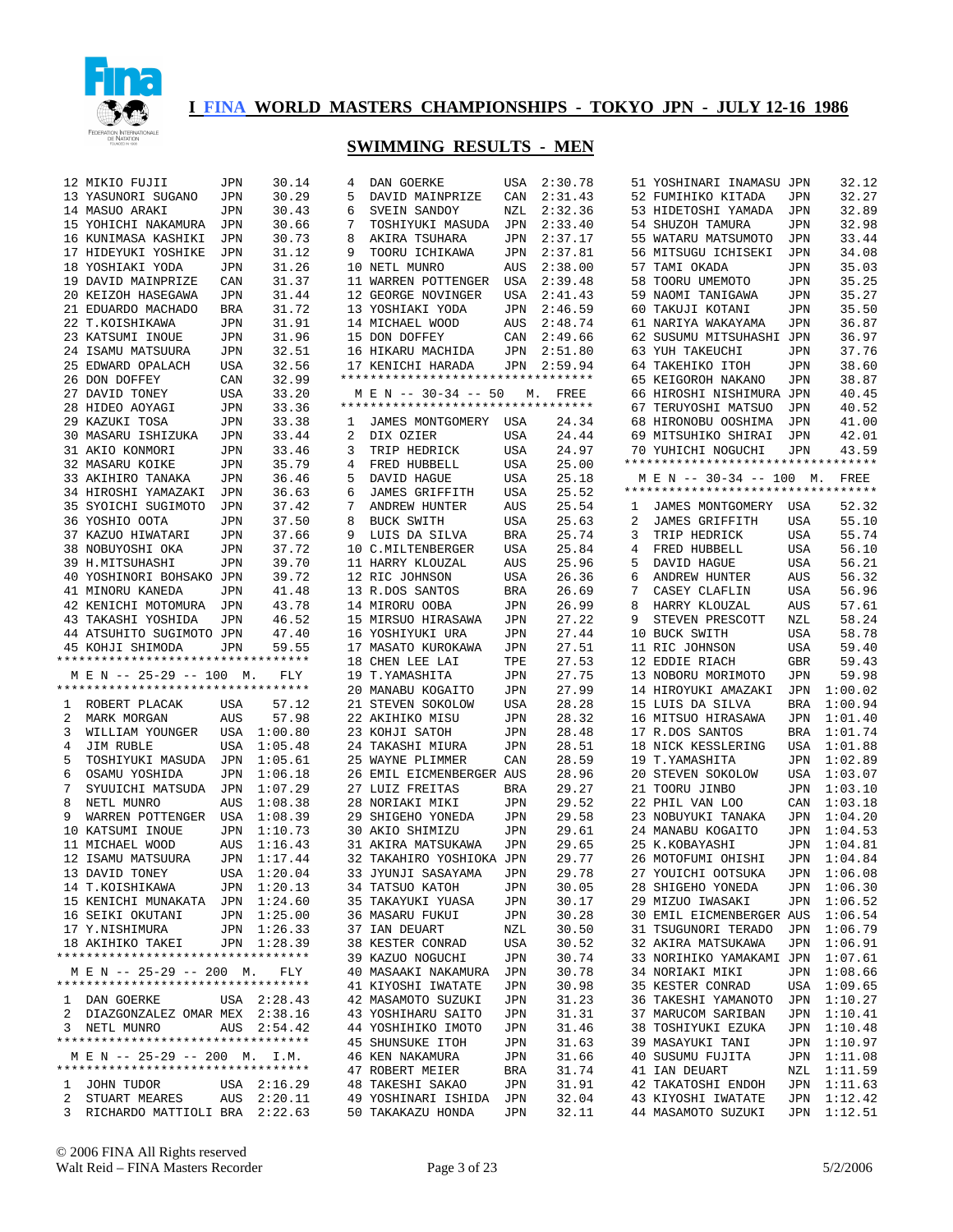

|   | 45 KATSUROH HAYASAKO JPN                                    |     | 1:12.90     |                | 12 STEVEN SOKOLOW                  | USA | 5:26.35      |
|---|-------------------------------------------------------------|-----|-------------|----------------|------------------------------------|-----|--------------|
|   | 46 TAKAHITO AMAMIYA                                         | JPN | 1:18.68     |                | 13 YOSHIMITSU TOMARU JPN           |     | 5:27.16      |
|   | 47 KEN WATANABE                                             | JPN | 1:19.52     |                | 14 YOHICHI SATOH                   | JPN | 5:28.23      |
|   | 48 KAZUO TSUDA                                              | JPN | 1:19.76     |                | 15 KAZUNORI USHIRO                 | JPN | 5:36.55      |
|   | 49 MINORU SHIMADA                                           | JPN | 1:22.83     |                | 16 NORIHIKO YAMAKAMI JPN           |     | 5:40.21      |
|   | 50 TERUYOSHI MATSUO                                         | JPN | 1:39.00     |                | 17 YASUSHI OOISHI                  | JPN | 5:44.29      |
|   |                                                             |     | 2:05.42     |                |                                    | JPN | 5:47.79      |
|   | 51 OSAMU SHIMIZU<br>**********************************      | JPN |             |                | 18 SHINRYO MEGURO                  |     | 6:10.96      |
|   |                                                             |     |             |                | 19 HIROSHI TSUYUKI                 | JPN |              |
|   | M E N -- 30-34 -- 200<br>********************************** | М.  | FREE        |                | 20 TAMOTSU FURUTA                  | JPN | 6:15.60      |
|   |                                                             |     |             |                | 21 MASAO INOUE                     | JPN | 6:20.05      |
| 1 | JAMES MONTGOMERY                                            | USA | 1:55.48     |                | 22 KATSUYOSHI IKEDA                | JPN | 6:23.34      |
| 2 | <b>JAMES GRIFFITH</b>                                       | USA | 2:03.56     |                | 23 TOSHIO SEO                      | JPN | 6:29.59      |
| 3 | TRIP HEDRICK                                                | USA | 2:04.18     |                | 24 GUY DECARIE                     | CAN | 6:42.75      |
| 4 | DAVID HAGUE                                                 | USA | 2:07.80     |                | 25 KAZUO TSUDA                     | JPN | 6:49.65      |
| 5 | CHARLES YOURD                                               | USA | 2:08.92     |                | 26 MINORU SHIMADA                  | JPN | 6:52.15      |
| 6 | ANDREW HUNTER                                               | AUS | 2:09.20     |                | 27 HIDEO SUGIURA                   | JPN | 6:53.50      |
| 7 | MARK WORDEN                                                 | USA | 2:10.22     |                | 28 KIKUO TANAGAKI                  | JPN | 7:13.07      |
| 8 | K.YOSHIWARA                                                 | JPN | 2:10.25     |                | 29 MASAO NAGAI                     | JPN | 7:19.38      |
| 9 | STEVEN PRESCOTT                                             | NZL | 2:10.71     |                | 30 HIDESHI SHIBAYAMA JPN           |     | 7:24.89      |
|   | 10 NICK KESSLERING                                          | USA | 2:12.29     |                | 31 YOSHIMI KIKUCHI                 | JPN | 8:44.43      |
|   | 11 TAKASHI YOSHIOKA                                         | JPN | 2:20.31     |                | *********************************  |     |              |
|   | 12 HIROYUKI AMAZAKI                                         | JPN | 2:22.17     |                | M E N -- 30-34 -- 800              | M.  | FREE         |
|   | 13 TOORU JINBO                                              | JPN | 2:23.09     |                | ********************************** |     |              |
|   | 14 STEVEN SOKOLOW                                           | USA | 2:24.17     | 1              | JAMES MONTGOMERY                   | USA | 8:46.99      |
|   | 15 NOBUYUKI TANAKA                                          | JPN | 2:25.01     | 2              | FRED FERROGGIARO                   | USA | 9:29.53      |
|   |                                                             |     | 2:25.03     | 3              | CHARLES YOURD                      |     | 9:33.41      |
|   | 16 PHIL VAN LOO                                             | CAN |             |                |                                    | USA |              |
|   | 17 MITSUO HIRASAWA                                          | JPN | 2:25.26     | 4              | MARK WORDEN                        | USA | 9:49.64      |
|   | 18 KAZUNORI USHIRO                                          | JPN | 2:28.10     | 5              | STEVEN PRESCOTT                    |     | NZL 10:03.35 |
|   | 19 YOHICHI SATOH                                            | JPN | 2:29.77     | 6              | JAMES RYAN                         |     | USA 10:35.46 |
|   | 20 T.YAMASHITA                                              | JPN | 2:31.16     | 7              | TOORU JINBO                        |     | JPN 10:41.83 |
|   | 21 MIZUO IWASAKI                                            | JPN | 2:31.88     | 8              | R.DOS SANTOS                       |     | BRA 10:49.29 |
|   | 22 TIM SULLIVAN                                             | USA | 2:33.37     | 9              | NOBUYUKI TANAKA                    |     | JPN 11:01.90 |
|   | 23 YASUSHI OOISHI                                           | JPN | 2:34.24     |                | 10 THOMAS LONG                     |     | USA 11:10.39 |
|   | 24 NORIHIKO YAMAKAMI                                        | JPN | 2:35.02     |                | 11 YOSHIMITSU TOMARU               |     | JPN 11:12.82 |
|   | 25 MASAHIKO TOKUE                                           | JPN | 2:37.48     |                | 12 AKIRA MATSUKAWA                 |     | JPN 11:26.74 |
|   | 26 MARUCOM SARIBAN                                          | JPN | 2:41.63     |                | 13 JYO FUKUSHIMA                   |     | JPN 11:34.18 |
|   | 27 SHINRYO MEGURO                                           | JPN | 2:43.30     |                | 14 STEVEN SOKOLOW                  |     | USA 11:39.98 |
|   | 28 KESTER CONRAD                                            | USA | 2:44.55     |                | 15 JUN KAOTANI                     |     | JPN 11:42.15 |
|   | 29 TOMOHARU KATAYAMA JPN                                    |     | 2:47.81     |                | 16 YASUSHI OOISHI                  |     | JPN 11:44.47 |
|   | 30 TAKATOSHI ENDOH                                          | JPN | 2:49.44     |                | 17 TAKEAKI HONAMI                  |     | JPN 11:50.71 |
|   | 31 YOUICHI TSUNEDA                                          | JPN | 2:51.01     |                | 18 NORIHIKO YAMAKAMI JPN 12:11.51  |     |              |
|   | 32 MASAYUKI TANI                                            | JPN | 2:51.71     |                | 19 HIROSHI TSUYUKI                 |     | JPN 13:09.36 |
|   | 33 YASUO TAMURA                                             | JPN | 2:52.86     |                | 20 HIDESHI SHIBAYAMA JPN 15:14.99  |     |              |
|   | 34 IAN DEUART                                               | NZL | 3:00.20     |                | 21 YOSHIMI KIKUCHI                 |     | JPN 19:08.51 |
|   | 35 MITSURU TSUCHIYA                                         | JPN | 3:02.26     |                | *********************************  |     |              |
|   | <b>36 KEN WATANABE</b>                                      | JPN | 3:03.00     |                | M E N -- 30-34 -- 50               |     | М.<br>BACK   |
|   | 37 KAZUO TSUDA                                              | JPN | 3:05.76     |                | ********************************** |     |              |
|   | 38 MINORU SHIMADA                                           | JPN | 3:05.94     | 1              | DIX OZIER                          | USA | 28.05        |
|   | 39 MITSUO TAKINAMI                                          |     | 3:08.03     | $\overline{2}$ |                                    |     | 29.17        |
|   |                                                             | JPN |             |                | CASEY CLAFLIN                      | USA |              |
|   | 40 KAZUSHIGE SHIMADA JPN 3:12.47                            |     |             | 3              | HARRY KLOUZAL                      | AUS | 30.59        |
|   | 41 HIROSHI MATSUI                                           |     | JPN 3:22.05 | 4              | EDDIE RIACH                        | GBR | 30.67        |
|   | 42 TAKASHI HAGIWARA JPN 3:29.21                             |     |             | 5              | MARIO MARTIN                       | BRA | 30.92        |
|   | 43 MASAYUKI INOUE                                           | JPN | 3:48.56     | 6              | MICHIO YOSHIMOTO                   | JPN | 30.97        |
|   | *********************************                           |     |             | 7              | FRED FERROGGIARO                   | USA | 31.27        |
|   | M E N -- 30-34 -- 400 M.                                    |     | FREE        | 8              | Y.YAMASHITA                        | JPN | 32.54        |
|   | **********************************                          |     |             | 9              | OSAMU GUSHI                        | JPN | 33.22        |
| 1 | JAMES MONTGOMERY                                            |     | USA 4:08.70 |                | 10 KILLORY FRAN                    | JPN | 33.79        |
| 2 | CHARLES YOURD                                               |     | USA 4:31.49 |                | 11 CHANG LEE JENN                  | TPE | 33.92        |
| 3 | FRED FERROGGIARO                                            |     | USA 4:34.36 |                | 12 TZUTOMU TAMURA                  | JPN | 34.02        |
| 4 | MARK WORDEN                                                 | USA | 4:38.97     |                | 13 SATOSHI IKEZUMI                 | JPN | 34.07        |
| 5 | STEVEN PRESCOTT                                             |     | NZL 4:46.38 |                | 14 YUKIO OOTANI                    | JPN | 34.60        |
| 6 | NICK KESSLERING                                             | USA | 4:49.24     |                | 15 DENNIS SKUPINSKI                | USA | 34.77        |
| 7 | JYO FUKUSHIMA                                               | JPN | 5:06.86     |                | 16 HIROYUKI AMAZAKI                | JPN | 35.36        |
| 8 | R.DOS SANTOS                                                | BRA | 5:08.68     |                | 17 KAZUMI WATANABE                 | JPN | 38.24        |
| 9 | NOBUYUKI TANAKA                                             | JPN | 5:11.72     |                | 18 NOBORU NAKAMURA                 | JPN | 38.31        |
|   | 10 THOMAS LONG                                              | USA | 5:12.09     |                | 19 Y.SHISHIDO                      | JPN | 38.34        |
|   | 11 JAMES RYAN                                               | USA | 5:21.64     |                | 20 ETSUO SUZUKI                    | JPN | 38.62        |
|   |                                                             |     |             |                |                                    |     |              |

| 13             | YOSHIMITSU TOMARU                                                  | JPN        | 5:27.16      |
|----------------|--------------------------------------------------------------------|------------|--------------|
| 14             | YOHICHI SATOH                                                      | JPN        | 5:28.23      |
| 15             | KAZUNORI USHIRO                                                    | JPN        | 5:36.55      |
| 16             | NORIHIKO YAMAKAMI                                                  | JPN        | 5:40.21      |
| 17             | YASUSHI OOISHI                                                     | JPN        | 5:44.29      |
| 18             | SHINRYO MEGURO                                                     | JPN        | 5:47.79      |
| 19             | TSUYUKI<br>HIROSHI                                                 | JPN        | 6:10.96      |
| 20             | TAMOTSU FURUTA                                                     | JPN        | 6:15.60      |
| 21             | MASAO INOUE                                                        |            | 6:20.05      |
|                |                                                                    | JPN        | 6:23.34      |
| 22             | KATSUYOSHI IKEDA                                                   | JPN        |              |
| 23             | TOSHIO SEO                                                         | JPN        | 6:29.59      |
| 24             | GUY DECARIE<br>KAZUO TSUDA                                         | CAN        | 6:42.75      |
| 25             | KAZUO TSUDA                                                        | JPN        | 6:49.65      |
| 26             | MINORU SHIMADA                                                     | JPN        | 6:52.15      |
| 27             | HIDEO SUGIURA                                                      | JPN        | 6:53.50      |
| 28             | KIKUO TANAGAKI                                                     | JPN        | 7:13.07      |
|                | 29 MASAO NAGAI                                                     | JPN        | 7:19.38      |
|                | 30 HIDESHI SHIBAYAMA                                               | JPN        | 7:24.89      |
|                | 31 YOSHIMI KIKUCHI JPN                                             |            | 8:44.43      |
|                | **********************************                                 |            |              |
|                | M E N -- 30-34 -- 800 M. FREE                                      |            |              |
|                | **********************************                                 |            |              |
| $\mathbf{1}$   | JAMES MONTGOMERY USA 8:46.99                                       |            |              |
| $\overline{a}$ | FRED FERROGGIARO                                                   | USA        | 9:29.53      |
| 3              | CHARLES YOURD<br>MARK WORDEN                                       | USA        | 9:33.41      |
| 4              | MARK WORDEN                                                        | USA        | 9:49.64      |
| 5              | STEVEN PRESCOTT                                                    | NZL        | 10:03.35     |
| 6              | JAMES RYAN                                                         | USA        | 10:35.46     |
| 7              | TOORU JINBO                                                        | JPN        | 10:41.83     |
| 8              | R.DOS SANTOS                                                       | BRA        | 10:49.29     |
| 9              | NOBUYUKI TANAKA                                                    | JPN        | 11:01.90     |
| 10             | THOMAS LONG                                                        | USA        | 11:10.39     |
| 11             | YOSHIMITSU TOMARU                                                  | JPN        | 11:12.82     |
|                | 12 AKIRA MATSUKAWA                                                 | JPN        | 11:26.74     |
| 13             | JYO FUKUSHIMA                                                      | JPN        | 11:34.18     |
| 14             | STEVEN SOKOLOW                                                     | USA        | 11:39.98     |
| 15             |                                                                    | JPN        | 11:42.15     |
|                | JUN KAOTANI                                                        |            |              |
| 16             | YASUSHI OOISHI                                                     | JPN        | 11:44.47     |
| 17             | TAKEAKI HONAMI                                                     | JPN        | 11:50.71     |
| 18             | NORIHIKO YAMAKAMI                                                  | JPN        | 12:11.51     |
| 19             | HIROSHI TSUYUKI                                                    | JPN        | 13:09.36     |
| 20             | HIDESHI SHIBAYAMA JPN                                              |            | 15:14.99     |
| 21             | YOSHIMI KIKUCHI                                                    |            | JPN 19:08.51 |
|                | **********************************                                 |            |              |
|                | M E N -- 30-34 -- 50 M. BACK<br>********************************** |            |              |
|                |                                                                    |            |              |
| $\mathbf{1}$   | DIX OZIER                                                          | USA        | 28.05        |
| $\overline{2}$ | CASEY CLAFLIN                                                      | USA        | 29.17        |
| 3              | HARRY KLOUZAL<br>PDDIR RIACH                                       | AUS        | 30.59        |
| 4              | EDDIE RIACH                                                        | GBR        | 30.67        |
| 5              | MARIO MARTIN                                                       | BRA        | 30.92        |
| 6              | MICHIO YOSHIMOTO                                                   | JPN        | 30.97        |
| 7              | FRED FERROGGIARO                                                   | USA        | 31.27        |
| 8              | Y.YAMASHITA                                                        | JPN        | 32.54        |
| 9              | OSAMU GUSHI                                                        | JPN        | 33.22        |
| 10             | KILLORY FRAN                                                       | JPN        | 33.79        |
| 11             | CHANG LEE JENN                                                     | TPE        | 33.92        |
| 12             | TZUTOMU TAMURA                                                     | JPN        | 34.02        |
| 13             | SATOSHI IKEZUMI                                                    | JPN        | 34.07        |
| 14             | YUKIO OOTANI                                                       | JPN        | 34.60        |
| 15             | DENNIS SKUPINSKI                                                   | <b>USA</b> | 34.77        |
|                |                                                                    |            |              |
| 16             | HIROYUKI AMAZAKI                                                   | JPN        | 35.36        |
| 17             | KAZUMI WATANABE                                                    | JPN        | 38.24        |
| 18             | NOBORU NAKAMURA                                                    | JPN        | 38.31        |
|                | 19 Y.SHISHIDO                                                      | JPN        | 38.34        |
| $20\,$         | ETSUO SUZUKI                                                       | JPN        | 38.62        |
|                |                                                                    |            |              |

| 21             | YOSHINARI ISHIDA                                                           | JPN          | 38.89          |
|----------------|----------------------------------------------------------------------------|--------------|----------------|
| 22             | TAKAYUKI YUASA                                                             | JPN          | 39.01          |
| 23             | YASUSHI OOISHI                                                             | JPN          | 39.04          |
| 24             | KAZUO NAKANISHI                                                            | JPN          | 39.42          |
| 25             | TAKASHI UCHIYAMA                                                           | JPN          | 40.27          |
| 26             | HIDETOSHI YAMADA                                                           | JPN          | 40.72          |
| 27             | YUHJI YAMASHITA                                                            | JPN          | 40.75          |
| 28             | IAN DEUART                                                                 | NZL          | 41.12          |
| 29             | MITSUO TAKINAMI                                                            | JPN          | 41.37          |
| 30             | TEIJI NAGANUMA                                                             | JPN          | 42.19          |
| 31             | MASAYUKI INOUE                                                             | JPN          | 42.23          |
| 32             | IKUO IKEGAKI                                                               | JPN          | 42.34          |
| 33             | TAKASHI YUHKI                                                              | JPN          | 42.75          |
| 34             | JYUNJI SASAYAMA                                                            | JPN          | 43.07          |
| 35             | TOSHIYUKI OKAMOTO                                                          | JPN          | 44.44          |
| 36             | HISAO TANAKA                                                               | JPN          | 44.68          |
| 37             | KAZIYUKI ENOMOTO                                                           | JPN          | 45.14          |
| 38             | TAKUJI KOTANI                                                              | JPN          | 47.76          |
| 39             | J.UJIGAWA                                                                  | JPN          | 48.62          |
| 40             | KAZUHISA TAKEDA                                                            | JPN          | 48.82          |
| 41             | MASAO NAGAI                                                                | JPN          | 49.87          |
| 42             | KAZUO OSADA                                                                | JPN          | 51.20          |
| 43             | YASUO IKENOYA                                                              | JPN          | 51.39          |
|                | 44 TETSUO MAEDA                                                            | JPN          | 51.79          |
|                | **********************************                                         |              |                |
|                | M E N -- 30-34 -- 100 M. BACK                                              |              |                |
|                | **********************************                                         |              |                |
| $\mathbf{1}$   | DIX OZIER                                                                  | USA          | 1:01.52        |
| $\overline{2}$ | CASEY CLAFLIN                                                              | USA          | 1:04.26        |
| 3              | FRED FERROGGIARO                                                           | USA          | 1:06.23        |
| 4              | EDDIE RIACH                                                                | GBR          | 1:07.13        |
| 5              | MICHIO YOSHIMOTO                                                           | JPN          | 1:10.20        |
| 6              | Y.YAMASHITA                                                                | JPN          | 1:13.94        |
| 7              | KILLORY FRAN                                                               | JPN          | 1:16.56        |
| 8              | YUKIO OOTANI                                                               | JPN          | 1:17.61        |
| 9              | TIM SULLIVAN                                                               | USA          | 1:18.49        |
|                | 10 DENNIS SKUPINSKI                                                        | USA          | 1:19.51        |
| 11             | YUHJI YAMASHITA                                                            | JPN          | 1:32.54        |
| 12             | TAKASHI UCHITAMA                                                           | JPN          | 1:33.32        |
|                | **********************************                                         |              |                |
|                | M E N -- 30-34 -- 200 M. BACK                                              |              |                |
|                | **********************************                                         |              |                |
| $\mathbf{1}$   | DIX OZIER                                                                  | USA          | 2:19.42        |
| $\overline{2}$ | FRED FERROGGIARO                                                           | USA          | 2:21.08        |
| 3              | CASEY CLAFLIN                                                              | USA          | 2:23.39        |
| 4              | MARK SAUNDERS                                                              | JPN          | 2:32.15        |
| 5              | HIROAKI DAITI                                                              | JPN          | 2:47.83        |
| 6              | Y.YAMASHITA                                                                |              |                |
| 7              |                                                                            |              | 2:49.36        |
|                |                                                                            | JPN<br>JPN   |                |
|                | YASUSHI OOISHI                                                             |              | 2:56.62        |
|                | 8 TAKASHI YUHKI JPN 3:41.88                                                |              |                |
|                | *********************************                                          |              |                |
|                | M E N -- 30-34 -- 50 M. BRST<br>**********************************         |              |                |
|                |                                                                            |              |                |
|                |                                                                            |              |                |
|                | 1 C.MILTENBERGER USA 31.09<br>2 MASATOSHI ITOH JPN 32.04<br>MASATOSHI ITOH | JPN          |                |
| 3              |                                                                            | USA          | 32.49          |
| 4              | FRED HUBBELL<br>JYUNJI MIYAWAKI                                            | JPN          | 33.28          |
| 5              | SERGIO SALVO<br>V CUMIVOCUI                                                | <b>BRA</b>   | 33.84          |
| 6              | Y.SUMIYOSHI                                                                | JPN          | 34.43          |
| 7              | LU SHEN TA                                                                 | $_{\rm TPE}$ | 34.67          |
| 8              | CHANG LEE JENN                                                             | TPE          | 34.77          |
| 9              | KOHSAKU AOKI                                                               | JPN          | 35.32          |
|                | 10 SHIROH SAITOH                                                           | JPN          | 35.83          |
|                | 11 HIDEHIKO HASEGAWA JPN                                                   |              | 36.23          |
|                | 12 TAKESHI IIDA                                                            | JPN          | 36.88          |
|                | 13 AKIHIKO YOKOCHI JPN<br>14 HISATAKA MURAKAMI JPN                         |              | 37.25<br>37.39 |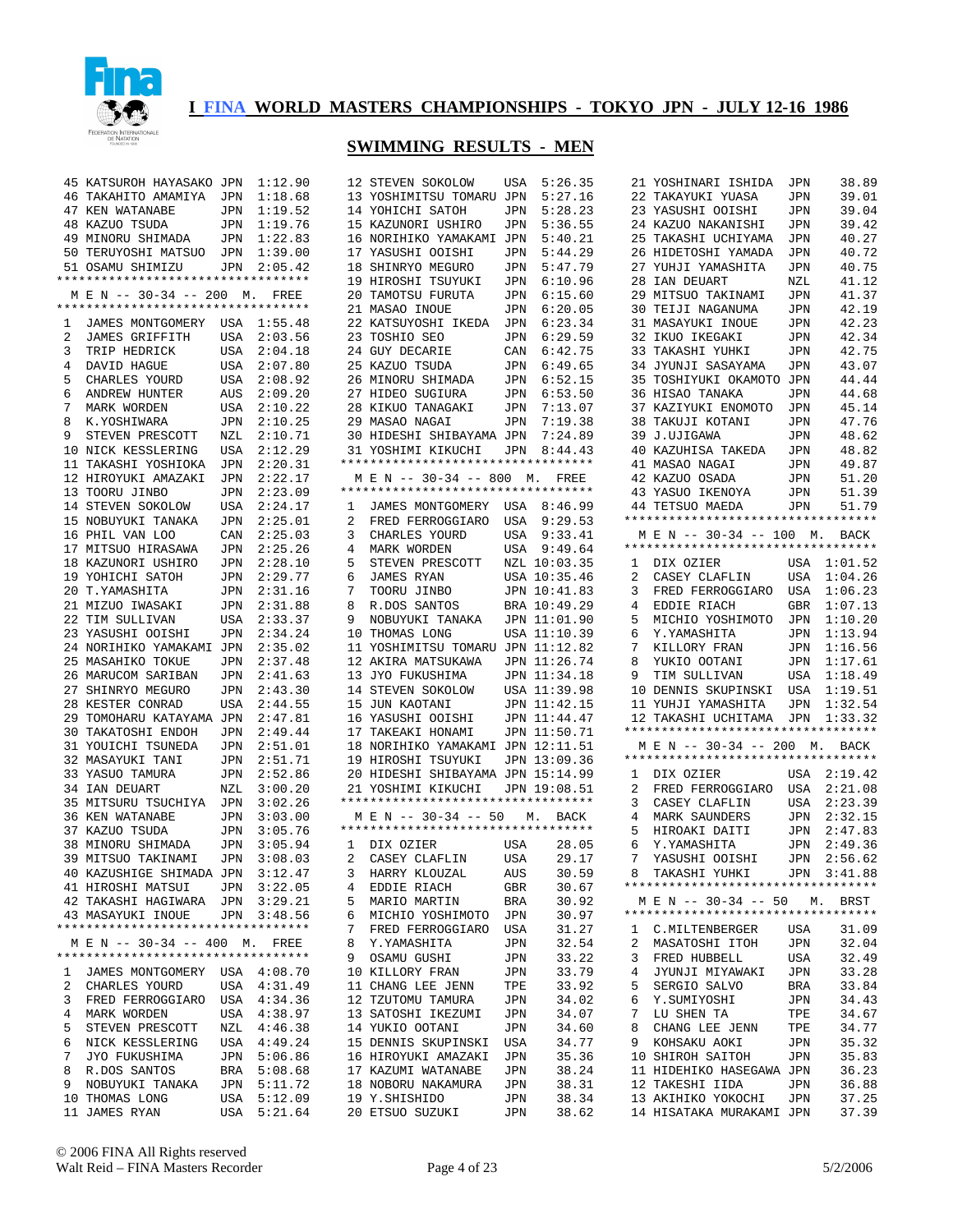

|        | 15 EMIL EICMENBERGER AUS           |            | 37.66                  | 7  | TAKEAKI SATOH                      | JPN        | 3:02.40        | 44.92<br>54 MITSURU KAWASHIMA JPN                                        |
|--------|------------------------------------|------------|------------------------|----|------------------------------------|------------|----------------|--------------------------------------------------------------------------|
|        | 16 WAYNE PLIMMER                   | CAN        | 37.69                  | 8  | WAYNE PLIMMER                      | CAN        | 3:07.01        | 48.08<br>55 GUY DECARIE<br>CAN                                           |
|        | 17 AKIRA HASHIMOTO                 | JPN        | 37.73                  | 9  | EMIL EICMENBERGER AUS              |            | 3:08.25        | 56 MASAHIRO NOGUCHI<br>JPN<br>52.31                                      |
|        | 18 AKIHIRO SHINOMIYA JPN           |            | 38.23                  |    | 10 KATSUYOSHI IKEDA                | JPN        | 3:11.51        | *********************************                                        |
|        |                                    |            |                        |    |                                    |            |                |                                                                          |
|        | 19 NOBUHIKO IMAZEKI                | JPN        | 38.24                  |    | 11 TAKASHI MATSUMOTO JPN           |            | 3:11.83        | M E N -- 30-34 -- 100 M.<br>FLY<br>**********************************    |
|        | 20 HIROFUMI OKAMOTO                | JPN        | 38.61                  |    | 12 JOHN TOWNEND                    | AUS        | 3:13.28        |                                                                          |
|        | 21 MASAYUKI TAMURA                 | JPN        | 38.77                  |    | 13 AKIHIKO YOKOCHI                 | JPN        | 3:14.58        | 59.61<br><b>JAMES GRIFFITH</b><br>1<br>USA                               |
|        | 22 AKIRA MAKIMURA                  | JPN        | 38.91                  |    | 14 YUZURU MUKAI                    | JPN        | 3:30.67        | <b>USA</b><br>59.97<br>2<br>TRIP HEDRICK                                 |
|        | 23 HISAO TANAKA                    | JPN        | 39.04                  |    | 15 IWAO KIDO                       | <b>JPN</b> | 3:35.30        | USA<br>3<br>FRED HUBBELL<br>1:00.45                                      |
|        | 24 TAKAHIRO YOSHIOKA JPN           |            | 39.27                  |    | 16 KAZUYOSHI TOOYAMA JPN           |            | 3:56.10        | DAVID HAGUE<br>USA<br>1:02.03<br>4                                       |
|        | 25 MASAYUKI INOUE                  | JPN        | 39.28                  |    | 17 OSAMU SHIMIZU                   | JPN        | 5:47.76        | <b>BUCK SWITH</b><br>USA<br>1:03.32<br>5                                 |
|        | 26 HIDETOSHI YAMADA                | JPN        | 39.78                  |    | *********************************  |            |                | 1:03.56<br>6<br>MARK SAUNDERS<br>JPN                                     |
|        | 27 HIDEO OKADA                     | JPN        | 40.08                  |    | M E N -- 30-34 -- 50               | М.         | FLY            | 7<br>1:03.97<br>STEVEN PRESCOTT<br>NZL                                   |
|        | 28 TAKAYUKI YUASA                  | JPN        | 40.18                  |    | *********************************  |            |                | 8<br>1:04.16<br>ANDREW HUNTER<br>AUS                                     |
|        | 29 SUSUMU FUJITA                   | JPN        | 40.21                  | 1  | DIX OZIER                          | USA        | 26.13          | 9<br>1:04.65<br>TAKASHI YOSHIOKA<br>JPN                                  |
|        | 30 TOSHIO NOJI                     | JPN        | 40.25                  | 2  | DAVID HAGUE                        | USA        | 26.61          | 10 CHARLES YOURD<br><b>USA</b><br>1:06.28                                |
|        |                                    |            |                        |    |                                    |            |                |                                                                          |
|        | 31 MIKIO TAKAHASHI                 | JPN        | 40.62                  | 3  | TRIP HEDRICK                       | USA        | 26.64          | 1:07.89<br>11 DENNIS SKUPINSKI<br>USA                                    |
|        | 32 YORIFUMI KYOKANE                | JPN        | 41.11                  | 4  | FRED HUBBELL                       | USA        | 27.05          | 12 RIC JOHNSON<br>1:08.26<br>USA                                         |
|        | 33 ISORGKU HIWATASHI JPN           |            | 41.20                  | 5  | RIC JOHNSON                        | USA        | 27.64          | 1:08.82<br>13 LUIS DA SILVA<br>BRA                                       |
|        | 34 MARUCOM SARIBAN                 | JPN        | 41.26                  | 6  | ANDREW HUNTER                      | AUS        | 28.25          | 1:10.85<br>14 TOORU JINBO<br>JPN                                         |
|        | 35 TETSUHITO NISHIDA JPN           |            | 41.28                  | 7  | LUIS DA SILVA                      | BRA        | 28.45          | 1:13.96<br>15 KAZUNORI USHIRO<br>JPN                                     |
|        | 36 SINICHIROH UHGAWA JPN           |            | 41.62                  | 8  | TAKASHI YOSHIOKA                   | JPN        | 28.51          | 1:17.41<br>16 THOMAS LONG<br>USA                                         |
|        | 37 NAOMI TANIGAWA                  | JPN        | 42.59                  | 9  | LU SHEN TA                         | TPE        | 28.55          | 1:18.62<br>17 JAMES RYAN<br>USA                                          |
|        | 38 TAKESHI YADA                    | JPN        | 43.16                  |    | 10 BUCK SWITH                      | USA        | 28.63          | 1:19.51<br>18 TIM SULLIVAN<br>USA                                        |
|        | 39 KAZUYOSHI TOOYAMA JPN           |            | 43.61                  |    | 11 T.YAMASHITA                     | JPN        | 28.78          | 1:19.74<br>19 TAKASHI MATSUMOTO JPN                                      |
|        | 40 YOSHIHIKO IMOTO                 |            |                        |    |                                    |            |                |                                                                          |
|        |                                    | JPN        | 43.74                  |    | 12 DENNIS SKUPINSKI                | USA        | 28.88          | 1:23.08<br>20 PHIL VAN LOO<br>CAN                                        |
|        | 41 MITSUHIKO SHIRAI                | JPN        | 43.98                  |    | 13 HIROYUKI AMAZAKI                | JPN        | 28.97          | 21 GUY DECARIE<br>CAN<br>1:58.42                                         |
|        | 42 HIROSHI NISHIMURA JPN           |            | 44.06                  |    | 14 MIRORU OOBA                     | JPN        | 29.05          | **********************************                                       |
|        | 43 MASAHIKO NOGUCHI                | JPN        | 46.21                  |    | 15 EDDIE RIACH                     | GBR        | 29.13          | M E N -- 30-34 -- 200 M.<br>FLY                                          |
|        | 44 SHUZOH TAMURA                   | JPN        | 47.29                  |    | 16 HARRY KLOUZAL                   | AUS        | 29.20          | **********************************                                       |
|        | 45 OSAMU SHIMIZU                   | JPN        | 1:01.89                |    | 17 MARK SAUNDERS                   | JPN        | 29.26          | 2:22.27<br>CHARLES YOURD<br>USA<br>ı                                     |
|        | *********************************  |            |                        | 18 | MIRSUO HIRASAWA                    | JPN        | 29.74          | 2:23.08<br>2<br>MARK SAUNDERS<br>NZL                                     |
|        | M E N -- 30-34 -- 100 M. BRST      |            |                        |    | 19 CHEN LEE LAI                    | TPE        | 29.94          | <b>USA</b><br>2:27.68<br>3<br>MARK WORDEN                                |
|        | *********************************  |            |                        |    | 20 TAKEAKI HONAMI                  | JPN        | 30.13          | JPN<br>2:40.38<br>4<br>TAKASHI YOSHIOKA                                  |
|        | C.MILTENBERGER                     |            | 1:09.80                |    | 21 TAKASHI OTSUPATA                | JPN        | 30.41          | DENNIS SKUPINSKI<br>USA<br>2:52.21<br>5                                  |
| ı.     |                                    | USA        |                        |    |                                    |            |                |                                                                          |
| 2      | MASATOSHI ITOH                     | JPN        | 1:12.65                |    | 22 K.KOBAYASHI                     | JPN        | 30.54          | JAMES RYAN<br>6<br>USA<br>2:55.42                                        |
| 3      | SERGIO SALVO                       | <b>BRA</b> | 1:16.71                |    | 23 KAZUNORI USHIRO                 | JPN        | 30.80          | 7<br>3:08.37<br>TIM SULLIVAN<br>USA                                      |
| 4      | JYO FUKUSHIMA                      | JPN        | 1:18.17                |    | 24 SATOSHI IKEZUMI                 | JPN        | 30.95          | 8<br>3:42.36<br>NORIHIKO YAMAKAMI JPN                                    |
| 5      | HIDEHIKO HASEGAWA JPN              |            | 1:19.93                |    | 25 YUKIO OOTANI                    | JPN        | 31.18          | 9<br>4:33.45<br><b>GUY DECARIE</b><br>CAN                                |
| 6      | TOORU NISHIMURA                    | JPN        | 1:20.97                |    | 26 TOORU JINBO                     | JPN        | 31.25          | **********************************                                       |
| 7      | PHIL VAN LOO                       | CAN        | 1:21.14                |    | 27 TAKAYUKI YUASA                  | JPN        | 31.72          | M E N -- 30-34 -- 200 M. I.M.                                            |
| 8      | EMIL EICMENBERGER AUS              |            | 1:23.52                | 28 | YASUMITSU FUJITA                   | JPN        | 31.76          | **********************************                                       |
| 9      | AKIO SHIMIZU                       | JPN        | 1:24.15                |    | 29 PHIL VAN LOO                    | CAN        | 32.02          | <b>BUCK SMITH</b><br>2:20.98<br>1<br>USA                                 |
| 10     | WAYNE PLIMMER                      | CAN        | 1:25.73                |    | 30 MITSUO KAKUNO                   | JPN        | 32.14          | 2:21.57<br>2<br><b>JAMES GRIFFITH</b><br>USA                             |
|        | 11 AKIRA HASHIMOTO                 | JPN        | 1:26.97                |    | 31 KEN NAKAMURA                    | JPN        | 32.29          | 2:26.19<br>3<br>CASEY CLAFLIN<br>USA                                     |
|        |                                    |            | 1:28.38                |    |                                    |            | 32.37          | 2:27.47<br>4                                                             |
|        | 12 MASAHIRO MATSUOKA JPN           |            |                        |    | 32 S.WAKABAYASHI                   | JPN        |                | EDDIE RIACH<br>GBR                                                       |
|        | 13 TSUGUNORI TERADO                | JPN        | 1:29.47                |    | 33 KOHJI SATOH                     | JPN        | 32.59          | 2:28.15<br>5<br>HARRY KLOUZAL<br>AUS                                     |
|        | 14 YOSHIMASA UENO                  | JPN        | 1:31.99                |    | 34 YOSHINARI ISHIDA                | JPN        | 33.17          | 6<br>2:28.73<br>MARK WORDEN<br>USA                                       |
|        | 15 YORIFUMI KYOKANE                | JPN        | 1:32.10                |    | 34 TONYUN RYU                      | <b>JPN</b> | 33.17          | 7<br>2:32.19<br>MARK SAUNDERS<br>JPN                                     |
|        | 16 HIDEO OKADA                     |            | JPN 1:34.14            |    | 36 TAKASHI NAKAMURA                | JPN        | 33.23          | JPN 2:42.40<br>8<br>JYO FUKUSHIMA                                        |
|        | 17 IAN DEUART                      | NZL        | 1:35.00                |    | 37 AKIRA UEHARA                    | JPN        | 33.47          | TOSHIYUKI MIHASHI JPN 2:46.08<br>9                                       |
|        | 18 TETSUHITO NISHIDA JPN           |            | 1:38.75                |    | 38 KOKHI MIMO                      | JPN        | 33.64          | 10 MIZUO IWASAKI<br>JPN 2:49.70                                          |
|        | 19 KAZUYOSHI TOOYAMA JPN           |            | 1:40.15                |    | 39 KAZUMI WATANABE                 | JPN        | 33.72          | USA 2:51.17<br>11 TIM SULLIVAN                                           |
|        | 20 TAKAHITO AMAMIYA JPN            |            | 1:45.15                |    | 40 M.NISHIHARA                     | JPN        | 33.77          | 12 THOMAS LONG<br>USA 2:53.24                                            |
|        | 21 HIROSHI NISHIMURA JPN           |            | 1:45.57                |    | 41 HIDETOSHI YAMADA                | JPN        | 33.93          | 13 JAMES RYAN<br>USA 2:54.60                                             |
|        | 22 TAKEHIKO ITOH                   |            |                        |    |                                    |            |                | JPN<br>2:57.96                                                           |
|        |                                    | JPN        | 1:47.20                |    | 42 TAKESHI SAKAO                   | JPN        | 34.26          | 14 TSUGUNORI TERADO                                                      |
|        | 23 HIRONOBU OOSHIMA JPN            |            | 1:55.40                |    | 43 ISAMI OKANO                     | JPN        | 34.40          | 15 HIDETOSHI YAMADA<br>JPN 2:58.98                                       |
|        | 24 YURICHI NOGUCHI                 | JPN        | 1:59.00                |    | 44 AKIRA HASHIMOTO                 | JPN        | 34.66          | 16 LUIZ FREITAS<br>BRA 2:59.68                                           |
|        | ********************************** |            |                        |    | 45 WAYNE PLIMMER                   | CAN        | 35.02          | 17 NOBORU NAKAMURA<br>JPN 3:07.58                                        |
|        |                                    |            |                        |    | 46 TAMOTSU FURUTA                  | JPN        | 35.34          |                                                                          |
|        | M E N -- 30-34 -- 200 M. BRST      |            |                        |    |                                    |            |                | 18 YOSHINARI ISHIDA<br>JPN 3:08.01                                       |
|        | ********************************** |            |                        |    | 47 MITSUKAZU SUZUKI                | JPN        | 35.63          | 19 GUY DECARIE<br>CAN 3:33.09                                            |
|        | 1 MASATOSHI ITOH                   |            | JPN 2:43.73            |    | 48 MITSURU TSUCHIYA                | JPN        | 35.98          | JPN 3:36.42<br>20 IWAO KIDO                                              |
| 2      |                                    |            |                        |    |                                    | JPN        |                | **********************************                                       |
|        | C.MILTENBERGER                     |            | USA 2:46.89            |    | 49 YOSHIHARU SAITO                 |            | 36.94          |                                                                          |
| 3      | KAZUNOBU ICHIBA                    | JPN        | 2:53.50                |    | 50 TAKAKAZU HONDA                  | JPN        | 38.19          | M E N -- 35-39 -- 50<br>M.<br>FREE<br>********************************** |
|        | 4 SERGIO SALVO                     | BRA        | 2:54.68                |    | 51 SHUNSUKE ITOH                   | JPN        | 38.41          |                                                                          |
| 5<br>6 | JYO FUKUSHIMA<br>TOORU NISHIMURA   | JPN        | 2:54.85<br>JPN 2:58.77 |    | 52 MASAO NAGAI<br>53 TAKUJI KOTANI | JPN<br>JPN | 41.27<br>42.64 | 1 BILL BARTHOLD<br>25.62<br>USA<br>25.98<br>2<br>JOHN FOOTE<br>USA       |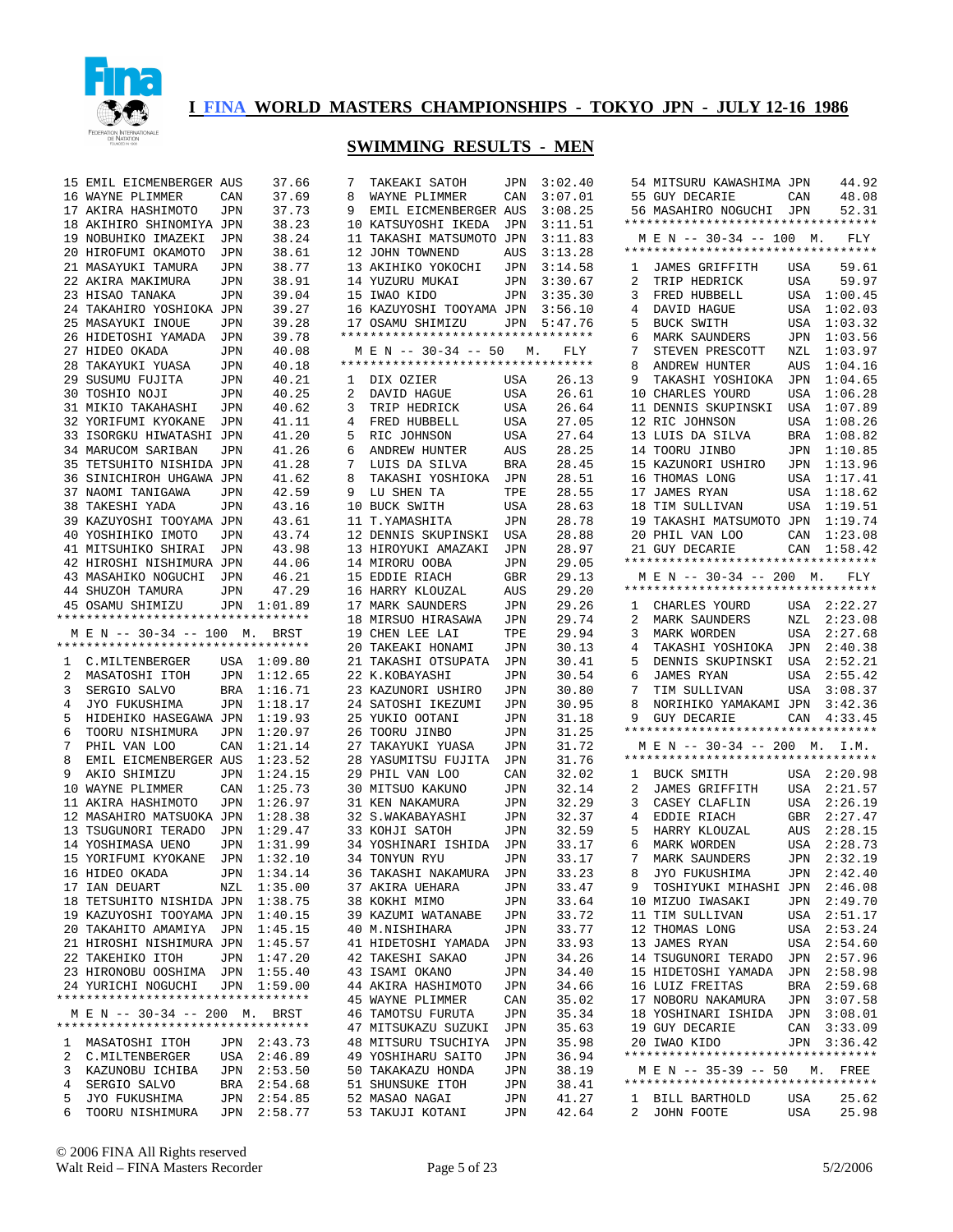

| 3 | SHIGEO TAKEUCHI          | JPN        | 26.20 |   | 70 KATSUJI SHIDA                   | JPN        | 49.54       | 4           | FRANK WARNER                       | USA        | 2:11.21     |
|---|--------------------------|------------|-------|---|------------------------------------|------------|-------------|-------------|------------------------------------|------------|-------------|
| 4 | KEN ZISKIN               | USA        | 26.25 |   | 71 MATAJYUROH SHINO                | JPN        | 50.18       | 5           | JOHN OSTERLOH                      | USA        | 2:14.18     |
| 5 | HIDEO TAKAHASHI          | JPN        | 26.52 |   | ********************************** |            |             | 6           | PETER JOY                          | AUS        | 2:14.67     |
| 6 | JOHN OSTERLOH            | USA        | 26.86 |   | M E N -- 35-39 -- 100 M. FREE      |            |             | 7           | RALPH HUTTON                       | CAN        | 2:16.53     |
| 7 | YOSHIHARU ENDO           | USA        | 26.87 |   | *********************************  |            |             | 8           | HIDEO TAKAHASHI                    | JPN        | 2:16.71     |
| 8 | J.TSUTSUMI               | JPN        | 27.13 | 1 | BILL BARTHOLD                      | USA        | 58.01       | 9           | D. UIJTENBOGAART                   | NED        | 2:16.77     |
| 9 | KOHJI NAKANO             | JPN        | 27.25 | 2 | SHIGEO TAKEUCHI                    | JPN        | 58.75       | 10          | WILLIAM LOTZ                       | USA        | 2:20.49     |
|   | 10 JACK SARTORE          | USA        | 27.44 | 3 | BOB MOMSEN                         | USA        | 58.90       |             | 11 KOHJI NAKANO                    | JPN        | 2:22.28     |
|   | 11 JORGE URRETA          | MEX        | 27.50 | 4 | STEVE BOSTER                       | USA        | 58.99       |             | 12 JACK SARTORE                    | USA        | 2:24.81     |
|   | 12 JOHN WHATELEY         | AUS        | 27.66 | 5 | JOHN FOOTE                         | USA        | 59.07       |             | 13 TOSHIHARU FUJII                 | JPN        | 2:24.89     |
|   | 13 SAMOAIO MENESCAL      | BRA        | 27.88 | 6 | FRANK WARNER                       | USA        | 59.23       |             | 14 YASUNOBU OKAMURA                | JPN        | 2:26.47     |
|   | 14 JYUNICHIROH NAGI      | <b>JPN</b> | 28.22 | 7 | KEN ZISKIN                         | USA        | 59.48       |             | 15 Y.NISHIHARA                     | JPN        | 2:27.65     |
|   | 15 TADASHI KAMIMURA      | JPN        | 28.47 | 8 | RICHARD HAAS                       | <b>USA</b> | 59.80       |             | 16 JYUNICHIROH NAGI                | <b>JPN</b> | 2:34.89     |
|   | 16 SCOTT BEASLEY         | <b>USA</b> | 28.50 | 9 | JOHN OSTERLOH                      | <b>USA</b> | 1:00.25     |             | 17 YUTAKA TAGO                     | JPN        | 2:36.96     |
|   | 17 SATORU FUJIMOTO       | JPN        | 28.53 |   | 10 KOHJI NAKANO                    | <b>JPN</b> | 1:00.92     |             | 18 KOUHEI WATANABE                 | JPN        | 2:39.09     |
|   | 18 CHUNG LEE CHUAN       | TPE        | 28.78 |   | 11 KOUSEI MORITA                   | <b>JPN</b> | 1:01.54     |             | 19 TATSUROH MATSUO                 | JPN        | 2:42.07     |
|   | 19 ROBERT HILL           | AUS        | 28.91 |   | 12 JACK SARTORE                    | USA        | 1:01.92     |             | 20 KENJI WATANABE                  | JPN        | 2:43.02     |
|   | 20 EIICHIROH SAWA        | JPN        | 28.94 |   | 13 JOHN WHATELEY                   | AUS        | 1:02.35     |             | 21 MASASHI OOHINATA                | JPN        | 2:43.45     |
|   | 20 RICHARD SESLER        | USA        | 28.94 |   | 14 Y.NISHIHARA                     | JPN        | 1:03.44     |             | 22 NORIO IKEDA                     | JPN        | 2:43.59     |
|   | 22 LORNE MCDOUGALL       | CAN        | 29.34 |   | 15 SAMPAIO MENESCAL                | <b>BRA</b> | 1:03.97     |             | 23 LORNE MCDOUGALL                 | CAN        | 2:43.65     |
|   | 23 KENJI WATANABE        | JPN        | 29.53 |   | 16 SCOTT BEASLEY                   | USA        | 1:03.99     |             | 24 YOSHITO SEKIGAWA                | JPN        | 2:43.89     |
|   | 24 YUTAKA TAGO           | JPN        | 29.78 |   | 17 PETER JOY                       | <b>AUS</b> | 1:04.14     |             | 25 KEIJI KITOH                     | JPN        | 2:44.73     |
|   | 25 SANSHIROH SATOH       | JPN        | 29.87 |   | 18 YASUNOBU OKAMURA                | JPN        | 1:04.44     |             | 26 MASAMI MIKAMI                   | JPN        | 2:46.99     |
|   | 26 T. TAKAKUWA           | JPN        | 30.25 |   | 19 KOHZOH KIMURA                   | <b>JPN</b> | 1:04.75     |             | 27 IZUMI YAMAGUCHI                 | JPN        | 2:47.04     |
|   |                          |            |       |   | 20 TOSHIHARU FUJII                 |            |             |             |                                    |            |             |
|   | 27 KAZUHIRO OSADA        | JPN        | 30.34 |   |                                    | JPN        | 1:04.87     |             | 28 GRAEME HOLDSWORTH AUS           |            | 2:49.05     |
|   | 28 MANABU UEHARA         | JPN        | 30.56 |   | 21 YUHICHI SHIMIZU                 | JPN        | 1:05.77     |             | 29 SADAO UEDA                      | JPN        | 2:50.43     |
|   | 29 LUFS VENTURA          | BRA        | 30.61 |   | 22 YUKINORI WATANABE JPN           |            | 1:06.11     |             | 30 KUNIO TANIGUCHI                 | JPN        | 2:51.27     |
|   | 30 YUZURU NAGASAKI       | JPN        | 30.70 |   | 23 RYO YOSHIDA                     | JPN        | 1:06.23     |             | 31 MIKIO MARUYAMA                  | JPN        | 2:51.60     |
|   | 31 MITSUGU SAITOH        | JPN        | 30.79 |   | 24 TADASHI KAMIMURA                | JPN        | 1:06.27     |             | 32 MINORU INOUE                    | JPN        | 2:52.90     |
|   | 32 ITSUO SAKAGUCHI       | JPN        | 30.84 |   | 25 ROBERT HILL                     | AUS        | 1:07.09     |             | 33 KANJI MURAKAMI                  | JPN        | 2:54.30     |
|   | 33 MASAYUKI TANEMURA JPN |            | 30.85 |   | 26 YUTAKA TAGO                     | JPN        | 1:07.15     |             | 34 TETSUROH KAWASAKI JPN           |            | 2:54.96     |
|   | 34 IAN BENTLEY           | NZL        | 30.93 |   | 27 YOSHITO SEKIGAWA                | JPN        | 1:07.56     |             | 35 ZENTOKU HANADA                  | JPN        | 2:55.88     |
|   | 35 TSUTOMU SUDOH         | JPN        | 30.95 |   | 28 NORIO IKEDA                     | JPN        | 1:08.48     |             | 36 HIDEO NIIMI                     | <b>JPN</b> | 2:56.02     |
|   | 36 SHIGEO NOMURA         | JPN        | 30.96 |   | 29 KEIJI KITOH                     | JPN        | 1:08.52     |             | 37 KAZUO ARAYA                     | JPN        | 2:56.76     |
|   | 37 JYUN YOSHIDA          | JPN        | 31.05 |   | 30 LORNE MCDOUGALL                 | CAN        | 1:08.53     |             | 38 H.MASUBAYASHI                   | JPN        | 2:58.98     |
|   | 38 GRAEME HOLDSWORTH AUS |            | 31.10 |   | 31 MAMORU HIRAI                    | JPN        | 1:08.86     |             | 39 IAN BENTLEY                     | NZL        | 2:59.41     |
|   | 39 YUKIHIRO TOMINAGA JPN |            | 31.72 |   | 32 MASAFUMI OGURA                  | <b>JPN</b> | 1:10.16     |             | 40 BRUCE CLEDHILL                  | NZL        | 2:59.59     |
|   | 40 SHITOMI KUROKI        | JPN        | 31.94 |   | 33 MINORU INOUE                    | <b>JPN</b> | 1:11.03     |             | 41 YOSHIO ASAKA                    | JPN        | 2:59.70     |
|   | 41 SACHIO SHIMOJIMA      | JPN        | 31.98 |   | 34 KENJI INOUE                     | <b>JPN</b> | 1:11.99     |             | 42 TOMOHARU NISHIDA                | JPN        | 3:00.44     |
|   | 42 KENJI INOUE           | JPN        | 32.21 |   | 35 GRAEME HOLDSWORTH AUS           |            | 1:12.08     |             | 43 HIDEO KAGEYAMA                  | JPN        | 3:00.60     |
|   | 43 JIROH NAKATSUMA       | JPN        | 32.69 |   | 36 ITSUO SAKAGUCHI                 | JPN        | 1:12.84     |             | 44 YUHKOH KUWAHARA                 | JPN        | 3:02.05     |
|   | 44 YUTAKA SHINOZAKI      | JPN        | 32.87 |   | 37 IAN BENTLEY                     | <b>NZL</b> | 1:13.72     |             | 45 TAKESHI MITA                    | JPN        | 3:02.16     |
|   | 44 MIKIO HIROSE          | JPN        | 32.87 |   | 38 ZENTOKU HANADA                  | JPN        | 1:13.89     |             | 46 EIJI IMATOMI                    | JPN        | 3:03.19     |
|   | 46 EIICHI KAMINOKADO JPN |            | 33.08 |   | 39 MITSUGU SAITOH                  | JPN        | 1:14.25     |             | 47 SUSUMU SATOH                    | JPN        | 3:05.10     |
|   | 47 MASAHARU ODAWARA      | JPN        | 33.09 |   | 40 NOBORU KUWAYAMA                 | JPN        | 1:14.49     |             | 48 YUTAKA SHINOZAKI                | JPN        | 3:11.03     |
|   | 48 SHOICHI GOTOH         | JPN        | 33.29 |   | 41 NOBUROH MORI                    | JPN        | 1:14.76     |             | 49 T.KOBAYASHI                     | JPN        | 3:12.93     |
|   | 49 KAZUO KIMURA          | JPN        | 33.35 |   | 42 TOMOHARU NISHIDA                | JPN        | 1:16.44     |             | 50 H.HASEGAWA                      | JPN        | 3:23.51     |
|   | 50 BRUCE CLEDHILL        | NZL        | 33.81 |   | 43 EIJI IMATOMI                    | JPN        | 1:17.66     |             | 51 YASUHIRO NAGAO                  | JPN        | 3:25.88     |
|   | 51 KOHICHI OKADA         | JPN        | 33.87 |   | 44 YUTAKA SHINOZAKI                | JPN        | 1:17.68     |             | 52 K.HIRAMOTO                      | JPN        | 3:26.20     |
|   |                          |            |       |   |                                    |            | NZL 1:19.33 |             |                                    |            | JPN 3:31.03 |
|   | 52 AKIRA WATANABE        | JPN        | 35.31 |   | 45 BRUCE CLEDHILL                  |            |             |             | 53 AKIO NARITA                     |            |             |
|   | 53 GENICHI YOSHIDA       | JPN        | 35.57 |   | 46 C.HOLLOWAY                      |            | AUS 1:19.39 |             | 54 MASATOSHI OGAWA                 |            | JPN 3:32.54 |
|   | 54 YOSHIO NAKAGAWA       | JPN        | 36.17 |   | 47 T.KOBAYASHI                     |            | JPN 1:20.00 |             | 55 MASAKAZU KURIHARA JPN 3:32.72   |            |             |
|   | 55 KAZUAKI KIRA          | JPN        | 36.42 |   | 48 SUSUMU SATOH                    |            | JPN 1:21.21 |             | 56 MARK LIPSEY                     |            | USA 3:34.21 |
|   | 56 MASAO AIDA            | JPN        | 36.54 |   | 49 GENICHI YOSHIDA                 |            | JPN 1:22.40 |             | 57 SADAO NAKAMURA                  |            | JPN 3:42.35 |
|   | 57 SHOHEI TANAKA         | JPN        | 36.75 |   | 50 JYOJI IMAI                      |            | JPN 1:25.04 |             | 58 TETSUO KATOH                    |            | JPN 3:47.48 |
|   | 58 CHUAN HUANG CHING TPE |            | 36.86 |   | 51 KEIJI AONUMA                    |            | JPN 1:25.65 |             | 59 TOMOO TAKENAKA                  |            | JPN 3:53.60 |
|   | 59 RON SAVAGE            | AUS        | 36.94 |   | 52 AKITAKA KAWAKAMI                |            | JPN 1:29.24 |             | ********************************** |            |             |
|   | 60 K.URUSHIBATA          | JPN        | 36.95 |   | 53 MASATOSHI OGAWA                 |            | JPN 1:30.34 |             | M E N -- 35-39 -- 400 M. FREE      |            |             |
|   | 61 KENJI HORII           | JPN        | 37.59 |   | 54 RONALD ADAMS                    |            | JPN 1:37.68 |             | ********************************** |            |             |
|   | 62 SYOUICHI MORITA       | JPN        | 39.01 |   | 55 TETSUO KATOH                    |            | JPN 1:37.77 | ı           | RANDY WILLIAMS                     |            | USA 4:25.37 |
|   | 63 TAKESHI KAWASHIMA JPN |            | 39.02 |   | 56 KAZUKIYO MIYATA                 |            | JPN 1:39.72 | 2           | BOB MOMSEN                         |            | USA 4:32.94 |
|   | 64 SHIGENOBU AIKAWA      | JPN        | 39.92 |   | ********************************** |            |             | 3           | TOD SPIEKER                        |            | USA 4:36.48 |
|   | 65 SHINICHI KINJYO       | JPN        | 40.38 |   | M E N -- 35-39 -- 200 M. FREE      |            |             | 4           | JOHN COVACEVICH                    |            | AUS 4:39.54 |
|   | 66 RONALD ADAMS          | JPN        | 40.84 |   | ********************************** |            |             | 5           | JOHN OSTERLOH                      |            | USA 4:43.59 |
|   | 67 MASANOBU SOGA         | JPN        | 40.99 |   | 1 RANDY WILLIAMS                   |            | USA 2:05.11 | 6           | D. UIJTENBOGAART                   |            | NED 4:45.93 |
|   | 68 KAZUKIYO MIYATA       | JPN        | 41.07 |   | 2 BOB MOMSEN                       |            | USA 2:09.45 | $7^{\circ}$ | RALPH HUTTON                       |            | CAN 4:48.18 |
|   | 69 KAZUAKI ODANAKA       | JPN        | 44.97 | 3 | TOD SPIEKER                        |            | USA 2:09.84 | 8           | JORGE URRETA                       |            | MEX 4:56.86 |
|   |                          |            |       |   |                                    |            |             |             |                                    |            |             |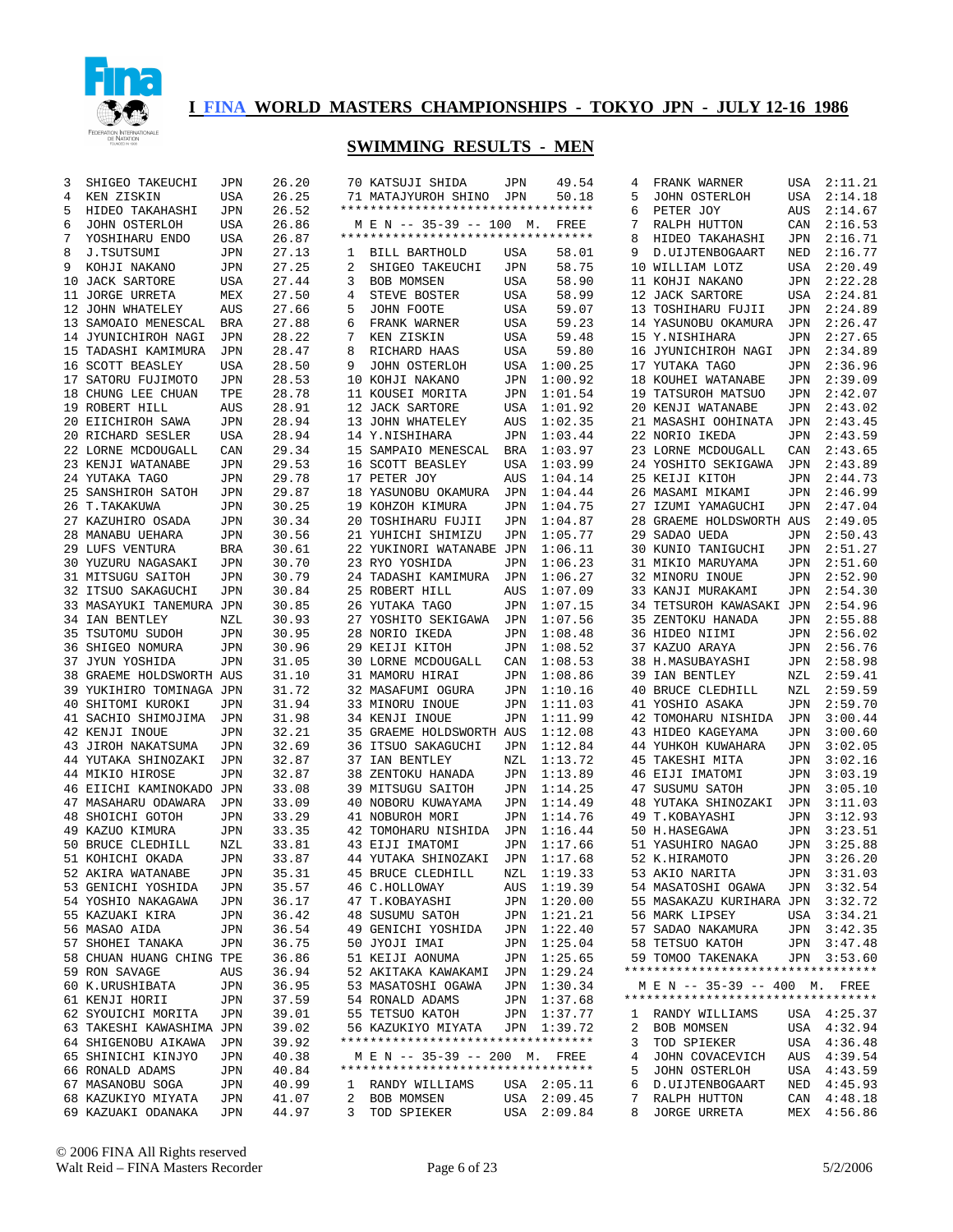

| 9 | EDWARD RUDLOFF                     | USA               | 5:01.38        | 4 | BILL BARTHOLD                      | USA        | 31.69                      | 4  | <b>JORGE URRETA</b>                      | MEX        | 2:32.17        |
|---|------------------------------------|-------------------|----------------|---|------------------------------------|------------|----------------------------|----|------------------------------------------|------------|----------------|
|   | 10 WILLIAM LOTZ                    | USA               | 5:05.45        | 5 | JOHN FOOTE                         | USA        | 32.49                      | 5  | SCOTT BEASLEY                            | USA        | 2:45.86        |
|   | 11 Y.NISHIHARA                     | JPN               | 5:17.39        | 6 | SEIJI NAKANISHI                    | JPN        | 33.27                      | 6  | CHIHARU MORITA                           | JPN        | 3:00.59        |
|   | 12 KOHJI NAKANO                    | JPN               | 5:23.66        | 7 | ATSUSHI MARUTA                     | JPN        | 33.28                      | 7  | TED WALL                                 | AUS        | 3:05.48        |
|   | 13 YASUNOBU OKAMURA                | JPN               | 5:25.62        | 8 | KENICHI GOMI                       | JPN        | 33.74                      | 8  | SHIGERU DEGUCHI                          | JPN        | 3:06.03        |
|   | 14 JACK SARTORE                    | <b>USA</b>        | 5:28.07        | 9 | SCOTT BEASLEY                      | <b>USA</b> | 34.04                      | 8  | ROBERT GILLIES                           | NZL        | 3:06.03        |
|   | 15 KAZUYA ITOH                     | JPN               | 5:33.69        |   | 10 JOHN WHATELEY                   | AUS        | 34.28                      |    | 10 T.NAKAMURA                            | <b>JPN</b> | 3:11.31        |
|   | 16 CHIHARU MORITA                  | JPN               | 5:39.49        |   | 11 TAKASHI IMAMIYA                 | JPN        | 34.49                      |    | 11 YUZURU NAGASAKI                       | JPN        | 3:16.45        |
|   | 17 KOUHEI WATANABE                 | JPN               | 5:39.51        |   | 12 RYO YOSHIDA                     | JPN        | 34.51                      |    | 12 JYUNKICHI OGAWA                       | JPN        | 3:17.16        |
|   | 18 KOHICHI FUKUDA                  | JPN               | 5:48.37        |   | 13 TADASHI KAMIMURA                | JPN        | 34.80                      |    | 13 NORIO IKEDA                           | JPN        | 3:20.78        |
|   | 19 JYUNKICHI OGAWA                 | JPN               | 5:49.19        |   | 14 CHUNG LEE CHUAN                 | TPE        | 34.93                      |    | 14 NOBORU YOSHII                         | JPN        | 3:21.53        |
|   | 20 ROBERT CURTIS                   | USA               | 6:06.43        |   | 15 JYUN MURASE                     | JPN        | 35.14                      |    | 15 TOSHIROH TANIGAWA JPN                 |            | 3:27.99        |
|   | 21 MASAMI MIKAMI                   | JPN               | 6:10.56        |   | 16 TED WALL                        | AUS        | 35.42                      |    | 16 TOSHIFUMI UHARA                       | JPN        | 3:32.24        |
|   | 22 YOSHITO SEKIGAWA                | JPN               | 6:10.80        |   | 17 ROBERT GILLIES                  | NZL        | 35.79                      |    | 17 C.HOLLOWAY                            | AUS        | 3:34.17        |
|   | 23 TAKASHI KOIDE                   | JPN               | 6:11.08        |   | 18 NORIO IKEDA                     | JPN        | 36.26                      |    | 18 MASAO KAWANO                          | JPN        | 3:39.05        |
|   | 24 KIKUO MUKAI                     | JPN               | 6:13.56        |   | 19 SALVADOR HUERTA                 | MEX        | 36.32                      |    | **********************************       |            |                |
|   | 25 HIDEYUKI KUSABA                 | JPN               | 6:13.60        |   | 20 NOBORU YOSHII                   | JPN        | 36.40                      |    | M E N -- 35-39 -- 50                     | М.         | BRST           |
|   | 26 YOSHIAKI TANAKA                 | JPN               | 6:15.79        |   | 21 NAOYUKI OOTSU                   | JPN        | 37.20                      |    | **********************************       |            |                |
|   | 27 NOBUROH MORI                    | JPN               | 6:18.46        |   | 22 TAKASHI MORIYA                  | JPN        | 37.61                      | 1  | KEN ZISKIN                               | USA        | 32.74          |
|   | 28 GRAEME HOLDSWORTH AUS           |                   | 6:22.13        |   | 23 T.TAKAKUWA                      | JPN        | 38.24                      | 2  | YOSHIFUMI ENDOH                          | JPN        | 34.47          |
|   | 29 YUHKOH KUWAHARA                 | JPN               | 6:24.20        |   | 24 YASUNOBU OKAMURA                | JPN        | 38.49                      | 3  | MILTOM OHATA                             | BRA        | 34.58          |
|   | 30 KANJI MURAKAMI                  | JPN               | 6:26.99        |   | 25 MASATO YOKOYAMA                 | JPN        | 39.80                      | 4  | SHIGERU TANABE                           | JPN        | 34.70          |
|   | 31 TOMOHARU NISHIDA                | JPN               | 6:32.65        |   | 26 YUZURU NAGASAKI                 | JPN        | 39.93                      | 5  | BOB MOMSEN                               | USA        | 34.74          |
|   | 32 MIKIO IKEYA                     | JPN               | 6:34.30        |   | 27 KAORU OOMACHI                   | JPN        | 40.21                      | 6  | SATORU FUJIMOTO                          | <b>JPN</b> | 35.17          |
|   | 33 TAKESHI MITA                    | JPN               | 6:35.46        |   | 28 TOSHIROH TANIGAWA JPN           |            | 40.72                      | 6  | KAZUO FURUTA                             | JPN        | 35.17          |
|   | 34 BRUCE CLEDHILL                  | NZL               | 6:39.06        |   | 29 GRAEME HOLDSWORTH AUS           |            | 40.75                      | 8  | SHUNJI KUBONO                            | JPN        | 35.26          |
|   | 35 ROBERT GILLIES                  | NZL               | 6:43.34        |   | 30 EIICHI KAMINOKADO JPN           |            | 41.13                      | 9  | MITSUO TOMOMURA                          | JPN        | 35.48          |
|   | 36 MICHIRU IZAKI                   | JPN               | 7:05.87        |   | 31 NOBUYUKI KAWAI                  | JPN        | 42.25                      | 10 | DRAUSIO MEDEIROS                         | <b>BRA</b> | 35.52          |
|   | 37 YOSHIKAZU TAKASE                | JPN               | 7:10.26        |   | 32 H.MASUBAYASHI                   | JPN        | 42.35                      |    | 11 TATSUO HAYASHI                        | JPN        | 35.55          |
|   | 38 TADASHI TOMIE                   | JPN               | 7:31.65        |   | 33 HIROSHI KAWASAKI                | JPN        | 42.89                      |    | 12 LAI SHIVE JIN                         | TPE        | 35.64          |
|   | 39 YASUHIRO NAGAO                  |                   | 7:36.83        |   | 34 YUHKICHI MASAHARA JPN           |            | 43.47                      |    | 13 HIROYUKI NUNOKAWA JPN                 |            | 35.71          |
|   |                                    | JPN<br><b>USA</b> | 7:46.50        |   | 35 S. TAKAHASHI                    |            | 44.49                      |    | 14 AKIRA NAKANO                          | <b>JPN</b> | 35.74          |
|   | 40 MARK LIPSEY                     |                   |                |   |                                    | JPN        |                            |    |                                          |            |                |
|   |                                    |                   |                |   |                                    |            |                            |    |                                          |            |                |
|   | 41 MASAO AIDA                      | JPN               | 8:16.00        |   | 36 TAKAYUKI ITOH                   | JPN        | 45.13                      |    | 15 TAKAO TATSUMI                         | <b>JPN</b> | 35.95          |
|   | *********************************  |                   |                |   | 37 YUHKOH KUWAHARA                 | JPN        | 45.15                      |    | 16 KENJI SATOU                           | <b>JPN</b> | 36.25          |
|   | M E N -- 35-39 -- 800 M. FREE      |                   |                |   | 38 M.NAKAGAWA                      | JPN        | 45.37                      |    | 17 HIROMICHI INABA                       | <b>JPN</b> | 36.66          |
|   | *********************************  |                   |                |   | 39 MASUZOH NARUKAWA                | JPN        | 45.87                      |    | 18 TETSUYA NAGAHAMA                      | <b>JPN</b> | 36.82          |
| 1 | RANDY WILLIAMS                     |                   | USA 9:14.04    |   | 40 MICHIRU IZAKI                   | JPN        | 46.76                      |    | 18 EIICHI NAGATSUKA                      | JPN        | 36.82          |
| 2 | TOD SPIEKER                        | USA               | 9:39.80        |   | 41 YASUHIRO NAGAO                  | JPN        | 47.02                      |    | 20 TAKASHIRO KATAOKA JPN                 |            | 37.45          |
| 3 | <b>JOHN OSTERLOH</b>               | USA               | 9:55.91        |   | 42 TOMOHARU NISHIDA                | JPN        | 47.11                      |    | 21 AKIHITO ISHIGAMI                      | JPN        | 37.50          |
| 4 | JOHN COVACEVICH                    | AUS               | 9:55.95        |   | 43 KAZUO KIMURA                    | JPN        | 47.96                      |    | 22 JYUN YOSHIDA                          | JPN        | 37.52          |
| 5 | D. UIJTENBOGAART                   | NED               | 9:56.90        |   | 44 SYOUICHI MORITA                 | JPN        | 48.70                      |    | 23 YUTAKA SHIMIZU                        | JPN        | 37.57          |
| 6 | RALPH HUTTON                       |                   | CAN 10:14.41   |   | 45 MASAKAZU KURIHARA JPN           |            | 50.85                      |    | 24 Y.NISHIHARA                           | JPN        | 37.71          |
| 7 | EDWARD RUDLOFF                     |                   | USA 10:18.12   |   | 46 YONEO MATSUKI                   | JPN        | 51.52                      |    | 25 LAURIE SMITH                          | AUS        | 37.78          |
| 8 | HIDEO TAKAHASHI                    |                   | JPN 10:25.61   |   | 47 RONALD ADAMS                    | JPN        | 52.20                      |    | 26 LUIZ SANTOS                           | <b>BRA</b> | 37.79          |
| 9 | WILLIAM LOTZ                       |                   | USA 10:45.25   |   | 48 KOUJI KITAMURA                  | JPN        | 1:02.07                    |    | 27 KUNIO TANIGUCHI                       | JPN        | 38.54          |
|   | 10 LAURIE SMITH                    |                   | AUS 11:01.31   |   | ********************************** |            |                            |    | 28 JYUN MURASE                           | JPN        | 38.75          |
|   | 11 Y.NISHIHARA                     |                   | JPN 11:05.44   |   | M E N -- 35-39 -- 100 M. BACK      |            |                            |    | 29 T.TAKAKUWA                            | JPN        | 39.02          |
|   | 12 KAZUYA ITOH                     |                   | JPN 11:26.22   |   | *********************************  |            |                            |    | 30 YUHKICHI MASAHARA JPN                 |            | 39.19          |
|   | 13 CHIHARU MORITA                  |                   | JPN 11:50.49   | 1 | TOD SPIEKER                        |            | USA 1:07.64                |    | 31 SHIGERU DEGUCHI                       | <b>JPN</b> | 39.34          |
|   | 14 M.MARUYAMA                      |                   | JPN 12:01.69   |   | 2 BILL BARTHOLD                    |            | USA 1:07.93                |    | 32 KATSUYUKI IDA                         | JPN        | 39.38          |
|   | 15 SHIROU YOKOYAMA                 |                   | JPN 12:11.87   | 3 | JORGE URRETA                       |            | MEX 1:09.73                |    | 32 TAKESHI MITA                          | JPN        | 39.38          |
|   | 16 KOHICHI FUKUDA                  |                   | JPN 12:11.92   | 4 | FRANK WARNER                       |            | USA 1:10.12                |    | 34 TOORU HAGANE                          | JPN        | 39.58          |
|   | 17 HIDEYUKI KUSABA                 |                   | JPN 13:03.65   | 5 | SEIJI NAKANISHI                    |            | JPN 1:14.32                |    | 35 ROBERT HILL                           | AUS        | 39.61          |
|   | 18 YUHKOH KUWAHARA                 |                   | JPN 13:05.76   | 6 | SCOTT BEASLEY                      |            | USA 1:15.35                |    | 36 KENZO KOHCHI                          | JPN        | 39.66          |
|   | 19 SEIICHI OKUSAWA                 |                   | JPN 13:20.00   | 7 | TAKASHI IMAMIYA                    |            | JPN 1:16.73                |    | 37 MASAYUKI TANEMURA JPN                 |            | 40.09          |
|   | 20 YOSHIAKI TANAKA                 |                   | JPN 13:27.22   | 8 | ROBERT GILLIES                     |            | NZL 1:20.59                |    | 38 SHITOMI KUROKI                        | JPN        | 40.20          |
|   | 21 SYOSAKU KUDOH                   |                   | JPN 13:27.68   | 9 | TED WALL                           |            | AUS 1:21.98                |    | 39 KOHJI UMINO                           | JPN        | 40.53          |
|   | 22 SHINICHI MIZUKAMI JPN 13:59.74  |                   |                |   | 10 NOBORU YOSHII                   |            | JPN 1:24.59                |    | 40 TAKESHI TAKAMORI                      | JPN        | 40.62          |
|   | 23 GORDON KNOWLES                  |                   | CAN 14:13.35   |   | 11 HIROSHI KAWASAKI JPN 1:34.39    |            |                            |    | 41 TETSUJI FUKUNAGA                      | JPN        | 40.78          |
|   | 24 BRUCE CLEDHILL                  |                   | NZL 14:13.51   |   | 12 KENJI HORII                     |            | JPN 1:55.22                |    | 42 YUZURU NAGASAKI                       | JPN        | 40.92          |
|   | 25 NOBORU HIGANO                   |                   | JPN 14:51.34   |   | 13 RON SAVAGE                      |            | AUS 1:55.38                |    | 43 KENICHI YOSHIDA                       | JPN        | 41.05          |
|   | ********************************** |                   |                |   | ********************************** |            |                            |    | 44 SADAKAZU FURUYA                       | JPN        | 41.08          |
|   | M E N -- 35-39 -- 50 M. BACK       |                   |                |   | M E N -- 35-39 -- 200 M. BACK      |            |                            |    | 45 MITSUO SATOH                          | JPN        | 41.11          |
|   | ********************************** |                   |                |   | ********************************** |            |                            |    | <b>46 SALVADOR HUERTA</b>                | MEX        | 41.12          |
|   | 1 FRANK WARNER                     | USA               | 31.10          | 1 | TOD SPIEKER                        |            | USA 2:25.79                |    | 47 GOROH MORI                            | JPN        | 41.13          |
| 2 | TAKEO HIRAMOTO<br>3 JORGE URRETA   | JPN<br>MEX        | 31.41<br>31.62 | 2 | BILL BARTHOLD<br>3 FRANK WARNER    |            | USA 2:27.66<br>USA 2:31.52 |    | <b>48 LUFS VENTURA</b><br>49 T.KOBAYASHI | BRA<br>JPN | 41.22<br>41.28 |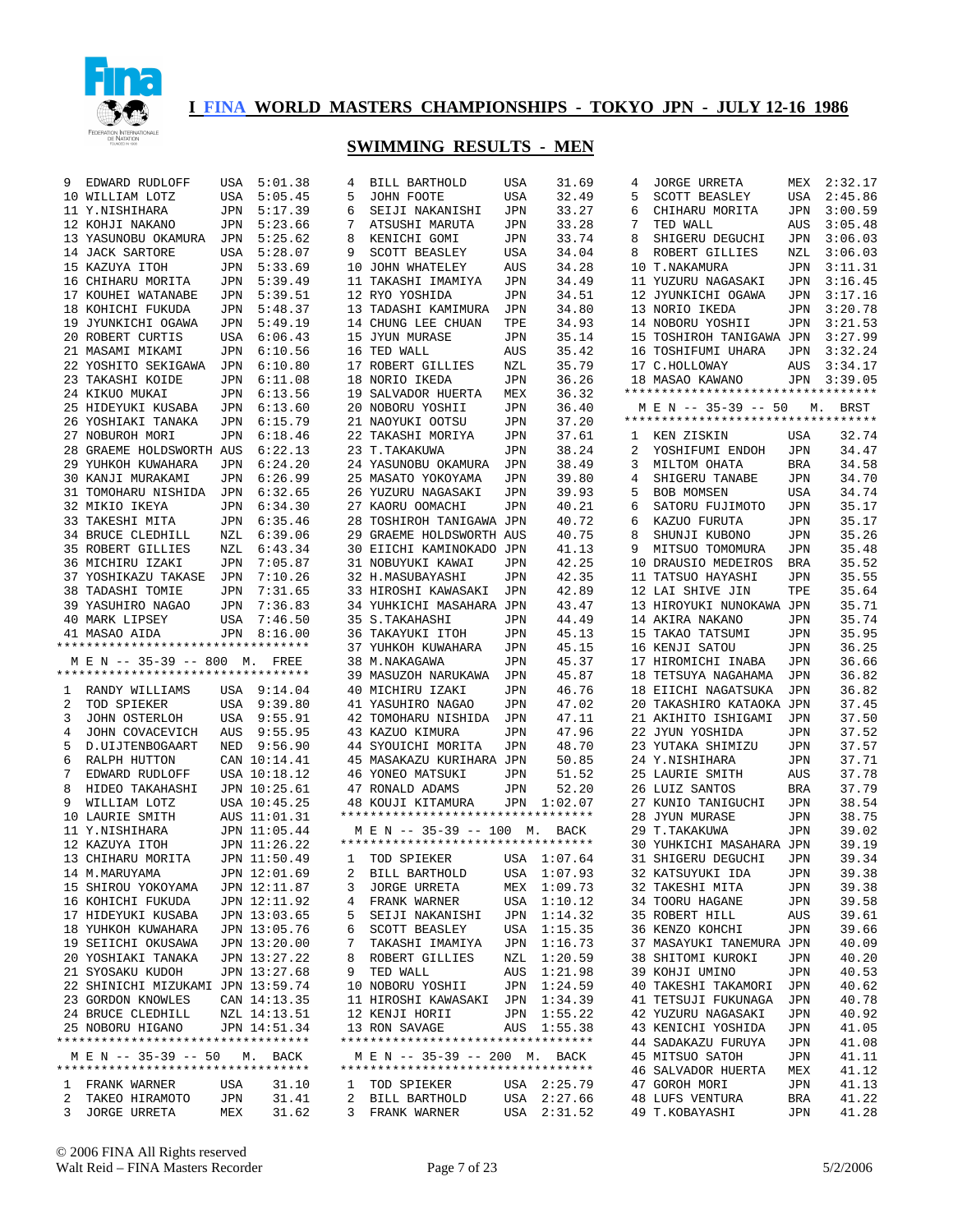

|        | 50 MAMORU HIRAI                                                | JPN        | 41.81              | 8  | EIICHI NAGATSUKA                                        | JPN        | 3:03.28        |
|--------|----------------------------------------------------------------|------------|--------------------|----|---------------------------------------------------------|------------|----------------|
|        | 51 KAZUO WATANABE                                              | JPN        | 41.94              | 9  | KAZUYA ITOH                                             | JPN        | 3:04.36        |
|        | 52 YOSHIFUMI SAGAWA                                            | JPN        | 42.03              |    | 10 HIROYUKI NUNOKAWA JPN                                |            | 3:05.82        |
|        | 53 KAZUO NISHIMURA                                             | JPN        | 42.25              |    | 11 SHIROU YOKOYAMA                                      | JPN        | 3:09.17        |
|        | 54 CHUAN HUANG CHING TPE                                       |            | 42.29              |    | 12 YOSHIAKI TANAKA                                      | JPN        | 3:11.42        |
|        | 55 YOSHITAKA KOHRA                                             | JPN        | 42.78              |    | 13 AKIHITO ISHIGAMI                                     | JPN        | 3:13.87        |
|        | 56 TOSHIO MIYAUCHI                                             | JPN        | 43.04              |    | 14 TSUTOMU WATANABE                                     | JPN        | 3:24.63        |
|        | 57 KAZUO KIMURA                                                | JPN        | 43.58              |    | 15 GORDON KNOWLES                                       | CAN        | 3:28.44        |
|        | 58 RYO OKAMOTO                                                 | JPN        | 44.37              |    | 16 YUHKICHI MASAHARA JPN                                |            | 3:29.40        |
|        | 59 KAZUAKI KIRA                                                | JPN        | 44.60              |    | 17 MIKIO IKEYA                                          | JPN        | 3:30.11        |
|        | 60 SHOZOH UENO                                                 | JPN        | 45.17              |    | 18 TOSHIFUMI UHARA                                      | JPN        | 3:39.57        |
|        | 61 IAN BENTLEY                                                 | NZL        | 45.62              |    | 19 MARK LIPSEY                                          | USA        | 3:41.19        |
|        | 62 K.URUSHIBATA                                                | JPN        | 46.70              |    | 20 TETSUJI KAMIYA                                       | JPN        | 3:52.69        |
|        | 63 AKITAKA KAWAKAMI                                            | JPN        | 46.83              |    | 21 C.HOLLOWAY                                           | AUS        | 3:59.09        |
|        | 64 KATSUJI SHIDA                                               | JPN        | 46.91              |    | 22 KOUJI KITAMURA<br>********************************** | JPN        | 4:39.41        |
|        | 65 KAZUAKI ODANAKA<br>66 FUKUO HORIKOSHI                       | JPN<br>JPN | 48.37<br>49.22     |    | M E N -- 35-39 -- 50                                    | М.         | FLY            |
|        | 67 S. TAKAHASHI                                                | JPN        | 49.62              |    | *********************************                       |            |                |
|        | 68 SYOUICHI MORITA                                             | JPN        | 50.80              | 1  | JOHN FOOTE                                              | USA        | 27.00          |
|        | 69 KAZUKIYO MIYATA                                             | JPN        | 51.36              | 2  | RYOICHI KURAHARA                                        | JPN        | 27.68          |
|        | 70 TETSUO KATOH                                                | JPN        | 51.86              | 3  | STEVE BOSTER                                            | USA        | 28.02          |
|        | *********************************                              |            |                    | 4  | RICHARD HAAS                                            | USA        | 28.52          |
|        | M E N -- 35-39 -- 100 M.                                       |            | BRST               | 5  | JOHN WHATELEY                                           | AUS        | 28.79          |
|        | *********************************                              |            |                    | 6  | NORIAKI TSUJI                                           | JPN        | 29.24          |
| 1      | KEN ZISKIN                                                     | USA        | 1:12.09            | 7  | J.TSUTSUMI                                              | JPN        | 29.53          |
| 2      | MILTOM OHATA                                                   | <b>BRA</b> | 1:17.25            | 8  | SIDNEY TABUSO                                           | BRA        | 29.62          |
| 3      | TOSHIHARU FUJII                                                | JPN        | 1:18.23            | 9  | STEIN BERGBY                                            | AUS        | 30.14          |
| 4      | SHIGERU TANABE                                                 | JPN        | 1:19.04            |    | 10 NORIO SUGIOKA                                        | JPN        | 30.43          |
| 5      | SATORU FUJIMOTO                                                | JPN        | 1:19.14            |    | 11 MITSUO TOMOMURA                                      | JPN        | 30.60          |
| 6      | SHUNJI KUBONO                                                  | JPN        | 1:19.93            |    | 12 EDWARD RUDLOFF                                       | USA        | 30.62          |
| 7      | KAZUO FURUTA                                                   | JPN        | 1:19.97            |    | 13 JYUNICHIROH NAGI                                     | JPN        | 30.73          |
| 8      | KENJI SATOU                                                    | JPN        | 1:21.44            |    | 14 CHUNG LEE CHUAN                                      | TPE        | 30.81          |
| 9      | LAURIE SMITH                                                   | AUS        | 1:21.63            |    | 15 JACK SARTORE                                         | USA        | 30.95          |
|        | 10 EIICHI NAGATSUKA                                            | JPN        | 1:21.78            |    | 16 T.YAMAGUCHI                                          | JPN        | 30.97          |
|        | 11 LAI SHIVE JIN                                               | TPE        | 1:21.90            |    | 17 TAKUMI HAMA                                          | JPN        | 31.02          |
|        | 12 YOSHIAKI TANAKA                                             | JPN        | 1:22.96            |    | 18 KOUSEI MORITA                                        | JPN        | 31.03          |
|        | 13 SHIGEO YAMAMOTO                                             | JPN        | 1:23.53            |    | 19 ISAO FUJIMOTO                                        | JPN        | 31.63          |
|        | 14 PETER JOY                                                   | AUS        | 1:24.02            |    | 20 RYO YOSHIDA                                          | JPN        | 31.68          |
|        | 15 AKIHITO ISHIGAMI                                            | JPN        | 1:25.48            |    | 21 ANTONIO CASTRO                                       | BRA        | 31.75          |
|        | 16 HIDEO NISHIKAWA<br>17 KATSUYUKI IDA                         | JPN        | 1:28.06<br>1:29.84 |    | 21 YUHICHI SHIMIZU                                      | JPN        | 31.75<br>31.83 |
|        | 18 SACHIO SHIMOJIMA                                            | JPN<br>JPN | 1:31.25            |    | 23 LUFS VENTURA<br>24 SANSHIROH SATOH                   | BRA<br>JPN | 31.88          |
|        | 18 YUHKICHI MASAHARA JPN                                       |            | 1:31.25            |    | 25 TOSHIAKI SATOH                                       | JPN        | 32.02          |
|        | 20 YUZURU NAGASAKI                                             | JPN        | 1:32.34            |    | 26 YASUNOBU OKAMURA                                     | JPN        | 32.07          |
|        | 21 KENZO KOHCHI                                                | JPN        | 1:32.56            |    | 27 JYUNKICHI OGAWA                                      | JPN        | 32.38          |
|        | 22 SALVADOR HUERTA                                             | MEX        | 1:32.99            |    | 28 KAORU OOMACHI                                        | JPN        | 32.43          |
|        | 23 KOHICHI OKADA                                               | JPN        | 1:33.19            | 29 | IZUMI YAMAGUCHI                                         | JPN        | 32.49          |
|        | 24 GORDON KNOWLES                                              | CAN        | 1:35.03            |    | <b>30 MASAYUKI TANEMURA JPN</b>                         |            | 32.64          |
|        | 25 TAKAYUKI FUKUDA                                             | JPN        | 1:36.04            |    | 31 YOSHIO ASAKA                                         | JPN        | 32.94          |
|        | 26 MITSUO SATOH                                                | JPN        | 1:37.75            |    | 32 RYUICHI CHUJYO                                       | JPN        | 33.17          |
|        | 27 TOSHIO MIYAUCHI                                             | JPN        | 1:37.99            |    | 33 YOSHIMURA SEINO                                      | JPN        | 33.25          |
|        | 28 KENJI TANAKA                                                | JPN        | 1:38.26            |    | 34 ROBERT HILL                                          | AUS        | 33.76          |
|        | 29 MASAHARU IWAHANA                                            | JPN        | 1:38.70            |    | 35 TAKESHI MITA                                         | JPN        | 34.25          |
|        | 30 KAZUO NISHIMURA                                             | JPN        | 1:39.69            |    | 36 M.HAGIWARA                                           | JPN        | 34.33          |
|        | 31 KAZUAKI KIRA                                                | JPN        | 1:40.57            |    | 37 SACHIO SHIMOJIMA                                     | JPN        | 34.58          |
|        | 32 C.HOLLOWAY                                                  | AUS        | 1:42.28            |    | 38 MIKIO HIROSE                                         | JPN        | 34.92          |
|        | 33 JYOJI IMAI                                                  | JPN        | 1:43.51            |    | 39 TED WALL                                             | AUS        | 35.14          |
|        | **********************************                             |            |                    |    | 40 KENJI INOUE                                          | JPN        | 35.43          |
|        | M E N -- 35-39 -- 200 M.<br>********************************** |            | BRST               |    | 41 NOBUHIRO GONDOH                                      | JPN        | 36.16          |
|        |                                                                |            |                    |    | 42 NOBUYUKI KAWAI                                       | JPN        | 36.24          |
| 1<br>2 | KEN ZISKIN<br>BOB MOMSEN                                       | USA        | 2:40.18            |    | 43 KAZUO ARAYA<br>44 AKIO NARITA                        | JPN        | 36.36<br>36.61 |
| 3      | LAURIE SMITH                                                   | USA<br>AUS | 2:49.15<br>2:59.29 |    | 45 YUTAKA SHINOZAKI                                     | JPN        | 36.75          |
| 4      | MASANOBU ANDOU                                                 | JPN        | 2:59.64            |    | <b>46 IAN BENTLEY</b>                                   | JPN<br>NZL | 36.78          |
| 5      | PETER JOY                                                      | AUS        | 2:59.76            |    | 47 TAKASHI MORIYA                                       | JPN        | 36.79          |
| 6      | LAI SHIVE JIN                                                  | TPE        | 3:01.41            |    | 48 MINORU INOUE                                         | JPN        | 37.73          |
| 7      | SHIGEO YAMAMOTO                                                | JPN        | 3:02.37            |    | 49 TOSHIROH TANIGAWA JPN                                |            | 37.88          |

| 8              | EIICHI NAGATSUKA                   | JPN            | 3:03.28 |
|----------------|------------------------------------|----------------|---------|
| 9              | KAZUYA ITOH                        | JPN            | 3:04.36 |
|                | 10 HIROYUKI NUNOKAWA               | JPN            | 3:05.82 |
| 11             | SHIROU YOKOYAMA                    | JPN            | 3:09.17 |
|                | 12 YOSHIAKI TANAKA                 | JPN            | 3:11.42 |
|                | 13 AKIHITO ISHIGAMI                | JPN            | 3:13.87 |
|                | 14 TSUTOMU WATANABE                | JPN            | 3:24.63 |
|                | 15 GORDON KNOWLES                  | CAN            | 3:28.44 |
|                | 16 YUHKICHI MASAHARA JPN           |                | 3:29.40 |
|                | 17 MIKIO IKEYA                     | JPN            | 3:30.11 |
|                | 18 TOSHIFUMI UHARA                 | JPN            | 3:39.57 |
|                | 19 MARK LIPSEY                     | USA            | 3:41.19 |
|                | 20 TETSUJI KAMIYA                  | JPN            | 3:52.69 |
|                | 21 C.HOLLOWAY                      | AUS            | 3:59.09 |
|                | 22 KOUJI KITAMURA                  | JPN            | 4:39.41 |
|                | ********************************** |                |         |
|                | MEN -- 35-39 -- 50 M. FLY          |                |         |
|                | *********************************  |                |         |
| $\mathbf{1}$   | JOHN FOOTE                         | USA            | 27.00   |
| $\overline{a}$ |                                    |                |         |
| 3              | RYOICHI KURAHARA                   | JPN            | 27.68   |
|                | STEVE BOSTER                       | USA            | 28.02   |
| 4              | RICHARD HAAS                       | USA            | 28.52   |
| 5              | JOHN WHATELEY                      | AUS            | 28.79   |
| 6              | NORIAKI TSUJI                      | JPN            | 29.24   |
| 7              | J.TSUTSUMI                         | JPN            | 29.53   |
| 8              | SIDNEY TABUSO                      | BRA            | 29.62   |
| 9              | STEIN BERGBY                       | AUS            | 30.14   |
| 10             | NORIO SUGIOKA                      | JPN            | 30.43   |
| 11             | MITSUO TOMOMURA                    | JPN            | 30.60   |
|                | 12 EDWARD RUDLOFF                  | USA            | 30.62   |
|                | 13 JYUNICHIROH NAGI                | JPN            | 30.73   |
|                | 14 CHUNG LEE CHUAN                 | TPE            | 30.81   |
| 15             | JACK SARTORE                       | USA            | 30.95   |
| 16             | T.YAMAGUCHI                        | JPN            | 30.97   |
| 17             | TAKUMI HAMA                        | JPN            | 31.02   |
| 18             | KOUSEI MORITA                      | JPN            | 31.03   |
| 19             | ISAO FUJIMOTO                      | JPN            | 31.63   |
| 20             | RYO YOSHIDA                        | JPN            | 31.68   |
| 21             | ANTONIO CASTRO                     | BRA            | 31.75   |
| 21             | YUHICHI SHIMIZU                    | JPN            | 31.75   |
| 23             | LUFS VENTURA                       | BRA            | 31.83   |
|                | 24 SANSHIROH SATOH                 | JPN            | 31.88   |
| 25             | TOSHIAKI SATOH                     | JPN            | 32.02   |
| 26             | YASUNOBU OKAMURA                   | JPN            | 32.07   |
| 27             | JYUNKICHI OGAWA                    | JPN            | 32.38   |
| 28             | KAORU OOMACHI                      | JPN            | 32.43   |
| 29             | IZUMI YAMAGUCHI                    | JPN            | 32.49   |
|                | 30 MASAYUKI TANEMURA               | JPN            | 32.64   |
| 31             | YOSHIO ASAKA                       | JPN            | 32.94   |
|                | 32 RYUICHI CHUJYO                  | $\mathtt{JPN}$ | 33.17   |
|                | 33 YOSHIMURA SEINO                 |                | 33.25   |
|                |                                    | JPN            |         |
|                | 34 ROBERT HILL                     | AUS            | 33.76   |
| 35             | TAKESHI MITA                       | JPN            | 34.25   |
|                | 36 M.HAGIWARA                      | JPN            | 34.33   |
|                | 37 SACHIO SHIMOJIMA                | JPN            | 34.58   |
| 38             | MIKIO HIROSE                       | JPN            | 34.92   |
|                | 39 TED WALL                        | AUS            | 35.14   |
|                | 40 KENJI INOUE                     | JPN            | 35.43   |
|                | 41 NOBUHIRO GONDOH                 | JPN            | 36.16   |
|                | 42 NOBUYUKI KAWAI                  | JPN            | 36.24   |
|                | 43 KAZUO ARAYA                     | JPN            | 36.36   |
|                | 44 AKIO NARITA                     | JPN            | 36.61   |
|                | 45 YUTAKA SHINOZAKI                | JPN            | 36.75   |
|                | 46 IAN BENTLEY                     | NZL            | 36.78   |
|                | 47 TAKASHI MORIYA                  | JPN            | 36.79   |
|                | 48 MINORU INOUE                    | JPN            | 37.73   |

| 50              |                                    |            |             |
|-----------------|------------------------------------|------------|-------------|
|                 | ROBERT GILLIES                     | NZL        | 38.10       |
|                 |                                    |            |             |
|                 | 51 TADASHI TOMIE                   | JPN        | 38.72       |
| 52              | MASYOSHI HONDA                     | JPN        | 39.14       |
|                 |                                    |            |             |
|                 | 53 KAZUO KIMURA<br>54 RON SAVAGE   | JPN        | 46.68       |
|                 | 54 RON SAVAGE                      | AUS        | 53.91       |
|                 | *********************************  |            |             |
|                 |                                    |            |             |
|                 | M E N -- 35-39 -- 100 M.           |            | FLY         |
|                 | *********************************  |            |             |
|                 |                                    |            |             |
| 1               | RYOICHI KURAHARA JPN               |            | 1:01.90     |
|                 |                                    |            |             |
| 2               | STEVE BOSTER                       | USA        | 1:02.65     |
| 3               | RANDY WILLIAMS                     | USA        | 1:02.73     |
|                 |                                    |            |             |
| 4               | RICHARD HAAS                       | USA        | 1:03.68     |
| 5               | JOHN COVACEVICH                    | AUS        | 1:03.84     |
|                 |                                    |            |             |
| 6               | JOHN FOOTE                         | USA        | 1:04.46     |
| 7               | NORIAKI TSUJI                      | JPN        | 1:06.96     |
|                 |                                    |            |             |
| 8               | JOHN WHATELEY                      | AUS        | 1:07.52     |
| 9               | STEIN BERGBY                       | AUS        | 1:09.06     |
|                 |                                    |            |             |
| 10              | EDWARD RUDLOFF                     | USA        | 1:11.17     |
| 11              | RICHARD SESLER                     | USA        | 1:16.09     |
|                 |                                    |            | 1:19.64     |
|                 | 12 ISAO SASAKI                     | JPN        |             |
| 13              | KAORU OOMACHI                      | JPN        | 1:21.87     |
| 14              | SHIROU YOKOYAMA                    | JPN        | 1:22.33     |
|                 |                                    |            |             |
| 15              | MASAYUKI TANEMURA JPN              |            | 1:23.56     |
| 16              |                                    |            | 1:28.99     |
|                 | MASASHI OOHINATA JPN               |            |             |
| 17              | TAKESHI MITA                       | JPN        | 1:34.94     |
|                 | 18 KEIJI AONUMA                    |            | 1:38.96     |
|                 |                                    | JPN        |             |
|                 | 19 MASAHARU IWAHANA                | <b>JPN</b> | 1:40.01     |
|                 | ********************************** |            |             |
|                 |                                    |            |             |
|                 | MEN -- 35-39 -- 200 M. FLY         |            |             |
|                 | ********************************** |            |             |
|                 |                                    |            |             |
| $\mathbf{1}$    | RANDY WILLIAMS                     |            | USA 2:17.49 |
| $\overline{a}$  | JOHN COVACEVICH                    | AUS        | 2:25.18     |
|                 |                                    |            |             |
| 3               | RALPH HUTTON                       | CAN        | 2:40.18     |
| 4               | D.UIJTENBOGAART                    | NED        | 2:45.66     |
|                 |                                    |            |             |
| 5               | EDWARD RUDLOFF                     | USA        | 2:45.74     |
| 6               | STEIN BERGBY                       | AUS        | 2:53.34     |
|                 |                                    |            |             |
| 7               | JYUNKICHI OGAWA                    | JPN        | 3:00.26     |
| 8               | WILLIAM LOTZ                       | USA        | 3:08.24     |
|                 |                                    |            |             |
| 9               | SHIGERU OJIMA                      | JPN        | 3:16.55     |
|                 |                                    |            | CAN 3:46.42 |
|                 |                                    |            |             |
|                 | 10 GORDON KNOWLES                  |            |             |
|                 | ********************************** |            |             |
|                 | M E N -- 35-39 -- 200 M. I.M.      |            |             |
|                 |                                    |            |             |
|                 | *********************************  |            |             |
| 1               | RICHARD HAAS                       | USA        | 2:27.03     |
|                 |                                    |            |             |
| 2               | JOHN COVACEVICH                    | AUS        | 2:30.11     |
| 3               | TAKEO HIRAMOTO                     | JPN        | 2:30.46     |
|                 |                                    |            |             |
| 4               | J.TSUTSUMI                         | JPN        | 2:34.58     |
| 5               | D.UIJTENBOGAART                    | NED        | 2:36.26     |
|                 |                                    |            |             |
| 6               | RALPH HUTTON                       | CAN        | 2:39.63     |
| 7               | TOSHIHARU FUJII                    | JPN        | 2:40.60     |
|                 |                                    |            |             |
| 8               | PETER JOY                          | AUS        | 2:40.83     |
| 9               | MASANOBU ANDOH                     | JPN        | 2:44.06     |
|                 |                                    | BRA        |             |
| 10              | MILTOM OHATA                       |            | 2:44.25     |
| 11              | WILLIAM LOTZ                       | USA        | 2:49.66     |
| 12 <sup>°</sup> | CHIHARU MORITA                     | JPN        | 2:51.34     |
|                 |                                    |            |             |
| 13              | RICHARD SESLER                     | USA        | 2:52.71     |
| 14              | LUFS VENTURA                       | BRA        | 3:02.60     |
|                 |                                    |            |             |
| 15              | HIROMICHI INABA                    | JPN        | 3:04.05     |
|                 | 16 GORDON KNOWLES                  | CAN        | 3:08.73     |
|                 |                                    |            |             |
| 17              | YOSHIAKI TANAKA                    | JPN        | 3:14.87     |
| 18              | YOSHIO ASAKA                       | JPN        | 3:15.16     |
|                 |                                    |            |             |
| 19              | TOSHIFUMI UHARA                    | JPN        | 3:20.45     |
|                 | 20 NOBUYUKI KAWAI                  | JPN        | 3:29.12     |
|                 |                                    |            |             |
|                 | 21 MASAHARU IWAHANA                | JPN        | 3:41.49     |
|                 | ********************************** |            |             |
|                 | M E N -- 40-44 -- 50 M. FREE       |            |             |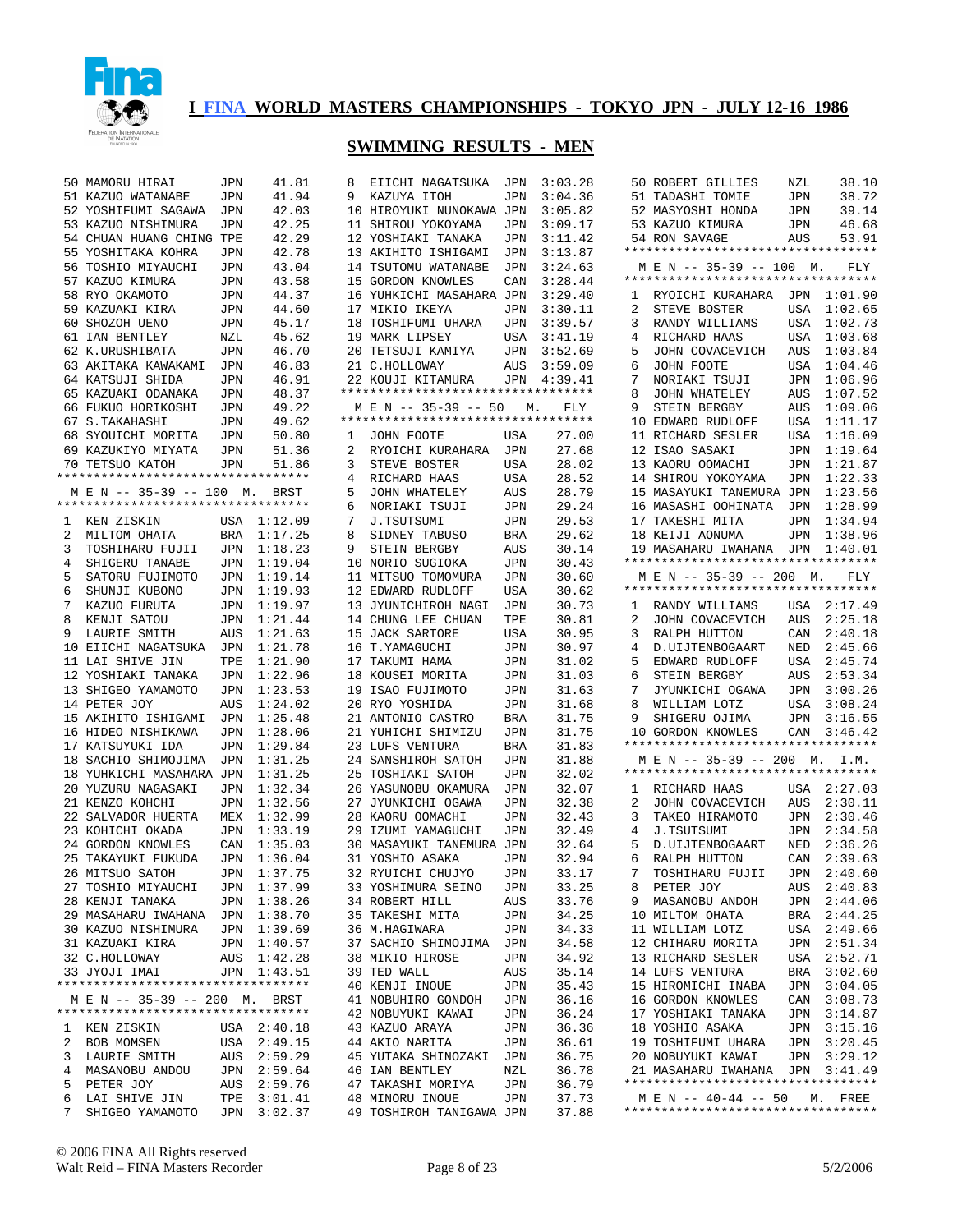

| 1 | STEPHEN CLARK                      | USA        | 25.29          |   | 68 S.KAWAMURA                           | JPN        | 42.97              |              | 59 CHIKAO NISHINO                      |            | JPN 1:38.11        |
|---|------------------------------------|------------|----------------|---|-----------------------------------------|------------|--------------------|--------------|----------------------------------------|------------|--------------------|
| 2 | DENNIS CRAIG                       | USA        | 26.82          |   | 69 HIROSHI OOTAKI                       | JPN        | 44.67              |              | 60 SYUNJI KARUBE                       | JPN        | 1:45.13            |
| 3 | WARWICK WEBSTER                    | AUS        | 27.62          |   | 70 AKIO EGAWA                           | JPN        | 45.01              |              | 61 TATEO OOUCHI                        | JPN        | 1:48.65            |
| 4 | TAKAHIRO TOKUDA                    | JPN        | 28.19          |   | 71 K.MOMIYAMA                           | JPN        | 59.44              |              | 62 DANJI SHINBO                        |            | JPN 1:48.93        |
| 5 | TOM COWDELL                        | NZL        | 28.21          |   | 72 TADAYOSHI MATSUO                     | JPN        | 1:05.89            |              | **********************************     |            |                    |
| 6 | SHINICHI ISHII                     | JPN        | 28.73          |   | 73 SHIGERU SHIRAISHI JPN                |            | 1:07.53            |              | M E N -- 40-44 -- 200 M. FREE          |            |                    |
| 7 | K.MOCHIZUKI                        | <b>JPN</b> | 28.79          |   | **********************************      |            |                    |              | **********************************     |            |                    |
| 8 | KATASHI AOKI                       | <b>JPN</b> | 28.89          |   | M E N -- 40-44 -- 100 M. FREE           |            |                    | ı            | TIMOTHY GARTON                         |            | USA 2:06.79        |
| 9 | RICHARD DOOLEY                     | USA        | 28.95          |   | **********************************      |            |                    | 2            | MIKE GARIBALDI                         | USA        | 2:13.57            |
|   | 10 YOSHIHIRO OGURA                 | JPN        | 29.33          | ı | TIMOTHY GARTON                          | USA        | 56.50              | 3            | STEPHEN CLARK                          | USA        | 2:15.04            |
|   | 11 DOUGLAS PERKS                   | CAN        | 29.41          | 2 | STEPHEN CLARK                           | USA        | 57.93              | 4            | DENNIS CRAIG                           | USA        | 2:17.82            |
|   | 12 KENROH ISHIDA                   | JPN        | 29.88          | 3 | DENNIS CRAIG                            | USA        | 59.19              | 5            | WEBSTER WARWICK                        | <b>AUS</b> | 2:19.10            |
|   | 13 MITSUO KANAMORI                 | JPN        | 29.91          | 4 | MIKE GARIBALDI                          | USA        | 1:01.03            | 6            | IAN BUTTERWORTH                        | NZL        | 2:19.86            |
|   | 14 LOU LOMBARDI                    | CAN        | 30.04          | 5 | WEBSTER WARWICK                         | AUS        | 1:02.27            | 7            | KEVIN KELLY                            | USA        | 2:25.22            |
|   | 15 TAKAAKI KOBAYASHI JPN           |            | 30.44          | 6 | SEIZOH MOURI                            | JPN        | 1:04.65            | 8            | THOMAS BOAK                            | USA        | 2:27.90<br>2:28.98 |
|   | 16 HAYAO UMEDA                     | JPN        | 30.84          | 7 | YOSHIHIRO KISHI                         | JPN        | 1:04.92            | 9            | SEIZOH MOURI                           | JPN        |                    |
|   | 17 A.KOBAYAKAWA                    | JPN        | 31.01          | 8 | IAN BUTTERWORTH                         | NZL        | 1:04.98            |              | 10 GORDON RATZLAFF                     | JPN        | 2:31.94            |
|   | 18 EITOKU ITAMI                    | JPN        | 31.14          | 9 | SUEAKI SASAK                            | JPN        | 1:05.13            |              | 11 ALLEN MURRAY                        | USA        | 2:32.43            |
|   | 19 FRANK BUTT                      | NZL        | 31.22<br>31.22 |   | 10 TOM COWDELL                          | NZL        | 1:05.81            |              | 12 TETSUAKI YABUTA<br>13 KENROH ISHIDA | JPN        | 2:34.04<br>2:35.88 |
|   | 19 NAIL SMUTH<br>21 MIGUEL CAGNONI | NZL<br>BRA | 31.25          |   | 11 GORDON RATZLAFF<br>12 MITSUHARU OIDA | JPN<br>JPN | 1:05.89<br>1:06.59 |              | 14 ED RAWLS                            | JPN<br>USA | 2:38.51            |
|   | 22 HIROSHI TAKAHARA                | JPN        | 31.33          |   | 13 K.MOCHIZUKI                          | JPN        | 1:07.25            |              | 15 DOUGLAS PERKS                       | CAN        | 2:38.75            |
|   | 23 HIROYASU HAYASHI                | JPN        | 31.36          |   | 14 KENROH ISHIDA                        | JPN        | 1:07.36            |              | 16 HAYAO UMEDA                         | JPN        | 2:39.22            |
|   | 24 YASUTAKA FUJII                  | JPN        | 31.46          |   | 15 NOBUATSU HAYASHI                     | JPN        | 1:08.12            |              | 17 MITSUHARU OIDA                      | JPN        | 2:40.51            |
|   | 25 FUJIO HASHIMOTO                 | JPN        | 31.73          |   | 16 KAZUO KOKUBU                         | <b>JPN</b> | 1:09.05            |              | 18 YUHZOH MURAKAMI                     | JPN        | 2:42.63            |
|   | 26 TAKUMI MATSUYAMA                | JPN        | 32.06          |   | 17 MIGUEL CAGNONI                       | BRA        | 1:09.29            |              | 19 AKIRA NAKAJIMA                      | JPN        | 2:43.08            |
|   | 27 MASAKI KITANI                   | JPN        | 32.09          |   | 18 RICHARD DOOLEY                       | USA        | 1:09.34            |              | 20 TAKAAKI SUGANO                      | JPN        | 2:43.79            |
|   | 28 MICHIYOSHI KAKU                 | JPN        | 32.36          |   | 19 DOUGLAS PERKS                        | CAN        | 1:09.48            |              | 21 KAZUMASU FUKUZAWA JPN               |            | 2:44.07            |
|   | 29 MITSUHIDE UETANI                | JPN        | 32.40          |   | 20 KATASHI AOKI                         | JPN        | 1:09.54            |              | 22 AKIHIRO INUI                        | JPN        | 2:47.18            |
|   | 30 YASUO YOKOYAMA                  | JPN        | 32.51          |   | 21 A.KOBAYAKAWA                         | JPN        | 1:09.57            |              | 23 LOU LOMBARDI                        | CAN        | 2:49.07            |
|   | 31 FUJIO AKACHI                    | JPN        | 32.63          |   | 22 HAYAO UMEDA                          | JPN        | 1:09.61            |              | 24 KOHICHI NAGASAKI                    | JPN        | 2:49.95            |
|   | 32 MASAHARU SATOH                  | JPN        | 32.78          |   | 23 LOU LOMBARDI                         | CAN        | 1:10.16            |              | 25 STEVE GOSSE                         | CAN        | 2:50.09            |
|   | 33 KATSUZO NISHIMURA JPN           |            | 33.06          |   | 24 FRANK BUTT                           | NZL        | 1:10.21            |              | 26 MASARU MOTOFUJI                     | JPN        | 2:55.20            |
|   | 34 TOSHIO SUZUKI                   | JPN        | 33.30          |   | 25 ED RAWLS                             | <b>USA</b> | 1:10.63            |              | 27 MITSUHIDE UETANI                    | JPN        | 2:56.18            |
|   | 35 T.UCHIKOSHIYAMA                 | JPN        | 33.48          |   | 26 FUJIO HASHIMOTO                      | JPN        | 1:11.03            |              | 28 SYUJI KON                           | JPN        | 2:57.10            |
|   | 36 ISAO OOKODA                     | JPN        | 33.64          |   | 27 TAKESHI TABUCHI                      | JPN        | 1:11.22            |              | 29 HIROMOTO KUKITA                     | JPN        | 2:57.96            |
|   | 37 TOYOHIRO MURAYAMA JPN           |            | 33.65          |   | 28 TAKAAKI SUGANO                       | JPN        | 1:11.59            |              | 30 KENJI OOKUSA                        | JPN        | 3:04.36            |
|   | 38 MASAKATSU IWASE                 | JPN        | 33.88          |   | 29 HIROAKI ISHIGURO                     | JPN        | 1:12.37            |              | 31 YUKIO FUJITA                        | JPN        | 3:04.76            |
|   | 39 YOUSUKE OONISHI                 | JPN        | 33.91          |   | 30 KUNIHIRO SATOU                       | JPN        | 1:12.38            |              | 32 NEIL RAYNER                         | NZL        | 3:06.10            |
|   | 40 KENSU OONO                      | JPN        | 34.08          |   | 31 NAIL SMUTH                           | NZL        | 1:12.45            |              | 33 HIDEO WATANABE                      | JPN        | 3:06.18            |
|   | 41 YUKIO AKASHI                    | JPN        | 34.17          |   | 32 KENICHI YAMASHITA JPN                |            | 1:12.75            |              | 34 HIROSHI OKAZAKI                     | JPN        | 3:10.85            |
|   | 42 TSUNAO TASHIRO                  | JPN        | 34.48          |   | 33 MITSUHIDE UETANI                     | JPN        | 1:13.15            |              | 35 TAMAO YOSHINO                       | JPN        | 3:14.79            |
|   | 43 HIROSHI OKAZAKI                 | JPN        | 34.53          |   | 34 EITOKU ITAMI                         | JPN        | 1:13.31            |              | 36 TOMOHIKO YOSHIDA                    | JPN        | 3:15.52            |
|   | 44 VICTER MCDONALD                 | AUS        | 34.83          |   | 35 TOSHINOBU IWAMOTO JPN                |            | 1:13.37            |              | 37 YUHICHI FURUTA                      | JPN        | 3:15.96            |
|   | 45 KATSUO MOTOYAMA                 | JPN        | 34.92          |   | 36 HISAYOSHI NAKAI                      | JPN        | 1:14.43            |              | 38 Y.INOGUCHI                          | JPN        | 3:20.66            |
|   | 46 JOHN DAVEY                      | AUS        | 35.00          |   | 37 YUKIYASU KUROKAWA JPN                |            | 1:14.76            |              | 39 Y.TAKASAKI                          | JPN        | 3:22.05            |
|   | 47 Y.INOGUCHI                      | JPN        | 35.04          |   | 38 KENJI KOBAYASHI                      | JPN        | 1:15.87            |              | 40 TADASHI SATOH                       | JPN        | 3:23.07            |
|   | 48 KUNIHIRO SONODA                 | JPN        | 35.26          |   | 39 KENJI OOKUSA                         | JPN        | 1:16.26            |              | 41 KATSUJI ASHIDA                      | JPN        | 3:23.89            |
|   | 49 H.HIRABAYASHI                   | JPN        | 35.82          |   | 40 S.SUGIYAMA                           | JPN        | 1:16.27            |              | 42 YOSHIO ISOBE                        | JPN        | 3:30.85            |
|   | 50 AKIHIKO ISHIDA                  | JPN        | 36.13          |   | 41 MASAHARU SATOH                       |            | JPN 1:16.51        |              | 43 HERBERT THOMAS                      |            | USA 3:43.02        |
|   | 51 CASCIO FRANCO LO                | ITA        | 36.45          |   | 42 T.NAKAGAWA                           |            | JPN 1:17.10        |              | **********************************     |            |                    |
|   | 52 HIROMU MADATE                   | JPN        | 36.48          |   | 43 TAKASHI IMAI                         |            | JPN 1:17.97        |              | M E N -- 40-44 -- 400 M. FREE          |            |                    |
|   | 53 T.KUSUMOTO                      | JPN        | 36.99          |   | 44 KATSUMI ISHIKAWA JPN 1:18.15         |            |                    |              | **********************************     |            |                    |
|   | 54 NOBUO SHINDOH                   | JPN        | 37.37          |   | 45 NORIYUKI TSUMURA JPN 1:19.21         |            |                    | $\mathbf{1}$ | TIMOTHY GARTON                         |            | USA 4:38.11        |
|   | 55 T.C.GRIFFITHS                   | USA        | 37.41          |   | 46 YASUO YOKOYAMA                       |            | JPN 1:19.69        | 2            | EDWARD GRAY                            |            | USA 4:44.57        |
|   | 56 NEIL RAYNER                     | NZL        | 37.42          |   | 47 KOUJI HIROTA                         |            | JPN 1:21.14        | 3            | MIKE GARIBALDI                         |            | USA 4:49.45        |
|   | 57 TAKAYUKI NAGAOKA                | JPN        | 37.54          |   | 48 NEIL RAYNER                          |            | NZL 1:22.63        | 4            | IAN BUTTERWORTH                        |            | NZL 4:59.05        |
|   | 58 K.HAYASHI                       | JPN        | 38.13          |   | 49 MASAKUNI HIWASA                      |            | JPN 1:23.38        | 5            | WEBSTER WARWICK                        |            | AUS 4:59.19        |
|   | 59 CHIKAO NISHINO                  | JPN        | 38.56          |   | 50 TSUTOMU SAWADA                       |            | JPN 1:23.99        | 6            | KEVIN KELLY                            |            | USA 5:02.95        |
|   | 60 D.HATTORI                       | JPN        | 38.60          |   | 51 AKIHIKO SHIDOH                       |            | JPN 1:25.51        | 7            | <b>GORDON RATZLAFF</b>                 |            | JPN 5:22.61        |
|   | 61 TOSHIHIDE TANABE                | JPN        | 38.73          |   | 52 CASCIO FRANCO LO                     |            | ITA 1:27.12        | 8            | HIROSHI NONAKA                         |            | JPN 5:26.94        |
|   | 62 GOROH TANAKA                    | JPN        | 39.28          |   | 53 T.C.GRIFFITHS                        |            | USA 1:29.49        |              | 9 NORIO OHATA                          |            | JPN 5:27.16        |
|   | 63 HERBERT THOMAS                  | USA        | 39.43          |   | 54 JOHN DAVEY                           |            | AUS 1:30.11        |              | 10 MINORU MOMIYAMA                     |            | JPN 5:32.02        |
|   | 64 MARIO GONCALVES                 | BRA        | 40.33          |   | 55 T.KUSUMOTO                           |            | JPN 1:32.17        |              | 11 MIGUEL CAGNONI                      |            | BRA 5:41.08        |
|   | 65 K.KAWAHATA                      | JPN        | 41.09          |   | 56 ISAO KATAYAMA                        |            | JPN 1:34.13        |              | 12 FRANK BUTT                          |            | NZL 5:52.08        |
|   | 66 KUNIO ONOZUKA                   | JPN        | 41.53          |   | 57 YASUO MATSUMIYA                      |            | JPN 1:35.67        |              | 13 DOUGLAS PERKS                       |            | CAN 5:56.23        |
|   | 67 KUNIMITSU OOTANI JPN            |            | 41.63          |   | 58 HERBERT THOMAS                       |            | USA 1:36.04        |              | 14 TOSHINOBU IWAMOTO JPN 6:06.05       |            |                    |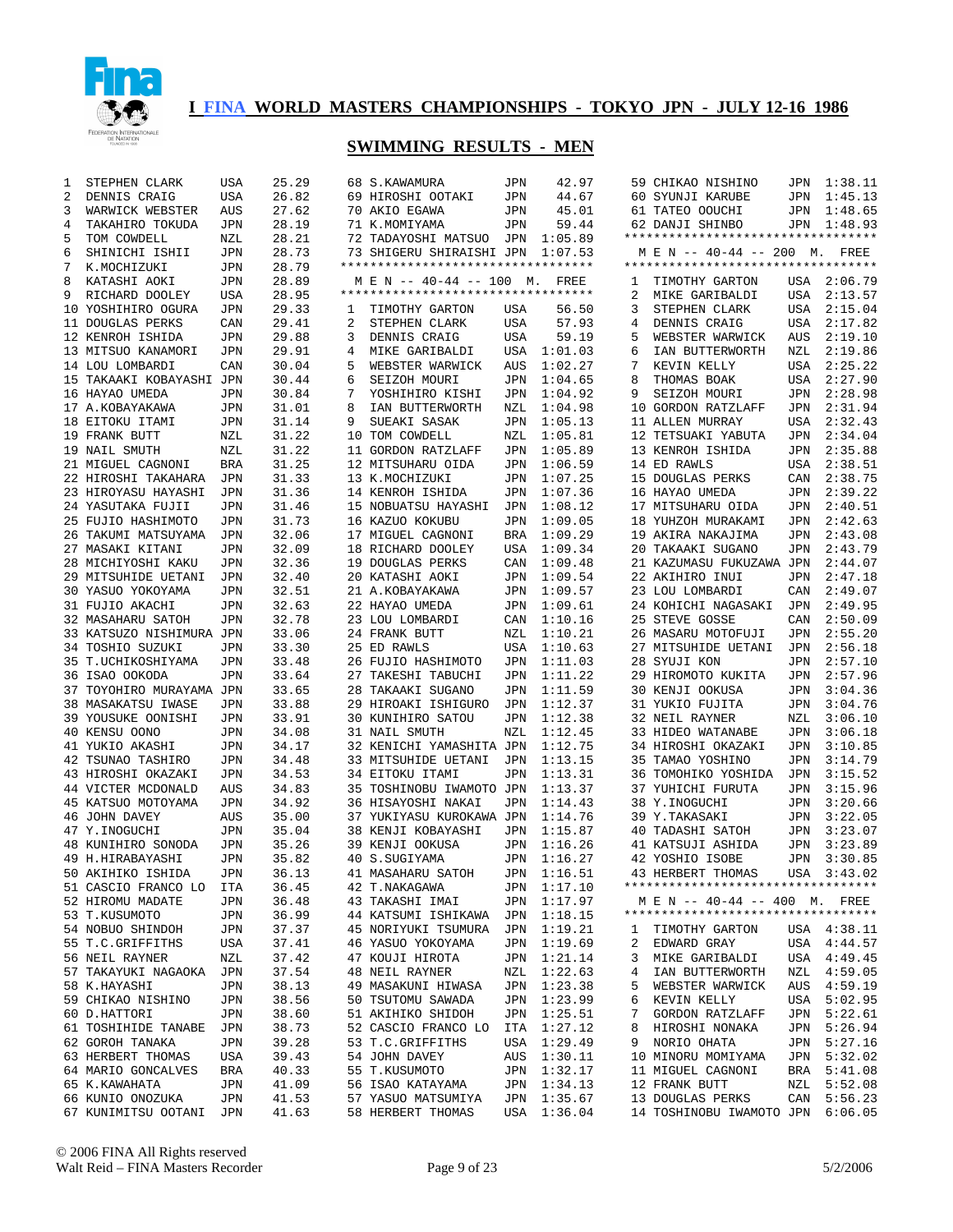

|                | 15 ЈҮОЈІ ОНТАКЕ                                                   |     | JPN 6:06.41                  | 28             |
|----------------|-------------------------------------------------------------------|-----|------------------------------|----------------|
|                | 16 AKIHIRO INUI                                                   | JPN | 6:09.44                      | 2 <sup>c</sup> |
|                | 17 KENJI MIYAKOSHI                                                |     | JPN 6:16.29                  | 3 <sup>0</sup> |
|                | 18 KENICHI YAMASHITA JPN                                          |     | 6:20.32                      | 31             |
|                | 19 SYUJI KON                                                      |     | JPN 6:32.93                  | 32             |
|                | 20 HIDEO WATANABE                                                 | JPN | 6:36.78                      | 33             |
|                | 21 NEIL RAYNER                                                    |     | NZL 6:42.53                  | 34             |
|                | 22 HISAO CHUJYO                                                   | JPN | 6:58.32                      | 35             |
|                | 23 TOMOHIKO YOSHIDA JPN 7:03.18                                   |     |                              | 36             |
|                | 24 DON MCINTOSH                                                   | USA | 7:07.35                      | 37             |
|                | 25 MASAMI KARASAWA JPN 7:09.50                                    |     |                              | 38             |
|                | 26 GAKU MATSUMOTO                                                 |     |                              | $***$          |
|                | 27 TOSHIO OOI                                                     |     | JPN 7:25.78<br>JPN 7:53.04   | Ņ              |
|                |                                                                   |     | USA 8:05.66                  | $***$          |
|                | 28 HERBERT THOMAS<br>*********************************            |     |                              | $\mathbf{1}$   |
|                | M E N -- 40-44 -- 800 M. FREE                                     |     |                              | 2              |
|                | *********************************                                 |     |                              | 3              |
| $\mathbf{1}$   | EDWARD GRAY                                                       |     | USA 9:48.41                  | 4              |
| $\overline{a}$ | MIKE GARIBALDI                                                    |     | USA 9:58.45                  | 5              |
|                |                                                                   |     | NZL 10:22.24                 | 6              |
| 3              | IAN BUTTERWORTH                                                   |     |                              |                |
| 4              | KEVIN KELLY                                                       |     | USA 10:37.16                 | 7              |
| 5              | GORDON RATZLAFF                                                   |     | JPN 11:13.78                 | 8              |
| 6              | SEIZOH MOURI                                                      |     | JPN 11:20.35                 | 9              |
| 7              | MIGUEL CAGNONI                                                    |     | BRA 11:47.62                 | 10             |
| 8              | MAKOTO ENDOH                                                      |     | JPN 11:49.66                 | 11             |
| 9              | JACQUES HERSKOVIC BRA 11:57.61                                    |     |                              | 12             |
|                | 10 DOUGLAS PERKS                                                  |     | CAN 12:20.70                 | 13             |
|                | 11 MASAHIKO ISHIDA                                                |     | JPN 12:34.65                 | 14             |
|                | 12 KENJI MIYAKOSHI                                                |     | JPN 12:40.22                 | 15             |
|                | 13 HATASU NITTA                                                   |     | JPN 12:59.83                 | 16             |
|                | 14 KENICHI YAMASHITA JPN 13:27.25                                 |     |                              | 17             |
|                | 15 HIDEO WATANABE                                                 |     | JPN 14:13.17<br>JPN 14:22.95 | 18             |
|                | 16 FUJIO IWATSUKI                                                 |     |                              | 1 <sup>c</sup> |
|                | 17 K.SHIBAZAKI                                                    |     | JPN 15:12.87                 | 2 <sub>c</sub> |
|                | 18 GAKU MATSUMOTO                                                 |     | JPN 15:43.77                 | 21             |
|                | 19 HIDEKI KOBAYASHI JPN 15:50.58                                  |     |                              | $***$          |
|                | 20 SHIGETAKA KATOU JPN 19:39.50                                   |     |                              | $\mathbb{N}$   |
|                | *********************************                                 |     |                              | $***$          |
|                | M E N -- 40-44 -- 50 M. BACK<br>********************************* |     |                              | 1              |
|                | CHUCK GANTNER                                                     |     |                              | 2              |
| 1              |                                                                   | USA | 30.49                        | 3              |
| $\overline{a}$ | BOB WELTY                                                         | USA | 31.54                        | $\overline{4}$ |
| 3              | JAMES BEGLINGER                                                   | USA | 31.87                        | 5              |
| 4              | PHILLIP WHITTEN                                                   | USA | 31.99                        | 6              |
| 5              | EDWARD GRAY                                                       | USA | 32.68                        | 7              |
| 6              | PAUL HENNE                                                        | USA | 33.04                        | 8              |
| 7              | HIROSHI NONAKA                                                    | JPN | 33.65                        | 9              |
| 8              | BRIAN HAYES                                                       | AUS | 33.67                        | 10             |
| 9              | F.LAURO DA SILVA                                                  | BRA | 34.80                        | 11             |
| 10             | KIYOTAKA ISOGAI                                                   | JPN | 35.85                        | 12             |
|                | 11 NAIL SMUTH                                                     | NZL | 36.31                        | 13             |
|                | 12 HOWARD EVANS                                                   | USA | 36.37                        | 14             |
|                | 13 STEVE GOSSE                                                    | CAN | 36.43                        | 15             |
|                | 14 YUHZOH MURAKAMI                                                | JPN | 36.53                        | 16             |
|                | 15 KEN HICKEY                                                     | USA | 37.42                        | * * *          |
|                | 16 THOMAS BOAK                                                    | USA | 37.82                        | Ņ              |
|                | 17 RICHARD DOOLEY                                                 | USA | 37.95                        | * * *          |
|                | 18 AKIO IRIE                                                      | 341 | 38.41                        | 1              |
|                | 19 FUJIO HASHIMOTO                                                | JPN | 39.51                        | 2              |
|                | 20 LOU LOMBARDI                                                   | CAN | 39.56                        | 3              |
| 21             | TOSHINOBU IWAMOTO JPN                                             |     | 39.74                        | 4              |
| 22             | GEAFFREY CASHMAN                                                  | USA | 41.16                        | 5              |
|                | 23 NORIYUKI TSUMURA                                               | JPN | 42.55                        | 6              |
|                | 24 YOUSUKE OONISHI                                                | JPN | 42.93                        | 7              |
|                | 25 RYUKICHI IWAKAMI                                               | JPN | 43.29                        | 8              |
|                | 26 BAYLY TANNER                                                   | NZL | 43.47                        | 9              |
|                | 27 HIROMOTO KUKITA                                                | JPN | 43.91                        | 10             |

| 28                  | YASUTAKA FUJII                                                     | JPN             | 44.59              |
|---------------------|--------------------------------------------------------------------|-----------------|--------------------|
|                     | 29 MASAKATSU IWASE                                                 | JPN             | 44.91              |
|                     | 30 YUKIO FUJITA                                                    | JPN             | 45.56              |
|                     | 31 KOHICHI NAGASAKI                                                | JPN             | 45.66              |
|                     | 32 SHIGEKI IWAI                                                    | JPN             | 45.93              |
|                     | 33 KENJI AIHARA                                                    | JPN             | 46.53              |
|                     | 34 TAMAO YOSHINO                                                   | JPN             | 46.87              |
|                     | 35 AKIRA SUZUKI                                                    | JPN             | 47.70              |
|                     | 36 ISAO OOKODA                                                     | JPN             | 49.39              |
|                     | 37 D.HATTORI                                                       | JPN             | 1:00.14            |
|                     | 38 K.ISHIHARA                                                      |                 | JPN 1:05.15        |
|                     | **********************************                                 |                 |                    |
|                     | M E N -- 40-44 -- 100 M. BACK<br>********************************* |                 |                    |
|                     |                                                                    |                 | 1:08.29            |
| 1<br>$\overline{a}$ | CHUCK GANTNER USA                                                  |                 |                    |
| 3                   | EDWARD GRAY<br>BOB WELTY<br>BOB WELTY                              | USA<br>USA      | 1:09.88<br>1:11.38 |
| 4                   | JAMES BEGLINGER                                                    | USA             | 1:12.73            |
| 5                   | HIROSHI NONAKA                                                     | JPN             | 1:13.45            |
| 6                   |                                                                    | USA             | 1:13.62            |
| 7                   | BRIAN HAYES                                                        | AUS             | 1:15.10            |
| 8                   | F.LAURO DA SILVA                                                   | BRA             | 1:18.56            |
| 9                   | KIYOTAKA ISOGAI                                                    | JPN             | 1:19.96            |
| 10                  | STEVE GOSSE                                                        | CAN             | 1:22.16            |
| 11                  | KEN HICKEY                                                         | USA             | 1:22.47            |
| 12                  | YUHZOH MURAKAMI                                                    | JPN             | 1:22.63            |
|                     |                                                                    | NZL             | 1:23.28            |
|                     | 13 NAIL SMUTH<br>14 HOWARD EVANS                                   | USA             | 1:23.93            |
|                     | 15 JYUN SUZUKI                                                     | JPN             | 1:25.83            |
| 16                  | RICHARD DOOLEY<br>T.SAKAMOTO                                       | USA             | 1:27.74            |
|                     | 17 T.SAKAMOTO                                                      | JPN             | 1:28.29            |
| 18                  | GEAFFREY CASHMAN                                                   | USA             | 1:29.57            |
|                     | 19 TOYOHIRO MURAYAMA JPN                                           |                 | 1:29.69            |
| 20 <sub>o</sub>     | LOU LOMBARDI                                                       | CAN             | 1:34.59            |
| 21                  | TADASHI SATOH                                                      | JPN             | 1:44.38            |
|                     | **********************************                                 |                 |                    |
|                     | M E N -- 40-44 -- 200 M. BACK<br>********************************* |                 |                    |
|                     |                                                                    |                 |                    |
|                     |                                                                    |                 |                    |
|                     | 1 CHUCK GANTNER                                                    |                 | USA 2:30.56        |
| $\overline{2}$      | EDWARD GRAY                                                        | USA             | 2:30.70            |
| 3                   | BOB WELTY                                                          | USA             | 2:40.93            |
| 4                   | JAMES BEGLINGER                                                    | USA             | 2:44.23            |
| 5                   | HIROSHI NONAKA                                                     | JPN             | 2:45.25            |
| 6                   | BRIAN HAYES                                                        | AUS             | 2:46.18            |
| 7                   |                                                                    | JPN             | 2:48.45            |
| 8<br>9              | NORIO OHATA<br>PHJLLIT I<br>PHILLIP WHITTEN<br>F.LAURO DA SILVA    | USA<br>BRA      | 2:55.63<br>2:56.25 |
|                     | 10 KEN HICKEY                                                      |                 | 2:56.83            |
| 11                  | STEVE GOSSE                                                        | -<br>USA<br>CAN | 3:00.94            |
|                     | 12 NAIL SMUTH                                                      |                 | 3:06.66            |
|                     | 13 YUHZOH MURAKAMI                                                 | NZL<br>JPN      | 3:10.39            |
|                     | 14 GEAFFREY CASHMAN                                                | USA             | 3:20.77            |
|                     | 15 HOWARD EVANS                                                    | USA             | 3:23.19            |
|                     | 16 Y.TAKASAKI                                                      |                 | JPN 3:58.88        |
|                     | **********************************                                 |                 |                    |
|                     | M E N -- 40-44 -- 50 M. BRST                                       |                 |                    |
|                     | **********************************                                 |                 |                    |
| $\mathbf{1}$        | RAFAEL HERNANDEZ MEX                                               |                 | 33.10              |
| $\overline{a}$      | PAUL HENNE                                                         | USA             | 33.31              |
| 3                   | YOSHITADA MAEDA                                                    | JPN             | 33.88              |
| 4                   | THOMAS BOAK                                                        | USA             | 34.41              |
| 5                   | K.MATSUMOTO                                                        | JPN             | 34.66              |
| 6                   | TERUO IWATA                                                        | JPN             | 34.76              |
| 7<br>8              | <b>BURKE</b><br>GEOFFREY                                           | USA             | 34.97              |
| 9                   | TETSUAKI<br>YABUTA<br>HIDEYO WATANABE                              | JPN<br>JPN      | 35.49<br>36.49     |

| 11 | TOM COWDELL                                 | NZL | 37.00       |
|----|---------------------------------------------|-----|-------------|
| 12 | JAMES BEGLINGER                             | USA | 37.17       |
|    |                                             |     |             |
| 13 | FUKUJI KOIZUMI                              | JPN | 37.29       |
|    | 14 HIROAKI MASUDA                           | JPN | 37.31       |
| 15 | YUHICHI SHIMOTSU                            |     | 37.54       |
|    |                                             | JPN |             |
| 16 | DICK MORRIS                                 | GBR | 37.73       |
|    | 17 SEIICHI HAGIWARA                         | JPN | 38.01       |
|    |                                             |     |             |
| 18 | KOHICHI NARUSE                              | JPN | 38.92       |
| 19 | EIJI ISHII                                  | 129 | 39.12       |
|    |                                             |     |             |
| 20 | ED RAWLS                                    | USA | 39.33       |
| 21 | F.TAKAHASHI                                 | JPN | 39.76       |
| 22 | KENROH ISHIDA                               | JPN | 39.80       |
|    |                                             |     |             |
| 23 | AKIO IRIE                                   | 341 | 40.12       |
| 24 | HAJIME SAKA                                 | JPN | 40.16       |
|    |                                             |     |             |
| 25 | MINORU TORIYAMA                             | JPN | 40.45       |
| 26 | TOSHIO<br>SOTOKI                            | JPN | 40.49       |
| 27 | HIROSHI KATAYAMA                            | JPN | 40.62       |
|    |                                             |     |             |
| 28 | HIROYASU CHIKURA                            | JPN | 40.87       |
| 29 | KATSUJI ASHIDA                              | JPN | 41.14       |
| 30 | N.TSUKAMOTO                                 |     | 41.26       |
|    |                                             | JPN |             |
| 31 | TAKESHI TABUCHI                             | JPN | 41.62       |
| 32 | FRANK BUTT                                  | NZL | 41.68       |
|    |                                             |     |             |
| 33 | TAKAHIRO MIYABE                             | JPN | 41.96       |
| 34 | SUSUMU MATSUDA                              | JPN | 42.34       |
| 35 | HIROYUKI OOTSU                              |     | 42.39       |
|    |                                             | JPN |             |
| 36 | TOSHIO SUZUKI                               | JPN | 42.43       |
| 37 | HIROHARU ITOH                               | JPN | 42.61       |
|    |                                             |     |             |
| 38 | NISHIOKA<br>YASUYUKI                        | JPN | 42.70       |
| 39 | FUMIHIKO AKASHI                             | JPN | 42.96       |
| 40 | YOSHIO ISOBE                                |     |             |
|    |                                             | JPN | 43.03       |
| 41 | TSUTOMU SAWADA                              | JPN | 43.17       |
| 42 | KENJI KOBAYASHI                             | JPN | 43.27       |
|    |                                             |     |             |
| 43 | YUKIO AKASHI                                | JPN | 43.34       |
|    | 44 TERUO KIKUCHI                            | JPN | 43.77       |
| 45 |                                             |     |             |
|    | KEN HICKEY                                  | USA | 43.98       |
| 46 | FUMIHIKO KURIHARA                           | JPN | 44.10       |
| 47 | VICTER MCDONALD                             | AUS | 44.14       |
|    |                                             |     |             |
| 48 | MASAKUNI HIWASA                             | JPN | 44.64       |
| 49 | KUNIHIRO SONODA                             | JPN | 45.12       |
| 50 | TOKIO IWASAKI                               | JPN | 45.26       |
|    |                                             |     |             |
| 51 | MASURAO KINEMUCHI                           | JPN | 45.27       |
| 52 | MASAKATSU IWASE                             | JPN | 45.35       |
|    |                                             |     |             |
| 53 | DON MCINTOSH                                | USA | 45.62       |
| 54 | BAYLY TANNER                                | NZL | 45.74       |
| 55 |                                             |     |             |
|    |                                             |     |             |
|    | TATEO OOUCHI                                | JPN | 45.80       |
| 56 | YOSHIHISA ITOH                              | JPN | 45.85       |
|    |                                             |     |             |
|    | 57 HIROSHI TABATA                           | JPN | 45.89       |
|    | 58 H.SARASHIMA                              | JPN | 47.36       |
|    | 59 HIDEO KOYAMA                             | JPN | 47.69       |
|    |                                             |     |             |
|    | 60 K.ISHIHARA                               | JPN | 47.85       |
|    | 61 SHIGEFUMI ISOBE                          | JPN | 48.25       |
|    |                                             |     |             |
|    | 62 T.KUSUMOTO                               | JPN | 48.48       |
|    | 63 TOSHIHIRO SANO                           | JPN | 50.15       |
|    | 64 HERBERT THOMAS                           | USA | 51.83       |
|    |                                             |     |             |
|    | 65 S.KAWAMURA                               | JPN | 51.95       |
|    | 66 D.HATTORI                                | JPN | 53.45       |
|    | **********************************          |     |             |
|    |                                             |     |             |
|    | M E N -- 40-44 -- 100 M. BRST               |     |             |
|    | **********************************          |     |             |
| 1  |                                             |     | 1:13.03     |
|    | RAFAEL HERNANDEZ MEX                        |     |             |
| 2  | PAUL HENNE                                  | USA | 1:15.12     |
| 3  | YOSHITADA MAEDA                             | JPN | 1:15.83     |
| 4  | GEOFFREY BURKE                              | USA | 1:17.09     |
|    |                                             |     |             |
| 5  | THOMAS BOAK                                 | USA | 1:17.90     |
| 6  | TERUO IWATA                                 | JPN | 1:17.99     |
| 7  |                                             |     |             |
| 8  | PHILLIP WHITTEN USA 1:21.24<br>ALLEN MURRAY |     | USA 1:22.60 |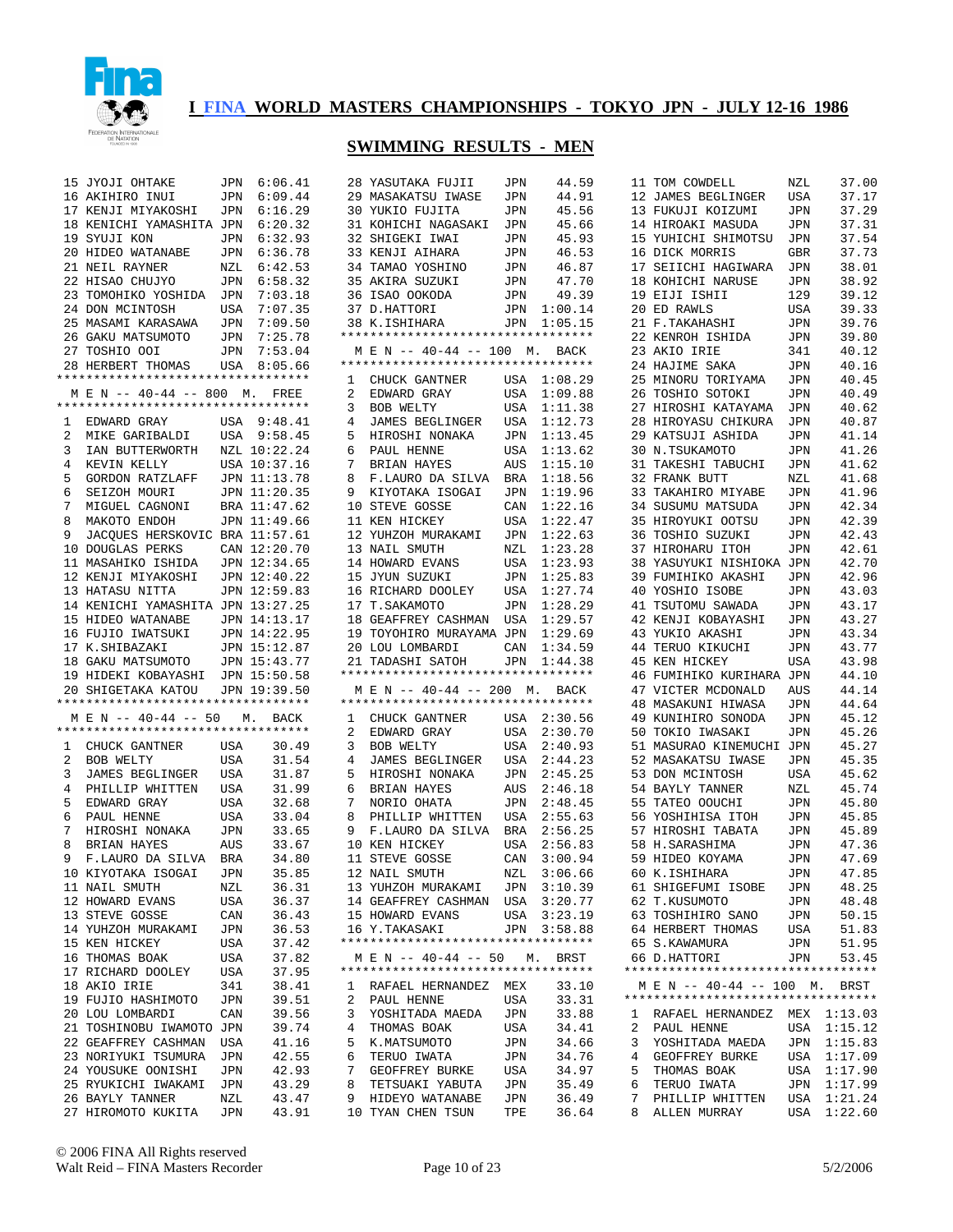

| 9              | TYAN CHEN TSUN                     | TPE         | 1:24.72                               |                 | 15 F.LAU          |
|----------------|------------------------------------|-------------|---------------------------------------|-----------------|-------------------|
|                | 10 TOM COWDELL                     | NZL         | 1:24.73                               |                 | 16 YOSHI          |
|                | 11 DICK MORRIS                     | GBR         | 1:25.70                               |                 | 17 RICHA          |
|                | 12 AKIRA KONDO                     | JPN         | 1:26.42                               |                 | 17 YOHZ           |
|                | 13 WANG CHIA                       | TPE         | 1:27.06                               |                 | 19 KENJI          |
|                | 14 SYUJI KON                       | JPN         | 1:28.75                               |                 | 19 NOBUA          |
|                |                                    | JPN         |                                       |                 | 21 AKIO           |
|                | 15 YOSHIKI HASEGAWA                |             | 1:29.74                               |                 |                   |
|                | 16 EIJI ISHII                      | JPN         | 1:29.75                               |                 | 22 GAKU           |
|                | 17 ED RAWLS                        | USA         | 1:31.93                               |                 | 23 KAZUN          |
|                | 18 TOSHIO SOTOKI                   | JPN         | 1:32.67                               |                 | 24 JYUN           |
|                | 19 FRANK BUTT                      | ${\tt NZL}$ | 1:33.57                               |                 | 25 MASUO          |
|                | 20 HIROYASU CHIKURA                | JPN         | 1:34.25                               |                 | 26 MINOF          |
|                | 21 HIROHARU ITOH                   | JPN         | 1:34.39                               |                 | 27 HIROY          |
|                | 22 MITSUHIDE UETANI                | JPN         | 1:34.50                               |                 | 28 BRIAN          |
|                | 23 N.TSUKAMOTO                     | JPN         | 1:36.55                               |                 | 29 HIROS          |
|                | 24 FUMIHIKO KURIHARA JPN           |             | 1:37.75                               |                 | 30 HIDEO          |
|                | 25 HIROSHI KATAYAMA JPN            |             | 1:39.24                               |                 | 31 Y.TAM          |
|                | 26 YUKIO AKASHI                    |             | 1:40.65                               |                 | 32 SEHCH          |
|                |                                    | JPN<br>JPN  |                                       |                 |                   |
|                | 27 KIYOSHI NARITA                  |             | 1:42.34                               |                 | 33 FUJIO          |
|                | 28 DON MCINTOSH                    |             | USA 1:43.17<br>JPN 1:44.48<br>1:43.17 |                 | 34 YASUT          |
|                | 29 HIROMU MADATE                   |             |                                       |                 | 35 SHIGE          |
|                | ********************************** |             |                                       |                 | 36 TERUO          |
|                | M E N -- 40-44 -- 200 M.           |             | BRST                                  |                 | 37 YASUO          |
|                | *********************************  |             |                                       |                 | 38 TADAY          |
| $\mathbf{1}$   | PAUL HENNE                         |             | USA 2:50.32                           |                 | 39 EITOS          |
| $\overline{a}$ | RAFAEL HERNANDEZ                   |             | $MEX = 2:51.97$                       |                 | 40 MASAR          |
| 3              | GEOFFREY BURKE                     | USA         | 2:52.39                               |                 | 41 ISAO           |
| $\overline{4}$ | THOMAS BOAK                        |             | USA 2:56.32                           |                 | 42 HIRON          |
| 5              | PHILLIP WHITTEN                    | USA         | 2:57.02                               |                 | 43 Y.IN           |
| 6              | TERUO IWATA                        |             |                                       |                 | 44 D.HAT          |
|                |                                    |             | JPN 2:57.19<br>JPN 3:04.91<br>3:04.91 |                 | *********         |
| 7              | TETSUAKI YABUTA                    |             |                                       |                 |                   |
| 8              | ALLEN MURRAY                       | USA         | 3:05.84                               |                 | $M$ E $N$ -       |
| 9              | DICK MORRIS                        | GBR         | 3:09.32                               |                 | *********         |
|                | 10 TOM COWDELL                     | ${\tt NZL}$ | 3:10.63                               | $\mathbf{1}$    | TIMOT             |
|                | 11 HIROAKI MASUDA                  | JPN         | 3:10.83                               | $\overline{a}$  | STEPH             |
|                | 12 WANG CHIA                       | TPE         | 3:12.13                               | 3 <sup>7</sup>  | RAFAE             |
|                | 13 SEIJI KOMAKI                    | JPN         | 3:15.11                               | $4\overline{ }$ | A.HIO             |
|                | 14 SEIICHI HAGIWARA                | JPN         | 3:17.34                               | 5               | GIICH             |
|                | 15 SUSUMU MATSUDA                  | JPN         | 3:26.15                               | 6               | <b>NOBUA</b>      |
|                | 16 HIROHARU ITOH                   | JPN         | 3:31.11                               | 7 <sup>7</sup>  | YOHZO             |
|                | 17 N.KAWAGUCHI                     | JPN         | 3:33.46                               | 8               | <b>YUHI</b>       |
|                | 18 HIDEO YOKOYAMA                  |             | JPN 3:33.82                           | 9               | AKIRA             |
|                |                                    |             |                                       |                 |                   |
|                | 19 TOSHIO SOTOKI                   | JPN         | 3:35.05                               |                 | 10 JACQU          |
|                | 20 KATSUJI ASHIDA                  | JPN         | 3:35.45                               |                 | 11 GAKU           |
|                | 21 N.TSUKAMOTO                     | JPN         | 3:38.35                               |                 | 12 YUHIO          |
|                | 22 HIROMU MADATE                   | JPN         | 3:49.54                               |                 | 13 GEAFE          |
|                | 23 KATSUO SATOH                    | JPN         | 3:50.78                               |                 | 14 TOSHI          |
|                | 24 DON MCINTOSH                    |             | USA 3:51.23                           |                 | 15 NORIY          |
|                | 25 KIYOSHI NARITA                  | JPN         | 3:52.83                               | 16              | ISAO              |
|                | 26 SHIGETAKA KATOU JPN 4:43.53     |             |                                       |                 | *********         |
|                | ********************************** |             |                                       |                 | $M$ E $N$ -       |
|                | M E N -- 40-44 -- 50 M.            |             | FLY                                   |                 | *********         |
|                | *********************************  |             |                                       | $\mathbf{1}$    | <b>NABUA</b>      |
|                |                                    |             |                                       | 2               |                   |
| $\mathbf{1}$   | STEPHEN CLARK                      | USA         | 27.76                                 |                 | <b>YUHI</b>       |
| 2              | CHUCK GANTNER                      | USA         | 28.48                                 | 3               | GHCIF             |
| 3              | RAFAEL HERNANDEZ MEX               |             | 29.38                                 | 4               | GAKU              |
| 4              | DENNIS CRAIG                       | USA         | 29.84                                 | 5               | JACQI             |
| 5              | A.HIGASHIURA                       | JPN         | 30.34                                 | 6               | YOSHI             |
| 6              | BOB WELTY                          | USA         | 30.40                                 | 7               | DICK              |
| 7              | NOVUATSU HAYASI                    | JPN         | 30.54                                 | 8               | <b>HIRO</b>       |
| 8              | KENSUKE OKAMURA                    | JPN         | 30.92                                 | 9               | TOSHI             |
| 9              | TAKAHIRO TOKUDA                    | JPN         | 30.94                                 |                 | *********         |
|                | 10 YOSHIHIRO KISHI                 | JPN         | 31.05                                 |                 | $M$ E $N$ -       |
|                | 11 YUHICHI SHIMOTSU                | JPN         | 31.35                                 |                 | *********         |
|                |                                    |             | 31.40                                 |                 |                   |
|                | 12 JACQUES HERSKOVIC BRA           |             |                                       | $\mathbf{1}$    | TIMO <sub>1</sub> |
|                | 13 WEBSTER WARWICK                 | AUS         | 31.64                                 | 2               | D CRA             |
|                | 14 GIICHIROH YAMADA JPN            |             | 31.99                                 | 3               | <b>JAMES</b>      |

|                                | 15 F.LAURO DA SILVA                                            | BRA                                                                                                                                                 | 32.56              |
|--------------------------------|----------------------------------------------------------------|-----------------------------------------------------------------------------------------------------------------------------------------------------|--------------------|
| 16                             | YOSHIHIRO OGURA                                                | JPN                                                                                                                                                 | 33.00              |
|                                | 17 RICHARD DOOLEY                                              | USA                                                                                                                                                 | 33.08              |
| 17                             | YOHZOH ABE                                                     | JPN                                                                                                                                                 | 33.08              |
|                                | 19 KENJI MIYAKOSHI                                             | JPN                                                                                                                                                 | 33.34              |
|                                | 19 NOBUAKI SHODA                                               | JPN                                                                                                                                                 | 33.34              |
|                                | 21 AKIO IRIE                                                   | JPN                                                                                                                                                 | 34.14              |
| 22                             | GAKU MATSUMOTO                                                 | JPN                                                                                                                                                 | 34.36              |
|                                | 23 KAZUMASU FUKUZAWA                                           | JPN                                                                                                                                                 | 34.44              |
| 24                             | JYUN SUZUKI                                                    | JPN                                                                                                                                                 | 34.54              |
| 25                             | MASUO IKEMURA                                                  | JPN                                                                                                                                                 | 35.10              |
|                                | 26 MINORU TORIYAMA                                             | JPN                                                                                                                                                 | 35.56              |
|                                | 27 HIROYASU HAYASHI<br>28 BRIAN HAYES                          | JPN                                                                                                                                                 | 35.59              |
|                                | 29 HIROSHI TAKAHARA                                            | AUS<br>JPN                                                                                                                                          | 35.77<br>35.89     |
|                                | 30 HIDEO WATANABE                                              | JPN                                                                                                                                                 | 36.22              |
| 31                             | Y.TAKASAKI                                                     | JPN                                                                                                                                                 | 36.28              |
|                                | 32 SEHCHI SUZUKI                                               | JPN                                                                                                                                                 | 36.34              |
| 33                             | FUJIO HASHIMOTO                                                | JPN                                                                                                                                                 | 36.99              |
|                                | 34 YASUTAKA FUJII                                              | JPN                                                                                                                                                 | 37.18              |
| 35                             | SHIGEKI IWAI                                                   | JPN                                                                                                                                                 | 38.12              |
| 36                             | TERUO KIKUCHI                                                  | JPN                                                                                                                                                 | 38.44              |
|                                | 37 YASUO YOKOYAMA                                              | JPN                                                                                                                                                 | 39.47              |
| 38                             | TADAYOSHI OGAWA                                                | JPN                                                                                                                                                 | 39.50              |
|                                | 39 EITOSHI ARAI                                                | JPN                                                                                                                                                 | 39.82              |
|                                | 40 MASAKATSU IWASE                                             | JPN                                                                                                                                                 | 40.07              |
|                                | 41 ISAO KATAYAMA                                               | JPN                                                                                                                                                 | 42.71              |
|                                | 42 HIROMU MADATE                                               | JPN                                                                                                                                                 | 45.34              |
|                                | 43 Y. INOGUCHI                                                 | JPN                                                                                                                                                 | 46.44              |
|                                | 44 D.HATTORI<br>**********************************             | JPN                                                                                                                                                 | 52.63              |
|                                |                                                                |                                                                                                                                                     | <b>FLY</b>         |
|                                | M E N -- 40-44 -- 100 M.<br>********************************** |                                                                                                                                                     |                    |
|                                | 1 TIMOTHY GARTON                                               |                                                                                                                                                     | USA 1:04.31        |
|                                |                                                                |                                                                                                                                                     |                    |
|                                |                                                                |                                                                                                                                                     |                    |
| $\overline{2}$                 | STEPHEN CLARK                                                  | USA                                                                                                                                                 | 1:06.00            |
| 3<br>4                         | RAFAEL HERNANDEZ                                               | MEX                                                                                                                                                 | 1:06.24<br>1:08.87 |
| 5                              | A.HIGASHIURA<br>GIICHIROH YAMADA                               | JPN<br>JPN                                                                                                                                          | 1:16.23            |
| 6                              | NOBUATSU HAYASHI                                               | JPN                                                                                                                                                 | 1:16.43            |
| 7                              | YOHZOH ABE                                                     | JPN                                                                                                                                                 | 1:17.86            |
| 8                              | YUHICHI SHIMOTSU                                               | JPN                                                                                                                                                 | 1:17.91            |
| 9                              | AKIRA NAKAJIMA                                                 | JPN                                                                                                                                                 | 1:19.88            |
| 10                             | JACOUES HERSKOVIC                                              | BRA                                                                                                                                                 | 1:19.96            |
| 11                             | GAKU MATSUMOTO                                                 | JPN                                                                                                                                                 | 1:21.78            |
| 12                             | YUHICHI FURUTA                                                 | JPN                                                                                                                                                 | 1:37.10            |
| 13                             | GEAFFREY CASHMAN                                               | USA                                                                                                                                                 | 1:37.58            |
|                                | 14 TOSHIO OOI                                                  | JPN                                                                                                                                                 | 1:44.44            |
|                                | 15 NORIYUKI TSUMURA                                            | JPN                                                                                                                                                 | 1:46.46            |
| 16                             | ISAO KATAYAMA                                                  | JPN                                                                                                                                                 | 1:53.27            |
|                                | <b>****</b>                                                    |                                                                                                                                                     |                    |
|                                | M E N -- 40-44 -- 200 M.                                       |                                                                                                                                                     | FLY                |
|                                | **********************************                             |                                                                                                                                                     |                    |
| 1                              | NABUATSU HAYASHI JPN 3:07.95                                   |                                                                                                                                                     |                    |
| 2                              |                                                                |                                                                                                                                                     | 3:13.57            |
| 3<br>4                         | YUHICHI SHIMOTSU JPN<br>GHCIROH YAMADA JPN                     |                                                                                                                                                     | 3:14.56<br>3:16.17 |
| 5                              |                                                                |                                                                                                                                                     | 3:26.73            |
| 6                              | GAKU MATSUMOTO JPN<br>JACQUES HERSKOVIC BRA                    |                                                                                                                                                     | 3:28.22            |
| 7                              | YOSHIHIRO KISHI JPN<br>DICK MORRIS                             |                                                                                                                                                     | 3:33.94            |
| 8                              | HIROAKI ISHIGURO JPN                                           | $\underset{\mathsf{=}}{\mathsf{GBR}}% \begin{array}{c} \begin{array}{c} \mathsf{B} & \mathsf{B} \\ \mathsf{B} & \mathsf{B} \end{array} \end{array}$ | 3:40.27            |
| 9                              | TOSHIO OOI                                                     | JPN                                                                                                                                                 | 3:55.83            |
|                                | **********************************                             |                                                                                                                                                     |                    |
|                                | MEN -- 40-44 -- 200 M. I.M.                                    |                                                                                                                                                     |                    |
|                                | *********************************                              |                                                                                                                                                     |                    |
| $\mathbf{1}$                   | TIMOTHY GARTON                                                 |                                                                                                                                                     | USA 2:24.62        |
| $\overline{a}$<br>$\mathbf{3}$ | D CRAIG DENNIS USA 2:37.34<br>JAMES BEGLINGER USA 2:38.24      |                                                                                                                                                     |                    |

| 4  | MIKE GARIBALDI                                             |            | USA 2:38.97 |
|----|------------------------------------------------------------|------------|-------------|
| 5  | BOB WELTY                                                  | USA        | 2:40.22     |
| 6  | HIROSHI NONAKA                                             | JPN        | 2:43.17     |
| 7  | IAN BUTTERWORTH                                            | NZL        | 2:48.00     |
| 8  | AKIRA KONDO                                                | JPN        | 2:55.89     |
| 9  | SUEAKI SASAK                                               |            | 2:56.02     |
|    | 10 SHOJO KIKUCHI                                           | JPN<br>JPN | 2:56.23     |
| 11 | YUHICHI SHIMOTSU                                           | JPN        | 2:57.53     |
|    | 12 STEVE GOSSE                                             | CAN        | 2:59.39     |
|    |                                                            |            | 3:03.46     |
|    | 13 KEVIN KELLY<br>14 T SAKAMOTO<br>14 T.SAKAMOTO           | USA<br>JPN | 3:06.28     |
|    | 15 KEN HICKEY                                              | USA        | 3:08.86     |
|    | 16 HOWELL EVANS                                            |            | 3:09.90     |
|    |                                                            | USA        |             |
|    | 10 HOWER 2:2<br>17 GEAFFREY CASHMAN USA<br>18 ED RAWLS USA |            | 3:15.72     |
|    |                                                            |            | 3:19.31     |
|    | 19 DON MCINTOSH                                            |            | USA 3:36.17 |
|    | **********************************                         |            |             |
|    | M E N -- 45-49 -- 50 M. FREE                               |            |             |
|    | **********************************                         |            |             |
| 1  | RYUJI TAKAMINE JPN                                         |            | 26.70       |
| 2  | GYORGY PAVETITS                                            | BRA        | 27.41       |
| 3  | AKIRA TAKAKURA                                             | JPN        | 27.48       |
| 4  | KARL DONOGHUE                                              | CAN        | 27.68       |
| 5  | CHARLES RAVEN                                              | USA        | 27.83       |
| 6  | RICHARD BASSI                                              | USA        | 27.89       |
| 7  | KATSUMI SASAKI                                             | JPN        | 28.20       |
| 8  | WILLIAM VAN HORN                                           | USA        | 28.41       |
| 9  | IAN MCLEAN                                                 | GBR        | 28.54       |
|    | 10 HENRY SOUTHALL                                          | USA        | 28.66       |
|    | 11 RUDOLF JOHANNES FRG                                     |            | 28.81       |
|    | 12 D.STRAKERJAHN                                           | FRG        | 28.90       |
|    | 13 GARY STUTSEL                                            |            | 28.95       |
|    |                                                            | AUS        |             |
|    | 14 DIETER BACHMANN                                         | FRG        | 29.12       |
|    | 15 SHANG WANG YAW                                          | TPE        | 29.18       |
| 16 | RON NAKATA                                                 | USA        | 29.83       |
|    | 17 TADAHIKO SAKATANI JPN                                   |            | 29.96       |
| 18 | SUMIO SAKAI                                                | JPN        | 30.43       |
| 19 | Y. SHISHIDA                                                | JPN        | 30.51       |
|    | 19 TAKESHI HIRATA                                          | JPN        | 30.51       |
| 19 | DAVID HARRISON                                             | USA        | 30.51       |
|    | 22 SHUN HSU CHIEH                                          | TPE        | 30.77       |
| 23 | YOSHINORI USHIO                                            | JPN        | 30.80       |
|    | 24 SANJI TAMAKI                                            | JPN        | 30.84       |
|    | 25 HIDENORI MORI                                           | JPN        | 30.85       |
|    | 26 EUGENIO KOSLINSKI BRA                                   |            | 31.04       |
|    | 27 SERGIO PASTORE                                          | ITA        | 31.36       |
|    | -<br>28 ATSUSHI MAEDA                                      | JPN        | 31.65       |
|    | 29 HINAMI KATOH                                            | JPN        | 32.24       |
|    | 30 FUMIAKI ISONO                                           | JPN        | 32.30       |
|    | 31 M.MIYAZAKI                                              | JPN        | 32.31       |
|    | 32 DORGLAS BEWS                                            | AUS        | 33.05       |
|    | 33 SUSUMU FUJII                                            | JPN        | 33.33       |
|    | 34 MOTOHIKO WATANABE                                       | JPN        | 33.35       |
|    | 35 YUKIO NAKAZAWA                                          | JPN        | 33.45       |
| 36 | S.NAKASHIMA                                                | JPN        | 33.72       |
| 37 | HIDENORI MORI                                              | JPN        | 33.82       |
| 38 | HERMAN RADEMAKER                                           |            | 33.87       |
|    | 39 MINORU TANAKA                                           | NED        |             |
|    |                                                            | JPN        | 34.10       |
| 40 | NAOHIKO OKUYAMA                                            | JPN        | 34.18       |
|    | 41 KEIZOH FUJII                                            | JPN        | 34.68       |
| 42 | KEN LIDDY                                                  | AUS        | 34.98       |
|    | 43 NORIO IWANAGA                                           | JPN        | 35.00       |
|    | 44 KOUJYU TAGA                                             | JPN        | 35.29       |
|    | 45 MINORU MATSUMOTO                                        | JPN        | 35.30       |
|    | 46 CLIFFORD STEER                                          | CAN        | 36.17       |
|    | 47 JIM TURPIE                                              | NZL        | 36.28       |
|    | 48 KOHICHI FUJITA                                          | JPN        | 36.63       |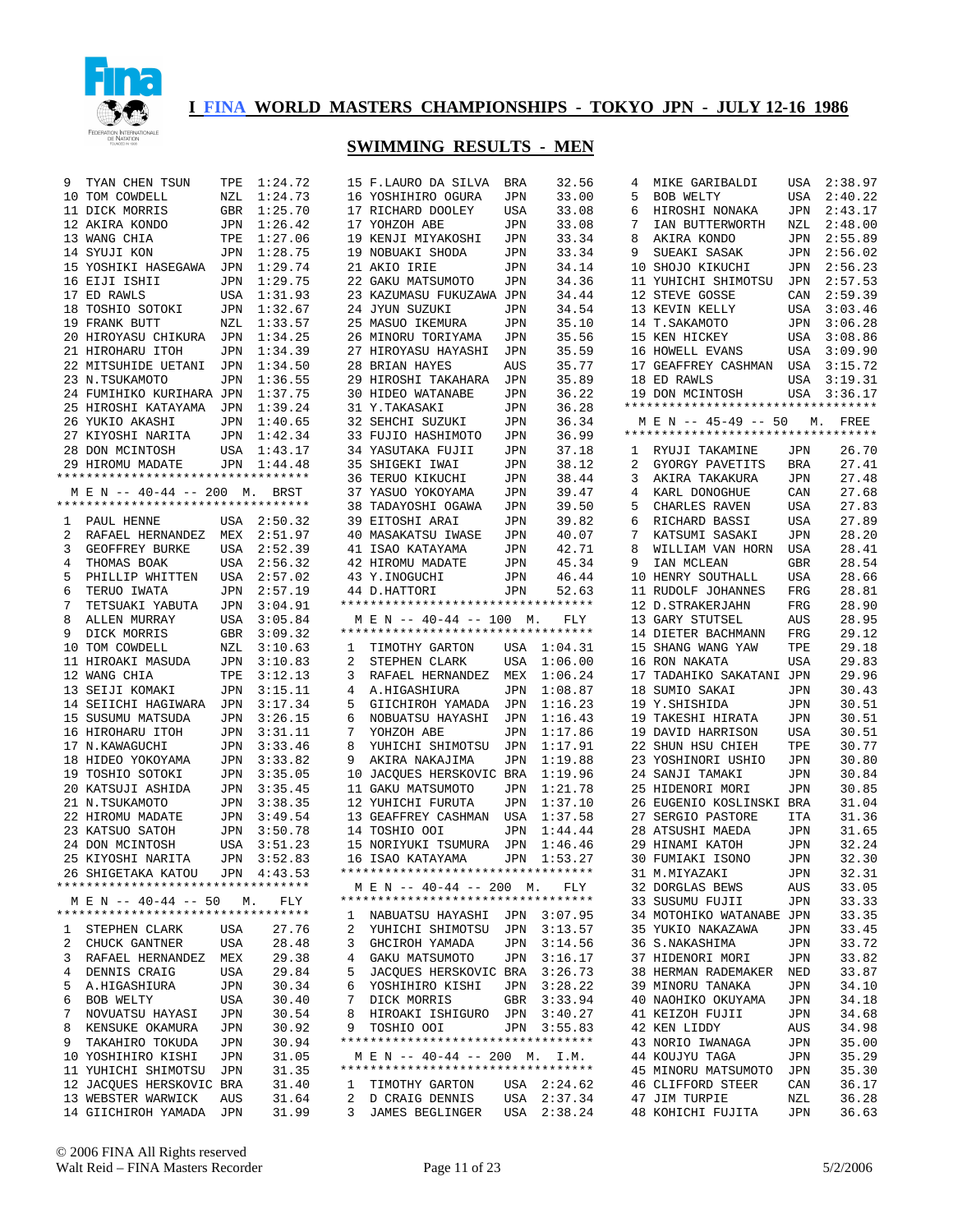

|   | 49 ISAO FUGINUKI                   | JPN | 36.84   |   | 42 MASAO ITOU                      | JPN | 1:17.65 |
|---|------------------------------------|-----|---------|---|------------------------------------|-----|---------|
|   | 50 DAVID MASON                     | NZL | 37.10   |   | 43 YUKIO HOSAYA                    | JPN | 1:17.85 |
|   | 51 BRUCE HOCKING                   | AUS | 37.30   |   | 44 KEN LIDDY                       | AUS | 1:19.67 |
|   | 52 NOBUICHI INNAMI                 | JPN | 37.33   |   | 45 TAKESHI TOUDA                   | JPN | 1:20.52 |
|   | 53 TAKEO MATSUMOTO                 | JPN | 37.74   |   | 46 HIROYASU AKIBA                  | JPN | 1:20.75 |
|   |                                    |     |         |   |                                    |     | 1:22.74 |
|   | 54 SEIJI KOBAYASHI                 | JPN | 37.78   |   | 47 AKIRA KAWASAKI                  | JPN |         |
|   | 55 STAN WHITLEY                    | NZL | 37.85   |   | 48 HIROMICHI MORI                  | JPN | 1:24.59 |
|   | 56 NOBUYA SORAOKA                  | JPN | 37.86   |   | 49 SHIGETO HODATE                  | JPN | 1:25.17 |
|   | 57 YOSHIYA TANAKA                  | JPN | 37.94   |   | 50 CLIFFORD STEER                  | CAN | 1:25.63 |
|   | 57 AKIO TAKEDA                     | JPN | 37.94   |   | 51 TAKENOBU OKAMOTO                | JPN | 1:25.88 |
|   | 59 HIRONORI ITOH                   | JPN | 37.96   |   | 52 YASUHIKO KAIYA                  | JPN | 1:26.18 |
|   | 60 LYALL MORTIMER                  | NZL | 38.61   |   | 53 MOTOHISA SUZUKI                 | JPN | 1:26.69 |
|   |                                    |     |         |   |                                    |     |         |
|   | 61 DAVID MARRIOTT                  | NZL | 38.85   |   | 54 ISAO FUGINUKI                   | JPN | 1:26.84 |
|   | 62 HISAO KURIHARA                  | JPN | 38.99   |   | 55 TREVOR ANDERSEN                 | AUS | 1:27.25 |
|   | 63 TAKAO TSUKADA                   | JPN | 39.05   |   | 56 DAVID MASON                     | NZL | 1:27.37 |
|   | 64 MITSUROH MIYAUCHI JPN           |     | 39.44   |   | 57 BRUCE HOCKING                   | AUS | 1:28.11 |
|   | 65 SHIGERU IMAI                    | JPN | 39.46   |   | 58 NOBUYA SORAOKA                  | JPN | 1:28.70 |
|   | 66 ATSUSHI MAEDA                   | JPN | 40.76   |   | 59 JIM TURPIE                      | NZL | 1:29.10 |
|   | 67 KEN HARUYAMA                    | JPN | 43.34   |   | 60 TAKEO MATSUMOTO                 | JPN | 1:30.72 |
|   | 68 MASAMI ARAKI                    | JPN | 43.35   |   | 61 MANICHI YAMANAKA                | JPN | 1:31.89 |
|   |                                    |     |         |   |                                    |     |         |
|   | 69 KAORU SUGAYA                    | JPN | 43.40   |   | 62 STAN WHITLEY                    | NZL | 1:32.64 |
|   | 70 TAKEO SHINAGAWA                 | JPN | 48.58   |   | 63 DAVID MARRIOTT                  | NZL | 1:33.67 |
|   | 71 YOSHITAKE HASEBE                | JPN | 50.89   |   | 64 KAORU SUGAYA                    | JPN | 1:39.03 |
|   | *********************************  |     |         |   | 65 TOSHIYUKI INASAWA JPN           |     | 1:39.73 |
|   | M E N -- 45-49 -- 100              | М.  | FREE    |   | 66 AKIRA MORIKAWA                  | JPN | 1:40.39 |
|   | ********************************** |     |         |   | 67 RONALD CLARK                    | USA | 1:51.32 |
| 1 | RICHARD BASSI                      | USA | 1:01.55 |   | 68 TATSUYUKI GOTOH                 | JPN | 1:52.12 |
| 2 | WILLIAM VAN HORN                   | USA | 1:02.25 |   | ********************************** |     |         |
|   |                                    |     |         |   | M E N -- 45-49 -- 200              |     |         |
| 3 | TEGZE HARASZTI                     | USA | 1:02.35 |   | ********************************** | М.  | FREE    |
| 4 | KARL DONOGHUE                      | CAN | 1:02.69 |   |                                    |     |         |
| 5 | IAN MCLEAN                         | GBR | 1:02.94 | ı | TEGZE HARASZTI                     | USA | 2:15.49 |
| 6 | HENRY SOUTHALL                     | USA | 1:03.01 | 2 | HENRY SOUTHALL                     | USA | 2:19.16 |
| 7 | CHARLES RAVEN                      | USA | 1:03.11 | 3 | WILLIAM VAN HORN                   | USA | 2:20.23 |
| 8 | AKIRA TAKAKURA                     | JPN | 1:03.45 | 4 | KAZUYA NISHINO                     | JPN | 2:21.41 |
| 9 | RAYMOND STOKES                     | GBR | 1:03.66 | 5 | MURRAY MCLACHLAN                   | USA | 2:21.57 |
|   | 10 D.STRAKERJAHN                   | FRG | 1:04.57 | 6 | IAN MCLEAN                         | GBR | 2:22.96 |
|   |                                    |     |         |   |                                    |     |         |
|   | 11 KATSUMI SASAKI                  | JPN | 1:04.68 | 7 | DAVID HARRISON                     | USA | 2:24.46 |
|   | 12 Y.FUNAHASHI                     | JPN | 1:04.88 | 8 | CHARLES RAVEN                      | USA | 2:25.70 |
|   | 13 GYORGY PAVETITS                 | BRA | 1:05.52 | 9 | Y.FUNAHASHI                        | JPN | 2:31.15 |
|   | 14 ITTUKI TSUNODA                  | JPN | 1:06.25 |   | 10 KOHZOH UCHIDA                   | JPN | 2:32.88 |
|   | 15 RON NAKATA                      | USA | 1:06.32 |   | 11 D.STRAKERJAHN                   | FRG | 2:34.14 |
|   | 15 HIDEKI SOGOH                    | JPN | 1:06.32 |   | 12 RON NAKATA                      | USA | 2:34.30 |
|   | 17 DAVID HARRISON                  | USA | 1:06.50 |   | 13 ITTUKI TSUNODA                  | JPN | 2:35.23 |
|   | 18 DIETER BACHMANN                 | FRG | 1:06.64 |   | 14 DIETER BACHMANN                 | FRG | 2:35.53 |
|   |                                    |     |         |   |                                    | JPN |         |
|   | 19 KOHZOH UCHIDA                   | JPN | 1:06.70 |   | 15 MINORU KOBAYASHI                |     | 2:36.59 |
|   | 20 MASATERU ISA                    | JPN | 1:07.48 |   | 16 TAKESHI SEKIDO                  | JPN | 2:38.05 |
|   | 21 GARY STUTSEL                    | AUS | 1:07.64 |   | 17 RYUICHI ICHIKAWA                | JPN | 2:39.63 |
|   | 22 MINORU KOBAYASHI                | JPN | 1:07.65 |   | 18 MASATERU ISA                    | JPN | 2:39.81 |
|   | 23 TADAHIKO SAKATANI JPN           |     | 1:08.07 |   | 19 IVAN WINGATE                    | AUS | 2:40.58 |
|   | 24 TUYOSHI YAMANAKA                | JPN | 1:08.93 |   | 20 TSUTOMU MIYAUCHI                | JPN | 2:40.90 |
|   | 25 IVAN WINGATE                    | AUS | 1:10.06 |   | 21 DON MAY                         | USA | 2:41.44 |
|   | 26 JOHN BROGAN                     | GBR | 1:10.10 |   | 22 STANLEY PANKO                   | USA | 2:45.59 |
|   | 27 SANJI TAMAKI                    |     |         |   |                                    |     |         |
|   |                                    | JPN | 1:10.86 |   | 23 MASAYUEI YAGI                   | JPN | 2:48.32 |
|   | 28 SHUN HSU CHIEH                  | TPE | 1:10.92 |   | 24 M.MIYASHITA                     | JPN | 2:48.84 |
|   | 29 MASAHIKO TAKEMURA JPN           |     | 1:11.03 |   | 25 PETER WATSON                    | JPN | 2:49.03 |
|   | 30 HIDENORI MORI                   | JPN | 1:11.17 |   | 26 ATSUSHI MAEDA                   | JPN | 2:49.12 |
|   | 31 DON MAY                         | USA | 1:11.65 |   | 27 GEOFFREY ROBINSON AUS           |     | 2:49.85 |
|   | 32 NOBORU AKIYAMA                  | JPN | 1:11.83 |   | 28 KENJI SHIOZAWA                  | JPN | 2:53.42 |
|   | 33 EUGENIO KOSLINSKI BRA           |     | 1:13.10 |   | 29 KACHIO KITAZAWA                 | JPN | 2:56.50 |
|   |                                    |     |         |   |                                    |     |         |
|   | 34 TAMOTSU SUZUKI                  | JPN | 1:13.79 |   | 30 G.ISHIMARU                      | JPN | 2:59.11 |
|   | 35 HIROSHI UEMURA                  | JPN | 1:13.97 |   | 31 AIJI KIMURA                     | JPN | 3:00.46 |
|   | 36 ATSUSHI MAEDA                   | JPN | 1:14.15 |   | 32 TAKESHI UKAI                    | JPN | 3:05.40 |
|   | 37 GOROH UEHARA                    | JPN | 1:15.10 |   | 33 MASAO ITOU                      | JPN | 3:06.22 |
|   | 38 YASUO NAKAMURA                  | JPN | 1:15.53 |   | 34 YUUJI SUZUKI                    | JPN | 3:07.44 |
|   | 39 DORGLAS BEWS                    | AUS | 1:16.71 |   | 35 PETER LONG                      | AUS | 3:08.17 |
|   | 40 M.KASHIWAGI                     | JPN | 1:17.29 |   | 36 E.KITAZAWA                      | JPN | 3:12.41 |
|   | 41 WATARU MORI                     | JPN | 1:17.53 |   | 37 TAKENOBU OKAMOTO                | JPN | 3:14.98 |
|   |                                    |     |         |   |                                    |     |         |

|                | 38 ISAO FUGINUKI                                         | JPN                | 3:15.56                      |
|----------------|----------------------------------------------------------|--------------------|------------------------------|
| 39             | YOSHIAKI OOKUBO                                          | JPN                | 3:15.88                      |
|                | 40 TREVOR ANDERSEN                                       | AUS                | 3:20.06                      |
| 41             | KEN LIDDY                                                | $\mathop{\rm AUS}$ | 3:21.98                      |
| 42             | NOBUYA SORAOKA                                           | JPN                | 3:26.50                      |
|                | 43 ISAO SAKURAI                                          | $\mathtt{JPN}$     | 3:31.45                      |
| 44             | STAN WHITLEY                                             | NZL                | 3:34.00                      |
|                | 45 MANICHI YAMANAKA                                      |                    | JPN 3:37.69                  |
|                | 46 HIDEO OHTAKI                                          | JPN                | 3:47.25                      |
|                | 47 TOSHIYUKI INASAWA JPN 3:57.05                         |                    |                              |
|                | **********************************                       |                    |                              |
|                | M E N -- 45-49 -- 400 M. FREE                            |                    |                              |
|                | **********************************                       |                    |                              |
|                | 1 DAVID HARRISON USA 5:03.51                             |                    |                              |
| $\overline{a}$ | HENRY SOUTHALL USA 5:03.55                               |                    |                              |
| 3              | RAYMOND STOKES                                           | GBR                | 5:04.23                      |
|                |                                                          | $\mathtt{JPN}$     | 5:04.49                      |
| 5              | 4 KAZUYA NISHINO<br>5 IAN MOLEAN<br>IAN MCLEAN           |                    | 5:09.03                      |
| 6              | IAN MCLEAN<br>WILLIAM VAN HORN USA<br>ACHLAN USA         |                    | USA 5:11.92                  |
| 7              | WILLLAFT VAL.<br>MURRAY MCLACHLAN<br>TAMEN               |                    | 5:13.47                      |
| 8              |                                                          | USA                | 5:17.56                      |
|                | CHARLES RAVEN                                            |                    |                              |
| 9              | RYUICHI ICHIKAWA                                         | JPN                | 5:38.93                      |
|                | 10 WATARU OKADA                                          | JPN                | 5:44.00                      |
| 11             | DON MAY<br>DON MAY<br>KOHZOH UCHIDA                      | USA                | 5:48.44                      |
| 12             |                                                          |                    | JPN 5:48.69                  |
| 13             | IVAN WINGATE                                             | AUS                | 5:49.02                      |
| 14             | KENWYN WOODS                                             | NZL                | 5:52.49                      |
|                | 15 TSUTOMU MIYAUCHI                                      | JPN                | 5:52.70                      |
| 16             | MASAYUEI YAGI                                            |                    | JPN 6:04.68                  |
| 17             | GEOFFREY ROBINSON AUS                                    |                    | 6:10.94                      |
|                | 18 TAMOTSU SUZUKI                                        | JPN                | 6:11.01                      |
| 19             |                                                          | JPN                | 6:17.18                      |
| 20             | NOBORU AKIYAMA<br>YOSHIAKI SAJI                          | JPN                | 6:17.52                      |
| 21             | M.MIYASHITA                                              | JPN                | 6:23.58                      |
| 22             | CLIFF EDDY                                               | AUS                | 6:27.11                      |
| 23             | YUKIO HOSAYA                                             | JPN                | 6:28.74                      |
|                |                                                          |                    |                              |
| 24             | PETER LONG                                               | AUS                | 6:35.07                      |
| 25             | AIJI KIMURA                                              | JPN                | 6:37.26                      |
| 26             |                                                          |                    | 6:41.97                      |
| 27             | ISAMU YOSHIZAWA<br>BERT THOMAS                           | JPN<br>NZL         | 6:42.30                      |
| 28             | DOUGLAS HEWS                                             | USA                | 6:42.47                      |
| 29             |                                                          | JPN                | 6:48.40                      |
| 30             | TOSHIROH KOGA                                            |                    | 6:49.83                      |
| 31             | MASAO ITOU                                               | JPN<br>JPN         |                              |
|                | H. TAKAHASHI<br>YUKIHISA WATARAI                         |                    | 6:53.70                      |
| 32             | TAKAO MIYAKE                                             |                    | JPN 6:58.65<br>7:00.74       |
| 33             |                                                          | JPN                |                              |
| 34             | TREVOR ANDERSEN                                          |                    | AUS 7:00.77                  |
|                | 35 TAKENOBU OKAMOTO                                      | JPN                | 7:01.70                      |
| 36             | KEN LIDDY                                                |                    | AUS 7:23.43                  |
|                | 37 KOHEI KANEKO                                          | JPN                | 7:30.26                      |
|                | 38 ISAO SAKURAI<br>**********************************    |                    | JPN 7:46.94                  |
|                | M E N -- 45-49 -- 800 M. FREE                            |                    |                              |
|                | **********************************                       |                    |                              |
| 1              | TEGZE HARASZTI                                           |                    | USA 10:22.33                 |
| $\overline{2}$ |                                                          |                    | USA 10:41.91                 |
| 3              | DAVID HARRISON<br>KAZUYA NISHINO                         |                    | JPN 10:48.38                 |
| 4              | HENRY SOUTHALL                                           |                    | USA 10:49.06                 |
| 5              | IAN MCLEAN                                               |                    | GBR 10:49.33                 |
| 6              |                                                          |                    |                              |
| 7              | WILLIAM VAN HORN<br>WILLIAM VAN HORN<br>TATSUO TAKAHASHI |                    | USA 10:58.23<br>JPN 11:51.75 |
| 8              | WATARU OKADA                                             |                    |                              |
| 9              |                                                          |                    | JPN 11:53.19                 |
|                | RYUICHI ICHIKAWA JPN 11:59.09                            |                    |                              |
|                | 10 TSUTOMU MIYAUCHI JPN 12:30.85<br>11 KENWYN WOODS      |                    | NZL 12:33.05                 |
|                |                                                          |                    |                              |
|                | 12 STANLEY PANKO<br>13 GEOFFREY ROBINSON AUS 12:49.72    |                    | USA 12:33.89                 |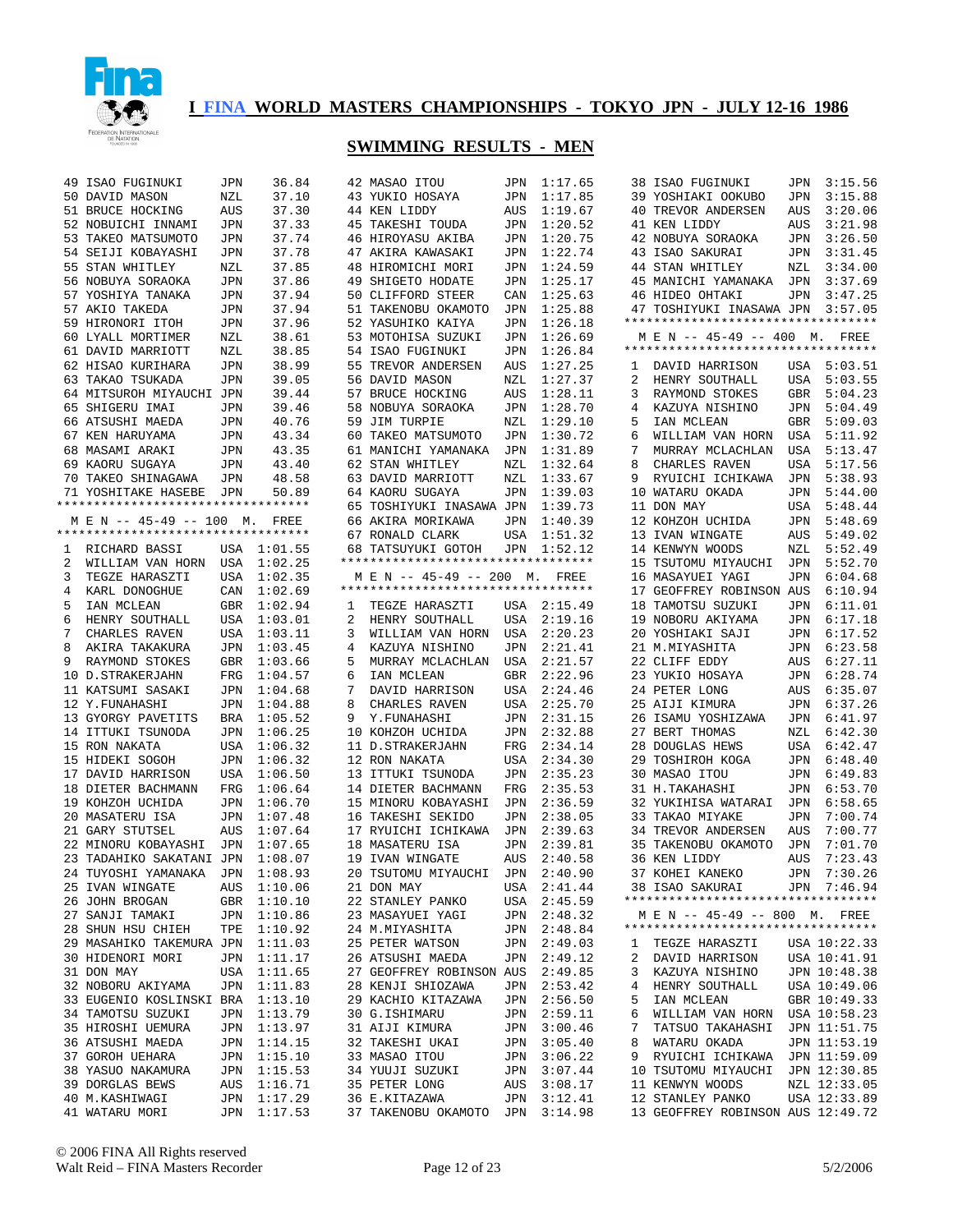

|                | 14 ATSUSHI MAEDA                                         |            | JPN 13:08.04                 | 8<br>М                          |
|----------------|----------------------------------------------------------|------------|------------------------------|---------------------------------|
| 15             | AKIRA HOSHINO                                            |            | JPN 13:26.70                 | 9<br>S.                         |
| 16             | KENJI SHIOZAWA                                           |            | JPN 13:32.70                 | 10 H                            |
|                | 17 BERT THOMAS                                           |            | NZL 13:32.72                 | 11 A                            |
|                | 18 CLIFF EDDY                                            |            | AUS 13:33.25                 | 12 Y.                           |
|                | 19 PETER LONG                                            |            | AUS 14:02.11                 | 13 P                            |
|                | 20 TOSHIROH KOGA                                         |            | JPN 14:02.47                 | 14 C                            |
|                | 21 AIJI KIMURA                                           |            | JPN 14:07.31                 | 15 A                            |
|                | 22 ISAMU YOSHIZAWA                                       |            | JPN 14:15.87                 | $***$ * * * *                   |
|                | 23 TREVOR ANDERSEN                                       |            | AUS 14:39.40                 | M E<br>$***$ * * * *            |
|                | 24 H. TAKAHASHI                                          |            | JPN 14:54.04<br>JPN 15:17.69 |                                 |
|                | 25 TETSUROH KANAI<br>26 KAZUO TSUCHIYAMA                 |            | JPN 22:37.65                 | 1<br>K.<br>$\overline{a}$<br>R. |
|                | *********************************                        |            |                              | 3<br>Υ                          |
|                | M E N -- 45-49 -- 50 M. BACK                             |            |                              | 4<br>$\mathbf{C}$               |
|                | *********************************                        |            |                              | 5<br>D                          |
| $\mathbf{1}$   | KARL DONOGHUE                                            | CAN        | 32.46                        | 6<br>$\mathbf{I}$               |
| $\overline{a}$ | RICHARD BASSI                                            | USA        | 32.58                        | 7<br>М                          |
| 3              | RUDOLF JOHANNES                                          | FRG        | 33.74                        | 8<br>T,                         |
| 4              | JOHN BROGAN                                              | GBR        | 34.89                        | 9<br>N.                         |
| 5              | TSUTOMU IMAMURA                                          | JPN        | 35.27                        | 10 P                            |
| 6              | TADAYUKI TAKAGI                                          | JPN        | 35.28                        | 11 K                            |
| 7              | HIROSHI YASUI                                            | JPN        | 36.02                        | 12 A                            |
| 8              | HARUKI IGARASHI                                          | JPN        | 37.22                        | *****                           |
| 9              | CHRIS BELL                                               | AUS        | 37.51                        | M E<br>*****                    |
|                | 10 ITSUO MATSUMOTO<br>11 TAKASHI INOUE                   | JPN        | 37.58<br>38.42               |                                 |
|                | 12 TSUTOMU MIYAUCHI                                      | JPN<br>JPN | 38.65                        | 1 Y<br>$\overline{a}$<br>G      |
| 13             | ICHIROH FUKUSHIMA JPN                                    |            | 38.92                        | 3<br>S.                         |
| 14             | SUMIO SAKAI                                              | JPN        | 39.21                        | 4<br>$\overline{B}$             |
| 15             | AKIO ARITA                                               | JPN        | 39.88                        | 5<br>Е.                         |
| 16             | EUGENIO KOSLINSKI BRA                                    |            | 40.06                        | 6<br>G                          |
|                | 17 MINORU ISHIZUKA                                       | JPN        | 40.07                        | 7<br>M.                         |
| 18             | Y.TAKEUCHI                                               | JPN        | 40.13                        | 8<br>G.                         |
|                | 19 NAOKI TSUZUKI                                         | JPN        | 40.58                        | 9<br>М                          |
|                | 20 SHOICHI AWA                                           | JPN        | 41.47                        | 10 K                            |
| 21             | SHANG WANG YAW                                           | TPE        | 42.10                        | 11 Y                            |
|                | 22 YASUO BESSHO                                          | JPN        | 42.23                        | 12 M                            |
| 23             | MITSUZOH HAMANO                                          | JPN        | 42.36                        | 13S                             |
| 25             | 24 YOSHIAKI OOKUBO                                       | JPN        | 43.61                        | 14 M                            |
|                | KOHEI KANEKO<br>26 M.NAKANISHI                           | JPN<br>JPN | 44.35<br>44.79               | 15J<br>16 W                     |
| 27             | YUUJI SUZUKI                                             | JPN        | 45.04                        | 17 F.                           |
| 28             | ISAO SAKURAI                                             | JPN        | 45.79                        | 18<br>G                         |
| 29             | NORICHIKA ISHII                                          | JPN        | 45.82                        | 19<br>S.                        |
|                | 30 MINORU TANAKA                                         | JPN        | 47.60                        | 20 H                            |
|                | 31 NORIO IWANAGA                                         | JPN        | 47.87                        | 21 H                            |
|                | 32 KOUJYU TAGA                                           | <b>JPN</b> | 48.11                        | 22<br>T.                        |
| 33             | BRUCE HOCKING                                            | AUS        | 48.48                        | 23<br>S.                        |
| 34             | KIYOSHI KOYAMA                                           | JPN        | 49.89                        | 24 J                            |
| 35             | STAN WHITLEY                                             | NZL        | 50.82                        | 25<br>Ε                         |
| 36             | HIRONORI<br>ITOH                                         | JPN        | 51.21                        | 26<br>Η                         |
| 37             | CLIFFORD STEER                                           | CAN        | 51.64                        | 27<br>Т                         |
| 38             | LYALL MORTIMER                                           | NZL        | 51.77                        | 28<br>В.                        |
| 39             | TOSHIYUKI INASAWA JPN                                    |            | 54.87                        | 29<br>Υ                         |
|                | 40 MASARU SATOH                                          | JPN        | 57.71                        | 30<br>J                         |
|                | 41 KIYOSHI ISHIFUJI<br>********************************* | JPN        | 58.20                        | 31<br>К<br>32                   |
|                | M E N -- 45-49 -- 100 M.                                 |            | BACK                         | S.<br>33<br>Υ                   |
|                | **********************************                       |            |                              | 34<br>т                         |
| 1              | RICHARD BASSI                                            | USA        | 1:12.80                      | 35<br>Т.                        |
| 2              | TEGZE HARASZTI                                           | USA        | 1:13.08                      | 36<br>B.                        |
| 3              | KARL DONOGHUE                                            | CAN        | 1:13.22                      | 37<br>S                         |
| 4              | RUDOLF JOHANNES                                          | FRG        | 1:14.51                      | 38<br>т                         |
| 5              | TADAYUKI TAKAGI                                          | JPN        | 1:20.86                      | 39<br>G                         |
| 6              | ICHIROH FUKUSHIMA JPN                                    |            | 1:26.53                      | 40<br>Η                         |
| 7              | HIROSHI YASUI                                            |            | JPN 1:27.49                  | 41<br>M.                        |

| 8              | MINORU ISHIZUKA                                                    | JPN          | 1:28.01        |
|----------------|--------------------------------------------------------------------|--------------|----------------|
| 9              | SUMIO SAKAI                                                        | JPN          | 1:28.48        |
|                | 10 HARUKI IGARASHI                                                 | JPN          | 1:28.80        |
|                | 11 AKIO ARITA                                                      | JPN          | 1:30.67        |
|                | 12 YASUO BESSHO                                                    | JPN          | 1:35.68        |
|                | 13 PETER LONG                                                      | AUS          | 1:46.04        |
|                | 14 CLIFFORD STEER                                                  | CAN          | 2:03.14        |
|                |                                                                    |              |                |
|                | 15 AIJI KIMURA<br>**********************************               | <b>JPN</b>   | 2:06.91        |
|                |                                                                    |              |                |
|                | M E N -- 45-49 -- 200 M. BACK<br>********************************* |              |                |
| $\mathbf{1}$   | KARL DONOGHUE                                                      | CAN          | 2:44.52        |
| $\overline{a}$ | RUDOLF JOHANNES                                                    | $_{\rm FRG}$ | 2:47.62        |
| 3              | Y.FUNAHASHI                                                        | JPN          | 2:55.84        |
| $\overline{4}$ | CHRIS BELL                                                         | AUS          | 3:00.41        |
| 5              | DON MAY                                                            | USA          | 3:04.00        |
| 6              | ICHIROH FUKUSHIMA JPN                                              |              | 3:12.12        |
| 7              | MINORU ISHIZUKA JPN                                                |              | 3:15.91        |
| 8              | TSUTOMU MIYAUCHI JPN                                               |              | 3:23.56        |
| 9              |                                                                    | JPN          | 3:26.95        |
|                | NAOKI TSUZUKI<br>PETER LONG<br>10 PETER LONG                       | AUS          | 3:52.33        |
|                |                                                                    | JPN          | 4:01.11        |
|                | 11 KOHEI KANEKO<br>12 AIJI KIMURA                                  |              | JPN 4:36.89    |
|                | **********************************                                 |              |                |
|                |                                                                    |              |                |
|                | M E N -- 45-49 -- 50 M. BRST<br>*********************************  |              |                |
| 1              | YOSHIHIKO OOSAKI JPN                                               |              | 33.10          |
| $\overline{2}$ | GUNTER SCHMAH                                                      | $_{\rm FRG}$ | 34.43          |
| 3              | SHANG WANG YAW                                                     | TPE          | 34.93          |
| 4              | BILL MULLIKEN                                                      | USA          | 34.96          |
| 5              | ERH LO CHAO                                                        | TPE          | 35.91          |
| 6              | GYORGY PAVETITS                                                    | BRA          | 36.02          |
| 7              | MASAYUKI MATSUO                                                    | JPN          | 36.18          |
| 8              | GARY STUTSEL                                                       | AUS          | 36.84          |
| 9              | MING CHU SHIH                                                      | TPE          | 36.89          |
| 10             | KIYOSHI NAKAGAWA                                                   | JPN          | 37.08          |
| 11             | YUTAKA SHINOHARA                                                   | JPN          | 37.64          |
|                | 12 MASATERU ISA                                                    | JPN          |                |
|                |                                                                    |              | 38.18          |
|                | 13 STANLEY PANKO                                                   | USA          | 38.46          |
|                | 14 MITSUO HATA                                                     | JPN          | 38.58          |
|                | 15 JYUNICHI NOKERA                                                 | JPN          | 38.67          |
| 16             | WATARU OKADA                                                       | JPN          | 38.85          |
|                | 17 FRIEDEL ALDENHOFF                                               | FRG          | 38.90          |
| 18             | GOROH UEHARA                                                       | JPN          | 39.11          |
| 19             | SHANG WANG YAW                                                     | TPE          | 39.12          |
| $20\,$         | HERMAN RADEMAKER                                                   | NED          | 39.22          |
|                | 21 HIDEZOH MIYASHITA                                               | JPN          | 39.31          |
|                | 22 TAKESHI IKEDA                                                   | JPN          | 39.48          |
| 23             | SERGIO PASTORE                                                     | ITA          | 39.71          |
|                |                                                                    |              |                |
|                | 24 JOHN BROGAN                                                     | GBR          | 39.89          |
|                | 25 EIICHI KOTANI                                                   | JPN          |                |
|                | 26 HIROSHI KOMUYA                                                  | JPN          | 40.10<br>40.19 |
|                |                                                                    |              | 40.20          |
|                | 27 TSUTOMU NAKAMURA                                                | JPN          | 40.51          |
|                | 28 BARRY ANDERSON                                                  | NZL          |                |
|                | 29 YUUZOH HAYASHI                                                  | JPN          | 40.90          |
|                | 30 JYUNICHI KITAGAWA JPN                                           |              | 41.50          |
|                | 31 K.TANIGUCHI                                                     | JPN          | 41.88          |
|                | 32 SHIGERU SUZUKI                                                  | JPN          | 42.00          |
|                | 33 YUTAKA ABE                                                      | JPN          | 42.22          |
| 34             | TOMOHISA HANAYAMA                                                  | JPN          | 42.31          |
|                | 35 TADAYUKI ISHIGAMI JPN                                           |              | 42.39          |
|                | 36 BERT THOMAS                                                     | NZL          | 42.50          |
|                | 37 S.NAKASHIMA                                                     | JPN          | 42.52          |
|                | 38 TOSHIHIKO MATSUO                                                | JPN          | 42.72          |
|                | 39 GOROH KAMATA                                                    | JPN          | 42.87          |
|                | 40 HIROSHI UEMURA<br>41 MASAO IUCHI                                | JPN<br>JPN   | 42.98<br>43.06 |

| 42             | TAKASHI YUHARA                                      | JPN            | 43.15                                                    |
|----------------|-----------------------------------------------------|----------------|----------------------------------------------------------|
| 43             | JOHN TRUBNICK                                       | NZL            | 44.02                                                    |
| 44             | SUSUMU FUJII                                        | JPN            | 44.40                                                    |
| 45             | TSUTOMU HORIKIRI                                    | $\mathtt{JPN}$ | 44.55                                                    |
| 46             | MASATOSHI MAEDA                                     | JPN            | 45.29                                                    |
| 47             | AKIRA KAWASAKI                                      | JPN            | 45.40                                                    |
| 48             | MASUZOH NAKADATE                                    | JPN            | 45.44                                                    |
|                | 49 MINORU TANAKA                                    | JPN            | 45.51                                                    |
| 50             |                                                     |                | 45.95                                                    |
|                | T.YAMAGATA                                          | JPN            |                                                          |
| 51             | JIM TURPIE                                          | NZL            | 46.56                                                    |
| 52             | KEN LIDDY                                           | AUS            | 46.68                                                    |
| 53             | JYUNRO KAWABATA                                     | JPN            | 46.80                                                    |
| 54             | KOUJYU TAGA                                         | JPN            | 46.88                                                    |
| 55             | MANICHI YAMANAKA                                    | JPN            | 47.03                                                    |
| 56             | HIRONORI ITOH                                       | JPN            | 47.62                                                    |
|                | 57 HIROSHI TABATA                                   | $\mathtt{JPN}$ | 47.88                                                    |
|                | 58 LYALL MORTIMER                                   | NZL            | 48.23                                                    |
|                | 59 SHIGETO HODATE                                   | JPN            | 49.54                                                    |
|                | 60 DAVID MARRIOTT                                   | NZL            | 49.70                                                    |
|                | 61 SHIGERU IMAI                                     | JPN            | 51.46                                                    |
|                | 62 STAN WHITLEY                                     | NZL            | 52.69                                                    |
|                | *********************************                   |                |                                                          |
|                | M E N -- 45-49 -- 100 M. BRST                       |                |                                                          |
|                | **********************************                  |                |                                                          |
| 1              | GUNTER SCHMAH                                       |                | FRG 1:15.85                                              |
| $\overline{2}$ | YOSHIHIKO OOSAKI                                    | JPN            | 1:16.42                                                  |
| 3              | BILL MULLIKEN                                       | USA            | 1:18.41                                                  |
| 4              | ERH LO CHAO                                         | TPE            | 1:19.84                                                  |
| 5              | GYORGY PAVETITS                                     | $_{\rm BRA}$   | 1:21.88                                                  |
| 6              | GARY STUTSEL                                        | AUS            | 1:23.41                                                  |
| 7              |                                                     | TPE            | 1:24.37                                                  |
|                | MING CHU SHIH                                       |                |                                                          |
| 8              | LIN CHEN SHIH                                       | TPE            | 1:27.38                                                  |
| 9              | FRIEDEL ALDENHOFF FRG                               |                | 1:27.81                                                  |
|                | 10 MITSUO HATA                                      | JPN            | 1:28.99                                                  |
|                | 11 BARRY ANDERSON                                   | NZL            | 1:29.54                                                  |
|                | 12 JYUNICHI NOKERA                                  | JPN            | 1:29.88                                                  |
|                |                                                     |                |                                                          |
|                | 13 HINAMI KATOH                                     | JPN            | 1:30.39                                                  |
|                | 14 KOUJI OGAWA                                      | JPN            | 1:30.78                                                  |
|                | 15 HIROSHI KOMUYA                                   | JPN            | 1:30.91                                                  |
| 16             | MICHIHIKO SHIRAKI                                   | JPN            | 1:31.92                                                  |
|                |                                                     | USA            | 1:32.50                                                  |
| 18             | 17 STANLEY PANKO<br>KEVIN KENCH                     | NZL            | 1:32.74                                                  |
|                |                                                     |                |                                                          |
|                | 19 TSUTOMU NAKAMURA                                 | JPN            | 1:33.00                                                  |
| $20\,$         | YUTAKA ABE                                          | JPN            | 1:33.44                                                  |
|                | 21 SHIGERU SUZUKI                                   | JPN            | 1:34.38                                                  |
| 22             | K.TANIGUCHI                                         | JPN            | 1:34.77                                                  |
|                | 23 S.NAKASHIMA                                      | JPN            | 1:37.75                                                  |
|                |                                                     | AUS            | 1:37.81                                                  |
|                | 24 DORGLAS BEWS<br>25 BERT THOMAS<br>25 BERT THOMAS | NZL            | 1:40.95                                                  |
|                | 26 TOMOHISA HANAYAMA JPN                            |                | 1:42.36                                                  |
|                | 27 JYUNRO KAWABATA JPN 1:45.48                      |                |                                                          |
|                | 28 JOHN TRUBNICK                                    | NZL            | 1:45.52                                                  |
|                | 29 T.YAMAGATA                                       |                | JPN 1:46.32                                              |
|                | 30 NOBORU OOTSUKA                                   | JPN            | 1:47.58                                                  |
|                | 31 MANICHI YAMANAKA JPN 1:49.00                     |                |                                                          |
|                | 32 JIM TURPIE                                       | NZL            | 1:49.35                                                  |
|                | 33 GEOFFREY ROBINSON AUS 1:51.22                    |                |                                                          |
|                | 34 KOUJYU TAGA                                      | JPN            | 1:51.76                                                  |
|                |                                                     |                |                                                          |
|                | **********************************                  |                |                                                          |
|                | M E N -- 45-49 -- 200 M. BRST                       |                |                                                          |
|                | **********************************                  |                |                                                          |
| $\mathbf{1}$   | GUNTER SCHMAH                                       |                | FRG 2:51.67                                              |
| 2              |                                                     |                |                                                          |
| 3              | BILL MULLIKEN<br>ERH LO CHAO                        |                |                                                          |
| 4              | GARY STUTSEL                                        |                | USA 2:52.25<br>TPE 3:03.53<br>AUS 3:08.92<br>JPN 3:09.33 |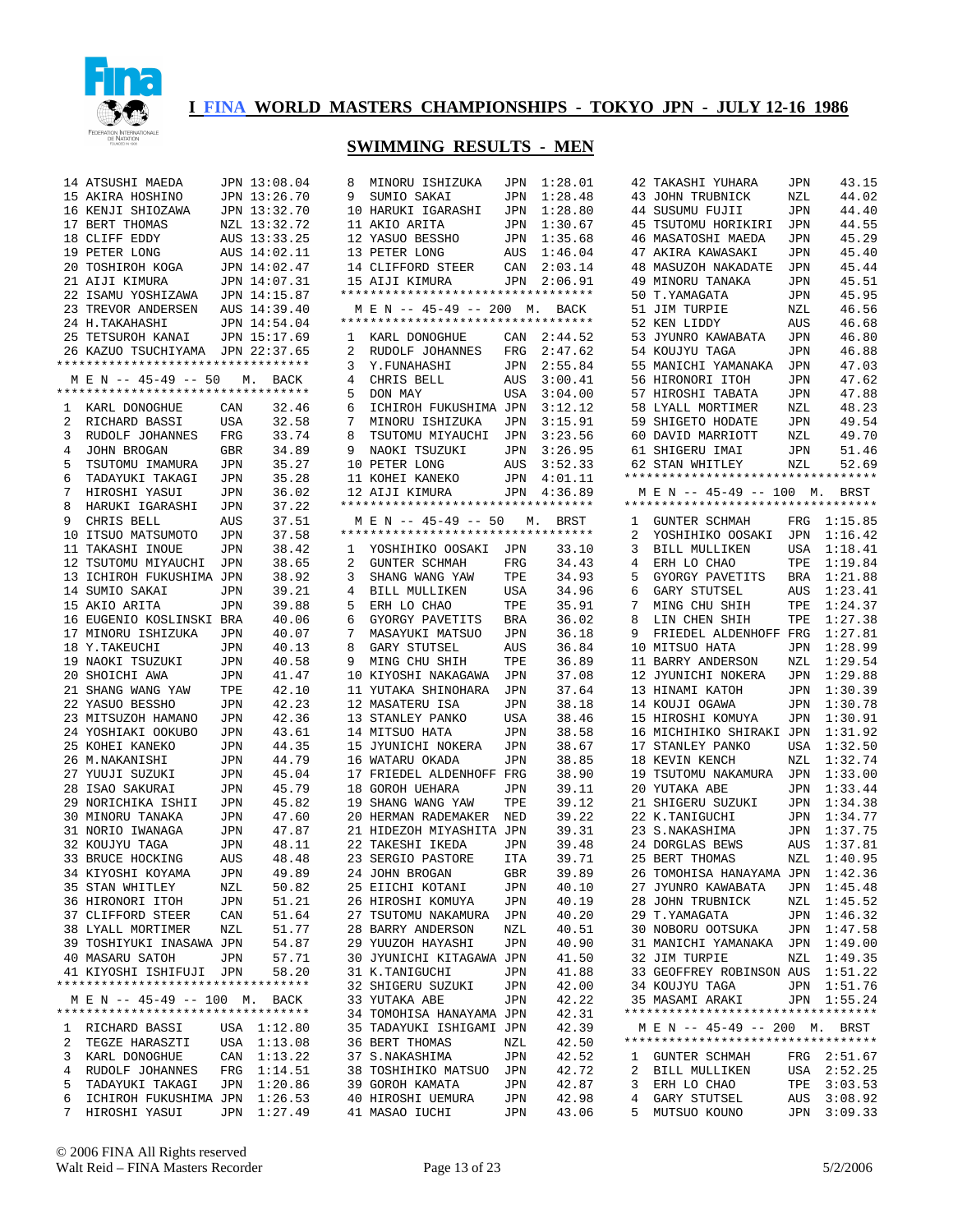

| 6 |                                    |     |         |                                             |  |
|---|------------------------------------|-----|---------|---------------------------------------------|--|
|   | FRIEDEL ALDENHOFF FRG              |     | 3:12.65 | 39.09<br>35 HIDENORI MORI<br>JPN            |  |
| 7 | YUTAKA SHINOHARA                   | JPN | 3:12.98 | 36 RYUSUKE KUSUMOTO<br>40.43<br>JPN         |  |
| 8 | LIN CHEN SHIH                      | TPE | 3:14.43 | 37 TADASHI SHIHARA<br>40.92<br>JPN          |  |
|   |                                    |     |         |                                             |  |
| 9 | BARRY ANDERSON                     | NZL | 3:19.41 | <b>38 BRUCE HOCKING</b><br>41.06<br>AUS     |  |
|   | 10 YASUHIRO OZAWA                  | JPN | 3:19.75 | 39 KEIICHI OKUMURA<br>42.14<br>JPN          |  |
|   | 11 TAKESHI SEKIDO                  | JPN | 3:20.00 | 40 KOUJYU TAGA<br>42.39<br>JPN              |  |
|   | 12 MICHIHIKO SHIRAKI JPN           |     | 3:20.41 | 41 MOTOHISA SUZUKI<br>42.45<br>JPN          |  |
|   | 13 MITSURU HAIZUKA                 |     | 3:22.28 | 43.02<br>42 HERMAN RADEMAKER                |  |
|   |                                    | JPN |         | NED                                         |  |
|   | 14 STANLEY PANKO                   | USA | 3:23.85 | 43.60<br>43 MOTOHIKO WATANABE JPN           |  |
|   | 15 ICHIROU NUMA                    | JPN | 3:26.16 | 44.70<br>44 HIROYASU AKIBA<br>JPN           |  |
|   | 16 GOROH UEHARA                    | JPN | 3:26.79 | 45 TOSHIYUKI INASAWA JPN<br>47.18           |  |
|   | 17 IVAN WINGATE                    | AUS | 3:27.44 | 46 YOSHIYA TANAKA<br>49.47<br>JPN           |  |
|   |                                    |     |         |                                             |  |
|   | 18 PETER WATSON                    | JPN | 3:29.10 | 47 AKIRA MORIKAWA<br>49.51<br>JPN           |  |
|   | 19 NAOKI TSUZUKI                   | JPN | 3:29.19 | 54.13<br><b>48 KEINOSUKE KOSAKA</b><br>JPN  |  |
|   | 20 KEVIN KENCH                     | NZL | 3:31.47 | 1:01.46<br>49 RONALD CLARK<br>USA           |  |
|   | 21 JYUNICHI NOKERA                 | JPN | 3:31.54 | *********************************           |  |
|   | 22 M.NISHIMURA                     | JPN | 3:32.24 | M E N -- 45-49 -- 100 M.<br>FLY             |  |
|   |                                    |     |         |                                             |  |
|   | 23 SERGIO PASTORE                  | ITA | 3:32.37 | *********************************           |  |
|   | 24 SHIGERU SUZUKI                  | JPN | 3:33.03 | 1:07.67<br>1<br>BERT PETERSEN<br>USA        |  |
|   | 25 YUTAKA ABE                      | JPN | 3:34.30 | 1:07.91<br>2<br>AKIRA TAKAKURA<br>JPN       |  |
|   | 26 GOROH KAMATA                    | JPN | 3:38.81 | 1:11.55<br>3<br><b>GUNTER SCHMAH</b><br>FRG |  |
|   |                                    |     |         |                                             |  |
|   | 27 JYUNRO KAWABATA                 | JPN | 3:53.63 | 1:13.38<br>4<br>Y.FUNAHASHI<br>JPN          |  |
|   | 28 MANICHI YAMANAKA                | JPN | 3:57.08 | 1:13.57<br>5<br>RAYMOND STOKES<br>GBR       |  |
|   | 29 BERT THOMAS                     | NZL | 3:59.44 | 1:14.34<br>6<br>KAZUYA NISHINO<br>JPN       |  |
|   | <b>30 JOHN TRUBNICK</b>            | NZL | 4:03.08 | 1:17.92<br>7<br>KAZUHIKO EBARA<br>JPN       |  |
|   |                                    |     |         | 1:19.03<br>8                                |  |
|   | 31 MASATOSHI MAEDA                 | JPN | 4:08.36 | CHITOSHI KONISHI<br>JPN                     |  |
|   | 32 GEOFFREY ROBINSON AUS           |     | 4:09.54 | 1:24.43<br>9<br>PETER WATSON<br>JPN         |  |
|   | 33 JIM TURPIE                      | NZL | 4:15.14 | 10 KENWYN WOODS<br>1:27.84<br>NZL           |  |
|   | 34 SHOSHI HISHIKAWA                | JPN | 4:17.19 | 1:29.82<br>11 TAMOTSU SUZUKI<br>JPN         |  |
|   | 35 DAVID MARRIOTT                  | NZL | 4:21.86 | 12 KEVIN KENCH<br>1:35.26<br>NZL            |  |
|   | ********************************** |     |         |                                             |  |
|   |                                    |     |         | 13 TAKAO MIYAKE<br>JPN<br>1:36.51           |  |
|   | M E N -- 45-49 -- 50               | М.  | FLY     | *********************************           |  |
|   | *********************************  |     |         | M E N -- 45-49 -- 200<br>М.<br>FLY          |  |
| ı | RYUJI TAKAMINE                     | JPN | 27.78   | **********************************          |  |
|   |                                    |     |         |                                             |  |
|   |                                    |     |         |                                             |  |
| 2 | AKIRA TAKAKURA                     | JPN | 28.95   | 2:45.34<br>1<br>GUNTER SCHMAH<br>FRG        |  |
| 3 | RICHARD BASSI                      | USA | 29.70   | 2<br>USA<br>2:45.43<br>BILL MULLIKEN        |  |
| 4 | BERT PETERSEN                      | USA | 29.76   | 2:56.83<br>3<br>GEOFFREY STOKES<br>GBR      |  |
| 5 | S.KUWAHARA                         | JPN | 29.85   | 4<br>BERT PETERSEN<br>2:57.71<br>USA        |  |
|   |                                    |     |         |                                             |  |
| 6 | ICHIRYO TAKECHI                    | JPN | 31.07   | 3:16.22<br>5<br>PETER WATSON<br>JPN         |  |
| 7 | KAZUHIKO EBARA                     | JPN | 31.14   | 6<br>CHITOSHI KONISHI<br>3:17.75<br>JPN     |  |
| 8 | KAZUYA NISHINO                     | JPN | 31.19   | 7<br>KENWYN WOODS<br>3:28.72<br>NZL         |  |
| 9 | TATSUO HAMADA                      | JPN | 31.33   | 3:36.72<br>8<br>BARRY ANDERSON<br>NZL       |  |
| 9 |                                    |     | 31.33   | 3:52.71<br>9                                |  |
|   | OSAMU HASHI                        | JPN |         | KEVIN KENCH<br>NZL                          |  |
|   | 11 CHARLES RAVEN                   | USA | 31.71   | **********************************          |  |
|   | 12 GYORGY PAVETITS                 | BRA | 31.90   | M E N -- 45-49 -- 200 M.<br>I.M.            |  |
|   | 13 TETSUJI NAKANISHI JPN           |     | 31.97   | **********************************          |  |
|   | 14 CHITOSHI KONISHI                | JPN | 31.99   | 2:35.04<br>1<br>TEGZE HARASZTI<br>USA       |  |
|   |                                    |     |         |                                             |  |
|   | 15 RUDOLF JOHANNES                 | FRG | 32.16   | 2<br>MURRAY MCLACHLAN<br>USA<br>2:40.88     |  |
|   | 16 RAYMOND STOKES                  | GBR | 32.25   | 3<br>BILL MULLIKEN<br>USA<br>2:41.50        |  |
|   | 17 DIETER BACHMANN                 | FRG | 33.11   | 4<br>AKIRA TAKAKURA<br>JPN<br>2:55.34       |  |
|   | 18 ITSUO MATSUMOTO                 | JPN | 34.37   | 5<br>BERT PETERSEN<br>USA<br>2:55.53        |  |
|   |                                    |     |         | 6<br>RON NAKATA                             |  |
|   | 19 JOHN BROGAN                     | GBR | 34.57   | USA<br>2:57.16                              |  |
|   | 20 YUTAKA SHINOHARA                | JPN | 34.74   | 7<br>TAKESHI SEKIDO<br>JPN<br>3:01.86       |  |
|   | 21 HITOSHI INAGAKI                 | JPN | 34.78   | 8<br>IVAN WINGATE<br>3:02.93<br>AUS         |  |
|   | 22 Y. SHISHIDA                     | JPN | 34.81   | JOHN BROGAN<br>GBR<br>3:05.10<br>9          |  |
|   | 23 HIDEYUKI TAKEMASA JPN           |     | 35.06   | 10 MICHIHIKO SHIRAKI JPN<br>3:07.54         |  |
|   |                                    |     |         |                                             |  |
|   | 24 ATSUSHI MAEDA                   | JPN | 35.16   | 11 SANJI TAMAKI<br>JPN<br>3:10.35           |  |
|   | 25 EUGENIO KOSLINSKI BRA           |     | 35.23   | 12 MINORU ISHIZUKA<br>JPN<br>3:12.52        |  |
|   | 26 TANNEN SASAKI                   | JPN | 35.96   | 13 PETER WATSON<br>JPN<br>3:13.01           |  |
|   | 27 TAKESHI UKAI                    | JPN | 36.46   | 14 BARRY ANDERSON<br>3:17.76<br>NZL         |  |
|   | 28 M.OOTAHARA                      | JPN | 37.14   | 15 KENWYN WOODS<br>3:18.16<br>NZL           |  |
|   |                                    |     |         |                                             |  |
|   | 29 ISAO SAKURAI                    | JPN | 37.61   | 16 TAMOTSU SUZUKI<br>3:20.75<br>JPN         |  |
|   | 30 MICHIHIKO SHIRAKI JPN           |     | 37.81   | 17 NOBORU OOTSUKA<br>3:33.00<br>JPN         |  |
|   | 30 MICHIHIKO SHIRAKI JPN           |     | 37.81   | 18 KEVIN KENCH<br>3:41.59<br>NZL            |  |
|   | 32 JOHN TRUBNICK                   | NZL | 38.74   | 3:55.29<br>19 JOHN TRUBNICK<br>NZL          |  |
|   | 33 TAKASHI INOUE                   | JPN | 38.77   | 20 BRUCE HOCKING<br>4:01.93<br>AUS          |  |
|   | 34 E.KITAZAWA                      | JPN | 38.93   | 21 TREVOR ANDERSEN<br>AUS<br>4:10.92        |  |

|                | 22 RONALD CLARK USA 5:29.28        |            |                |
|----------------|------------------------------------|------------|----------------|
|                | ********************************** |            |                |
|                | M E N -- 50-54 -- 50 M. FREE       |            |                |
|                | *********************************  |            |                |
| $\mathbf{1}$   | DONALD HILL                        | USA        | 26.87          |
| $\overline{a}$ | JOHN MCDIARMID                     | AUS        | 27.38          |
| 3              | PHILIP GAY                         | USA        | 27.75          |
| 4              | TERRY BOYES                        | GBR        | 27.76          |
| 5              | HIROSHI SUZUKI                     | JPN        | 28.77          |
| 6              | ELLO CROVETTO                      | ITA        | 28.92          |
| 7              | CHUNG WANG CHIEH                   | TPE        | 29.18          |
| 8              | MIKIYA HATTA                       | JPN        | 29.19          |
| 9              | JIROH NAGASAWA                     | JPN        | 29.57          |
|                | 10 JAMES BOHAN                     | USA        | 29.83          |
| 11             | <b>GERD DURRE</b>                  | FRG        | 29.86          |
| 12<br>13       | T.MIZUGAI<br>KANAME FUJIWARA       | JPN        | 29.97<br>30.07 |
| 14             | KAM BOR LAU                        | JPN<br>TPE | 30.26          |
| 15             | HIDEKI KOBAYASHI                   | JPN        | 30.43          |
|                | 16 SHAN LIN MING                   | TPE        | 30.73          |
| 17             | AKIO KITAJIMA                      | JPN        | 30.80          |
| 18             | ATSUSHI TANI                       | JPN        | 30.90          |
| 19             | RODERIC ROSS                       | AUS        | 31.06          |
| 20             | HIDEKATSU MAEBA                    | JPN        | 31.17          |
|                | 21 TAKAO OBATA                     | JPN        | 31.50          |
| 22             | LVCIO ALIOTTI                      | ITA        | 31.63          |
| 23             | YOSHIE MINAMI                      | JPN        | 31.97          |
| 24             | YASUO SAKAKURA                     | JPN        | 32.09          |
| 25             | KANEHARU FUJII                     | JPN        | 32.35          |
| 26             | BARRY MCLEAN                       | NZL        | 32.42          |
| 27             | BILL NEPIA                         | NZL        | 32.54          |
| 28             | HIROSHI SUMI                       | JPN        | 32.91          |
| 29             | MASAO TOMOBE                       | JPN        | 32.99          |
| 30             | MITSUO KONDOH                      | JPN        | 33.34          |
| 31             | BRIAN HIRD                         | AUS        | 33.49          |
| 32             | MINORU ADACHI                      | JPN        | 33.76          |
| 33             | KEVIN FOWLER                       | AUS        | 33.79          |
|                | 34 SHIGEHISA KAMATA                | JPN        | 33.80          |
| 35             | SABUROH KANEKO                     | JPN        | 33.81          |
| 36             | NOBUAKI TAKADA                     | JPN        | 33.89          |
| 37<br>38       | Y.FURUUCHI<br>S.TERADA             | JPN        | 34.16<br>34.20 |
| 39             | K.UMETANI                          | JPN<br>JPN | 34.32          |
| 40             | MITSUHIRO KUBO                     | JPN        | 34.34          |
|                | 41 SATORU KUNISHIGE                | JPN        | 34.43          |
| 42             | SHINSEI TAKEUCHI                   | JPN        | 34.70          |
|                | 43 SHIGERU TOYODA                  | JPN        | 35.53          |
|                | 44 AKIRA OOTA                      | JPN        | 35.62          |
| 45             | YOSHINO<br>EIJIROH                 | JPN        | 35.71          |
| 46             | YOSHIROH SUMIDA                    | JPN        | 36.07          |
| 47             | NOBUKAZU MIIKE                     | JPN        | 36.21          |
| 48             | GEORGE KENRY                       | USA        | 36.30          |
| 49             | TSUTOMU TANAKA                     | JPN        | 36.45          |
| 50             | TSUTOMU KURATA                     | JPN        | 36.60          |
| 51             | M.NAKASUJI                         | JPN        | 37.06          |
| 52             | LEWIS MCNAUGHTON                   | USA        | 37.15          |
| 53             | S.MARUYAMA                         | JPN        | 37.52          |
| 54             | DAVID FORSYTH                      | AUS        | 38.04          |
| 55             | YUUKICHI HORIE                     | JPN        | 39.11          |
| 56             | MUTSUO KAGAWA                      | JPN        | 39.30          |
| 57             | TOSHIO KOHNO                       | JPN        | 40.43          |
| 58             | KAZUTAKA KUDOH                     | JPN        | 40.60<br>40.67 |
| 59<br>60       | TATSUTO SATOH<br>MITSUHIKO SHOJI   | JPN        | 40.80          |
| 61             | TETSUO TOMITA                      | JPN<br>JPN | 41.85          |
| 62             | TORAHIKO MAKI                      | JPN        | 42.04          |
|                | 63 KAZUO SAITOH                    | JPN        | 49.14          |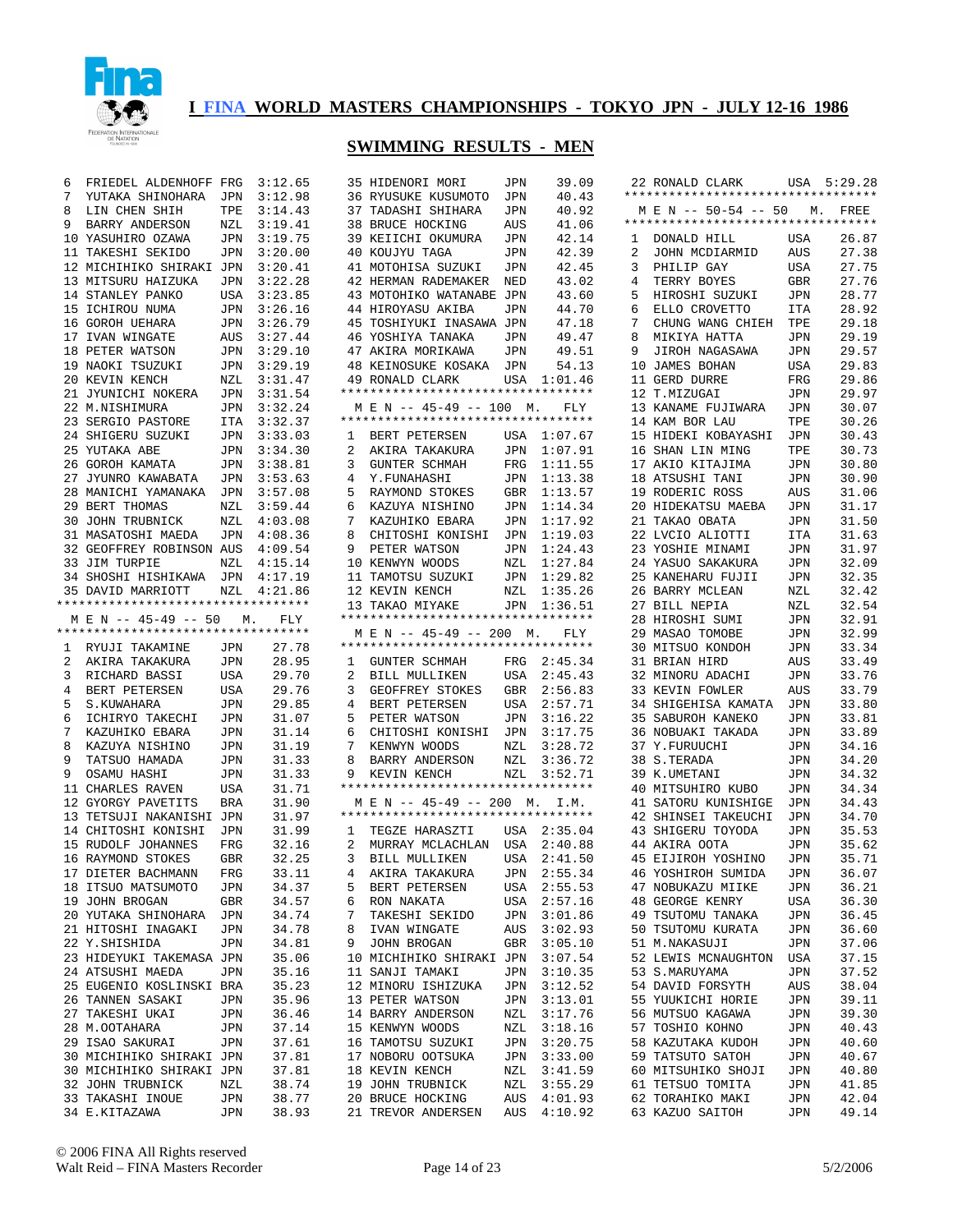

#### **SWIMMING RESULTS - MEN**

|                                        | JPN        | 54.80       |    | 18 JUNJI MONIJWAKU                 | JPN        | 2:52.69      |   | 17 JAMES KASSNER                   |            | USA 14:19.08 |
|----------------------------------------|------------|-------------|----|------------------------------------|------------|--------------|---|------------------------------------|------------|--------------|
| 64 KENTAROH WAKUI                      |            |             |    |                                    |            |              |   |                                    |            |              |
| 65 ROY POTTER                          | AUS        | 1:13.46     |    | 19 IWAO IKARI                      | JPN        | 2:55.56      |   | 18 SYDNEY LOWE                     |            | GBR 14:54.45 |
| **********************************     |            |             |    | 20 WILLIAM MALCOLM                 | AUS        | 2:58.60      |   | 19 TERUO FUKUSHIMA                 |            | JPN 15:02.49 |
| M E N -- 50-54 -- 100 M. FREE          |            |             |    | 21 HIDEO HATTORI                   | JPN        | 3:01.67      |   | 20 HOZUMI MAEDA                    |            | JPN 15:45.19 |
| **********************************     |            |             |    | 22 BILL NEPIA                      | NZL        | 3:06.88      |   | 21 YUUKICHI HORIE                  |            | JPN 16:57.07 |
|                                        |            |             |    |                                    |            |              |   | ********************************** |            |              |
| DONALD HILL<br>1                       |            | USA 1:00.58 |    | 23 SHINSEI TAKEUCHI                | JPN        | 3:10.21      |   |                                    |            |              |
| 2<br>TERRY BOYES                       | GBR        | 1:02.27     |    | 24 FUMIO HAMAGUCHI                 | JPN        | 3:13.36      |   | M E N -- 50-54 -- 50               |            | М.<br>BACK   |
| 3<br>JOHN MCDIARMID                    | AUS        | 1:02.28     |    | 25 JAMES KASSNER                   | USA        | 3:18.40      |   | ********************************** |            |              |
| 4<br>PHILIP GAY                        |            | USA 1:03.96 |    | 26 LEWIS MCNAUGHTON                | USA        | 3:22.08      | 1 | <b>JACK BEATTIE</b>                | USA        | 33.06        |
| 5                                      |            |             |    |                                    |            |              |   |                                    |            | 33.80        |
| BILL ROBERTSON                         |            | USA 1:04.23 |    | 27 HISAHARU HIGA                   | JPN        | 3:24.29      | 2 | MIKIYA HATTA                       | <b>JPN</b> |              |
| 6<br><b>JACK BEATTIE</b>               |            | USA 1:04.36 |    | 28 TOYOHARU MURATA                 | JPN        | 3:25.33      | 3 | JAMES BOHAN                        | USA        | 34.59        |
| 7<br>ELLO CROVETTO                     |            | ITA 1:05.82 |    | 29 TATSUTO SATOH                   | JPN        | 3:29.98      | 4 | KEIJI HASE                         | <b>JPN</b> | 34.86        |
| 8<br>RODERIC ROSS                      | AUS        | 1:07.41     |    | <b>30 KENJI WATANABE</b>           | JPN        | 3:30.18      | 5 | MITSURU NAKAGAWA                   | JPN        | 35.02        |
| 9                                      |            | 1:08.61     |    | 31 Y.FUJIMOTO                      |            | 3:33.70      |   | LLOYD SKRAMSTAD                    | <b>USA</b> | 35.82        |
| YUHJI SEIMITSU                         | JPN        |             |    |                                    | JPN        |              | 6 |                                    |            |              |
| 10 CHUNG WANG CHIEH                    | TPE        | 1:08.67     |    | 32 MUTSUO KAGAWA                   | JPN        | 3:37.53      | 7 | K.TOMINAGA                         | JPN        | 36.97        |
| 11 MINORU HAMADA                       | JPN        | 1:08.82     |    | 33 YOSHIMASA SAITOH                | JPN        | 3:38.02      | 8 | PHILIP GAY                         | <b>USA</b> | 37.00        |
| 12 SHAN LIN MING                       | TPE        | 1:08.92     |    | 34 KOHHACHI AKIYAMA                | JPN        | 3:39.81      | 9 | <b>GOROH TABUCHI</b>               | <b>JPN</b> | 37.91        |
| 13 K.SANTOS SYLVIO                     | <b>BRA</b> | 1:09.49     |    | 35 TAKESHI MORI                    | JPN        | 3:46.87      |   | 10 JOHN MARRIOTT                   | <b>AUS</b> | 39.10        |
|                                        |            |             |    |                                    |            |              |   |                                    |            |              |
| 14 KAZUYOSHI NAKASE                    | JPN        | 1:10.76     |    | ********************************** |            |              |   | 11 TOSHIROH OZAWA                  | <b>JPN</b> | 39.58        |
| 15 ROBERT KAHL                         | USA        | 1:10.77     |    | M E N -- 50-54 -- 400 M.           |            | FREE         |   | 12 TOSHIROH NAKATA                 | <b>JPN</b> | 40.02        |
| 16 DON WUDTKE                          | USA        | 1:10.94     |    | ********************************** |            |              |   | 13 HIROSHI SUMI                    | <b>JPN</b> | 40.35        |
| 17 TOSHIO ENOMOTO                      | JPN        | 1:11.02     | 1  | DONALD HILL                        |            | USA 4:59.23  |   | 14 MASARU TOYOSHIMA                | <b>JPN</b> | 41.02        |
|                                        |            |             |    |                                    |            |              |   |                                    |            |              |
| 18 YUTAKA KOJIMA                       | JPN        | 1:11.30     | 2  | TERRY BOYES                        | <b>GBR</b> | 5:07.57      |   | 15 SHIGEHIKO KOSHIBA JPN           |            | 41.04        |
| 19 BARRY MCLEAN                        | NZL        | 1:11.45     | 3  | RODERIC ROSS                       | AUS        | 5:12.88      |   | 16 SYDNEY LOWE                     | <b>GBR</b> | 41.64        |
| 20 EIJI KATOH                          | JPN        | 1:11.56     | 4  | <b>BILL ROBERTSON</b>              | USA        | 5:19.42      |   | 17 T.WATANABE                      | <b>JPN</b> | 42.87        |
| 21 YOSHIO TOZUKA                       | JPN        | 1:11.68     | 5  | ELLO CROVETTO                      | <b>ITA</b> | 5:26.55      |   | 18 KANEHARU FUJII                  | <b>JPN</b> | 43.86        |
|                                        |            |             |    |                                    |            |              |   |                                    |            |              |
| 22 JOHN MARRIOTT                       | AUS        | 1:11.91     | 6  | K.SANTOS SYLVIO                    | <b>BRA</b> | 5:41.87      |   | 19 MAKOTO KOMANO                   | <b>JPN</b> | 43.92        |
| 23 K.TOMINAGA                          | JPN        | 1:11.92     | 7  | SEIJI INAMOTO                      | JPN        | 5:46.43      |   | 20 KENICHI SAITOH                  | <b>JPN</b> | 44.61        |
| 24 KANAME FUJIWARA                     | JPN        | 1:13.67     | 8  | MINORU HAMADA                      | <b>JPN</b> | 5:47.10      |   | 21 GEORGE KENRY                    | <b>USA</b> | 45.32        |
| 25 YOSHIE MINAMI                       | JPN        | 1:17.55     | 9  | BARRY MCLEAN                       | NZL        | 5:56.94      |   | 22 BRIAN HIRD                      | <b>AUS</b> | 45.52        |
|                                        |            |             |    |                                    |            |              |   |                                    |            |              |
| 26 BRIAN HIRD                          | AUS        | 1:18.78     |    | 10 YOSHIO TOZUKA                   | JPN        | 6:03.00      |   | 23 KEISUKE TAGICHI                 | <b>JPN</b> | 45.57        |
| 27 KATSUHISA TOKOBE                    | JPN        | 1:19.62     |    | 11 YUTAKA KOJIMA                   | JPN        | 6:03.41      |   | 24 Y.TANEMURA                      | <b>JPN</b> | 46.15        |
| 28 BILL NEPIA                          | NZL        | 1:19.63     |    | 12 TOSHIO ENOMOTO                  | JPN        | 6:04.68      |   | 25 KOHJI SHIMODA                   | <b>JPN</b> | 46.45        |
| 29 TAKAO OHARA                         | JPN        | 1:22.25     | 13 | STEPHEN MULLINS                    | USA        | 6:09.27      |   | 26 MINORU ADACHI                   | <b>JPN</b> | 46.53        |
|                                        |            |             |    |                                    |            |              |   |                                    |            |              |
| 30 SHINSEI TAKEUCHI                    | JPN        | 1:22.48     |    | 14 KANEHARU FUJII                  | JPN        | 6:19.60      |   | 27 SATORU KUNISHIGE                | JPN        | 46.82        |
| 31 KEVIN FOWLER                        | AUS        | 1:23.37     |    | 15 KANAME FUJIWARA                 | JPN        | 6:20.11      |   | 28 SHIGEHISA KAMATA                | <b>JPN</b> | 46.91        |
| 32 TEIZOH IWAMOTO                      | JPN        | 1:24.01     |    | 16 HIDEO HATTORI                   | JPN        | 6:34.27      |   | 29 TADAHISA JIN                    | <b>JPN</b> | 47.44        |
| 33 FRANCO PILLEDDU                     | <b>ITA</b> | 1:25.59     |    | 17 KENICHI SAITOH                  | JPN        | 6:34.47      |   | 30 JYUN TAKIMOTO                   | <b>JPN</b> | 48.36        |
|                                        |            |             |    |                                    |            |              |   |                                    |            |              |
| <b>34 LEWIS MCNAUGHTON</b>             | USA        | 1:26.60     |    | 18 JUNJI MONIJWAKU                 | JPN        | 6:57.42      |   | 31 KOHSUKE NAKAO                   | <b>JPN</b> | 48.48        |
| 35 SHIGEHISA KAMATA                    | JPN        | 1:27.25     |    | 19 MAKOTO KOMANO                   | JPN        | 6:58.54      |   | 32 DAVID FORSYTH                   | <b>AUS</b> | 48.86        |
| 36 Y.FUJIMOTO                          | JPN        | 1:28.06     |    | 20 KATSUHISA TOKOBE                | JPN        | 7:02.19      |   | 33 KEVIN FOWLER                    | AUS        | 49.82        |
| 37 TATSUO KAWADA                       | JPN        | 1:28.46     |    | 21 TERUO FUKUSHIMA                 | JPN        | 7:15.91      |   | 34 TAKESHI MORI                    | <b>JPN</b> | 49.96        |
|                                        |            |             |    |                                    |            |              |   |                                    |            |              |
| 38 M.NAKASUJI                          | JPN        | 1:29.39     |    | 22 GEORGE KENRY                    | USA        | 7:31.69      |   | <b>35 LEWIS MCNAUGHTON</b>         | USA        | 51.69        |
| 39 DAVID FORSYTH                       | AUS        | 1:31.99     |    | 23 KOHHACHI AKIYAMA                | JPN        | 7:51.42      |   | 36 KENJI WATANABE                  | <b>JPN</b> | 54.01        |
| 40 MOTOYUKI IWAKI                      | JPN        | 1:43.75     |    | 24 Y.FUJIMOTO                      | <b>JPN</b> | 7:51.63      |   | 37 TOSHIO KOHNO                    | <b>JPN</b> | 55.70        |
| 41 KAZUTAKA KUDOH                      | JPN        | 1:46.88     |    | 25 KAIJIROU MURO                   | <b>JPN</b> | 8:40.80      |   | 38 YASUO SASAKI                    | <b>JPN</b> | 57.18        |
|                                        |            |             |    |                                    |            |              |   | ********************************** |            |              |
| 42 TOSHIO KOHNO                        |            | JPN 1:53.46 |    | 26 EIJI TAKAHASHI                  | <b>JPN</b> | 9:07.60      |   |                                    |            |              |
| **********************************     |            |             |    | 27 MASAAKI HATTORI                 | JPN        | 9:38.55      |   | M E N -- 50-54 -- 100 M.           |            | BACK         |
| M E N -- 50-54 -- 200 M. FREE          |            |             |    | ********************************** |            |              |   | ********************************** |            |              |
| *******************************<br>*** |            |             |    | M E N -- 50-54 -- 800 M. FREE      |            |              | ı | JACK BEATTIE                       |            | USA 1:13.62  |
|                                        |            |             |    | ********************************** |            |              |   |                                    |            |              |
| DONALD HILL<br>1                       |            | USA 2:18.19 |    |                                    |            |              | 2 | MIKIYA HATTA                       |            | JPN 1:17.69  |
| 2<br>TERRY BOYES                       |            | GBR 2:21.01 | 1  | DONALD HILL                        |            | USA 10:33.19 | 3 | JAMES BOHAN                        |            | USA 1:21.25  |
| 3<br>JOHN MCDIARMID                    |            | AUS 2:23.65 | 2  | RODERIC ROSS                       |            | AUS 10:55.96 | 4 | LLOYD SKRAMSTAD                    |            | USA 1:25.06  |
| 4<br>BILL ROBERTSON                    |            | USA 2:25.96 | 3  | BILL ROBERTSON                     |            | USA 11:19.55 | 5 | <b>GOROH TABUCHI</b>               |            | JPN 1:26.40  |
|                                        |            |             |    |                                    |            |              |   |                                    |            |              |
| 5<br>RODERIC ROSS                      |            | AUS 2:28.20 | 4  | K.SANTOS SYLVIO                    |            | BRA 11:27.58 | 6 | YUTAKA KOJIMA                      |            | JPN 1:26.79  |
| 6<br>MINORU HAMADA                     |            | JPN 2:38.61 | 5  | RUSSELL SMITH                      |            | AUS 11:56.25 | 7 | TOSHIROH NAKATA                    |            | JPN 1:28.45  |
| 7<br>SEIJI INAMOTO                     |            | JPN 2:39.83 | 6  | SEIJI INAMOTO                      |            | JPN 12:17.70 | 8 | HIROSHI SUMI                       |            | JPN 1:31.86  |
| 8<br>BARRY MCLEAN                      |            | NZL 2:43.05 | 7  | BARRY MCLEAN                       |            | NZL 12:29.35 | 9 | JOHN MARRIOTT                      |            | AUS 1:34.35  |
|                                        |            |             |    |                                    |            |              |   |                                    |            |              |
| 9<br>K.SANTOS SYLVIO                   |            | BRA 2:43.11 | 8  | STEPHEN MULLINS                    |            | USA 12:37.65 |   | 10 HIROSHI SUGH                    |            | JPN 1:43.75  |
| 10 TOSHIO ENOMOTO                      |            | JPN 2:43.33 | 9  | MASAYASU KAMIYA                    |            | JPN 12:39.38 |   | 11 QUZMAN VALDES                   |            | MEX 1:46.76  |
| 11 SHAN LIN MING                       |            | TPE 2:43.70 |    | 10 TOSHIO ENOMOTO                  |            | JPN 12:43.63 |   | 12 BRIAN HIRD                      |            | AUS 1:47.73  |
| 12 YOSHIO TOZUKA                       |            | JPN 2:44.08 |    | 11 YOSHIO TOZUKA                   |            | JPN 12:52.44 |   | 13 YUHJI SHISHIDO                  |            | JPN 1:53.06  |
|                                        |            |             |    |                                    |            |              |   |                                    |            |              |
| 13 YUTAKA KOJIMA                       |            | JPN 2:44.53 |    | 12 YUTAKA KOJIMA                   |            | JPN 13:00.87 |   | 14 TOYOHARU MURATA                 |            | JPN 2:03.13  |
| 14 EIJI KATOH                          |            | JPN 2:46.58 |    | 13 YOSHIHISA SONODA                |            | JPN 13:41.58 |   | 15 DAVID FORSYTH                   |            | AUS 2:06.79  |
| 15 KANAME FUJIWARA                     |            | JPN 2:46.60 |    | 14 RON RICHARDS                    |            | AUS 13:46.85 |   | ********************************** |            |              |
| 16 TAKAO OBATA                         |            | JPN 2:50.96 |    | 15 IWAO IKARI                      |            | JPN 14:04.68 |   | M E N -- 50-54 -- 200 M. BACK      |            |              |
|                                        |            |             |    |                                    |            |              |   | ********************************** |            |              |
| 17 STEPHEN MULLINS                     |            | USA 2:51.66 |    | 16 Y.TAKAHASHI                     |            | JPN 14:11.35 |   |                                    |            |              |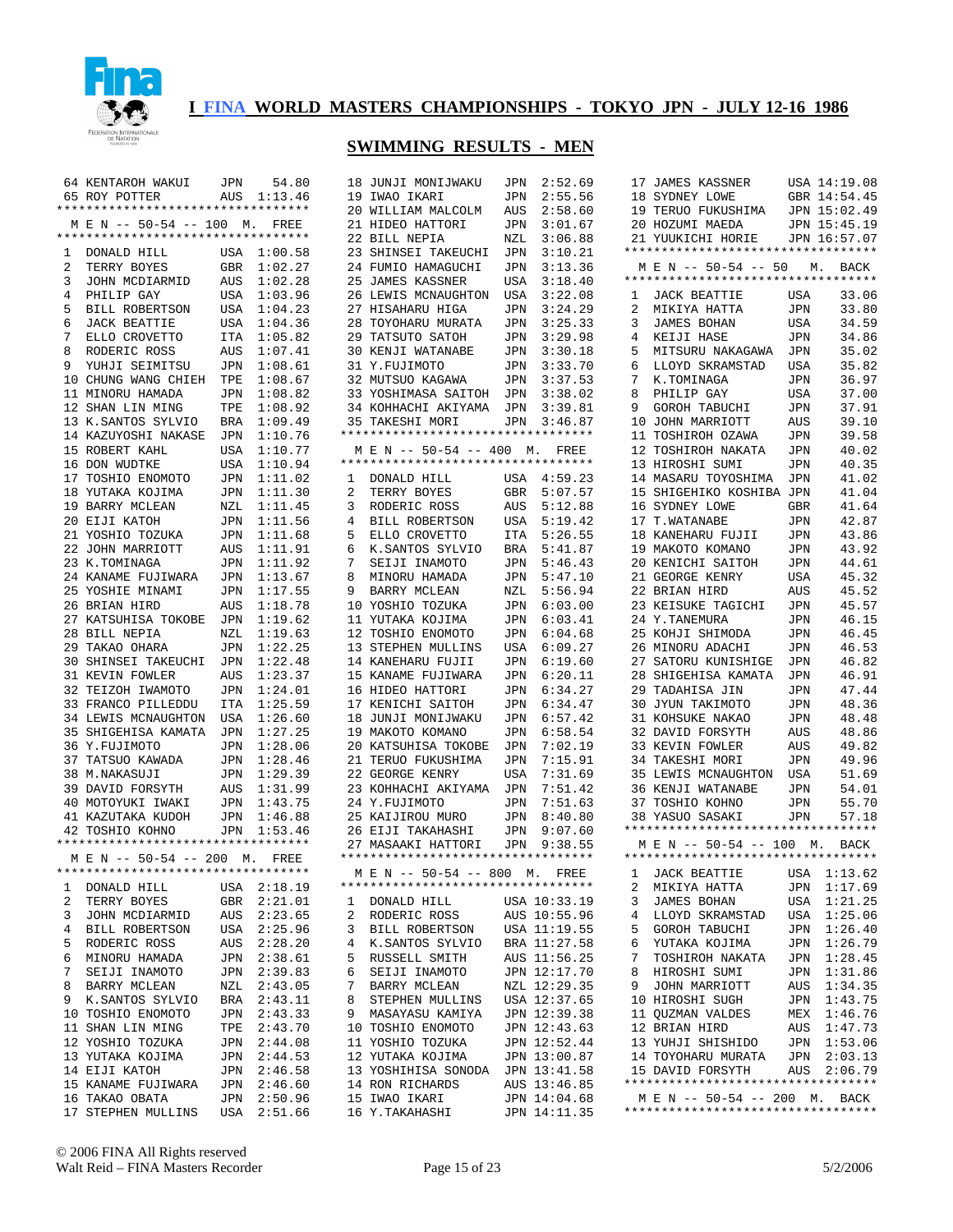

| 1  | <b>JACK BEATTIE</b>                | USA | 2:44.86 |   | 52 MASAHARU MATSUOKA JPN           |            | 57.48       |   | 24 TYAN CHEN DUEN                  | TPE        | 3:39.01     |
|----|------------------------------------|-----|---------|---|------------------------------------|------------|-------------|---|------------------------------------|------------|-------------|
| 2  | MIKIYA HATTA                       | JPN | 3:02.66 |   | 53 MICHAEL SPARTALIS AUS           |            | 59.58       |   | 25 MASARU YOKOZAWA                 | JPN        | 3:41.61     |
| 3  | RUSSELL SMITH                      | AUS | 3:07.73 |   | 54 KIYOAKI OTOKUNI                 |            | JPN 1:03.55 |   | 26 M.TERAZAWA                      | JPN        | 3:46.22     |
| 4  | LLOYD SKRAMSTAD                    | USA | 3:09.97 |   | *********************************  |            |             |   | 27 TAKAO OHARA                     | JPN        | 3:50.57     |
| 5  | <b>GOROH TABUCHI</b>               | JPN | 3:17.65 |   | M E N -- 50-54 -- 100 M. BRST      |            |             |   | 28 T.WATANABE                      | JPN        | 3:54.17     |
| 6  | TOSHIHISA SONODA                   | JPN | 3:29.26 |   | ********************************** |            |             |   | 29 YOSHIMASA SAITOH                | JPN        | 3:55.95     |
| 7  | HIROSHI SUMI                       | JPN | 3:31.08 | 1 | MANUEL SANGUILY                    | USA        | 1:19.07     |   | 30 JOHN KINNAIRD                   | <b>AUS</b> | 3:57.94     |
| 8  | SHIGEHIKO KOSHIBA JPN              |     | 3:36.90 | 2 | AKIO SUGIYAMA                      | JPN        | 1:20.09     |   | 31 GIULIANO MARTINI                | ITA        | 3:58.81     |
| 9  | <b>OUZMAN VALDES</b>               | MEX | 3:48.89 | 3 | HIROSHI KOTEGAWA                   | JPN        | 1:20.21     |   | 32 BILL NEPIA                      | NZL        | 4:03.62     |
|    |                                    |     |         |   |                                    |            | 1:23.06     |   |                                    |            | 4:19.77     |
| 10 | TADAHISA JIN                       | JPN | 3:59.62 | 4 | KENJI HISAMATSU                    | JPN        |             |   | 33 TAKESHI MORI                    | JPN        |             |
|    | 11 M.TERAZAWA                      | JPN | 4:01.24 | 5 | GIN ISHIDA                         | JPN        | 1:26.61     |   | 34 MICHAEL SPARTALIS AUS           |            | 4:49.89     |
|    | 12 BRIAN HIRD                      | AUS | 4:01.34 | 6 | T.MIZUGAI                          | JPN        | 1:27.35     |   | ********************************** |            |             |
|    | 13 YUHJI SHISHIDO                  | JPN | 4:08.25 | 7 | DON BIDWELL                        | NZL        | 1:27.44     |   | M E N -- 50-54 -- 50               | М.         | FLY         |
|    | *********************************  |     |         | 8 | ETSUYA KATOH                       | JPN        | 1:27.82     |   | ********************************** |            |             |
|    | M E N -- 50-54 -- 50               | М.  | BRST    | 9 | RON RICHARDS                       | AUS        | 1:27.95     | 1 | AKIO SUGIYAMA                      | JPN        | 31.67       |
|    | ********************************** |     |         |   | 10 HIDEO KOBAYASHI                 | JPN        | 1:28.36     | 2 | JIROH NAGASAWA                     | JPN        | 32.75       |
| 1  | HIROSHI KOTEGAWA JPN               |     | 33.38   |   | 11 HUEI LIU YUAN                   | TPE        | 1:28.61     | 3 | MASAYASU KAMIYA                    | JPN        | 32.80       |
| 2  | AKIO SUGIYAMA                      | JPN | 34.42   |   | 12 EIJI KATOH                      | JPN        | 1:28.78     | 4 | TOSHIROH OZAWA                     | JPN        | 32.83       |
| 3  | MANUEL SANGUILY                    | USA | 35.20   |   | 13 ROBERT KAHL                     | USA        | 1:32.16     | 5 | KEISUKE KOJIMA                     | JPN        | 32.93       |
| 4  | KENJI HISAMATSU                    | JPN | 36.11   |   | 14 HIROAKI MAKI                    | JPN        | 1:32.75     | 6 | <b>JAMES BOHAN</b>                 | <b>USA</b> | 32.94       |
| 5  | DON BIDWELL                        | NZL | 37.86   |   | 15 KUANG CHUNG CHAO                | TPE        | 1:33.36     | 7 | JOHN MCDIARMID                     | AUS        | 33.01       |
| 6  | GIN ISHIDA                         | JPN | 38.23   |   | 16 TYAN CHEN DUEN                  | TPE        | 1:34.27     | 8 | <b>JACK BEATTIE</b>                | USA        | 33.31       |
| 7  | JOHN MCDIARMID                     | AUS | 38.27   |   | 17 WILLIAM MALCOLM                 | AUS        | 1:35.07     | 9 | GERD DURRE                         | FRG        | 33.50       |
| 8  | TOSHIROH OZAWA                     | JPN | 38.62   |   | 18 BILL GIRVAN                     | NZL        | 1:35.64     |   | 10 SEYMOUR BANNING                 | <b>GBR</b> | 34.00       |
| 9  | K.YOKOYAMA                         | JPN | 38.73   |   | 19 SYDNEY LOWE                     | <b>GBR</b> | 1:36.80     |   | 11 KARL SEIGER                     | FRG        | 34.91       |
| 10 | SOARES DIAS BIVAR BRA              |     | 38.74   |   | 20 ISAO SHINOHARA                  | JPN        | 1:37.17     |   | 12 SHIYOUGO UMEHARA                | <b>JPN</b> | 34.92       |
|    | 10 PHILIP GAY                      | USA | 38.74   |   | 21 Y.TANEMURA                      | JPN        | 1:40.65     |   | 13 KANAME FUJIWARA                 | JPN        | 35.07       |
|    | 12 HIDEKI KOBAYASHI                | JPN | 38.83   |   | 22 MASARU KUROIWA                  | JPN        | 1:41.47     |   | 14 SOARES DIAS BIVAR BRA           |            | 35.43       |
|    | 13 MIKIO HARA                      | JPN | 39.09   |   | 23 YUUJI NAGAI                     | JPN        | 1:42.68     |   | 15 DON WUDTKE                      | USA        | 35.54       |
|    | 13 T.MIZUGAI                       | JPN | 39.09   |   | 24 NOBORU FURUKAWA                 | JPN        | 1:42.85     |   | 16 TOSHIMASA AOYAMA                | <b>JPN</b> | 35.83       |
|    |                                    |     |         |   | 25 JOHN KINNAIRD                   |            |             |   |                                    |            |             |
|    | 15 JAMES BOHAN                     | USA | 39.16   |   |                                    | AUS        | 1:43.36     |   | 17 TAKAO OBATA                     | JPN        | 35.88       |
|    | 16 TAKASHI NAMIKI                  | JPN | 39.18   |   | 26 GIULIANO MARTINI                | ITA        | 1:43.63     |   | 18 LVCIO ALIOTTI                   | <b>ITA</b> | 36.00       |
|    | 17 RON RICHARDS                    | AUS | 39.38   |   | 27 AKIRA OOTA                      | JPN        | 1:45.00     |   | 19 Y.TAKAHASHI                     | <b>JPN</b> | 36.16       |
|    | 18 YOSHIAKI TAKAMI                 | JPN | 41.00   |   | 28 KANJI KATOH                     | JPN        | 1:46.51     |   | 20 PHILIP GAY                      | <b>USA</b> | 36.23       |
|    | 19 ISAO NAKAO                      | JPN | 41.25   |   | 29 GEORGE KENRY                    | USA        | 1:47.72     |   | 21 Y.TANEMURA                      | <b>JPN</b> | 36.33       |
|    | 20 MAKOTO KOMANO                   | JPN | 41.27   |   | 30 JAMES KASSNER                   | USA        | 1:48.66     |   | 22 AKIO IDE                        | <b>JPN</b> | 36.64       |
|    | 21 SYDNEY LOWE                     | GBR | 41.39   |   | 31 ICHIROH SAIKI                   | JPN        | 1:51.31     |   | 23 DON BIDWELL                     | NZL        | 36.77       |
|    | 22 S.TERADA                        | JPN | 41.52   |   | 32 KAZUO SAITOH                    | JPN        | 1:52.53     |   | 24 K.YOKOYAMA                      | JPN        | 37.82       |
|    | 23 LLOYD SKRAMSTAD                 | USA | 41.81   |   | 33 YOHICHI TAMURA                  | JPN        | 1:54.99     |   | 25 JYUN TAKIMOTO                   | JPN        | 40.00       |
|    | 24 WILLIAM MALCOLM                 | AUS | 41.87   |   | 34 TETSUO TOMITA                   | JPN        | 2:00.37     |   | 26 MITSUHIRO KUBO                  | JPN        | 40.82       |
|    | 25 TYAN CHEN DUEN                  | TPE | 42.21   |   | 35 MICHAEL SPARTALIS AUS           |            | 2:09.71     |   | 27 FRANCO PILLEDDU                 | ITA        | 40.99       |
|    | 26 KUANG CHUNG CHAO                | TPE | 42.33   |   | ********************************** |            |             |   | 28 TAKAO OHARA                     | JPN        | 41.75       |
|    | 27 YOSHIMASA SAITOH                | JPN | 42.37   |   | M E N -- 50-54 -- 200 M. BRST      |            |             |   | 29 SHINSEI TAKEUCHI                | JPN        | 42.88       |
|    | 28 JOHN KINNAIRD                   | AUS | 42.59   |   | ********************************** |            |             |   | 30 MAKOTO KAWABE                   | JPN        | 44.30       |
|    | 29 TAKEO OHTSURU                   | JPN | 42.62   | 1 | MANUEL SANGUILY                    |            | USA 3:03.08 |   | 31 M.TERAZAWA                      | JPN        | 45.26       |
|    | 30 MASARU YOKOZAWA                 | JPN | 43.00   | 2 | KENJI HISAMATSU                    | JPN        | 3:10.14     |   | 32 JAMES KASSNER                   | USA        | 48.14       |
|    | 31 TAKAO OHARA                     | JPN | 43.27   | 3 | RON RICHARDS                       | AUS        | 3:14.30     |   | 33 TADAHISA JIN                    | JPN        | 48.55       |
|    | 32 MASARU KUROIWA                  | JPN | 43.80   | 4 | K.YOKOYAMA                         | JPN        | 3:14.89     |   | 34 TAKESHI MORI                    | JPN        | 49.48       |
|    | 33 YUUJI NAGAI                     | JPN | 43.92   | 5 | EIJI KATOH                         | JPN        | 3:15.44     |   | 35 KAZUTAKA KUDOH                  | <b>JPN</b> | 50.20       |
|    | 34 YASUO NIWA                      | JPN | 44.00   |   | 6 HIROSHI KOTEGAWA JPN 3:15.72     |            |             |   | ********************************** |            |             |
|    | 35 M.YAMAGISHI                     | JPN | 44.33   | 7 | HUEI LIU YUAN                      |            | TPE 3:18.11 |   | M E N -- 50-54 -- 100 M.           |            | <b>FLY</b>  |
|    |                                    |     |         |   |                                    |            |             |   | ********************************** |            |             |
|    | 36 GIULIANO MARTINI                | ITA | 44.54   | 8 | ETSUYA KATOH                       |            | JPN 3:18.66 |   |                                    |            |             |
|    | 37 SHIGERU TOYODA                  | JPN | 44.93   | 9 | T.MIZUGAI                          |            | JPN 3:19.73 |   | 1 MANUEL SANGUILY                  |            | USA 1:18.41 |
|    | 38 KAZUHIKO ITOH                   | JPN | 45.21   |   | 10 DON BIDWELL                     |            | NZL 3:20.08 | 2 | SEYMOUR BANNING                    |            | GBR 1:19.86 |
|    | 39 Y.TANEMURA                      | JPN | 45.32   |   | 11 GIN ISHIDA                      |            | JPN 3:22.01 | 3 | MASAYASU KAMIYA                    |            | JPN 1:22.54 |
|    | 40 BILL NEPIA                      | NZL | 45.39   |   | 12 TAKASHI YOSHIDA                 |            | JPN 3:23.55 | 4 | KARL SEIGER                        |            | FRG 1:23.56 |
|    | 41 MOTOYUKI IWAKI                  | JPN | 45.52   |   | 13 JYUNZOH KUSHIDA                 |            | JPN 3:23.99 | 5 | BILL GIRVAN                        |            | NZL 1:29.75 |
|    | 42 M.TERAZAWA                      | JPN | 45.58   |   | 14 HIDEKI KOBAYASHI                |            | JPN 3:24.53 | 6 | DON WUDTKE                         |            | USA 1:30.17 |
|    | 43 GEORGE KENRY                    | USA | 46.04   |   | 15 ROBERT KAHL                     | USA        | 3:24.61     | 7 | LVCIO ALIOTTI                      |            | ITA 1:35.47 |
|    | 44 KATSUO SUZUKI                   | JPN | 47.24   |   | 16 KAO LIN FENG                    | TPE        | 3:25.43     | 8 | SEIJI INAMOTO                      |            | JPN 1:35.65 |
|    | 45 KENJI UENO                      | JPN | 47.58   |   | 17 TOSHIMASA AOYAMA                |            | JPN 3:27.08 | 9 | FRANCO PILLEDDU                    |            | ITA 1:41.09 |
|    | 46 KAZUO SAITOH                    | JPN | 47.87   |   | 18 MINORU HAMADA                   |            | JPN 3:27.51 |   | 10 Y.TANEMURA                      |            | JPN 1:44.41 |
|    | 47 ICHIROH SAIKI                   | JPN | 48.10   |   | 19 WILLIAM MALCOLM                 | AUS        | 3:30.66     |   | ********************************** |            |             |
|    | 48 YOHICHI TAMURA                  | JPN | 50.97   |   | 20 BILL GIRVAN                     | NZL        | 3:31.79     |   | M E N -- 50-54 -- 200 M.           |            | FLY         |
|    | 49 KOUICHI MATSUNAGA JPN           |     | 50.98   |   | 21 SYDNEY LOWE                     |            | GBR 3:36.65 |   | ********************************** |            |             |
|    | 50 KEVIN FOWLER                    | AUS | 53.09   |   | 22 MAKOTO KOMANO                   |            | JPN 3:36.69 |   | 1 SEYMOUR BANNING                  |            | GBR 3:10.97 |
|    | 51 SOHICHI TANAKA                  | JPN | 54.57   |   | 23 ISAO NAKAO                      |            | JPN 3:38.15 |   | 2 MASAYASU KAMIYA                  |            | JPN 3:23.97 |
|    |                                    |     |         |   |                                    |            |             |   |                                    |            |             |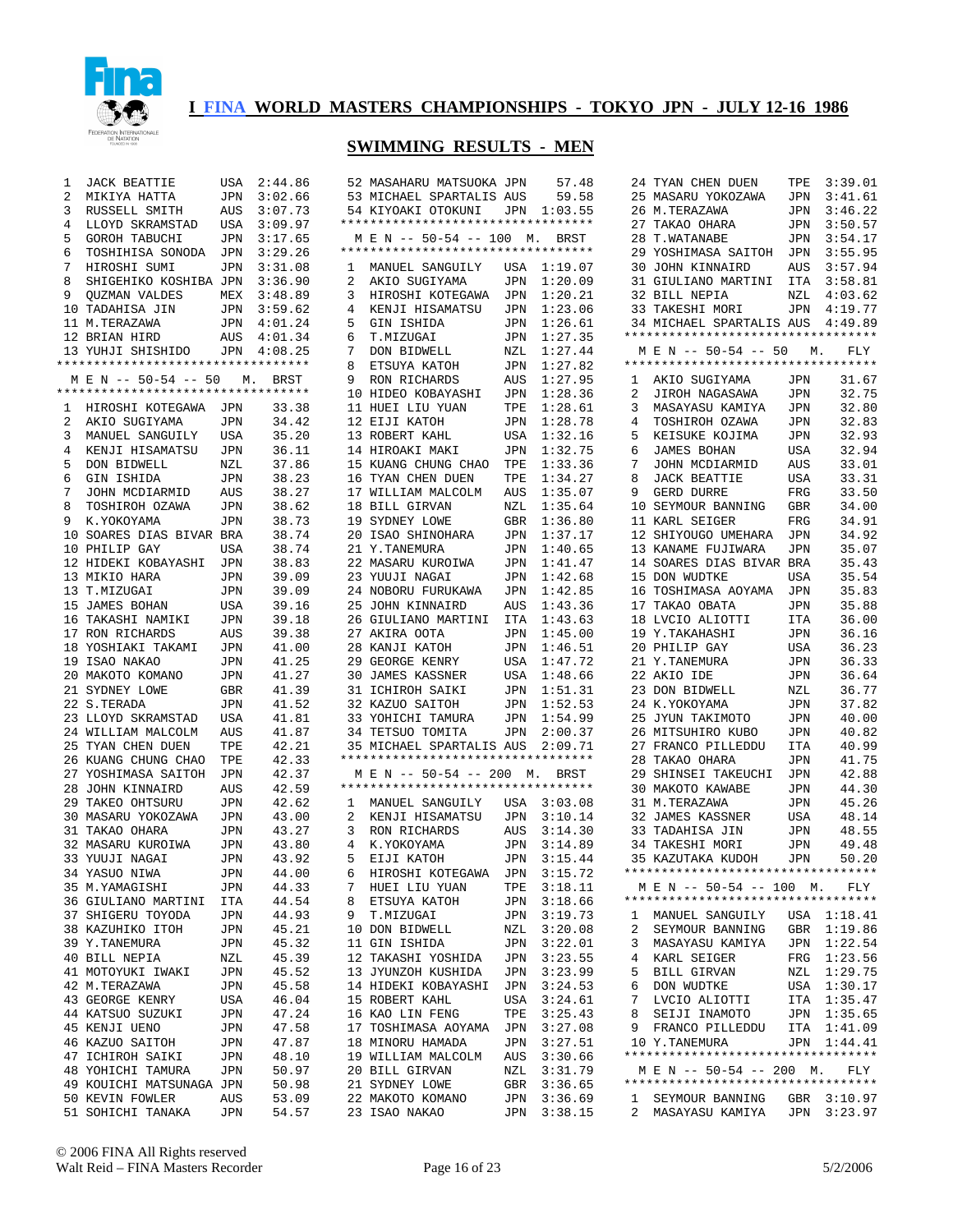

| 3      | K.SEIGER                           | FRG        | 3:26.61            | 4      | GRAHAM JOHNSTON                    | USA        | 1:06.49            |
|--------|------------------------------------|------------|--------------------|--------|------------------------------------|------------|--------------------|
| 4      | RUSSELL SMITH                      | AUS        | 3:30.44            | 5      | FUMIO EGAMI                        | JPN        | 1:06.55            |
| 5      | DON WUDTKE                         | USA        | 3:32.10            | 6      | PHILIP CHAPMAN                     | USA        | 1:07.15            |
| 6      | ROBERT KAHL                        | USA        | 3:33.70            | 7      | PETER BUCKLEY                      | USA        | 1:07.67            |
| 7      | BILL GIRVAN                        | NZL        | 3:37.85            | 8      | NORIO HAYASHI                      | JPN        | 1:08.27            |
|        |                                    |            |                    |        |                                    |            |                    |
| 8      | DON BIDWELL                        | NZL        | 3:47.79            | 9      | KEN MCKAY                          | GBR        | 1:08.87            |
| 9      | LVCIO ALIOTTI                      | ITA        | 4:04.70            | 9      | WILLIAM STERN                      | USA        | 1:08.87            |
|        | 10 M.TERAZAWA                      | JPN        | 5:03.42            |        | 11 YASUSHI TSUSHIMA                | JPN        | 1:11.85            |
|        | *********************************  |            |                    |        | 12 TOSHIO SHIMIZU                  | JPN        | 1:13.77            |
|        | M E N -- 50-54 -- 200 M.           |            | I.M.               |        | 13 TATSUNORI AMANO                 | JPN        | 1:14.62            |
|        | ********************************** |            |                    |        | 14 JACK STANLEY                    | NZL        | 1:15.85            |
| 1      | TERRY BOYES                        | GBR        | 2:41.89            |        | 15 MOTOYUKI OONICHI                | JPN        | 1:18.15            |
| 2      | BILL ROBERTSON                     | <b>USA</b> |                    |        | 16 TAMOTSU EGUCHI                  |            | 1:19.55            |
|        |                                    |            | 2:51.64            |        |                                    | JPN        |                    |
| 3      | MINORU HAMADA                      | JPN        | 3:04.46            |        | 17 TOSHITAME MANO                  | JPN        | 1:19.73            |
| 4      | RUSSELL SMITH                      | AUS        | 3:07.26            |        | 18 JACK GALUIN                     | CAN        | 1:21.22            |
| 5      | MASAYASU KAMIYA                    | JPN        | 3:07.42            |        | 19 GUNTER DANNENBERG FRG           |            | 1:21.26            |
| 6      | SEYMOUR BANNING                    | GBR        | 3:09.59            |        | 20 RYUICHIROH TANAKA JPN           |            | 1:21.86            |
| 7      | RON RICHARDS                       | AUS        | 3:10.14            |        | 21 CHIN CHIANG TSUNG TPE           |            | 1:22.19            |
| 8      | LLOYD SKRAMSTAD                    | USA        | 3:20.43            |        | 22 JOHN KORUGA                     | USA        | 1:23.15            |
| 9      | WILLIAM MALCOLM                    |            | 3:21.94            |        |                                    |            | 1:23.50            |
|        |                                    | AUS        |                    |        | 23 SADAYASU TAKEDA                 | JPN        |                    |
|        | 10 BILL GIRVAN                     | NZL        | 3:25.10            |        | 24 FUMIAKI KATOH                   | JPN        | 1:23.81            |
|        | 11 Y.YAMAGISHI                     | JPN        | 3:25.68            |        | 25 TERRY MCCURDY                   | USA        | 1:25.35            |
|        | 12 LVCIO ALIOTTI                   | ITA        | 3:30.82            |        | 26 HIROSHI HATTORI                 | JPN        | 1:27.42            |
|        | 13 KANJI KATOH                     | JPN        | 3:34.23            |        | 27 MITSUYOSHI ARAI                 | JPN        | 1:28.95            |
|        | 14 STEPHEN MULLINS                 | USA        | 3:35.99            |        | 28 ROY BRIDGE                      | NZL        | 1:30.86            |
|        | 15 Y.FUJIMOTO                      | JPN        | 4:00.28            |        | 29 BENNIE DOTSON                   | USA        | 1:31.67            |
|        | 16 FRANCO PILLEDDU                 | ITA        | 4:04.91            |        | 30 ISAAC WEINTRUB                  | CAN        | 1:39.86            |
|        | *********************************  |            |                    |        |                                    |            |                    |
|        |                                    |            |                    |        | 31 RICHARD KNIGHT                  | AUS        | 1:44.98            |
|        | M E N -- 55-59 -- 50               | М.         | FREE               |        | 32 MICHIO ISHIDA                   | JPN        | 2:24.56            |
|        | *********************************  |            |                    |        | ********************************** |            |                    |
| 1      | JOHN BROWNJOHN                     | AUS        | 28.15              |        | M E N -- 55-59 -- 200 M.           |            | FREE               |
| 2      | FUMIO EGAMI                        | JPN        | 29.50              |        | ********************************** |            |                    |
| 3      | PHILIP CHAPMAN                     | USA        | 29.59              | 1      | BOB BARRY                          | AUS        | 2:24.75            |
| 4      | AKIRA KIMOTO                       | JPN        | 30.22              | 2      | GRAHAM JOHNSTON                    | USA        | 2:25.61            |
| 5      |                                    |            |                    |        |                                    |            |                    |
|        | PETER BUCKLEY                      | USA        | 30.33              | 3      | SHIGEO YAMAMOTO                    | JPN        | 2:29.51            |
| 6      | KEN MCKAY                          | GBR        | 30.39              | 4      | JOHN BROWNJOHN                     | AUS        | 2:32.22            |
| 7      | YASUSHI TSUSHIMA                   | JPN        | 30.78              | 5      | PETER BUCKLEY                      | USA        | 2:33.46            |
| 8      | WILLIAM STERN                      | USA        | 31.23              | 6      | KEN MCKAY                          | GBR        | 2:34.59            |
| 9      | NORIO HAYASHI                      | JPN        | 31.30              | 7      | NORIO HAYASHI                      | JPN        | 2:39.54            |
|        | 10 JAMES MOTION                    | GBR        | 31.48              | 8      | WILLIAM STERN                      | USA        | 2:42.23            |
|        | 11 YOSHIO ISHIGURO                 | JPN        | 31.55              | 9      | SHIGEO MURATA                      | JPN        | 2:47.96            |
|        | 12 KENNETH KIMBALL                 | USA        | 32.23              |        | 10 JACK STANLEY                    | NZL        | 2:49.08            |
|        |                                    |            | 32.55              |        |                                    |            | 2:51.79            |
|        | 13 TOSHIO SHIMIZU                  | JPN        |                    |        | 11 SIDNEY SALEK                    | NZL        |                    |
|        | 14 KENICHI FUJITA                  | JPN        | 33.37              |        | 12 TETSUO ASHIZAWA                 | JPN        | 2:53.49            |
|        | 15 AKIRA IMANISHI                  | JPN        | 33.73              |        | 13 TOSHIO SHIMIZU                  | JPN        | 2:55.73            |
|        | 16 JACK STANLEY                    |            |                    |        |                                    |            |                    |
|        |                                    | NZL        | 33.75              |        | 14 EIGAKU AZUMA                    | JPN        | 2:59.46            |
|        | 17 VITTORIO MELETTI                | ITA        | 34.17              |        | 15 JACK GALUIN                     | CAN        | 2:59.73            |
|        | 18 CHIN CHIANG TSUNG TPE           |            |                    |        | 16 TAMOTSU EGUCHI                  | JPN        | 3:03.13            |
|        |                                    |            | 34.60              |        |                                    |            |                    |
|        | 19 TAMOTSU EGUCHI                  | JPN        | 34.62              |        | 17 DANIEL GRUENDER                 | USA        | 3:06.10            |
|        | 20 TOSHIKAZU TATEDA                | JPN        | 34.67              |        | 18 TERRY MCCURDY                   | USA        | 3:08.29            |
|        | 21 GUNTER DANNENBERG FRG           |            | 35.57              |        | 19 GUNTER DANNENBERG FRG           |            | 3:17.47            |
|        | 22 ROY BRIDGE                      | NZL        | 36.83              |        | 20 JACK GRAHAM                     | NZL        | 3:23.29            |
|        | 23 JOHN KORUGA                     | USA        | 37.75              |        | 21 BENNIE DOTSON                   | USA        | 3:34.72            |
|        | 24 TERRY MCCURDY                   | USA        | 37.77              |        | 22 ROY BRIDGE                      | NZL        | 3:37.13            |
|        |                                    |            |                    |        |                                    |            |                    |
|        | 25 HIROSHI HATTORI                 | JPN        | 38.29              |        | 23 ISAAC WEINTRUB                  | CAN        | 3:48.00            |
|        | 26 BENNIE DOTSON                   | USA        | 38.42              |        | 24 RICHARD KNIGHT                  | AUS        | 4:24.27            |
|        | 27 HIROSHI SUGITA                  | JPN        | 38.91              |        | ********************************** |            |                    |
|        | 28 YUKIO FUJIMOTO                  | JPN        | 42.63              |        | M E N -- 55-59 -- 400 M.           |            | FREE               |
|        | 29 SHOJI WADA                      | JPN        | 43.94              |        | ********************************** |            |                    |
|        | 30 RICHARD KNIGHT                  | AUS        | 44.04              | ı      | GRAHAM JOHNSTON                    | USA        | 5:05.55            |
|        | 31 KEITH WAKE                      | AUS        | 46.01              | 2      | BOB BARRY                          | AUS        | 5:17.29            |
|        | *********************************  |            |                    | 3      | JOHN BROWNJOHN                     | AUS        | 5:27.93            |
|        | M E N -- 55-59 -- 100 M.           |            | FREE               | 4      |                                    |            |                    |
|        | ********************************** |            |                    |        | SHIGEO YAMAMOTO                    | JPN        | 5:30.07            |
|        |                                    |            |                    | 5      | NORIO HAYASHI                      | JPN        | 5:32.41            |
| 1      | BOB BARRY                          | AUS        | 1:03.83            | 6      | PETER BUCKLEY                      | USA        | 5:36.12            |
| 2<br>3 | SHIGEO YAMAMOTO<br>JOHN BROWNJOHN  | JPN<br>AUS | 1:04.23<br>1:04.64 | 7<br>8 | PHILIP PARHAM<br>KEN MCKAY         | USA<br>GBR | 5:37.96<br>5:39.01 |

| 5        | FUMIO EGAMI                        | JPN            | 1:06.55                |
|----------|------------------------------------|----------------|------------------------|
| 6        | PHILIP CHAPMAN                     | USA            | 1:07.15                |
| 7        | PETER BUCKLEY                      | USA            | 1:07.67                |
| 8        | NORIO HAYASHI                      | JPN            | 1:08.27                |
| 9        | KEN MCKAY                          | GBR            | 1:08.87                |
| 9        | WILLIAM STERN                      | USA            | 1:08.87                |
| 11       | YASUSHI TSUSHIMA                   | JPN            | 1:11.85                |
| 12       | TOSHIO SHIMIZU                     | JPN            | 1:13.77                |
|          | 13 TATSUNORI AMANO                 | JPN            | 1:14.62                |
|          | 14 JACK STANLEY                    | NZL            | 1:15.85                |
|          | 15 MOTOYUKI OONICHI                | JPN            | 1:18.15                |
| 16       | TAMOTSU EGUCHI                     | JPN            | 1:19.55                |
| 17       | TOSHITAME MANO                     | JPN            | 1:19.73                |
| 18       | <b>JACK GALUIN</b>                 | CAN            | 1:21.22                |
|          | 19 GUNTER DANNENBERG FRG           |                | 1:21.26                |
| 20       | RYUICHIROH TANAKA                  | JPN            | 1:21.86                |
|          | 21 CHIN CHIANG TSUNG TPE           |                | 1:22.19                |
| 22       | JOHN KORUGA                        | USA            | 1:23.15                |
|          | 23 SADAYASU TAKEDA                 | JPN            | 1:23.50                |
|          | 24 FUMIAKI KATOH                   | JPN            | 1:23.81                |
|          | 25 TERRY MCCURDY                   | USA            | 1:25.35                |
|          | 26 HIROSHI HATTORI                 |                | 1:27.42                |
|          |                                    | JPN            |                        |
|          | 27 MITSUYOSHI ARAI                 | JPN            | 1:28.95                |
|          | 28 ROY BRIDGE                      | NZL            | 1:30.86                |
|          | 29 BENNIE DOTSON                   | USA            | 1:31.67                |
|          | 30 ISAAC WEINTRUB                  | CAN            | 1:39.86                |
|          | 31 RICHARD KNIGHT                  | AUS            | 1:44.98                |
|          | 32 MICHIO ISHIDA                   | JPN            | 2:24.56                |
|          | *********************************  |                |                        |
|          | M E N -- 55-59 -- 200 M. FREE      |                |                        |
|          | ********************************** |                |                        |
| 1        | <b>BOB BARRY</b>                   | AUS            | 2:24.75                |
|          |                                    |                |                        |
| 2        | GRAHAM JOHNSTON                    | USA            | 2:25.61                |
| 3        | SHIGEO YAMAMOTO                    | JPN            | 2:29.51                |
| 4        | JOHN BROWNJOHN                     | AUS            | 2:32.22                |
| 5        | PETER BUCKLEY                      | USA            | 2:33.46                |
| 6        | KEN MCKAY                          | GBR            | 2:34.59                |
| 7        | NORIO HAYASHI                      | JPN            | 2:39.54                |
| 8        | WILLIAM STERN                      | USA            | 2:42.23                |
| 9        | SHIGEO MURATA                      | JPN            |                        |
| 10       | JACK STANLEY                       | NZL            | 2:47.96<br>2:49.08     |
| 11       |                                    | NZL            | 2:51.79                |
| 12       | SIDNEY SALEK<br>TETSUO ASHIZAWA    | JPN            | 2:53.49                |
|          |                                    |                |                        |
| 13<br>14 | TOSHIO SHIMIZU<br>EIGAKU AZUMA     | JPN<br>JPN     | 2:55.73<br>2:59.46     |
|          |                                    |                |                        |
|          | 15 JACK GALUIN                     | $\mathtt{CAN}$ | 2:59.73<br>3:03.13     |
| 16       | TAMOTSU EGUCHI                     | JPN            |                        |
|          | 17 DANIEL GRUENDER USA             |                | 3:06.10                |
| 18       | TERRY MCCURDY                      | USA            | 3:08.29                |
|          | 19 GUNTER DANNENBERG FRG           |                | 3:17.47                |
|          | 20 JACK GRAHAM                     | NZL            | 3:23.29                |
|          | 21 BENNIE DOTSON                   | USA            | 3:34.72                |
|          | 22 ROY BRIDGE                      | NZL            | 3:37.13                |
|          | 23 ISAAC WEINTRUB                  | $\mathtt{CAN}$ | 3:48.00                |
|          | 24 RICHARD KNIGHT                  |                | AUS  4:24.27           |
|          | ********************************** |                |                        |
|          | M E N -- 55-59 -- 400 M. FREE      |                |                        |
|          | ********************************** |                |                        |
| 1        | GRAHAM JOHNSTON                    | USA            | 5:05.55                |
| 2        | BOB BARRY                          | AUS            | 5:17.29                |
| 3        | JOHN BROWNJOHN                     |                | 5:27.93                |
| 4        | SHIGEO YAMAMOTO                    | AUS<br>JPN     | 5:30.07                |
| 5        | NORIO HAYASHI                      | JPN            | 5:32.41                |
| б        | PETER BUCKLEY                      | USA            | 5:36.12                |
| 7<br>8   | PHILIP PARHAM<br>KEN MCKAY         | GBR            | USA 5:37.96<br>5:39.01 |

| 9               | WILLIAM STERN                                 | USA        | 5:52.78      |
|-----------------|-----------------------------------------------|------------|--------------|
| 10              | SHIGEO MURATA                                 | JPN        | 6:00.32      |
| 11              | <b>JACK STANLEY</b>                           | NZL        | 6:05.04      |
|                 |                                               |            |              |
| 12              | RISUKE WATANABE                               | JPN        | 6:07.18      |
| 13              | SIDNEY SALEK                                  | NZL        | 6:10.48      |
| 14              | <b>JACK GALUIN</b>                            | CAN        | 6:17.33      |
| 15              | JANG WU WEN                                   | TPE        | 6:32.52      |
| 16              | TAMOTSU EGUCHI                                | JPN        | 6:39.40      |
|                 | 17 TERRY MCCURDY                              | USA        | 7:02.25      |
| 18              | KAZUHISA YOSHIDA                              |            | 7:02.27      |
|                 |                                               | JPN        |              |
| 19              | H.HYAKUTAKE                                   | JPN        | 7:06.61      |
| 20 <sub>o</sub> | NAONORI KAWAZOE                               | JPN        | 7:17.54      |
| 21              | JACK GRAHAM                                   | NZL        | 7:17.70      |
|                 | 22 ROY BRIDGE                                 | NZL        | 8:26.61      |
|                 | 23 ISAAC WEINTRUB                             | CAN        | 8:32.62      |
| 24              | RICHARD KNIGHT                                | AUS        | 9:20.62      |
|                 | **********************************            |            |              |
|                 |                                               |            |              |
|                 | M E N -- 55-59 -- 800 M. FREE                 |            |              |
|                 | *********************************             |            |              |
| $\mathbf{1}$    | GRAHAM JOHNSTON USA 10:40.06                  |            |              |
| $\overline{2}$  | JOHN BROWNJOHN                                | AUS        | 11:20.33     |
| 3               | PETER BUCKLEY                                 | USA        | 11:30.70     |
| 4               | SHIGEO YAMAMOTO                               | JPN        | 11:37.09     |
| 5               | PHILIP PARHAM                                 | USA        | 11:45.38     |
|                 |                                               |            |              |
| 6               | KEN MCKAY                                     | GBR        | 12:00.15     |
| 7               | SHIGEO MURATA                                 | JPN        | 12:21.74     |
| 8               | JACK STANLEY                                  | NZL        | 12:40.95     |
| 9               | KENNETH KIMBALL                               | USA        | 12:44.26     |
| 10              | JACK GALUIN                                   | CAN        | 12:56.81     |
| 11              | SIDNEY SALEK                                  | NZL        | 12:58.05     |
| 12              | TOSHIKAZU TATEDA                              | JPN        | 13:11.22     |
| 13              | H.J.SEEGERS                                   | USA        | 13:16.92     |
|                 |                                               |            |              |
| 14              | DANIEL GRUENDER                               | USA        | 14:03.06     |
| 15              | TAMOTSU EGUCHI                                | JPN        | 14:09.26     |
| 16              | RICHARD KNIGHT                                | AUS        | 19:49.50     |
| 17              | KEITH WAKE                                    | AUS        | 21:17.03     |
| 18              | MICHIO ISHIDA                                 |            | JPN 24:55.79 |
|                 | *********************************             |            |              |
|                 | M E N -- 55-59 -- 50 M. BACK                  |            |              |
|                 | **********************************            |            |              |
| $\mathbf{1}$    | HJ SEEGERS                                    | USA        | 38.57        |
|                 |                                               |            |              |
| 2               | ROBERT MCCLURE                                | NZL        | 39.31        |
| 3               | NORIO MIYANO                                  | JPN        | 39.54        |
| 4               | WILLIAM STERN                                 | USA        | 39.55        |
| 5               | KENNETH KIMBALL                               | USA        | 40.51        |
| 6               | TOSHITAME MANO                                | JPN        | 40.72        |
| 7               | KAZUHISA YOSHIDA                              | JPN        | 41.07        |
| 8               | RISUKE WATANABE                               | JPN        | 41.61        |
| 9               | YOSHIO YAMANAKA                               | JPN        | 42.42        |
|                 |                                               |            |              |
|                 | 10 YOSHIMASA HIRANO                           | JPN        | 42.82        |
|                 | 11 SADAO YONEZAWA                             | JPN        | 42.97        |
|                 | 12 GUNNAR WERNER<br>13 MITSURU ISHII          | SWE<br>JPN | 43.74        |
|                 |                                               |            | 45.59        |
|                 | 14 H.HYAKUTAKE                                | JPN        | 46.19        |
|                 | 15 AKIRA IMANISHI                             | JPN        | 46.31        |
|                 | 16 BILL VAN HOUTEN                            | USA        | 47.44        |
|                 | 17 MITSUYOSHI ARAI                            | JPN        | 48.62        |
|                 |                                               |            |              |
|                 | 18 TAKASHI SUGITA                             | JPN        | 53.33        |
|                 | 19 FUMIAKI KATOH                              | JPN        | 57.26        |
|                 | 20 KEITH WAKE                                 |            | AUS 1:06.42  |
|                 | 21 MICHIO ISHIDA                              |            | JPN 1:18.61  |
|                 | **********************************            |            |              |
|                 | M E N -- 55-59 -- 100 M. BACK                 |            |              |
|                 |                                               |            |              |
|                 | *********************************             |            |              |
|                 |                                               |            |              |
|                 | 1 BOB BARRY                                   |            | AUS 1:15.25  |
|                 | 2 HJ SEEGERS<br>3 TETSUO ASHIZAWA JPN 1:25.04 |            | USA 1:22.57  |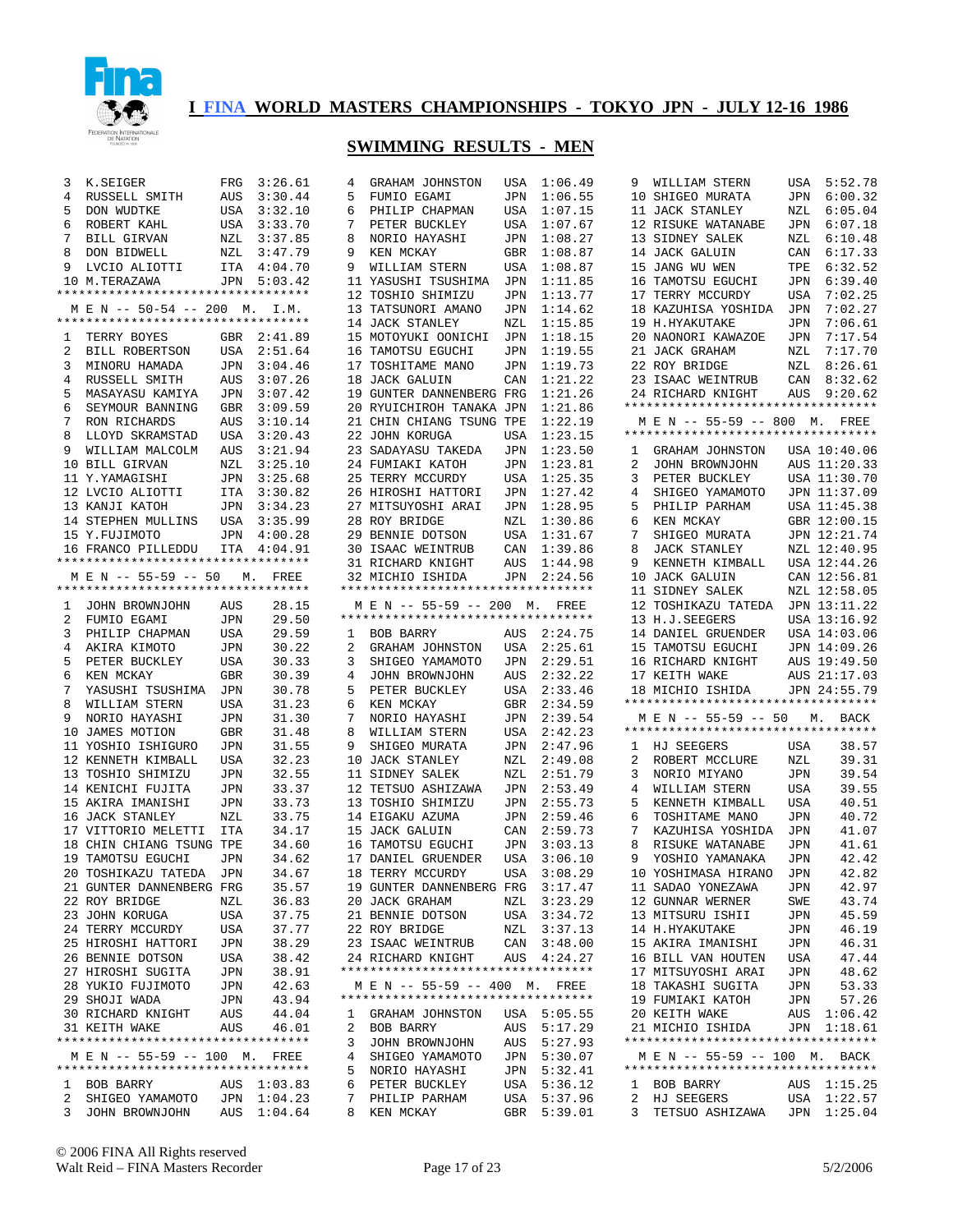

| 4 | FUMIO EGAMI                                           | JPN            | 1:27.67 |   | 13 MICHAEL TORSNEY                 | CAN | 1:47.07   |
|---|-------------------------------------------------------|----------------|---------|---|------------------------------------|-----|-----------|
| 5 | ROBERT MCCLURE                                        | NZL            | 1:29.34 |   | 14 HITOSHI KASHINO                 | JPN | 1:50.43   |
| 6 | KENNETH KIMBALL                                       | USA            | 1:31.53 |   | 15 WILLIAM CALLENDER USA           |     | 1:50.45   |
| 7 | RISUKE WATANABE                                       | JPN            | 1:34.58 |   | 16 HISAO TAKAYAMA                  | JPN | 1:51.36   |
| 8 | GUNNAR WERNER                                         | SWE            | 1:40.00 |   | *********************************  |     |           |
| 9 |                                                       | USA            | 1:44.21 |   | M E N -- 55-59 -- 200 M.           |     |           |
|   | BILL VAN HOUTEN<br>********************************** |                |         |   | ********************************** |     | BRST      |
|   |                                                       |                |         |   |                                    |     |           |
|   | M E N -- 55-59 -- 200 M.                              |                | BACK    | 1 | BRUNELLO GRAJA                     | ITA | 3:16.20   |
|   | *********************************                     |                |         | 2 | PAUL MUMPFER                       | FRG | 3:18.04   |
| 1 | BOB BARRY                                             | AUS            | 2:44.74 | 3 | JONATHAN DAVIES                    | AUS | 3:18.82   |
| 2 | HJ SEEGERS                                            | USA            | 3:00.24 | 4 | THOMAS LOGAN                       | NZL | 3:23.28   |
| 3 | KENNETH KIMBALL                                       | USA            | 3:17.04 | 5 | TSUTAE KOMATSU                     | JPN | 3:31.96   |
| 4 | ROBERT MCCLURE                                        | NZL            | 3:21.21 | 6 | MASAO KOBAYASHI                    | JPN | 3:32.47   |
| 5 | RISUKE WATANABE                                       | JPN            | 3:29.42 | 7 | SADAO YONEZAWA                     | JPN | 3:32.97   |
| 6 | NORIO MIYANO                                          | JPN            | 3:30.35 | 8 | KUSUHIDE UDA                       | JPN | 3:35.09   |
| 7 | KAZUHISA YOSHIDA                                      | JPN            | 3:30.69 | 9 | AKINORI SAKAMOTO                   | JPN | 3:36.22   |
| 8 | YOSHIO YAMANAKA                                       | JPN            | 3:35.37 |   | 10 DANIEL GRUENDER                 | USA | 3:36.26   |
| 9 |                                                       |                |         |   |                                    |     |           |
|   | BILL VAN HOUTEN                                       | USA            | 3:51.29 |   | 11 JANG WU WEN                     | TPE | 3:37.15   |
|   | 10 AKIRA IMANISHI                                     | JPN            | 4:25.20 |   | 12 KENICHI FUJITA                  | JPN | 3:38.47   |
|   | 11 KEITH WAKE                                         | AUS            | 5:36.55 |   | 13 JAMES MOTION                    | GBR | 3:46.21   |
|   | **********************************                    |                |         |   | 14 SUEO YAMAGUCHI                  | JPN | 3:57.46   |
|   | M E N -- 55-59 -- 50                                  | M <sub>z</sub> | BRST    |   | 15 TOMIO ISHIWATA                  | JPN | 4:05.96   |
|   | **********************************                    |                |         |   | 16 WILLIAM CALLENDER USA           |     | 4:22.41   |
| 1 | BRUNELLO GRAJA                                        | ITA            | 38.68   |   | 17 BILL VAN HOUTEN                 | USA | 4:25.46   |
| 2 | JONATHAN DAVIES                                       | AUS            | 39.25   |   | 18 KEITH WAKE                      | AUS | 4:52.58   |
| 3 | MASAO KOBAYASHI                                       | JPN            | 40.22   |   | ********************************** |     |           |
| 4 | KUSUHIDE UDA                                          | JPN            | 40.31   |   | M E N -- 55-59 -- 50               |     | М.<br>FLY |
| 5 |                                                       |                |         |   | ********************************** |     |           |
|   | THOMAS LOGAN                                          | NZL            | 40.54   |   |                                    |     |           |
| 6 | PHILIP CHAPMAN                                        | USA            | 40.78   | 1 | YASUSHI TSUCHIMA                   | JPN | 32.82     |
| 7 | JAMES MOTION                                          | GBR            | 40.99   | 2 | FUMIO EGAMI                        | JPN | 33.22     |
| 8 | DANIEL GRUENDER                                       | USA            | 41.04   | 3 | TOAHIKAZU TATEDA                   | JPN | 35.33     |
| 9 | H.HYAKUTAKE                                           | <b>JPN</b>     | 41.24   | 4 | JONATHAN DAVIES                    | AUS | 36.73     |
|   | 10 PAUL MUMPFER                                       | FRG            | 41.36   | 5 | EIGAKU AZUMA                       | JPN | 37.53     |
|   | 11 AKINORI SAKAMOTO                                   | JPN            | 41.67   | 6 | PHILIP CHAPMAN                     | USA | 37.85     |
|   | 12 K.SAMESHIMA                                        | JPN            | 42.49   | 7 | MICHAEL TORSNEY                    | CAN | 38.11     |
|   | 13 DON COUPE                                          | AUS            | 42.54   | 8 | TATSUNORI AMANO                    | JPN | 38.13     |
|   | 14 MITSURU ISHII                                      | JPN            | 43.73   | 9 | JAMES MOTION                       | GBR | 38.91     |
|   | 15 TSUTAE KOMATSU                                     | JPN            | 43.80   |   | 10 TOSHIO SHIMIZU                  | JPN | 39.51     |
|   | 16 S.NAKADATE                                         | JPN            | 43.98   |   | 11 DON COUPE                       | AUS | 40.53     |
|   |                                                       |                |         |   |                                    |     |           |
|   | 17 TSUTOMU SEKI                                       | JPN            | 44.30   |   | 12 VITTORIO MELETTI                | ITA | 40.60     |
|   | 18 KENICHI FUJITA                                     | JPN            | 45.09   |   | 13 ROBERT MCCLURE                  | NZL | 40.65     |
|   | 19 HAJIME TAKEUCHI                                    | JPN            | 45.32   |   | 14 JACK GALUIN                     | CAN | 40.72     |
|   | 20 TOSHITAME MANO                                     | JPN            | 45.95   |   | 15 KENICHI FUJITA                  | JPN | 42.09     |
|   | 21 MASASHI NAKAYAMA                                   | JPN            | 46.81   |   | 16 SUEO YAMAGUCHI                  | JPN | 42.21     |
|   | 22 TAKASHI SUGITA                                     | JPN            | 46.91   |   | 17 H.HYAKUTAKE                     | JPN | 43.76     |
|   | 23 WILLIAM CALLENDER USA                              |                | 46.96   |   | 18 WILLIAM CALLENDER USA           |     | 44.14     |
|   | 24 NOBORU TERAWAKI                                    | JPN            | 47.28   |   | 19 KIYOSHI OOTSUKI                 | JPN | 44.53     |
|   | 25 RYUICHIROH TANAKA JPN                              |                | 47.32   |   | 20 JOHN KORUGA                     | USA | 46.91     |
|   | 26 SHOJI WADA                                         | JPN            | 47.33   |   | 21 TOSHITAME MANO                  | JPN | 47.14     |
|   | 27 BENNIE DOTSON                                      | USA            | 47.90   |   |                                    |     | 48.90     |
|   |                                                       |                |         |   | 22 BENNIE DOTSON                   | USA |           |
|   | 28 MINORU TAKATA                                      | JPN            | 49.59   |   | 23 FUMIAKI KATOH                   | JPN | 52.58     |
|   | 29 HOROSHI OKUDA                                      | JPN            | 51.55   |   | 24 MINORU TAKATA                   | JPN | 57.52     |
|   | **********************************                    |                |         |   | 25 MICHIO ISHIDA                   | JPN | 1:20.27   |
|   | M E N -- 55-59 -- 100 M. BRST                         |                |         |   | ********************************** |     |           |
|   | **********************************                    |                |         |   | M E N -- 55-59 -- 100 M.           |     | FLY       |
| ı | BRUNELLO GRAJA                                        | ITA            | 1:27.51 |   | ********************************** |     |           |
| 2 | JONATHAN DAVIES                                       | AUS            | 1:29.15 |   | 1 FUMIO EGAMI                      | JPN | 1:20.13   |
| 3 | PAUL MUMPFER                                          | FRG            | 1:30.13 | 2 | YASUSHI TSUCHIMA JPN               |     | 1:24.58   |
| 4 | THOMAS LOGAN                                          | NZL            | 1:32.29 | 3 | TOSHIKAZU TATEDA JPN               |     | 1:27.84   |
| 5 | KUSUHIDE UDA                                          | JPN            | 1:34.01 | 4 | MICHAEL TORSNEY                    | CAN | 1:31.92   |
|   |                                                       |                |         |   |                                    |     |           |
| 6 | DANIEL GRUENDER                                       | USA            | 1:34.86 | 5 | DON COUPE                          | AUS | 1:34.69   |
| 7 | SHOGO SUDA                                            | JPN            | 1:35.34 | 6 | AKINORI SAKAMOTO JPN               |     | 1:39.34   |
| 8 | MASAO KOBAYASHI                                       | JPN            | 1:35.74 | 7 | VITTORIO MELETTI                   | ITA | 1:39.38   |
| 9 | <b>JAMES MOTION</b>                                   | GBR            | 1:36.29 | 8 | TOSHIKAZU OGURA                    | JPN | 1:48.82   |
|   | 10 PHILIP CHAPMAN                                     | USA            | 1:38.65 | 9 | WILLIAM CALLENDER USA              |     | 1:49.52   |
|   | 11 DON COUPE                                          | AUS            | 1:39.66 |   | 10 JOHN KORUGA                     | USA | 1:50.81   |
|   | 12 KENICHI FUJITA                                     | JPN            | 1:41.45 |   | 11 TSUTAE KOMATSU                  | JPN | 1:54.12   |

|                | 14 HITOSHI KASHINO JPN 1:50.43                   |                |                    |
|----------------|--------------------------------------------------|----------------|--------------------|
|                | 15 WILLIAM CALLENDER USA                         |                | 1:50.45            |
|                | 16 HISAO TAKAYAMA JPN 1:51.36                    |                |                    |
|                | *********************************                |                |                    |
|                | M E N -- 55-59 -- 200 M. BRST                    |                |                    |
|                | *********************************                |                |                    |
| $\mathbf{1}$   | BRUNELLO GRAJA ITA                               |                | 3:16.20            |
| $\overline{a}$ |                                                  |                | 3:18.04            |
| 3              | ----<br>PAUL MUMPFER FRG<br>JONATHAN DAVIES AUS  |                | 3:18.82            |
| 4              | THOMAS LOGAN                                     |                | 3:23.28            |
| 5              | THOMAS LOGAN NZL<br>TSUTAE KOMATSU JPN           |                | 3:31.96            |
| 6              | MASAO KOBAYASHI<br>SADAO YONEZAWA                | $\mathtt{JPN}$ | 3:32.47            |
| 7              |                                                  | JPN            | 3:32.97            |
| 8              |                                                  |                | 3:35.09            |
| 9              | KUSUHIDE UDA JPN<br>AKINORI SAKAMOTO JPN         |                | 3:36.22            |
|                | 10 DANIEL GRUENDER USA                           |                | 3:36.26            |
|                | 11 JANG WU WEN                                   | TPE            | 3:37.15            |
|                | 12 KENICHI FUJITA JPN                            |                | 3:38.47            |
|                |                                                  | GBR            | 3:46.21            |
|                | 13 JAMES MUILLE.<br>14 SUEO YAMAGUCHI            | JPN            | 3:57.46            |
|                | 15 TOMIO ISHIWATA                                | JPN            | 4:05.96            |
|                | 16 WILLIAM CALLENDER USA                         |                | 4:22.41            |
|                | 17 BILL VAN HOUTEN USA                           |                | 4:25.46            |
|                | 18 KEITH WAKE                                    |                | AUS  4:52.58       |
|                | **********************************               |                |                    |
|                | M E N -- 55-59 -- 50 M. FLY                      |                |                    |
|                | *********************************                |                |                    |
| 1              | YASUSHI TSUCHIMA JPN                             |                | 32.82              |
| $\overline{a}$ | FUMIO EGAMI                                      |                | 33.22              |
|                |                                                  | JPN            |                    |
| 3              | TOAHIKAZU TATEDA JPN                             |                | 35.33              |
| 4              | JONATHAN DAVIES                                  | AUS            | 36.73              |
| 5              | EIGAKU AZUMA<br>PHILIP CHAPMAN                   | JPN<br>USA     | 37.53              |
| 6              |                                                  |                |                    |
|                |                                                  |                | 37.85              |
| 7              | MICHAEL TORSNEY                                  | CAN            | 38.11              |
| 8              | TATSUNORI AMANO                                  | JPN            | 38.13              |
| 9              | JAMES MOTION                                     | GBR            | 38.91              |
| 10             |                                                  | JPN            | 39.51              |
| 11             | TOSHIO SHIMIZU<br>DON COUPE                      | AUS            | 40.53              |
|                | 12 VITTORIO MELETTI                              | ITA            | 40.60              |
|                | 13 ROBERT MCCLURE                                | NZL            | 40.65              |
|                | 14 JACK GALUIN                                   | CAN            | 40.72              |
|                | 15 KENICHI FUJITA                                | JPN            | 42.09              |
|                | -.<br>16 SUEO YAMAGUCHI                          | JPN            | 42.21              |
|                | 17 H.HYAKUTAKE                                   | JPN            | 43.76              |
|                | 18 WILLIAM CALLENDER USA                         |                | 44.14              |
|                | 19 KIYOSHI OOTSUKI                               | JPN            | 44.53              |
|                |                                                  | USA            | 46.91              |
|                |                                                  | JPN            | 47.14              |
|                | 20 JOHN KORUGA<br>21 TOSHITAME MANO<br>22 ETITIE | USA            | 48.90              |
|                | 22 BENNIE DOTSON<br>23 FUMIAKI KATOH             | JPN            | 52.58              |
|                | 24 MINORU TAKATA                                 | JPN            | 57.52              |
|                | 25 MICHIO ISHIDA JPN 1:20.27                     |                |                    |
|                | *********************************                |                |                    |
|                | MEN -- 55-59 -- 100 M.                           |                | FLY                |
|                | *********************************                |                |                    |
| $\mathbf{1}$   | FUMIO EGAMI                                      |                | JPN 1:20.13        |
| 2              | YASUSHI TSUCHIMA                                 |                | 1:24.58            |
| 3              | TOSHIKAZU TATEDA                                 | JPN            | 1:27.84            |
| 4              | MICHAEL TORSNEY                                  | $\mathtt{JPN}$ | 1:31.92            |
| 5              | DON COUPE                                        | CAN            | 1:34.69            |
|                |                                                  | AUS            | 1:39.34            |
| 6              | AKINORI SAKAMOTO                                 | JPN            |                    |
| 7              | VITTORIO MELETTI                                 | ITA            | 1:39.38            |
| 8              | TOSHIKAZU OGURA                                  | $\mathtt{JPN}$ | 1:48.82            |
| 9              | WILLIAM CALLENDER USA                            |                | 1:49.52            |
| 11             | 10 JOHN KORUGA<br>TSUTAE KOMATSU                 | USA<br>JPN     | 1:50.81<br>1:54.12 |

|                | 12 HIROMICHI MUTOU JPN 2:00.04                                            |                |                    |
|----------------|---------------------------------------------------------------------------|----------------|--------------------|
|                | **********************************                                        |                |                    |
|                | MEN -- 55-59 -- 200 M. FLY<br>**********************************          |                |                    |
| $1 \quad$      | BRUNELLO GRAJA ITA                                                        |                | 3:27.58            |
| $\overline{2}$ | THOMAS LOGAN                                                              |                | 3:28.08            |
| 3              | THOMAS LOGAN NZL<br>MICHAEL TORSNEY CAN                                   |                | 3:35.94            |
| $\overline{4}$ | TOSHIKAZU TATEDA JPN                                                      |                | 3:43.93            |
| 5              | SIDNEY SALEK<br>SIDNEY SALEK<br>DON COUPE                                 | $\texttt{NZL}$ | 3:44.95            |
| 6              | AKINORI SAKAMOTO JPN 4:01.83                                              | AUS            | 3:55.30            |
| 7              | **********************************                                        |                |                    |
|                | M E N -- 55-59 -- 200 M. I.M.                                             |                |                    |
|                | **********************************                                        |                |                    |
|                | 1 GRAHAM JOHNSTON USA 2:49.61                                             |                |                    |
| $\overline{2}$ | ROBERT MCCLURE NZL<br>THOMAS LOGAN NZL                                    |                | 3:13.87            |
| 3              | THOMAS LOGARY<br>SIDNEY SALEK<br>ARAJA                                    |                | 3:14.56            |
| 4              |                                                                           | ${\tt NZL}$    | 3:18.20            |
| 5              | BRUNELLO GRAJA                                                            | ITA            | 3:20.48            |
| б.             | JONATHAN DAVIES                                                           | AUS            | 3:22.18            |
| 7<br>8         | JANG WU WEN<br>SADAO YONEZAWA                                             | TPE            | 3:24.44<br>3:27.94 |
| 9              | MICHAEL TORSNEY                                                           | JPN<br>CAN     | 3:29.17            |
| 10             | AKINORI SAKAMOTO                                                          | JPN            | 3:37.69            |
| 11             | VITTORIO MELETTI                                                          | ITA            | 3:39.37            |
|                | 12 RISUKE WATANABE                                                        |                | 3:44.43            |
|                | 13 BILL VAN HOUTEN                                                        | JPN<br>USA     | 4:00.54            |
|                | 14 KIYOSHI OOTSUKI JPN                                                    |                | 4:07.43            |
|                | 15 JACK GRAHAM<br>16 MICHIO ISHIDA                                        | NZL            | 4:07.57            |
|                |                                                                           |                | JPN 6:14.57        |
|                | *********************************                                         |                |                    |
|                | M E N -- 60-64 -- 50 M. FREE<br>*********************************         |                |                    |
| 1              |                                                                           |                | 28.60              |
| $\overline{2}$ | PETER POWLISON USA<br>FRANK PIEMME USA<br>SAKAE MAKI BRA<br>JOHN WATT NZL |                | 28.88              |
| 3              |                                                                           |                | 30.69              |
| 4              | JOHN WATT                                                                 | NZL            | 31.16              |
| 5              | TSUTAE IWAGOH                                                             | JPN            | 31.88              |
| 6              |                                                                           | AUS            | 32.24              |
| 7              | WEIL DOUST<br>JACL TRUBY<br>WEIL DOUST                                    | USA            | 32.25              |
| 8              | KEIICHI TOKUNAGA                                                          | JPN            | 32.35              |
| 9              | FRANK GRANNIS                                                             | USA            | 32.42              |
| 10<br>11       | KIYOSHI ISHII<br>JACK HICK                                                | JPN<br>AUS     | 33.06<br>34.22     |
| 12             | TOYOSHIRO YAMADA                                                          | JPN            | 34.26              |
| 13             | SYOZOH IZUNO                                                              | JPN            | 34.55              |
| 14             | JOSE RIBEIRO<br>P I HANGEN                                                | BRA            | 34.70              |
|                | 15 B.J.HANSEN                                                             | USA            | 34.77              |
| 16             | MASASHI KONDOH                                                            | JPN            | 35.28              |
| 17             | REIROH HIRAI                                                              | JPN            | 35.38              |
| 18             | YASUO MAEKAWA                                                             | JPN            | 35.57              |
| 19             | MASAO IWAMOTO                                                             | JPN            | 35.58              |
| 20             | JIM CALDWELL                                                              | NZL            | 36.12              |
| 21             | TSUTOMU SASAKI                                                            | JPN            | 36.44              |
| 22             | TADASHI SUZUKI                                                            | JPN            | 36.77              |
| 23<br>24       | ZENJI YASUHARA<br>HIDEYUKI TERADA                                         | JPN<br>JPN     | 37.58<br>38.06     |
| 25             | BRIAN PARKER                                                              | NZL            | 39.27              |
| 26             | KATSUZOH FUJIKURA                                                         | JPN            | 39.33              |
| 27             | YOSHIO SETA                                                               | JPN            | 39.38              |
| 28             | DAVID HORN                                                                | NZL            | 39.91              |
| 29             | HACHIROU OOSAWA                                                           | JPN            | 40.92              |
| 30             | MAKOTO ISHIKAWA                                                           | JPN            | 41.08              |
| 31             | AKIRA OHARA                                                               | JPN            | 43.08              |
| 32             | HARRY MASKELL                                                             | NZL            | 44.32              |
|                | 33 S. INOKUCHI                                                            | JPN            | 45.77              |
|                | 34 BRYAN RUSHTON                                                          | NZL            | 46.81              |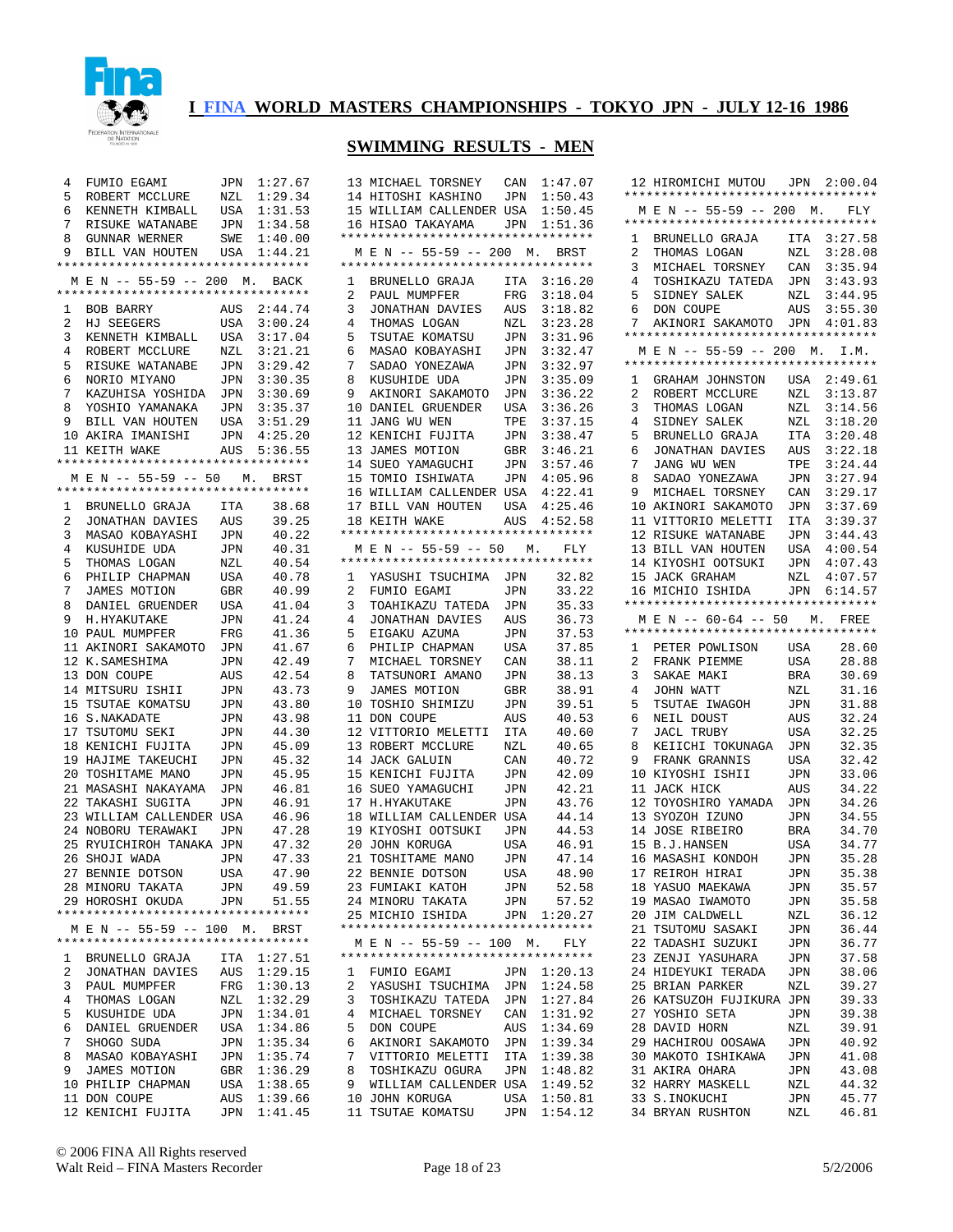

| 35             | OGATA HORIUCHI                                                           | JPN                | 47.09                  |
|----------------|--------------------------------------------------------------------------|--------------------|------------------------|
|                | 36 ZENICHI NAKAI                                                         | JPN                | 51.40                  |
|                | 37 SAKAE OONO                                                            | JPN                | 55.05                  |
|                | 38 LOPEZ BELTRAN MEX                                                     |                    | 59.69                  |
|                | **********************************                                       |                    |                        |
|                | M E N -- 60-64 -- 100 M. FREE                                            |                    |                        |
|                |                                                                          |                    |                        |
| $\mathbf{1}$   | PETER POWLISON                                                           | USA                | 1:03.94                |
| 2              | FRANK PIEMME                                                             | USA                | 1:07.10                |
| 3              | TSUTAE IWAGOH                                                            | $\mathtt{JPN}$     | 1:10.68                |
| $\overline{4}$ | JOHN WATT                                                                | NZL                | 1:12.34                |
| 5              | KEVIN VICKERY                                                            | $\mathop{\rm AUS}$ | 1:12.66                |
| 6              | SAKAE MAKI                                                               | BRA                | 1:13.06                |
| 7              | KIYOSHI ISHII                                                            | JPN                | 1:13.82                |
| 8              | FRANK GRANNIS                                                            | USA                | 1:15.17                |
| 9              | NEIL DOUST                                                               | AUS                | 1:15.23                |
|                | 10 BUNPEI HASHIMOTO                                                      | JPN                | 1:16.20                |
|                | 11 MASASHI KONDOH                                                        | JPN                | 1:19.33                |
| 12             | JAMES EDWARDS                                                            | USA                | 1:20.55                |
|                | 13 TOYOSHIRO YAMADA                                                      | $\mathtt{JPN}$     | 1:20.88                |
|                | 14 KANAME TANAKA                                                         | JPN                | 1:22.25                |
|                | 15 TSUTOMU SUMITA                                                        | JPN                | 1:22.45<br>1:22.67     |
|                | 16 JACK HICK<br>17 SYOZOH IZUNO                                          | AUS                | 1:24.70                |
|                | 18 TOORU HIGUCHI                                                         | JPN                | 1:25.86                |
| 19             |                                                                          | JPN                | 1:28.66                |
| 20             | YASUO MAEKAWA<br>JIM CALDWELL                                            | JPN<br>NZL         | 1:29.01                |
|                | 21 KIYOTOSHI HIRAO                                                       | JPN                | 1:30.02                |
|                | 22 SYUJI YOKOI                                                           | JPN                | 1:30.07                |
|                | 23 S.MURAMATSU                                                           | JPN                | 1:30.42                |
|                | 24 HACHIROU OOSAWA                                                       | $\mathtt{JPN}$     | 1:31.15                |
|                | 25 TEIZOH MAEDA                                                          | JPN                | 1:31.35                |
|                | 26 KAZUO OCHIAI                                                          | JPN                | 1:33.90                |
|                | 27 DAVID HORN                                                            | NZL                | 1:34.17                |
|                |                                                                          |                    |                        |
|                |                                                                          |                    |                        |
|                | 28 HISATO NAKAJIMA                                                       | $\rm JPN$          | 1:35.73                |
|                | 29 YASUO ISHIBASHI                                                       | JPN                | 1:36.42                |
|                | 30 HARRY MASKELL                                                         | NZL                | 1:44.64                |
|                | 31 BRIAN PARKER                                                          | NZL                | 1:47.36                |
|                | 32 MIKIO HIRANO                                                          | JPN                | 1:52.16                |
|                |                                                                          | JPN                | 2:14.61                |
|                | 33 TOKIO MAEKAWA<br>34 T.MIZOGUCHI<br>********************************** |                    | JPN 2:41.58            |
|                |                                                                          |                    |                        |
|                | M E N -- 60-64 -- 200 M. FREE                                            |                    |                        |
|                |                                                                          |                    |                        |
| 2              | 1 PETER POWLISON<br>FRANK PIEMME                                         | USA                | USA 2:26.94<br>2:39.78 |
|                | 3 KEVIN VICKERY                                                          |                    | AUS 2:46.74            |
| $\overline{4}$ | KIYOSHI ISHII                                                            | JPN                | 2:46.81                |
| 5              | JOHN WATT                                                                | NZL                | 2:49.38                |
| 6              | JAMES EDWARDS                                                            | USA                | 2:56.96                |
| 7              | FRANK GRANNIS                                                            | USA                | 3:01.57                |
| 8              | GLYNN JONES                                                              | USA                | 3:02.88                |
| 9              | KEIICHI TOKUNAGA                                                         | JPN                | 3:03.87                |
|                | 10 EMANUELE DELPINO                                                      | ITA                | 3:06.11                |
|                | 11 TEIZOH MAEDA                                                          | JPN                | 3:08.17                |
|                | 12 JACK HICK                                                             | AUS                | 3:10.73                |
|                | 13 HACHIROU OOSAWA                                                       | JPN                | 3:21.82                |
|                | 14 JACK CAREY                                                            | AUS                | 3:28.37                |
|                | 15 CLIFF STEVENSON                                                       | NZL                | 3:28.46                |
|                | 16 S.MURAMATSU                                                           | JPN                | 3:36.27                |
|                | 17 YASUO ISHIBASHI                                                       | JPN                | 3:41.62                |
|                | 18 YASUO MAEKAWA                                                         | JPN                | 4:01.85                |
|                | 19 HARRY MASKELL                                                         | NZL                | 4:14.27                |
|                | 20 ICHIRO KITA                                                           | JPN                | 4:15.52                |
|                | 21 TOKIO MAEKAWA                                                         |                    | JPN 5:21.22            |
| М              | **********************************<br>$E N -- 60-64 -- 400 M.$           |                    | FREE                   |

|                 | **********************************                                  |              |                  |
|-----------------|---------------------------------------------------------------------|--------------|------------------|
| 1               | PETER POWLISON                                                      | USA          | 5:33.16          |
| 2               | KIYOSHI ISHII                                                       | JPN          | 5:53.75          |
| 3               | KEVIN VICKERY                                                       | AUS          | 5:58.27          |
| 4               | JAMES EDWARDS                                                       | USA          | 6:13.04          |
| 5               | ISAO IKEGAMI<br>GLYNN JONES                                         | JPN          | 6:18.49          |
| 6               |                                                                     | USA          | 6:27.14          |
| 7               | EMANUELE DELPINO                                                    | ITA          | 6:32.02          |
| 8               | FRANK GRANNIS                                                       | USA          | 6:37.41          |
| 9               | JACK HICK                                                           | AUS          | 6:42.93          |
| 10              | NORIYOSHI MOTEGI                                                    | JPN          | 7:05.10          |
| 11              | HACHIROU OOSAWA                                                     | JPN          | 7:05.20          |
| 12              | TEIZOH MAEDA                                                        | JPN          | 7:10.38          |
|                 | 13 MASASHI KONDOH                                                   | JPN          | 7:11.40          |
|                 | 14 CHARLES SCAMIDT                                                  | USA          | 7:12.84          |
|                 | 15 EDILBERTO CASASCO BRA                                            |              | 7:19.97          |
|                 | 16 HARRY MASKELL                                                    | ${\tt NZL}$  | 9:28.36          |
| 17              | TOKIO MAEKAWA<br>TADAO SHIMIZU                                      |              | JPN 11:31.05     |
| 18              |                                                                     | JPN          | 13:39.75         |
|                 | **********************************<br>M E N -- 60-64 -- 800 M. FREE |              |                  |
|                 | **********************************                                  |              |                  |
|                 | 1 PETER POWLISON USA 11:51.63                                       |              |                  |
| $\overline{a}$  |                                                                     |              | JPN 12:35.88     |
| 3               | KIYOSHI ISHII<br>KEVIN VICKERY                                      | AUS          | 12:40.66         |
| $\overline{4}$  | JAMES EDWARDS                                                       |              | USA 13:05.90     |
| 5               | GLYNN JONES                                                         | USA          | 13:48.43         |
| 6               | EMANUELE DELPINO                                                    |              | ITA 13:56.96     |
| 7               |                                                                     | JPN          | 14:28.17         |
| 8               |                                                                     | AUS          | 14:31.68         |
| 9               | TEIZOH MAEDA<br>JACK HICK<br>BURRIS LAMAR                           | USA          | 15:16.75         |
|                 | 10 MASASHI KONDOH                                                   |              | JPN 15:25.40     |
|                 | 11 CLIFF STEVENSON                                                  | NZL          | 15:31.95         |
|                 | 12 HACHIROU OOSAWA JPN 15:45.27                                     |              |                  |
|                 |                                                                     |              |                  |
|                 | 13 TOKIO MAEKAWA                                                    |              | JPN 24:20.14     |
|                 | 14 TADAO SHIMIZU JPN 28:21.77                                       |              |                  |
|                 | **********************************                                  |              |                  |
|                 | M E N -- 60-64 -- 50 M. BACK                                        |              |                  |
|                 | **********************************                                  |              |                  |
| 1               | YASUMASA NISHINO JPN                                                |              | 38.12            |
| $\overline{2}$  | GEORGE GANDSEY                                                      | USA          | 38.56            |
| 3               | JOHN WATT                                                           | NZL          | 38.73            |
| 4               | WALTER SCHOBER                                                      | $_{\rm FRG}$ | 39.68            |
| 5               | <b>JACL TRUBY</b>                                                   | USA          | 40.46            |
| 6               | MASAO IWAMOTO                                                       | JPN          | 41.77            |
| 7<br>8          | ISAO IKEGAMI                                                        | JPN          | 42.60            |
| 9               | KANAME TANAKA                                                       | JPN          | 42.79            |
| 10 <sub>1</sub> | KEIJI KINUGASA<br>TSUTOMU SASAKI                                    | JPN<br>JPN   | 42.84            |
| 11              | NEIL DOUST                                                          | AUS          | 43.75<br>44.90   |
| 12              | MASARU HASHIMOTO                                                    | JPN          | 45.00            |
| 13              | MARVN LEVINE                                                        | USA          | 45.04            |
|                 | 14 KATSUZOH FUJIKURA JPN                                            |              | 45.05            |
| 15              | MITSUO KANENO                                                       | JPN          | 45.66            |
| 16              | K.HIROSAWA                                                          | JPN          | 46.21            |
| 17              | <b>B.J.HANSEN</b>                                                   | USA          | 46.70            |
| 18              | FRANK GRANNIS                                                       | USA          | 47.00            |
| 19              | KIYOTOSHI HIRAO                                                     | JPN          | 47.35            |
| 20              | JACK CAREY                                                          | AUS          | 50.48            |
| 21              | HISATO NAKAJIMA                                                     | JPN          | 52.39            |
| 22              | HIRONAO TAKENAKA                                                    | JPN          | 52.81            |
| 23              | S. MURAMATSU                                                        | JPN          | 53.18            |
| 24              | TSUTOMU SUMITA                                                      | JPN          | 55.27            |
| 25              | S.INOKUCHI                                                          | JPN          | 56.34            |
| 26              | JOSE RIBEIRO                                                        | BRA          | 57.63            |
| 27<br>28        | TOMIZOH NAMIKI<br>LOPEZ BELTRAN                                     | JPN<br>MEX   | 59.86<br>1:01.54 |

|              | 29 SYUJI YOKOI                                                      | JPN                   | 1:03.29        |
|--------------|---------------------------------------------------------------------|-----------------------|----------------|
| 30           | TOKIO MAEKAWA                                                       | JPN                   | 1:15.17        |
|              | **********************************                                  |                       |                |
|              | M E N -- 60-64 -- 100 M. BACK                                       |                       |                |
|              | *********************************                                   |                       |                |
| 1            | JOHN WATT                                                           | NZL                   | 1:27.53        |
| 2            | WALTER SCHOBER                                                      | FRG                   | 1:28.93        |
| 3            | GEORGE GANDSEY                                                      | USA                   | 1:29.85        |
| 4            | JACL TRUBY                                                          | USA                   | 1:35.62        |
| 5            | GEORGE MELICK                                                       | USA                   | 1:36.65        |
| 6            | MASARU HASHIMOTO                                                    | JPN                   | 1:40.40        |
| 7            | TSUTOMU SASAKI                                                      | JPN                   | 1:47.36        |
| 8            | MITSUO KANENO                                                       | JPN                   | 1:51.31        |
| 9            | JACK CAREY                                                          | AUS                   | 1:59.67        |
| 10           | LOPEZ BELTRAN<br>*********************************                  |                       | MEX 2:14.01    |
|              | M E N -- 60-64 -- 200 M. BACK                                       |                       |                |
|              | *********************************                                   |                       |                |
| $\mathbf{1}$ |                                                                     |                       | 3:16.22        |
| 2            | WALTER SCHOBER FRG<br>GEORGE GANDSEY USA                            |                       | 3:20.15        |
| 3            |                                                                     | USA                   | 3:34.11        |
| 4            | JAMES EDWARDS<br>BURRIS LAMAR                                       | USA                   | 3:42.16        |
| 5            | MASARU HASHIMOTO                                                    | JPN                   | 3:54.43        |
| 6            | EMANUELE DELPINO                                                    | ITA                   | 3:55.85        |
| 7            | GLYNN JONES                                                         | USA                   | 4:01.81        |
| 8            | MITSUO KANENO                                                       | JPN                   | 4:24.72        |
| 9            | LOPEZ BELTRAN                                                       |                       | MEX 4:54.47    |
|              | **********************************                                  |                       |                |
|              | M E N -- 60-64 -- 50 M. BRST                                        |                       |                |
|              | **********************************                                  |                       |                |
| $\mathbf{1}$ | TOSHIO TAJIMA                                                       | JPN                   | 38.81          |
| 2            | JOSEPH KURTZMAN                                                     | USA                   | 38.98          |
| 3            | FRANK PIEMME                                                        | USA                   | 39.45          |
|              |                                                                     |                       |                |
| 4            | EDWARD RUDLOFF                                                      | USA                   | 39.79          |
| 5            | ISAO IKEGAMI                                                        | JPN                   | 40.96          |
| 6            | FERNANDO NAJERA                                                     | MEX                   | 42.00          |
| 7            | TAKESHI YASUKAWA                                                    | JPN                   | 42.10          |
| 8            | GEORGE MELICK                                                       | USA                   | 43.41          |
| 9            | SABUROH FUKUHARA                                                    | JPN                   | 44.04          |
| 10           | NEIL DOUST                                                          | AUS                   | 44.21          |
| 11           | TOYOSHIRO YAMADA                                                    | JPN                   | 44.32          |
| 12           | TOSHIHIKO ITOH                                                      | JPN                   | 44.41          |
| 13           | <b>B.J.HANSEN</b>                                                   | USA                   | 44.68          |
| 14           | JUNG HSU CHUN                                                       | TPE                   | 44.80          |
| 15           | ATSUSHI<br>SUGAO                                                    | JPN                   | 45.08          |
| 16           | MASASHI KONDOH                                                      | JPN                   | 45.86          |
| 17           | CLIFF STEVENSON                                                     | NZL                   | 46.57          |
| 18           | CHARLES SCAMIDT                                                     | USA                   | 46.60          |
| 19           | GENJI SHIROTANI                                                     | JPN                   | 46.83          |
|              | 20 HIRONAO TAKENAKA                                                 | JPN                   | 47.06          |
|              | 21 TAKASHI TONOKO                                                   | $\mathtt{JPN}$        | 47.81          |
|              | 22 REIROH HIRAI                                                     | JPN                   | 48.29          |
|              | 23 JACK CAREY                                                       | AUS                   | 48.70          |
|              | 24 YOSHIAKI UEDA<br>25 TOMISHI YAMADA                               | JPN                   | 51.31<br>51.54 |
|              | 26 OGATA HORIUCHI                                                   | $\mathtt{JPN}$<br>JPN | 52.10          |
|              | 26 MINORU KUROKAWA                                                  |                       | 52.10          |
|              | 28 KIYOTOSHI HIRAO                                                  | $\mathtt{JPN}$<br>JPN | 52.51          |
|              | 29 TSUTOMU SUMITA                                                   |                       | 54.86          |
|              | 30 KAZUO OCHIAI                                                     | JPN<br>JPN            | 55.18          |
|              | 31 YOSHIO SETA                                                      | JPN                   | 59.32          |
|              |                                                                     |                       | 1:01.64        |
|              |                                                                     |                       | 1:06.47        |
|              | JZ AKIKA OHARA JPN<br>33 HIROSHI SAWAMURA JPN<br>34 LODES PRIT      |                       |                |
|              | 34 LOPEZ BELTRAN MEX 1:10.54<br>35 BRYAN RUSHTON NZL 1:11.43        |                       |                |
|              | **********************************<br>M E N -- 60-64 -- 100 M. BRST |                       |                |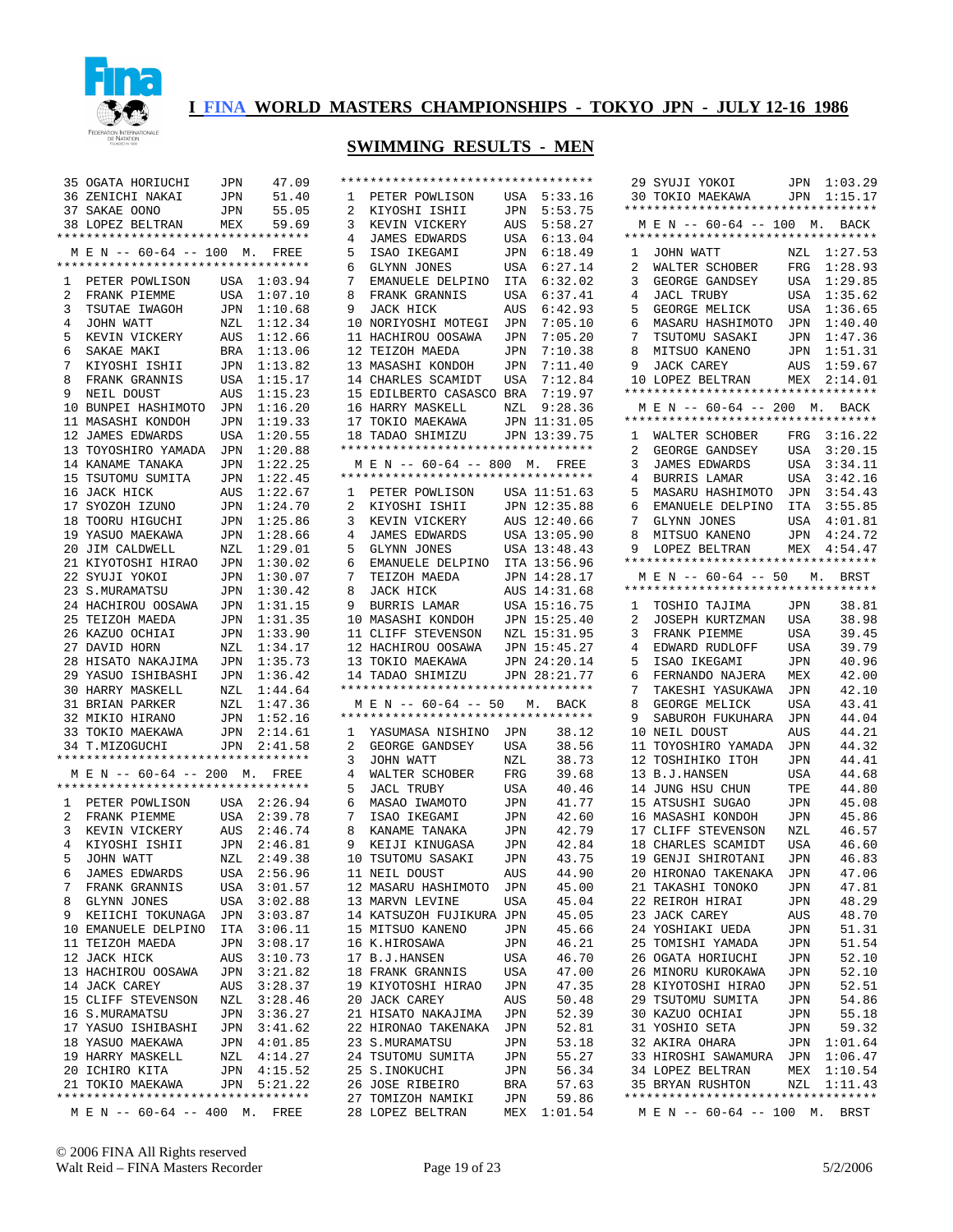

| $\mathbf{1}$   | EDWARD RUDLOFF                                                      |                    | USA 1:32.10        |
|----------------|---------------------------------------------------------------------|--------------------|--------------------|
| 2              | JOSEPH KURTZMAN                                                     | USA                | 1:32.97            |
| 3              | FERNANDO NAJERA                                                     | MEX                | 1:33.30            |
| 4              | TAKESHI YASUKAWA                                                    | JPN                | 1:33.77            |
| 5              | HSI LEE<br>SHIH                                                     | TPE                | 1:37.27            |
| 6              | GEORGE MELICK                                                       | USA                | 1:41.24            |
| 7              | TOSHIHIKO ITOH                                                      | JPN                | 1:41.49            |
| 8              | SABUROH FUKUHARA                                                    | JPN<br>JPN         | 1:42.05            |
| 9              | TOYOSHIRO YAMADA                                                    |                    | 1:42.65            |
|                | 10 JUNG HSU CHUN<br>11 CLIFF STEVENSON                              | TPE                | 1:43.75            |
|                |                                                                     | $_{\rm NZL}$       | 1:46.12            |
|                | 12 TOMISHI YAMADA                                                   |                    | JPN 1:59.83        |
|                | **********************************<br>M E N -- 60-64 -- 200 M. BRST |                    |                    |
|                | **********************************                                  |                    |                    |
|                |                                                                     |                    |                    |
| 1              | ISAO IKEGAMI                                                        | JPN                | 3:24.54            |
| 2<br>3         | EDWARD RUDLOFF                                                      | USA<br>${\tt MEX}$ | 3:26.99            |
| $\overline{4}$ | FERNANDO NAJERA<br>TAKESHI YASUKAWA                                 |                    | 3:28.56<br>3:39.80 |
| 5              | GEORGE MELICK                                                       | JPN<br>USA         | 3:42.20            |
| 6              | CLIFF STEVENSON                                                     | NZL                | 3:51.69            |
| 7 <sup>7</sup> | SABUROH FUKUHARA JPN                                                |                    | 3:53.36            |
| 8              | EDILBERTO CASASCO BRA                                               |                    | 3:54.35            |
| 9              | JACK CAREY                                                          |                    | AUS 4:06.72        |
|                | 10 CHARLES SCAMIDT                                                  | USA                | 4:15.95            |
| 11             | BURRIS LAMAR                                                        |                    | USA 4:18.04        |
|                | **********************************                                  |                    |                    |
|                | M E N -- 60-64 -- 50 M.                                             |                    | FLY                |
|                | *********************************                                   |                    |                    |
|                | 1 FRANK PIEMME                                                      | USA                | 33.11              |
| $\overline{a}$ | JOSEPH KURTZMAN                                                     | USA                | 36.47              |
| 3              | KEIICHI TOKUNAGA                                                    | JPN                | 37.18              |
| 4              | KOHICHI ICHIYAMA                                                    | JPN                | 39.70              |
| 5              | ATSUSHI SUGAO                                                       | JPN                | 39.79              |
| 6              | B.J.HANSEN                                                          | USA                | 39.89              |
| 7              | FERNANDO NAJERA                                                     | MEX                | 40.02              |
| 8              | ISAMU SUZUKI                                                        | JPN                | 40.54              |
| 9              | MARVN LEVINE                                                        | USA                | 42.40              |
| 10             | YASUO MAEKAWA                                                       | JPN                | 42.71              |
| 11             | JACL TRUBY                                                          | USA                | 47.68              |
| 12             | JOSE RIBEIRO                                                        | BRA                | 48.07              |
| 13             | TSUTOMU SASAKI                                                      | JPN                | 48.37              |
| 14             | KIYOTOSHI HIRAO                                                     | JPN                | 48.97              |
| 15             | TOUSUKE HARADA                                                      | JPN                | 49.37              |
| 16             | MITSUO KANENO                                                       | JPN                | 52.22              |
| 17             | TOMIZOH NAMIKI                                                      | JPN                | 52.28              |
|                | 18 HIRONAO TAKENAKA                                                 | JPN                | 55.68              |
| 19             | HACHIROH KOGURE                                                     | JPN                | 57.93              |
|                | 20 ICHIRO KITA                                                      | JPN                | 1:01.16            |
|                | 21 S.INOKUCHI                                                       |                    | JPN 1:02.70        |
|                | 22 TADASHI SUZUKI                                                   |                    | JPN 1:07.53        |
|                |                                                                     |                    |                    |
|                | MEN -- 60-64 -- 100 M. FLY<br>**********************************    |                    |                    |
|                |                                                                     |                    |                    |
| 1              | JOSEPH KURTZMAN USA 1:25.85<br>FERNANDO NAJERA MEX 1:36.55          |                    |                    |
| $\mathbf{2}$   |                                                                     |                    |                    |
| 3              | MARVN LEVINE USA 1:41.13<br>EDILBERTO CASASCO BRA 1:55.96           |                    |                    |
| 4              | **********************************                                  |                    |                    |
|                | MEN -- 60-64 -- 200 M. FLY                                          |                    |                    |
|                |                                                                     |                    |                    |
| 1              | JOSEPH KURTZMAN                                                     |                    | USA 3:17.78        |
| 2              | EDWARD RUDLOFF                                                      |                    | USA 3:40.98        |
| 3              | BURRIS LAMAR                                                        | USA                | 3:58.74            |
| 4              | B.J.HANSEN                                                          |                    | USA 4:18.91        |
| 5              | CHARLES SCAMIDT                                                     | USA                | 4:41.99            |

|                     | 6 GLYNN JONES                                                       |                | USA 4:51.70                |
|---------------------|---------------------------------------------------------------------|----------------|----------------------------|
|                     | **********************************                                  |                |                            |
|                     | M E N -- 60-64 -- 200 M. I.M.<br>********************************** |                |                            |
| 1                   |                                                                     | USA            | 3:17.06                    |
| 2                   | EDWARD RUDLOFF<br>KEVIN VICKERY                                     | AUS            | 3:22.63                    |
| 3                   | KOHICHI ICHIYAMA                                                    | JPN            | 3:27.80                    |
| 4                   | MARVN LEVINE                                                        | USA            | 3:38.87                    |
| 5                   | BURRIS LAMAR                                                        | USA            | 3:50.23                    |
| 6                   | CHARLES SCAMIDT USA                                                 |                | 3:53.99                    |
| 7                   | HIRONAO TAKENAKA                                                    | JPN            | 4:14.80                    |
| 8                   | MITSUO KANENO<br>*********************************                  | $\rm JPN$      | 4:54.47                    |
|                     | M E N -- 65-69 -- 50 M. FREE                                        |                |                            |
|                     | **********************************                                  |                |                            |
| 1                   | FILHO AMARAL                                                        | BRA            | 31.59                      |
| 2                   | PATRICK MILSON                                                      | CAN            | 32.37                      |
| 3                   | HARRY RAWSTROM                                                      | USA            | 32.96                      |
| 4                   | GUS CLEMENS<br>TAKASHI OKABE                                        | USA            | 33.28                      |
| 5                   |                                                                     | JPN            | 33.64                      |
| 6                   | JYUZOH TSUBOTA                                                      | JPN            | 34.06                      |
| 7<br>8              | CES TOMPKINS                                                        | AUS            | 34.17<br>34.30             |
| 9                   | BEANS YAMAMOTO<br>KUNIO KAMATA                                      | USA<br>JPN     | 34.59                      |
| 10                  | ROBERT SCOLES                                                       | USA            | 34.60                      |
| 11                  | RYUICHI KIMURA                                                      | JPN            | 34.90                      |
| 12                  | JOHN LAIRD                                                          | USA            | 35.60                      |
| 13                  | DONALD FOWLES                                                       | AUS            | 36.02                      |
| 13                  | SHIROH TERUYAMA                                                     | JPN            | 36.02                      |
| 15                  | HEIJI YAMANAKA                                                      | JPN            | 36.65                      |
|                     | 16 HENRY SHOSTCHUK                                                  | USA            | 38.23                      |
|                     | 17 SACHIO MATSUSAKA                                                 | JPN            | 39.01                      |
|                     | 18 WALLY HOFFRICHTER                                                | USA            | 39.23                      |
|                     | 19 ALFREDO MACHADO BRA<br>20 CHUZABUROH TOMITA JPN                  |                | 44.98                      |
| 21                  | TOMIO KAWAMURA                                                      | JPN            | 47.09<br>52.61             |
| $22^{\circ}$        | JOHN RALEIGH                                                        | NZL            | 54.40                      |
|                     | **********************************                                  |                |                            |
|                     | M E N -- 65-69 -- 100 M. FREE                                       |                |                            |
|                     | **********************************                                  |                |                            |
| $\mathbf{1}$        | PATRICK MILSON                                                      | CAN            | 1:16.33                    |
| $\overline{a}$<br>3 | TAIKICHI MYOJIN                                                     | JPN<br>JPN     | 1:16.56<br>1:16.93         |
| 4                   | T.NAKASHIMA<br>TOYOJI TAKAMI                                        | JPN            | 1:16.94                    |
| 5                   | ROBERT SCOLES                                                       | USA            | 1:17.70                    |
| 6                   | GUS CLEMENS                                                         | USA            | 1:18.52                    |
| 7                   | HARRY RAWSTROM                                                      | USA            | 1:18.90                    |
| 8                   | RYUICHI KIMURA                                                      | JPN            | 1:18.96                    |
| 9                   | CES TOMPKINS                                                        | AUS            | 1:22.82                    |
|                     | 10 HIROSHI ANDOH                                                    | JPN            | 1:27.51                    |
|                     | 11 TSUKURU EGUCHI                                                   |                | JPN 1:30.98                |
|                     | 12 SHIGERU MIYA                                                     | JPN            | 1:32.45                    |
|                     | 13 HENRY SHOSTCHUK USA                                              |                | 1:35.45                    |
|                     | 14 MASAKAZU AOKI JPN 1:36.52<br>15 TOSHITAKE SATOH JPN 1:41.68      |                |                            |
|                     | 16 ALFREDO MACHADO                                                  |                |                            |
|                     | 17 SHIGEO SUZUKI                                                    |                | BRA 1:53.78<br>JPN 1:58.16 |
|                     | **********************************                                  |                |                            |
|                     | M E N -- 65-69 -- 200 M. FREE                                       |                |                            |
|                     | **********************************                                  |                |                            |
|                     |                                                                     |                |                            |
| $\mathbf{1}$        | RAY TAFT                                                            |                | USA 2:40.54                |
| $\overline{2}$      | DOUMEI SUZUKI                                                       | $\mathtt{JPN}$ | 2:45.99                    |
| 3                   | <b>GUS CLEMENS</b>                                                  | USA            | 3:01.95                    |
| 4                   | PATRICK MILSOM                                                      |                |                            |
| 5                   | RYUICHI KIMURA                                                      |                | CAN 3:02.17<br>JPN 3:04.75 |
| 6<br>7              | ROBERT SCOLES<br>SADAAKI AKIYAMA                                    |                | USA 3:07.15<br>JPN 3:08.30 |

| 8              | CES TOMPKINS                                                       | AUS | 3:09.67      |
|----------------|--------------------------------------------------------------------|-----|--------------|
| 9              | HARWELL MOSELEY                                                    | USA | 3:09.81      |
|                |                                                                    |     |              |
| 10             | TOYOJI TAKAMI                                                      | JPN | 3:11.84      |
| 11             | KUSUO KITAMURA                                                     | JPN | 3:20.40      |
| 12             | TSUKURU EGUCHI                                                     | JPN | 3:21.76      |
| 13             | E.E.BUO DALLMANN                                                   | USA | 3:24.92      |
|                |                                                                    |     |              |
| 14             | HARRY RAWSTROM                                                     | USA | 3:25.14      |
| 15             | SUMIO KAWASAKI                                                     | JPN | 3:32.92      |
| 16             | HENRY SHOSTCHUK                                                    | USA | 3:33.17      |
| 17             |                                                                    | JPN | 3:49.13      |
|                | SHIGERU MIYA<br>YASUO ITAMI<br>DAVID SNOW                          |     |              |
| 18             |                                                                    | JPN | 3:58.20      |
| 19             |                                                                    |     | USA 4:16.62  |
|                | *********************************                                  |     |              |
| М              | E N -- 65-69 -- 400 M. FREE                                        |     |              |
|                | *********************************                                  |     |              |
|                |                                                                    |     |              |
| 1              | DOUMEI SUZUKI<br>GUS CLEMENS                                       | JPN | 5:53.39      |
| $\overline{2}$ |                                                                    | USA | 6:38.41      |
| 3              | SADAAKI AKIYAMA                                                    | JPN | 6:42.23      |
|                |                                                                    |     |              |
| 4              | ROBERT SCOLES                                                      | USA | 6:47.27      |
| 5              | TSUKURU EGUCHI                                                     | JPN | 7:07.51      |
| 6              | E.E.BUO DALLMANN                                                   | USA | 7:17.86      |
| 7              | YASUO MASUKI                                                       | JPN | 7:41.92      |
|                |                                                                    |     |              |
| 8              | HARRY RAWSTROM                                                     | USA | 7:59.70      |
| 9              | LESLIE BULLEN                                                      | AUS | 8:02.70      |
| 10             | HENRY SHOSTCHUK                                                    | USA | 8:04.50      |
| 11             | <b>DONALD FOWLES</b>                                               |     | 8:05.35      |
|                |                                                                    | AUS |              |
|                | 12 B.BRUSCANTINI                                                   | ITA | 8:15.46      |
| 13             | SHIGERU MIYA                                                       | JPN | 8:32.39      |
| 14             | DAVID SNOW                                                         | USA | 9:12.56      |
| 15             |                                                                    | CAN |              |
|                | LAUCHLAN TAYLOR                                                    |     | 9:17.57      |
|                | **********************************                                 |     |              |
| М              | E N -- 65-69 -- 800 M. FREE                                        |     |              |
|                | **********************************                                 |     |              |
|                |                                                                    |     |              |
|                |                                                                    |     |              |
| $\mathbf{1}$   |                                                                    |     | JPN 12:19.10 |
| 2              | DOUMEI SUZUKI<br>---- -- ----                                      | USA | 13:14.72     |
| 3              | ALDO DA ROSA                                                       |     |              |
|                |                                                                    | JPN | 13:26.67     |
| 4              | NANIWA OKADA<br>GUS CLEMENS                                        | USA | 13:45.66     |
| 5              | SADAAKI AKIYAMA                                                    |     | JPN 14:04.06 |
| б.             | ROBERT SCOLES                                                      | USA | 14:05.76     |
| 7              | T.NAKASHIMA                                                        | JPN | 14:30.73     |
|                |                                                                    |     |              |
| 8              | TSUKURU EGUCHI                                                     | JPN | 14:59.22     |
| 9              | HEIJI YAMANAKA                                                     | JPN | 15:37.89     |
| 10             | <b>B.BRUSCANTINI</b>                                               | ITA | 16:59.91     |
| 11             |                                                                    | AUS | 17:10.59     |
|                | LESLIE BULLEN                                                      |     |              |
| 12             | HENRY SHOSTCHUK                                                    | USA | 17:31.69     |
| 13             | DONALD FOWLES                                                      |     | AUS 17:58.44 |
|                | **********************************                                 |     |              |
|                |                                                                    |     |              |
|                | M E N -- 65-69 -- 50 M. BACK<br>********************************** |     |              |
|                |                                                                    |     |              |
| 1              | RAY TAFT                                                           | USA | 37.03        |
| 2              | FILHO AMARAL                                                       | BRA | 39.35        |
|                |                                                                    |     |              |
| 3              | TAIKICHI MYOJIN                                                    | JPN | 40.28        |
| 4              | PATRICK MILSOM                                                     | CAN | 41.05        |
| 5              | H.MIYAZAKI                                                         | JPN | 41.09        |
| 6              | BEANS YAMAMOTO                                                     | USA | 41.16        |
|                |                                                                    |     |              |
| 7              | HANS LURSSEN                                                       | FRG | 43.41        |
| 8              | YASUO MASUKI                                                       | JPN | 44.58        |
| 9              | ALEX CURTIS                                                        | USA | 44.73        |
| 10             | FUSAO HOSOI                                                        | JPN | 46.35        |
|                |                                                                    |     |              |
| 11             | TSUKURU EGUCHI                                                     | JPN | 46.44        |
|                | 12 CES TOMPKINS                                                    | AUS | 46.52        |
|                | 13 MINORU IIDA                                                     | JPN | 46.79        |
|                | 14 SUMIO KAWASAKI                                                  | JPN | 48.65        |
|                |                                                                    |     |              |
|                | 15 WALLY HOFFRICHTER USA                                           |     | 54.74        |
|                | 16 CHUZABUROH TOMITA JPN                                           |     | 57.37        |
|                | 17 TADASHI YAMAGUCHI JPN<br>**********************************     |     | 58.62        |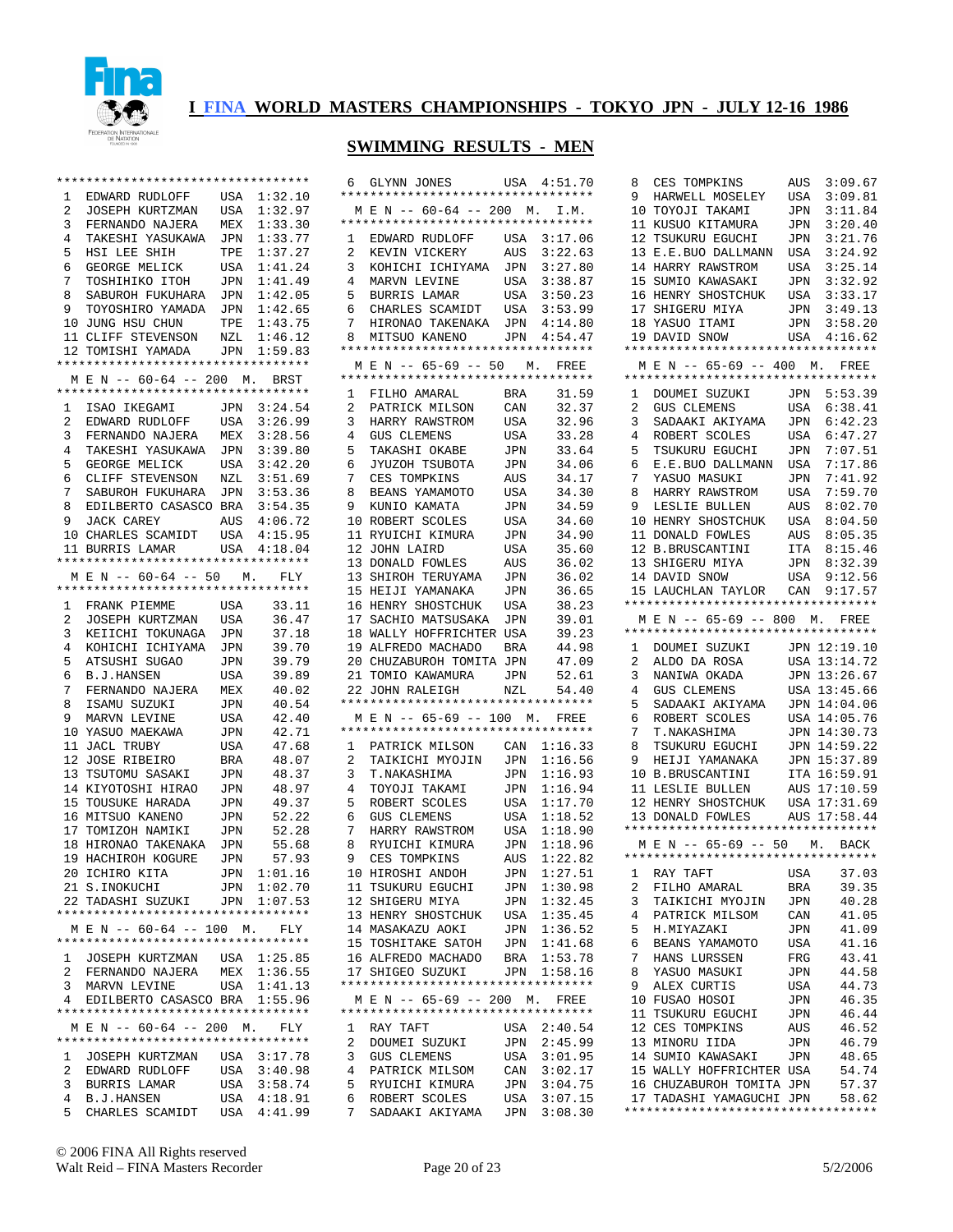

|                     | M E N -- 65-69 -- 100 M. BACK                                 |            |                              |
|---------------------|---------------------------------------------------------------|------------|------------------------------|
|                     | *********************************                             |            |                              |
| 1                   | RAY TAFT<br>KAY TAFT<br>H.MIYAZAKI                            |            | USA 1:25.40                  |
| $\mathbf{2}$        |                                                               | JPN        | 1:34.13                      |
| 3                   | PATRICK MILSON                                                | CAN        | 1:34.20                      |
|                     | 4 BEANS YAMAMOTO                                              |            | USA 1:35.34                  |
| 5                   | ALEX CURTIS<br>YASUO MASUKI                                   | USA        | 1:39.08                      |
| 6                   |                                                               |            | JPN 1:40.37                  |
| 7                   | HANS LURSSEN                                                  | FRG        | 1:41.32                      |
| 8                   | KUSUO KITAMURA                                                |            | JPN 1:41.45                  |
|                     | 9 Y.YOSHIKAWA<br>10 DAVID SNOW                                | JPN        | 1:50.55<br>USA 2:18.23       |
|                     | **********************************                            |            |                              |
|                     | M E N -- 65-69 -- 200 M. BACK                                 |            |                              |
|                     | *********************************                             |            |                              |
|                     | 1 RAY TAFT                                                    | USA        | 3:13.90                      |
| $\overline{2}$      |                                                               | JPN        | 3:36.08                      |
| 3                   | H.MIYAZAKI<br>ALEX CURTIS<br>YACUC                            | USA        | 3:38.32                      |
|                     |                                                               | JPN        | 3:42.09                      |
|                     | 4 YASUO MASUKI<br>5 HANS LURSSEN                              |            | FRG 4:03.16                  |
| б.                  |                                                               |            |                              |
| 7                   | LESLIE BULLEN<br>DONALD FOWLES                                |            | AUS  4:31.71<br>AUS  4:48.67 |
| 8                   | DAVID SNOW                                                    | USA        | 4:56.28                      |
| 9                   | LAUCHLAN TAYLOR CAN 5:37.70                                   |            |                              |
|                     | *********************************                             |            |                              |
|                     | MEN -- 65-69 -- 50 M. BRST                                    |            |                              |
|                     | *********************************                             |            |                              |
| $\mathbf{1}$        | WALTER MINNICH FRG                                            |            | 39.82                        |
| $\overline{2}$      | Y.MIYAMOTO<br>ALDO DA ROSA                                    | JPN        | 42.65                        |
| 3                   |                                                               | USA        | 42.93                        |
| $4\overline{ }$     | ROKUROH NAEMURA                                               | JPN        | 43.28                        |
| 5                   | JOHN LAIRD                                                    | USA        | 43.41                        |
| б.                  | HEINZ WOLF                                                    | FRG        | 48.13                        |
| $7^{\circ}$         | WALLY HOFFRICHTER USA<br>FUSAO HOSOI                          |            | 48.87                        |
| 8<br>9              | SACHIO MATSUSAKA JPN                                          | JPN        | 50.07                        |
|                     | 10 HARRY RAWSTROM                                             | USA        | 50.48<br>50.53               |
|                     | 11 HACHIROH KIDOZAKI JPN                                      |            | 51.81                        |
| 12                  | SHIROU AISO                                                   | <b>JPN</b> | 56.86                        |
|                     | **********************************                            |            |                              |
|                     | M E N -- 65-69 -- 100 M. BRST                                 |            |                              |
|                     | *********************************                             |            |                              |
|                     | 1 WALTER MINNICH FRG 1:31.98                                  |            |                              |
| $\overline{2}$      |                                                               | USA        | 1:33.20                      |
| $\mathbf{3}$        | ALDO DA ROSA<br>TSAI LIN HUO                                  | TPE        | 1:35.08                      |
| $\overline{4}$      | ROKUROH NAEMURA                                               | JPN        | 1:36.56                      |
| 5                   | Y.MIYAMOTO<br>Y.MIYAMOTO<br>JOHN LAIRD                        |            | JPN 1:38.37                  |
| 6                   |                                                               | USA        | 1:42.17                      |
| 7                   | E.E.BUO DALLMANN                                              | USA        | 1:50.50                      |
| 8                   | SACHIO MATSUSAKA                                              | JPN        | 1:55.99                      |
|                     | 9 ROBERT MORSE                                                |            | USA 1:59.91                  |
|                     | 10 DONALD FOWLES                                              |            | AUS 2:03.96                  |
|                     | 11 KAZUYA OZAKI JPN 2:29.61                                   |            |                              |
|                     | **********************************                            |            |                              |
|                     | M E N -- 65-69 -- 200 M.<br>********************************* |            | BRST                         |
|                     |                                                               |            |                              |
|                     | 1 WALTER MINNICH FRG 3:28.41                                  |            |                              |
| 2                   | ALDO DA ROSA<br>TSAI LIN HUO                                  | USA        | 3:28.47<br>TPE 3:32.13       |
| 3                   |                                                               |            | 3:40.85                      |
| $\overline{4}$<br>5 | JOHN LAIRD<br>Y.MIYAMOTO                                      | USA        | JPN 3:47.28                  |
|                     | 6 E.E.BUO DALLMANN USA 4:09.24                                |            |                              |
|                     | **********************************                            |            |                              |
|                     | MEN -- 65-69 -- 50 M. FLY                                     |            |                              |
|                     | **********************************                            |            |                              |
|                     |                                                               |            |                              |
| $\mathbf{2}$        | 1 HARWELL MOSELEY USA 40.21<br>JOHN LAIRD                     | USA        | 41.73                        |

| 3              | T.NAKASHIMA                                           | JPN        | 42.19                      |
|----------------|-------------------------------------------------------|------------|----------------------------|
| 4              | TAKASHI OKABE                                         | JPN        | 42.21                      |
| 5              | CES TOMPKINS                                          | AUS        | 42.71                      |
| 6              | BEANS YAMAMOTO                                        | USA        | 44.44                      |
| 7              | RYUICHI KIMURA                                        | JPN        | 44.86                      |
| 8              | WALLY HOFFRICHTER                                     | USA        | 45.69                      |
| 9              | HEINZ WOLF                                            | FRG        | 46.07                      |
| 10             | SEIICHI<br>TSUCHIYA                                   | JPN        | 46.69                      |
| 11             |                                                       |            | 49.56                      |
| 12             | TADASHI YAMAGUCHI<br>HEIJI YAMANAKA                   | JPN        |                            |
|                |                                                       | JPN        | 53.82                      |
| 13             | ROBERT MORSE                                          | USA        | 57.41                      |
| 14             | LAUCHLAN TAYLOR<br>********************************** | CAN        | 1:27.99                    |
|                | $E N$ -- 65-69 -- 100 M.                              |            |                            |
| М              | **********************************                    |            | FLY                        |
| 1              | HARWELL MOSELEY USA                                   |            | 1:41.72                    |
| $\overline{2}$ |                                                       |            | 2:00.95                    |
|                | YASUO MASUKI                                          | JPN        |                            |
| 3              | T.NAKASHIMA                                           | JPN        | 2:02.08                    |
| 4              | SEIICHI TSUCHIYA JPN                                  |            | 2:06.85                    |
| 5              | ALEX CURTIS<br>ROBERT MORSE                           | USA        | 2:12.04                    |
| 6              | **********************************                    | USA        | 2:26.49                    |
|                | M E N -- 65-69 -- 200 M.                              |            | FLY                        |
|                | **********************************                    |            |                            |
| 1              | HARWELL MOSELEY                                       | USA        | 4:04.61                    |
| 2              | ALDO DA ROSA                                          | USA        | 4:07.33                    |
| 3              | ROBERT MORSE                                          | <b>USA</b> | 4:40.91                    |
| 4              | B.BRUSCANTINI                                         | <b>ITA</b> | 5:10.95                    |
|                | **********************************                    |            |                            |
| M              | E N -- 65-69 -- 200 M. I.M.                           |            |                            |
|                | **********************************                    |            |                            |
| $\mathbf{1}$   | RAY TAFT                                              | USA        | 3:09.33                    |
| 2              | HARWELL MOSELEY                                       | USA        | 3:44.88                    |
| 3              |                                                       |            |                            |
| 4              | ROBERT MORSE                                          | USA        | 4:33.87                    |
|                | <b>B.BRUSCANTINI</b>                                  | <b>ITA</b> | 4:37.25                    |
| 5              | LAUCHLAN TAYLOR                                       | CAN        | 5:35.34                    |
|                |                                                       |            |                            |
|                | **********************************                    |            |                            |
| М              | $E N$ -- 70-74 -- 50 M.                               |            | FREE                       |
|                | **********************************                    |            |                            |
| 1              | WOODROW BOWERSOCK USA                                 |            | 33.21                      |
| 2              | PETE OKUMOTO                                          | USA        | 33.43                      |
| 3              | WILLIAM GRANT                                         | USA        | 34.78                      |
| 4              | RYOSUKE YAMASAKI                                      | JPN        | 37.13                      |
| 5              | GENE CROSSETT                                         | USA        | 37.48                      |
| 6              | SHOGORO AZUMA                                         | JPN        | 37.71                      |
| 7              | UTOHISA OOSAKI                                        | JPN        | 39.07                      |
| 8              | KEIJOH TANAKA                                         | JPN        | 41.04                      |
| 9              | T.NUKARIYA                                            | JPN        | 41.08                      |
| 10             | SEIICHI HAMAI                                         | JPN        | 42.52                      |
|                | 11 KAM FUI CHAN                                       | TPE        | 42.85                      |
|                | 12 MASATOSHI IMAI                                     | JPN        | 43.12                      |
|                | 13 K.BROADBENT                                        | NZL        | 43.84                      |
|                | 14 SEIICHI SUNAGA                                     | JPN        | 47.60                      |
|                | 15 EUGENE LEHMAN                                      | CAN        | 48.73                      |
|                | 16 RYUJI KAWASAKI                                     | JPN        | 51.48                      |
|                | 17 DAN GANA                                           | ITA        | 54.27                      |
|                | **********************************                    |            |                            |
|                | M E N -- 70-74 -- 100 M. FREE                         |            |                            |
|                | **********************************                    |            |                            |
| 1              | HIKOJI UEKI                                           |            | JPN 1:16.62                |
| 2              | PETE OKUMOTO                                          | USA        | 1:17.85                    |
| 3              | WOODROW BOWERSOCK USA                                 |            | 1:18.80                    |
| 4              | WILLIAM GRANT                                         | USA        | 1:26.61                    |
| 5              | Y.HASEGAWA                                            | JPN        | 1:26.99                    |
| 6              | GENE CROSSETT                                         | USA        | 1:27.31                    |
| 7<br>7         | SHOGORO AZUMA<br>MASAO ICHIMURA                       |            | JPN 1:29.23<br>JPN 1:29.23 |

|                     | 9 HEINZ SIEGEL                                                                                                  | 1:32.26<br>FRG                   |
|---------------------|-----------------------------------------------------------------------------------------------------------------|----------------------------------|
|                     | 10 RYOSUKE YAMASAKI JPN                                                                                         | 1:33.08                          |
|                     | 11 Y.MIZUKAMI                                                                                                   | 1:47.15<br>JPN                   |
|                     |                                                                                                                 | CAN<br>1:54.07                   |
|                     | 11 1.<br>12 EUGENE LEHMAN<br>13 RYUJI KAWASAKI                                                                  | JPN<br>2:02.49                   |
|                     | 14 TEIICHI HONDA                                                                                                | JPN 2:10.08                      |
|                     | 15 HIROSHI HASEGAWA JPN 2:26.35                                                                                 |                                  |
|                     | *********************************                                                                               |                                  |
|                     | M E N -- 70-74 -- 200 M. FREE                                                                                   |                                  |
|                     | **********************************                                                                              |                                  |
| $\mathbf{1}$        | HIKOJI UEKI<br>PETE OKUMOTO                                                                                     | JPN 2:55.65                      |
| $\overline{2}$      |                                                                                                                 | USA<br>3:03.24                   |
| 3                   | WOODROW BOWERSOCK USA                                                                                           | 3:14.43                          |
| $\overline{4}$      |                                                                                                                 |                                  |
| 5                   | GENE CROSSETT USA 3:20.49<br>SHOGORO AZUMA JPN 3:32.95<br>HEINZ SIEGEL FRG 3:33.56<br>EUGENE LEHMAN CAN 4:22.45 |                                  |
| 6                   |                                                                                                                 |                                  |
| 7                   |                                                                                                                 |                                  |
| 8                   | JOSEPH RUDDLEY USA 4:28.85                                                                                      |                                  |
|                     | **********************************                                                                              |                                  |
|                     | M E N -- 70-74 -- 400 M. FREE<br>*********************************                                              |                                  |
| 1                   |                                                                                                                 |                                  |
| $\overline{2}$      | HIKOJI UEKI JPN 6:15.31<br>PETE OKUMOTO USA 6:40.03                                                             |                                  |
|                     | GENE CROSSETT USA 7:09.29                                                                                       |                                  |
| 3<br>$\overline{4}$ | WOODROW BOWERSOCK USA                                                                                           | 7:20.00                          |
| 5                   |                                                                                                                 | FRG 7:33.61                      |
| 6                   | HANNE SOHWARZ FRG<br>HEINZ SIEGEL FRG                                                                           | 7:43.54                          |
| 7                   | WERNER ZIPPERLING FRG 7:44.15                                                                                   |                                  |
| 8                   |                                                                                                                 | 9:26.74                          |
| 9                   | JOSEPH RUDDLEY USA 9:26.74<br>EUGENE LEHMAN CAN 9:42.15                                                         |                                  |
|                     | *********************************                                                                               |                                  |
|                     | M E N -- 70-74 -- 800 M. FREE                                                                                   |                                  |
|                     | *********************************                                                                               |                                  |
| $\mathbf{1}$        |                                                                                                                 |                                  |
| $\overline{2}$      | HIKOJI UEKI JPN 12:54.04<br>EDWARD SHEA USA 13:41.37                                                            |                                  |
| 3                   |                                                                                                                 |                                  |
| 4                   | GENE CROSSETT USA 15:41.37<br>DAVID ROWAN USA 15:37.58<br>HANNE SCHWARZ FRG 15:42.24                            |                                  |
| 5                   |                                                                                                                 |                                  |
| 6                   | WERNER ZIPPERLING FRG                                                                                           | 15:43.05                         |
| 7                   | JOHN STINSON USA 15:49.78<br>HEINZ SIEGEL FRG 17:21.11<br>EUGENE LEHMAN CAN 18:25.29                            |                                  |
| 8                   |                                                                                                                 |                                  |
| 9                   |                                                                                                                 |                                  |
| 10 <sup>1</sup>     | JOSEPH RUDDLEY USA 19:52.83                                                                                     |                                  |
|                     | **********************************                                                                              |                                  |
|                     | M E N -- 70-74 -- 50 M. BACK                                                                                    |                                  |
|                     | *********************************                                                                               |                                  |
|                     | 1 EDWARD SHEA<br>EDWARD SHEA<br>TOKUSHI YONEDA<br>HANNE SCHWARZ                                                 | USA 39.72                        |
| $\overline{2}$      |                                                                                                                 | JPN<br>FRG<br>41.58              |
| 3                   |                                                                                                                 | 42.63                            |
| 4                   | MASAJI KIYOKAWA                                                                                                 | 43.25<br>JPN                     |
| 5                   | S. KAWABATA                                                                                                     | 43.33<br>JPN                     |
| 6                   | DAVID ROWAN                                                                                                     | 43.79<br>USA                     |
| 7                   |                                                                                                                 |                                  |
|                     | CAMERON BUCHANAN                                                                                                | 45.28<br>NZL                     |
| 8                   | KEIJOH TANAKA                                                                                                   | 47.69<br>JPN                     |
| 9                   | WOODROW BOWERSOCK                                                                                               | 47.91<br>USA                     |
| 10                  | SEIICHI HAMAI                                                                                                   | 49.23<br>JPN                     |
| 10                  | SHOGORO AZUMA                                                                                                   | 49.23<br>JPN                     |
| 12                  | T.NUKARIYA                                                                                                      | 51.43<br>JPN                     |
| 13                  | PIN WANG SAN                                                                                                    | 53.81<br>TPE                     |
|                     | 14 MASATOSHI IMAI                                                                                               | 54.97<br>JPN                     |
| 15                  | K.BROADBENT                                                                                                     | 57.53<br>NZL                     |
|                     | 16 SHINJI SUGIMOTO                                                                                              | 59.39<br>JPN                     |
| 18                  | 17 HIROSHI HASEGAWA<br>SHOJI TAKAHASHI                                                                          | 1:03.64<br>JPN<br>1:19.33<br>JPN |
|                     | **********************************                                                                              |                                  |
|                     | M E N -- 70-74 -- 100 M. BACK                                                                                   |                                  |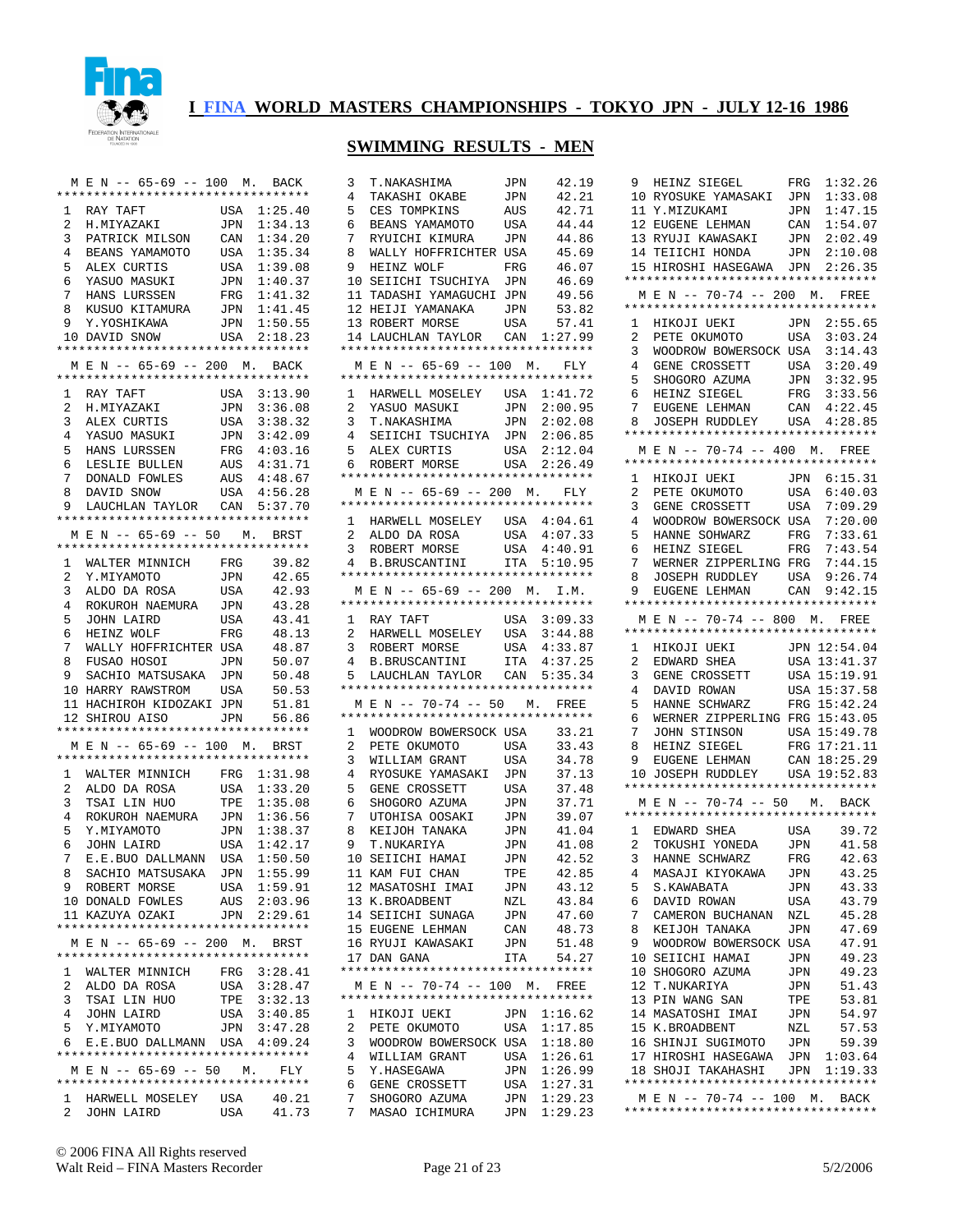

## **SWIMMING RESULTS - MEN**

| 1<br>EDWARD SHEA<br>$\overline{2}$<br>DAVID ROWAN<br>HANNE SCHWARZ<br>3<br>CAMERON BUCHANAN NZL<br>$\overline{4}$<br>5<br>S.KAWABATA<br>JOSEPH RUDDLEY USA 2:44.92<br>6<br>********************************** | 1:30.52<br>USA<br>1:35.20<br>USA<br>1:36.57<br>FRG<br>1:39.23<br>1:41.24<br>JPN                                              |  |
|---------------------------------------------------------------------------------------------------------------------------------------------------------------------------------------------------------------|------------------------------------------------------------------------------------------------------------------------------|--|
| M E N -- 70-74 -- 200 M. BACK<br>**********************************<br>1 EDWARD SHEA<br>HANNE SCHWARZ<br>2<br>3<br>DAVID ROWAN                                                                                | USA 3:19.92<br>3:33.45<br>$_{\rm FRG}$<br>3:34.75<br>USA                                                                     |  |
| TOKUSHI YONEDA JPN<br>$\overline{4}$<br>5<br>CAMERON BUCHANAN<br>S. KAWABATA<br>6<br>7<br>WERNER ZIPPERLING FRG<br>JOSEPH RUDDLEY USA 5:43.39<br>8<br>**********************************                      | 3:40.18<br>NZL<br>3:47.81<br>JPN 3:56.67<br>4:27.11                                                                          |  |
| M E N -- 70-74 -- 50 M. BRST<br>HIROMU YOSHIMOTO JPN<br>1<br>$\overline{a}$<br>BENNETT ALLEN<br>3<br>Y.HASEGAWA                                                                                               | 42.03<br>USA<br>42.10<br>JPN<br>44.71                                                                                        |  |
| UTOHISA OOSAKI<br>$\overline{4}$<br>5<br>R.LOMBARDIA<br>б<br>PIN WANG SAN<br>TAKEO FUKUTOME JPN<br>$7^{\circ}$                                                                                                | 46.76<br>JPN<br>52.12<br>ITA<br>53.23<br>TPE<br>53.98                                                                        |  |
| K.BROADBENT<br>KIROKU SHANO<br>8<br>9<br>HIROSHI HASEGAWA JPN 1:03.28<br>10<br>**********************************<br>M E N -- 70-74 -- 100 M. BRST                                                            | 56.26<br>NZL<br>JPN 1:00.21                                                                                                  |  |
| **********************************<br>1 BENNETT ALLEN<br>HIROMU YOSHIMOTO JPN 1:40.10<br>2<br>3 TAKEO FUKUTOME JPN 2:02.53<br>4 ENZO LOMBARDI ITA 2:04.87                                                     | USA 1:36.62                                                                                                                  |  |
| 5<br>SOHJI KANAZAWA JPN 2:12.52<br>K.BROADBENT NZL 2:24.56<br>б.<br>**********************************<br>MEN -- 70-74 -- 200 M. BRST<br>**********************************                                   |                                                                                                                              |  |
| HIKOJI UEKI<br>$\mathbf{1}$<br>BENNETT ALLEN<br>$\overline{2}$<br>3<br>HIROMU YOSHIMOTO<br>4<br>Y.HASEGAWA<br>JOHN STINSON<br>BADI LOM<br>5<br>б<br>SOHJI KANAZAWA<br>7<br>8 K.BROADBENT NZL 5:13.21          | JPN 3:43.12<br>3:43.30<br>USA<br>$\mathtt{JPN}$<br>3:48.07<br>4:08.18<br>JPN<br>USA<br>4:18.50<br>ITA 4:40.57<br>JPN 4:55.53 |  |
| **********************************<br>M E N -- 70-74 -- 50 M. FLY                                                                                                                                             |                                                                                                                              |  |
| **********************************<br>1 DAVID ROWAN<br>2<br>Y.HASEGAWA<br>WILLIAM GRANT<br>3<br>4<br>RYOSUKE YAMASAKI                                                                                         | USA<br>42.49<br>JPN<br>42.51<br>USA<br>42.96<br>JPN<br>49.58                                                                 |  |
| 5<br>S.KAWABATA<br>**********************************<br>M E N -- 70-74 -- 100 M.<br>**********************************<br>1 JOHN STINSON                                                                     | JPN 1:01.68<br>FLY<br>USA 1:54.07                                                                                            |  |
| $\overline{2}$<br>WILLIAM GRANT<br>Y.HASEGAWA<br>3<br>**********************************<br>MEN -- 70-74 -- 200 M. FLY<br>**********************************                                                  | 1:54.25<br>USA<br>JPN 1:56.01                                                                                                |  |

| 1      | JOHN STINSON<br>**********************************                  | USA 4:35.88  |                    |
|--------|---------------------------------------------------------------------|--------------|--------------------|
|        | M E N -- 70-74 -- 200 M. I.M.                                       |              |                    |
| 1      | **********************************<br>JOHN STINSON                  | USA          | 4:02.15            |
| 2      | HEINZ SIEGEL                                                        | FRG          | 4:13.86            |
| 3      | WILLIAM GRANT                                                       | USA          | 4:15.90            |
| 4      | S.KAWABATA                                                          | JPN          | 4:25.11            |
| 5      | H.MIZUGUCHI<br>**********************************                   | JPN 5:09.28  |                    |
| М      | N -- 75-79 -- 50 M.<br>Е                                            |              | FREE               |
|        | **********************************                                  |              |                    |
| 1      | TOSHIO TERAO                                                        | <b>JPN</b>   | 35.59              |
| 2      | FRANK BELLAIRE                                                      | USA          | 37.29              |
| 3<br>4 | TEX ROBERTSON<br>THOMAS MONAHAN                                     | USA<br>USA   | 37.73<br>39.51     |
| 5      | LEE STARR                                                           | USA          | 43.15              |
| 6      | MALCOLM CONNOR                                                      | NZL          | 45.64              |
| 7      | MASAYUKI OOTAKI                                                     | <b>JPN</b>   | 49.74              |
|        | **********************************                                  |              |                    |
|        | M E N -- 75-79 -- 100 M.<br>**********************************      |              | FREE               |
| 1      | TOSHIO TERAO                                                        | JPN          | 1:23.69            |
| 2      | FRANK BELLAIRE                                                      | USA          | 1:28.51            |
| 3      | TEX ROBERTSON                                                       | USA          | 1:31.11            |
| 4      | MALCOLM CONNOR                                                      | NZL          | 1:38.83            |
| 5<br>6 | LEE STARR<br>MASAYUKI OOTAKI                                        | USA<br>JPN   | 1:42.30<br>2:10.60 |
|        | **********************************                                  |              |                    |
| М      | N -- 75-79 -- 200 M.<br>E                                           |              | FREE               |
|        | **********************************                                  |              |                    |
| 1<br>2 | TOSHIO TERAO<br>TEX ROBERTSON                                       | JPN<br>USA   | 3:16.00<br>3:29.04 |
| 3      | -<br>FRANK BELLAIRE                                                 | USA          | 3:33.70            |
| 4      | AKIRA FUJITA                                                        | JPN          | 3:35.33            |
| 5      | AKIRA IUL<br>MALCOLM CONNOR<br>CITYPOH                              | NZL          | 3:59.35            |
| 6      | EIZOH SHINBOH<br>**********************************                 | JPN          | 4:17.14            |
|        | M E N -- 75-79 -- 400 M.                                            |              | FREE               |
|        | **********************************                                  |              |                    |
| 1      | TOSHIO TERAO                                                        | JPN          | 6:57.41            |
| 2      | TEX ROBERTSON                                                       | USA          | 7:31.39            |
| 3<br>4 | MALCOLM CONNOR<br>EIZOH SHINBOH                                     | NZL<br>JPN   | 8:51.01<br>9:12.84 |
| 5      | JYUNICHI SUZUKI                                                     | JPN          | 10:06.06           |
|        | **********************************                                  |              |                    |
|        | M E N -- 75-79 -- 800 M. FREE                                       |              |                    |
| 1      | **********************************<br>TOSHIO TERAO                  | JPN 15:02.41 |                    |
| $^{2}$ | TEX ROBERTSON                                                       | USA 15:44.49 |                    |
| 3      | MALCOLM CONNOR                                                      | NZL 19:18.10 |                    |
| 4      | EIZOH SHINBOH                                                       | JPN 21:01.40 |                    |
|        | **********************************                                  |              |                    |
|        | M E N -- 75-79 -- 50 M. BACK<br>**********************************  |              |                    |
| 1      | THOMAS MONAHAN                                                      | USA          | 48.04              |
| 2      | LEE STARR                                                           | USA          | 49.85              |
| 3      | SUSUMU MURAYAMA                                                     | JPN          | 55.64              |
| 4<br>5 | KENJI MATSUMOTO<br>M.ICHIHASHI                                      | JPN<br>JPN   | 1:00.89<br>1:01.07 |
| 6      | KOHICHI FUJII                                                       | JPN          | 1:01.83            |
| 7      | MASAYUKI OOTAKI JPN 1:04.93                                         |              |                    |
| 8      | NORIO ISHII                                                         | JPN 1:06.84  |                    |
|        | **********************************                                  |              |                    |
|        | M E N -- 75-79 -- 100 M. BACK<br>********************************** |              |                    |
|        | 1 LEE STARR                                                         | USA 1:56.92  |                    |
|        |                                                                     |              |                    |

| SUSUMU MURAYAMA JPN 2:01.40<br>KOHICHI FUJII JPN 2:13.93<br>2<br>3<br>*********************************                                                                                                                                 |                               |
|-----------------------------------------------------------------------------------------------------------------------------------------------------------------------------------------------------------------------------------------|-------------------------------|
| M E N -- 75-79 -- 200 M. BACK<br>*********************************                                                                                                                                                                      |                               |
| THOMAS MONAHAN USA 4:17.70<br>LEE STARR USA 4:25.08<br>1<br>2<br>$\mathbf{3}$<br>SUSUMU MURAYAMA<br>FRANK GRIFFITHS AUS 4:42.59<br>4<br>EIZOH SHINBOH JPN<br>5.<br>*********************************<br>N -- 75-79 -- 50 M. BRST<br>М Е | 4:41.86<br>JPN<br>5:17.80     |
| *********************************<br>1<br>KENNOSUKE KOYAMA JPN                                                                                                                                                                          | 48.44                         |
| EXPOREST MASHIO JPN 53.46<br>ERNEST HALE USA 58.68<br>SUSUMU MURAYAMA JPN 1:03.69<br>2<br>3<br>4<br>SOUICHI ONO<br>5.<br>*********************************                                                                              | JPN 1:09.34                   |
| M E N -- 75-79 -- 100 M. BRST                                                                                                                                                                                                           |                               |
| **********************************<br>1 KENNOSUKE KOYAMA JPN 2:02.69<br>SUSUMU MURAYAMA JPN 2:28.05<br>SOUCHI ONO JPN 2:42.20<br>2<br>3<br>*********************************                                                            |                               |
| M E N -- 75-79 -- 200 M. BRST                                                                                                                                                                                                           |                               |
| *********************************<br>FRANK GRIFFITHS AUS 4:33.51<br>KENNOSUKE KOYAMA JPN 4:46.22<br>1.<br>$\overline{a}$<br>**********************************                                                                          |                               |
| M E N -- 75-79 -- 50 M. FLY                                                                                                                                                                                                             |                               |
| *********************************<br>ERNEST HALE USA 1:02.30<br>M.ICHIHASHI JPN 1:03.61<br>KOHICHI FUJII JPN 1:19.25<br>$\mathbf{1}$<br>$\overline{2}$<br>3                                                                             |                               |
| *********************************                                                                                                                                                                                                       |                               |
| M E N -- 75-79 -- 100 M. FLY<br>**********************************                                                                                                                                                                      |                               |
| 1 FRANK GRIFFITHS AUS 2:15.39<br>2 ERNEST HALE USA 2:57.32<br>**********************************                                                                                                                                        |                               |
| M E N -- 75-79 -- 200 M. FLY<br>*********************************                                                                                                                                                                       |                               |
| 1 FRANK GRIFFITHS AUS 5:00.93<br>2 ERNEST HALE USA 7:58.04                                                                                                                                                                              |                               |
| **********************************                                                                                                                                                                                                      |                               |
|                                                                                                                                                                                                                                         |                               |
| *********************************                                                                                                                                                                                                       | M E N -- 75-79 -- 200 M. I.M. |
| 1 FRANK GRIFFITHS AUS 4:27.19<br>2 ERNEST HALE<br>EIZOH SHINBOH<br>3                                                                                                                                                                    | USA 6:02.99<br>JPN 7:41.25    |
| **********************************<br>M E N -- 80-84 -- 50 M. FREE                                                                                                                                                                      |                               |
| **********************************                                                                                                                                                                                                      |                               |
| PETER JURCZYK USA 50.21<br>1<br>KIYOKICHI SUENAGA JPN 1:03.05<br>2<br>STANLEY HARRIS NZL 1:55.85<br>3                                                                                                                                   |                               |
| **********************************<br>M E N -- 80-84 -- 100 M. FREE                                                                                                                                                                     |                               |
| **********************************<br>1 SHUREI UEDA JPN 2:43.10                                                                                                                                                                         |                               |
| **********************************<br>M E N -- 80-84 -- 200 M. FREE                                                                                                                                                                     |                               |
| **********************************                                                                                                                                                                                                      |                               |
| 1 SYOUHEI YOSHIDA JPN 4:04.55<br>**********************************<br>M E N -- 80-84 -- 400 M. FREE                                                                                                                                    |                               |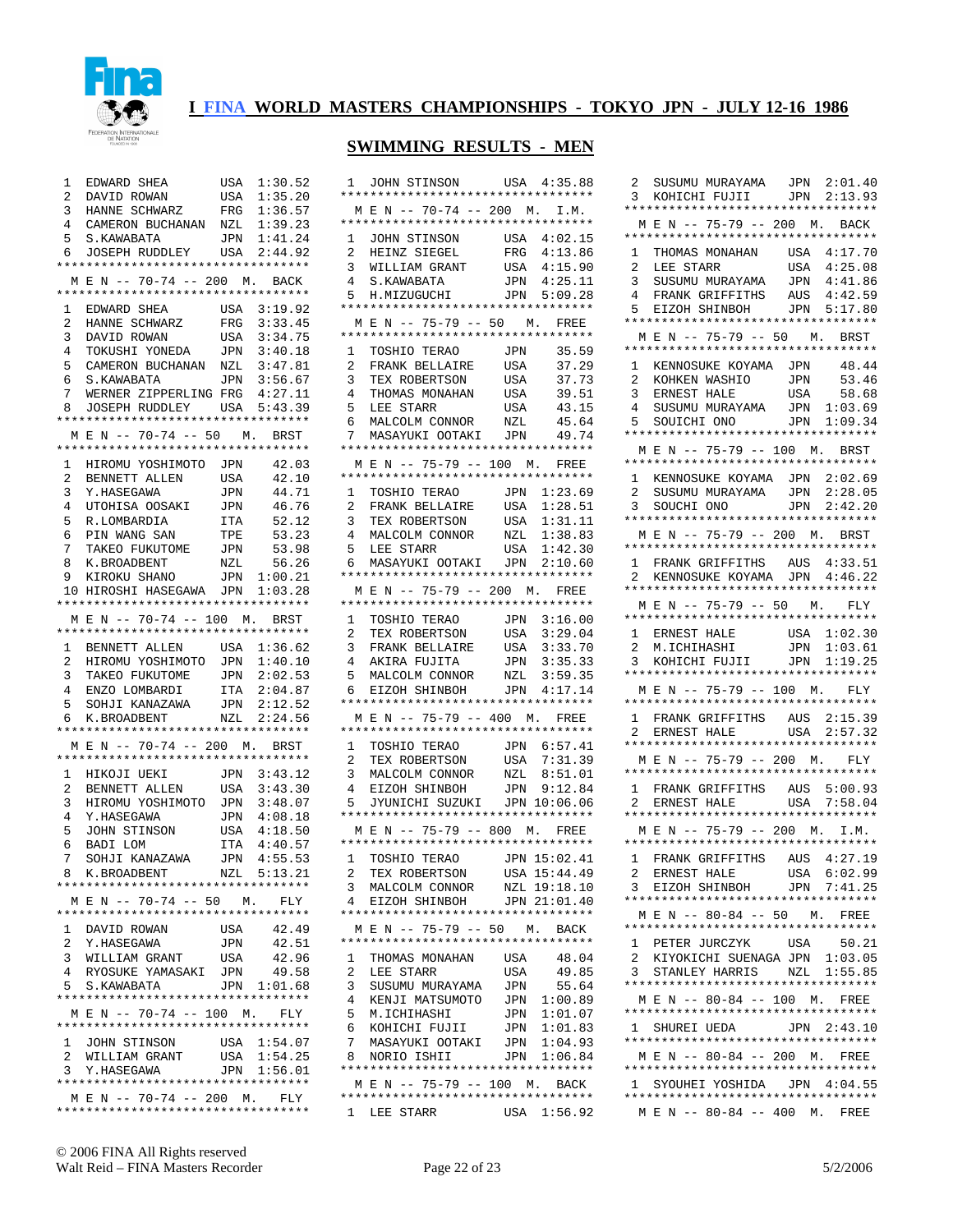

| **********************************                      |  |
|---------------------------------------------------------|--|
| 1 HENRY FOWLER AUS 12:21.28                             |  |
| **********************************                      |  |
| M E N -- 80-84 -- 800 M. FREE                           |  |
| **********************************                      |  |
| 1 HENRY FOWLER AUS 29:33.28                             |  |
| **********************************                      |  |
| M E N -- 80-84 -- 50 M. BACK                            |  |
| **********************************                      |  |
| 1 PETER JURCZYK USA 59.58                               |  |
|                                                         |  |
| 2 HENRY FOWLER AUS 1:03.44<br>3 SHUREI UEDA JPN 1:31.83 |  |
| **********************************                      |  |
| MEN -- 80-84 -- 100 M. BACK                             |  |
| **********************************                      |  |
|                                                         |  |
| 1 PETER JURCZYK USA 2:20.25                             |  |
| 2 HENRY FOWLER AUS 2:27.17                              |  |
| **********************************                      |  |
| MEN -- 80-84 -- 200 M. BACK                             |  |
| **********************************                      |  |
| 1 PETER JURCZYK USA 5:09.46                             |  |
| 2 HENRY FOWLER AUS 6:03.28                              |  |
| **********************************                      |  |
| MEN -- 80-84 -- 50 M. BRST                              |  |
| **********************************                      |  |
| 1 ISAMU MIYAMOTO JPN 1:40.12                            |  |
| **********************************                      |  |
| MEN -- 80-84 -- 50 M. FLY                               |  |
| **********************************                      |  |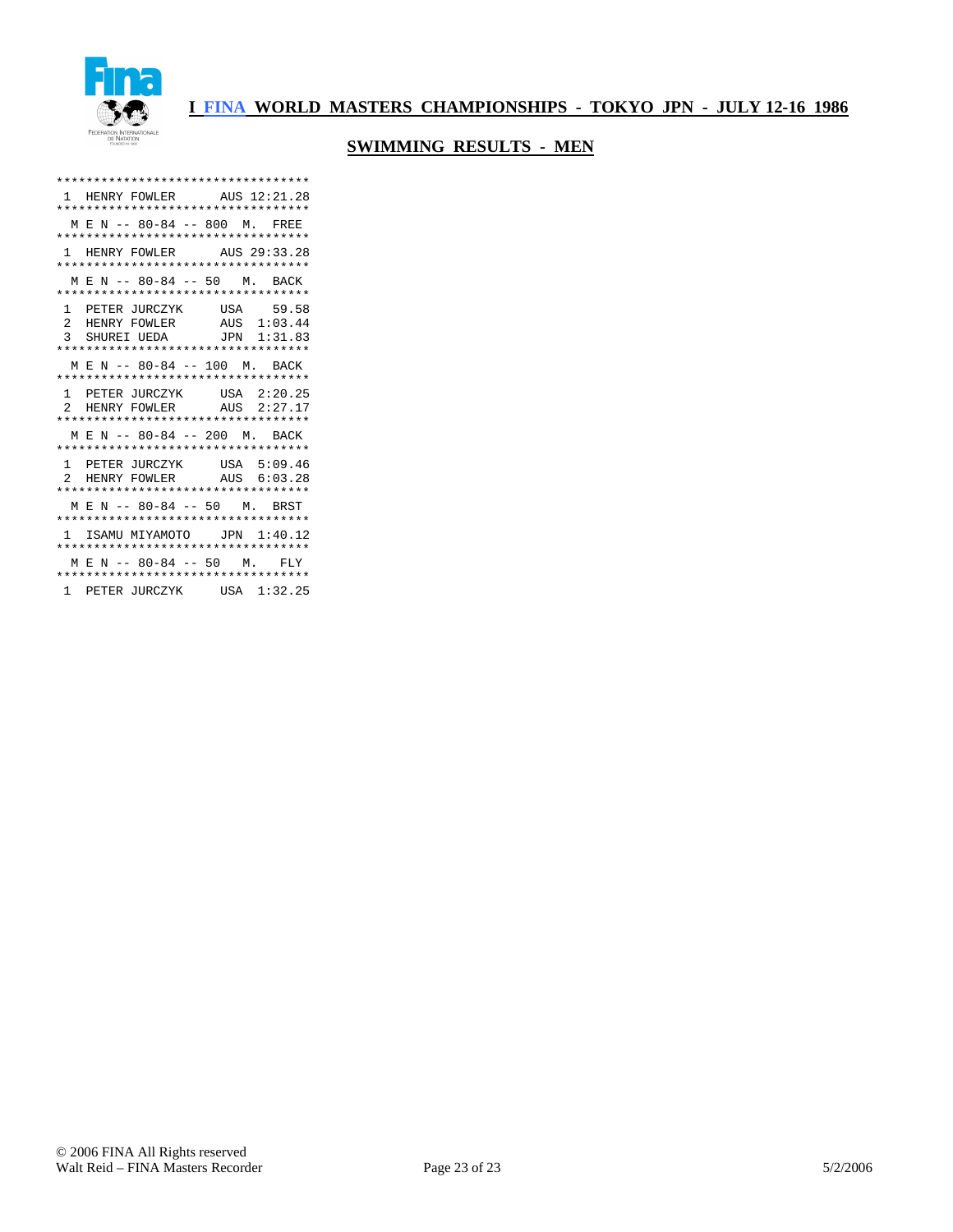

### **SWIMMING RESULTS - RELAYS**

|                 | **********************************                                |                            |
|-----------------|-------------------------------------------------------------------|----------------------------|
|                 | WOMEN -- 200 M. FREE 100-119                                      |                            |
|                 | *********************************                                 |                            |
|                 | 1 GREMIO SUL AMER BRA 2:02.51                                     |                            |
| $\overline{a}$  | TOKYO YMCA                                                        | JPN 2:22.75                |
| 3               | HEKKU ICHIKAWA                                                    | JPN 2:32.61                |
| $4\overline{ }$ | MAINICHI MASTER JPN 2:34.64<br>********************************** |                            |
|                 |                                                                   |                            |
|                 | WOMEN -- 200 M. FREE 120-159<br>********************************* |                            |
| 1               | S.CALIFORNIA                                                      | USA 2:02.80                |
| $\overline{a}$  | MOTHERWELL                                                        | GBR 2:05.91                |
| 3               | LONE STAR                                                         | USA 2:07.31                |
| $\overline{4}$  | TOWNSVILLE                                                        | AUS 2:08.08                |
| 5               | UBC MASTERS                                                       | CAN 2:09.47                |
| 6               | MAINICHI MASTER JPN 2:11.45                                       |                            |
| 7               | OREGON MASTERS                                                    | USA 2:16.17                |
| 8               | GEORGIA MASTERS                                                   | USA 2:17.04                |
| 9               | GREMIO SUL AMER                                                   | BRA 2:18.19                |
|                 | 10 ASAHI CHIBA                                                    | 2:19.68<br>JPN             |
|                 | 11 HEKKU TAKATSUKI                                                | JPN 2:20.83                |
|                 | 12 POINTE CLAIQE                                                  | 2:28.83<br>CAN             |
|                 | 13 NARA SS                                                        | JPN 2:35.77                |
|                 | 14 MAINICHI TSUNAS                                                | JPN 2:41.61                |
|                 | 15 KIRIN SPORTS MI JPN 2:44.07<br>16 SHINMATSUDO                  | JPN 2:46.05                |
|                 | 17 SUMA PATIO SS                                                  | JPN 2:54.82                |
|                 | 18 TAISYO SS                                                      | JPN 2:54.90                |
|                 | 19 MATSUDO SC                                                     | JPN 3:25.06                |
|                 | *********************************                                 |                            |
|                 | WOMEN -- 200 M. FREE 160-199                                      |                            |
|                 | *********************************                                 |                            |
| $\mathbf{1}$    | SAN DIEGO SWIM USA 2:10.88                                        |                            |
| 2               | GREMIO SUL AMER                                                   | 2:15.39<br>BRA             |
| 3               | DURHAM LIGHT                                                      | NZL 2:22.07                |
| 4               | KOMAZAKI                                                          | 2:22.87<br>JPN             |
| 5               | MITAKASHI SUIEI JPN 2:22.99                                       |                            |
| 6               | NAS HANAHATA                                                      | 2:26.32<br>JPN             |
| 7               | TAKAIDO                                                           | 2:28.62<br>JPN             |
| 8               | HAKUYOH SWIMMER                                                   | 2:31.14<br>JPN             |
| 9               | MAINICHI MASTER                                                   | JPN 2:34.42                |
|                 | 10 KANSAI                                                         | 2:34.91<br>JPN             |
| 11<br>12        | YATSU CENTRAL<br>YUUKARI                                          | 2:36.36<br>JPN<br>JPN      |
| 13              | TRILLIUM                                                          | 2:38.06<br>CAN 2:38.69     |
| 14              | <b>ITOMAN</b>                                                     | JPN<br>2:39.22             |
|                 | 15 NEYAGAWA                                                       | JPN 2:40.34                |
|                 | 16 SHINMATSUDO                                                    | 2:42.30<br>JPN             |
| 17              | SAGINUMA                                                          | JPN<br>2:42.82             |
|                 | 18 WAKAAYUKAI                                                     | JPN 2:43.51                |
|                 | 19 NORTH LODGE                                                    | AUS 2:43.86                |
|                 | 20 DSS ICHIGAYA                                                   | JPN 2:44.13                |
|                 | 21 CENTRAL URAYASU                                                | JPN 2:44.82                |
|                 | 22 MAINICHI TSUNAS                                                | JPN 2:45.23                |
|                 | 23 HEKKU TAKATSUKI                                                | JPN 2:45.49                |
|                 | 24 RAKUSUIKAI                                                     | JPN 2:45.63                |
|                 | 25 MATSUDO SC                                                     | JPN 2:47.62                |
|                 | 26 TOYAMA YUUEIKAI                                                | JPN 2:48.87                |
|                 | 27 KTV TOYONAKA                                                   | JPN 2:51.83                |
|                 | 28 TOP SC                                                         | JPN 2:53.94                |
|                 | 29 OREGON MASTERS                                                 | USA 3:00.46                |
|                 | 30 TOWNSVILLE<br>31 ASAHI CULUTURE                                | AUS 3:08.48<br>JPN 3:15.26 |
|                 | 32 FUJIIDERA SS                                                   | JPN 3:49.08                |
|                 | **********************************                                |                            |
|                 | WOMEN -- 200 M. FREE 200-239                                      |                            |
|                 | **********************************                                |                            |

| 1                 | POWERPOINTS                                                          | 2:16.01<br>AUS             |
|-------------------|----------------------------------------------------------------------|----------------------------|
| 2                 | MAINICHI MASTER                                                      | 2:22.21<br>JPN             |
| 3                 | TRILLIUM                                                             | 2:30.11<br>CAN             |
| 4                 | S.CALIFORNIA                                                         | 2:33.67<br>JPN             |
| 5                 | HEKKU TAKATSUKI                                                      | 2:37.76<br>JPN             |
| 6                 | POINT CLAIOE                                                         | 2:37.82<br>CAN             |
| 7                 | SAPPORO AC                                                           | 2:38.23<br>JPN             |
| 8                 | NOBORITO SC                                                          | 2:40.61<br>JPN             |
| 9                 | LEISURE COAST                                                        | 2:42.65<br>AUS             |
| 10                | N.VANCOUVER                                                          | 2:46.40<br>CAN             |
| 11                | MITAKASHI SUIEI                                                      | 2:46.84<br>JPN             |
| 12                | IKEDA SC                                                             | 2:49.59<br>JPN             |
| 13                | DSS ICHIGAYA                                                         | 2:49.84<br>JPN             |
| 14                | RASA SS                                                              | 2:51.67<br>JPN             |
| 15                | MIZUHO SC                                                            | 2:56.56<br>JPN             |
| 16                | SAN MATEO                                                            | 2:57.41<br>USA             |
| 17                | WHARENUI                                                             | 3:08.70<br>NZL             |
| 18                | ASAHI CULUTURE                                                       | 3:16.92<br>JPN             |
|                   | 19 ROCKY MOUNTAIN                                                    | 3:21.83<br>USA             |
| 20                | HAKUYOH SWIMMER                                                      | 3:22.84<br>JPN             |
|                   | **********************************                                   |                            |
|                   | WOMEN -- 200 M. FREE 240-279                                         |                            |
|                   | **********************************                                   |                            |
| $\mathbf{1}$      | NOBORITA SC                                                          | JPN 2:46.24                |
| 2                 | GREMIO SUL AMER                                                      | 2:49.98<br>BRA             |
| 3                 | NORTH LODGE                                                          | 2:51.50<br>AUS             |
| 4                 | MAINICHI MASTER                                                      | JPN 2:53.79                |
| 5                 | KINOKAWA SS                                                          | 3:02.19<br>JPN             |
| 6                 | TAKAIDO SC                                                           | 3:07.55<br>JPN             |
| 7                 | RAKUSUIKAI                                                           | 3:10.39<br>JPN             |
| 8                 | YOKOHAMA SUIEIK JPN                                                  | 3:11.28                    |
| 9                 | YOKOHAMA SC                                                          | 3:19.59<br>JPN             |
| 10                | SSG VILLE/HURTH                                                      | FRG<br>3:40.11             |
|                   |                                                                      |                            |
|                   | **********************************                                   |                            |
|                   | WOMEN -- 200 M.                                                      | FREE 280-319               |
|                   | **********************************                                   |                            |
| 1                 | MAINICHI MASTER JPN 4:26.50                                          |                            |
| 2.                | YOKOHAMA SUIEIK                                                      | JPN 4:44.44                |
|                   | **********************************                                   |                            |
|                   | WOMEN -- 200 M. MEDLEY 100-119                                       |                            |
|                   | **********************************                                   |                            |
|                   | 1 GREMIO SUL AMER BRA 2:14.95                                        |                            |
|                   | *********************************                                    |                            |
|                   | WOMEN -- 200 M. MEDLEY 120-159                                       |                            |
|                   | *********************************                                    |                            |
| 1                 | MOTHERWELL                                                           | GBR 2:23.96                |
| 2                 | TOWNSVILLE                                                           | AUS 2:28.58                |
| 3                 | GEORGIA MASTERS                                                      | USA 2:28.97                |
| 4                 | OREGON MASTERS                                                       | USA 2:29.77                |
| 5                 | UBC MASTERS                                                          | CAN 2:31.68                |
| 6                 | MAINISHI MASTER                                                      | JPN 2:32.30                |
| 7                 | LONE STAR                                                            | USA 2:33.60                |
| 8                 | TOKYO YMCA                                                           | JPN 2:35.38                |
| 9                 | GREMIO SUL AMER                                                      | BRA 2:37.37                |
|                   | 10 HEKKU TAKATSUKI                                                   | JPN 2:39.86                |
|                   | 11 POINTE CLAIOE                                                     | CAN 2:44.40                |
|                   | 12 FUJIIDERA SS                                                      | JPN 3:00.50                |
|                   | 13 KIRIN SPORTS MI                                                   | JPN 3:00.64                |
|                   | 14 SUMA RATIO SS                                                     | JPN 3:01.27                |
|                   | 15 KAMIYASHIRO                                                       | JPN 3:01.79                |
|                   | 16 MAINICHI TSUNAS                                                   | JPN 3:04.06                |
|                   | **********************************                                   |                            |
|                   | WOMEN -- 200 M. MEDLEY 160-199<br>********************************** |                            |
|                   |                                                                      |                            |
| 1<br>$\mathbf{2}$ | POWERPOINTS                                                          | AUS 2:26.03                |
| 3                 | SAN DIEGO SWIM<br>GREMIO SUL AMER                                    | USA 2:29.37<br>BRA 2:29.74 |

| 4              | MAINICHI MASTER                                                      | JPN 2:36.52    |
|----------------|----------------------------------------------------------------------|----------------|
| 5              | TRILLIUM                                                             | CAN 2:37.34    |
| 6              | MITAKASHI SUIEI                                                      | JPN 2:40.75    |
| 7              | DURHAM LIGHT                                                         | NZL 2:41.37    |
| 8              | KAMIYASHIRO                                                          | JPN 2:45.62    |
| 9              | TAKAIDO SC                                                           | JPN 2:47.77    |
| 10             | TOKYU TAMAGAWA                                                       | JPN 2:50.78    |
|                | 11 HAKUYOH                                                           | JPN 2:51.91    |
|                | 12 ITOMAN SS                                                         | JPN 2:55.10    |
| 13             | YATSU CENTRAL                                                        | JPN<br>3:00.14 |
|                | 14 WAKAAYUKAI                                                        | 3:00.16<br>JPN |
|                | 15 ABIKO ITOMAN                                                      | JPN<br>3:02.34 |
|                | 16 SHINMATSUDO                                                       | 3:02.77<br>JPN |
| 17             | YUUKARI SC                                                           | 3:03.71<br>JPN |
|                | 18 SAN MATEO                                                         | 3:04.74<br>USA |
|                | 19 DSS ICHIGAYA                                                      | 3:05.78<br>JPN |
|                | 20 KTV TOYONAKA                                                      | 3:06.01<br>JPN |
|                | 21 TOKYO DOLFIN                                                      | 3:08.99<br>JPN |
|                | 22 TOYAMA YUUEIKAI                                                   | 3:09.65<br>JPN |
|                | 23 MAINICHI TSUNAS                                                   | 3:12.35<br>JPN |
|                | 24 NORTH LODGE                                                       | 3:13.37<br>AUS |
|                | 25 KTV ISHIBASHI                                                     | 3:14.34<br>JPN |
|                | 26 WHARENUI                                                          | NZL 3:15.24    |
|                | 27 HEKKU TAKATSUKI                                                   | 3:15.74<br>JPN |
|                | 28 RAKUSUIKAI                                                        | JPN 3:16.80    |
|                | 29 KOUCHI ENKOUKAI                                                   | 3:17.21<br>JPN |
|                | 30 TOUSUI CLUB                                                       | JPN 3:17.69    |
|                | 31 HOUEI GSS                                                         | 3:18.21<br>JPN |
|                |                                                                      | CAN 3:18.84    |
|                | 32 N.VANCOUVER<br>33 NOBORITO SC                                     | 3:31.84<br>JPN |
|                | 34 SENRIMAINICHI                                                     | JPN 3:43.67    |
|                | **********************************                                   |                |
|                | WOMEN -- 200 M. MEDLEY 200-239                                       |                |
|                |                                                                      |                |
|                |                                                                      |                |
|                | **********************************                                   |                |
|                | 1 S.CALIFORNIA                                                       | USA 2:35.47    |
| $\overline{a}$ | MAINICHI MASTER                                                      | 2:51.11<br>JPN |
|                | 3 HEKKU TAKATSUKI                                                    | JPN 2:54.18    |
| 4              | POINTE CLAIQE                                                        | CAN 2:57.91    |
| 5              | TRILLIUM                                                             | CAN 2:59.17    |
| 6              | KOMAZAKI                                                             | JPN 2:59.74    |
| 7              | MITAKASHI SUIEI                                                      | JPN 3:06.27    |
| 8              | SAPPORO AC                                                           | 3:08.88<br>JPN |
| 9              | LEISURE COAST                                                        | 3:08.98<br>AUS |
| 10             | NOBORITO SC                                                          | 3:11.16<br>JPN |
| 11             | DSS ICHIGAYA                                                         | 3:13.15<br>JPN |
| 12             | MIZUHO SC                                                            | 3:13.35<br>JPN |
| 13             | MIYAZAKI SADOHA                                                      | JPN 3:16.64    |
|                | 14 RAKUSUIKAI                                                        | 3:17.09<br>JPN |
| 15             | <b>OOTAKU FUJIN</b>                                                  | JPN<br>3:20.26 |
|                | 16 IKEDA SC                                                          | JPN 3:29.22    |
|                | 17 RASA SS                                                           | JPN 3:38.44    |
|                | 18 WAKAAYUKAI                                                        | JPN 3:52.14    |
|                | 19 ASAHI CULUTURE                                                    | JPN 3:58.97    |
|                | **********************************                                   |                |
|                | WOMEN -- 200 M. MEDLEY 240-279                                       |                |
|                | **********************************                                   |                |
|                | 1 NORTH LODGE                                                        | AUS 3:04.67    |
| $\mathbf{2}$   | GREMIO SUL AMER                                                      | BRA 3:05.98    |
| 3              | NOBORITO SC                                                          | JPN 3:13.06    |
| 4              | MAINICHI MASTER                                                      | JPN 3:30.55    |
| 5              | KINOKAWA SS                                                          | JPN 3:32.00    |
| 6              | YOKOHAMA SUIEIK                                                      | JPN 3:34.80    |
| 7              | SPORTS KAIKAN                                                        | JPN 3:39.36    |
| 8              | TAKAIDO SC                                                           | JPN 3:39.47    |
|                | **********************************<br>WOMEN -- 200 M. MEDLEY 280-319 |                |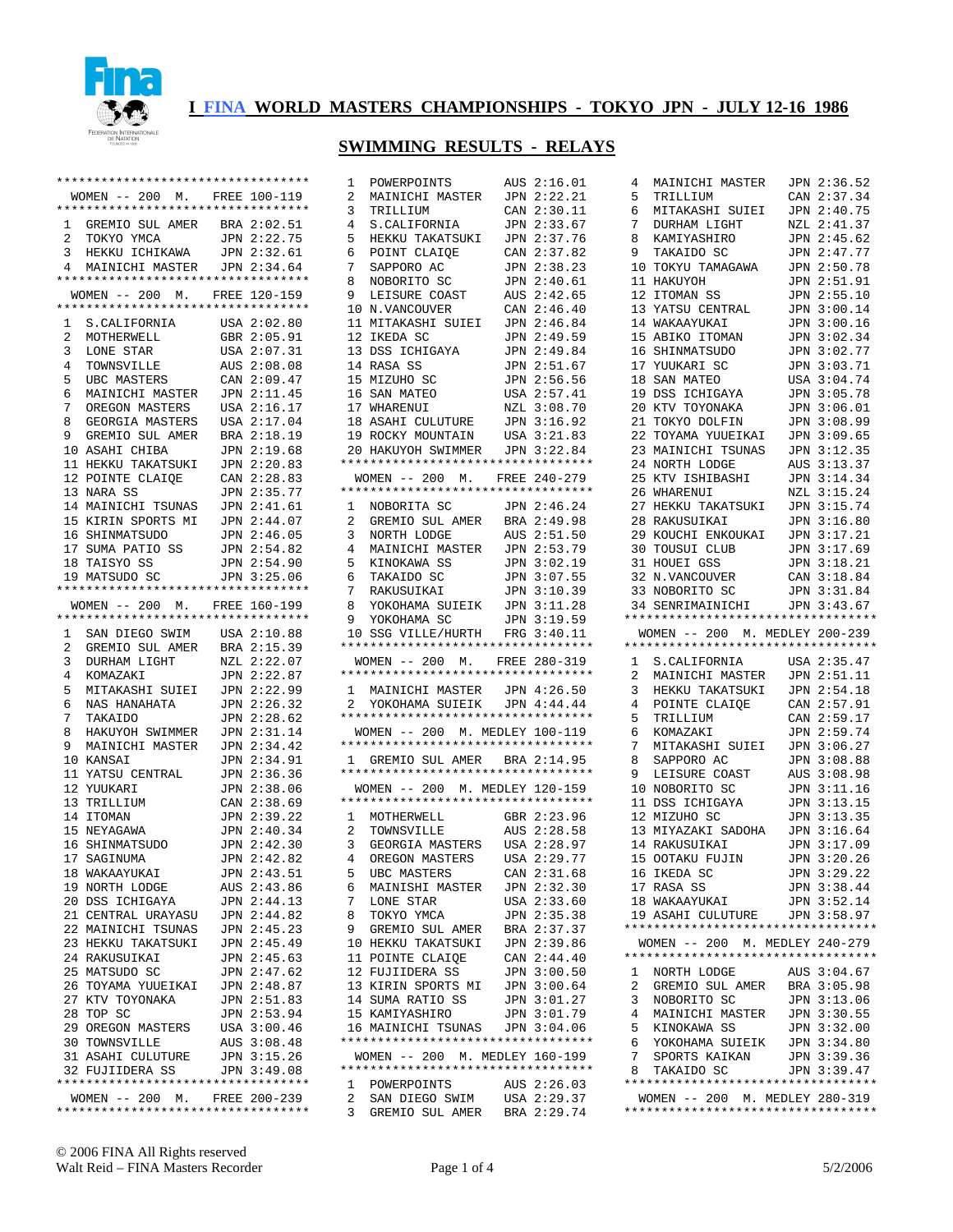

### **SWIMMING RESULTS - RELAYS**

| M E N -- 200 M. FREE 100-119<br>1 GEORGIA MASTERS USA 1:44.62<br>$\overline{2}$<br>GREMIO SUL AMER<br>BRA 1:44.86<br>3<br>JPN 1:50.65<br>TOKYO MARINE<br>4<br>BUBBLES SWIM<br>1:52.27<br>USA<br>5<br>JPN 2:05.20<br>MAINICHI MASTER<br>MAINICHI TSUNAS<br>б.<br>JPN 2:12.00<br>MAINICHI SS<br>7<br>JPN 2:17.71<br>**********************************<br>M E N -- 200 M. FREE 120-159<br>**********************************<br>1:37.43<br>1<br>LONE STAR<br>USA<br>2<br>1:37.49<br>OLYMPIC CLUB<br>USA<br>3<br>1:43.93<br>WARRINGHAM<br>AUS<br>4<br>ASAHI CHIBA<br>1:45.44<br>JPN<br>GREMIO SUL AMER<br>1:46.86<br>5<br>BRA<br>6<br>UBC MASTERS<br>1:47.25<br>CAN<br>7<br>OREGON MASTERS<br>USA<br>1:49.37<br>8<br>HAKUYOH SWIMMER<br>1:49.70<br>JPN<br>9<br>TAIPEI<br>1:49.82<br>TPE<br>1:50.00<br>10<br>JPN<br>SOSHIGAYA<br>11 MAINICHI MASTER<br>1:52.21<br>JPN<br>12<br>1:54.80<br>SAGINUMA SC<br>JPN<br>13<br>1:54.84<br>HEIWAJIMA<br>JPN<br>NAS HANAHATA<br>1:56.95<br>14<br>JPN<br>15<br>2:02.07<br>TOKYO YMCA<br>JPN<br>MAINICHI TSUNAS<br>2:07.43<br>16<br>JPN<br>17 TOKYO MARINE<br>JPN 2:10.34<br>18 MAINICHI SS<br>JPN 2:14.50<br>19 KSC OOTORI WING<br>JPN 2:19.63<br>NAGOYA SHINSYIU<br>2:19.79<br>20<br>JPN<br>**********************************<br>M E N -- 200 M. FREE 160-199<br>*********************************<br>OLYMPIC CLUB<br>USA 1:43.93<br>1<br>2<br>1:48.76<br>SUGINAMIKU SUIE<br>JPN<br>3<br>GREMIO SUL AMER<br>1:51.59<br>BRA<br>1:53.03<br>4<br>KANSAI SC<br>JPN<br>5<br>1:53.76<br>LONE STAR<br>USA<br>MOTHERWELL<br>1:53.76<br>6<br>GBR<br>7<br>HAKUYOH SWIMMER<br>1:56.01<br>JPN<br>8<br>S. CALIFORNIA<br>USA 1:56.80<br>9<br>AQUA AZTECA<br>1:56.84<br>MEX<br>USA 1:56.90<br>10<br>SAN DIEGO SWIM<br>ODAWARA SC<br>JPN 1:58.74<br>11<br>TOYAMA YUUEIKAI<br>1:58.81<br>12<br>JPN<br>13 NEC GREEN SS<br>JPN 2:00.26<br>14 MAINICHI MASTER<br>JPN 2:00.60<br>JPN 2:02.35<br>15 TOKYO MARINE<br>16 MAINICHI TSUNAS<br>JPN 2:03.37<br>17 SHINTOKOROZAWA<br>JPN 2:03.93<br>18 MITAKASHI SUIEI<br>JPN 2:04.78<br>19 BUSUIREN<br>JPN 2:07.39<br>20 FUJIIDERA SS<br>JPN 2:10.97<br>21 NARA SS<br>JPN 2:11.94<br>22 MAINICHI SS<br>JPN 2:14.74<br>JPN 2:26.44<br>23 HANKYU SPORTS<br>24 SHINTOKOROZAWA<br>JPN 2:30.37<br>*********************************<br>M E N -- 200 M. FREE 200-239<br>*********************************<br>1 OLYMPIC CLUB<br>USA 1:50.45<br>2 LEISURE COAST<br>AUS 1:53.40<br>3<br>AUS 1:56.22<br>WARRINGAH | MAINICHI MASTER JPN 5:03.01<br>1<br>********************************** |  |
|---------------------------------------------------------------------------------------------------------------------------------------------------------------------------------------------------------------------------------------------------------------------------------------------------------------------------------------------------------------------------------------------------------------------------------------------------------------------------------------------------------------------------------------------------------------------------------------------------------------------------------------------------------------------------------------------------------------------------------------------------------------------------------------------------------------------------------------------------------------------------------------------------------------------------------------------------------------------------------------------------------------------------------------------------------------------------------------------------------------------------------------------------------------------------------------------------------------------------------------------------------------------------------------------------------------------------------------------------------------------------------------------------------------------------------------------------------------------------------------------------------------------------------------------------------------------------------------------------------------------------------------------------------------------------------------------------------------------------------------------------------------------------------------------------------------------------------------------------------------------------------------------------------------------------------------------------------------------------------------------------------------------------------------------------------------------------------------------------------------------------------------------------------------------------------------------------------------------------------------------------------------------------------------------------------------------------------------------------------------------------------------------------------------------------------------------------------------|------------------------------------------------------------------------|--|
|                                                                                                                                                                                                                                                                                                                                                                                                                                                                                                                                                                                                                                                                                                                                                                                                                                                                                                                                                                                                                                                                                                                                                                                                                                                                                                                                                                                                                                                                                                                                                                                                                                                                                                                                                                                                                                                                                                                                                                                                                                                                                                                                                                                                                                                                                                                                                                                                                                                               |                                                                        |  |
|                                                                                                                                                                                                                                                                                                                                                                                                                                                                                                                                                                                                                                                                                                                                                                                                                                                                                                                                                                                                                                                                                                                                                                                                                                                                                                                                                                                                                                                                                                                                                                                                                                                                                                                                                                                                                                                                                                                                                                                                                                                                                                                                                                                                                                                                                                                                                                                                                                                               |                                                                        |  |
|                                                                                                                                                                                                                                                                                                                                                                                                                                                                                                                                                                                                                                                                                                                                                                                                                                                                                                                                                                                                                                                                                                                                                                                                                                                                                                                                                                                                                                                                                                                                                                                                                                                                                                                                                                                                                                                                                                                                                                                                                                                                                                                                                                                                                                                                                                                                                                                                                                                               |                                                                        |  |
|                                                                                                                                                                                                                                                                                                                                                                                                                                                                                                                                                                                                                                                                                                                                                                                                                                                                                                                                                                                                                                                                                                                                                                                                                                                                                                                                                                                                                                                                                                                                                                                                                                                                                                                                                                                                                                                                                                                                                                                                                                                                                                                                                                                                                                                                                                                                                                                                                                                               |                                                                        |  |
|                                                                                                                                                                                                                                                                                                                                                                                                                                                                                                                                                                                                                                                                                                                                                                                                                                                                                                                                                                                                                                                                                                                                                                                                                                                                                                                                                                                                                                                                                                                                                                                                                                                                                                                                                                                                                                                                                                                                                                                                                                                                                                                                                                                                                                                                                                                                                                                                                                                               |                                                                        |  |
|                                                                                                                                                                                                                                                                                                                                                                                                                                                                                                                                                                                                                                                                                                                                                                                                                                                                                                                                                                                                                                                                                                                                                                                                                                                                                                                                                                                                                                                                                                                                                                                                                                                                                                                                                                                                                                                                                                                                                                                                                                                                                                                                                                                                                                                                                                                                                                                                                                                               |                                                                        |  |
|                                                                                                                                                                                                                                                                                                                                                                                                                                                                                                                                                                                                                                                                                                                                                                                                                                                                                                                                                                                                                                                                                                                                                                                                                                                                                                                                                                                                                                                                                                                                                                                                                                                                                                                                                                                                                                                                                                                                                                                                                                                                                                                                                                                                                                                                                                                                                                                                                                                               |                                                                        |  |
|                                                                                                                                                                                                                                                                                                                                                                                                                                                                                                                                                                                                                                                                                                                                                                                                                                                                                                                                                                                                                                                                                                                                                                                                                                                                                                                                                                                                                                                                                                                                                                                                                                                                                                                                                                                                                                                                                                                                                                                                                                                                                                                                                                                                                                                                                                                                                                                                                                                               |                                                                        |  |
|                                                                                                                                                                                                                                                                                                                                                                                                                                                                                                                                                                                                                                                                                                                                                                                                                                                                                                                                                                                                                                                                                                                                                                                                                                                                                                                                                                                                                                                                                                                                                                                                                                                                                                                                                                                                                                                                                                                                                                                                                                                                                                                                                                                                                                                                                                                                                                                                                                                               |                                                                        |  |
|                                                                                                                                                                                                                                                                                                                                                                                                                                                                                                                                                                                                                                                                                                                                                                                                                                                                                                                                                                                                                                                                                                                                                                                                                                                                                                                                                                                                                                                                                                                                                                                                                                                                                                                                                                                                                                                                                                                                                                                                                                                                                                                                                                                                                                                                                                                                                                                                                                                               |                                                                        |  |
|                                                                                                                                                                                                                                                                                                                                                                                                                                                                                                                                                                                                                                                                                                                                                                                                                                                                                                                                                                                                                                                                                                                                                                                                                                                                                                                                                                                                                                                                                                                                                                                                                                                                                                                                                                                                                                                                                                                                                                                                                                                                                                                                                                                                                                                                                                                                                                                                                                                               |                                                                        |  |
|                                                                                                                                                                                                                                                                                                                                                                                                                                                                                                                                                                                                                                                                                                                                                                                                                                                                                                                                                                                                                                                                                                                                                                                                                                                                                                                                                                                                                                                                                                                                                                                                                                                                                                                                                                                                                                                                                                                                                                                                                                                                                                                                                                                                                                                                                                                                                                                                                                                               |                                                                        |  |
|                                                                                                                                                                                                                                                                                                                                                                                                                                                                                                                                                                                                                                                                                                                                                                                                                                                                                                                                                                                                                                                                                                                                                                                                                                                                                                                                                                                                                                                                                                                                                                                                                                                                                                                                                                                                                                                                                                                                                                                                                                                                                                                                                                                                                                                                                                                                                                                                                                                               |                                                                        |  |
|                                                                                                                                                                                                                                                                                                                                                                                                                                                                                                                                                                                                                                                                                                                                                                                                                                                                                                                                                                                                                                                                                                                                                                                                                                                                                                                                                                                                                                                                                                                                                                                                                                                                                                                                                                                                                                                                                                                                                                                                                                                                                                                                                                                                                                                                                                                                                                                                                                                               |                                                                        |  |
|                                                                                                                                                                                                                                                                                                                                                                                                                                                                                                                                                                                                                                                                                                                                                                                                                                                                                                                                                                                                                                                                                                                                                                                                                                                                                                                                                                                                                                                                                                                                                                                                                                                                                                                                                                                                                                                                                                                                                                                                                                                                                                                                                                                                                                                                                                                                                                                                                                                               |                                                                        |  |
|                                                                                                                                                                                                                                                                                                                                                                                                                                                                                                                                                                                                                                                                                                                                                                                                                                                                                                                                                                                                                                                                                                                                                                                                                                                                                                                                                                                                                                                                                                                                                                                                                                                                                                                                                                                                                                                                                                                                                                                                                                                                                                                                                                                                                                                                                                                                                                                                                                                               |                                                                        |  |
|                                                                                                                                                                                                                                                                                                                                                                                                                                                                                                                                                                                                                                                                                                                                                                                                                                                                                                                                                                                                                                                                                                                                                                                                                                                                                                                                                                                                                                                                                                                                                                                                                                                                                                                                                                                                                                                                                                                                                                                                                                                                                                                                                                                                                                                                                                                                                                                                                                                               |                                                                        |  |
|                                                                                                                                                                                                                                                                                                                                                                                                                                                                                                                                                                                                                                                                                                                                                                                                                                                                                                                                                                                                                                                                                                                                                                                                                                                                                                                                                                                                                                                                                                                                                                                                                                                                                                                                                                                                                                                                                                                                                                                                                                                                                                                                                                                                                                                                                                                                                                                                                                                               |                                                                        |  |
|                                                                                                                                                                                                                                                                                                                                                                                                                                                                                                                                                                                                                                                                                                                                                                                                                                                                                                                                                                                                                                                                                                                                                                                                                                                                                                                                                                                                                                                                                                                                                                                                                                                                                                                                                                                                                                                                                                                                                                                                                                                                                                                                                                                                                                                                                                                                                                                                                                                               |                                                                        |  |
|                                                                                                                                                                                                                                                                                                                                                                                                                                                                                                                                                                                                                                                                                                                                                                                                                                                                                                                                                                                                                                                                                                                                                                                                                                                                                                                                                                                                                                                                                                                                                                                                                                                                                                                                                                                                                                                                                                                                                                                                                                                                                                                                                                                                                                                                                                                                                                                                                                                               |                                                                        |  |
|                                                                                                                                                                                                                                                                                                                                                                                                                                                                                                                                                                                                                                                                                                                                                                                                                                                                                                                                                                                                                                                                                                                                                                                                                                                                                                                                                                                                                                                                                                                                                                                                                                                                                                                                                                                                                                                                                                                                                                                                                                                                                                                                                                                                                                                                                                                                                                                                                                                               |                                                                        |  |
|                                                                                                                                                                                                                                                                                                                                                                                                                                                                                                                                                                                                                                                                                                                                                                                                                                                                                                                                                                                                                                                                                                                                                                                                                                                                                                                                                                                                                                                                                                                                                                                                                                                                                                                                                                                                                                                                                                                                                                                                                                                                                                                                                                                                                                                                                                                                                                                                                                                               |                                                                        |  |
|                                                                                                                                                                                                                                                                                                                                                                                                                                                                                                                                                                                                                                                                                                                                                                                                                                                                                                                                                                                                                                                                                                                                                                                                                                                                                                                                                                                                                                                                                                                                                                                                                                                                                                                                                                                                                                                                                                                                                                                                                                                                                                                                                                                                                                                                                                                                                                                                                                                               |                                                                        |  |
|                                                                                                                                                                                                                                                                                                                                                                                                                                                                                                                                                                                                                                                                                                                                                                                                                                                                                                                                                                                                                                                                                                                                                                                                                                                                                                                                                                                                                                                                                                                                                                                                                                                                                                                                                                                                                                                                                                                                                                                                                                                                                                                                                                                                                                                                                                                                                                                                                                                               |                                                                        |  |
|                                                                                                                                                                                                                                                                                                                                                                                                                                                                                                                                                                                                                                                                                                                                                                                                                                                                                                                                                                                                                                                                                                                                                                                                                                                                                                                                                                                                                                                                                                                                                                                                                                                                                                                                                                                                                                                                                                                                                                                                                                                                                                                                                                                                                                                                                                                                                                                                                                                               |                                                                        |  |
|                                                                                                                                                                                                                                                                                                                                                                                                                                                                                                                                                                                                                                                                                                                                                                                                                                                                                                                                                                                                                                                                                                                                                                                                                                                                                                                                                                                                                                                                                                                                                                                                                                                                                                                                                                                                                                                                                                                                                                                                                                                                                                                                                                                                                                                                                                                                                                                                                                                               |                                                                        |  |
|                                                                                                                                                                                                                                                                                                                                                                                                                                                                                                                                                                                                                                                                                                                                                                                                                                                                                                                                                                                                                                                                                                                                                                                                                                                                                                                                                                                                                                                                                                                                                                                                                                                                                                                                                                                                                                                                                                                                                                                                                                                                                                                                                                                                                                                                                                                                                                                                                                                               |                                                                        |  |
|                                                                                                                                                                                                                                                                                                                                                                                                                                                                                                                                                                                                                                                                                                                                                                                                                                                                                                                                                                                                                                                                                                                                                                                                                                                                                                                                                                                                                                                                                                                                                                                                                                                                                                                                                                                                                                                                                                                                                                                                                                                                                                                                                                                                                                                                                                                                                                                                                                                               |                                                                        |  |
|                                                                                                                                                                                                                                                                                                                                                                                                                                                                                                                                                                                                                                                                                                                                                                                                                                                                                                                                                                                                                                                                                                                                                                                                                                                                                                                                                                                                                                                                                                                                                                                                                                                                                                                                                                                                                                                                                                                                                                                                                                                                                                                                                                                                                                                                                                                                                                                                                                                               |                                                                        |  |
|                                                                                                                                                                                                                                                                                                                                                                                                                                                                                                                                                                                                                                                                                                                                                                                                                                                                                                                                                                                                                                                                                                                                                                                                                                                                                                                                                                                                                                                                                                                                                                                                                                                                                                                                                                                                                                                                                                                                                                                                                                                                                                                                                                                                                                                                                                                                                                                                                                                               |                                                                        |  |
|                                                                                                                                                                                                                                                                                                                                                                                                                                                                                                                                                                                                                                                                                                                                                                                                                                                                                                                                                                                                                                                                                                                                                                                                                                                                                                                                                                                                                                                                                                                                                                                                                                                                                                                                                                                                                                                                                                                                                                                                                                                                                                                                                                                                                                                                                                                                                                                                                                                               |                                                                        |  |
|                                                                                                                                                                                                                                                                                                                                                                                                                                                                                                                                                                                                                                                                                                                                                                                                                                                                                                                                                                                                                                                                                                                                                                                                                                                                                                                                                                                                                                                                                                                                                                                                                                                                                                                                                                                                                                                                                                                                                                                                                                                                                                                                                                                                                                                                                                                                                                                                                                                               |                                                                        |  |
|                                                                                                                                                                                                                                                                                                                                                                                                                                                                                                                                                                                                                                                                                                                                                                                                                                                                                                                                                                                                                                                                                                                                                                                                                                                                                                                                                                                                                                                                                                                                                                                                                                                                                                                                                                                                                                                                                                                                                                                                                                                                                                                                                                                                                                                                                                                                                                                                                                                               |                                                                        |  |
|                                                                                                                                                                                                                                                                                                                                                                                                                                                                                                                                                                                                                                                                                                                                                                                                                                                                                                                                                                                                                                                                                                                                                                                                                                                                                                                                                                                                                                                                                                                                                                                                                                                                                                                                                                                                                                                                                                                                                                                                                                                                                                                                                                                                                                                                                                                                                                                                                                                               |                                                                        |  |
|                                                                                                                                                                                                                                                                                                                                                                                                                                                                                                                                                                                                                                                                                                                                                                                                                                                                                                                                                                                                                                                                                                                                                                                                                                                                                                                                                                                                                                                                                                                                                                                                                                                                                                                                                                                                                                                                                                                                                                                                                                                                                                                                                                                                                                                                                                                                                                                                                                                               |                                                                        |  |
|                                                                                                                                                                                                                                                                                                                                                                                                                                                                                                                                                                                                                                                                                                                                                                                                                                                                                                                                                                                                                                                                                                                                                                                                                                                                                                                                                                                                                                                                                                                                                                                                                                                                                                                                                                                                                                                                                                                                                                                                                                                                                                                                                                                                                                                                                                                                                                                                                                                               |                                                                        |  |
|                                                                                                                                                                                                                                                                                                                                                                                                                                                                                                                                                                                                                                                                                                                                                                                                                                                                                                                                                                                                                                                                                                                                                                                                                                                                                                                                                                                                                                                                                                                                                                                                                                                                                                                                                                                                                                                                                                                                                                                                                                                                                                                                                                                                                                                                                                                                                                                                                                                               |                                                                        |  |
|                                                                                                                                                                                                                                                                                                                                                                                                                                                                                                                                                                                                                                                                                                                                                                                                                                                                                                                                                                                                                                                                                                                                                                                                                                                                                                                                                                                                                                                                                                                                                                                                                                                                                                                                                                                                                                                                                                                                                                                                                                                                                                                                                                                                                                                                                                                                                                                                                                                               |                                                                        |  |
|                                                                                                                                                                                                                                                                                                                                                                                                                                                                                                                                                                                                                                                                                                                                                                                                                                                                                                                                                                                                                                                                                                                                                                                                                                                                                                                                                                                                                                                                                                                                                                                                                                                                                                                                                                                                                                                                                                                                                                                                                                                                                                                                                                                                                                                                                                                                                                                                                                                               |                                                                        |  |
|                                                                                                                                                                                                                                                                                                                                                                                                                                                                                                                                                                                                                                                                                                                                                                                                                                                                                                                                                                                                                                                                                                                                                                                                                                                                                                                                                                                                                                                                                                                                                                                                                                                                                                                                                                                                                                                                                                                                                                                                                                                                                                                                                                                                                                                                                                                                                                                                                                                               |                                                                        |  |
|                                                                                                                                                                                                                                                                                                                                                                                                                                                                                                                                                                                                                                                                                                                                                                                                                                                                                                                                                                                                                                                                                                                                                                                                                                                                                                                                                                                                                                                                                                                                                                                                                                                                                                                                                                                                                                                                                                                                                                                                                                                                                                                                                                                                                                                                                                                                                                                                                                                               |                                                                        |  |
|                                                                                                                                                                                                                                                                                                                                                                                                                                                                                                                                                                                                                                                                                                                                                                                                                                                                                                                                                                                                                                                                                                                                                                                                                                                                                                                                                                                                                                                                                                                                                                                                                                                                                                                                                                                                                                                                                                                                                                                                                                                                                                                                                                                                                                                                                                                                                                                                                                                               |                                                                        |  |
|                                                                                                                                                                                                                                                                                                                                                                                                                                                                                                                                                                                                                                                                                                                                                                                                                                                                                                                                                                                                                                                                                                                                                                                                                                                                                                                                                                                                                                                                                                                                                                                                                                                                                                                                                                                                                                                                                                                                                                                                                                                                                                                                                                                                                                                                                                                                                                                                                                                               |                                                                        |  |
|                                                                                                                                                                                                                                                                                                                                                                                                                                                                                                                                                                                                                                                                                                                                                                                                                                                                                                                                                                                                                                                                                                                                                                                                                                                                                                                                                                                                                                                                                                                                                                                                                                                                                                                                                                                                                                                                                                                                                                                                                                                                                                                                                                                                                                                                                                                                                                                                                                                               |                                                                        |  |
|                                                                                                                                                                                                                                                                                                                                                                                                                                                                                                                                                                                                                                                                                                                                                                                                                                                                                                                                                                                                                                                                                                                                                                                                                                                                                                                                                                                                                                                                                                                                                                                                                                                                                                                                                                                                                                                                                                                                                                                                                                                                                                                                                                                                                                                                                                                                                                                                                                                               |                                                                        |  |
|                                                                                                                                                                                                                                                                                                                                                                                                                                                                                                                                                                                                                                                                                                                                                                                                                                                                                                                                                                                                                                                                                                                                                                                                                                                                                                                                                                                                                                                                                                                                                                                                                                                                                                                                                                                                                                                                                                                                                                                                                                                                                                                                                                                                                                                                                                                                                                                                                                                               |                                                                        |  |
|                                                                                                                                                                                                                                                                                                                                                                                                                                                                                                                                                                                                                                                                                                                                                                                                                                                                                                                                                                                                                                                                                                                                                                                                                                                                                                                                                                                                                                                                                                                                                                                                                                                                                                                                                                                                                                                                                                                                                                                                                                                                                                                                                                                                                                                                                                                                                                                                                                                               |                                                                        |  |
|                                                                                                                                                                                                                                                                                                                                                                                                                                                                                                                                                                                                                                                                                                                                                                                                                                                                                                                                                                                                                                                                                                                                                                                                                                                                                                                                                                                                                                                                                                                                                                                                                                                                                                                                                                                                                                                                                                                                                                                                                                                                                                                                                                                                                                                                                                                                                                                                                                                               |                                                                        |  |
|                                                                                                                                                                                                                                                                                                                                                                                                                                                                                                                                                                                                                                                                                                                                                                                                                                                                                                                                                                                                                                                                                                                                                                                                                                                                                                                                                                                                                                                                                                                                                                                                                                                                                                                                                                                                                                                                                                                                                                                                                                                                                                                                                                                                                                                                                                                                                                                                                                                               |                                                                        |  |
|                                                                                                                                                                                                                                                                                                                                                                                                                                                                                                                                                                                                                                                                                                                                                                                                                                                                                                                                                                                                                                                                                                                                                                                                                                                                                                                                                                                                                                                                                                                                                                                                                                                                                                                                                                                                                                                                                                                                                                                                                                                                                                                                                                                                                                                                                                                                                                                                                                                               |                                                                        |  |
|                                                                                                                                                                                                                                                                                                                                                                                                                                                                                                                                                                                                                                                                                                                                                                                                                                                                                                                                                                                                                                                                                                                                                                                                                                                                                                                                                                                                                                                                                                                                                                                                                                                                                                                                                                                                                                                                                                                                                                                                                                                                                                                                                                                                                                                                                                                                                                                                                                                               |                                                                        |  |
|                                                                                                                                                                                                                                                                                                                                                                                                                                                                                                                                                                                                                                                                                                                                                                                                                                                                                                                                                                                                                                                                                                                                                                                                                                                                                                                                                                                                                                                                                                                                                                                                                                                                                                                                                                                                                                                                                                                                                                                                                                                                                                                                                                                                                                                                                                                                                                                                                                                               |                                                                        |  |
|                                                                                                                                                                                                                                                                                                                                                                                                                                                                                                                                                                                                                                                                                                                                                                                                                                                                                                                                                                                                                                                                                                                                                                                                                                                                                                                                                                                                                                                                                                                                                                                                                                                                                                                                                                                                                                                                                                                                                                                                                                                                                                                                                                                                                                                                                                                                                                                                                                                               |                                                                        |  |

| 4              | DOLFIN SC                            | JPN | 1:57.74                    |
|----------------|--------------------------------------|-----|----------------------------|
| 5              | TAIPEI                               | TPE | 1:58.15                    |
| 6              | MAINICHI MASTER                      | JPN | 2:00.82                    |
| 7              | TAKAOKA SC                           | JPN | 2:00.93                    |
| 8              | KOUCHI ENKOUKAI                      | JPN | 2:02.35                    |
| 9              | KUZUHAOTOKOYAMA                      | JPN | 2:03.53                    |
| 10             | SNAM                                 | ITA | 2:04.15                    |
| 11             | TOKYO YMCA                           | JPN | 2:04.37                    |
| 12             | S. CALIFORNIA                        | USA | 2:06.02                    |
| 13             | DURHAM LIGHT                         | NZL | 2:06.15                    |
| 14             | GREMIO SUL AMER                      | BRA | 2:06.23                    |
|                | 15 MITAKASHI SUIEI                   | JPN | 2:08.94                    |
| 16             | RONDO SS                             | JPN | 2:09.26                    |
| 17             | TOKYO KAIYOUCEN                      | JPN | 2:11.64                    |
|                | 18 LONE STAR                         | USA | 2:14.42                    |
|                | 19 ASAHI CHIBA                       | JPN | 2:14.61                    |
|                | 20 CENTRAL NARUSE                    |     | JPN 2:15.41                |
|                | 21 SEIWADAI SS<br>22 HAKUYOH SWIMMER | JPN | 2:16.39<br>JPN 2:16.82     |
|                | 23 SAPPORO MASTERS                   | JPN | 2:17.81                    |
|                | 24 YASUHARA SC                       |     | JPN 2:26.50                |
|                | 25 PACIFIC NORTHWE                   | USA | 2:29.93                    |
|                | 26 MAINICHI SS                       |     | JPN 2:38.66                |
|                | 27 POINTE CLAIQE                     | CAN | 2:43.31                    |
|                | **********************************   |     |                            |
|                | M E N -- 200 M. FREE 240-279         |     |                            |
|                | **********************************   |     |                            |
| $\mathbf{1}$   | ISETAN SPORTS                        |     | JPN 2:03.29                |
| $^{2}$         | GREMIO SUL AMER BRA 2:08.50          |     |                            |
| 3              | OLYMPIC CLUB                         | USA | 2:11.96                    |
| 4              | KANAZAWA SC                          |     | JPN 2:17.25                |
| 5              | NAKADATE SS                          | JPN | 2:19.41                    |
| 6              | HEIWAJIMA SC                         | JPN | 2:20.98                    |
| 7              | TOUSUIKAI                            | JPN | 2:21.25                    |
| 8              | YOKOHAMA SUIEIK                      | JPN | 2:22.73                    |
| 9              | SAN CHUNG                            | TPE | 2:28.59                    |
| 10             | ROCKY MOUNTAIN                       | USA | 2:29.02                    |
|                | 11 MAINICHI TSUNAS                   | JPN | 2:32.43                    |
| 12             | MAINICHI MASTER                      | JPN | 2:43.30                    |
|                | 13 HUIA                              | NZL | 2:44.52                    |
| 14             | WARRINGAH                            | AUS | 2:47.48                    |
|                | **********************************   |     |                            |
|                | M E N -- 200 M. FREE 280-319         |     |                            |
|                | **********************************   |     |                            |
| 1              | MID ATLANTIC                         |     | USA 2:18.63                |
| $\overline{a}$ | MAINICHI MASTER                      |     | JPN 2:20.84                |
| 3<br>4         | LONE STAR<br>S.CALIFORNIA            |     | USA 2:25.31                |
| 5              | SAPPORO MASTERS                      |     | USA 2:34.00<br>JPN 2:43.88 |
|                |                                      |     |                            |
|                | M E N -- 200 M. MEDLEY 100-119       |     |                            |
|                | **********************************   |     |                            |
|                | 1 GREMIO SUL AMER BRA 1:52.72        |     |                            |
| $\overline{2}$ | TOKYO MARINE                         |     | JPN 2:03.38                |
| 3              | MAINICHI MASTER                      |     | JPN 2:11.71                |
| 4              | MAINICHI SS                          |     | JPN 2:43.46                |
|                | **********************************   |     |                            |
|                | M E N -- 200 M. MEDLEY 120-159       |     |                            |
|                | *********************************    |     |                            |
| 1              | OLYMPIC CLUB                         |     | USA 1:52.54                |
| 2              | LONE STAR                            |     | USA 1:56.49                |
| 3              | WARRINGAH                            |     | AUS 1:57.27                |
| 4              | UBC MASTERS                          |     | CAN 2:00.03                |
| 5              | GEORGIA MASTERS                      |     | USA 2:00.06                |
| 6              | OLYMPIC CLUB                         |     | USA 2:00.45                |
| 7              | GREMIO SUL AMER                      |     | BRA 2:02.24                |
| 8              | MAINICHI MASTER                      |     | JPN 2:03.71                |

| 9<br>10             | JAPAN ATHLETICS<br>OREGON MASTERS  | 2:03.84<br>JPN                   |
|---------------------|------------------------------------|----------------------------------|
| 11                  | TAIPEI                             | 2:04.06<br>USA<br>2:04.11<br>TPE |
| 12                  | SOSHIGAYA                          | 2:04.23<br>JPN                   |
|                     | 13 HAKUYOH SWIMMER                 | JPN 2:04.74                      |
|                     | 14 NAS ATSUGI                      | 2:05.98<br>JPN                   |
|                     | 15 BUBBLES SWIM                    | 2:06.88<br>USA                   |
| 16                  | KANSAI SC                          | 2:16.94<br>JPN                   |
|                     | 17 IBARAKITYUO                     | 2:17.62<br>JPN                   |
| 18                  | TOKYO MARINE                       | 2:19.59<br>JPN                   |
|                     | 19 MACHIDA SC                      | JPN 2:21.77                      |
|                     | 20 SENRIMAINICHI                   | 2:28.37<br>JPN                   |
|                     | 21 TAKASHIMADAIRA                  | JPN 2:30.67                      |
|                     | 22 MAINICHI SS                     | JPN<br>2:38.23                   |
| 23                  | KTV ISHIBASHI                      | JPN 2:52.87                      |
|                     | *********************************  |                                  |
|                     | M E N -- 200 M. MEDLEY 160-199     |                                  |
|                     | ********************************** |                                  |
| 1                   | KANSAI SC                          | JPN 2:00.93                      |
| 2                   | ASAHI CHIBA                        | JPN 2:03.02                      |
| 3<br>$\overline{4}$ | GREMIO SUL AMER                    | BRA 2:03.70                      |
| 5                   | S.CALIFORNIA                       | USA 2:04.12<br>JPN 2:04.16       |
|                     | HONDA SC                           | JPN 2:06.05                      |
| 6<br>7              | YUU SS<br>SUGINAMIKU SUIE          | 2:06.13<br>JPN                   |
| 8                   | LONE STAR                          | USA 2:06.93                      |
| 9                   | AOUA AZTECA                        | MEX 2:09.36                      |
| 10                  | SAN DIEGO SWIM                     | 2:09.99<br>USA                   |
| 11                  | TOYAMA YUUEIKAI                    | 2:11.70<br>JPN                   |
|                     | 12 HAKUYOH SWIMMER                 | JPN 2:12.96                      |
|                     | 13 MAINICHI MASTER                 | JPN<br>2:13.83                   |
|                     | 14 MOTHERWELL                      | GBR 2:14.55                      |
| 15                  | MAINICHI TSUNAS                    | 2:19.45<br>JPN                   |
| 16                  | NAS ATSUGI                         | JPN 2:23.35                      |
| 17                  | MITAKASHI SUIEI                    | 2:24.25<br>JPN                   |
|                     | 18 TOUSUI CLUB                     | JPN 2:27.29                      |
| 19                  | TOKYO DOLFIN                       | 2:28.03<br>JPN                   |
|                     | 20 HANKYU NISHIKYO                 | JPN 2:28.33                      |
|                     | 21 SHINTOKOROZAWA                  | 2:32.21<br>JPN                   |
|                     | 22 HIGASHIOUME CEN                 | JPN 2:34.55                      |
|                     | 23 HANKYU SPORTS                   | 2:37.89<br>JPN                   |
|                     | 24 FUJIIDERA                       | JPN 2:45.52                      |
|                     | 25 POINTE CLAIQE<br>26 MAINICHI SS | 2:50.09<br>CAN                   |
|                     |                                    | JPN 2:51.21                      |
| 27                  | SUMA PATIO SS                      | JPN<br>3:07.52                   |
|                     | ********************************** |                                  |
|                     | M E N -- 200 M. MEDLEY 200-239     |                                  |
|                     | ********************************** |                                  |
|                     | 1 OLYMPIC CLUB                     | USA 2:13.08                      |
| 2                   | WARRINGAH                          | AUS 2:13.78                      |
| 3                   | LEISURE COAST                      | AUS 2:14.72                      |
| 4                   | DOLPHIN SC                         | JPN 2:16.81                      |
| 5                   | LINCOLN MASTERS                    | USA 2:18.26                      |
| 6                   | TOKYO YMCA                         | JPN 2:18.27                      |
| 7                   | DURHAM LIGHT                       | NZL 2:21.01                      |
| 8<br>9              | SNAM                               | FRG 2:22.58<br>JPN 2:23.07       |
|                     | SAPPORO MASTERS                    |                                  |
| 10                  | NARITA SUIEI AI<br>11 TAIPEI       | JPN 2:25.46<br>TPE 2:25.72       |
| 12                  | MAINICHI MASTER                    | JPN 2:28.30                      |
|                     | 13 RONDO SS                        | JPN 2:30.93                      |
|                     | 14 GREMIO SUL AMER                 | BRA 2:31.42                      |
| 15                  | KUZUHAOTOKOYAMA                    | JPN 2:33.64                      |
|                     | 16 MATSUSHIRO SC                   | JPN 2:38.03                      |
|                     | 17 SEIWADAI SS                     | JPN 2:38.65                      |
|                     | 18 DURHAM LIGHT                    | NZL 2:42.84                      |
|                     | 19 KEIHAN SPORTS K                 | JPN 2:47.98                      |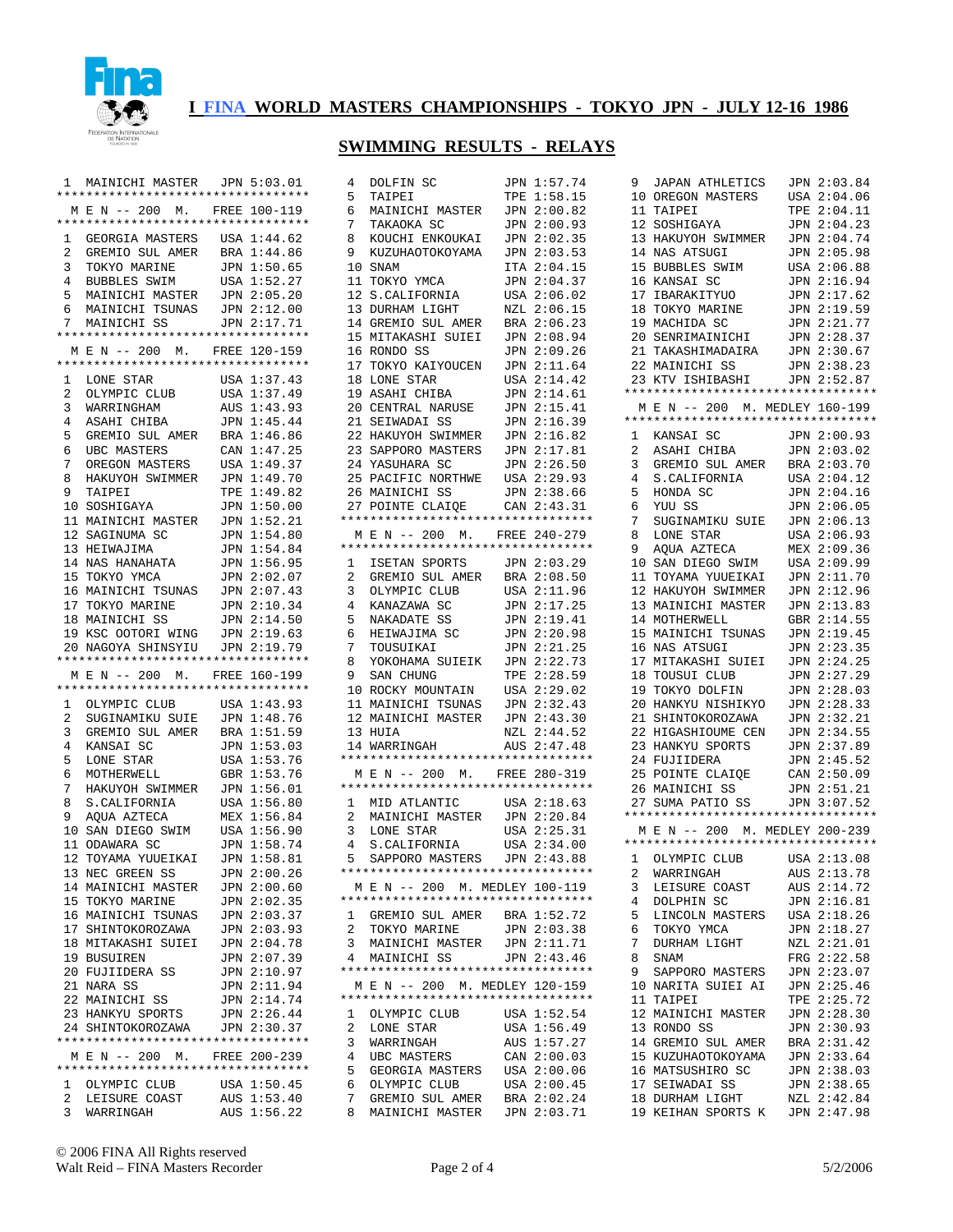

### **SWIMMING RESULTS - RELAYS**

| 20             | SPORTIVA STURLA ITA 2:50.64          |                            |
|----------------|--------------------------------------|----------------------------|
|                |                                      |                            |
|                | 21 MAINICHI SS                       | JPN<br>3:07.24             |
|                | **********************************   |                            |
|                |                                      |                            |
|                | M E N -- 200 M. MEDLEY 240-279       |                            |
|                | **********************************   |                            |
|                |                                      |                            |
| 1              | MAINICHI MASTER JPN 2:28.42          |                            |
|                |                                      | USA 2:28.81                |
| 2              | OLYMPIC CLUB                         |                            |
| 3              | GREMIO SUL AMER                      | BRA 2:33.15                |
|                |                                      |                            |
| 4              | KANAZAWA SC                          | JPN 2:38.06                |
| 5              | NAKADATE<br>SS                       | JPN 2:43.66                |
|                |                                      |                            |
| 6              | MAINICHI TSUNAS                      | JPN 3:28.62                |
| 7              | YOKOHAMA SUIEIK                      | JPN<br>3:42.98             |
|                |                                      |                            |
|                | **********************************   |                            |
|                | M E N -- 200 M. MEDLEY 280-319       |                            |
|                |                                      |                            |
|                | **********************************   |                            |
| 1              | LONE STAR                            | USA 2:51.98                |
|                |                                      |                            |
| 2              | MID ATLANTIC                         | USA 3:01.51                |
|                |                                      |                            |
| 3              | S.CALIFORNIA                         | USA<br>3:02.50             |
| $\overline{4}$ | MAINICHI MASTER                      | JPN<br>3:11.41             |
|                |                                      |                            |
| 5              | SAPPORO MASTERS                      | JPN<br>3:29.30             |
|                | **********************************   |                            |
|                |                                      |                            |
|                | MIXED -- 200 M. FREE 100-119         |                            |
|                | **********************************   |                            |
|                |                                      |                            |
| 1              | UBC MASTERS                          | CAN 1:50.10                |
| 2              | GEORGIA MASTERS                      | USA 1:53.41                |
|                |                                      |                            |
| 3              | S.CALIFORNIA                         | USA 1:56.68                |
| 4              | POWERPOINTS                          | AUS 1:57.32                |
|                |                                      |                            |
| 5              | GREMIO SUL AMER                      | BRA 1:58.11                |
| 6              | MAINICHI MASTER                      | JPN 2:03.75                |
|                |                                      |                            |
| 7              | SUNWAY YOKOHAMA                      | JPN 2:13.17                |
| 8              |                                      | JPN 2:18.73                |
|                | MAINICHI TSUNAS                      |                            |
|                | **********************************   |                            |
|                | MIXED -- 200 M. FREE 120-159         |                            |
|                | **********************************   |                            |
|                |                                      |                            |
| 1              | LONE STAR                            | USA 1:51.56                |
|                |                                      |                            |
| 2              | GREMIO SUL AMER                      | BRA 1:51.73                |
| 3              | SAN DIEGO SWIM                       | 1:51.83<br>USA             |
| 4              |                                      |                            |
|                | MAINICHI MASTER                      | JPN 1:59.43                |
| 5              | TOKYO YMCA                           | 2:01.41<br>JPN             |
|                |                                      |                            |
| 6              | OREGON MASTERS                       | 2:02.73<br>USA             |
| 7              | DASH SHINDAITA                       | 2:04.20<br>JPN             |
|                |                                      |                            |
| 8              | <b>UBC MASTERS</b>                   | 2:05.69<br>CAN             |
| 9              | TAIPEI                               | 2:09.67<br>TPE             |
| 10             | REO ITOMAN                           | JPN 2:10.46                |
|                |                                      |                            |
| 11             | HARBOUR CAPITAL                      | 2:11.77<br>NZL             |
| 12             | <b>BUBBLES SWIM</b>                  | USA 2:12.25                |
|                |                                      |                            |
|                | 13 DURHAM LIGHT                      | 2:14.95<br>NZL             |
|                |                                      |                            |
| 14             | GEORGIA MASTERS                      | USA 2:15.25                |
| 15             | MAINICHI TSUNAS                      | 2:17.89<br>JPN             |
|                |                                      |                            |
|                | 16 SUNWAY YOKOHAMA                   | JPN 2:23.86                |
|                | 17 SENRIMAINICHI                     | JPN 2:30.49                |
|                |                                      |                            |
| 18             | FUJIIDERA SS                         | JPN 2:47.05                |
|                | **********************************   |                            |
|                | MIXED -- 200 M.                      | FREE 160-199               |
|                |                                      |                            |
|                | **********************************   |                            |
| 1              | KANSAI SC                            | JPN 1:55.38                |
|                |                                      |                            |
| 2              | MOTHERWELL                           | GBR 1:59.10                |
| 3              | WARRINGAH                            | AUS 1:59.73                |
|                |                                      |                            |
| 4              | ASAHI CHIBA                          | JPN 2:02.15                |
| 5              | S.CALIFORNIA                         | USA 2:03.11                |
|                |                                      |                            |
| 6              | OREGON MASTERS                       | USA 2:03.89                |
| 7              |                                      | BRA 2:04.75                |
|                | GREMIO SUL AMER                      |                            |
| 8              | HAKUYOH SWIMMER                      | JPN 2:05.21                |
| 9              |                                      |                            |
|                |                                      |                            |
|                | TOWNSVILLE                           | AUS 2:07.63                |
| 10             | NEC GREEN SS                         | JPN 2:08.33                |
|                |                                      |                            |
|                | 11 MAINICHI MASTER<br>12 AQUA AZTECA | JPN 2:09.41<br>MEX 2:11.18 |

| 13             | MITAKASHI SUIEI                                            | JPN 2:12.77                |
|----------------|------------------------------------------------------------|----------------------------|
|                | 14 TOKYO MARINE                                            | JPN 2:12.94                |
|                | 15 HEIWAJIMA SC                                            | JPN 2:14.43                |
|                | 16 DURHAM LIGHT                                            | NZL 2:14.62                |
|                | 17 YATSU CENTRAL                                           | JPN 2:16.39                |
|                |                                                            | JPN 2:18.83                |
|                | 18 SUMA PATIO SS<br>19 KANAZAWA VIO                        | JPN 2:19.23                |
|                | 20 NORTH SHORE                                             | NZL 2:20.94                |
|                |                                                            | JPN 2:25.95                |
|                | 21 MAINICHI TSUNAS                                         |                            |
|                | 22 POINTE CLAIQE                                           | CAN 2:28.46                |
|                | 23 SNAM                                                    | ITA 2:29.01                |
|                | **********************************                         |                            |
|                | MIXED -- 200 M. FREE 200-239                               |                            |
|                | *********************************                          |                            |
| $\mathbf{1}$   | LEISURE COAST                                              | AUS 2:04.93                |
| $\overline{a}$ | MAINICHI MASTER JPN 2:08.94                                |                            |
| 3              | DURHAM LIGHT                                               | NZL 2:12.29                |
| 4              | DOLPHIN SC                                                 | JPN 2:14.33                |
| 5              | ROCKY MOUNTAIN                                             | USA 2:15.02                |
| 6              | SAN DIEGO SWIM                                             | USA 2:15.55                |
| 7              | GREMIO SUL AMER                                            | BRA 2:16.97                |
| 8              | MITAKASHI SUIEI JPN 2:17.84                                |                            |
|                |                                                            |                            |
| 9              | NEW ENGLAND<br><u>TRIJIM</u>                               | USA 2:18.19                |
|                | 10 TRILLIUM                                                | CAN 2:19.51                |
| 11             | NORTH LODGE                                                | AUS 2:24.43                |
|                | 12 TAKAIDO SC                                              | JPN 2:26.29                |
|                | 13 WHARENUI                                                | NZL 2:29.82                |
|                | 13 WHARENOI<br>14 NOBORITO SC                              | JPN 2:33.14                |
|                | 15 POINTE CLAIQE<br>16 KISHIWADA SS                        | CAN 2:33.46                |
|                |                                                            | JPN 2:40.23                |
|                | 17 ODAWARA SC                                              | JPN 2:41.01                |
|                | 18 PACIFIC NORTHWE USA 2:41.17                             |                            |
|                | 10 FACILI--<br>19 MAINICHI TSUNAS                          | JPN 2:41.67                |
|                | 20 TOUSUI CLUB                                             | JPN 2:42.32                |
|                | 20 IOUSUL CLUE<br>21 OREGON MASTERS                        |                            |
|                |                                                            | USA 2:45.79                |
| 22             | SUGAR CITY                                                 | AUS 2:52.60                |
|                | **********************************                         |                            |
|                | MIXED -- 200 M. FREE 240-279                               |                            |
|                | **********************************                         |                            |
|                | 1 S.CALIFORNIA                                             | USA 2:14.93                |
| $\overline{a}$ | POWERPOINTS                                                | AUS 2:20.29                |
| 3              | MAINICHI MASTER JPN 2:22.86                                |                            |
| 4              | GREMIO SUL AMER BRA 2:24.48<br>POSEIDON BERLIN FRG 2:36.94 |                            |
| 5              |                                                            |                            |
| 6              | ITOMAN SS                                                  | JPN 2:42.02                |
| 7              | HEIWAJIMA SC                                               | JPN 2:45.48                |
| 8              | WARRINGAH                                                  | AUS 2:45.66                |
|                |                                                            | JPN 2:45.82                |
| 9              | RAKUSUIKAI                                                 |                            |
|                | 10 PACIFIC NORTHWE                                         | USA 2:50.39                |
|                | 11 ARIZONA MASTERS                                         |                            |
|                |                                                            | USA 2:53.13                |
|                | 12 SSG VILLE/HURTH                                         |                            |
|                |                                                            | FRG 2:54.47<br>JPN 2:56.60 |
|                | 13 YOKOHAMA SUIEIK<br>14 MEGURO MASTERS                    | JPN 3:22.66                |
|                | 15 ROCKY MOUNTAIN USA 3:31.16                              |                            |
|                | **********************************                         |                            |
|                | MIXED -- 200 M. FREE 280-319                               |                            |
|                | **********************************                         |                            |
|                |                                                            |                            |
| $\mathbf{1}$   | MAINICHI MASTER JPN 2:42.19                                |                            |
| 2              |                                                            |                            |
| 3              | SAPPORO MASTERS JPN 2:51.40<br>YOKOHAMA SUIEIK JPN 3:44.33 |                            |
|                | **********************************                         |                            |
|                | MIXED -- 200 M. MEDLEY 100-119                             |                            |
|                | **********************************                         |                            |
| 1              | GREMIO SUL AMER BRA 2:02.19                                |                            |
| $\overline{a}$ | GEORGIA MASTERS USA 2:05.80                                |                            |
| 3<br>4         | UBC MASTERS<br>S. CALIFORNIA                               | CAN 2:06.60<br>USA 2:10.69 |

| 5              |                                    |                            |
|----------------|------------------------------------|----------------------------|
|                | POWERPOINT                         | AUS 2:14.37                |
|                |                                    |                            |
| 6              | MAINICHI MASTER                    | 2:17.93<br>JPN             |
| 7              | POINTE CLAIQE                      | CAN 2:26.14                |
|                | ********************************** |                            |
|                |                                    |                            |
|                | MIXED -- 200 M. MEDLEY 120-159     |                            |
|                | ********************************** |                            |
|                |                                    |                            |
| 1              | GREMIO SUL AMER                    | BRA 2:05.60                |
| 2              | SAN DIEGO SWIM                     | 2:08.29<br>USA             |
|                |                                    | USA 2:12.25                |
| 3              | LONE STAR                          |                            |
| 4              | MAINICHI MASTER                    | JPN 2:18.98                |
| 5              | OREGON MASTERS                     | USA 2:19.91                |
|                |                                    |                            |
| 6              | ASAHI CHIBA                        | JPN 2:24.97                |
| 7              | UBC MASTERS                        | 2:26.86<br>CAN             |
|                |                                    |                            |
| 8              | GEORGIA MASTERS                    | 2:27.19<br>USA             |
| 9              | MIYOSHINO SC                       | 2:28.03<br>JPN             |
| 10             | HARBOUR CAPITAL                    | 2:34.15<br>NZL             |
|                |                                    |                            |
| 11             | DURHAM LIGHT                       | NZL 2:34.56                |
| 12             | MAINICHI TSUNAS                    | JPN 2:42.89                |
|                |                                    |                            |
| 13             | OOISO LONG BEAC                    | JPN 2:48.44                |
|                | *********************************  |                            |
|                |                                    |                            |
|                | MIXED -- 200 M. MEDLEY 160-199     |                            |
|                | *********************************  |                            |
|                |                                    |                            |
| 1              | KANSAI SC                          | JPN 2:09.17                |
| $\overline{a}$ | OREGON MASTERS                     | USA 2:17.83                |
| 3              |                                    | AUS                        |
|                | WARRINGAH                          | 2:20.55                    |
| 4              | GREMIO SUL AMER                    | BRA 2:21.41                |
| 5              | MOTHERWELL                         | 2:22.26<br>GBR             |
|                |                                    |                            |
| 6              | HAKUYOH SWIMMER                    | JPN 2:24.65                |
| 7              | MAINICHI MASTER                    | 2:24.75<br>JPN             |
|                |                                    |                            |
| 8              | DURHAM LIGHT                       | NZL 2:29.01                |
| 9              | TOKYO MARINE                       | 2:32.29<br>JPN             |
|                |                                    |                            |
| 10             | TRILLIUM                           | CAN 2:39.84                |
| 11             | NORTH SHORE                        | 2:40.57<br>NZL             |
| 12             |                                    | AUS 2:44.02                |
|                | TOWNSVILLE                         |                            |
|                |                                    |                            |
| 13             | TOUSUI CLUB                        | 2:46.84<br>JPN             |
|                |                                    |                            |
|                | 14 SNAM                            | 2:47.23<br>ITA             |
| 15             | SUGAR CITY                         | AUS<br>3:04.35             |
|                | ********************************** |                            |
|                |                                    |                            |
|                | MIXED -- 200 M. MEDLEY 200-239     |                            |
|                | *********************************  |                            |
|                |                                    |                            |
| 1              | S.CALIFORNIA                       | USA 2:23.62                |
| 2              |                                    | JPN 2:27.06                |
|                | MAINICHI MASTER                    |                            |
| 3              | LEISURE COAST                      | 2:27.76<br>AUS             |
| 4              | DOLFIN SC                          | JPN 2:31.59                |
|                |                                    |                            |
| 5              | GREMIO<br>SUL AMER                 | 2:31.83<br>BRA             |
| 6              | DURHAM LIGHT                       | NZL 2:33.65                |
| 7              | SAN DIEGO SWIM                     | 2:34.90<br>USA             |
|                |                                    |                            |
| 8              | TRILLIUM                           | CAN 2:36.42                |
| 9              | NEW ENGLAND                        | 2:38.62<br>USA             |
|                |                                    |                            |
| 10             | NORTH LODGE                        | AUS 2:44.68                |
|                | 11 ROCKY MOUNTAIN                  | USA 2:45.04                |
|                |                                    |                            |
|                | 12 TAKAIDO SC                      | JPN 2:45.41                |
|                | 13 MITAKASE SUIEIR                 | JPN 2:47.70                |
|                | 14 POINTE CLAIQE                   | CAN 2:51.41                |
|                |                                    |                            |
|                | 15 TSU TOP SS                      | JPN 2:59.34                |
|                | 16 MEGURO MASTERS                  | JPN 2:59.53                |
|                |                                    |                            |
|                | 17 CENTRAL FLORDIA                 | USA 3:01.03                |
|                | 18 PACIFIC NORTHWE                 | USA 3:08.54                |
|                |                                    |                            |
|                | 19 MAINICHI TSUNAS                 | JPN 3:09.97                |
|                | 20 WHARENUI                        | NZL 3:15.53                |
|                | 21 RAKUSUIKAI                      | JPN 3:18.27                |
|                |                                    |                            |
|                | ********************************** |                            |
|                | MIXED -- 200 M. MEDLEY 240-279     |                            |
|                | ********************************** |                            |
|                |                                    |                            |
|                | 1 GREMIO SUL AMER BRA 2:44.95      |                            |
| 2              | POWERPOINTS                        |                            |
|                | 3 SAN MATEO                        | AUS 2:49.11<br>USA 2:49.51 |